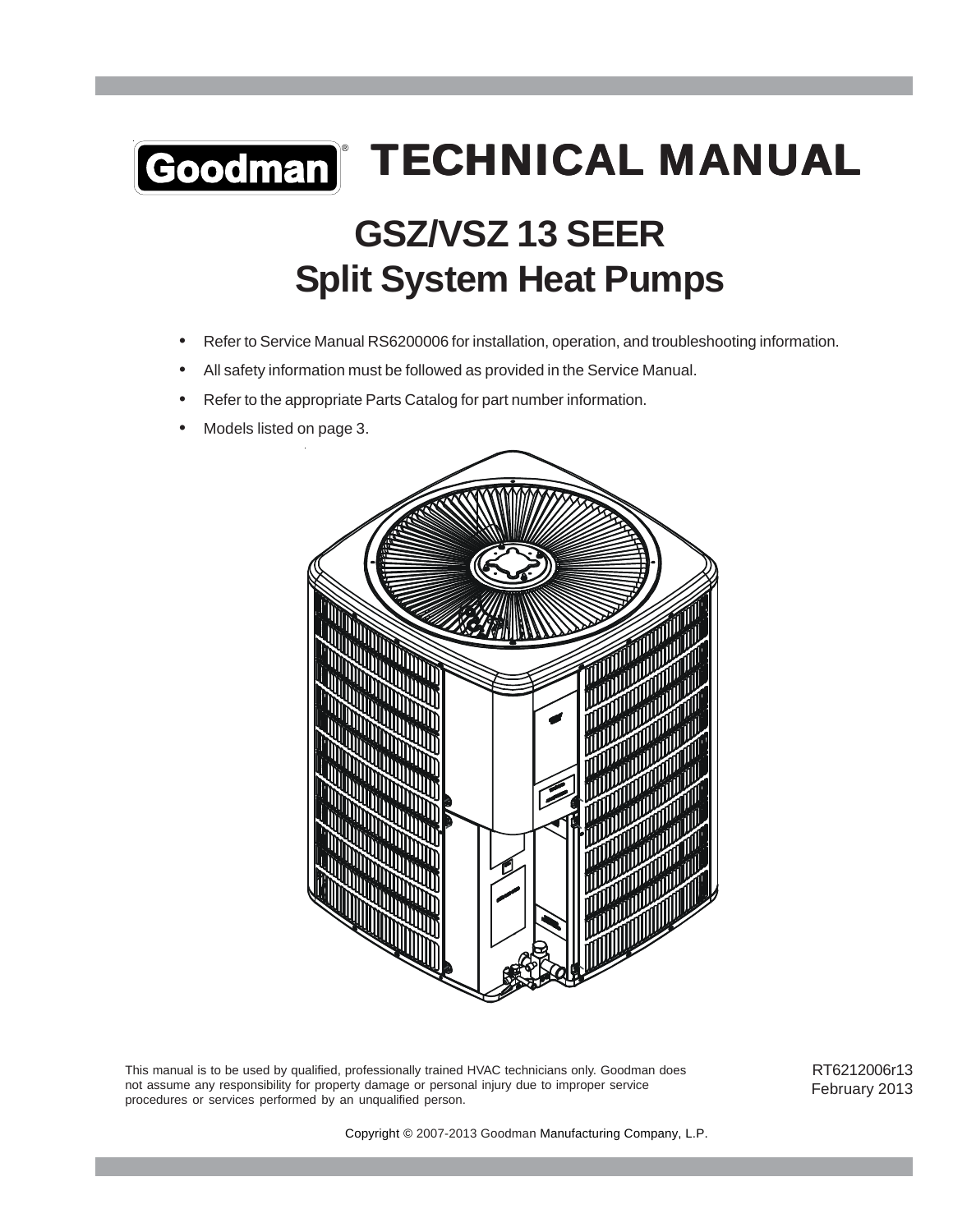# **PRODUCT IDENTIFICATION**

The model number is used for positive identification of component parts used in manufacturing. Please use this number when requesting service or parts information.





## **HIGH VOLTAGE!**

**Disconnect ALL power before servicing or installing this unit. Multiple power sources may be present. Failure to do so may cause property damage, personal injury or death.**



**WARNING**  $\begin{bmatrix} \text{Goodman will not be responsible} \\ \text{for any injury or property damage} \end{bmatrix}$ **for any injury or property damage arising from improper service or**

**service procedures. If you install or perform service on this unit, you assume responsibility for any personal injury or property damage which may result. Many jurisdictions require a license to install or service heating and air conditioning equipment.**

**Installation and repair of this unit should be performed ONLY by individuals meeting (at a mini-**

**mum) the requirements of an "entry level technician", as specified by the Air-Conditioning, Heating, and Refrigeration Institute (AHRI). Attempting to install or repair this unit without such background may result in product damage, personal injury or death.**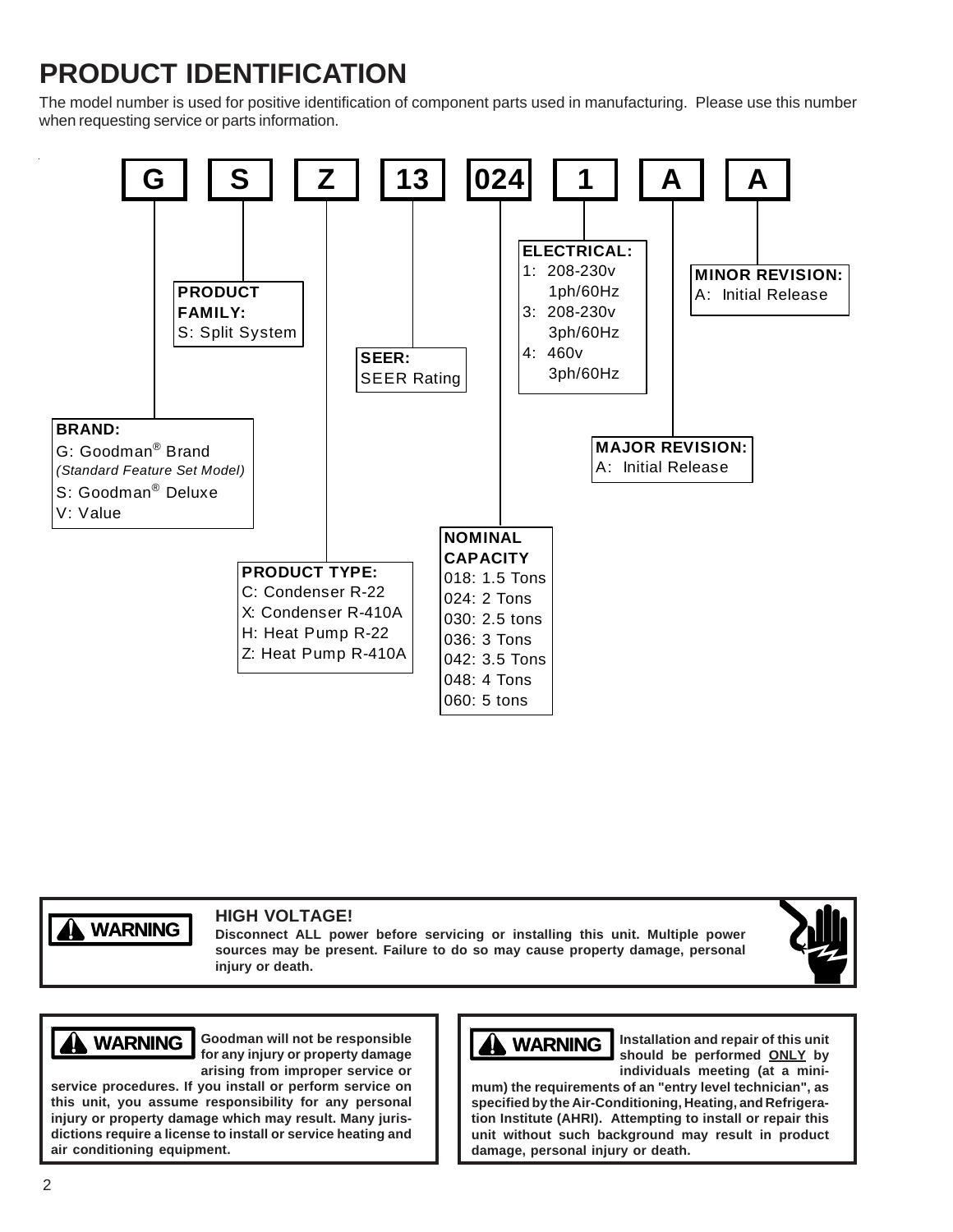# **PRODUCT IDENTIFICATION**

The model number is used for positive identification of component parts used in manufacturing. Please use this number when requesting service or parts information.

| GSZ130181A* | VSZ130181A* |
|-------------|-------------|
| GSZ130241A* | VSZ130241A* |
| GSZ130301A* | VSZ130301A* |
| GSZ130361A* | VSZ130361A* |
| GSZ130421A* | VSZ130421A* |
| GSZ130481A* | VSZ130481A* |
| GSZ130601A* | VSZ130601A* |
| GSZ130241B* | VSZ130241B* |
| GSZ130361B* | VSZ130361B* |
| GSZ130241C* | VSZ130241C* |
| GSZ130363A* |             |
| GSZ130483A* |             |
| GSZ130484A* |             |
| GSZ130603A* |             |
| GSZ130604A* |             |

*\* Indicates minor revision & is not used for order entry or inventory management*

**WARNING WARNING**

**The United States Environmental Protection Agency ("EPA") has issued various regulations regarding the introduction and disposal of refrigerants introduced into this unit. Failure to follow these regulations may harm the environment and can lead to the imposition of substantial fines. These regulations may vary by jurisdiction. Should questions arise, contact your local EPA office.**

**Do not connect or use any device that is not design certified by Goodman for use with this unit. Serious**

**property damage, personal injury, reduced unit performance and/or hazardous conditions may result from the use of such non-approved devices.**



**WARNING**  $\begin{bmatrix} 100 \text{ not connect or use any device} \\ \text{the set is not design certified by Good.} \end{bmatrix}$  **Tak WARNING** To prevent the risk of property **damage, personal injury, or death, do not store combustible materi-**

**als or use gasoline or other flammable liquids or vapors in the vicinity of this appliance.**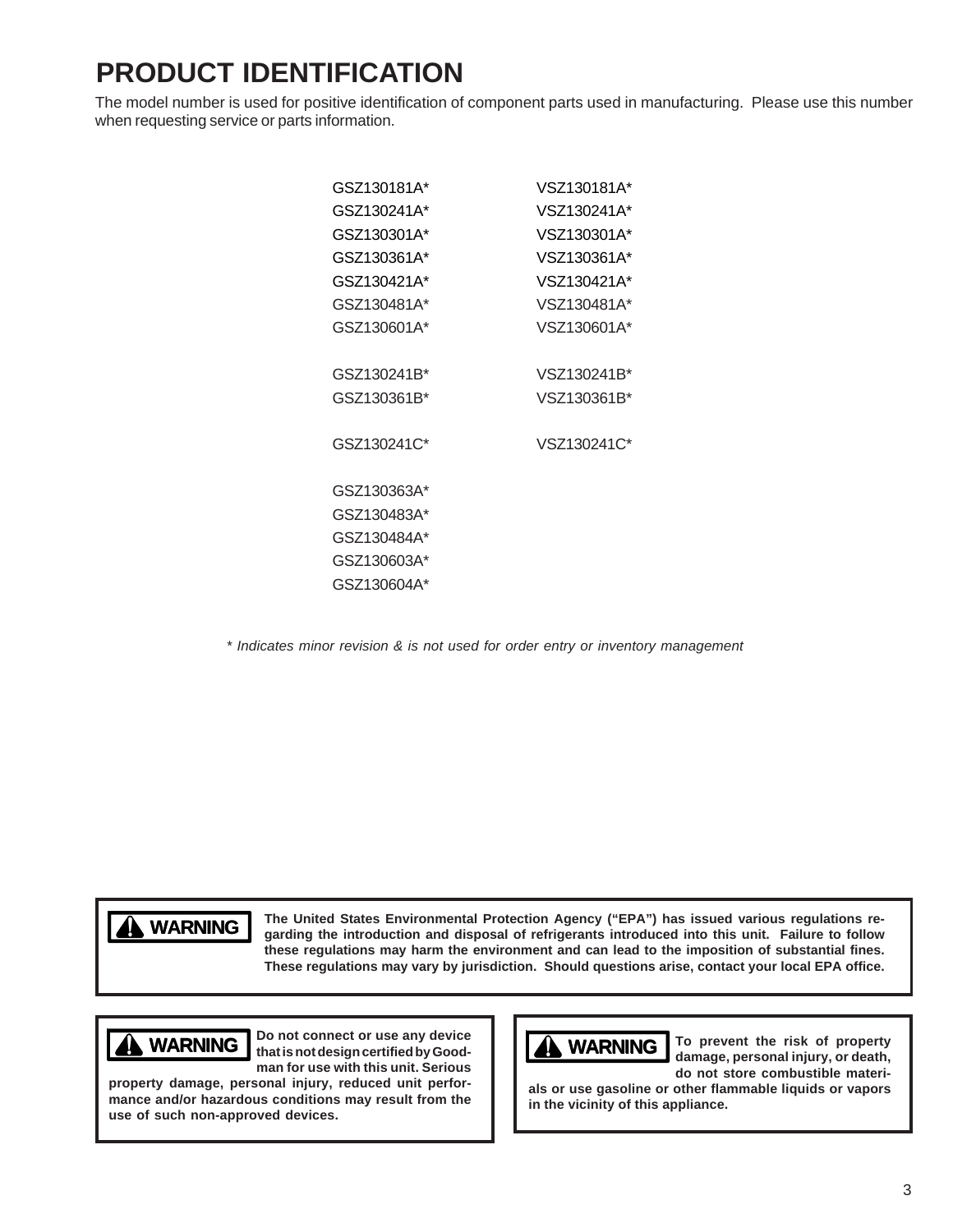# **PRODUCT DESIGN**

GSZ/VSZ13 models are available in 1 1/2 through 5 ton sizes and use R-410A refrigerant. They are designed for 208/230 volt single phase applications.

Select GSZ13 models are available in 208/230 and 460 volt 3-phase applications. These models use R-410A refrigerant.

The condenser air is pulled through the condenser coil by a direct drive propeller fan. This condenser air is then discharged out of the top of the cabinet.

These units are designed for free air discharge, so no additional resistance like duct work shall be attached.

The suction and liquid line connections on present models are of the sweat type for field piping with refrigerant type copper. Front seating valves are factory installed to accept the field run copper. The total refrigerant charge for a normal installation is factory installed in the condensing unit. GSZ units are charged for the matching evaporator coil and a 15 foot refrigerant line set.

Systems should be properly sized by heat gain and loss calculations made according to methods of the Air Conditioning Contractors Association (ACCA) or equivalent. It is the contractors responsibility to ensure the system has adequate capacity to heat or cool the conditioned space.

GSZ/VSZ models use high-efficiency Copeland® scroll "Ultratech" compressors which are specifically desgined for R-410A refrigerant. There are a number of design characteristics which are different from the scroll compared to the traditional reciprocating compressor.

"Ultratech" Series scroll compressors with Copeland® ComfortAlert diagnositics will not have a discharge thermostat. Some of the early model scroll compressors required discharge thermostats.

Due to their design Scroll compressors are inherently more tolerant of small quantities of liquid refrigerant.

*NOTE: Even though the compressor section of a Scroll compressor is more tolerant of liquid refrigerant, continued floodback or flooded start conditions may wash oil from the bearing surfaces causing premature bearing failure.*

"Ultratech" Series scroll compressors use "POE" or polyolester oil which is **NOT** compatible with mineral oil based lubricants like 3GS. "POE" oil must be used if additional oil is required.

# **WARNING**

**To avoid possible injury, explosion or death, practice safe handling of refrigerants.**

Operating pressures and amp draws may differ from standard reciprocating and/or scroll compressors. This information may be found in the "Cooling Performance Data" section.

This unit is for outdoor installation only. Refer to minimum figure for clearances from the sides of the unit to full walls and other objects.

**NOTE:** This unit cannot be completely enclosed. At least one side must be unrestricted.

These clearances will help avoid air recirculation. If installing two or more units at the same location, allow at least 24 inches between units. If only one side is restricted (for example, against the outside wall of a house), the unit may be placed as close as 8" to that one wall.

DO **NOT** locate the unit:

- \* Directly under a vent termination for a gas appliance.
- \* Within 3 feet of a clothes drier vent
- \* Where the refreezing of defrost water would create a hazard
- \* Where water may rise into the unit.



| <b>Minimum Airflow Clearance</b> |     |     |     |     |
|----------------------------------|-----|-----|-----|-----|
| <b>Model Type</b>                |     | R   |     | ΑА  |
| <b>Residential</b>               | 10" | 10" | 18" | 20" |
| <b>Light Commercial</b>          | 12" | 12" | 18" | 24" |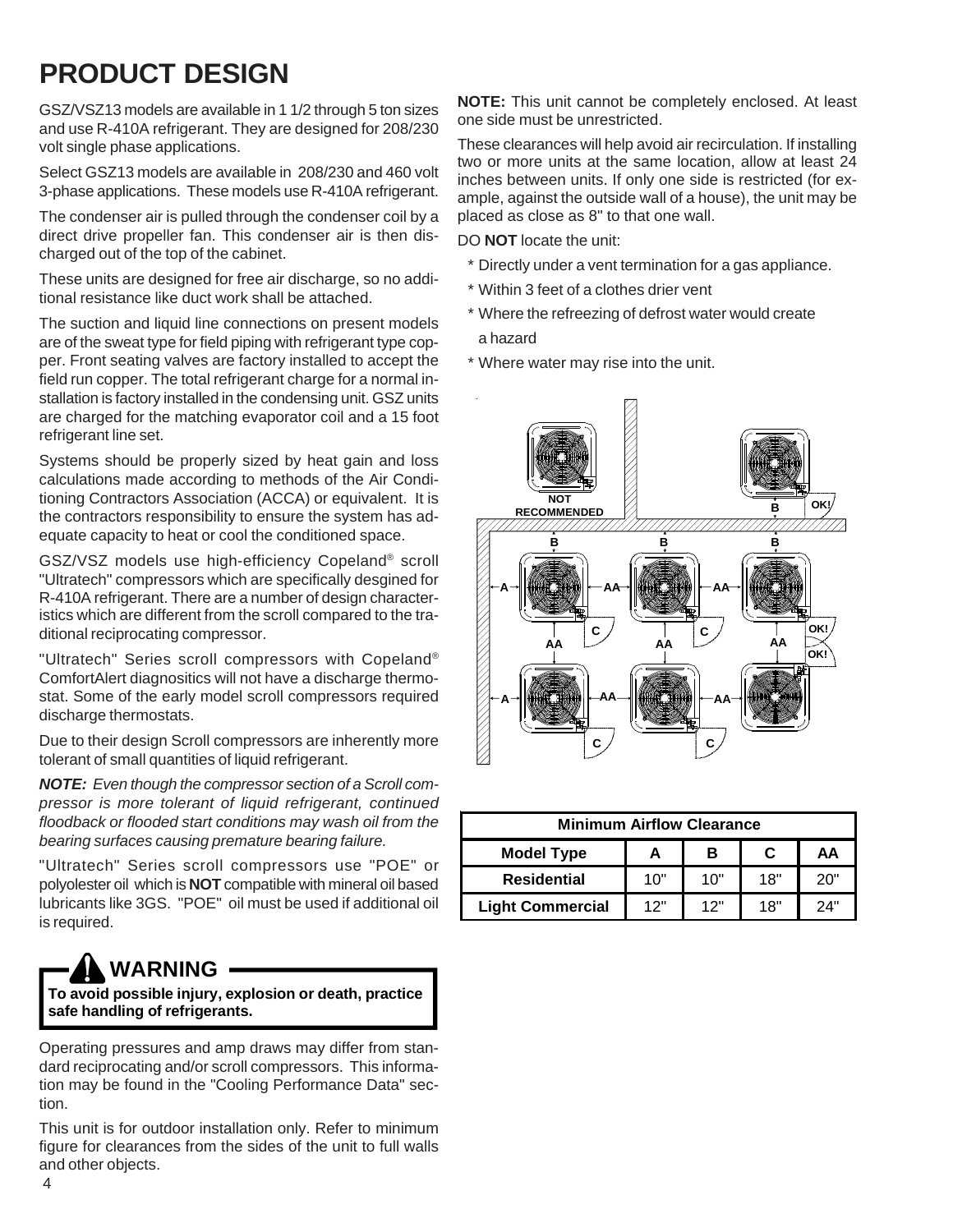# **PRODUCT DESIGN**

| Model                                       | Dimensions - W x D x H         |
|---------------------------------------------|--------------------------------|
| G/VSZ130181A*                               | 26 x 26 x 321/4                |
| G/VSZ130241A*                               | 26 x 26 x 32¼                  |
| G/VSZ130241B*                               | $26 \times 26 \times 32\%$     |
| G/VSZ130301A*                               | 26 x 26 x 32¼                  |
| G/VSZ130361A*<br>GSZ130363A*                | 29 x 29 x 381⁄4                |
| G/VSZ130361B*                               | 29 x 29 x 321/2                |
| G/VSZ130421A*                               | 29 x 29 x 38¼                  |
| G/VSZ130481A*<br>GSZ130483A*<br>GSZ130484A* | 29 x 29 x 341⁄4                |
| G/VSZ130601A*<br>GSZ130603A*<br>GSZ130604A* | $35\% \times 35\% \times 34\%$ |

# **Product Dimensions**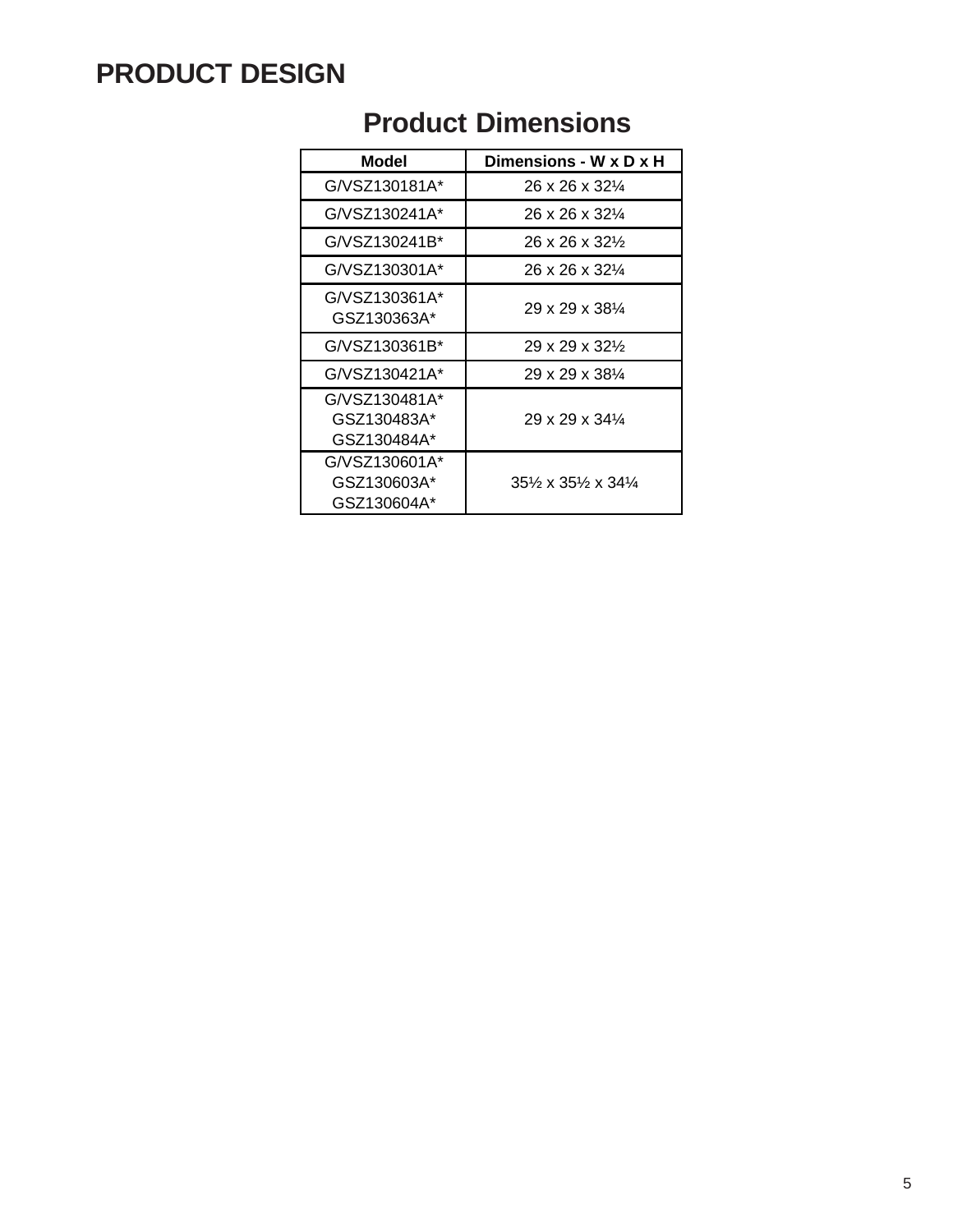# **G/VSZ130[18-60]1A\***

|                                                                                                                                                                                                                                                                                                                                                                                                                                                                                                                                                                                                                                                                                                                                                                                                                                                                                                                                                                 | "SZ130181A"  | SZ130241A*      | SZ130301A*     | SZ130361A*     | SZ130421A       | SZ130481A*   | "SZ130601A"     |
|-----------------------------------------------------------------------------------------------------------------------------------------------------------------------------------------------------------------------------------------------------------------------------------------------------------------------------------------------------------------------------------------------------------------------------------------------------------------------------------------------------------------------------------------------------------------------------------------------------------------------------------------------------------------------------------------------------------------------------------------------------------------------------------------------------------------------------------------------------------------------------------------------------------------------------------------------------------------|--------------|-----------------|----------------|----------------|-----------------|--------------|-----------------|
| Nominal Capacities                                                                                                                                                                                                                                                                                                                                                                                                                                                                                                                                                                                                                                                                                                                                                                                                                                                                                                                                              |              |                 |                |                |                 |              |                 |
| Cooling Capacity, BTUH                                                                                                                                                                                                                                                                                                                                                                                                                                                                                                                                                                                                                                                                                                                                                                                                                                                                                                                                          | 18,000       | 24,000          | 30,000         | 36,000         | 42,000          | 48,000       | 60,000          |
| Heating Capacity, BTUH                                                                                                                                                                                                                                                                                                                                                                                                                                                                                                                                                                                                                                                                                                                                                                                                                                                                                                                                          | 17,000       | 23,000          | 26,400         | 34,000         | 40,500          | 44,000       | 58,000          |
| Compressor                                                                                                                                                                                                                                                                                                                                                                                                                                                                                                                                                                                                                                                                                                                                                                                                                                                                                                                                                      |              |                 |                |                |                 |              |                 |
| R.L. Amps                                                                                                                                                                                                                                                                                                                                                                                                                                                                                                                                                                                                                                                                                                                                                                                                                                                                                                                                                       | 9.0          | 12.8            | 14.1           | 16.6           | 17.9            | 19.8         | 26.4            |
| L.R. Amps                                                                                                                                                                                                                                                                                                                                                                                                                                                                                                                                                                                                                                                                                                                                                                                                                                                                                                                                                       | 48.0         | 58.3            | 73.0           | 79.0           | 112.0           | 109.0        | 134.0           |
| Low Pressure Switch                                                                                                                                                                                                                                                                                                                                                                                                                                                                                                                                                                                                                                                                                                                                                                                                                                                                                                                                             |              |                 |                |                |                 |              |                 |
| Open                                                                                                                                                                                                                                                                                                                                                                                                                                                                                                                                                                                                                                                                                                                                                                                                                                                                                                                                                            | 22 PSIG      | 22 PSIG         | 22 PSIG        | 22 PSIG        | 22 PSIG         | 22 PSIG      | 22 PSIG         |
| Close                                                                                                                                                                                                                                                                                                                                                                                                                                                                                                                                                                                                                                                                                                                                                                                                                                                                                                                                                           | 50 PSIG      | 50 PSIG         | <b>50 PSIG</b> | 50 PSIG        | 50 PSIG         | 50 PSIG      | 50 PSIG         |
| <b>High Pressure Switch</b>                                                                                                                                                                                                                                                                                                                                                                                                                                                                                                                                                                                                                                                                                                                                                                                                                                                                                                                                     |              |                 |                |                |                 |              |                 |
| Open                                                                                                                                                                                                                                                                                                                                                                                                                                                                                                                                                                                                                                                                                                                                                                                                                                                                                                                                                            | 610 PSIG     | 610 PSIG        | 610 PSIG       | 610 PSIG       | 610 PSIG        | 610 PSIG     | 610 PSIG        |
| Close                                                                                                                                                                                                                                                                                                                                                                                                                                                                                                                                                                                                                                                                                                                                                                                                                                                                                                                                                           | 420 PSIG     | <b>420 PSIG</b> | 420 PSIG       | 420 PSIG       | <b>420 PSIG</b> | 420 PSIG     | <b>420 PSIG</b> |
| Condenser Fan Motor                                                                                                                                                                                                                                                                                                                                                                                                                                                                                                                                                                                                                                                                                                                                                                                                                                                                                                                                             |              |                 |                |                |                 |              |                 |
| Horsepower                                                                                                                                                                                                                                                                                                                                                                                                                                                                                                                                                                                                                                                                                                                                                                                                                                                                                                                                                      | 1/6          | 1/6             | 1/6            | 1/4            | 1/4             | 1/4          | 1/4             |
| F.L. Amps                                                                                                                                                                                                                                                                                                                                                                                                                                                                                                                                                                                                                                                                                                                                                                                                                                                                                                                                                       | 1.10         | 1.10            | 1.10           | 1.50           | 1.50            | 1.50         | 1.50            |
| Liquid Line, Inches O.D.*                                                                                                                                                                                                                                                                                                                                                                                                                                                                                                                                                                                                                                                                                                                                                                                                                                                                                                                                       | 3/8"         | 3/8"            | 3/8"           | 3/8"           | 3/8"            | 3/8"         | 3/8"            |
| Suction Line, Inches O.D.*                                                                                                                                                                                                                                                                                                                                                                                                                                                                                                                                                                                                                                                                                                                                                                                                                                                                                                                                      | 3/4"         | 3/4"            | 3/4"           | 3/4"           | 7/8"            | 7/8"         | 7/8"            |
| Refrigerant Charge                                                                                                                                                                                                                                                                                                                                                                                                                                                                                                                                                                                                                                                                                                                                                                                                                                                                                                                                              | 122.0        | 122.0           | 127.0          | 171.0          | 174.0           | 222.0        | 245.0           |
| Power Supply                                                                                                                                                                                                                                                                                                                                                                                                                                                                                                                                                                                                                                                                                                                                                                                                                                                                                                                                                    | 208/230-60-1 | 208/230-60-1    | 208/230-60-1   | 208/230-60-1   | 208/230-60-1    | 208/230-60-1 | 208/230-60-1    |
| Minimum Circuit Ampacity <sup>(1)</sup>                                                                                                                                                                                                                                                                                                                                                                                                                                                                                                                                                                                                                                                                                                                                                                                                                                                                                                                         | 12.3         | 17.1            | 18.7           | 22.3           | 23.9            | 26.3         | 34.5            |
| Maximum Overcurrent Device <sup>(2)</sup>                                                                                                                                                                                                                                                                                                                                                                                                                                                                                                                                                                                                                                                                                                                                                                                                                                                                                                                       | 20           | 25              | 30             | 35             | 40              | 45           | 60              |
| <b>Electrical Conduit Size</b>                                                                                                                                                                                                                                                                                                                                                                                                                                                                                                                                                                                                                                                                                                                                                                                                                                                                                                                                  |              |                 |                |                |                 |              |                 |
| Power Supply (Inches)                                                                                                                                                                                                                                                                                                                                                                                                                                                                                                                                                                                                                                                                                                                                                                                                                                                                                                                                           | 1/2 or 3/4   | 1/2 or 3/4      | 1/2 or 3/4     | $1/2$ or $3/4$ | 1/2 or 3/4      | 1/2 or 3/4   | $1/2$ or $3/4$  |
| Approximate Shipping Weight                                                                                                                                                                                                                                                                                                                                                                                                                                                                                                                                                                                                                                                                                                                                                                                                                                                                                                                                     | 198          | 198             | 202            | 232            | 235             | 240          | 266             |
| Up to 24' in equivalent line length<br>(1) Wire size should be determined in accordance with National Electrical Codes; extensive wire runs will require larger wire sizes.<br>(2) Maximum Overcurrent Protection Device: MUST use Time Delay Fuse or HACR type Circuit Breaker of the same size as noted.<br><b>NOTES:</b><br>Always check the S & R plate for electrical data on the unit being installed.<br>Installer will need to supply 7/8" to 1-1/8" adapters for suction line connections (4 & 5 ton units).<br>Installer will need to supply 3/4" to 7/8" adapters for suction line connections (3 ton unit).<br>Unit is charged with refrigerant for 15' of 3/8" liquid line. System charge must be adjusted per Installation Instructions Final Charge<br>Procedure.<br>Installation of these units requires the specified TXV Kit to be installed on the indoor coil. THE SPECIFIED TXV IS DETERMINED BY THE<br>OUTDOOR UNIT, NOT THE INDOOR COIL. |              |                 |                |                |                 |              |                 |

## **NOTES:**

- Installer will need to supply 3/4" to 7/8" adapters for suction line connections (3 ton unit).
- Unit is charged with refrigerant for 15' of 3/8" liquid line. System charge must be adjusted per Installation Instructions Final Charge Procedure.

• Installation of these units requires the specified TXV Kit to be installed on the indoor coil. THE SPECIFIED TXV IS DETERMINED BY THE

NOTE: This data is provided as a guide, it is important to electrically connect the unit and properly size fuses/circuit breakers and wires in accordance with all national and/or local electrical codes. Use copper wire only.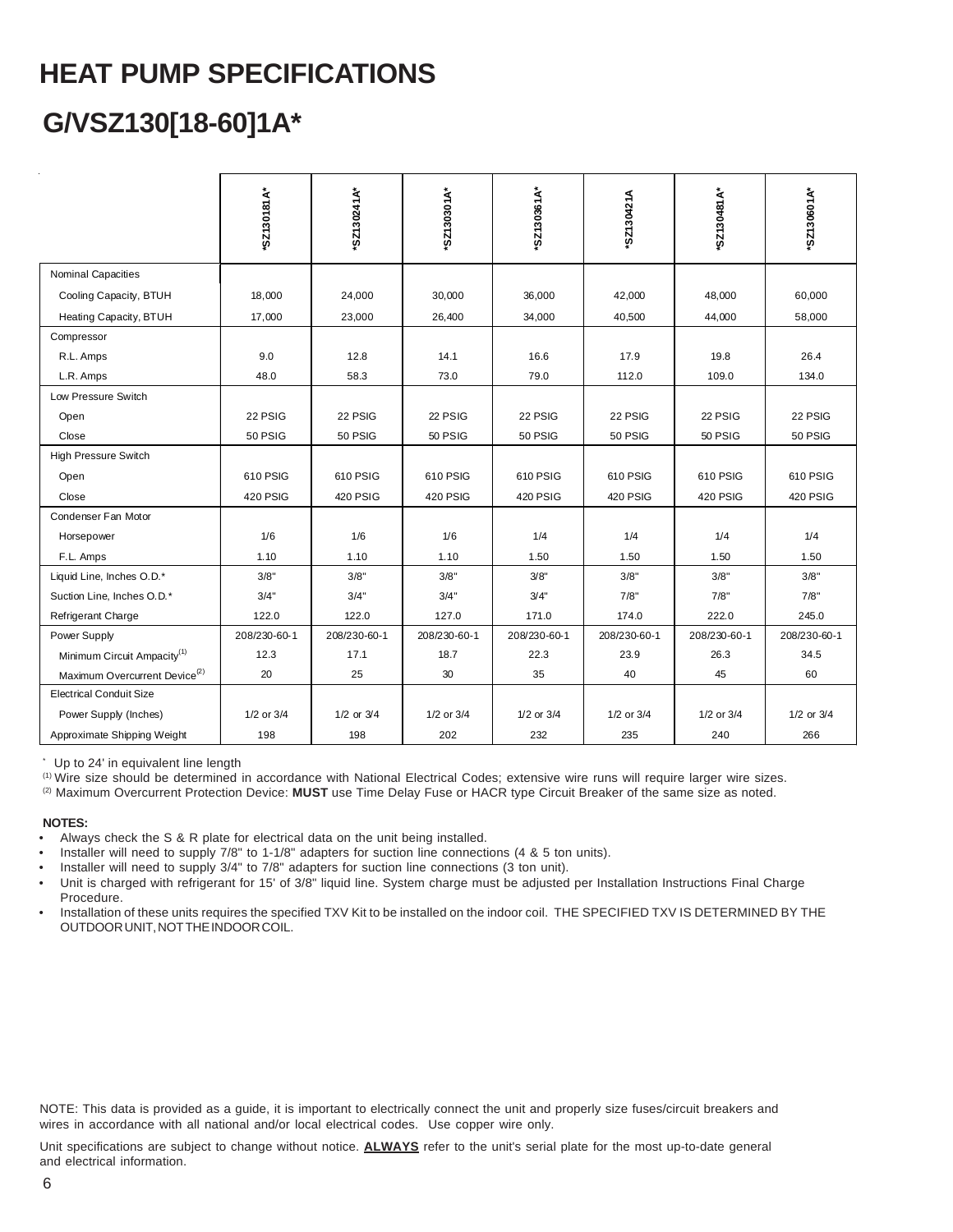## **GSZ130[18, 42-60]1AC/AD; GSZ130301AD; GSZ130421AE**

## **VSZ130[18, 42-60]1AB/AD/AC; VSZ130301AC/AE**

|                                                                                                                                                                                                                                                                                                                                                                                                                                                                                                                                                                                                                                                    | GSZ130181AC<br>VSZ130181AB | GSZ130181AD<br>VSZ130181AC | GSZ130301AD<br>VSZ130301AC | GSZ130301AE<br>VSZ130301AD | GSZ130421AC<br>VSZ130421AB | GSZ130421AE<br>VSZ130421AD | GSZ130481AC<br>VSZ130481AB<br>VSZ130481AD | GSZ130601AC<br>VSZ130601AB<br>VSZ130601AC | GSZ130421AF<br>VSZ130421AE |
|----------------------------------------------------------------------------------------------------------------------------------------------------------------------------------------------------------------------------------------------------------------------------------------------------------------------------------------------------------------------------------------------------------------------------------------------------------------------------------------------------------------------------------------------------------------------------------------------------------------------------------------------------|----------------------------|----------------------------|----------------------------|----------------------------|----------------------------|----------------------------|-------------------------------------------|-------------------------------------------|----------------------------|
| Nominal Capacities                                                                                                                                                                                                                                                                                                                                                                                                                                                                                                                                                                                                                                 |                            |                            |                            |                            |                            |                            |                                           |                                           |                            |
| Cooling Capacity, BTUH                                                                                                                                                                                                                                                                                                                                                                                                                                                                                                                                                                                                                             | 18,000                     | 18,000                     | 30,000                     | 30,000                     | 42,000                     | 42,000                     | 48.000                                    | 60,000                                    | 42,000                     |
| Heating Capacity, BTUH                                                                                                                                                                                                                                                                                                                                                                                                                                                                                                                                                                                                                             | 17,000                     | 17,000                     | 30,000                     | 26,400                     | 40,500                     | 40,500                     | 44,000                                    | 58,000                                    | 40,500                     |
| Compressor                                                                                                                                                                                                                                                                                                                                                                                                                                                                                                                                                                                                                                         |                            |                            |                            |                            |                            |                            |                                           |                                           |                            |
| R.L. Amps                                                                                                                                                                                                                                                                                                                                                                                                                                                                                                                                                                                                                                          | 9.0                        | 9.0                        | 14.1                       | 14.1                       | 17.9                       | 17.9                       | 19.9                                      | 26.4                                      | 17.9                       |
| L.R. Amps                                                                                                                                                                                                                                                                                                                                                                                                                                                                                                                                                                                                                                          | 48.0                       | 48.0                       | 73.0                       | 73.0                       | 112.0                      | 112.0                      | 109.0                                     | 134.0                                     | 112.0                      |
| Low Pressure Switch                                                                                                                                                                                                                                                                                                                                                                                                                                                                                                                                                                                                                                |                            |                            |                            |                            |                            |                            |                                           |                                           |                            |
| Open                                                                                                                                                                                                                                                                                                                                                                                                                                                                                                                                                                                                                                               | 22 PSIG                    | 22 PSIG                    | 22 PSIG                    | 22 PSIG                    | 22 PSIG                    | 22 PSIG                    | 22 PSIG                                   | 22 PSIG                                   | 22 PSIG                    |
| Close                                                                                                                                                                                                                                                                                                                                                                                                                                                                                                                                                                                                                                              | 50 PSIG                    | 50 PSIG                    | 50 PSIG                    | 50 PSIG                    | 50 PSIG                    | 50 PSIG                    | 50 PSIG                                   | <b>50 PSIG</b>                            | 50 PSIG                    |
| High Pressure Switch                                                                                                                                                                                                                                                                                                                                                                                                                                                                                                                                                                                                                               |                            |                            |                            |                            |                            |                            |                                           |                                           |                            |
| Open                                                                                                                                                                                                                                                                                                                                                                                                                                                                                                                                                                                                                                               | 610 PSIG                   | 610 PSIG                   | 610 PSIG                   | 610 PSIG                   | 610 PSIG                   | 610 PSIG                   | 610 PSIG                                  | 610 PSIG                                  | 610 PSIG                   |
| Close                                                                                                                                                                                                                                                                                                                                                                                                                                                                                                                                                                                                                                              | <b>420 PSIG</b>            | 420 PSIG                   | 420 PSIG                   | 420 PSIG                   | 420 PSIG                   | 420 PSIG                   | 420 PSIG                                  | 420 PSIG                                  | 420 PSIG                   |
| Condenser Fan Motor                                                                                                                                                                                                                                                                                                                                                                                                                                                                                                                                                                                                                                |                            |                            |                            |                            |                            |                            |                                           |                                           |                            |
| Horsepower                                                                                                                                                                                                                                                                                                                                                                                                                                                                                                                                                                                                                                         | 1/6                        | 1/8                        | 1/6                        | 1/8                        | 1/4                        | 1/4                        | 1/4                                       | 1/4                                       | 1/4                        |
| F.L. Amps                                                                                                                                                                                                                                                                                                                                                                                                                                                                                                                                                                                                                                          | 1.10                       | 0.70                       | 1.10                       | 0.70                       | 1.50                       | 1.50                       | 1.50                                      | 1.50                                      | 1.50                       |
| Liquid Line, Inches O.D.*                                                                                                                                                                                                                                                                                                                                                                                                                                                                                                                                                                                                                          | 3/8"                       | 3/8"                       | 3/8"                       | 3/8"                       | 3/8"                       | 3/8"                       | 3/8"                                      | 3/8"                                      | 3/8"                       |
| Suction Line, Inches O.D.*                                                                                                                                                                                                                                                                                                                                                                                                                                                                                                                                                                                                                         | 3/4"                       | 3/4"                       | 3/4"                       | 3/4"                       | 7/8"                       | 7/8"                       | 7/8"                                      | 7/8"                                      | 7/8"                       |
| Refrigerant Charge                                                                                                                                                                                                                                                                                                                                                                                                                                                                                                                                                                                                                                 | 119.0                      | 121.0                      | 108.0                      | 108.0                      | 171.0                      | 156.0                      | 222.0                                     | 240.0                                     | 166.0                      |
| Power Supply                                                                                                                                                                                                                                                                                                                                                                                                                                                                                                                                                                                                                                       | 208/230-60-1               | 208/230-60-1               | 208/230-60-1               | 208/230-60-1               | 208/230-60-1               | 208/230-60-1               | 208/230-60-1                              | 208/230-60-1                              | 208/230-60-1               |
| Minimum Circuit Ampacity <sup>(1)</sup>                                                                                                                                                                                                                                                                                                                                                                                                                                                                                                                                                                                                            | 12.4                       | 11.9                       | 18.7                       | 18.3                       | 23.9                       | 23.9                       | 26.4                                      | 34.5                                      | 23.9                       |
| Maximum Overcurrent Device <sup>(2)</sup>                                                                                                                                                                                                                                                                                                                                                                                                                                                                                                                                                                                                          | 20                         | 20                         | 30                         | 30                         | 40                         | 40                         | 45                                        | 60                                        | 40                         |
| Electrical Conduit Size                                                                                                                                                                                                                                                                                                                                                                                                                                                                                                                                                                                                                            |                            |                            |                            |                            |                            |                            |                                           |                                           |                            |
| Power Supply (Inches)                                                                                                                                                                                                                                                                                                                                                                                                                                                                                                                                                                                                                              | 1/2 or 3/4                 | 1/2 or 3/4                 | 1/2 or 3/4                 | $1/2$ or $3/4$             | $1/2$ or $3/4$             | 1/2 or 3/4                 | $1/2$ or $3/4$                            | $1/2$ or $3/4$                            | 1/2 or 3/4                 |
| Approximate Shipping Weight                                                                                                                                                                                                                                                                                                                                                                                                                                                                                                                                                                                                                        | 198                        | 159                        | 169                        | 202                        | 235                        | 235                        | 240                                       | 266                                       | 235                        |
| Up to 24' in equivalent line length<br><sup>(1)</sup> Wire size should be determined in accordance with National Electrical Codes; extensive wire runs will require larger wire sizes.                                                                                                                                                                                                                                                                                                                                                                                                                                                             |                            |                            |                            |                            |                            |                            |                                           |                                           |                            |
| (2) Maximum Overcurrent Protection Device: MUST use Time Delay Fuse or HACR type Circuit Breaker of the same size as noted.<br><b>NOTES:</b>                                                                                                                                                                                                                                                                                                                                                                                                                                                                                                       |                            |                            |                            |                            |                            |                            |                                           |                                           |                            |
| Always check the S & R plate for electrical data on the unit being installed.<br>Installer will need to supply 7/8" to 1-1/8" adapters for suction line connections (4 & 5 ton units).<br>Installer will need to supply 3/4" to 7/8" adapters for suction line connections (3 ton unit).<br>Unit is charged with refrigerant for 15' of 3/8" liquid line. System charge must be adjusted per Installation Instructions Final Charge<br>٠<br>Procedure.<br>Installation of these units requires the specified TXV Kit to be installed on the indoor coil. THE SPECIFIED TXV IS DETERMINED BY THE<br>$\bullet$<br>OUTDOOR UNIT, NOT THE INDOOR COIL. |                            |                            |                            |                            |                            |                            |                                           |                                           |                            |

## **NOTES:**

- Always check the S & R plate for electrical data on the unit being installed.
- Installer will need to supply 7/8" to 1-1/8" adapters for suction line connections (4 & 5 ton units).
- Installer will need to supply 3/4" to 7/8" adapters for suction line connections (3 ton unit).
- Unit is charged with refrigerant for 15' of 3/8" liquid line. System charge must be adjusted per Installation Instructions Final Charge Procedure.
- Installation of these units requires the specified TXV Kit to be installed on the indoor coil. THE SPECIFIED TXV IS DETERMINED BY THE OUTDOOR UNIT, NOT THE INDOOR COIL.

NOTE: This data is provided as a guide, it is important to electrically connect the unit and properly size fuses/circuit breakers and wires in accordance with all national and/or local electrical codes. Use copper wire only.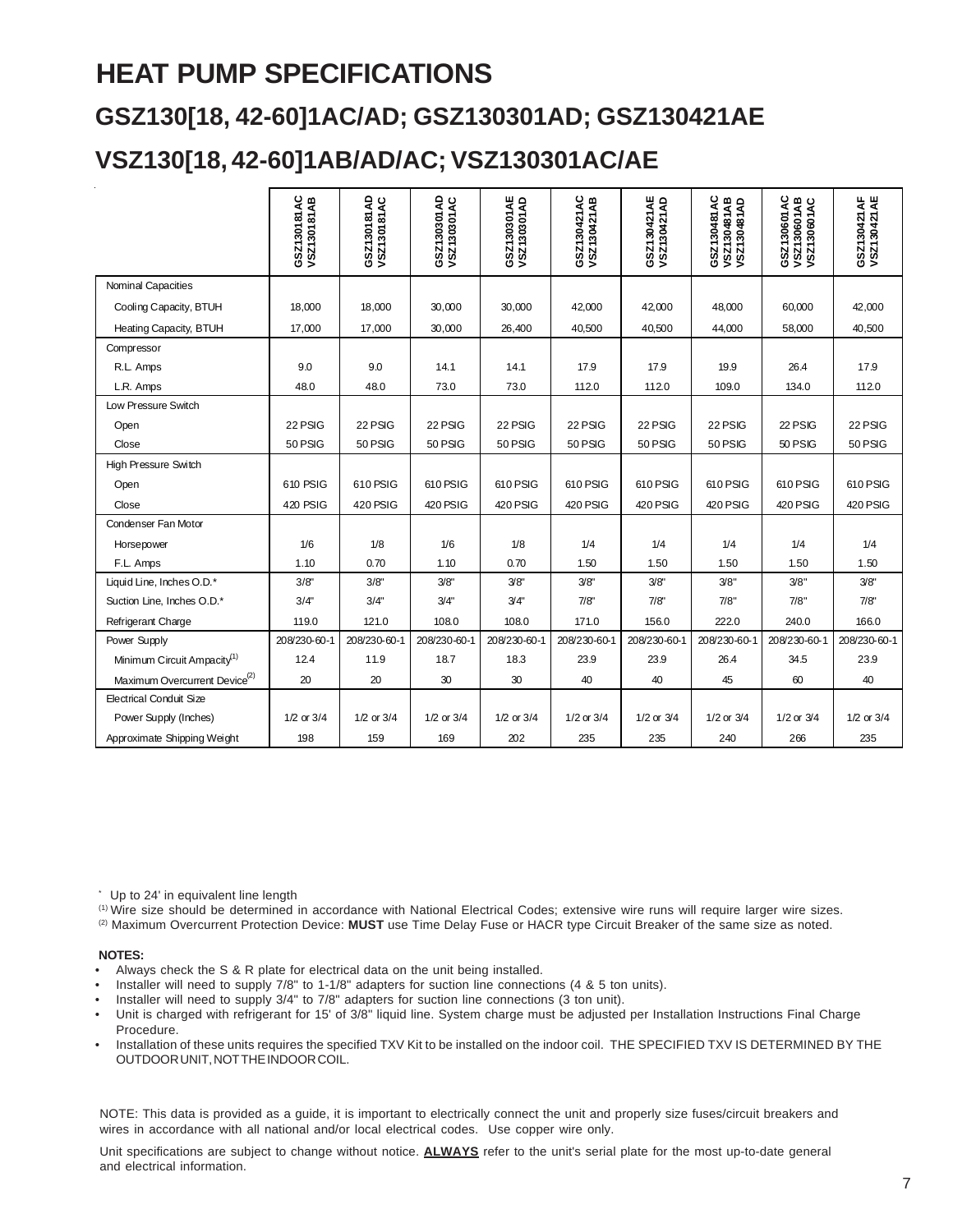# **G/VSZ130[24,36]B\***

|                                                                                                                                                                                                                                                                                                                                                                                                                                                                                                                                                                                                                                                                                                                                                                                                                                                                                                                                                                             | GSZ130241B*<br>VSZ130241B* | VSZ130241BC    | GSZ130361B*<br>VSZ130361B* | GSZ130361B*<br>VSZ130361B* | GSZ130361BC<br>VSZ130361BC |
|-----------------------------------------------------------------------------------------------------------------------------------------------------------------------------------------------------------------------------------------------------------------------------------------------------------------------------------------------------------------------------------------------------------------------------------------------------------------------------------------------------------------------------------------------------------------------------------------------------------------------------------------------------------------------------------------------------------------------------------------------------------------------------------------------------------------------------------------------------------------------------------------------------------------------------------------------------------------------------|----------------------------|----------------|----------------------------|----------------------------|----------------------------|
| <b>Nominal Capacities</b>                                                                                                                                                                                                                                                                                                                                                                                                                                                                                                                                                                                                                                                                                                                                                                                                                                                                                                                                                   |                            |                |                            |                            |                            |
| Cooling Capacity, BTUH                                                                                                                                                                                                                                                                                                                                                                                                                                                                                                                                                                                                                                                                                                                                                                                                                                                                                                                                                      | 24,000                     | 24,000         | 36,000                     | 36,000                     | 36,000                     |
| Heating Capacity, BTUH                                                                                                                                                                                                                                                                                                                                                                                                                                                                                                                                                                                                                                                                                                                                                                                                                                                                                                                                                      | 23,000                     | 23,000         | 34,000                     | 34,000                     | 34,000                     |
| Compressor                                                                                                                                                                                                                                                                                                                                                                                                                                                                                                                                                                                                                                                                                                                                                                                                                                                                                                                                                                  |                            |                |                            |                            |                            |
| R.L. Amps                                                                                                                                                                                                                                                                                                                                                                                                                                                                                                                                                                                                                                                                                                                                                                                                                                                                                                                                                                   | 12.8                       | 12.8           | 16.7                       | 16.7                       | 16.7                       |
| L.R. Amps                                                                                                                                                                                                                                                                                                                                                                                                                                                                                                                                                                                                                                                                                                                                                                                                                                                                                                                                                                   | 58.3                       | 58.3           | 79.0                       | 79.0                       | 79.0                       |
| Low Pressure Switch                                                                                                                                                                                                                                                                                                                                                                                                                                                                                                                                                                                                                                                                                                                                                                                                                                                                                                                                                         |                            |                |                            |                            |                            |
| Open                                                                                                                                                                                                                                                                                                                                                                                                                                                                                                                                                                                                                                                                                                                                                                                                                                                                                                                                                                        | 22 PSIG                    | 22 PSIG        | 22 PSIG                    | 22 PSIG                    | 22 PSIG                    |
| Close                                                                                                                                                                                                                                                                                                                                                                                                                                                                                                                                                                                                                                                                                                                                                                                                                                                                                                                                                                       | 50 PSIG                    | 50 PSIG        | <b>50 PSIG</b>             | 50 PSIG                    | 50 PSIG                    |
| <b>High Pressure Switch</b>                                                                                                                                                                                                                                                                                                                                                                                                                                                                                                                                                                                                                                                                                                                                                                                                                                                                                                                                                 |                            |                |                            |                            |                            |
| Open                                                                                                                                                                                                                                                                                                                                                                                                                                                                                                                                                                                                                                                                                                                                                                                                                                                                                                                                                                        | 610 PSIG                   | 610 PSIG       | 610 PSIG                   | 610 PSIG                   | 610 PSIG                   |
| Close                                                                                                                                                                                                                                                                                                                                                                                                                                                                                                                                                                                                                                                                                                                                                                                                                                                                                                                                                                       | 420 PSIG                   | 420 PSIG       | 420 PSIG                   | 420 PSIG                   | 420 PSIG                   |
| Condenser Fan Motor                                                                                                                                                                                                                                                                                                                                                                                                                                                                                                                                                                                                                                                                                                                                                                                                                                                                                                                                                         |                            |                |                            |                            |                            |
| Horsepower                                                                                                                                                                                                                                                                                                                                                                                                                                                                                                                                                                                                                                                                                                                                                                                                                                                                                                                                                                  | 1/6                        | 1/8            | 1/4                        | 1/4                        | 1/4                        |
| F.L. Amps                                                                                                                                                                                                                                                                                                                                                                                                                                                                                                                                                                                                                                                                                                                                                                                                                                                                                                                                                                   | 1.10                       | 0.7            | 1.50                       | 1.50                       | 1.50                       |
| Liquid Line, Inches O.D.*                                                                                                                                                                                                                                                                                                                                                                                                                                                                                                                                                                                                                                                                                                                                                                                                                                                                                                                                                   | 3/8"                       | 3/8"           | 3/8"                       | 3/8"                       | 3/8"                       |
| Suction Line, Inches O.D.*                                                                                                                                                                                                                                                                                                                                                                                                                                                                                                                                                                                                                                                                                                                                                                                                                                                                                                                                                  | 3/4"                       | 3/4"           | 3/4"                       | 3/4"                       | 3/4"                       |
| Refrigerant Charge                                                                                                                                                                                                                                                                                                                                                                                                                                                                                                                                                                                                                                                                                                                                                                                                                                                                                                                                                          | 113.0                      | 113.0          | 131.0                      | 128.0                      | 100.0                      |
| Power Supply                                                                                                                                                                                                                                                                                                                                                                                                                                                                                                                                                                                                                                                                                                                                                                                                                                                                                                                                                                | 208/230-60-1               | 208/230-60-1   | 208/230-60-1               | 208/230-60-1               | 208/230-60-1               |
| Minimum Circuit Ampacity <sup>(1)</sup>                                                                                                                                                                                                                                                                                                                                                                                                                                                                                                                                                                                                                                                                                                                                                                                                                                                                                                                                     | 17.1                       | 16.7           | 22.3                       | 22.3                       | 22.4                       |
| Maximum Overcurrent Device <sup>(2)</sup>                                                                                                                                                                                                                                                                                                                                                                                                                                                                                                                                                                                                                                                                                                                                                                                                                                                                                                                                   | 25                         | 25             | 35                         | 35                         | 35                         |
| <b>Electrical Conduit Size</b>                                                                                                                                                                                                                                                                                                                                                                                                                                                                                                                                                                                                                                                                                                                                                                                                                                                                                                                                              |                            |                |                            |                            |                            |
| Power Supply (Inches)                                                                                                                                                                                                                                                                                                                                                                                                                                                                                                                                                                                                                                                                                                                                                                                                                                                                                                                                                       | 1/2 or 3/4                 | $1/2$ or $3/4$ | 1/2 or 3/4                 | $1/2$ or $3/4$             | 1/2 or 3/4                 |
| Approximate Shipping Weight                                                                                                                                                                                                                                                                                                                                                                                                                                                                                                                                                                                                                                                                                                                                                                                                                                                                                                                                                 | 198                        | 198            | 232                        | 232                        | 232                        |
| <sup>(1)</sup> Wire size should be determined in accordance with National Electrical Codes; extensive wire runs will require larger<br>(2) Maximum Overcurrent Protection Device: MUST use Time Delay Fuse or HACR type Circuit Breaker of the same size<br>(3) Tested and rated in accordance with AHRI Standard 210/240<br><b>NOTES:</b><br>Always check the S & R plate for electrical data on the unit being installed.<br>٠<br>Installer will need to supply 7/8" to 1-1/8" adapters for suction line connections (4 & 5 ton units).<br>٠<br>Installer will need to supply 3/4" to 7/8" adapters for suction line connections (3 ton unit).<br>٠<br>Unit is charged with refrigerant for 15' of 3/8" liquid line. System charge must be adjusted per Installation Instruction<br>٠<br>Procedure.<br>Installation of these units requires the specified TXV Kit to be installed on the indoor coil. THE SPECIFIED TXV IS DET<br>٠<br>OUTDOOR UNIT, NOT THE INDOOR COIL. |                            |                |                            |                            |                            |

(1) Wire size should be determined in accordance with National Electrical Codes; extensive wire runs will require larger wire sizes. (2) Maximum Overcurrent Protection Device: **MUST** use Time Delay Fuse or HACR type Circuit Breaker of the same size as noted.

## **NOTES:**

- Always check the S & R plate for electrical data on the unit being installed.
- Installer will need to supply 7/8" to 1-1/8" adapters for suction line connections (4 & 5 ton units).
- Installer will need to supply 3/4" to 7/8" adapters for suction line connections (3 ton unit).
- Unit is charged with refrigerant for 15' of 3/8" liquid line. System charge must be adjusted per Installation Instructions Final Charge Procedure.
- Installation of these units requires the specified TXV Kit to be installed on the indoor coil. THE SPECIFIED TXV IS DETERMINED BY THE OUTDOOR UNIT. NOT THE INDOOR COIL.

NOTE: This data is provided as a guide, it is important to electrically connect the unit and properly size fuses/circuit breakers and wires in accordance with all national and/or local electrical codes. Use copper wire only.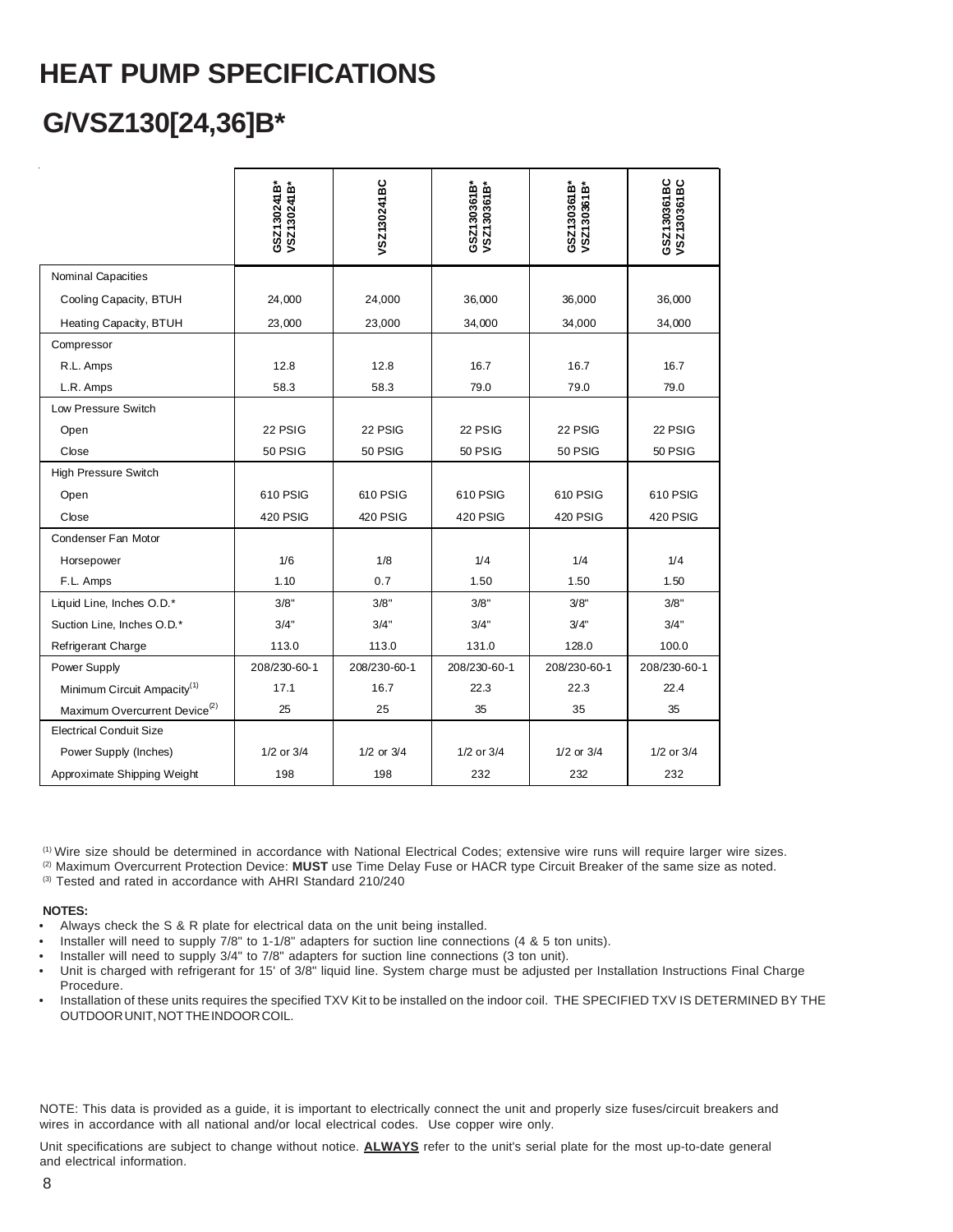# **G/VSZ13024C\***

|                                            | GSZ130241C*<br>VSZ130241C* |
|--------------------------------------------|----------------------------|
| Nom in al Capacities                       |                            |
| Cooling Capacity, BTUH                     | 24,000                     |
| Heating Capacity, BTUH                     | 24,000                     |
| Compressor                                 |                            |
| R.L. Amps                                  | 13.5                       |
| L.R. Amps                                  | 58.3                       |
| Low Pressure Switch                        |                            |
| Open                                       | <b>22 PSIG</b>             |
| Close                                      | <b>50 PSIG</b>             |
| High Pressure Switch                       |                            |
| Open                                       | 610 PSIG                   |
| Close                                      | 420 PSIG                   |
| Condenser Fan Motor                        |                            |
| Horsepower                                 | 1/8                        |
| F.L. Amps                                  | 0.70                       |
| Liquid Line, Inches O.D.*                  | 3/8"                       |
| Suction Line, Inches O.D.*                 | 3/4"                       |
| Refrigerant Charge                         | 119.0                      |
| Power Supply                               | 208/230-60-1               |
| Minim um Circuit Am pacity <sup>(1)</sup>  | 17.5                       |
| Maxim um Overcurrent Device <sup>(2)</sup> | 30                         |
| Electrical Conduit Size                    |                            |
| Power Supply (Inches)                      | $1/2$ or $3/4$             |
| Approximate Shipping Weight                | 159                        |

NOTE: This data is provided as a guide, it is important to electrically connect the unit and properly size fuses/circuit breakers and wires in accordance with all national and/or local electrical codes. Use copper wire only.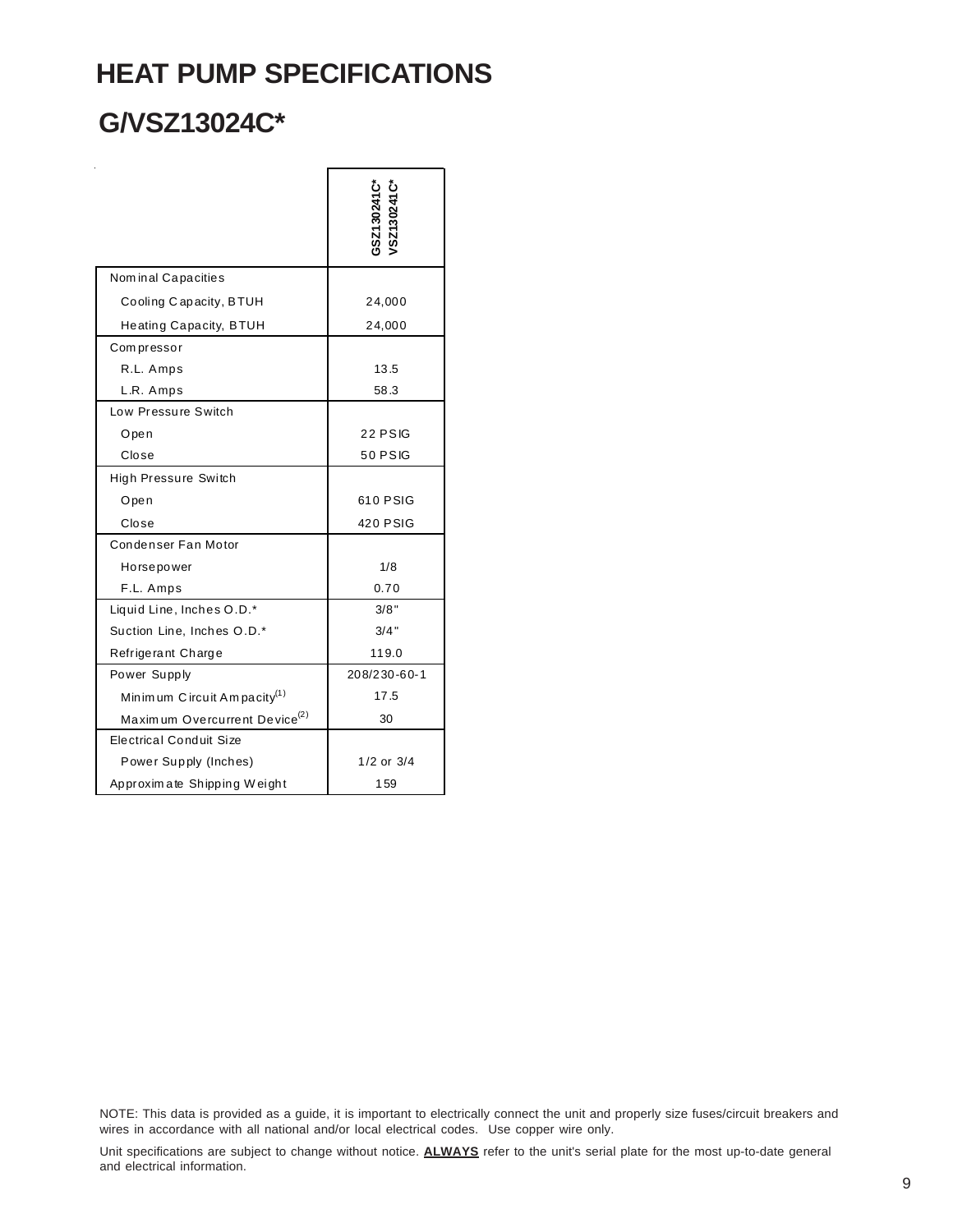# **GSZ130[36-60][3,4]A\***

|                                           | GSZ130363A*    | GSZ130483A*    | GSZ130484A*    | GSZ130603A*    | GSZ130604A*    |
|-------------------------------------------|----------------|----------------|----------------|----------------|----------------|
| <b>Nominal Capacities</b>                 |                |                |                |                |                |
| Cooling Capacity, BTUH                    | 36,000         | 48,000         | 48,000         | 60,000         | 60,000         |
| Heating Capacity, BTUH                    | 34,000         | 44,000         | 44,000         | 58,000         | 58,000         |
| Decibels                                  | 74             | 76             | 76             | 75             | 75             |
| Compressor                                |                |                |                |                |                |
| R.L. Amps                                 | 10.4           | 13.1           | 6.1            | 16.0           | 7.8            |
| L.R. Amps                                 | 73.0           | 83.1           | 41.0           | 110.0          | 52.0           |
| Type                                      | Scroll         | Scroll         | Scroll         | Scroll         | Scroll         |
| Condenser Fan Motor                       |                |                |                |                |                |
| Horsepower                                | 1/4            | 1/4            | 1/4            | 1/4            | 1/4            |
| F.L. Amps                                 | 1.50           | 1.50           | 0.80           | 1.50           | 0.80           |
| Refrigerant System                        |                |                |                |                |                |
| Liquid Line, Inches O.D.* 3               | 3/8"           | 3/8"           | 3/8"           | 3/8"           | 3/8"           |
| Suction Line, Inches O.D.* 3              | 7/8"           | 11/8"          | 11/8"          | 11/8"          | 11/8"          |
| Liquid Valve Connection, Inches O.D.*     | 3/8"           | 3/8"           | 3/8"           | 3/8"           | 3/8"           |
| Suction Valve Connection, Inches O.D.*    | 3/4"           | 7/8"           | 7/8"           | 7/8"           | 7/8"           |
| Refrigerant Charge                        | 171.0          | 222.0          | 222.0          | 245.0          | 245.0          |
| <b>Piston Size</b>                        | 0.068          | 0.078          | 0.078          | 0.088          | 0.088          |
| Power Supply                              | 208/230-60-3   | 208/230-60-3   | 460-60-3       | 208/230-60-3   | 460-60-3       |
| Minimum Circuit Ampacity <sup>(1)</sup>   | 14.5           | 17.9           | 8.4            | 21.5           | 10.6           |
| Maximum Overcurrent Device <sup>(2)</sup> | 20             | 30             | 15             | 35             | 15             |
| Min / Max Volts                           | 197 / 253      | 197 / 253      | 414 / 506      | 197 / 253      | 414 / 506      |
| <b>Electrical Conduit Size</b>            |                |                |                |                |                |
| Power Supply (Inches)                     | $1/2$ or $3/4$ | $1/2$ or $3/4$ | $1/2$ or $3/4$ | $1/2$ or $3/4$ | $1/2$ or $3/4$ |
| Approximate Shipping Weight               | 232            | 235            | 234            | 262            | 261            |

(1) Wire size should be determined in accordance with National Electrical Codes; extensive wire runs will require larger wire sizes.

(2) Maximum Overcurrent Protection Device: **MUST** use Time Delay Fuse or HACR type Circuit Breaker of the same size as noted. <sup>(3)</sup> Tested and rated in accordance with AHRI Standard 210/240

## **NOTES:**

- Always check the S & R plate for electrical data on the unit being installed.
- Installer will need to supply 7/8" to 1-1/8" adapters for suction line connections (4 & 5 ton units).
- Installer will need to supply 3/4" to 7/8" adapters for suction line connections (3 ton unit).
- Unit is charged with refrigerant for 15' of 3/8" liquid line. System charge must be adjusted per Installation Instructions Final Charge Procedure.
- Installation of these units requires the specified TXV Kit to be installed on the indoor coil. THE SPECIFIED TXV IS DETERMINED BY THE OUTDOOR UNIT, NOT THE INDOOR COIL.

NOTE: This data is provided as a guide, it is important to electrically connect the unit and properly size fuses/circuit breakers and wires in accordance with all national and/or local electrical codes. Use copper wire only.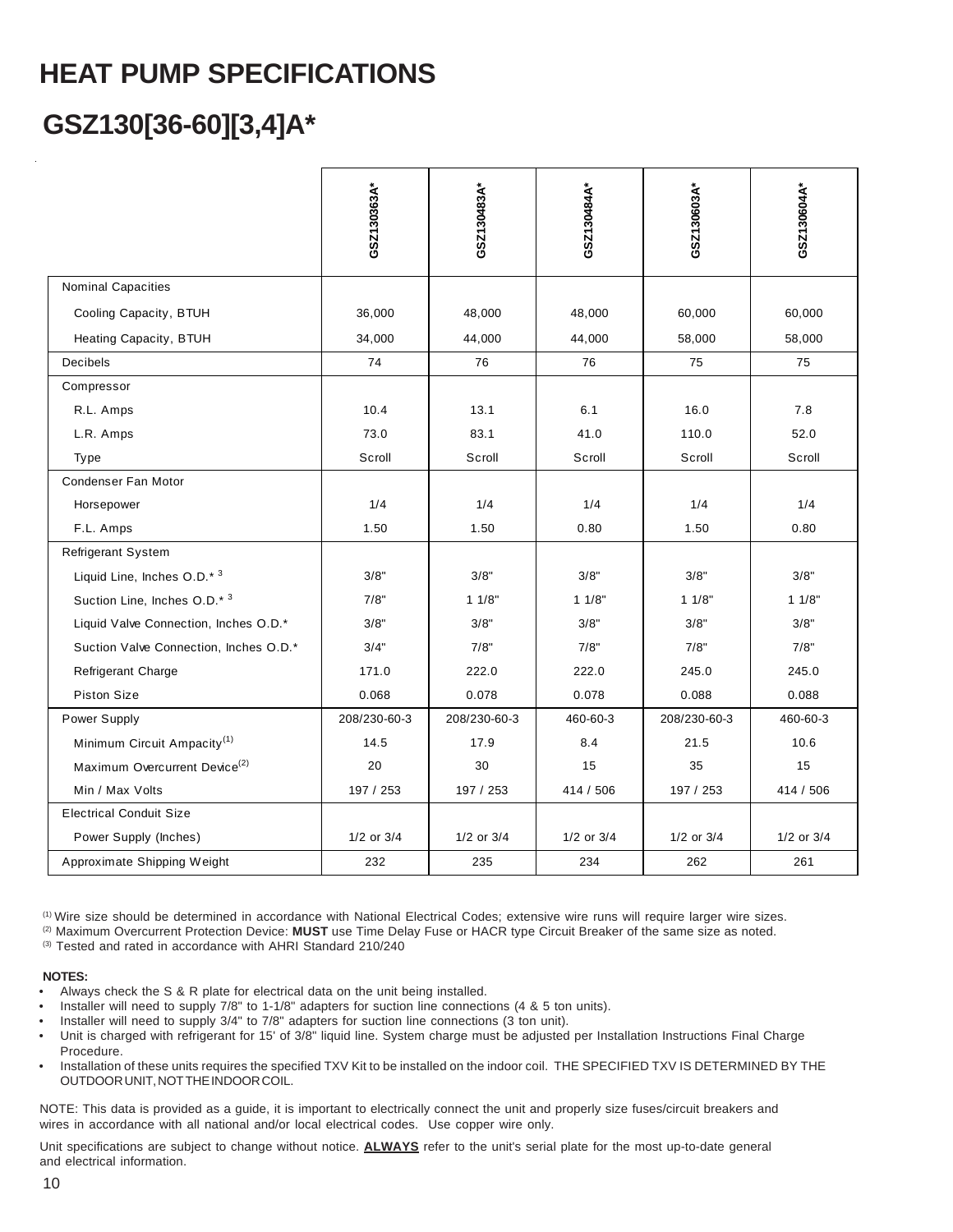| 16.5<br>17.0<br>1.76<br>0.40<br>$rac{42}{5}$<br>650<br>1.75<br>486<br>168<br>481<br>$\frac{1}{2}$<br>$^{\rm 6.8}$<br><b>S</b><br>$\overline{C}$<br>15.2<br>$\tilde{a}$<br>$\overline{\mathsf{C}}$<br>15<br>$\overline{71}$<br>71<br>amps (comp.+fan)<br>$\frac{14.2}{0.45}$<br>$\frac{15.9}{0.49}$<br>0.60<br>15.4<br>0.63<br>$\frac{15.8}{0.66}$<br>1.69<br>14.2<br>$15$<br>1.65<br>69<br>15.4<br>$rac{168}{1.68}$<br>1.64<br>43<br>0.47<br>156<br>6.6<br>ま<br>ခြို့<br>158<br>1.71<br>466<br>159<br>6.5<br>6.8<br>158<br>6.8<br>15<br>461<br>6.8<br>151<br>457<br>461<br><b>L9</b><br>$\overline{11}$<br>$\overline{1}$<br>$-115$<br>$\frac{13.0}{0.66}$<br>14.0<br>14.5<br>$\frac{14.2}{2}$<br>0.83<br>$\frac{1}{2}$<br>1.64<br>0.80<br>$\frac{1}{3}$ $\frac{1}{3}$ $\frac{1}{3}$<br>$\frac{15}{183}$<br>420<br>68<br>433<br>143<br>0+<br>145<br>$rac{14.6}{38}$<br>1.65<br>146<br>0.71<br>$\frac{8}{1.60}$<br>$\overline{42}$<br>144<br>13.1<br>437<br>$rac{65}{32}$<br>6.4<br>6.6<br>41<br><b>c</b><br>$\overline{1}$<br>$\frac{125}{0.78}$<br>13.6<br>$\frac{980}{07}$<br>13.8<br>0.93<br>0.89<br>1.55<br><u>다맹</u><br>136<br>6.4<br>406<br>136<br>$rac{6}{143}$<br>1.62<br><b>065</b><br>$\frac{1}{30}$<br>$rac{40}{400}$<br>12.7<br>410<br>0.81<br>402<br>134<br>$\overline{1.61}$<br><u>ig t</u><br>$rac{62}{38}$<br>$\frac{20}{1.61}$<br>9<br>6.4<br><b>G</b><br>61<br>137<br>17<br>İ<br>AMPS=outdoor<br>16.4<br>17.8<br>0.39<br>1.65<br>0.40<br>$\frac{18.3}{1042}$<br>1.70<br>1.69<br>4362<br>$\frac{4}{3}$<br>6.6<br>$\frac{40}{2}$<br>164<br>6.7<br>$\overline{a}$<br>$\overline{7}$<br>Ξ<br>15.3<br>$\frac{15.3}{0.45}$<br>16.6<br>0.49<br>16.6<br>0.60<br>$rac{17.1}{15.05}$<br>1.65<br>1.58<br>146<br>1.64<br>1.60<br>0.62<br>1.64<br>418<br>153<br>0.47<br>$\frac{12}{1.62}$<br>413<br>$\overline{171}$<br>418<br>$rac{2}{405}$<br>8+1<br>422<br>154<br>$rac{1}{401}$<br>151<br>152<br>$\frac{6}{5}$<br>6.4<br>6.4<br>6.4<br>$\approx$<br>49<br>$\overline{11}$<br>50L<br>$\frac{14.0}{0.65}$<br>15.6<br>0.79<br>15.3<br>$\frac{8}{15.8}$<br>1.53<br>15.2<br>1.59<br>$\frac{20}{1.55}$<br>0.82<br>$\frac{19}{1.59}$<br>14.1<br>1.60<br>0.67<br>0.71<br>$rac{9}{6.9}$<br>138<br><b>OFL</b><br>$rac{6}{18}$ $\frac{8}{18}$<br>$rac{2}{396}$<br>140<br>$\frac{6}{5}$<br>$+81$<br>$=$ $\frac{5}{15}$ $\frac{1}{15}$ $\frac{8}{15}$<br>9<br>$\frac{2}{3}$<br><u>영향 최</u><br>63<br>$-3.5$<br>14.6<br>$rac{11}{15}$<br>14.9<br>0.78<br>1.55<br>0.88<br>$rac{21}{150}$<br>$rac{8}{15.3}$<br>$\frac{150}{2}$<br>15.1<br><b>76°0</b><br>$rac{8}{353}$<br>$\frac{1.54}{1.54}$<br>364<br>130<br>13.7<br>$rac{6}{36}$<br>126<br>0.81<br>$\frac{1}{2}$<br>$\frac{29}{85}$<br>$rac{6}{25}$<br>$\frac{5}{15}$<br>1.57<br>$\overset{\circ}{\approx}$<br><b>G</b><br>173<br>$\frac{11}{11}$<br>0.38<br>1.58<br>6.61<br>0.37<br><u>이상</u><br>18.7<br>1.62<br>$rac{387}{155}$<br>1.64<br>6.2<br>6.3<br>391<br>$\overline{\mathcal{L}}$<br>157<br>$\mathbf{z}$<br>$\left  \right $<br>17.5<br>$\frac{0.45}{1.56}$<br>$\frac{450}{0.81}$<br>$\frac{17.5}{0.60}$<br>$\frac{1}{2}$<br>1.58<br>$\frac{16.1}{0.43}$<br>356<br>140<br>0.58<br>375<br>368<br>146<br>16.1<br>146<br>$\frac{2}{158}$<br>144<br>1.57<br>1.53<br>$rac{28}{36}$<br>KW=Total system powe<br>1.25<br>$\frac{15}{15}$<br>S.<br>6.0<br>12<br>$rac{6.0}{371}$<br>147<br>29<br>Outdoor Ambient Temperature<br>85<br><b>Bulb Temperature</b><br>14.88<br>$\frac{16.4}{0.68}$<br>0.76<br>$\frac{16.1}{0.79}$<br>$\frac{66}{1080}$<br>$\frac{14.7}{0.63}$<br>16.0<br>0.65<br>1.52<br>$\frac{20}{1.49}$<br>$\frac{20}{1.52}$<br>1.54<br>$\frac{1}{36}$<br><mark>ြို့အခြား</mark><br>5.6<br>128<br>$\frac{15}{15}$<br>132<br>ន $\frac{8}{3}$ ន<br>$rac{6}{312}$<br>5.9<br>135<br>$\frac{6}{5}$<br>1.47<br>$\frac{6}{7}$<br>ន<br>14.5<br>15.9<br>1.49<br>$\frac{14.2}{0.75}$<br>15.4<br>0.78<br>$\frac{9.5}{8}$<br>$rac{8}{18}$<br>0.85<br>$\frac{2}{1.46}$ $\frac{1}{1.2}$<br>6t <sup>-1</sup><br>15.7<br>0.88<br>$rac{16.7}{6.80}$<br>09'<br>$rac{5.5}{314}$<br>0z<br>323<br>$rac{5.7}{327}$<br>$\frac{327}{125}$<br><b>OEE</b><br>$\frac{1}{4}$<br>124<br> ¤<br>5.7<br>$\overline{5.7}$<br>127<br>ြို့<br>$\overline{\mathcal{L}}$<br>Entering Indoor Wet<br>0.36<br>$\frac{19.8}{0.39}$<br>1.56<br>19.2<br>17.7<br>1.54<br>$\overline{c}$ 0<br>$rac{8}{340}$<br>1.51<br>$\frac{48}{5}$<br>$\frac{5}{36}$<br>671<br>$\frac{25}{30}$<br>43<br>71<br>$\overline{a}$<br>$\overline{1}$<br>$\frac{16.5}{0.42}$<br>16.5<br>17.9<br>17.9<br>18.5<br>0.46<br>0.56<br>0.58<br>$\frac{148}{1.48}$<br>1.50<br>$\frac{146}{146}$<br>$\frac{150}{150}$<br>18.4<br>$rac{24}{313}$<br>$\overline{133}$<br>0.44<br>SZS.<br>$\frac{326}{139}$<br>$rac{55}{376}$<br>326<br>$\frac{139}{2}$<br>$rac{22}{329}$<br>$\frac{12}{145}$<br>ड़ि<br>$\frac{67}{15}$<br>$\overline{140}$<br>137<br>5.6<br>1.51<br>5.6<br>Temperature<br>$\overline{17}$<br>ഄ<br>16.9<br>0.66<br>15.3<br>1.45<br>0.74<br>$\frac{16.5}{0.77}$<br>$rac{61}{150}$<br>1.46<br>16.4<br>0.63<br>$\frac{19}{1.45}$<br>144<br>$\frac{20}{1.42}$<br>1,40<br>5.2<br>296<br>306<br>126<br>$\frac{4}{38}$<br>$\frac{38}{8}$<br>$rac{2}{38}$<br>312<br>$\frac{15.1}{0.61}$<br>5.4<br>$\frac{28}{2}$<br>122<br>$\frac{5}{1}$<br>5.5<br>ය<br>127<br>allu a<br>14.8<br>15.8<br>16.3<br>0.79<br>$\frac{8}{3}$<br>$\frac{14.6}{0.73}$<br>0.75<br>1.42<br>0.86<br>$rac{26}{16.5}$<br>5.1<br>284<br>118<br>119<br>$rac{21}{1.39}$<br>$rac{2}{278}$<br>16.1<br>$rac{21}{1.42}$<br><b>119</b><br>1.43<br>290<br>1.38<br>115<br>$\frac{141}{141}$<br>287<br>120<br>5.3<br>5.3<br>5.3<br><b>B</b><br>$\overline{9}$<br>17<br>ering Indoor Dry<br>0.36<br>$\frac{38}{15}$<br>1.46<br>182<br>0.35<br>1.42<br>$\frac{8}{28}$<br>19.7<br>4.45<br>$\frac{38}{28}$<br>143<br>302<br>5.4<br>$\overline{z}$<br>$\mathbf{z}$<br>$\overleftarrow{\tau}$<br>$\frac{18.9}{0.45}$<br>16.9<br>$\frac{18.3}{0.57}$<br>$\frac{16.9}{0.41}$<br>18.4<br>0.43<br>$2\frac{1}{2}\frac{1}{2}\sqrt{2}\approx 1$<br>0.55<br>$\frac{1}{\sqrt{2}}\frac{1}{\sqrt{2}}\frac{1}{\sqrt{2}}\frac{1}{\sqrt{2}}\frac{1}{\sqrt{2}}\frac{1}{\sqrt{2}}\frac{1}{\sqrt{2}}\frac{1}{\sqrt{2}}\frac{1}{\sqrt{2}}\frac{1}{\sqrt{2}}\frac{1}{\sqrt{2}}\frac{1}{\sqrt{2}}\frac{1}{\sqrt{2}}\frac{1}{\sqrt{2}}\frac{1}{\sqrt{2}}\frac{1}{\sqrt{2}}\frac{1}{\sqrt{2}}\frac{1}{\sqrt{2}}\frac{1}{\sqrt{2}}\frac{1}{\sqrt{2}}\frac{1}{\sqrt{2}}\frac{1}{\sqrt{2$<br>1.42<br> 2 88<br>$\frac{18}{136}$ $\frac{18}{12}$ $\frac{18}{12}$<br>1.41<br>$\frac{5.2}{289}$<br>135<br>5.2<br>$\frac{287}{133}$<br>59<br>$\overline{11}$<br>۴۶<br>IDB: Ent<br>15.6<br>16.9<br><mark>အမြို့</mark><br>17.3<br>0.75<br>16.8<br>$\frac{6}{1.36}$<br>0.64<br>0.72<br>$\frac{1}{3}$<br>$\frac{8}{15}$<br>$rac{61}{17.4}$<br>1.38<br>269<br>$\frac{271}{122}$<br>$rac{9}{263}$<br>274<br>123<br>$\frac{1.32}{1.32}$<br>0.61<br>1.37<br>271<br>122<br>121<br>1.37<br>4.8<br>261<br>117<br>5.0<br>0.9<br>5.0<br>45<br>$\hbox{S}$<br>$\overline{6}$<br>16.4<br>16.2<br>15.2<br>0.84<br>$rac{8}{168}$<br>1.35<br>$\frac{14.9}{0.71}$<br>0.73<br>$rac{18}{13}$<br>1.34<br>1.34<br>115<br>255<br>242<br>0 <sub>1</sub><br>250<br>114<br>$rac{4.9}{252}$<br>0.81<br>252<br>4.9<br>$\frac{9}{1.30}$<br>16.7<br>0.77<br>245<br>4.9<br>1.31<br>116<br>$\frac{7}{4}$<br>4.7<br>65<br>$\overline{17}$<br>$\overline{\mathcal{S}}$<br>$\overline{z}$<br>18.6<br>20.1<br>0.35<br>1.35<br>266<br>1.36<br>0.34<br>$\frac{48}{258}$<br>269<br>1.32<br>$rac{5}{100}$<br>136<br>081<br>67<br>5.0<br>$\Xi$<br>$\div$<br>71<br>$\mathbf{L}$<br>$\blacksquare$<br>$\mathbf{L}$<br>18.8<br>0.55<br>17.4<br>19.4<br>0.43<br>17.3<br>0.53<br>0.40<br>18.8<br>$\frac{18}{1.28}$<br>$\frac{1}{2}$<br>1.32<br>$\frac{5}{1.8}$<br>$\frac{4.6}{24}$<br>$rac{4.8}{250}$<br>245<br>253<br>125<br>1.31<br>$\frac{15}{1.31}$<br>258<br>4.6<br>0.41<br>4.8<br>255<br>126<br>4.8<br>$\frac{2}{12}$<br><u>ਨੂ</u><br>$\overline{11}$<br>127<br>29<br>8<br>17.3<br>$\frac{81}{17.9}$<br>15.8<br>0.59<br>0.62<br>16.0<br>0.69<br>0.72<br>1.28<br>17.2<br>$\frac{126}{1.26}$<br>1.24<br>1.23<br>1.27<br>116<br>114<br>17.7<br>$\frac{242}{116}$<br>242<br>$-50$<br>4.5<br>232<br>822<br>4.6<br>$\frac{45}{8}$<br>127<br>4.6<br>244<br>111<br>9<br>$\frac{1}{2}$<br>$\frac{6}{5}$<br>$\overline{6}$<br>4.7<br>63<br>$\ddot{ }$<br>conditions<br>16.8<br>0.74<br>15.5<br>0.78<br>16.6<br>1.25<br>1.25<br>$\frac{17.3}{0.84}$<br>1.26<br>$\frac{15.3}{0.68}$<br>$\frac{5}{12}$<br>$\frac{4}{12}$<br>17.1<br>$\frac{4.5}{200}$<br>216<br>108<br>$\frac{45}{28}$<br>1.22<br>$rac{4}{28}$<br>0.81<br>110<br>104<br>222<br>0.71<br>$\frac{18}{1.21}$<br>4.3<br>4.6<br>227<br><b>යි</b><br>$\overline{z}$<br>$\overline{z}$<br>17<br>Shaded area is ACCA (TVA)<br>$\frac{\text{NIPS}}{\text{H PR}}$<br>$\frac{10}{2}$<br>LO <sub>PR</sub><br>LO <sub>PR</sub><br><b>IOPR</b><br><b>SHNV</b><br>HI PR<br><b>AMPS</b><br><b>ANPS</b><br><b>AMPS</b><br>HI PR<br><b>AMPS</b><br>LO PR<br>HI <sub>PR</sub><br>PK<br>王<br>HI <sub>PR</sub><br><b>MBh</b><br><b>NBN</b><br><b>NBh</b><br>MBh<br>회의<br><b>MBh</b><br>S/T<br>∙⊺<br>KW<br>KW<br><b>L/S</b><br>KW<br>KW<br>KW<br> ऊ<br>$\overline{\bullet}$<br>$\overline{\phantom{a}}$<br>lв<br>$\overline{\bullet}$<br>5<br>$\overline{\bullet}$<br>⋤<br>Airflow<br>675<br>525<br>600<br>675<br>525<br>600<br>łаqі<br>$\mathcal{R}$<br>ß |  | MODEL: G/VSZ130181 A* / AR*F182416** |  |  | $\bf \Xi$ | ⋖<br><b>n</b> | Щ<br>$\overline{\mathsf{z}}$ | <u>ቢ</u><br>◘ | $\mathbf{\bar{E}}$ | FORMANCE | <b>TYQ</b> | ?. |  | COOLING OPERATION |  |  |
|-----------------------------------------------------------------------------------------------------------------------------------------------------------------------------------------------------------------------------------------------------------------------------------------------------------------------------------------------------------------------------------------------------------------------------------------------------------------------------------------------------------------------------------------------------------------------------------------------------------------------------------------------------------------------------------------------------------------------------------------------------------------------------------------------------------------------------------------------------------------------------------------------------------------------------------------------------------------------------------------------------------------------------------------------------------------------------------------------------------------------------------------------------------------------------------------------------------------------------------------------------------------------------------------------------------------------------------------------------------------------------------------------------------------------------------------------------------------------------------------------------------------------------------------------------------------------------------------------------------------------------------------------------------------------------------------------------------------------------------------------------------------------------------------------------------------------------------------------------------------------------------------------------------------------------------------------------------------------------------------------------------------------------------------------------------------------------------------------------------------------------------------------------------------------------------------------------------------------------------------------------------------------------------------------------------------------------------------------------------------------------------------------------------------------------------------------------------------------------------------------------------------------------------------------------------------------------------------------------------------------------------------------------------------------------------------------------------------------------------------------------------------------------------------------------------------------------------------------------------------------------------------------------------------------------------------------------------------------------------------------------------------------------------------------------------------------------------------------------------------------------------------------------------------------------------------------------------------------------------------------------------------------------------------------------------------------------------------------------------------------------------------------------------------------------------------------------------------------------------------------------------------------------------------------------------------------------------------------------------------------------------------------------------------------------------------------------------------------------------------------------------------------------------------------------------------------------------------------------------------------------------------------------------------------------------------------------------------------------------------------------------------------------------------------------------------------------------------------------------------------------------------------------------------------------------------------------------------------------------------------------------------------------------------------------------------------------------------------------------------------------------------------------------------------------------------------------------------------------------------------------------------------------------------------------------------------------------------------------------------------------------------------------------------------------------------------------------------------------------------------------------------------------------------------------------------------------------------------------------------------------------------------------------------------------------------------------------------------------------------------------------------------------------------------------------------------------------------------------------------------------------------------------------------------------------------------------------------------------------------------------------------------------------------------------------------------------------------------------------------------------------------------------------------------------------------------------------------------------------------------------------------------------------------------------------------------------------------------------------------------------------------------------------------------------------------------------------------------------------------------------------------------------------------------------------------------------------------------------------------------------------------------------------------------------------------------------------------------------------------------------------------------------------------------------------------------------------------------------------------------------------------------------------------------------------------------------------------------------------------------------------------------------------------------------------------------------------------------------------------------------------------------------------------------------------------------------------------------------------------------------------------------------------------------------------------------------------------------------------------------------------------------------------------------------------------------------------------------------------------------------------------------------------------------------------------------------------------------------------------------------------------------------------------------------------------------------------------------------------------------------------------------------------------------------------------------------------------------------------------------------------------------------------------------------------------------------------------------------------------------------------------------------------------------------------------------------------------------------------------------------------------------------------------------------------------------------------------------------------------------------------------------------------------------------------------------------------------------------------------------------------------------------------------------------------------------------------------------------------------------------------------------------------------------------------------------------------------------------------------------------------------------------------------------------------------------------------------------------------------------------------------------------------------------------------------------------------------------------------------------------------------------------------------------------------------------------------------------------------------------------------------------------------------------------------------------------------------------------------------------------------------------------------------------------------------------------------------------------------------------------------------------------------------------------------------------------------------------------------------------------------------------------------------------------------------------------------------------------------------------------------------------------------------------------------------------------------------------------------------------------------------------------------------------------------------------------------------------------------------------------------------------------------------------------------------------------------------------------------------------------------------------------------------------------------------------------------------------------------------------------------------------------------------------------------------------------------------------------|--|--------------------------------------|--|--|-----------|---------------|------------------------------|---------------|--------------------|----------|------------|----|--|-------------------|--|--|
|                                                                                                                                                                                                                                                                                                                                                                                                                                                                                                                                                                                                                                                                                                                                                                                                                                                                                                                                                                                                                                                                                                                                                                                                                                                                                                                                                                                                                                                                                                                                                                                                                                                                                                                                                                                                                                                                                                                                                                                                                                                                                                                                                                                                                                                                                                                                                                                                                                                                                                                                                                                                                                                                                                                                                                                                                                                                                                                                                                                                                                                                                                                                                                                                                                                                                                                                                                                                                                                                                                                                                                                                                                                                                                                                                                                                                                                                                                                                                                                                                                                                                                                                                                                                                                                                                                                                                                                                                                                                                                                                                                                                                                                                                                                                                                                                                                                                                                                                                                                                                                                                                                                                                                                                                                                                                                                                                                                                                                                                                                                                                                                                                                                                                                                                                                                                                                                                                                                                                                                                                                                                                                                                                                                                                                                                                                                                                                                                                                                                                                                                                                                                                                                                                                                                                                                                                                                                                                                                                                                                                                                                                                                                                                                                                                                                                                                                                                                                                                                                                                                                                                                                                                                                                                                                                                                                                                                                                                                                                                                                                                                                                                                                                                                                                                                                                                                                                                                                                                                                                                                                                                                                                                                                                                                                                                                                                                                                                                                                                                                                                                                                                                                                                                                                                                                                                                                                                     |  |                                      |  |  |           |               |                              |               |                    |          |            |    |  |                   |  |  |
|                                                                                                                                                                                                                                                                                                                                                                                                                                                                                                                                                                                                                                                                                                                                                                                                                                                                                                                                                                                                                                                                                                                                                                                                                                                                                                                                                                                                                                                                                                                                                                                                                                                                                                                                                                                                                                                                                                                                                                                                                                                                                                                                                                                                                                                                                                                                                                                                                                                                                                                                                                                                                                                                                                                                                                                                                                                                                                                                                                                                                                                                                                                                                                                                                                                                                                                                                                                                                                                                                                                                                                                                                                                                                                                                                                                                                                                                                                                                                                                                                                                                                                                                                                                                                                                                                                                                                                                                                                                                                                                                                                                                                                                                                                                                                                                                                                                                                                                                                                                                                                                                                                                                                                                                                                                                                                                                                                                                                                                                                                                                                                                                                                                                                                                                                                                                                                                                                                                                                                                                                                                                                                                                                                                                                                                                                                                                                                                                                                                                                                                                                                                                                                                                                                                                                                                                                                                                                                                                                                                                                                                                                                                                                                                                                                                                                                                                                                                                                                                                                                                                                                                                                                                                                                                                                                                                                                                                                                                                                                                                                                                                                                                                                                                                                                                                                                                                                                                                                                                                                                                                                                                                                                                                                                                                                                                                                                                                                                                                                                                                                                                                                                                                                                                                                                                                                                                                                     |  |                                      |  |  |           |               |                              |               |                    |          |            |    |  |                   |  |  |
|                                                                                                                                                                                                                                                                                                                                                                                                                                                                                                                                                                                                                                                                                                                                                                                                                                                                                                                                                                                                                                                                                                                                                                                                                                                                                                                                                                                                                                                                                                                                                                                                                                                                                                                                                                                                                                                                                                                                                                                                                                                                                                                                                                                                                                                                                                                                                                                                                                                                                                                                                                                                                                                                                                                                                                                                                                                                                                                                                                                                                                                                                                                                                                                                                                                                                                                                                                                                                                                                                                                                                                                                                                                                                                                                                                                                                                                                                                                                                                                                                                                                                                                                                                                                                                                                                                                                                                                                                                                                                                                                                                                                                                                                                                                                                                                                                                                                                                                                                                                                                                                                                                                                                                                                                                                                                                                                                                                                                                                                                                                                                                                                                                                                                                                                                                                                                                                                                                                                                                                                                                                                                                                                                                                                                                                                                                                                                                                                                                                                                                                                                                                                                                                                                                                                                                                                                                                                                                                                                                                                                                                                                                                                                                                                                                                                                                                                                                                                                                                                                                                                                                                                                                                                                                                                                                                                                                                                                                                                                                                                                                                                                                                                                                                                                                                                                                                                                                                                                                                                                                                                                                                                                                                                                                                                                                                                                                                                                                                                                                                                                                                                                                                                                                                                                                                                                                                                                     |  |                                      |  |  |           |               |                              |               |                    |          |            |    |  |                   |  |  |
|                                                                                                                                                                                                                                                                                                                                                                                                                                                                                                                                                                                                                                                                                                                                                                                                                                                                                                                                                                                                                                                                                                                                                                                                                                                                                                                                                                                                                                                                                                                                                                                                                                                                                                                                                                                                                                                                                                                                                                                                                                                                                                                                                                                                                                                                                                                                                                                                                                                                                                                                                                                                                                                                                                                                                                                                                                                                                                                                                                                                                                                                                                                                                                                                                                                                                                                                                                                                                                                                                                                                                                                                                                                                                                                                                                                                                                                                                                                                                                                                                                                                                                                                                                                                                                                                                                                                                                                                                                                                                                                                                                                                                                                                                                                                                                                                                                                                                                                                                                                                                                                                                                                                                                                                                                                                                                                                                                                                                                                                                                                                                                                                                                                                                                                                                                                                                                                                                                                                                                                                                                                                                                                                                                                                                                                                                                                                                                                                                                                                                                                                                                                                                                                                                                                                                                                                                                                                                                                                                                                                                                                                                                                                                                                                                                                                                                                                                                                                                                                                                                                                                                                                                                                                                                                                                                                                                                                                                                                                                                                                                                                                                                                                                                                                                                                                                                                                                                                                                                                                                                                                                                                                                                                                                                                                                                                                                                                                                                                                                                                                                                                                                                                                                                                                                                                                                                                                                     |  |                                      |  |  |           |               |                              |               |                    |          |            |    |  |                   |  |  |
|                                                                                                                                                                                                                                                                                                                                                                                                                                                                                                                                                                                                                                                                                                                                                                                                                                                                                                                                                                                                                                                                                                                                                                                                                                                                                                                                                                                                                                                                                                                                                                                                                                                                                                                                                                                                                                                                                                                                                                                                                                                                                                                                                                                                                                                                                                                                                                                                                                                                                                                                                                                                                                                                                                                                                                                                                                                                                                                                                                                                                                                                                                                                                                                                                                                                                                                                                                                                                                                                                                                                                                                                                                                                                                                                                                                                                                                                                                                                                                                                                                                                                                                                                                                                                                                                                                                                                                                                                                                                                                                                                                                                                                                                                                                                                                                                                                                                                                                                                                                                                                                                                                                                                                                                                                                                                                                                                                                                                                                                                                                                                                                                                                                                                                                                                                                                                                                                                                                                                                                                                                                                                                                                                                                                                                                                                                                                                                                                                                                                                                                                                                                                                                                                                                                                                                                                                                                                                                                                                                                                                                                                                                                                                                                                                                                                                                                                                                                                                                                                                                                                                                                                                                                                                                                                                                                                                                                                                                                                                                                                                                                                                                                                                                                                                                                                                                                                                                                                                                                                                                                                                                                                                                                                                                                                                                                                                                                                                                                                                                                                                                                                                                                                                                                                                                                                                                                                                     |  |                                      |  |  |           |               |                              |               |                    |          |            |    |  |                   |  |  |
|                                                                                                                                                                                                                                                                                                                                                                                                                                                                                                                                                                                                                                                                                                                                                                                                                                                                                                                                                                                                                                                                                                                                                                                                                                                                                                                                                                                                                                                                                                                                                                                                                                                                                                                                                                                                                                                                                                                                                                                                                                                                                                                                                                                                                                                                                                                                                                                                                                                                                                                                                                                                                                                                                                                                                                                                                                                                                                                                                                                                                                                                                                                                                                                                                                                                                                                                                                                                                                                                                                                                                                                                                                                                                                                                                                                                                                                                                                                                                                                                                                                                                                                                                                                                                                                                                                                                                                                                                                                                                                                                                                                                                                                                                                                                                                                                                                                                                                                                                                                                                                                                                                                                                                                                                                                                                                                                                                                                                                                                                                                                                                                                                                                                                                                                                                                                                                                                                                                                                                                                                                                                                                                                                                                                                                                                                                                                                                                                                                                                                                                                                                                                                                                                                                                                                                                                                                                                                                                                                                                                                                                                                                                                                                                                                                                                                                                                                                                                                                                                                                                                                                                                                                                                                                                                                                                                                                                                                                                                                                                                                                                                                                                                                                                                                                                                                                                                                                                                                                                                                                                                                                                                                                                                                                                                                                                                                                                                                                                                                                                                                                                                                                                                                                                                                                                                                                                                                     |  |                                      |  |  |           |               |                              |               |                    |          |            |    |  |                   |  |  |
|                                                                                                                                                                                                                                                                                                                                                                                                                                                                                                                                                                                                                                                                                                                                                                                                                                                                                                                                                                                                                                                                                                                                                                                                                                                                                                                                                                                                                                                                                                                                                                                                                                                                                                                                                                                                                                                                                                                                                                                                                                                                                                                                                                                                                                                                                                                                                                                                                                                                                                                                                                                                                                                                                                                                                                                                                                                                                                                                                                                                                                                                                                                                                                                                                                                                                                                                                                                                                                                                                                                                                                                                                                                                                                                                                                                                                                                                                                                                                                                                                                                                                                                                                                                                                                                                                                                                                                                                                                                                                                                                                                                                                                                                                                                                                                                                                                                                                                                                                                                                                                                                                                                                                                                                                                                                                                                                                                                                                                                                                                                                                                                                                                                                                                                                                                                                                                                                                                                                                                                                                                                                                                                                                                                                                                                                                                                                                                                                                                                                                                                                                                                                                                                                                                                                                                                                                                                                                                                                                                                                                                                                                                                                                                                                                                                                                                                                                                                                                                                                                                                                                                                                                                                                                                                                                                                                                                                                                                                                                                                                                                                                                                                                                                                                                                                                                                                                                                                                                                                                                                                                                                                                                                                                                                                                                                                                                                                                                                                                                                                                                                                                                                                                                                                                                                                                                                                                                     |  |                                      |  |  |           |               |                              |               |                    |          |            |    |  |                   |  |  |
|                                                                                                                                                                                                                                                                                                                                                                                                                                                                                                                                                                                                                                                                                                                                                                                                                                                                                                                                                                                                                                                                                                                                                                                                                                                                                                                                                                                                                                                                                                                                                                                                                                                                                                                                                                                                                                                                                                                                                                                                                                                                                                                                                                                                                                                                                                                                                                                                                                                                                                                                                                                                                                                                                                                                                                                                                                                                                                                                                                                                                                                                                                                                                                                                                                                                                                                                                                                                                                                                                                                                                                                                                                                                                                                                                                                                                                                                                                                                                                                                                                                                                                                                                                                                                                                                                                                                                                                                                                                                                                                                                                                                                                                                                                                                                                                                                                                                                                                                                                                                                                                                                                                                                                                                                                                                                                                                                                                                                                                                                                                                                                                                                                                                                                                                                                                                                                                                                                                                                                                                                                                                                                                                                                                                                                                                                                                                                                                                                                                                                                                                                                                                                                                                                                                                                                                                                                                                                                                                                                                                                                                                                                                                                                                                                                                                                                                                                                                                                                                                                                                                                                                                                                                                                                                                                                                                                                                                                                                                                                                                                                                                                                                                                                                                                                                                                                                                                                                                                                                                                                                                                                                                                                                                                                                                                                                                                                                                                                                                                                                                                                                                                                                                                                                                                                                                                                                                                     |  |                                      |  |  |           |               |                              |               |                    |          |            |    |  |                   |  |  |
|                                                                                                                                                                                                                                                                                                                                                                                                                                                                                                                                                                                                                                                                                                                                                                                                                                                                                                                                                                                                                                                                                                                                                                                                                                                                                                                                                                                                                                                                                                                                                                                                                                                                                                                                                                                                                                                                                                                                                                                                                                                                                                                                                                                                                                                                                                                                                                                                                                                                                                                                                                                                                                                                                                                                                                                                                                                                                                                                                                                                                                                                                                                                                                                                                                                                                                                                                                                                                                                                                                                                                                                                                                                                                                                                                                                                                                                                                                                                                                                                                                                                                                                                                                                                                                                                                                                                                                                                                                                                                                                                                                                                                                                                                                                                                                                                                                                                                                                                                                                                                                                                                                                                                                                                                                                                                                                                                                                                                                                                                                                                                                                                                                                                                                                                                                                                                                                                                                                                                                                                                                                                                                                                                                                                                                                                                                                                                                                                                                                                                                                                                                                                                                                                                                                                                                                                                                                                                                                                                                                                                                                                                                                                                                                                                                                                                                                                                                                                                                                                                                                                                                                                                                                                                                                                                                                                                                                                                                                                                                                                                                                                                                                                                                                                                                                                                                                                                                                                                                                                                                                                                                                                                                                                                                                                                                                                                                                                                                                                                                                                                                                                                                                                                                                                                                                                                                                                                     |  |                                      |  |  |           |               |                              |               |                    |          |            |    |  |                   |  |  |
|                                                                                                                                                                                                                                                                                                                                                                                                                                                                                                                                                                                                                                                                                                                                                                                                                                                                                                                                                                                                                                                                                                                                                                                                                                                                                                                                                                                                                                                                                                                                                                                                                                                                                                                                                                                                                                                                                                                                                                                                                                                                                                                                                                                                                                                                                                                                                                                                                                                                                                                                                                                                                                                                                                                                                                                                                                                                                                                                                                                                                                                                                                                                                                                                                                                                                                                                                                                                                                                                                                                                                                                                                                                                                                                                                                                                                                                                                                                                                                                                                                                                                                                                                                                                                                                                                                                                                                                                                                                                                                                                                                                                                                                                                                                                                                                                                                                                                                                                                                                                                                                                                                                                                                                                                                                                                                                                                                                                                                                                                                                                                                                                                                                                                                                                                                                                                                                                                                                                                                                                                                                                                                                                                                                                                                                                                                                                                                                                                                                                                                                                                                                                                                                                                                                                                                                                                                                                                                                                                                                                                                                                                                                                                                                                                                                                                                                                                                                                                                                                                                                                                                                                                                                                                                                                                                                                                                                                                                                                                                                                                                                                                                                                                                                                                                                                                                                                                                                                                                                                                                                                                                                                                                                                                                                                                                                                                                                                                                                                                                                                                                                                                                                                                                                                                                                                                                                                                     |  |                                      |  |  |           |               |                              |               |                    |          |            |    |  |                   |  |  |
|                                                                                                                                                                                                                                                                                                                                                                                                                                                                                                                                                                                                                                                                                                                                                                                                                                                                                                                                                                                                                                                                                                                                                                                                                                                                                                                                                                                                                                                                                                                                                                                                                                                                                                                                                                                                                                                                                                                                                                                                                                                                                                                                                                                                                                                                                                                                                                                                                                                                                                                                                                                                                                                                                                                                                                                                                                                                                                                                                                                                                                                                                                                                                                                                                                                                                                                                                                                                                                                                                                                                                                                                                                                                                                                                                                                                                                                                                                                                                                                                                                                                                                                                                                                                                                                                                                                                                                                                                                                                                                                                                                                                                                                                                                                                                                                                                                                                                                                                                                                                                                                                                                                                                                                                                                                                                                                                                                                                                                                                                                                                                                                                                                                                                                                                                                                                                                                                                                                                                                                                                                                                                                                                                                                                                                                                                                                                                                                                                                                                                                                                                                                                                                                                                                                                                                                                                                                                                                                                                                                                                                                                                                                                                                                                                                                                                                                                                                                                                                                                                                                                                                                                                                                                                                                                                                                                                                                                                                                                                                                                                                                                                                                                                                                                                                                                                                                                                                                                                                                                                                                                                                                                                                                                                                                                                                                                                                                                                                                                                                                                                                                                                                                                                                                                                                                                                                                                                     |  |                                      |  |  |           |               |                              |               |                    |          |            |    |  |                   |  |  |
|                                                                                                                                                                                                                                                                                                                                                                                                                                                                                                                                                                                                                                                                                                                                                                                                                                                                                                                                                                                                                                                                                                                                                                                                                                                                                                                                                                                                                                                                                                                                                                                                                                                                                                                                                                                                                                                                                                                                                                                                                                                                                                                                                                                                                                                                                                                                                                                                                                                                                                                                                                                                                                                                                                                                                                                                                                                                                                                                                                                                                                                                                                                                                                                                                                                                                                                                                                                                                                                                                                                                                                                                                                                                                                                                                                                                                                                                                                                                                                                                                                                                                                                                                                                                                                                                                                                                                                                                                                                                                                                                                                                                                                                                                                                                                                                                                                                                                                                                                                                                                                                                                                                                                                                                                                                                                                                                                                                                                                                                                                                                                                                                                                                                                                                                                                                                                                                                                                                                                                                                                                                                                                                                                                                                                                                                                                                                                                                                                                                                                                                                                                                                                                                                                                                                                                                                                                                                                                                                                                                                                                                                                                                                                                                                                                                                                                                                                                                                                                                                                                                                                                                                                                                                                                                                                                                                                                                                                                                                                                                                                                                                                                                                                                                                                                                                                                                                                                                                                                                                                                                                                                                                                                                                                                                                                                                                                                                                                                                                                                                                                                                                                                                                                                                                                                                                                                                                                     |  |                                      |  |  |           |               |                              |               |                    |          |            |    |  |                   |  |  |
|                                                                                                                                                                                                                                                                                                                                                                                                                                                                                                                                                                                                                                                                                                                                                                                                                                                                                                                                                                                                                                                                                                                                                                                                                                                                                                                                                                                                                                                                                                                                                                                                                                                                                                                                                                                                                                                                                                                                                                                                                                                                                                                                                                                                                                                                                                                                                                                                                                                                                                                                                                                                                                                                                                                                                                                                                                                                                                                                                                                                                                                                                                                                                                                                                                                                                                                                                                                                                                                                                                                                                                                                                                                                                                                                                                                                                                                                                                                                                                                                                                                                                                                                                                                                                                                                                                                                                                                                                                                                                                                                                                                                                                                                                                                                                                                                                                                                                                                                                                                                                                                                                                                                                                                                                                                                                                                                                                                                                                                                                                                                                                                                                                                                                                                                                                                                                                                                                                                                                                                                                                                                                                                                                                                                                                                                                                                                                                                                                                                                                                                                                                                                                                                                                                                                                                                                                                                                                                                                                                                                                                                                                                                                                                                                                                                                                                                                                                                                                                                                                                                                                                                                                                                                                                                                                                                                                                                                                                                                                                                                                                                                                                                                                                                                                                                                                                                                                                                                                                                                                                                                                                                                                                                                                                                                                                                                                                                                                                                                                                                                                                                                                                                                                                                                                                                                                                                                                     |  |                                      |  |  |           |               |                              |               |                    |          |            |    |  |                   |  |  |
|                                                                                                                                                                                                                                                                                                                                                                                                                                                                                                                                                                                                                                                                                                                                                                                                                                                                                                                                                                                                                                                                                                                                                                                                                                                                                                                                                                                                                                                                                                                                                                                                                                                                                                                                                                                                                                                                                                                                                                                                                                                                                                                                                                                                                                                                                                                                                                                                                                                                                                                                                                                                                                                                                                                                                                                                                                                                                                                                                                                                                                                                                                                                                                                                                                                                                                                                                                                                                                                                                                                                                                                                                                                                                                                                                                                                                                                                                                                                                                                                                                                                                                                                                                                                                                                                                                                                                                                                                                                                                                                                                                                                                                                                                                                                                                                                                                                                                                                                                                                                                                                                                                                                                                                                                                                                                                                                                                                                                                                                                                                                                                                                                                                                                                                                                                                                                                                                                                                                                                                                                                                                                                                                                                                                                                                                                                                                                                                                                                                                                                                                                                                                                                                                                                                                                                                                                                                                                                                                                                                                                                                                                                                                                                                                                                                                                                                                                                                                                                                                                                                                                                                                                                                                                                                                                                                                                                                                                                                                                                                                                                                                                                                                                                                                                                                                                                                                                                                                                                                                                                                                                                                                                                                                                                                                                                                                                                                                                                                                                                                                                                                                                                                                                                                                                                                                                                                                                     |  |                                      |  |  |           |               |                              |               |                    |          |            |    |  |                   |  |  |
|                                                                                                                                                                                                                                                                                                                                                                                                                                                                                                                                                                                                                                                                                                                                                                                                                                                                                                                                                                                                                                                                                                                                                                                                                                                                                                                                                                                                                                                                                                                                                                                                                                                                                                                                                                                                                                                                                                                                                                                                                                                                                                                                                                                                                                                                                                                                                                                                                                                                                                                                                                                                                                                                                                                                                                                                                                                                                                                                                                                                                                                                                                                                                                                                                                                                                                                                                                                                                                                                                                                                                                                                                                                                                                                                                                                                                                                                                                                                                                                                                                                                                                                                                                                                                                                                                                                                                                                                                                                                                                                                                                                                                                                                                                                                                                                                                                                                                                                                                                                                                                                                                                                                                                                                                                                                                                                                                                                                                                                                                                                                                                                                                                                                                                                                                                                                                                                                                                                                                                                                                                                                                                                                                                                                                                                                                                                                                                                                                                                                                                                                                                                                                                                                                                                                                                                                                                                                                                                                                                                                                                                                                                                                                                                                                                                                                                                                                                                                                                                                                                                                                                                                                                                                                                                                                                                                                                                                                                                                                                                                                                                                                                                                                                                                                                                                                                                                                                                                                                                                                                                                                                                                                                                                                                                                                                                                                                                                                                                                                                                                                                                                                                                                                                                                                                                                                                                                                     |  |                                      |  |  |           |               |                              |               |                    |          |            |    |  |                   |  |  |
|                                                                                                                                                                                                                                                                                                                                                                                                                                                                                                                                                                                                                                                                                                                                                                                                                                                                                                                                                                                                                                                                                                                                                                                                                                                                                                                                                                                                                                                                                                                                                                                                                                                                                                                                                                                                                                                                                                                                                                                                                                                                                                                                                                                                                                                                                                                                                                                                                                                                                                                                                                                                                                                                                                                                                                                                                                                                                                                                                                                                                                                                                                                                                                                                                                                                                                                                                                                                                                                                                                                                                                                                                                                                                                                                                                                                                                                                                                                                                                                                                                                                                                                                                                                                                                                                                                                                                                                                                                                                                                                                                                                                                                                                                                                                                                                                                                                                                                                                                                                                                                                                                                                                                                                                                                                                                                                                                                                                                                                                                                                                                                                                                                                                                                                                                                                                                                                                                                                                                                                                                                                                                                                                                                                                                                                                                                                                                                                                                                                                                                                                                                                                                                                                                                                                                                                                                                                                                                                                                                                                                                                                                                                                                                                                                                                                                                                                                                                                                                                                                                                                                                                                                                                                                                                                                                                                                                                                                                                                                                                                                                                                                                                                                                                                                                                                                                                                                                                                                                                                                                                                                                                                                                                                                                                                                                                                                                                                                                                                                                                                                                                                                                                                                                                                                                                                                                                                                     |  |                                      |  |  |           |               |                              |               |                    |          |            |    |  |                   |  |  |
|                                                                                                                                                                                                                                                                                                                                                                                                                                                                                                                                                                                                                                                                                                                                                                                                                                                                                                                                                                                                                                                                                                                                                                                                                                                                                                                                                                                                                                                                                                                                                                                                                                                                                                                                                                                                                                                                                                                                                                                                                                                                                                                                                                                                                                                                                                                                                                                                                                                                                                                                                                                                                                                                                                                                                                                                                                                                                                                                                                                                                                                                                                                                                                                                                                                                                                                                                                                                                                                                                                                                                                                                                                                                                                                                                                                                                                                                                                                                                                                                                                                                                                                                                                                                                                                                                                                                                                                                                                                                                                                                                                                                                                                                                                                                                                                                                                                                                                                                                                                                                                                                                                                                                                                                                                                                                                                                                                                                                                                                                                                                                                                                                                                                                                                                                                                                                                                                                                                                                                                                                                                                                                                                                                                                                                                                                                                                                                                                                                                                                                                                                                                                                                                                                                                                                                                                                                                                                                                                                                                                                                                                                                                                                                                                                                                                                                                                                                                                                                                                                                                                                                                                                                                                                                                                                                                                                                                                                                                                                                                                                                                                                                                                                                                                                                                                                                                                                                                                                                                                                                                                                                                                                                                                                                                                                                                                                                                                                                                                                                                                                                                                                                                                                                                                                                                                                                                                                     |  |                                      |  |  |           |               |                              |               |                    |          |            |    |  |                   |  |  |
|                                                                                                                                                                                                                                                                                                                                                                                                                                                                                                                                                                                                                                                                                                                                                                                                                                                                                                                                                                                                                                                                                                                                                                                                                                                                                                                                                                                                                                                                                                                                                                                                                                                                                                                                                                                                                                                                                                                                                                                                                                                                                                                                                                                                                                                                                                                                                                                                                                                                                                                                                                                                                                                                                                                                                                                                                                                                                                                                                                                                                                                                                                                                                                                                                                                                                                                                                                                                                                                                                                                                                                                                                                                                                                                                                                                                                                                                                                                                                                                                                                                                                                                                                                                                                                                                                                                                                                                                                                                                                                                                                                                                                                                                                                                                                                                                                                                                                                                                                                                                                                                                                                                                                                                                                                                                                                                                                                                                                                                                                                                                                                                                                                                                                                                                                                                                                                                                                                                                                                                                                                                                                                                                                                                                                                                                                                                                                                                                                                                                                                                                                                                                                                                                                                                                                                                                                                                                                                                                                                                                                                                                                                                                                                                                                                                                                                                                                                                                                                                                                                                                                                                                                                                                                                                                                                                                                                                                                                                                                                                                                                                                                                                                                                                                                                                                                                                                                                                                                                                                                                                                                                                                                                                                                                                                                                                                                                                                                                                                                                                                                                                                                                                                                                                                                                                                                                                                                     |  |                                      |  |  |           |               |                              |               |                    |          |            |    |  |                   |  |  |
|                                                                                                                                                                                                                                                                                                                                                                                                                                                                                                                                                                                                                                                                                                                                                                                                                                                                                                                                                                                                                                                                                                                                                                                                                                                                                                                                                                                                                                                                                                                                                                                                                                                                                                                                                                                                                                                                                                                                                                                                                                                                                                                                                                                                                                                                                                                                                                                                                                                                                                                                                                                                                                                                                                                                                                                                                                                                                                                                                                                                                                                                                                                                                                                                                                                                                                                                                                                                                                                                                                                                                                                                                                                                                                                                                                                                                                                                                                                                                                                                                                                                                                                                                                                                                                                                                                                                                                                                                                                                                                                                                                                                                                                                                                                                                                                                                                                                                                                                                                                                                                                                                                                                                                                                                                                                                                                                                                                                                                                                                                                                                                                                                                                                                                                                                                                                                                                                                                                                                                                                                                                                                                                                                                                                                                                                                                                                                                                                                                                                                                                                                                                                                                                                                                                                                                                                                                                                                                                                                                                                                                                                                                                                                                                                                                                                                                                                                                                                                                                                                                                                                                                                                                                                                                                                                                                                                                                                                                                                                                                                                                                                                                                                                                                                                                                                                                                                                                                                                                                                                                                                                                                                                                                                                                                                                                                                                                                                                                                                                                                                                                                                                                                                                                                                                                                                                                                                                     |  |                                      |  |  |           |               |                              |               |                    |          |            |    |  |                   |  |  |
|                                                                                                                                                                                                                                                                                                                                                                                                                                                                                                                                                                                                                                                                                                                                                                                                                                                                                                                                                                                                                                                                                                                                                                                                                                                                                                                                                                                                                                                                                                                                                                                                                                                                                                                                                                                                                                                                                                                                                                                                                                                                                                                                                                                                                                                                                                                                                                                                                                                                                                                                                                                                                                                                                                                                                                                                                                                                                                                                                                                                                                                                                                                                                                                                                                                                                                                                                                                                                                                                                                                                                                                                                                                                                                                                                                                                                                                                                                                                                                                                                                                                                                                                                                                                                                                                                                                                                                                                                                                                                                                                                                                                                                                                                                                                                                                                                                                                                                                                                                                                                                                                                                                                                                                                                                                                                                                                                                                                                                                                                                                                                                                                                                                                                                                                                                                                                                                                                                                                                                                                                                                                                                                                                                                                                                                                                                                                                                                                                                                                                                                                                                                                                                                                                                                                                                                                                                                                                                                                                                                                                                                                                                                                                                                                                                                                                                                                                                                                                                                                                                                                                                                                                                                                                                                                                                                                                                                                                                                                                                                                                                                                                                                                                                                                                                                                                                                                                                                                                                                                                                                                                                                                                                                                                                                                                                                                                                                                                                                                                                                                                                                                                                                                                                                                                                                                                                                                                     |  |                                      |  |  |           |               |                              |               |                    |          |            |    |  |                   |  |  |
|                                                                                                                                                                                                                                                                                                                                                                                                                                                                                                                                                                                                                                                                                                                                                                                                                                                                                                                                                                                                                                                                                                                                                                                                                                                                                                                                                                                                                                                                                                                                                                                                                                                                                                                                                                                                                                                                                                                                                                                                                                                                                                                                                                                                                                                                                                                                                                                                                                                                                                                                                                                                                                                                                                                                                                                                                                                                                                                                                                                                                                                                                                                                                                                                                                                                                                                                                                                                                                                                                                                                                                                                                                                                                                                                                                                                                                                                                                                                                                                                                                                                                                                                                                                                                                                                                                                                                                                                                                                                                                                                                                                                                                                                                                                                                                                                                                                                                                                                                                                                                                                                                                                                                                                                                                                                                                                                                                                                                                                                                                                                                                                                                                                                                                                                                                                                                                                                                                                                                                                                                                                                                                                                                                                                                                                                                                                                                                                                                                                                                                                                                                                                                                                                                                                                                                                                                                                                                                                                                                                                                                                                                                                                                                                                                                                                                                                                                                                                                                                                                                                                                                                                                                                                                                                                                                                                                                                                                                                                                                                                                                                                                                                                                                                                                                                                                                                                                                                                                                                                                                                                                                                                                                                                                                                                                                                                                                                                                                                                                                                                                                                                                                                                                                                                                                                                                                                                                     |  |                                      |  |  |           |               |                              |               |                    |          |            |    |  |                   |  |  |
|                                                                                                                                                                                                                                                                                                                                                                                                                                                                                                                                                                                                                                                                                                                                                                                                                                                                                                                                                                                                                                                                                                                                                                                                                                                                                                                                                                                                                                                                                                                                                                                                                                                                                                                                                                                                                                                                                                                                                                                                                                                                                                                                                                                                                                                                                                                                                                                                                                                                                                                                                                                                                                                                                                                                                                                                                                                                                                                                                                                                                                                                                                                                                                                                                                                                                                                                                                                                                                                                                                                                                                                                                                                                                                                                                                                                                                                                                                                                                                                                                                                                                                                                                                                                                                                                                                                                                                                                                                                                                                                                                                                                                                                                                                                                                                                                                                                                                                                                                                                                                                                                                                                                                                                                                                                                                                                                                                                                                                                                                                                                                                                                                                                                                                                                                                                                                                                                                                                                                                                                                                                                                                                                                                                                                                                                                                                                                                                                                                                                                                                                                                                                                                                                                                                                                                                                                                                                                                                                                                                                                                                                                                                                                                                                                                                                                                                                                                                                                                                                                                                                                                                                                                                                                                                                                                                                                                                                                                                                                                                                                                                                                                                                                                                                                                                                                                                                                                                                                                                                                                                                                                                                                                                                                                                                                                                                                                                                                                                                                                                                                                                                                                                                                                                                                                                                                                                                                     |  |                                      |  |  |           |               |                              |               |                    |          |            |    |  |                   |  |  |
|                                                                                                                                                                                                                                                                                                                                                                                                                                                                                                                                                                                                                                                                                                                                                                                                                                                                                                                                                                                                                                                                                                                                                                                                                                                                                                                                                                                                                                                                                                                                                                                                                                                                                                                                                                                                                                                                                                                                                                                                                                                                                                                                                                                                                                                                                                                                                                                                                                                                                                                                                                                                                                                                                                                                                                                                                                                                                                                                                                                                                                                                                                                                                                                                                                                                                                                                                                                                                                                                                                                                                                                                                                                                                                                                                                                                                                                                                                                                                                                                                                                                                                                                                                                                                                                                                                                                                                                                                                                                                                                                                                                                                                                                                                                                                                                                                                                                                                                                                                                                                                                                                                                                                                                                                                                                                                                                                                                                                                                                                                                                                                                                                                                                                                                                                                                                                                                                                                                                                                                                                                                                                                                                                                                                                                                                                                                                                                                                                                                                                                                                                                                                                                                                                                                                                                                                                                                                                                                                                                                                                                                                                                                                                                                                                                                                                                                                                                                                                                                                                                                                                                                                                                                                                                                                                                                                                                                                                                                                                                                                                                                                                                                                                                                                                                                                                                                                                                                                                                                                                                                                                                                                                                                                                                                                                                                                                                                                                                                                                                                                                                                                                                                                                                                                                                                                                                                                                     |  |                                      |  |  |           |               |                              |               |                    |          |            |    |  |                   |  |  |
|                                                                                                                                                                                                                                                                                                                                                                                                                                                                                                                                                                                                                                                                                                                                                                                                                                                                                                                                                                                                                                                                                                                                                                                                                                                                                                                                                                                                                                                                                                                                                                                                                                                                                                                                                                                                                                                                                                                                                                                                                                                                                                                                                                                                                                                                                                                                                                                                                                                                                                                                                                                                                                                                                                                                                                                                                                                                                                                                                                                                                                                                                                                                                                                                                                                                                                                                                                                                                                                                                                                                                                                                                                                                                                                                                                                                                                                                                                                                                                                                                                                                                                                                                                                                                                                                                                                                                                                                                                                                                                                                                                                                                                                                                                                                                                                                                                                                                                                                                                                                                                                                                                                                                                                                                                                                                                                                                                                                                                                                                                                                                                                                                                                                                                                                                                                                                                                                                                                                                                                                                                                                                                                                                                                                                                                                                                                                                                                                                                                                                                                                                                                                                                                                                                                                                                                                                                                                                                                                                                                                                                                                                                                                                                                                                                                                                                                                                                                                                                                                                                                                                                                                                                                                                                                                                                                                                                                                                                                                                                                                                                                                                                                                                                                                                                                                                                                                                                                                                                                                                                                                                                                                                                                                                                                                                                                                                                                                                                                                                                                                                                                                                                                                                                                                                                                                                                                                                     |  |                                      |  |  |           |               |                              |               |                    |          |            |    |  |                   |  |  |
|                                                                                                                                                                                                                                                                                                                                                                                                                                                                                                                                                                                                                                                                                                                                                                                                                                                                                                                                                                                                                                                                                                                                                                                                                                                                                                                                                                                                                                                                                                                                                                                                                                                                                                                                                                                                                                                                                                                                                                                                                                                                                                                                                                                                                                                                                                                                                                                                                                                                                                                                                                                                                                                                                                                                                                                                                                                                                                                                                                                                                                                                                                                                                                                                                                                                                                                                                                                                                                                                                                                                                                                                                                                                                                                                                                                                                                                                                                                                                                                                                                                                                                                                                                                                                                                                                                                                                                                                                                                                                                                                                                                                                                                                                                                                                                                                                                                                                                                                                                                                                                                                                                                                                                                                                                                                                                                                                                                                                                                                                                                                                                                                                                                                                                                                                                                                                                                                                                                                                                                                                                                                                                                                                                                                                                                                                                                                                                                                                                                                                                                                                                                                                                                                                                                                                                                                                                                                                                                                                                                                                                                                                                                                                                                                                                                                                                                                                                                                                                                                                                                                                                                                                                                                                                                                                                                                                                                                                                                                                                                                                                                                                                                                                                                                                                                                                                                                                                                                                                                                                                                                                                                                                                                                                                                                                                                                                                                                                                                                                                                                                                                                                                                                                                                                                                                                                                                                                     |  |                                      |  |  |           |               |                              |               |                    |          |            |    |  |                   |  |  |
|                                                                                                                                                                                                                                                                                                                                                                                                                                                                                                                                                                                                                                                                                                                                                                                                                                                                                                                                                                                                                                                                                                                                                                                                                                                                                                                                                                                                                                                                                                                                                                                                                                                                                                                                                                                                                                                                                                                                                                                                                                                                                                                                                                                                                                                                                                                                                                                                                                                                                                                                                                                                                                                                                                                                                                                                                                                                                                                                                                                                                                                                                                                                                                                                                                                                                                                                                                                                                                                                                                                                                                                                                                                                                                                                                                                                                                                                                                                                                                                                                                                                                                                                                                                                                                                                                                                                                                                                                                                                                                                                                                                                                                                                                                                                                                                                                                                                                                                                                                                                                                                                                                                                                                                                                                                                                                                                                                                                                                                                                                                                                                                                                                                                                                                                                                                                                                                                                                                                                                                                                                                                                                                                                                                                                                                                                                                                                                                                                                                                                                                                                                                                                                                                                                                                                                                                                                                                                                                                                                                                                                                                                                                                                                                                                                                                                                                                                                                                                                                                                                                                                                                                                                                                                                                                                                                                                                                                                                                                                                                                                                                                                                                                                                                                                                                                                                                                                                                                                                                                                                                                                                                                                                                                                                                                                                                                                                                                                                                                                                                                                                                                                                                                                                                                                                                                                                                                                     |  |                                      |  |  |           |               |                              |               |                    |          |            |    |  |                   |  |  |
|                                                                                                                                                                                                                                                                                                                                                                                                                                                                                                                                                                                                                                                                                                                                                                                                                                                                                                                                                                                                                                                                                                                                                                                                                                                                                                                                                                                                                                                                                                                                                                                                                                                                                                                                                                                                                                                                                                                                                                                                                                                                                                                                                                                                                                                                                                                                                                                                                                                                                                                                                                                                                                                                                                                                                                                                                                                                                                                                                                                                                                                                                                                                                                                                                                                                                                                                                                                                                                                                                                                                                                                                                                                                                                                                                                                                                                                                                                                                                                                                                                                                                                                                                                                                                                                                                                                                                                                                                                                                                                                                                                                                                                                                                                                                                                                                                                                                                                                                                                                                                                                                                                                                                                                                                                                                                                                                                                                                                                                                                                                                                                                                                                                                                                                                                                                                                                                                                                                                                                                                                                                                                                                                                                                                                                                                                                                                                                                                                                                                                                                                                                                                                                                                                                                                                                                                                                                                                                                                                                                                                                                                                                                                                                                                                                                                                                                                                                                                                                                                                                                                                                                                                                                                                                                                                                                                                                                                                                                                                                                                                                                                                                                                                                                                                                                                                                                                                                                                                                                                                                                                                                                                                                                                                                                                                                                                                                                                                                                                                                                                                                                                                                                                                                                                                                                                                                                                                     |  |                                      |  |  |           |               |                              |               |                    |          |            |    |  |                   |  |  |
|                                                                                                                                                                                                                                                                                                                                                                                                                                                                                                                                                                                                                                                                                                                                                                                                                                                                                                                                                                                                                                                                                                                                                                                                                                                                                                                                                                                                                                                                                                                                                                                                                                                                                                                                                                                                                                                                                                                                                                                                                                                                                                                                                                                                                                                                                                                                                                                                                                                                                                                                                                                                                                                                                                                                                                                                                                                                                                                                                                                                                                                                                                                                                                                                                                                                                                                                                                                                                                                                                                                                                                                                                                                                                                                                                                                                                                                                                                                                                                                                                                                                                                                                                                                                                                                                                                                                                                                                                                                                                                                                                                                                                                                                                                                                                                                                                                                                                                                                                                                                                                                                                                                                                                                                                                                                                                                                                                                                                                                                                                                                                                                                                                                                                                                                                                                                                                                                                                                                                                                                                                                                                                                                                                                                                                                                                                                                                                                                                                                                                                                                                                                                                                                                                                                                                                                                                                                                                                                                                                                                                                                                                                                                                                                                                                                                                                                                                                                                                                                                                                                                                                                                                                                                                                                                                                                                                                                                                                                                                                                                                                                                                                                                                                                                                                                                                                                                                                                                                                                                                                                                                                                                                                                                                                                                                                                                                                                                                                                                                                                                                                                                                                                                                                                                                                                                                                                                                     |  |                                      |  |  |           |               |                              |               |                    |          |            |    |  |                   |  |  |
|                                                                                                                                                                                                                                                                                                                                                                                                                                                                                                                                                                                                                                                                                                                                                                                                                                                                                                                                                                                                                                                                                                                                                                                                                                                                                                                                                                                                                                                                                                                                                                                                                                                                                                                                                                                                                                                                                                                                                                                                                                                                                                                                                                                                                                                                                                                                                                                                                                                                                                                                                                                                                                                                                                                                                                                                                                                                                                                                                                                                                                                                                                                                                                                                                                                                                                                                                                                                                                                                                                                                                                                                                                                                                                                                                                                                                                                                                                                                                                                                                                                                                                                                                                                                                                                                                                                                                                                                                                                                                                                                                                                                                                                                                                                                                                                                                                                                                                                                                                                                                                                                                                                                                                                                                                                                                                                                                                                                                                                                                                                                                                                                                                                                                                                                                                                                                                                                                                                                                                                                                                                                                                                                                                                                                                                                                                                                                                                                                                                                                                                                                                                                                                                                                                                                                                                                                                                                                                                                                                                                                                                                                                                                                                                                                                                                                                                                                                                                                                                                                                                                                                                                                                                                                                                                                                                                                                                                                                                                                                                                                                                                                                                                                                                                                                                                                                                                                                                                                                                                                                                                                                                                                                                                                                                                                                                                                                                                                                                                                                                                                                                                                                                                                                                                                                                                                                                                                     |  |                                      |  |  |           |               |                              |               |                    |          |            |    |  |                   |  |  |
|                                                                                                                                                                                                                                                                                                                                                                                                                                                                                                                                                                                                                                                                                                                                                                                                                                                                                                                                                                                                                                                                                                                                                                                                                                                                                                                                                                                                                                                                                                                                                                                                                                                                                                                                                                                                                                                                                                                                                                                                                                                                                                                                                                                                                                                                                                                                                                                                                                                                                                                                                                                                                                                                                                                                                                                                                                                                                                                                                                                                                                                                                                                                                                                                                                                                                                                                                                                                                                                                                                                                                                                                                                                                                                                                                                                                                                                                                                                                                                                                                                                                                                                                                                                                                                                                                                                                                                                                                                                                                                                                                                                                                                                                                                                                                                                                                                                                                                                                                                                                                                                                                                                                                                                                                                                                                                                                                                                                                                                                                                                                                                                                                                                                                                                                                                                                                                                                                                                                                                                                                                                                                                                                                                                                                                                                                                                                                                                                                                                                                                                                                                                                                                                                                                                                                                                                                                                                                                                                                                                                                                                                                                                                                                                                                                                                                                                                                                                                                                                                                                                                                                                                                                                                                                                                                                                                                                                                                                                                                                                                                                                                                                                                                                                                                                                                                                                                                                                                                                                                                                                                                                                                                                                                                                                                                                                                                                                                                                                                                                                                                                                                                                                                                                                                                                                                                                                                                     |  |                                      |  |  |           |               |                              |               |                    |          |            |    |  |                   |  |  |
|                                                                                                                                                                                                                                                                                                                                                                                                                                                                                                                                                                                                                                                                                                                                                                                                                                                                                                                                                                                                                                                                                                                                                                                                                                                                                                                                                                                                                                                                                                                                                                                                                                                                                                                                                                                                                                                                                                                                                                                                                                                                                                                                                                                                                                                                                                                                                                                                                                                                                                                                                                                                                                                                                                                                                                                                                                                                                                                                                                                                                                                                                                                                                                                                                                                                                                                                                                                                                                                                                                                                                                                                                                                                                                                                                                                                                                                                                                                                                                                                                                                                                                                                                                                                                                                                                                                                                                                                                                                                                                                                                                                                                                                                                                                                                                                                                                                                                                                                                                                                                                                                                                                                                                                                                                                                                                                                                                                                                                                                                                                                                                                                                                                                                                                                                                                                                                                                                                                                                                                                                                                                                                                                                                                                                                                                                                                                                                                                                                                                                                                                                                                                                                                                                                                                                                                                                                                                                                                                                                                                                                                                                                                                                                                                                                                                                                                                                                                                                                                                                                                                                                                                                                                                                                                                                                                                                                                                                                                                                                                                                                                                                                                                                                                                                                                                                                                                                                                                                                                                                                                                                                                                                                                                                                                                                                                                                                                                                                                                                                                                                                                                                                                                                                                                                                                                                                                                                     |  |                                      |  |  |           |               |                              |               |                    |          |            |    |  |                   |  |  |
|                                                                                                                                                                                                                                                                                                                                                                                                                                                                                                                                                                                                                                                                                                                                                                                                                                                                                                                                                                                                                                                                                                                                                                                                                                                                                                                                                                                                                                                                                                                                                                                                                                                                                                                                                                                                                                                                                                                                                                                                                                                                                                                                                                                                                                                                                                                                                                                                                                                                                                                                                                                                                                                                                                                                                                                                                                                                                                                                                                                                                                                                                                                                                                                                                                                                                                                                                                                                                                                                                                                                                                                                                                                                                                                                                                                                                                                                                                                                                                                                                                                                                                                                                                                                                                                                                                                                                                                                                                                                                                                                                                                                                                                                                                                                                                                                                                                                                                                                                                                                                                                                                                                                                                                                                                                                                                                                                                                                                                                                                                                                                                                                                                                                                                                                                                                                                                                                                                                                                                                                                                                                                                                                                                                                                                                                                                                                                                                                                                                                                                                                                                                                                                                                                                                                                                                                                                                                                                                                                                                                                                                                                                                                                                                                                                                                                                                                                                                                                                                                                                                                                                                                                                                                                                                                                                                                                                                                                                                                                                                                                                                                                                                                                                                                                                                                                                                                                                                                                                                                                                                                                                                                                                                                                                                                                                                                                                                                                                                                                                                                                                                                                                                                                                                                                                                                                                                                                     |  |                                      |  |  |           |               |                              |               |                    |          |            |    |  |                   |  |  |
|                                                                                                                                                                                                                                                                                                                                                                                                                                                                                                                                                                                                                                                                                                                                                                                                                                                                                                                                                                                                                                                                                                                                                                                                                                                                                                                                                                                                                                                                                                                                                                                                                                                                                                                                                                                                                                                                                                                                                                                                                                                                                                                                                                                                                                                                                                                                                                                                                                                                                                                                                                                                                                                                                                                                                                                                                                                                                                                                                                                                                                                                                                                                                                                                                                                                                                                                                                                                                                                                                                                                                                                                                                                                                                                                                                                                                                                                                                                                                                                                                                                                                                                                                                                                                                                                                                                                                                                                                                                                                                                                                                                                                                                                                                                                                                                                                                                                                                                                                                                                                                                                                                                                                                                                                                                                                                                                                                                                                                                                                                                                                                                                                                                                                                                                                                                                                                                                                                                                                                                                                                                                                                                                                                                                                                                                                                                                                                                                                                                                                                                                                                                                                                                                                                                                                                                                                                                                                                                                                                                                                                                                                                                                                                                                                                                                                                                                                                                                                                                                                                                                                                                                                                                                                                                                                                                                                                                                                                                                                                                                                                                                                                                                                                                                                                                                                                                                                                                                                                                                                                                                                                                                                                                                                                                                                                                                                                                                                                                                                                                                                                                                                                                                                                                                                                                                                                                                                     |  |                                      |  |  |           |               |                              |               |                    |          |            |    |  |                   |  |  |
|                                                                                                                                                                                                                                                                                                                                                                                                                                                                                                                                                                                                                                                                                                                                                                                                                                                                                                                                                                                                                                                                                                                                                                                                                                                                                                                                                                                                                                                                                                                                                                                                                                                                                                                                                                                                                                                                                                                                                                                                                                                                                                                                                                                                                                                                                                                                                                                                                                                                                                                                                                                                                                                                                                                                                                                                                                                                                                                                                                                                                                                                                                                                                                                                                                                                                                                                                                                                                                                                                                                                                                                                                                                                                                                                                                                                                                                                                                                                                                                                                                                                                                                                                                                                                                                                                                                                                                                                                                                                                                                                                                                                                                                                                                                                                                                                                                                                                                                                                                                                                                                                                                                                                                                                                                                                                                                                                                                                                                                                                                                                                                                                                                                                                                                                                                                                                                                                                                                                                                                                                                                                                                                                                                                                                                                                                                                                                                                                                                                                                                                                                                                                                                                                                                                                                                                                                                                                                                                                                                                                                                                                                                                                                                                                                                                                                                                                                                                                                                                                                                                                                                                                                                                                                                                                                                                                                                                                                                                                                                                                                                                                                                                                                                                                                                                                                                                                                                                                                                                                                                                                                                                                                                                                                                                                                                                                                                                                                                                                                                                                                                                                                                                                                                                                                                                                                                                                                     |  |                                      |  |  |           |               |                              |               |                    |          |            |    |  |                   |  |  |
|                                                                                                                                                                                                                                                                                                                                                                                                                                                                                                                                                                                                                                                                                                                                                                                                                                                                                                                                                                                                                                                                                                                                                                                                                                                                                                                                                                                                                                                                                                                                                                                                                                                                                                                                                                                                                                                                                                                                                                                                                                                                                                                                                                                                                                                                                                                                                                                                                                                                                                                                                                                                                                                                                                                                                                                                                                                                                                                                                                                                                                                                                                                                                                                                                                                                                                                                                                                                                                                                                                                                                                                                                                                                                                                                                                                                                                                                                                                                                                                                                                                                                                                                                                                                                                                                                                                                                                                                                                                                                                                                                                                                                                                                                                                                                                                                                                                                                                                                                                                                                                                                                                                                                                                                                                                                                                                                                                                                                                                                                                                                                                                                                                                                                                                                                                                                                                                                                                                                                                                                                                                                                                                                                                                                                                                                                                                                                                                                                                                                                                                                                                                                                                                                                                                                                                                                                                                                                                                                                                                                                                                                                                                                                                                                                                                                                                                                                                                                                                                                                                                                                                                                                                                                                                                                                                                                                                                                                                                                                                                                                                                                                                                                                                                                                                                                                                                                                                                                                                                                                                                                                                                                                                                                                                                                                                                                                                                                                                                                                                                                                                                                                                                                                                                                                                                                                                                                                     |  |                                      |  |  |           |               |                              |               |                    |          |            |    |  |                   |  |  |
|                                                                                                                                                                                                                                                                                                                                                                                                                                                                                                                                                                                                                                                                                                                                                                                                                                                                                                                                                                                                                                                                                                                                                                                                                                                                                                                                                                                                                                                                                                                                                                                                                                                                                                                                                                                                                                                                                                                                                                                                                                                                                                                                                                                                                                                                                                                                                                                                                                                                                                                                                                                                                                                                                                                                                                                                                                                                                                                                                                                                                                                                                                                                                                                                                                                                                                                                                                                                                                                                                                                                                                                                                                                                                                                                                                                                                                                                                                                                                                                                                                                                                                                                                                                                                                                                                                                                                                                                                                                                                                                                                                                                                                                                                                                                                                                                                                                                                                                                                                                                                                                                                                                                                                                                                                                                                                                                                                                                                                                                                                                                                                                                                                                                                                                                                                                                                                                                                                                                                                                                                                                                                                                                                                                                                                                                                                                                                                                                                                                                                                                                                                                                                                                                                                                                                                                                                                                                                                                                                                                                                                                                                                                                                                                                                                                                                                                                                                                                                                                                                                                                                                                                                                                                                                                                                                                                                                                                                                                                                                                                                                                                                                                                                                                                                                                                                                                                                                                                                                                                                                                                                                                                                                                                                                                                                                                                                                                                                                                                                                                                                                                                                                                                                                                                                                                                                                                                                     |  |                                      |  |  |           |               |                              |               |                    |          |            |    |  |                   |  |  |
|                                                                                                                                                                                                                                                                                                                                                                                                                                                                                                                                                                                                                                                                                                                                                                                                                                                                                                                                                                                                                                                                                                                                                                                                                                                                                                                                                                                                                                                                                                                                                                                                                                                                                                                                                                                                                                                                                                                                                                                                                                                                                                                                                                                                                                                                                                                                                                                                                                                                                                                                                                                                                                                                                                                                                                                                                                                                                                                                                                                                                                                                                                                                                                                                                                                                                                                                                                                                                                                                                                                                                                                                                                                                                                                                                                                                                                                                                                                                                                                                                                                                                                                                                                                                                                                                                                                                                                                                                                                                                                                                                                                                                                                                                                                                                                                                                                                                                                                                                                                                                                                                                                                                                                                                                                                                                                                                                                                                                                                                                                                                                                                                                                                                                                                                                                                                                                                                                                                                                                                                                                                                                                                                                                                                                                                                                                                                                                                                                                                                                                                                                                                                                                                                                                                                                                                                                                                                                                                                                                                                                                                                                                                                                                                                                                                                                                                                                                                                                                                                                                                                                                                                                                                                                                                                                                                                                                                                                                                                                                                                                                                                                                                                                                                                                                                                                                                                                                                                                                                                                                                                                                                                                                                                                                                                                                                                                                                                                                                                                                                                                                                                                                                                                                                                                                                                                                                                                     |  |                                      |  |  |           |               |                              |               |                    |          |            |    |  |                   |  |  |
|                                                                                                                                                                                                                                                                                                                                                                                                                                                                                                                                                                                                                                                                                                                                                                                                                                                                                                                                                                                                                                                                                                                                                                                                                                                                                                                                                                                                                                                                                                                                                                                                                                                                                                                                                                                                                                                                                                                                                                                                                                                                                                                                                                                                                                                                                                                                                                                                                                                                                                                                                                                                                                                                                                                                                                                                                                                                                                                                                                                                                                                                                                                                                                                                                                                                                                                                                                                                                                                                                                                                                                                                                                                                                                                                                                                                                                                                                                                                                                                                                                                                                                                                                                                                                                                                                                                                                                                                                                                                                                                                                                                                                                                                                                                                                                                                                                                                                                                                                                                                                                                                                                                                                                                                                                                                                                                                                                                                                                                                                                                                                                                                                                                                                                                                                                                                                                                                                                                                                                                                                                                                                                                                                                                                                                                                                                                                                                                                                                                                                                                                                                                                                                                                                                                                                                                                                                                                                                                                                                                                                                                                                                                                                                                                                                                                                                                                                                                                                                                                                                                                                                                                                                                                                                                                                                                                                                                                                                                                                                                                                                                                                                                                                                                                                                                                                                                                                                                                                                                                                                                                                                                                                                                                                                                                                                                                                                                                                                                                                                                                                                                                                                                                                                                                                                                                                                                                                     |  |                                      |  |  |           |               |                              |               |                    |          |            |    |  |                   |  |  |
|                                                                                                                                                                                                                                                                                                                                                                                                                                                                                                                                                                                                                                                                                                                                                                                                                                                                                                                                                                                                                                                                                                                                                                                                                                                                                                                                                                                                                                                                                                                                                                                                                                                                                                                                                                                                                                                                                                                                                                                                                                                                                                                                                                                                                                                                                                                                                                                                                                                                                                                                                                                                                                                                                                                                                                                                                                                                                                                                                                                                                                                                                                                                                                                                                                                                                                                                                                                                                                                                                                                                                                                                                                                                                                                                                                                                                                                                                                                                                                                                                                                                                                                                                                                                                                                                                                                                                                                                                                                                                                                                                                                                                                                                                                                                                                                                                                                                                                                                                                                                                                                                                                                                                                                                                                                                                                                                                                                                                                                                                                                                                                                                                                                                                                                                                                                                                                                                                                                                                                                                                                                                                                                                                                                                                                                                                                                                                                                                                                                                                                                                                                                                                                                                                                                                                                                                                                                                                                                                                                                                                                                                                                                                                                                                                                                                                                                                                                                                                                                                                                                                                                                                                                                                                                                                                                                                                                                                                                                                                                                                                                                                                                                                                                                                                                                                                                                                                                                                                                                                                                                                                                                                                                                                                                                                                                                                                                                                                                                                                                                                                                                                                                                                                                                                                                                                                                                                                     |  |                                      |  |  |           |               |                              |               |                    |          |            |    |  |                   |  |  |
|                                                                                                                                                                                                                                                                                                                                                                                                                                                                                                                                                                                                                                                                                                                                                                                                                                                                                                                                                                                                                                                                                                                                                                                                                                                                                                                                                                                                                                                                                                                                                                                                                                                                                                                                                                                                                                                                                                                                                                                                                                                                                                                                                                                                                                                                                                                                                                                                                                                                                                                                                                                                                                                                                                                                                                                                                                                                                                                                                                                                                                                                                                                                                                                                                                                                                                                                                                                                                                                                                                                                                                                                                                                                                                                                                                                                                                                                                                                                                                                                                                                                                                                                                                                                                                                                                                                                                                                                                                                                                                                                                                                                                                                                                                                                                                                                                                                                                                                                                                                                                                                                                                                                                                                                                                                                                                                                                                                                                                                                                                                                                                                                                                                                                                                                                                                                                                                                                                                                                                                                                                                                                                                                                                                                                                                                                                                                                                                                                                                                                                                                                                                                                                                                                                                                                                                                                                                                                                                                                                                                                                                                                                                                                                                                                                                                                                                                                                                                                                                                                                                                                                                                                                                                                                                                                                                                                                                                                                                                                                                                                                                                                                                                                                                                                                                                                                                                                                                                                                                                                                                                                                                                                                                                                                                                                                                                                                                                                                                                                                                                                                                                                                                                                                                                                                                                                                                                                     |  |                                      |  |  |           |               |                              |               |                    |          |            |    |  |                   |  |  |
|                                                                                                                                                                                                                                                                                                                                                                                                                                                                                                                                                                                                                                                                                                                                                                                                                                                                                                                                                                                                                                                                                                                                                                                                                                                                                                                                                                                                                                                                                                                                                                                                                                                                                                                                                                                                                                                                                                                                                                                                                                                                                                                                                                                                                                                                                                                                                                                                                                                                                                                                                                                                                                                                                                                                                                                                                                                                                                                                                                                                                                                                                                                                                                                                                                                                                                                                                                                                                                                                                                                                                                                                                                                                                                                                                                                                                                                                                                                                                                                                                                                                                                                                                                                                                                                                                                                                                                                                                                                                                                                                                                                                                                                                                                                                                                                                                                                                                                                                                                                                                                                                                                                                                                                                                                                                                                                                                                                                                                                                                                                                                                                                                                                                                                                                                                                                                                                                                                                                                                                                                                                                                                                                                                                                                                                                                                                                                                                                                                                                                                                                                                                                                                                                                                                                                                                                                                                                                                                                                                                                                                                                                                                                                                                                                                                                                                                                                                                                                                                                                                                                                                                                                                                                                                                                                                                                                                                                                                                                                                                                                                                                                                                                                                                                                                                                                                                                                                                                                                                                                                                                                                                                                                                                                                                                                                                                                                                                                                                                                                                                                                                                                                                                                                                                                                                                                                                                                     |  |                                      |  |  |           |               |                              |               |                    |          |            |    |  |                   |  |  |
|                                                                                                                                                                                                                                                                                                                                                                                                                                                                                                                                                                                                                                                                                                                                                                                                                                                                                                                                                                                                                                                                                                                                                                                                                                                                                                                                                                                                                                                                                                                                                                                                                                                                                                                                                                                                                                                                                                                                                                                                                                                                                                                                                                                                                                                                                                                                                                                                                                                                                                                                                                                                                                                                                                                                                                                                                                                                                                                                                                                                                                                                                                                                                                                                                                                                                                                                                                                                                                                                                                                                                                                                                                                                                                                                                                                                                                                                                                                                                                                                                                                                                                                                                                                                                                                                                                                                                                                                                                                                                                                                                                                                                                                                                                                                                                                                                                                                                                                                                                                                                                                                                                                                                                                                                                                                                                                                                                                                                                                                                                                                                                                                                                                                                                                                                                                                                                                                                                                                                                                                                                                                                                                                                                                                                                                                                                                                                                                                                                                                                                                                                                                                                                                                                                                                                                                                                                                                                                                                                                                                                                                                                                                                                                                                                                                                                                                                                                                                                                                                                                                                                                                                                                                                                                                                                                                                                                                                                                                                                                                                                                                                                                                                                                                                                                                                                                                                                                                                                                                                                                                                                                                                                                                                                                                                                                                                                                                                                                                                                                                                                                                                                                                                                                                                                                                                                                                                                     |  |                                      |  |  |           |               |                              |               |                    |          |            |    |  |                   |  |  |
| 11                                                                                                                                                                                                                                                                                                                                                                                                                                                                                                                                                                                                                                                                                                                                                                                                                                                                                                                                                                                                                                                                                                                                                                                                                                                                                                                                                                                                                                                                                                                                                                                                                                                                                                                                                                                                                                                                                                                                                                                                                                                                                                                                                                                                                                                                                                                                                                                                                                                                                                                                                                                                                                                                                                                                                                                                                                                                                                                                                                                                                                                                                                                                                                                                                                                                                                                                                                                                                                                                                                                                                                                                                                                                                                                                                                                                                                                                                                                                                                                                                                                                                                                                                                                                                                                                                                                                                                                                                                                                                                                                                                                                                                                                                                                                                                                                                                                                                                                                                                                                                                                                                                                                                                                                                                                                                                                                                                                                                                                                                                                                                                                                                                                                                                                                                                                                                                                                                                                                                                                                                                                                                                                                                                                                                                                                                                                                                                                                                                                                                                                                                                                                                                                                                                                                                                                                                                                                                                                                                                                                                                                                                                                                                                                                                                                                                                                                                                                                                                                                                                                                                                                                                                                                                                                                                                                                                                                                                                                                                                                                                                                                                                                                                                                                                                                                                                                                                                                                                                                                                                                                                                                                                                                                                                                                                                                                                                                                                                                                                                                                                                                                                                                                                                                                                                                                                                                                                  |  |                                      |  |  |           |               |                              |               |                    |          |            |    |  |                   |  |  |
|                                                                                                                                                                                                                                                                                                                                                                                                                                                                                                                                                                                                                                                                                                                                                                                                                                                                                                                                                                                                                                                                                                                                                                                                                                                                                                                                                                                                                                                                                                                                                                                                                                                                                                                                                                                                                                                                                                                                                                                                                                                                                                                                                                                                                                                                                                                                                                                                                                                                                                                                                                                                                                                                                                                                                                                                                                                                                                                                                                                                                                                                                                                                                                                                                                                                                                                                                                                                                                                                                                                                                                                                                                                                                                                                                                                                                                                                                                                                                                                                                                                                                                                                                                                                                                                                                                                                                                                                                                                                                                                                                                                                                                                                                                                                                                                                                                                                                                                                                                                                                                                                                                                                                                                                                                                                                                                                                                                                                                                                                                                                                                                                                                                                                                                                                                                                                                                                                                                                                                                                                                                                                                                                                                                                                                                                                                                                                                                                                                                                                                                                                                                                                                                                                                                                                                                                                                                                                                                                                                                                                                                                                                                                                                                                                                                                                                                                                                                                                                                                                                                                                                                                                                                                                                                                                                                                                                                                                                                                                                                                                                                                                                                                                                                                                                                                                                                                                                                                                                                                                                                                                                                                                                                                                                                                                                                                                                                                                                                                                                                                                                                                                                                                                                                                                                                                                                                                                     |  |                                      |  |  |           |               |                              |               |                    |          |            |    |  |                   |  |  |
|                                                                                                                                                                                                                                                                                                                                                                                                                                                                                                                                                                                                                                                                                                                                                                                                                                                                                                                                                                                                                                                                                                                                                                                                                                                                                                                                                                                                                                                                                                                                                                                                                                                                                                                                                                                                                                                                                                                                                                                                                                                                                                                                                                                                                                                                                                                                                                                                                                                                                                                                                                                                                                                                                                                                                                                                                                                                                                                                                                                                                                                                                                                                                                                                                                                                                                                                                                                                                                                                                                                                                                                                                                                                                                                                                                                                                                                                                                                                                                                                                                                                                                                                                                                                                                                                                                                                                                                                                                                                                                                                                                                                                                                                                                                                                                                                                                                                                                                                                                                                                                                                                                                                                                                                                                                                                                                                                                                                                                                                                                                                                                                                                                                                                                                                                                                                                                                                                                                                                                                                                                                                                                                                                                                                                                                                                                                                                                                                                                                                                                                                                                                                                                                                                                                                                                                                                                                                                                                                                                                                                                                                                                                                                                                                                                                                                                                                                                                                                                                                                                                                                                                                                                                                                                                                                                                                                                                                                                                                                                                                                                                                                                                                                                                                                                                                                                                                                                                                                                                                                                                                                                                                                                                                                                                                                                                                                                                                                                                                                                                                                                                                                                                                                                                                                                                                                                                                                     |  |                                      |  |  |           |               |                              |               |                    |          |            |    |  |                   |  |  |
| High and low pressures are measured at the liquid and suction service valves                                                                                                                                                                                                                                                                                                                                                                                                                                                                                                                                                                                                                                                                                                                                                                                                                                                                                                                                                                                                                                                                                                                                                                                                                                                                                                                                                                                                                                                                                                                                                                                                                                                                                                                                                                                                                                                                                                                                                                                                                                                                                                                                                                                                                                                                                                                                                                                                                                                                                                                                                                                                                                                                                                                                                                                                                                                                                                                                                                                                                                                                                                                                                                                                                                                                                                                                                                                                                                                                                                                                                                                                                                                                                                                                                                                                                                                                                                                                                                                                                                                                                                                                                                                                                                                                                                                                                                                                                                                                                                                                                                                                                                                                                                                                                                                                                                                                                                                                                                                                                                                                                                                                                                                                                                                                                                                                                                                                                                                                                                                                                                                                                                                                                                                                                                                                                                                                                                                                                                                                                                                                                                                                                                                                                                                                                                                                                                                                                                                                                                                                                                                                                                                                                                                                                                                                                                                                                                                                                                                                                                                                                                                                                                                                                                                                                                                                                                                                                                                                                                                                                                                                                                                                                                                                                                                                                                                                                                                                                                                                                                                                                                                                                                                                                                                                                                                                                                                                                                                                                                                                                                                                                                                                                                                                                                                                                                                                                                                                                                                                                                                                                                                                                                                                                                                                        |  |                                      |  |  |           |               |                              |               |                    |          |            |    |  |                   |  |  |

# **COOLING PERFORMANCE DATA G/VSZ130181A\***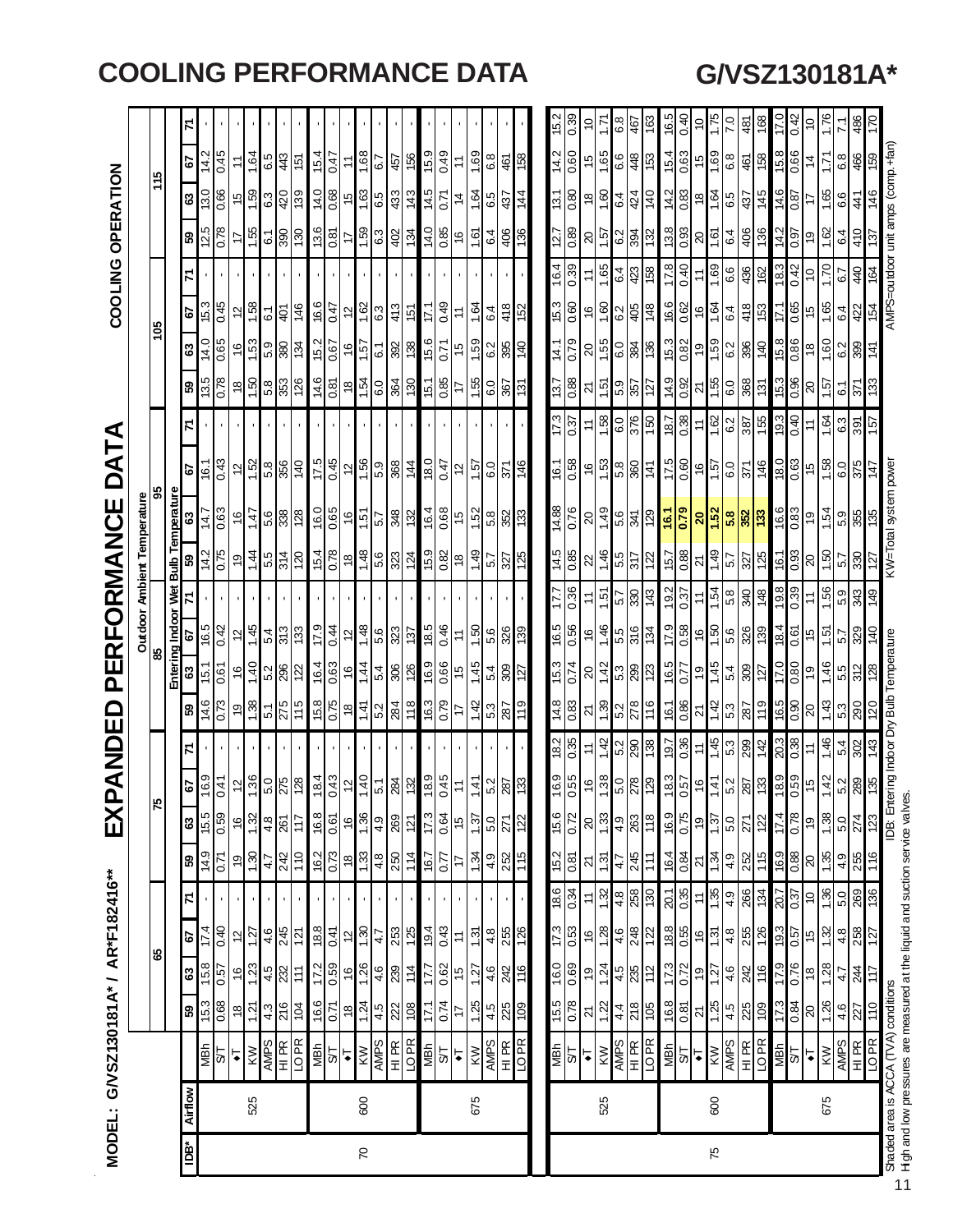# **COOLING PERFORMANCE DATA G/VSZ130181A\***

|     |                | MODEL: G/VSZ130181A* / AR*F182416**                                          |                     |                   |                        |                     |                   | $\bf \Xi$                 | ⋖<br><u>ה</u>                                           | <b>DEI</b>                                                                                                                    | <b>Q</b>                                     | $\overline{\mathbf{K}}$                                 | Lĭ                                | <b>ORM</b>        | Z<br>⋖                                                                                                                        | อี<br>ш<br>$\overline{\mathbf{C}}$ | ⋖                                             |                                             |                                                                                                                                                                                                    |                                                                            | COOLING                                                                                                                                |                                                                       | <b>OPERATION</b>                                                                                                                                                            |                                                          |                            |
|-----|----------------|------------------------------------------------------------------------------|---------------------|-------------------|------------------------|---------------------|-------------------|---------------------------|---------------------------------------------------------|-------------------------------------------------------------------------------------------------------------------------------|----------------------------------------------|---------------------------------------------------------|-----------------------------------|-------------------|-------------------------------------------------------------------------------------------------------------------------------|------------------------------------|-----------------------------------------------|---------------------------------------------|----------------------------------------------------------------------------------------------------------------------------------------------------------------------------------------------------|----------------------------------------------------------------------------|----------------------------------------------------------------------------------------------------------------------------------------|-----------------------------------------------------------------------|-----------------------------------------------------------------------------------------------------------------------------------------------------------------------------|----------------------------------------------------------|----------------------------|
|     |                |                                                                              |                     |                   |                        |                     |                   |                           |                                                         |                                                                                                                               |                                              |                                                         | Outdoor                           |                   | Ambient Temperature                                                                                                           |                                    |                                               |                                             |                                                                                                                                                                                                    |                                                                            |                                                                                                                                        |                                                                       |                                                                                                                                                                             |                                                          |                            |
|     |                |                                                                              |                     |                   | 65                     |                     |                   | ド                         |                                                         |                                                                                                                               |                                              | 85                                                      | <b>Entering Indoor Wet</b>        |                   | Bulb T                                                                                                                        | န္တ<br>emperature                  |                                               |                                             |                                                                                                                                                                                                    | 105                                                                        |                                                                                                                                        |                                                                       |                                                                                                                                                                             | 115                                                      |                            |
| SQI | <b>Airflow</b> |                                                                              | 69                  | 63                | 5                      | 7                   | S,                | $\boldsymbol{\mathsf{3}}$ | 5                                                       | 7                                                                                                                             | Gā                                           | 3                                                       | 2                                 | 7                 | ន                                                                                                                             | ఴ                                  | ĉ,                                            | 2                                           | 3<br>8                                                                                                                                                                                             | 5                                                                          | 7                                                                                                                                      | 59                                                                    | $\boldsymbol{\mathbb{S}}$                                                                                                                                                   | 5                                                        | 7                          |
|     |                | MBh                                                                          | 15.8                | 16.2              | $\frac{173}{2}$        | 18.5                | 15.4              | 15.8                      | 16.9                                                    | 18.0                                                                                                                          | 15.1                                         | 54                                                      | 16.5                              |                   | 14.7                                                                                                                          | 16.1<br>15.0                       |                                               |                                             | 14.3<br>14.0                                                                                                                                                                                       | 15.3                                                                       | 16.3                                                                                                                                   | 12.9                                                                  | $\frac{2}{3}$                                                                                                                                                               | $\frac{4}{1}$                                            | $\overline{5}$             |
|     |                | 입                                                                            | 0.85                | 0.80              | 0.65                   | 0.49                | 0.88              | 0.83                      | 0.67                                                    | 0.50                                                                                                                          | 0.91                                         | 0.85                                                    | 0.69                              | 0.52              | 0.93                                                                                                                          | 0.71<br>0.88                       |                                               | 0.53                                        | 0.91<br>0.97                                                                                                                                                                                       | 0.74                                                                       | 0.55                                                                                                                                   | 0.98                                                                  | 0.92                                                                                                                                                                        | 0.75                                                     | 0.56                       |
|     |                |                                                                              | 24                  | 23                | $\infty$               | 9                   | 24                | 23                        | 0Z                                                      | $\frac{1}{2}$                                                                                                                 | $\overline{24}$                              | 23                                                      | $\overline{\Omega}$               |                   | $rac{24}{1.47}$                                                                                                               | $\frac{23}{150}$                   |                                               | $\frac{1}{6}$                               | 23                                                                                                                                                                                                 | $\Omega$                                                                   | $\frac{6}{5}$                                                                                                                          | 22                                                                    | 2                                                                                                                                                                           | $\frac{8}{1}$                                            | 5                          |
|     | 525            | KW                                                                           | 1.23                | 1.25              | 1.29                   | 1.33                | 1.32              | 1.34                      | 1.39                                                    | 1.43                                                                                                                          | <u>नि</u>                                    |                                                         | 1.47                              | 1.52              |                                                                                                                               |                                    |                                               | 1,60                                        | $\frac{156}{ }$                                                                                                                                                                                    | 1.61                                                                       | 1.66                                                                                                                                   |                                                                       | 1.61                                                                                                                                                                        | 1.67                                                     | $\frac{17}{2}$             |
|     |                | $\frac{\text{NIPS}}{\text{HER}}$                                             | $rac{44}{200}$      | $\frac{4.5}{28}$  | $rac{1}{25}$           | $rac{9}{261}$       | 247<br>4.8        | 4.9                       | <mark> - အမြွှေ့ခြွှေမြွှေးမြှုပ်မြှာ</mark>            | $\frac{38}{28}$                                                                                                               | $\frac{2}{3}$ $\frac{2}{3}$                  | $\frac{1}{2}$ $\frac{1}{2}$ $\frac{1}{2}$ $\frac{1}{2}$ | $\frac{55}{20}$                   | 5.7845            | $rac{6}{320}$                                                                                                                 | 일 第                                |                                               | $rac{61}{378}$                              | $rac{61}{88}$<br>$\frac{1}{2}$ $\frac{1}{2}$ $\frac{1}{2}$ $\frac{1}{2}$ $\frac{1}{2}$ $\frac{1}{2}$                                                                                               | $rac{6}{49}$                                                               | $rac{65}{420}$                                                                                                                         | <u>မြို့ဒါမ္အိုသ</u>                                                  | 역 성 동                                                                                                                                                                       | <b>es</b> 29                                             | $rac{1}{60}$ $rac{1}{160}$ |
|     |                |                                                                              |                     |                   |                        | 132                 | $\overline{2}$    | <b>266</b><br>120         |                                                         |                                                                                                                               |                                              |                                                         |                                   |                   |                                                                                                                               |                                    |                                               |                                             |                                                                                                                                                                                                    |                                                                            |                                                                                                                                        |                                                                       |                                                                                                                                                                             |                                                          |                            |
|     |                |                                                                              |                     |                   | 18.7                   |                     |                   |                           |                                                         |                                                                                                                               |                                              |                                                         |                                   |                   |                                                                                                                               |                                    |                                               |                                             |                                                                                                                                                                                                    |                                                                            |                                                                                                                                        |                                                                       |                                                                                                                                                                             |                                                          |                            |
|     |                | $\frac{\sqrt{2}}{2\sqrt{2}}$                                                 | $\frac{17.1}{0.88}$ | 17.5<br>0.83      | <b>790</b>             | $\frac{1}{8}$       | $16.7$<br>0.92    | $\frac{17.1}{1.71}$       |                                                         | $\frac{1}{2}$                                                                                                                 | <u>မြို့ချို့အခြံခြံခြံ</u>                  | $\frac{167}{168}$                                       | <u>ြိုင်မြို့ မြို့မြို့မြို့</u> | $19.1$<br>0.54    | $\frac{1}{2}$ $\frac{1}{2}$ $\frac{1}{2}$ $\frac{1}{2}$ $\frac{1}{2}$ $\frac{1}{2}$ $\frac{1}{2}$ $\frac{1}{2}$ $\frac{1}{2}$ | 16.3                               |                                               | <u>ိုင်းမြို့ရေးမြို့</u>                   | $\frac{15}{15}$ $\frac{15}{15}$ $\frac{15}{15}$ $\frac{15}{15}$ $\frac{15}{15}$ $\frac{15}{15}$<br>$\frac{15}{15}$ $\frac{12}{15}$ $\frac{12}{15}$ $\frac{12}{15}$ $\frac{12}{15}$ $\frac{12}{15}$ | $\frac{16.5}{0.77}$                                                        | $\frac{17.7}{150}$                                                                                                                     | <u>ခြံခြံ အခြံခြံ မ</u>                                               | $\left  \frac{1}{36} \right  \frac{1}{36} \approx \left  \frac{1}{36} \right  \approx \left  \frac{1}{36} \right  \approx \left  \frac{1}{36} \right  \approx \frac{1}{36}$ | $\frac{15.3}{0.77}$                                      | $\frac{4}{164}$            |
|     |                |                                                                              |                     |                   |                        |                     |                   |                           |                                                         |                                                                                                                               |                                              |                                                         |                                   |                   |                                                                                                                               |                                    |                                               |                                             |                                                                                                                                                                                                    |                                                                            |                                                                                                                                        |                                                                       |                                                                                                                                                                             |                                                          |                            |
| 8   | 600            |                                                                              | $\frac{25}{18}$     | $\frac{22}{128}$  |                        |                     | $\frac{23}{1.35}$ | $\frac{23}{1.38}$         |                                                         |                                                                                                                               |                                              |                                                         |                                   | $\frac{16}{1.56}$ |                                                                                                                               |                                    |                                               |                                             |                                                                                                                                                                                                    |                                                                            |                                                                                                                                        |                                                                       |                                                                                                                                                                             | $\frac{18}{1.71}$                                        | 1.76                       |
|     |                | <b>SHNN</b>                                                                  |                     | 4.7               |                        |                     | $4.9$<br>255      | 0.9                       |                                                         |                                                                                                                               |                                              |                                                         |                                   |                   |                                                                                                                               |                                    |                                               |                                             |                                                                                                                                                                                                    |                                                                            |                                                                                                                                        |                                                                       |                                                                                                                                                                             |                                                          | $\overline{7.1}$           |
|     |                | $\frac{1}{\frac{1}{2}}$                                                      |                     | $rac{54}{17}$     | 이 등 <mark>속 없</mark> 설 |                     |                   | 274                       |                                                         | $\frac{24}{30}$                                                                                                               |                                              | $\frac{55}{20}$                                         |                                   | $\frac{6}{38}$    |                                                                                                                               | 3 2 2 8 8                          |                                               |                                             |                                                                                                                                                                                                    | $=$ $\frac{16}{3}$ $\frac{1}{3}$ $\frac{1}{3}$ $\frac{1}{2}$ $\frac{1}{2}$ | 일출                                                                                                                                     |                                                                       |                                                                                                                                                                             | $\frac{12}{36}$                                          | 8                          |
|     |                |                                                                              | $\frac{1}{10}$      |                   |                        |                     | 116               | 123                       |                                                         |                                                                                                                               |                                              |                                                         |                                   |                   |                                                                                                                               |                                    |                                               |                                             |                                                                                                                                                                                                    |                                                                            |                                                                                                                                        |                                                                       |                                                                                                                                                                             |                                                          | 021                        |
|     |                | <b>MBh</b>                                                                   | 17.6                | 18.0              | £ 6L                   | 20.6                | 17.2              | 17.6                      | $\frac{18.8}{0.73}$                                     | 20.1                                                                                                                          | 16.8                                         | 17.2                                                    | 18.4                              | 19.6              | 16.4                                                                                                                          | 16.8                               | $\frac{15}{28}$                               | 19.2                                        | $\frac{00}{1.00}$                                                                                                                                                                                  | 17.0                                                                       | 18.2                                                                                                                                   | 14.4                                                                  | 14.8                                                                                                                                                                        | 15.8                                                     | 16.9                       |
|     |                | 하                                                                            | 0.93                | 0.87              | 0.71                   | 0.53                | 0.96              | 0.90                      |                                                         | 0.55                                                                                                                          |                                              | 0.92                                                    | 0.75                              | 0.56              |                                                                                                                               | 0.95                               |                                               |                                             |                                                                                                                                                                                                    | 0.81                                                                       |                                                                                                                                        | 0.00                                                                  | 0.1 <sub>0</sub>                                                                                                                                                            | 0.81                                                     | 0.61                       |
|     |                |                                                                              |                     | $\overline{2}$    | é,                     | $\frac{5}{2}$       |                   |                           | $\overline{19}$                                         | $\frac{5}{2}$                                                                                                                 | $\frac{100}{23}$                             | 22                                                      |                                   | $\frac{5}{3}$     | 38.5                                                                                                                          |                                    |                                               | $\frac{8}{15}$                              | $\frac{15.9}{1.00}$                                                                                                                                                                                | $\frac{19}{1.66}$                                                          | $\frac{60}{15}$                                                                                                                        |                                                                       | $\overline{20}$                                                                                                                                                             |                                                          | $\ddot{4}$                 |
|     | 675            | KW                                                                           | $\frac{2}{12}$      | 1.29              | 1.33                   | 1.37                | $\frac{23}{1.36}$ | $\frac{28}{13}$           | 64.1                                                    | 1.48                                                                                                                          | 1.44                                         | 147                                                     | $\frac{5}{15}$                    | 1.57              |                                                                                                                               | $\frac{22}{1.55}$                  |                                               |                                             | $\frac{27}{1.58}$                                                                                                                                                                                  |                                                                            |                                                                                                                                        | $\frac{8}{1}$                                                         | 1.67                                                                                                                                                                        | 1.72                                                     |                            |
|     |                | <b>SHNV</b>                                                                  | 4.6                 | $\frac{47}{1}$    | 4.9                    | 5.0                 | 5.0               | 5.1                       | 5.3                                                     | 5.4                                                                                                                           | 5.4                                          | 5.5                                                     | $\overline{57}$                   | 5.9               |                                                                                                                               | 5.9                                |                                               |                                             | $\overline{61}$                                                                                                                                                                                    | 6.5                                                                        | 6.8                                                                                                                                    | 6.5                                                                   | $\overline{c}$                                                                                                                                                              | 6.9                                                      |                            |
|     |                | $\frac{H}{10}$                                                               | 229                 | 247               | 261                    | 272                 | 257               | 277                       | 292                                                     | 305                                                                                                                           | 293                                          | 315                                                     | 333                               | <b>ZFC</b>        | $\frac{6}{33}$                                                                                                                | 359                                | $rac{1}{25}$                                  | $rac{3}{25}$                                | ु ई स<br>375                                                                                                                                                                                       | 426                                                                        | 44                                                                                                                                     | $\frac{4}{4}$                                                         | 446                                                                                                                                                                         | 471                                                      | 491                        |
|     |                |                                                                              | 111                 | 118               | 129                    | 137                 | 117               | 125                       | 136                                                     | 145                                                                                                                           | 122                                          | <b>92</b>                                               | 141                               | 151               | 128                                                                                                                           | 136                                |                                               |                                             | 134                                                                                                                                                                                                |                                                                            | 166                                                                                                                                    | 139                                                                   | 147                                                                                                                                                                         | $\overline{6}$                                           |                            |
|     |                |                                                                              |                     |                   |                        |                     |                   |                           |                                                         |                                                                                                                               |                                              |                                                         |                                   |                   |                                                                                                                               |                                    |                                               |                                             |                                                                                                                                                                                                    |                                                                            |                                                                                                                                        |                                                                       |                                                                                                                                                                             |                                                          |                            |
|     |                | <b>VIBN</b>                                                                  | 16.1                | 16.4              | $\frac{172}{2}$        | 18.3                | 15.7              | 16.0                      | 16.8                                                    | 0.11                                                                                                                          | $\frac{15.3}{2}$                             | $\frac{6}{6}$                                           | 16.4                              | 17.5              | $\frac{0}{2}$                                                                                                                 | 15.3                               |                                               |                                             | 14.5<br>$\frac{14.2}{5}$                                                                                                                                                                           | 15.2                                                                       | 16.2                                                                                                                                   | $\frac{2}{3}$                                                         | 13.4                                                                                                                                                                        | 14.1                                                     | 15.0                       |
|     |                | 5년                                                                           | 0.89                | 0.86              | 0.78                   | 0.63                | 0.93              | 0.89                      | 0.87                                                    | 0.65                                                                                                                          | 0.95                                         | 0.92                                                    | 0.83                              | 0.67              | 0.98                                                                                                                          | 0.95                               | $rac{160}{0.85}$                              | $\frac{60}{0.71}$                           | 0.98<br>0.100                                                                                                                                                                                      | 0.89                                                                       | 0.72                                                                                                                                   | 1.00                                                                  | 0.99                                                                                                                                                                        | 0.89                                                     | 0.72                       |
|     |                |                                                                              | $\frac{5}{25}$      | 25                | $\mathbbm{S}$          | 0 <sup>z</sup>      | 25                | 82                        | $\frac{24}{1.40}$                                       | 2                                                                                                                             | $\frac{8}{2}$                                | 25                                                      | $rac{5}{24}$                      | $\overline{21}$   | $\frac{8}{1.8}$                                                                                                               | $\frac{25}{1.51}$                  |                                               | $\overline{12}$                             | $rac{25}{1.57}$<br>$\frac{15}{4}$                                                                                                                                                                  | $\frac{24}{10}$                                                            | $\frac{891}{105}$                                                                                                                      |                                                                       | $\frac{1}{2}$                                                                                                                                                               | $\frac{22}{1.68}$                                        | 61                         |
|     | 525            | KW                                                                           | 1.24                | 1.26              | $\frac{30}{2}$         | 1.34                | 1.33              | 1.36                      |                                                         | $\frac{1}{4}$                                                                                                                 | $\frac{1}{4}$                                | 1.44                                                    |                                   | $\frac{153}{2}$   |                                                                                                                               |                                    |                                               | $\frac{1}{6}$                               |                                                                                                                                                                                                    |                                                                            |                                                                                                                                        | $\frac{1}{2}$ $\frac{1}{2}$ $\frac{1}{2}$ $\frac{1}{2}$ $\frac{1}{2}$ |                                                                                                                                                                             |                                                          | l<br>12                    |
|     |                |                                                                              | 4.5                 | 4.6               | 4.7                    | 4.9                 | 4.8               | 4.9                       |                                                         | 5.3                                                                                                                           | 5.2                                          |                                                         |                                   |                   |                                                                                                                               | 5.7                                |                                               |                                             |                                                                                                                                                                                                    | 6.3                                                                        |                                                                                                                                        |                                                                       | 6.5                                                                                                                                                                         | 6.7                                                      | 7.0                        |
|     |                |                                                                              | 222                 | 239               | 253                    |                     | 250               | 269                       |                                                         |                                                                                                                               | 284<br>118                                   |                                                         | $rac{6}{32}$                      |                   |                                                                                                                               |                                    |                                               |                                             |                                                                                                                                                                                                    |                                                                            |                                                                                                                                        |                                                                       |                                                                                                                                                                             |                                                          | 476                        |
|     |                | $\frac{\text{AMPS}}{\text{H IR}}$                                            | 108                 | 114               |                        | <b>264</b><br>133   | 114               | $\frac{21}{2}$            |                                                         | 296                                                                                                                           |                                              | $\frac{24}{38}$                                         |                                   | $rac{8}{38}$      | $\frac{58}{324}$                                                                                                              |                                    |                                               |                                             | ္ဗုန္ကုဆ                                                                                                                                                                                           | 413                                                                        | $\frac{15}{9}$                                                                                                                         |                                                                       | 32日                                                                                                                                                                         |                                                          | 166                        |
|     |                | <b>MAN</b><br>MAN<br>MAN                                                     | 17.4                | 17.8              | 18.6                   | 19.9                | 17.0              | 17.4                      |                                                         |                                                                                                                               | $\frac{16}{100}$ $\frac{1}{2}$ $\frac{1}{2}$ | $rac{16.9}{0.95}$                                       |                                   | 18.9              |                                                                                                                               |                                    |                                               |                                             |                                                                                                                                                                                                    |                                                                            | 7.5                                                                                                                                    | $\frac{14.3}{1.00}$                                                   |                                                                                                                                                                             | $\frac{45}{150}$<br>$\frac{15}{150}$<br>$\frac{12}{152}$ | $\frac{16.3}{0.75}$        |
|     |                |                                                                              | 0.93                | 680               | 0.81                   | 0.65                | 0.96              | 0.93                      |                                                         |                                                                                                                               |                                              |                                                         |                                   | 0.70              |                                                                                                                               |                                    |                                               |                                             |                                                                                                                                                                                                    |                                                                            | 0.75                                                                                                                                   |                                                                       |                                                                                                                                                                             |                                                          |                            |
|     |                |                                                                              | $\frac{25}{1.27}$   | $\frac{24}{1.29}$ | $\frac{23}{1.39}$      | $\overline{5}$      | $\frac{25}{1.36}$ | $\mathbb{Z}^2$            |                                                         |                                                                                                                               |                                              | $\frac{25}{1.47}$                                       |                                   |                   |                                                                                                                               |                                    |                                               |                                             |                                                                                                                                                                                                    |                                                                            |                                                                                                                                        |                                                                       |                                                                                                                                                                             |                                                          | 6 <sub>1</sub>             |
| 88  | 600            |                                                                              |                     |                   |                        | $\frac{1}{3}$       |                   | $\frac{8}{1.39}$          |                                                         |                                                                                                                               |                                              |                                                         |                                   |                   |                                                                                                                               |                                    |                                               |                                             |                                                                                                                                                                                                    |                                                                            |                                                                                                                                        |                                                                       |                                                                                                                                                                             |                                                          | 1.78                       |
|     |                | <b>AMPS</b>                                                                  | 4.6                 | $\frac{47}{4}$    |                        | $\frac{15}{20}$     | 5.0               | 5.1                       | ဌါန္လျံအျဖစ္အျဖစ္အျဖစ္ကျ<br> အခြားဆြဲဆြဲဆြဲဆြဲဆြဲဆြဲဆြဲ | $\frac{1}{2}$ $\frac{1}{2}$ $\frac{1}{2}$ $\frac{1}{2}$ $\frac{1}{2}$ $\frac{1}{2}$ $\frac{1}{2}$ $\frac{1}{2}$ $\frac{1}{2}$ | $\frac{1}{28}$ $\frac{1}{20}$                | $rac{25}{315}$                                          |                                   | $\frac{25}{25}$   | $\frac{1}{2}$ $\frac{1}{2}$ $\frac{1}{2}$ $\frac{1}{2}$ $\frac{1}{2}$ $\frac{1}{2}$ $\frac{1}{2}$ $\frac{1}{2}$ $\frac{1}{2}$ |                                    | <u>  နမ္မြံမြန္မွု မြန္မူမမြန္မြန္မြန္မွု</u> | <u>ျွိုင္ကာ မြိုင္ကို ဆိုင္ကို ျဖစ္သူ အ</u> | <u>입행 등 등 위 기회 역 후 동</u><br>$\frac{154}{100}$ $\frac{126}{100}$ $\frac{126}{100}$ $\frac{124}{100}$                                                                                                |                                                                            | $\frac{5}{25}$ $\frac{1}{25}$ $\frac{1}{25}$ $\frac{1}{25}$ $\frac{1}{25}$ $\frac{1}{25}$ $\frac{1}{25}$ $\frac{1}{25}$ $\frac{1}{25}$ | $ z _{\widehat{\mathfrak{B}}}^2 z _{\widehat{\mathfrak{B}}}$          | $\frac{15}{10}$ $\frac{1}{10}$ $\frac{1}{10}$ $\frac{1}{10}$ $\frac{1}{10}$ $\frac{1}{10}$ $\frac{1}{10}$ $\frac{1}{10}$                                                    | $rac{6}{3}$ $\frac{1}{2}$ $\frac{1}{2}$                  | $\frac{1}{2}$              |
|     |                |                                                                              | $\frac{8}{2}$       | $\frac{1}{247}$   | $\frac{25}{129}$       |                     | <b>157</b>        | 277                       |                                                         |                                                                                                                               |                                              |                                                         |                                   |                   |                                                                                                                               |                                    |                                               |                                             |                                                                                                                                                                                                    |                                                                            |                                                                                                                                        |                                                                       |                                                                                                                                                                             |                                                          |                            |
|     |                |                                                                              | 111                 | 118               |                        |                     | 117               | 125                       |                                                         |                                                                                                                               |                                              |                                                         |                                   |                   |                                                                                                                               |                                    |                                               |                                             |                                                                                                                                                                                                    |                                                                            |                                                                                                                                        |                                                                       |                                                                                                                                                                             |                                                          | 171                        |
|     |                | <b>VIBN</b>                                                                  | 18.0                | 18.3              | 19.2                   | $\frac{20.5}{0.69}$ | $\frac{175}{ }$   | $\frac{17.9}{ }$          |                                                         | 20.71                                                                                                                         | 17.1                                         | 5'Z P                                                   | $\frac{18.3}{0.90}$               | 19.5              |                                                                                                                               | $\frac{100}{1.5}$                  | $\frac{17.8}{0.93}$                           | $\frac{970}{0.61}$                          |                                                                                                                                                                                                    | $\frac{16.9}{0.96}$                                                        |                                                                                                                                        | $\frac{14.7}{1.00}$                                                   | $\frac{15.0}{1.00}$                                                                                                                                                         | $\frac{15.7}{0.97}$                                      | $\frac{67}{101}$           |
|     |                | <u>PL</u>                                                                    | 0.97                | 0.94              | 0.85                   |                     | 00.1              | 16'0                      | $\frac{18.7}{0.88}$                                     |                                                                                                                               | 00.1                                         | 00.1                                                    |                                   | 0.73              | $rac{16}{100}$                                                                                                                |                                    |                                               |                                             | $rac{2}{1.00}$<br><u>ြိုဒ္ဒြါရခြိုး</u>                                                                                                                                                            |                                                                            | $\frac{61}{181}$                                                                                                                       |                                                                       |                                                                                                                                                                             |                                                          |                            |
|     |                |                                                                              | $\overline{24}$     | 23                | $\mathbf{z}$           | $\overline{e}$      | $\overline{24}$   | $\overline{\mathcal{A}}$  |                                                         | $\overline{6}$                                                                                                                | $\mathbb{Z}^3$                               | 24                                                      | $\approx$                         | $\frac{1}{2}$     |                                                                                                                               | 23                                 | 23                                            | 0 <sup>2</sup>                              |                                                                                                                                                                                                    | $\approx$                                                                  |                                                                                                                                        | 02                                                                    | 02                                                                                                                                                                          | $\overline{2}$                                           | $\frac{8}{3}$              |
|     | 675            | <b>MX</b>                                                                    | $\frac{1.28}{4.6}$  | 1.30              | 1.34                   | 1.38                | 1.37              | $\frac{1.40}{5.1}$        | $\frac{1.44}{5.3}$                                      | 4.49                                                                                                                          | 1.45                                         | 67.1                                                    | 1.53                              | 1.58              | $\frac{8}{1.53}$                                                                                                              | $\frac{0.96}{99}$                  | 1.61                                          | 1.66                                        | $\frac{63}{63}$                                                                                                                                                                                    | $\frac{9.9}{6.6}$                                                          | 1.73                                                                                                                                   | $\frac{9.9}{6.6}$                                                     | $\frac{1.8}{6.7}$                                                                                                                                                           | 1.74                                                     | 62.1                       |
|     |                | <b>AMPS</b>                                                                  |                     | 4.7               | 4.9                    |                     | 0.9               |                           |                                                         | 5.5                                                                                                                           | $\frac{54}{3}$                               | 9.5                                                     | ြို့                              | 0.9               |                                                                                                                               |                                    |                                               |                                             |                                                                                                                                                                                                    |                                                                            | ြို့                                                                                                                                   |                                                                       |                                                                                                                                                                             | 0.7                                                      |                            |
|     |                | $\frac{d}{d}$                                                                | 232                 | $\frac{29}{19}$   | $\frac{263}{130}$      | $\frac{275}{138}$   | $rac{260}{18}$    | $\frac{280}{126}$         | 295                                                     | 308                                                                                                                           | 296                                          | 318                                                     | 336                               | $\frac{350}{152}$ | $\frac{37}{129}$                                                                                                              | $\frac{8}{3}$                      | $\frac{383}{150}$                             | $rac{39}{160}$                              | $\frac{4}{3}$<br>$rac{379}{135}$                                                                                                                                                                   | $rac{430}{157}$                                                            | 49                                                                                                                                     | 418                                                                   | 450                                                                                                                                                                         | 475                                                      | 496                        |
|     |                |                                                                              | 112                 |                   |                        |                     |                   |                           | $\frac{137}{2}$                                         |                                                                                                                               |                                              | $\frac{5}{2}$                                           | 143                               |                   |                                                                                                                               |                                    |                                               |                                             |                                                                                                                                                                                                    |                                                                            |                                                                                                                                        |                                                                       | 149                                                                                                                                                                         | 163                                                      |                            |
|     |                | Shaded area is AHRI Rating Conditions                                        |                     |                   |                        |                     |                   | ide: En                   | tering Indoor Dry                                       |                                                                                                                               | <b>Bulb Temperature</b>                      |                                                         |                                   |                   | $(W=Tota$                                                                                                                     | system power                       |                                               |                                             |                                                                                                                                                                                                    |                                                                            | AMPS=outdoor unit amps (comp.+fan)                                                                                                     |                                                                       |                                                                                                                                                                             |                                                          |                            |
|     |                | High and low pressures are measured at the liquid and suction service valves |                     |                   |                        |                     |                   |                           |                                                         |                                                                                                                               |                                              |                                                         |                                   |                   |                                                                                                                               |                                    |                                               |                                             |                                                                                                                                                                                                    |                                                                            |                                                                                                                                        |                                                                       |                                                                                                                                                                             |                                                          |                            |

NODEL: GVSZ130181A\* / AR\*F182416\*\*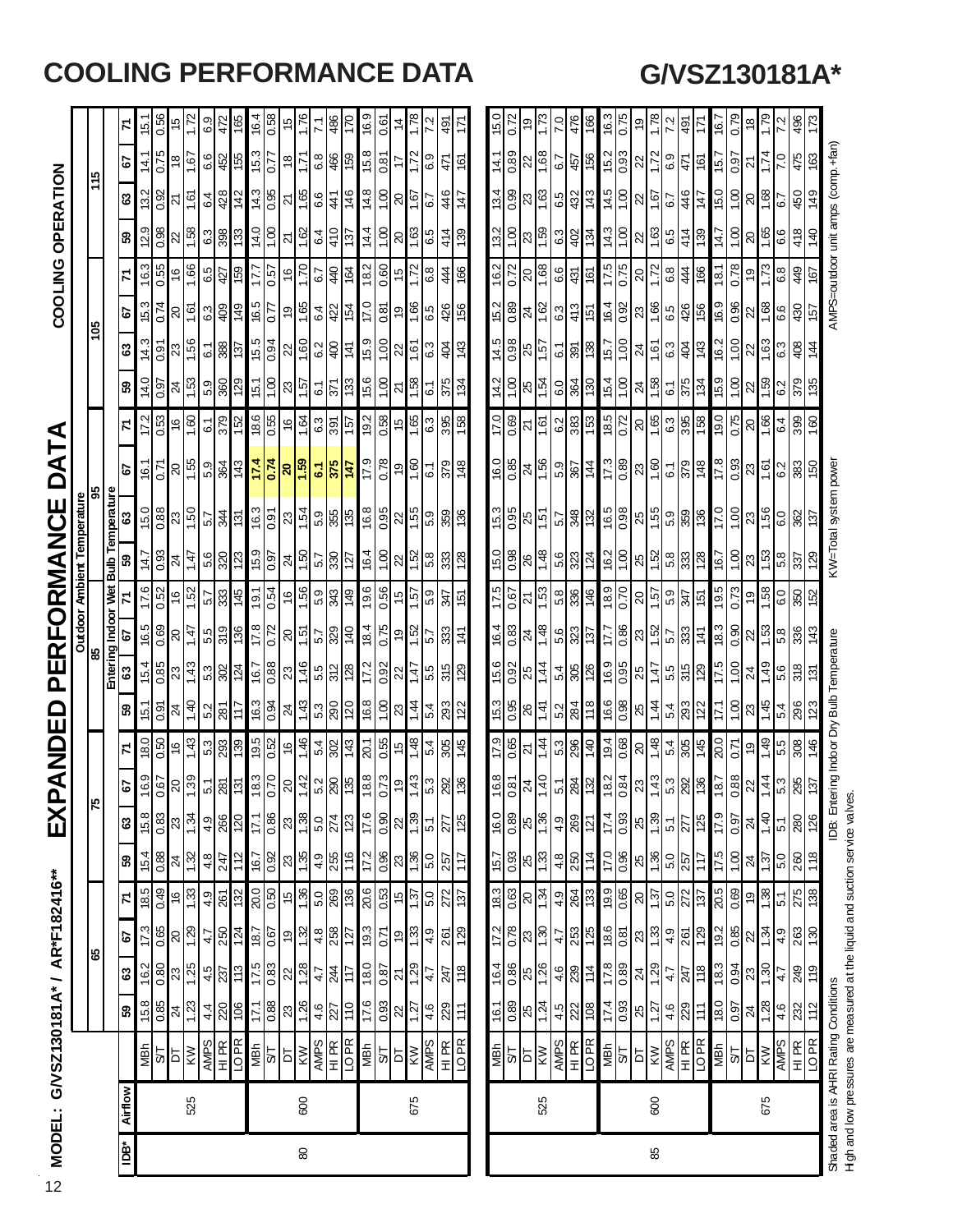|               | MODEL: G/VSZ130241A* / AR*F182416**                                                                                  |                                            |                     |                                |                     |                  |                     | $\overline{\mathbf{K}}$    | Ⴍ                                                          | ANDED                  |                                   |                                                      |                    | <b>PERFORMANCE</b>          |                                      | DATA                       |                     |                                               |                     | COOLING                  |                    | <b>OPERATION</b>  |                                             |                     |  |
|---------------|----------------------------------------------------------------------------------------------------------------------|--------------------------------------------|---------------------|--------------------------------|---------------------|------------------|---------------------|----------------------------|------------------------------------------------------------|------------------------|-----------------------------------|------------------------------------------------------|--------------------|-----------------------------|--------------------------------------|----------------------------|---------------------|-----------------------------------------------|---------------------|--------------------------|--------------------|-------------------|---------------------------------------------|---------------------|--|
|               |                                                                                                                      |                                            |                     |                                |                     |                  |                     |                            |                                                            |                        |                                   |                                                      |                    |                             | Outdoor Ambient Temperature          |                            |                     |                                               |                     |                          |                    |                   |                                             |                     |  |
|               |                                                                                                                      |                                            |                     | 8                              |                     |                  |                     | ∣۳                         |                                                            |                        |                                   | 85                                                   |                    |                             |                                      | 8                          |                     |                                               | 105                 |                          |                    |                   | $-115$                                      |                     |  |
|               |                                                                                                                      |                                            |                     |                                |                     |                  |                     |                            |                                                            |                        |                                   |                                                      |                    |                             | Entering Indoor Wet Bulb Temperature |                            |                     |                                               |                     |                          |                    |                   |                                             |                     |  |
| ∗aal          | Airflow                                                                                                              |                                            | ß,                  | $\mathbb{S}^3$                 | 5                   | $\mathbf{r}$     | 65                  | 63                         | 5                                                          | ч                      | 65                                | 5<br>౭                                               |                    | ႙                           | జ                                    | 79                         | 7                   | 65                                            | ශී                  | 19                       | 7                  | 65                | 49<br>ය                                     |                     |  |
|               |                                                                                                                      | MBh                                        | 20.2                | 20.9                           | 22.9                |                  | 19.7                | 20.4                       | 22.4                                                       |                        | 19.3                              | 21.9<br>20.0                                         |                    | 18.8                        | 19.5                                 | 21.3                       |                     |                                               | <b>G</b> 8          | 20.3                     |                    | 16.5              | 8.8<br>17.1                                 |                     |  |
|               |                                                                                                                      | LS                                         | 0.68                | 0.57                           | 0.40                |                  | 0.71                | 0.59                       | 0.41                                                       |                        | 0.73                              | 0.42<br>0.61                                         |                    | 0.75                        | 0.63                                 | 0.43                       |                     | 0.78                                          | 0.65                | <b>9t0</b>               |                    | 0.78              | 0.45<br>0.65                                |                     |  |
|               |                                                                                                                      | 히                                          | ₿                   | $\frac{6}{1}$                  | <u>인</u>            |                  | ₿,                  | 15                         |                                                            |                        | $\overset{\circ}{\phantom{a}}$    | 5<br>40                                              |                    | $\frac{8}{10}$              | $\frac{6}{5}$                        | 57                         |                     | $\overset{\circ}{\phantom{1}}$                | 45                  | 57                       |                    | H                 | $\tilde{t}$<br>$\frac{4}{4}$                |                     |  |
|               | 718                                                                                                                  | <b>KW</b>                                  | 1.58                | 1.61                           | 1.66                |                  | 1.70                | 1.73                       | $\frac{2}{1.79}$                                           |                        | 1.80                              | 1.90<br>$\frac{1}{84}$                               |                    | 1.89                        | 1,93                                 | 1.99                       |                     | 1.97                                          | 2.01                | 2.08                     |                    | 2.04              | 2.15<br>2.08                                |                     |  |
|               |                                                                                                                      | $\frac{\overline{AMPS}}{\underline{HIPR}}$ |                     | 6.0                            | 62<br>6             |                  | 6.4                 | 6.5                        | $rac{27}{2}$                                               |                        |                                   | $\frac{7.3}{315}$<br>$\overline{z}$                  |                    |                             |                                      |                            |                     |                                               |                     |                          |                    | $\frac{8.3}{393}$ | 8.8<br>8.5                                  |                     |  |
|               |                                                                                                                      |                                            | $rac{5.9}{218}$     | 234                            | 247                 |                  | 244                 | 263                        |                                                            |                        | $rac{0}{278}$                     | 299                                                  |                    | $\frac{74}{316}$            | $\frac{6}{3}$                        | $\frac{78}{359}$           |                     | $\frac{7.9}{356}$                             | $\frac{81}{382}$    | $rac{83}{404}$           |                    |                   | 447                                         |                     |  |
|               |                                                                                                                      | LO <sub>PR</sub>                           | 100                 | 106                            | 116                 |                  | 106                 | 112                        | 123                                                        |                        | 0 <sub>1</sub>                    | 128<br>117                                           |                    | 115                         | 123                                  | 134                        |                     | <u>121</u>                                    | 129                 | $\frac{1}{40}$           |                    | 125               | 145<br>133                                  |                     |  |
|               |                                                                                                                      | MBh                                        |                     | 22.7                           | 24.8                |                  |                     | 22.2                       |                                                            |                        |                                   | 21.6                                                 |                    |                             |                                      |                            |                     |                                               |                     |                          |                    | 17.9              |                                             |                     |  |
|               |                                                                                                                      | ৯                                          | $\frac{27.9}{0.71}$ | 0.59                           | 0.41                |                  | 21.4                | 0.61                       | 24.3                                                       |                        | 20.9                              | $\frac{5.7}{2.37}$<br>0.63                           |                    | 20.4                        | 21.1                                 | 23.1                       |                     | $\frac{19.3}{0.81}$                           | $\frac{20.0}{0.67}$ | 22.0                     |                    | 0.81              | $\frac{20.3}{0.47}$<br>$\frac{18.6}{0.68}$  |                     |  |
|               |                                                                                                                      |                                            | 17                  |                                | $\tilde{t}$         |                  |                     |                            |                                                            |                        |                                   |                                                      |                    |                             |                                      |                            |                     | $\overline{1}$                                |                     | $\overline{\phantom{a}}$ |                    |                   | $\overline{\phantom{a}}$<br>$\overline{14}$ |                     |  |
| $\mathcal{R}$ | 820                                                                                                                  | $\frac{1}{10}$                             | 1.61                | 15                             | 1.70                |                  | $\frac{1.74}{1.74}$ | $\frac{15}{1.77}$          | $\frac{12}{1.83}$                                          |                        | 1.84                              | 1.34<br>1.88                                         |                    | $\frac{1.34}{5}$            | 1.98                                 |                            |                     | 2.02                                          | $15$<br>$2.06$      | 2.13                     |                    | $\frac{16}{2.09}$ | 2.21<br>2.14                                |                     |  |
|               |                                                                                                                      | <b>AMPS</b>                                | 6.0                 | 6.2                            | 6.4                 |                  | 6.5                 | 6.7                        | 6.9                                                        |                        |                                   | 7.5                                                  |                    |                             | 7.8                                  |                            |                     |                                               | 8.3                 | 8.6                      |                    |                   | $\overline{9}$ .<br>8.8                     |                     |  |
|               |                                                                                                                      | HIPR                                       |                     | 241                            | 255                 |                  |                     | 271                        |                                                            |                        | $rac{28}{280}$                    | $\frac{88}{20}$                                      |                    | $rac{6}{128}$               |                                      | 28.86                      |                     | $\frac{1}{8}$ $\frac{1}{8}$                   | 385                 | 117                      |                    | 8.6               | 460                                         |                     |  |
|               |                                                                                                                      | <b>HdO1</b>                                | $\frac{224}{103}$   | $\frac{10}{10}$                | 120                 |                  | 252<br>109          | 116                        | 286                                                        |                        |                                   | $\frac{325}{132}$                                    |                    |                             | <u>ន្លា</u>                          |                            |                     |                                               | ස                   | 145                      |                    | 129               | 150<br>436                                  |                     |  |
|               |                                                                                                                      | MBh                                        | 2.5                 | 23.4                           | 25.6                |                  | $220$               | 22.8                       | 25.0                                                       |                        | 21.5                              | 24.4<br>22.3                                         |                    | 21.0                        | 21.7                                 | 23.8                       |                     | 19.9                                          | 20.6                | 22.6                     |                    | 18.4              | 21.0<br>19.1                                |                     |  |
|               |                                                                                                                      |                                            |                     |                                |                     |                  |                     |                            |                                                            |                        |                                   |                                                      |                    |                             |                                      |                            |                     |                                               |                     |                          |                    |                   |                                             |                     |  |
|               |                                                                                                                      |                                            | $\frac{24}{17}$     | 0.62                           | 0.43                |                  | 0.77                | 0.64                       | 0.45                                                       |                        | $rac{17}{627}$                    | $rac{46}{1}$                                         |                    | $rac{1}{150}$               |                                      | $rac{1}{\sqrt{2}}$         |                     | $\frac{11}{15}$                               | $\frac{5}{15}$      | 11                       |                    | $\frac{85}{16}$   | 0.49<br>0.71                                |                     |  |
|               |                                                                                                                      |                                            |                     | $\left  \frac{1}{4} \right $   | $\div$              |                  | $\overline{1}$      | $\frac{5}{2}$              |                                                            |                        |                                   | $\frac{8}{2}$ = $\frac{1}{2}$                        |                    |                             |                                      |                            |                     |                                               |                     |                          |                    |                   | $\breve{=}$<br>14                           |                     |  |
|               | 923                                                                                                                  | $\frac{\frac{S/T}{DT}}{\frac{R}{N}}$       | 1.63                | $\frac{1.66}{6.2}$             | 1.71                |                  | 1.75                | 1.79                       | 1.84                                                       |                        | 1.86                              | 1.96                                                 |                    | $\frac{1.95}{7.7}$          | $\frac{28}{15}$                      | $\frac{8}{2}$              |                     | $\frac{2.04}{8.2}$                            | $\frac{2.08}{8.4}$  | 2.15                     |                    | $rac{2.11}{8.7}$  | 2.22<br>$\frac{2.15}{8.9}$                  |                     |  |
|               |                                                                                                                      |                                            | ြ                   |                                | 6.4                 |                  | 6.6                 | $\frac{8}{6}$              | $\frac{0.7}{2}$                                            |                        | $\overline{\mathbb{S}}$           | $\frac{8}{7}$<br>ြို                                 |                    |                             |                                      | ≂                          |                     |                                               |                     | $\frac{5}{2}$            |                    |                   | ခြိ                                         |                     |  |
|               |                                                                                                                      | <b>HIPR</b>                                | 227                 | 244                            | 257                 |                  | 254                 | 274                        | 289                                                        |                        | 687                               | 328<br>311                                           |                    | 329                         | 354                                  | <b>774</b>                 |                     | 370                                           | <b>665</b>          | 124                      |                    | 60t               | 465<br>40                                   |                     |  |
|               |                                                                                                                      | LO <sub>PR</sub>                           | 104                 | 111                            | 121                 |                  | 110                 | 117                        | $\overline{28}$                                            |                        | 14                                | 133<br>122                                           |                    | 120                         | 8Z                                   | 140                        |                     | 126                                           | $\frac{1}{2}$       | 146                      |                    | 130               | 151<br>139                                  |                     |  |
|               |                                                                                                                      |                                            |                     |                                |                     |                  |                     |                            |                                                            |                        |                                   |                                                      |                    |                             |                                      |                            |                     |                                               |                     |                          |                    |                   |                                             |                     |  |
|               |                                                                                                                      | MBh                                        | 20.5                | 21.1                           | 22.9                | 24.6             | 20.1                | 20.7                       |                                                            | 24.0                   | 19.6                              |                                                      |                    | 19.1                        | 19.7                                 |                            | 22.9                | $\frac{2}{18.2}$                              | 18.7                | 20.2                     | 21.7               | 16.8              | 18.7<br>$\frac{173}{ }$                     | <u>ର୍</u>           |  |
|               |                                                                                                                      | 하                                          | 0.78                | 0.69                           | $\frac{9}{15}$      | 0.34             | 0.80                |                            | $\frac{24}{0.54}$                                          | $\frac{35}{6}$         | 0.82                              | $\frac{21.8}{0.56}$<br>$\frac{2}{10}$ $\frac{2}{10}$ | $\frac{234}{0.36}$ | $rac{85}{21}$               | 0.76                                 | $\frac{2}{5}$              | 0.37                | 0.88                                          |                     | $\frac{91}{16}$          | 0.38               | $rac{6}{19}$      | 0.60<br>0.80                                | 8<br>0.39           |  |
|               |                                                                                                                      |                                            | ମ                   | စ္                             |                     | ≒                | ম                   | $\frac{0.72}{19}$          | ۱ę                                                         |                        | ন                                 | $\frac{1}{2}$                                        |                    |                             |                                      |                            | Ż                   | $\overline{21}$                               | <u>၉</u><br>၁၉      |                          | 두                  |                   | ≄<br>∣္జ                                    | $\overline{0}$      |  |
|               | 718                                                                                                                  | <b>KW</b>                                  | 1.59                | 1.62                           | 1.67                | 1.72             | 1.71                | 1.74                       | 1.80                                                       | 1.86                   | 1.81                              | 1.91<br><b>GS.1</b>                                  | 1.97               | 1.91                        | $\frac{15}{15}$                      | 2.01                       | 2.08                | 66.1                                          | 2.03                | 2.10                     | 2.17               | 2.05              | 2.17<br>2.10                                | 2.24                |  |
|               |                                                                                                                      | AMPS                                       | 5.9                 | $61$                           | 6.3                 | 6.5              | 6.4                 | 6.6                        | 6.8                                                        | 7.0                    | $\overline{C}$                    | $\overline{71}$                                      | 7.7                |                             |                                      |                            | 82                  | 7.9                                           | $\overline{8}$      | 8.4                      | 8.7                |                   | 8.9<br>8.6                                  | 9.3                 |  |
|               |                                                                                                                      | HIPR<br>T                                  | 220                 | 237                            | 250                 | 260              | 247                 | 265                        | 280                                                        | 292                    | 280                               | 319<br>302                                           | 332                | $\frac{75}{319}$            | $rac{2}{3}$                          | $\frac{7.9}{363}$          | 379                 | 359                                           | 387                 | 408                      | 426                | $rac{84}{87}$     | 451<br>427                                  | 471                 |  |
|               |                                                                                                                      | LO <sub>PR</sub>                           | 101                 | 108                            | 117                 | 125              | $\frac{20}{2}$      | 114                        | 124                                                        | 132                    | $\ddot{ }$                        | 129<br>118                                           | 137                | 117                         | 124                                  | 135                        | 144                 | <u>있</u>                                      | $\frac{30}{2}$      | 142                      | 151                | 126               | 147<br>134                                  | 156                 |  |
|               |                                                                                                                      | <b>MBh</b>                                 | 2.3                 | 22.9                           | 24.8                |                  | 21.7                | 22.4                       | 24.2                                                       |                        | 21.2                              | 23.6<br>21.8                                         | 25.4               | 20.7                        |                                      | $\frac{23.1}{0.60}$        | 24.8                | 19.7                                          | 20.2                | 21.9                     | S 82               | 18.2              | 20.3<br>18.8                                | 21.8                |  |
|               |                                                                                                                      | াত                                         | 0.80                | 0.72                           | 0.54                | 26.6             | 0.83                | <b>970</b>                 | 0.56                                                       | 26.0                   | 0.77<br>0.86                      | 0.58                                                 | $\frac{1}{37}$     |                             | $\frac{21.3}{0.79}$                  |                            | $\frac{38}{6}$      |                                               | $\frac{82}{3}$      | 0.62                     | 0.40               | <b>76°0</b>       | ි<br>$\frac{83}{2}$                         | 0.40                |  |
|               |                                                                                                                      |                                            | $\otimes$           | $\overset{\circ}{\phantom{a}}$ | $\frac{5}{2}$       | $\overline{0}$   | $\otimes$           | $\overline{6}$             |                                                            | $\overleftarrow{\tau}$ | $20\,$                            | $\frac{5}{2}$<br>$\mathsf{\underline{e}}$            | $\tilde{t}$        | $\frac{8}{20}$              | $\overline{e}$                       | $\frac{5}{15}$             | $\div$              | $\frac{0.92}{20}$                             | $\overline{6}$      | $\frac{5}{2}$            | $\div$             | $\overline{e}$    | $\overline{4}$<br>77                        | $\tilde{a}$         |  |
| ß             | 820                                                                                                                  |                                            | 1.63                | 1.66                           | 1.71                | $1\overline{I}$  | 1.75                | 1.79                       |                                                            | 1.90                   | 1.86                              | 1.96<br>1.90                                         | 2.02               |                             |                                      |                            | 2.13                |                                               | 2.08                | 2.15                     |                    | 2.11              | 2.22<br>2.15                                | 2.30                |  |
|               |                                                                                                                      | <b>DT<br/>KW<br/>AMPS</b>                  | 6.1                 | 6.2                            | 6.4                 | 67               | 6.6                 | 6.8                        |                                                            | 72                     |                                   | 7.6<br>73                                            | 7.9                |                             | $\frac{2.00}{7.9}$                   |                            |                     |                                               |                     |                          | $\frac{2.22}{9.0}$ |                   | 9.2<br>8.9                                  | 9.5                 |  |
|               |                                                                                                                      | HIPR                                       | 227                 | 244                            |                     |                  | 254                 | 274                        |                                                            | 301                    | 7.2<br>289                        | 311                                                  | 843                |                             |                                      |                            | $\frac{4}{390}$     |                                               |                     |                          |                    | $rac{26}{409}$    | 465<br>41                                   | 485                 |  |
|               |                                                                                                                      | LO <sub>PR</sub>                           | 104                 | $\frac{1}{11}$                 | $\frac{257}{121}$   | 88               | $rac{10}{1}$        | 117                        | $\frac{15}{18}$ $\frac{1}{28}$ $\frac{1}{8}$ $\frac{1}{8}$ | 136                    | 114                               | $\frac{28}{13}$<br>$\overline{2}$                    | 142                | $rac{18}{17}$ $rac{18}{29}$ | $\frac{35}{28}$                      | $rac{26}{8}$ $rac{27}{14}$ | $\frac{6}{149}$     | $\frac{25}{38}$ $\frac{1}{28}$ $\frac{1}{28}$ | $rac{4}{18}$        | $rac{6}{5}$ $rac{1}{46}$ | $rac{439}{156}$    | 130               | $\frac{5}{15}$<br>93                        | $\frac{5}{16}$      |  |
|               |                                                                                                                      | MBh                                        | 2.9                 | 23.6                           |                     | 27.4             |                     | 23.0                       |                                                            |                        | 21.9                              | 24.4                                                 | 26.1               | 21.3                        | 22.0                                 |                            |                     |                                               |                     |                          | 24.2               | 18.8              | 19.3                                        |                     |  |
|               |                                                                                                                      |                                            | 0.84                | 0.75                           | $\frac{25.5}{0.57}$ | 0.37             | $\frac{24}{0.87}$   | 0.78                       |                                                            | 26.8                   | 0.90                              | 0.61<br>$\frac{22.5}{0.80}$                          | 0.39               | 0.93                        | န္တြ                                 | $\frac{238}{0.63}$         | $\frac{25.5}{0.40}$ | $\frac{20.3}{0.96}$                           | $\frac{20.9}{0.86}$ | 226                      | 0.42               | 0.97              | $\frac{20.9}{0.66}$<br>0.87                 | $\frac{22.4}{0.42}$ |  |
|               |                                                                                                                      | <u>ञा</u>                                  | é,                  | $\frac{8}{1}$                  | $\frac{1}{2}$       | $\overline{C}$   | $\infty$            | $\overset{\circ}{\approx}$ | $\frac{24.9}{0.59}$                                        | $\overline{0}$         | $\overline{0}$                    | 15<br>$\frac{8}{3}$                                  | $\tilde{0}$        | $\Omega$                    | $\frac{8}{2}$                        | 15                         | $\tilde{c}$         | 61                                            | $\frac{8}{3}$       | 15                       | $\overline{C}$     | $\frac{8}{3}$     | $\dot{4}$                                   | თ                   |  |
|               | 923                                                                                                                  | $\leq$                                     | 1.64                | 1.67                           | 1.73                | 1.78             | 1.76                | 1.80                       | 1.86                                                       | 1.92                   | 1.87                              | 1.98<br>1.91                                         | 2.04               | 46.L                        | 2.01                                 | 2.08                       | 2.15                |                                               | 2.10                | 2.17                     | 2.24               | 2.12              | 2.24<br>2.17                                | 2.32                |  |
|               |                                                                                                                      | AMPS                                       | 6.2                 | 6.3                            | 6.5                 | $\frac{8}{3}$    | 67                  | 6.8                        |                                                            |                        |                                   | 74                                                   | 0.8                | $\frac{77}{2}$              |                                      | $\frac{2}{8}$              |                     | $\frac{2.05}{8.2}$                            | 8.4                 |                          | $\overline{5}$     | $\frac{1}{8}$     | $\frac{3}{2}$<br>0.6                        | 9.6                 |  |
|               |                                                                                                                      |                                            | 229                 |                                |                     |                  |                     | <b>276</b><br>118          | 292                                                        | 304                    | 292                               | 314                                                  |                    |                             | <u>ြို့ မြို့</u>                    |                            | $\frac{126}{994}$   |                                               |                     | $rac{25}{48}$            |                    |                   | 44                                          |                     |  |
|               |                                                                                                                      | $\frac{HPR}{LOPR}$                         |                     | 246<br>112                     | $\frac{260}{122}$   | $\frac{27}{130}$ | $\frac{257}{111}$   |                            | 129                                                        | 138                    |                                   | 332<br>123                                           | 346<br>143         | 333                         |                                      | 378                        |                     |                                               | $\frac{403}{135}$   |                          | 443                | 413               | $rac{15}{153}$                              | 490                 |  |
|               |                                                                                                                      |                                            |                     |                                |                     |                  |                     |                            |                                                            |                        | ering Indoor Dry Bulb Temperature |                                                      |                    |                             | KW=Total system power                |                            |                     |                                               |                     |                          |                    |                   | AMP S=outdoor unit amps (comp.+fan)         |                     |  |
|               | Shaded area is ACCA (TVA) conditions<br>High and low pressures are measured at the liquid and suction service valves |                                            |                     |                                |                     |                  |                     |                            |                                                            |                        |                                   |                                                      |                    |                             |                                      |                            |                     |                                               |                     |                          |                    |                   |                                             |                     |  |

# **COOLING PERFORMANCE DATA G/VSZ130241A\***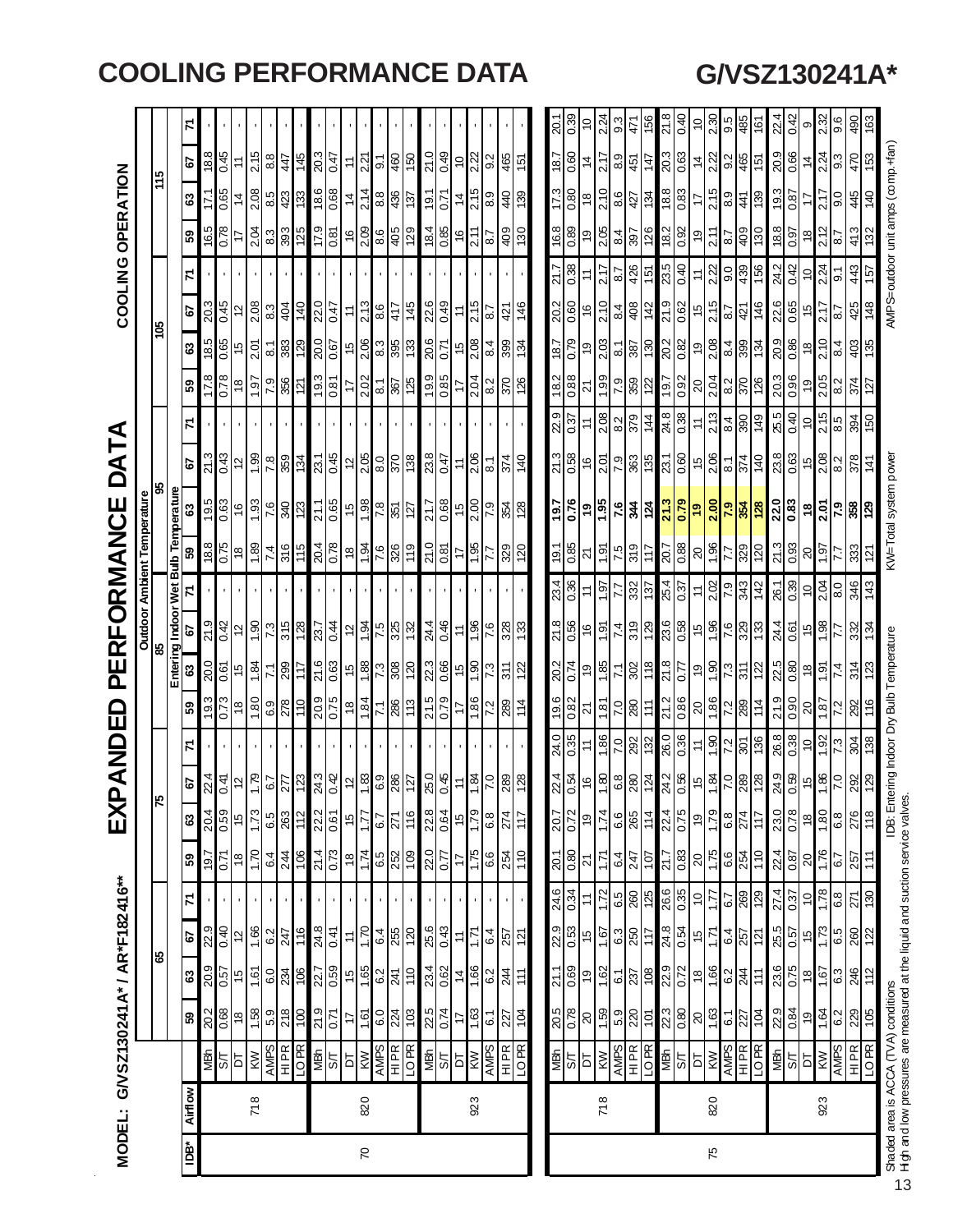# **COOLING PERFORMANCE DATA G/VSZ130241A\***

| 14              |         |                                                         | MODEL: G/VSZ130241A* / AR*F182416**   |                                                                                                                                                                                                                                                                                                                                                                                                                                                                     |                                                                           |                                                                                                                                                                          |                                                                               | 只                                                                                                        | $\mathbf{a}$                                                                                                                                                                                                                                                                                                                                                    | ANDED                                           |                                                                                                                                                                                         |                                                                                                                       |                                                                                                                                                                                                                                                                                                                                                                                        |                                                                                                                                                                                                                                 | <b>PERFORMANCE</b>                                                                                                   | DATA                                                                        |                                                                                                                                                                                                                                                                                                                     |                                                                                                                                                                                                     |                                                                                                                                                                      | COOLING OPERATION                               |                                                                                                   |                                                                                                                                 |                                                                                     |                                       |                                                  |
|-----------------|---------|---------------------------------------------------------|---------------------------------------|---------------------------------------------------------------------------------------------------------------------------------------------------------------------------------------------------------------------------------------------------------------------------------------------------------------------------------------------------------------------------------------------------------------------------------------------------------------------|---------------------------------------------------------------------------|--------------------------------------------------------------------------------------------------------------------------------------------------------------------------|-------------------------------------------------------------------------------|----------------------------------------------------------------------------------------------------------|-----------------------------------------------------------------------------------------------------------------------------------------------------------------------------------------------------------------------------------------------------------------------------------------------------------------------------------------------------------------|-------------------------------------------------|-----------------------------------------------------------------------------------------------------------------------------------------------------------------------------------------|-----------------------------------------------------------------------------------------------------------------------|----------------------------------------------------------------------------------------------------------------------------------------------------------------------------------------------------------------------------------------------------------------------------------------------------------------------------------------------------------------------------------------|---------------------------------------------------------------------------------------------------------------------------------------------------------------------------------------------------------------------------------|----------------------------------------------------------------------------------------------------------------------|-----------------------------------------------------------------------------|---------------------------------------------------------------------------------------------------------------------------------------------------------------------------------------------------------------------------------------------------------------------------------------------------------------------|-----------------------------------------------------------------------------------------------------------------------------------------------------------------------------------------------------|----------------------------------------------------------------------------------------------------------------------------------------------------------------------|-------------------------------------------------|---------------------------------------------------------------------------------------------------|---------------------------------------------------------------------------------------------------------------------------------|-------------------------------------------------------------------------------------|---------------------------------------|--------------------------------------------------|
|                 |         |                                                         |                                       |                                                                                                                                                                                                                                                                                                                                                                                                                                                                     |                                                                           |                                                                                                                                                                          |                                                                               |                                                                                                          |                                                                                                                                                                                                                                                                                                                                                                 |                                                 |                                                                                                                                                                                         |                                                                                                                       |                                                                                                                                                                                                                                                                                                                                                                                        |                                                                                                                                                                                                                                 | Outdoor Ambient Temperature<br>85                                                                                    |                                                                             |                                                                                                                                                                                                                                                                                                                     |                                                                                                                                                                                                     |                                                                                                                                                                      |                                                 |                                                                                                   |                                                                                                                                 |                                                                                     |                                       |                                                  |
|                 |         |                                                         |                                       | 99                                                                                                                                                                                                                                                                                                                                                                                                                                                                  |                                                                           |                                                                                                                                                                          |                                                                               |                                                                                                          |                                                                                                                                                                                                                                                                                                                                                                 |                                                 |                                                                                                                                                                                         |                                                                                                                       |                                                                                                                                                                                                                                                                                                                                                                                        |                                                                                                                                                                                                                                 |                                                                                                                      | 99                                                                          |                                                                                                                                                                                                                                                                                                                     |                                                                                                                                                                                                     | <b>SOL</b>                                                                                                                                                           |                                                 |                                                                                                   |                                                                                                                                 | 115                                                                                 |                                       |                                                  |
|                 |         |                                                         |                                       |                                                                                                                                                                                                                                                                                                                                                                                                                                                                     |                                                                           |                                                                                                                                                                          |                                                                               |                                                                                                          |                                                                                                                                                                                                                                                                                                                                                                 |                                                 |                                                                                                                                                                                         |                                                                                                                       |                                                                                                                                                                                                                                                                                                                                                                                        |                                                                                                                                                                                                                                 | Entering Indoor Wet Bulb Temperature                                                                                 |                                                                             |                                                                                                                                                                                                                                                                                                                     |                                                                                                                                                                                                     |                                                                                                                                                                      |                                                 |                                                                                                   |                                                                                                                                 |                                                                                     |                                       |                                                  |
| ®<br>M          | Airflow |                                                         | <b>B</b>                              | $\boldsymbol{\mathbb{S}}$                                                                                                                                                                                                                                                                                                                                                                                                                                           | 29                                                                        | $\mathsf{r}$                                                                                                                                                             | 8                                                                             | $\mathbbmss{3}$                                                                                          | 5                                                                                                                                                                                                                                                                                                                                                               | 71                                              | 59                                                                                                                                                                                      |                                                                                                                       | 5                                                                                                                                                                                                                                                                                                                                                                                      | ဥ္ပ                                                                                                                                                                                                                             |                                                                                                                      | 2                                                                           | 71                                                                                                                                                                                                                                                                                                                  | 59                                                                                                                                                                                                  | ශී                                                                                                                                                                   | S.                                              | 71                                                                                                | 59                                                                                                                              | 5<br>ය                                                                              | Σ                                     |                                                  |
|                 |         |                                                         | 0.9                                   |                                                                                                                                                                                                                                                                                                                                                                                                                                                                     |                                                                           |                                                                                                                                                                          | 20.4                                                                          |                                                                                                          | 22.3                                                                                                                                                                                                                                                                                                                                                            | 23.8                                            | 19.9                                                                                                                                                                                    |                                                                                                                       | 21.8                                                                                                                                                                                                                                                                                                                                                                                   | 19.4                                                                                                                                                                                                                            |                                                                                                                      |                                                                             |                                                                                                                                                                                                                                                                                                                     |                                                                                                                                                                                                     | 6'81                                                                                                                                                                 |                                                 |                                                                                                   | 17.1                                                                                                                            |                                                                                     | 18.7                                  | 20.56                                            |
|                 |         |                                                         |                                       |                                                                                                                                                                                                                                                                                                                                                                                                                                                                     |                                                                           |                                                                                                                                                                          | 0.88                                                                          |                                                                                                          |                                                                                                                                                                                                                                                                                                                                                                 | 0.50                                            | 0.90                                                                                                                                                                                    |                                                                                                                       |                                                                                                                                                                                                                                                                                                                                                                                        |                                                                                                                                                                                                                                 |                                                                                                                      |                                                                             |                                                                                                                                                                                                                                                                                                                     |                                                                                                                                                                                                     |                                                                                                                                                                      |                                                 |                                                                                                   | 86.0                                                                                                                            | 0.92                                                                                | 0.75                                  |                                                  |
|                 |         | 화장정                                                     | $\frac{23}{1.60}$                     | $\frac{8}{2}$                                                                                                                                                                                                                                                                                                                                                                                                                                                       | $\frac{8}{28}$                                                            | $\frac{54}{49}$                                                                                                                                                          | $\frac{23}{1.72}$                                                             | $\frac{1}{20}$                                                                                           | $rac{18}{1.81}$                                                                                                                                                                                                                                                                                                                                                 | $-5$                                            | $\frac{23}{18}$                                                                                                                                                                         | $\frac{2}{3}$ $\frac{1}{3}$ $\frac{1}{3}$ $\frac{1}{3}$ $\frac{1}{3}$                                                 | $\frac{23.3}{0.52}$<br>$rac{60}{100}$                                                                                                                                                                                                                                                                                                                                                  |                                                                                                                                                                                                                                 |                                                                                                                      |                                                                             |                                                                                                                                                                                                                                                                                                                     | $rac{185}{180}$                                                                                                                                                                                     | $\frac{5}{10}$ $\frac{10}{10}$                                                                                                                                       | $\frac{202}{2074}$ $\frac{1}{21}$               |                                                                                                   | $\frac{21}{2.07}$                                                                                                               | $\frac{21}{2.12}$                                                                   | $\frac{8}{2.19}$                      |                                                  |
|                 | 718     |                                                         |                                       |                                                                                                                                                                                                                                                                                                                                                                                                                                                                     |                                                                           |                                                                                                                                                                          |                                                                               |                                                                                                          |                                                                                                                                                                                                                                                                                                                                                                 | $\frac{187}{2}$                                 |                                                                                                                                                                                         |                                                                                                                       |                                                                                                                                                                                                                                                                                                                                                                                        |                                                                                                                                                                                                                                 |                                                                                                                      |                                                                             |                                                                                                                                                                                                                                                                                                                     |                                                                                                                                                                                                     |                                                                                                                                                                      |                                                 |                                                                                                   |                                                                                                                                 |                                                                                     |                                       | 2.26                                             |
|                 |         |                                                         |                                       |                                                                                                                                                                                                                                                                                                                                                                                                                                                                     |                                                                           |                                                                                                                                                                          |                                                                               |                                                                                                          |                                                                                                                                                                                                                                                                                                                                                                 |                                                 |                                                                                                                                                                                         |                                                                                                                       |                                                                                                                                                                                                                                                                                                                                                                                        |                                                                                                                                                                                                                                 |                                                                                                                      |                                                                             |                                                                                                                                                                                                                                                                                                                     |                                                                                                                                                                                                     |                                                                                                                                                                      |                                                 |                                                                                                   |                                                                                                                                 |                                                                                     | 9.3                                   |                                                  |
|                 |         |                                                         |                                       |                                                                                                                                                                                                                                                                                                                                                                                                                                                                     |                                                                           |                                                                                                                                                                          |                                                                               |                                                                                                          |                                                                                                                                                                                                                                                                                                                                                                 |                                                 |                                                                                                                                                                                         |                                                                                                                       |                                                                                                                                                                                                                                                                                                                                                                                        |                                                                                                                                                                                                                                 |                                                                                                                      |                                                                             |                                                                                                                                                                                                                                                                                                                     |                                                                                                                                                                                                     |                                                                                                                                                                      |                                                 |                                                                                                   |                                                                                                                                 |                                                                                     |                                       |                                                  |
|                 |         |                                                         |                                       | $rac{1}{28}$                                                                                                                                                                                                                                                                                                                                                                                                                                                        | $rac{63}{28}$                                                             |                                                                                                                                                                          | $rac{6.5}{248}$                                                               |                                                                                                          |                                                                                                                                                                                                                                                                                                                                                                 |                                                 |                                                                                                                                                                                         |                                                                                                                       |                                                                                                                                                                                                                                                                                                                                                                                        |                                                                                                                                                                                                                                 |                                                                                                                      |                                                                             |                                                                                                                                                                                                                                                                                                                     |                                                                                                                                                                                                     |                                                                                                                                                                      |                                                 |                                                                                                   |                                                                                                                                 |                                                                                     |                                       | $rac{475}{158}$                                  |
|                 |         |                                                         |                                       |                                                                                                                                                                                                                                                                                                                                                                                                                                                                     | 24.7                                                                      | 68884699                                                                                                                                                                 |                                                                               |                                                                                                          |                                                                                                                                                                                                                                                                                                                                                                 |                                                 |                                                                                                                                                                                         |                                                                                                                       |                                                                                                                                                                                                                                                                                                                                                                                        |                                                                                                                                                                                                                                 |                                                                                                                      |                                                                             |                                                                                                                                                                                                                                                                                                                     |                                                                                                                                                                                                     |                                                                                                                                                                      |                                                 |                                                                                                   |                                                                                                                                 | $rac{1}{2}$ $rac{1}{2}$ $rac{1}{2}$ $rac{1}{2}$ $rac{1}{2}$ $rac{1}{2}$ $rac{1}{2}$ |                                       | 21.6                                             |
|                 |         |                                                         |                                       |                                                                                                                                                                                                                                                                                                                                                                                                                                                                     |                                                                           |                                                                                                                                                                          |                                                                               |                                                                                                          |                                                                                                                                                                                                                                                                                                                                                                 |                                                 |                                                                                                                                                                                         |                                                                                                                       |                                                                                                                                                                                                                                                                                                                                                                                        |                                                                                                                                                                                                                                 |                                                                                                                      |                                                                             |                                                                                                                                                                                                                                                                                                                     |                                                                                                                                                                                                     |                                                                                                                                                                      |                                                 |                                                                                                   |                                                                                                                                 |                                                                                     |                                       | 0.58                                             |
|                 |         |                                                         | <u>gale alalalalalala dalalala</u>    | $\frac{23}{28}$ $\frac{1}{2}$ $\frac{1}{2}$ $\frac{1}{2}$ $\frac{1}{2}$ $\frac{1}{2}$ $\frac{1}{2}$ $\frac{1}{2}$ $\frac{1}{2}$ $\frac{1}{2}$ $\frac{1}{2}$ $\frac{1}{2}$ $\frac{1}{2}$                                                                                                                                                                                                                                                                             | <mark>ြို့ချိုး မြို့အမြို့ မြို့</mark><br>မြို့များ မြို့သူ မြို့       |                                                                                                                                                                          | $ \tilde{z} \tilde{\mathbb{S}} $ 8 $ \tilde{z} \tilde{z} \tilde{z} \tilde{z}$ | <u>ိမ္မွစ္တိုင္ မြွစ္ကို မြွစ္ကိုင္ကိုင္ကို မြွံ</u> သြား<br>မြန္မာ မြန္မာ မြန္မာ မြန္မာ မြန္မာ မြွံသြား | <u>း အမြို့ အမြို့ အမြို့ အမြို့ အမြို့</u>                                                                                                                                                                                                                                                                                                                     | <u>   ၂၂၂၁ မြို့မှုမှုမှုမှုမှုမှုမှုမှုမှု</u> | $ S $ မြို့ မြို့သူမျိုး မြို့မျိုး မြို့မျိုး မြို့မျိုး                                                                                                                               | <u>ျမွန် ျွမ္မူဒါများ မြို့မျိုးမြို့</u>                                                                             | <u>rigg alalajajaja alalajaja</u>                                                                                                                                                                                                                                                                                                                                                      | <u>ိုးပြီးပြီး မြို့သူ မြို့သူမြို့ မြို့သူမြို့ မြို့မြို့မြို့</u>                                                                                                                                                            | <u>ခံခြံမျွန်းပြည်မှု မြို့ချီမျှ များမြန်းမြို့မျှ များမြို့များ</u>                                                | <u>ျင္ပြုခင္ပြုခင္ပြဲဆြဲဆြဲ <mark>အသြင္ အျမင္ဆု</mark>ံ႕ အျမင္</u> ပြဲအတြက္ | $\frac{1}{2}$ $\frac{1}{2}$ $\frac{1}{2}$ $\frac{1}{2}$ $\frac{1}{2}$ $\frac{1}{2}$ $\frac{1}{2}$ $\frac{1}{2}$ $\frac{1}{2}$ $\frac{1}{2}$ $\frac{1}{2}$ $\frac{1}{2}$ $\frac{1}{2}$ $\frac{1}{2}$ $\frac{1}{2}$ $\frac{1}{2}$ $\frac{1}{2}$ $\frac{1}{2}$ $\frac{1}{2}$ $\frac{1}{2}$ $\frac{1}{2}$ $\frac{1}{2}$ | <u>့ချွိစ္ကုတ္လုတ္လုတ္လုတ္လုတ္လုတ္လုတ္လုတ္လုတ္</u> လုပ္သ                                                                                                                                            | <u>ြို့အခြံခြံခြံခြံခြံခြံခြံခြံခြံခြံ</u>                                                                                                                           |                                                 |                                                                                                   | $\frac{15}{36}$ $\frac{15}{36}$ $\frac{15}{36}$ $\frac{15}{36}$ $\frac{15}{36}$                                                 | <u>ြို့အမြစ္အဖြံ့အမြန္အဖြံ့အမြန္အဖြံ့အမြန္</u>                                      | $\frac{8}{2}$                         | $\frac{4}{3}$                                    |
| $\pmb{\otimes}$ | 820     |                                                         |                                       |                                                                                                                                                                                                                                                                                                                                                                                                                                                                     |                                                                           |                                                                                                                                                                          |                                                                               |                                                                                                          |                                                                                                                                                                                                                                                                                                                                                                 |                                                 |                                                                                                                                                                                         |                                                                                                                       |                                                                                                                                                                                                                                                                                                                                                                                        |                                                                                                                                                                                                                                 |                                                                                                                      |                                                                             |                                                                                                                                                                                                                                                                                                                     |                                                                                                                                                                                                     |                                                                                                                                                                      |                                                 |                                                                                                   |                                                                                                                                 |                                                                                     |                                       |                                                  |
|                 |         |                                                         |                                       |                                                                                                                                                                                                                                                                                                                                                                                                                                                                     |                                                                           | $\frac{178}{68}$                                                                                                                                                         |                                                                               |                                                                                                          |                                                                                                                                                                                                                                                                                                                                                                 |                                                 |                                                                                                                                                                                         |                                                                                                                       |                                                                                                                                                                                                                                                                                                                                                                                        |                                                                                                                                                                                                                                 |                                                                                                                      |                                                                             |                                                                                                                                                                                                                                                                                                                     |                                                                                                                                                                                                     |                                                                                                                                                                      |                                                 |                                                                                                   | $\frac{27}{25}$ $\frac{27}{25}$ $\frac{27}{25}$ $\frac{27}{25}$ $\frac{27}{25}$ $\frac{27}{25}$ $\frac{27}{25}$ $\frac{27}{25}$ |                                                                                     | $\frac{23}{9}$<br>$\frac{3}{10}$      | $rac{96}{96}$                                    |
|                 |         |                                                         |                                       |                                                                                                                                                                                                                                                                                                                                                                                                                                                                     |                                                                           |                                                                                                                                                                          |                                                                               |                                                                                                          |                                                                                                                                                                                                                                                                                                                                                                 |                                                 |                                                                                                                                                                                         |                                                                                                                       |                                                                                                                                                                                                                                                                                                                                                                                        |                                                                                                                                                                                                                                 |                                                                                                                      |                                                                             |                                                                                                                                                                                                                                                                                                                     |                                                                                                                                                                                                     |                                                                                                                                                                      |                                                 |                                                                                                   |                                                                                                                                 |                                                                                     |                                       |                                                  |
|                 |         |                                                         |                                       |                                                                                                                                                                                                                                                                                                                                                                                                                                                                     |                                                                           |                                                                                                                                                                          |                                                                               |                                                                                                          |                                                                                                                                                                                                                                                                                                                                                                 |                                                 |                                                                                                                                                                                         |                                                                                                                       |                                                                                                                                                                                                                                                                                                                                                                                        |                                                                                                                                                                                                                                 |                                                                                                                      |                                                                             |                                                                                                                                                                                                                                                                                                                     |                                                                                                                                                                                                     |                                                                                                                                                                      |                                                 |                                                                                                   |                                                                                                                                 |                                                                                     |                                       | 163                                              |
|                 |         |                                                         |                                       |                                                                                                                                                                                                                                                                                                                                                                                                                                                                     |                                                                           | $\frac{27.2}{0.53}$                                                                                                                                                      | $\frac{8}{18}$                                                                |                                                                                                          |                                                                                                                                                                                                                                                                                                                                                                 |                                                 |                                                                                                                                                                                         |                                                                                                                       |                                                                                                                                                                                                                                                                                                                                                                                        |                                                                                                                                                                                                                                 |                                                                                                                      |                                                                             |                                                                                                                                                                                                                                                                                                                     |                                                                                                                                                                                                     |                                                                                                                                                                      |                                                 |                                                                                                   |                                                                                                                                 |                                                                                     | $\frac{80}{60}$                       | $\frac{22.3}{0.61}$                              |
|                 |         |                                                         |                                       |                                                                                                                                                                                                                                                                                                                                                                                                                                                                     |                                                                           |                                                                                                                                                                          |                                                                               |                                                                                                          |                                                                                                                                                                                                                                                                                                                                                                 |                                                 |                                                                                                                                                                                         |                                                                                                                       |                                                                                                                                                                                                                                                                                                                                                                                        |                                                                                                                                                                                                                                 |                                                                                                                      |                                                                             |                                                                                                                                                                                                                                                                                                                     |                                                                                                                                                                                                     |                                                                                                                                                                      |                                                 |                                                                                                   |                                                                                                                                 |                                                                                     |                                       |                                                  |
|                 |         |                                                         |                                       |                                                                                                                                                                                                                                                                                                                                                                                                                                                                     | $\frac{8}{2}$                                                             |                                                                                                                                                                          |                                                                               |                                                                                                          |                                                                                                                                                                                                                                                                                                                                                                 |                                                 |                                                                                                                                                                                         |                                                                                                                       |                                                                                                                                                                                                                                                                                                                                                                                        |                                                                                                                                                                                                                                 |                                                                                                                      |                                                                             |                                                                                                                                                                                                                                                                                                                     |                                                                                                                                                                                                     |                                                                                                                                                                      |                                                 |                                                                                                   |                                                                                                                                 |                                                                                     |                                       |                                                  |
|                 | 923     |                                                         |                                       | 1.69                                                                                                                                                                                                                                                                                                                                                                                                                                                                | $\frac{174}{ }$                                                           | 1.80                                                                                                                                                                     |                                                                               |                                                                                                          | 18.1                                                                                                                                                                                                                                                                                                                                                            | 1.94                                            |                                                                                                                                                                                         |                                                                                                                       |                                                                                                                                                                                                                                                                                                                                                                                        |                                                                                                                                                                                                                                 |                                                                                                                      |                                                                             |                                                                                                                                                                                                                                                                                                                     |                                                                                                                                                                                                     |                                                                                                                                                                      |                                                 |                                                                                                   | $\frac{1}{2}$                                                                                                                   |                                                                                     | 2.26                                  | 2.34                                             |
|                 |         | <b>SEINV</b>                                            |                                       | 64                                                                                                                                                                                                                                                                                                                                                                                                                                                                  | 9.9                                                                       | 6.8                                                                                                                                                                      | <b>L9</b>                                                                     | $\frac{1.82}{6.9}$                                                                                       |                                                                                                                                                                                                                                                                                                                                                                 |                                                 |                                                                                                                                                                                         | 1.93                                                                                                                  | $\frac{0}{8}$                                                                                                                                                                                                                                                                                                                                                                          |                                                                                                                                                                                                                                 |                                                                                                                      |                                                                             |                                                                                                                                                                                                                                                                                                                     |                                                                                                                                                                                                     |                                                                                                                                                                      | $\frac{88}{9}$                                  | $\frac{28}{90}$                                                                                   | 8.8                                                                                                                             | $\frac{0.6}{0.2}$                                                                   | $\frac{2}{9}$<br>0.4                  |                                                  |
|                 |         |                                                         |                                       |                                                                                                                                                                                                                                                                                                                                                                                                                                                                     |                                                                           |                                                                                                                                                                          |                                                                               |                                                                                                          |                                                                                                                                                                                                                                                                                                                                                                 |                                                 |                                                                                                                                                                                         |                                                                                                                       |                                                                                                                                                                                                                                                                                                                                                                                        |                                                                                                                                                                                                                                 |                                                                                                                      |                                                                             |                                                                                                                                                                                                                                                                                                                     |                                                                                                                                                                                                     |                                                                                                                                                                      |                                                 |                                                                                                   |                                                                                                                                 |                                                                                     |                                       |                                                  |
|                 |         | <b>HIPR</b><br>LOPR                                     | $\frac{231}{106}$                     | $\frac{249}{113}$                                                                                                                                                                                                                                                                                                                                                                                                                                                   | $\frac{263}{123}$                                                         | $\frac{274}{131}$                                                                                                                                                        | $\frac{259}{112}$                                                             | $\frac{279}{119}$                                                                                        | $\frac{295}{130}$                                                                                                                                                                                                                                                                                                                                               | $\frac{307}{139}$                               | $rac{295}{17}$                                                                                                                                                                          | $\frac{317}{124}$                                                                                                     | $\frac{350}{144}$<br>$\frac{335}{136}$                                                                                                                                                                                                                                                                                                                                                 | $\frac{336}{123}$                                                                                                                                                                                                               |                                                                                                                      | $\frac{218}{8}$<br>$\frac{28}{8}$                                           | $\frac{17}{28882}$                                                                                                                                                                                                                                                                                                  | <u>္ဂြ</u> ံျွစ္ကုတ္လု                                                                                                                                                                              | $\frac{5}{15}$                                                                                                                                                       | 430                                             | $\frac{448}{159}$                                                                                 | $\frac{418}{133}$                                                                                                               | $rac{449}{141}$                                                                     | $\frac{475}{154}$                     | 495                                              |
|                 |         |                                                         |                                       |                                                                                                                                                                                                                                                                                                                                                                                                                                                                     |                                                                           |                                                                                                                                                                          |                                                                               |                                                                                                          |                                                                                                                                                                                                                                                                                                                                                                 |                                                 |                                                                                                                                                                                         |                                                                                                                       |                                                                                                                                                                                                                                                                                                                                                                                        |                                                                                                                                                                                                                                 |                                                                                                                      |                                                                             |                                                                                                                                                                                                                                                                                                                     |                                                                                                                                                                                                     |                                                                                                                                                                      |                                                 |                                                                                                   |                                                                                                                                 |                                                                                     |                                       |                                                  |
|                 |         | MBh                                                     | 21.3                                  | 21.7                                                                                                                                                                                                                                                                                                                                                                                                                                                                |                                                                           |                                                                                                                                                                          |                                                                               |                                                                                                          |                                                                                                                                                                                                                                                                                                                                                                 |                                                 |                                                                                                                                                                                         |                                                                                                                       | 7.12                                                                                                                                                                                                                                                                                                                                                                                   |                                                                                                                                                                                                                                 |                                                                                                                      |                                                                             |                                                                                                                                                                                                                                                                                                                     |                                                                                                                                                                                                     |                                                                                                                                                                      |                                                 |                                                                                                   | 17.4                                                                                                                            | 17.7                                                                                | 98                                    |                                                  |
|                 |         | 회하지                                                     | $\frac{1}{0.89}$<br>24.319            | $\frac{8}{24}$                                                                                                                                                                                                                                                                                                                                                                                                                                                      | $\frac{1}{2} \frac{1}{2} \frac{1}{2} \frac{1}{2} \frac{1}{2} \frac{1}{2}$ | $\frac{24.2}{0.63}$                                                                                                                                                      | $\frac{8}{8}$ $\frac{8}{8}$ $\frac{17}{12}$                                   | $\frac{212}{0.88}$ $\frac{1}{2}$                                                                         | $\frac{22}{0.81}$                                                                                                                                                                                                                                                                                                                                               | $\frac{23.7}{0.65}$                             | $\frac{20.3}{0.95}$                                                                                                                                                                     | $\frac{507}{109}$                                                                                                     | $\left \frac{1}{3}\right \frac{1}{3}$                                                                                                                                                                                                                                                                                                                                                  |                                                                                                                                                                                                                                 |                                                                                                                      | $\frac{21.1}{0.85}$                                                         | $\frac{15}{288}$                                                                                                                                                                                                                                                                                                    | $\frac{28}{10}$ $\frac{24}{10}$                                                                                                                                                                     | $\frac{28}{9}$ $\frac{8}{8}$ $\frac{18}{8}$ $\frac{8}{8}$                                                                                                            | $\frac{2}{100}$ $\frac{2}{100}$ $\frac{2}{100}$ | $\frac{1}{2}$ $\frac{1}{2}$ $\frac{1}{2}$ $\frac{1}{2}$ $\frac{1}{2}$ $\frac{1}{2}$ $\frac{1}{2}$ |                                                                                                                                 | $  \frac{8}{5}  $ ମ୍ବି<br>$\frac{1}{2}$                                             |                                       | $\frac{88}{20}$<br>$\frac{8}{20}$                |
|                 |         |                                                         |                                       |                                                                                                                                                                                                                                                                                                                                                                                                                                                                     |                                                                           |                                                                                                                                                                          |                                                                               |                                                                                                          |                                                                                                                                                                                                                                                                                                                                                                 | $rac{66}{180}$                                  |                                                                                                                                                                                         |                                                                                                                       |                                                                                                                                                                                                                                                                                                                                                                                        |                                                                                                                                                                                                                                 |                                                                                                                      |                                                                             |                                                                                                                                                                                                                                                                                                                     |                                                                                                                                                                                                     |                                                                                                                                                                      |                                                 |                                                                                                   | $rac{8}{2}$ $\approx$ $\frac{8}{2}$                                                                                             |                                                                                     |                                       |                                                  |
|                 | 718     |                                                         | 1.61                                  |                                                                                                                                                                                                                                                                                                                                                                                                                                                                     |                                                                           |                                                                                                                                                                          |                                                                               |                                                                                                          | $\frac{23}{1.83}$                                                                                                                                                                                                                                                                                                                                               |                                                 | $\frac{25}{1.84}$                                                                                                                                                                       | $\frac{34}{1.88}$                                                                                                     |                                                                                                                                                                                                                                                                                                                                                                                        |                                                                                                                                                                                                                                 |                                                                                                                      |                                                                             |                                                                                                                                                                                                                                                                                                                     |                                                                                                                                                                                                     |                                                                                                                                                                      |                                                 |                                                                                                   |                                                                                                                                 |                                                                                     |                                       |                                                  |
|                 |         | <b>AMPS</b>                                             | 6.0                                   | 6.2                                                                                                                                                                                                                                                                                                                                                                                                                                                                 | 64                                                                        | 6.6                                                                                                                                                                      | 65                                                                            | 6.7                                                                                                      | 6.9                                                                                                                                                                                                                                                                                                                                                             |                                                 | $\overline{21}$                                                                                                                                                                         |                                                                                                                       |                                                                                                                                                                                                                                                                                                                                                                                        |                                                                                                                                                                                                                                 |                                                                                                                      |                                                                             |                                                                                                                                                                                                                                                                                                                     |                                                                                                                                                                                                     |                                                                                                                                                                      | 8.6                                             |                                                                                                   | 8.6                                                                                                                             | 8.8                                                                                 | 94<br>$\overline{9}$ .                |                                                  |
|                 |         | HIPR<br>LOPR                                            | $\frac{224}{103}$                     | $\frac{241}{110}$                                                                                                                                                                                                                                                                                                                                                                                                                                                   | 255                                                                       | 266                                                                                                                                                                      | 252                                                                           | 271                                                                                                      | 286<br>127                                                                                                                                                                                                                                                                                                                                                      | 298                                             | 286                                                                                                                                                                                     | <u>ှင်း မြို့များ မြို့များ မြို့များ မြို့များ မြို့များ မြို့များ မြို့များ မြို့များ မြို့များ မြို့များ မြို့</u> | $\frac{1}{2}$ $\frac{1}{2}$ $\frac{1}{2}$ $\frac{1}{2}$ $\frac{1}{2}$ $\frac{1}{2}$ $\frac{1}{2}$ $\frac{1}{2}$ $\frac{1}{2}$ $\frac{1}{2}$ $\frac{1}{2}$ $\frac{1}{2}$ $\frac{1}{2}$ $\frac{1}{2}$ $\frac{1}{2}$ $\frac{1}{2}$ $\frac{1}{2}$ $\frac{1}{2}$ $\frac{1}{2}$ $\frac{1}{2}$ $\frac{1}{2}$ $\frac{1}{2}$<br><u>ြိုင္ကုိ ျပည္သြား ျဖစ္သူ ျပည္သြား ျပည္သူ ျပည္သူ ျပည္သူ အ</u> | <u>ခံခြံမြိုင်မြိုင်မြိုင်</u>                                                                                                                                                                                                  | <u>ျွိုဒ္ကို ျွိုင္ကို ျွိုင္ကူ ျွိဳ ျွိုင္လူ ျွိဳ ျွိဳ ျခင္း ျခင္း ျမွာ ျပည့္ အတြက္ ျပည့္ အတြက္ အတြက္ အတြက္ အတြ</u> |                                                                             |                                                                                                                                                                                                                                                                                                                     | <u>역  영</u>                                                                                                                                                                                         | $\frac{38}{38}$                                                                                                                                                      | $rac{417}{145}$                                 | $rac{8}{435}$                                                                                     | $\frac{405}{129}$                                                                                                               | $rac{460}{150}$<br>$\frac{437}{37}$                                                 |                                       | $rac{80}{40}$                                    |
|                 |         |                                                         |                                       |                                                                                                                                                                                                                                                                                                                                                                                                                                                                     |                                                                           |                                                                                                                                                                          |                                                                               | 116                                                                                                      |                                                                                                                                                                                                                                                                                                                                                                 |                                                 |                                                                                                                                                                                         |                                                                                                                       |                                                                                                                                                                                                                                                                                                                                                                                        |                                                                                                                                                                                                                                 |                                                                                                                      |                                                                             |                                                                                                                                                                                                                                                                                                                     |                                                                                                                                                                                                     |                                                                                                                                                                      |                                                 |                                                                                                   |                                                                                                                                 |                                                                                     |                                       | 69                                               |
|                 |         | $\frac{\mathbb{E}[\mathbb{E}]}{\mathbb{E}[\mathbb{E}]}$ | 23.0<br>0.93                          | $\frac{23.5}{0.89}$                                                                                                                                                                                                                                                                                                                                                                                                                                                 | $\frac{24.6}{0.81}$                                                       | $\frac{8}{85}$ $\frac{1}{8}$ $\frac{1}{8}$ $\frac{1}{8}$ $\frac{1}{8}$ $\frac{1}{8}$ $\frac{1}{8}$ $\frac{1}{8}$ $\frac{1}{8}$ $\frac{1}{8}$ $\frac{1}{8}$ $\frac{1}{8}$ | $\frac{25}{0.96}$                                                             | 22.9                                                                                                     | $33  200 \times 10^{-10} \text{ m}^2/\text{m}^2/\text{m}^2/\text{m}^2/\text{m}^2/\text{m}^2/\text{m}^2/\text{m}^2/\text{m}^2/\text{m}^2/\text{m}^2/\text{m}^2/\text{m}^2/\text{m}^2/\text{m}^2/\text{m}^2/\text{m}^2/\text{m}^2/\text{m}^2/\text{m}^2/\text{m}^2/\text{m}^2/\text{m}^2/\text{m}^2/\text{m}^2/\text{m}^2/\text{m}^2/\text{m}^2/\text{m}^2/\text$ |                                                 | $\frac{1}{20} \frac{1}{80} \frac{1}{80} \frac{1}{80} \frac{1}{80} \frac{1}{80} \frac{1}{80} \frac{1}{80} \frac{1}{80} \frac{1}{80} \frac{1}{80} \frac{1}{80} \frac{1}{80} \frac{1}{80}$ |                                                                                                                       |                                                                                                                                                                                                                                                                                                                                                                                        | $\frac{1}{2}$ $\frac{1}{2}$ $\frac{1}{2}$ $\frac{1}{2}$ $\frac{1}{2}$ $\frac{1}{2}$ $\frac{1}{2}$ $\frac{1}{2}$ $\frac{1}{2}$ $\frac{1}{2}$ $\frac{1}{2}$ $\frac{1}{2}$ $\frac{1}{2}$ $\frac{1}{2}$ $\frac{1}{2}$ $\frac{1}{2}$ |                                                                                                                      |                                                                             |                                                                                                                                                                                                                                                                                                                     | $\frac{1}{8}$ $\frac{1}{8}$ $\frac{1}{8}$ $\frac{1}{8}$ $\frac{1}{8}$ $\frac{1}{8}$ $\frac{1}{8}$ $\frac{1}{8}$ $\frac{1}{8}$ $\frac{1}{8}$ $\frac{1}{8}$ $\frac{1}{8}$ $\frac{1}{8}$ $\frac{1}{8}$ | $\frac{18}{8}$ $\frac{18}{8}$ $\frac{18}{8}$ $\frac{18}{8}$ $\frac{18}{8}$ $\frac{18}{8}$ $\frac{18}{8}$ $\frac{18}{8}$ $\frac{18}{8}$ $\frac{18}{8}$ $\frac{18}{8}$ |                                                 | <u>ြိုင္က ေမြးေမြးေမြးေမြးေမြး</u>                                                                |                                                                                                                                 | <u>ြိုင္ပုံ</u> လုိင္ပုံေဆြးေဆြးေတြ ေ                                               | 5   <u>8  ၁  ၂၁  6  5  ၁  ၁  ၁  ၁</u> | $\frac{21.5}{0.75}$                              |
|                 |         |                                                         |                                       |                                                                                                                                                                                                                                                                                                                                                                                                                                                                     |                                                                           |                                                                                                                                                                          |                                                                               |                                                                                                          |                                                                                                                                                                                                                                                                                                                                                                 |                                                 |                                                                                                                                                                                         |                                                                                                                       |                                                                                                                                                                                                                                                                                                                                                                                        |                                                                                                                                                                                                                                 |                                                                                                                      |                                                                             |                                                                                                                                                                                                                                                                                                                     |                                                                                                                                                                                                     |                                                                                                                                                                      |                                                 |                                                                                                   |                                                                                                                                 |                                                                                     |                                       |                                                  |
| s8              | 820     |                                                         | $\frac{24}{1.65}$                     | $\frac{1}{2} \left  \frac{1}{2} \right  \frac{1}{2} \left  \frac{1}{2} \right  \frac{1}{2} \left  \frac{1}{2} \right  \left  \frac{1}{2} \right  \left  \frac{1}{2} \right  \left  \frac{1}{2} \right  \left  \frac{1}{2} \right  \left  \frac{1}{2} \right  \left  \frac{1}{2} \right  \left  \frac{1}{2} \right  \left  \frac{1}{2} \right  \left  \frac{1}{2} \right  \left  \frac{1}{2} \right  \left  \frac{1}{2} \right  \left  \frac{1}{2} \right  \left  \$ | $\frac{2}{1.74}$                                                          |                                                                                                                                                                          | $\frac{24}{1.78}$                                                             | ສ  <u>ສ</u>    <sub>အ  </sub> ဆ  အ  အ  အ  အ  အ  အ  အ                                                     |                                                                                                                                                                                                                                                                                                                                                                 |                                                 |                                                                                                                                                                                         |                                                                                                                       |                                                                                                                                                                                                                                                                                                                                                                                        |                                                                                                                                                                                                                                 |                                                                                                                      |                                                                             |                                                                                                                                                                                                                                                                                                                     |                                                                                                                                                                                                     |                                                                                                                                                                      |                                                 |                                                                                                   |                                                                                                                                 |                                                                                     |                                       | <u>ฅ؆ٳ</u> ۜ૿ૢ૿૿ૢ૿૿ <u>ૣ</u> ૣૣૣૣૣૣૣૣૣૣૣૣૣૣૣૺૢૢૣ |
|                 |         |                                                         |                                       |                                                                                                                                                                                                                                                                                                                                                                                                                                                                     |                                                                           |                                                                                                                                                                          | $rac{67}{259}$                                                                |                                                                                                          |                                                                                                                                                                                                                                                                                                                                                                 |                                                 |                                                                                                                                                                                         |                                                                                                                       |                                                                                                                                                                                                                                                                                                                                                                                        |                                                                                                                                                                                                                                 |                                                                                                                      |                                                                             |                                                                                                                                                                                                                                                                                                                     |                                                                                                                                                                                                     |                                                                                                                                                                      |                                                 |                                                                                                   |                                                                                                                                 |                                                                                     |                                       |                                                  |
|                 |         |                                                         |                                       |                                                                                                                                                                                                                                                                                                                                                                                                                                                                     |                                                                           |                                                                                                                                                                          |                                                                               |                                                                                                          |                                                                                                                                                                                                                                                                                                                                                                 |                                                 |                                                                                                                                                                                         |                                                                                                                       |                                                                                                                                                                                                                                                                                                                                                                                        |                                                                                                                                                                                                                                 |                                                                                                                      |                                                                             |                                                                                                                                                                                                                                                                                                                     |                                                                                                                                                                                                     |                                                                                                                                                                      |                                                 |                                                                                                   |                                                                                                                                 |                                                                                     |                                       |                                                  |
|                 |         |                                                         |                                       |                                                                                                                                                                                                                                                                                                                                                                                                                                                                     |                                                                           |                                                                                                                                                                          |                                                                               |                                                                                                          |                                                                                                                                                                                                                                                                                                                                                                 |                                                 |                                                                                                                                                                                         |                                                                                                                       |                                                                                                                                                                                                                                                                                                                                                                                        |                                                                                                                                                                                                                                 |                                                                                                                      |                                                                             |                                                                                                                                                                                                                                                                                                                     |                                                                                                                                                                                                     |                                                                                                                                                                      |                                                 |                                                                                                   |                                                                                                                                 |                                                                                     |                                       |                                                  |
|                 |         | $\frac{\frac{NMS}{NMS}}{\frac{NMS}{NMS}}$               | အကြံ့  အမြံ့  အမြံ့  အ                |                                                                                                                                                                                                                                                                                                                                                                                                                                                                     | 68 3 3 3 3 5 5 6 8 9 8                                                    |                                                                                                                                                                          | 33                                                                            |                                                                                                          |                                                                                                                                                                                                                                                                                                                                                                 |                                                 |                                                                                                                                                                                         |                                                                                                                       |                                                                                                                                                                                                                                                                                                                                                                                        |                                                                                                                                                                                                                                 |                                                                                                                      |                                                                             |                                                                                                                                                                                                                                                                                                                     |                                                                                                                                                                                                     |                                                                                                                                                                      |                                                 |                                                                                                   |                                                                                                                                 |                                                                                     |                                       |                                                  |
|                 |         |                                                         |                                       |                                                                                                                                                                                                                                                                                                                                                                                                                                                                     |                                                                           |                                                                                                                                                                          |                                                                               |                                                                                                          |                                                                                                                                                                                                                                                                                                                                                                 |                                                 |                                                                                                                                                                                         |                                                                                                                       |                                                                                                                                                                                                                                                                                                                                                                                        |                                                                                                                                                                                                                                 |                                                                                                                      |                                                                             |                                                                                                                                                                                                                                                                                                                     |                                                                                                                                                                                                     |                                                                                                                                                                      |                                                 |                                                                                                   |                                                                                                                                 |                                                                                     |                                       |                                                  |
|                 |         |                                                         |                                       |                                                                                                                                                                                                                                                                                                                                                                                                                                                                     |                                                                           |                                                                                                                                                                          |                                                                               |                                                                                                          |                                                                                                                                                                                                                                                                                                                                                                 |                                                 |                                                                                                                                                                                         |                                                                                                                       |                                                                                                                                                                                                                                                                                                                                                                                        |                                                                                                                                                                                                                                 |                                                                                                                      |                                                                             |                                                                                                                                                                                                                                                                                                                     |                                                                                                                                                                                                     |                                                                                                                                                                      |                                                 |                                                                                                   |                                                                                                                                 |                                                                                     | H                                     |                                                  |
|                 | 923     |                                                         |                                       |                                                                                                                                                                                                                                                                                                                                                                                                                                                                     |                                                                           | $\frac{69}{181}$                                                                                                                                                         |                                                                               |                                                                                                          |                                                                                                                                                                                                                                                                                                                                                                 | $rac{4}{1.95}$                                  |                                                                                                                                                                                         |                                                                                                                       |                                                                                                                                                                                                                                                                                                                                                                                        |                                                                                                                                                                                                                                 |                                                                                                                      |                                                                             |                                                                                                                                                                                                                                                                                                                     |                                                                                                                                                                                                     |                                                                                                                                                                      |                                                 |                                                                                                   |                                                                                                                                 |                                                                                     |                                       | $\frac{86}{98}$                                  |
|                 |         |                                                         |                                       |                                                                                                                                                                                                                                                                                                                                                                                                                                                                     |                                                                           |                                                                                                                                                                          |                                                                               |                                                                                                          |                                                                                                                                                                                                                                                                                                                                                                 |                                                 |                                                                                                                                                                                         |                                                                                                                       |                                                                                                                                                                                                                                                                                                                                                                                        |                                                                                                                                                                                                                                 |                                                                                                                      |                                                                             |                                                                                                                                                                                                                                                                                                                     |                                                                                                                                                                                                     |                                                                                                                                                                      |                                                 |                                                                                                   |                                                                                                                                 |                                                                                     |                                       |                                                  |
|                 |         | <b>HIPR</b>                                             | $\frac{233}{107}$                     |                                                                                                                                                                                                                                                                                                                                                                                                                                                                     |                                                                           | $\frac{2}{3}$                                                                                                                                                            | $\frac{262}{113}$                                                             |                                                                                                          |                                                                                                                                                                                                                                                                                                                                                                 | $rac{10}{25}$                                   | <sub>81 </sub> 은                                                                                                                                                                        |                                                                                                                       |                                                                                                                                                                                                                                                                                                                                                                                        |                                                                                                                                                                                                                                 |                                                                                                                      |                                                                             |                                                                                                                                                                                                                                                                                                                     |                                                                                                                                                                                                     |                                                                                                                                                                      | $\frac{43}{5}$                                  | $rac{452}{161}$                                                                                   | $rac{422}{134}$                                                                                                                 | 454                                                                                 | $rac{479}{156}$                       | 500<br>166                                       |
|                 |         | LOPR <sub></sub>                                        |                                       |                                                                                                                                                                                                                                                                                                                                                                                                                                                                     |                                                                           |                                                                                                                                                                          |                                                                               |                                                                                                          |                                                                                                                                                                                                                                                                                                                                                                 |                                                 |                                                                                                                                                                                         |                                                                                                                       |                                                                                                                                                                                                                                                                                                                                                                                        |                                                                                                                                                                                                                                 |                                                                                                                      |                                                                             |                                                                                                                                                                                                                                                                                                                     |                                                                                                                                                                                                     |                                                                                                                                                                      |                                                 |                                                                                                   |                                                                                                                                 |                                                                                     |                                       |                                                  |
| ر<br>با<br>با   |         |                                                         | Shaded area is AHRI Rating Conditions |                                                                                                                                                                                                                                                                                                                                                                                                                                                                     |                                                                           |                                                                                                                                                                          |                                                                               | iDB: Er                                                                                                  |                                                                                                                                                                                                                                                                                                                                                                 |                                                 |                                                                                                                                                                                         | tering Indoor Dry Bulb Temperature                                                                                    |                                                                                                                                                                                                                                                                                                                                                                                        |                                                                                                                                                                                                                                 | W-Total system power                                                                                                 |                                                                             |                                                                                                                                                                                                                                                                                                                     |                                                                                                                                                                                                     |                                                                                                                                                                      | WPS=outdoor unit amps (comp.+fan)               |                                                                                                   |                                                                                                                                 |                                                                                     |                                       |                                                  |

servee valves. High and low pressures are measured at the liquid and suction service valves.suction nd nn bhn  $\frac{D}{2}$ ā Ŗ ⊅<br>त **High and low pressures**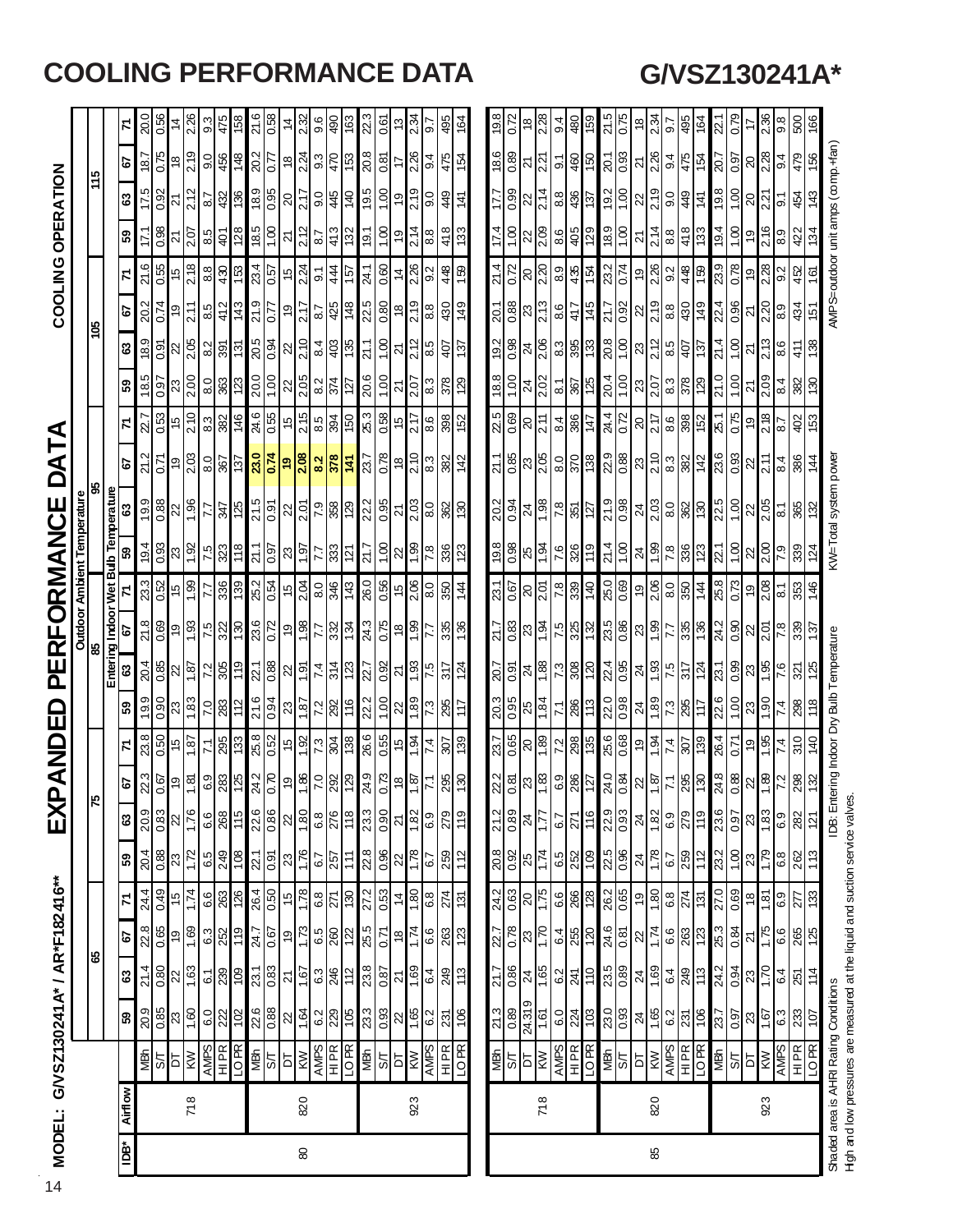|        | MODEL: GVSZ130241B*/ AR*F182416**                                                                                        |                                 |                            |                                                                |                                  |                          |                                                                  | EXPAN                                                                 |                                              |                |                               |                                                |                                                                                                                      | DED PERFORMANCE DATA                                                                                                                                          |                                                                                           |                                                                                                                                                                                                                                                                                                                     |                                 |                                       |                                                                        |                                                                                |                     |                                                                       | COOLING OPERATION                                                   |                                                                                                 |                                                                       |
|--------|--------------------------------------------------------------------------------------------------------------------------|---------------------------------|----------------------------|----------------------------------------------------------------|----------------------------------|--------------------------|------------------------------------------------------------------|-----------------------------------------------------------------------|----------------------------------------------|----------------|-------------------------------|------------------------------------------------|----------------------------------------------------------------------------------------------------------------------|---------------------------------------------------------------------------------------------------------------------------------------------------------------|-------------------------------------------------------------------------------------------|---------------------------------------------------------------------------------------------------------------------------------------------------------------------------------------------------------------------------------------------------------------------------------------------------------------------|---------------------------------|---------------------------------------|------------------------------------------------------------------------|--------------------------------------------------------------------------------|---------------------|-----------------------------------------------------------------------|---------------------------------------------------------------------|-------------------------------------------------------------------------------------------------|-----------------------------------------------------------------------|
|        |                                                                                                                          |                                 |                            |                                                                |                                  |                          |                                                                  |                                                                       |                                              |                |                               |                                                |                                                                                                                      | Outdoor Ambient Temperature                                                                                                                                   |                                                                                           |                                                                                                                                                                                                                                                                                                                     |                                 |                                       |                                                                        |                                                                                |                     |                                                                       |                                                                     |                                                                                                 |                                                                       |
|        |                                                                                                                          |                                 |                            |                                                                | 8                                |                          |                                                                  | 75                                                                    |                                              |                |                               | 8                                              |                                                                                                                      |                                                                                                                                                               |                                                                                           | 8                                                                                                                                                                                                                                                                                                                   |                                 |                                       |                                                                        | 105                                                                            |                     |                                                                       | 115                                                                 |                                                                                                 |                                                                       |
|        |                                                                                                                          |                                 |                            |                                                                |                                  |                          |                                                                  |                                                                       |                                              |                |                               | Enterin                                        |                                                                                                                      | ng Indoor Wet Bulb Temperature                                                                                                                                |                                                                                           |                                                                                                                                                                                                                                                                                                                     |                                 |                                       |                                                                        |                                                                                |                     |                                                                       |                                                                     |                                                                                                 |                                                                       |
| Bd     | <b>Airflow</b>                                                                                                           |                                 | $\frac{3}{20}$             | ශ                                                              | 67                               | π                        | ශී                                                               | ଞ                                                                     |                                              | 7              | <u>යි</u>                     | ඍ                                              | ত।                                                                                                                   | ္က                                                                                                                                                            | ଞ                                                                                         | ত                                                                                                                                                                                                                                                                                                                   |                                 | க                                     | <b>8</b><br>8                                                          | ভা $\frac{2}{3}$                                                               |                     | ය<br>මේ                                                               | ଞ∏                                                                  | 29                                                                                              | 7                                                                     |
|        |                                                                                                                          | S/T                             |                            | 80S                                                            | 22.9                             |                          | $\frac{1}{9}$                                                    | 204                                                                   |                                              |                |                               | 20.0                                           |                                                                                                                      | 18.8                                                                                                                                                          | 195                                                                                       | 213                                                                                                                                                                                                                                                                                                                 |                                 |                                       |                                                                        |                                                                                |                     |                                                                       |                                                                     | 188                                                                                             |                                                                       |
|        |                                                                                                                          |                                 | 0.69                       | 0.58                                                           | 0.40                             |                          | 0.72                                                             | 0.60                                                                  |                                              |                | 0.74                          | 0.61                                           |                                                                                                                      |                                                                                                                                                               |                                                                                           |                                                                                                                                                                                                                                                                                                                     |                                 |                                       | 80                                                                     |                                                                                |                     | $\frac{80}{2}$                                                        |                                                                     |                                                                                                 |                                                                       |
|        |                                                                                                                          | Д                               | $\overset{\circ}{\approx}$ | $\mathfrak{g}_\mathsf{f}$                                      | $\frac{1}{2}$                    |                          | Ġ,                                                               | $\frac{1}{2}$                                                         |                                              |                |                               |                                                |                                                                                                                      |                                                                                                                                                               |                                                                                           |                                                                                                                                                                                                                                                                                                                     |                                 |                                       |                                                                        |                                                                                |                     |                                                                       |                                                                     | $\overline{11}$                                                                                 |                                                                       |
|        | $\infty$                                                                                                                 | <b>NN</b>                       | 1.58                       | 1.61                                                           | 1.66                             |                          | 1.69                                                             | 1.73                                                                  |                                              |                | $\frac{18}{18}$               | $\varepsilon$ $ $ $\frac{2}{32}$               | <u>မိုခြံခြံမြံမြို့မြံမြံမြံမြံမြံမြံမြံမြို့မြံ</u>                                                                | $\frac{6}{10}$                                                                                                                                                |                                                                                           | $\frac{q}{4}$ $\frac{5}{8}$                                                                                                                                                                                                                                                                                         |                                 | $\frac{8}{18}$                        | မ  ဒ္လုဒ္အန္ကုန္ယ   ဒ္လုဒ္မုဒ္ကုန္ကုန္သူ                               |                                                                                |                     | 3   3   8    <u>2</u>                                                 |                                                                     | 2.14                                                                                            |                                                                       |
|        |                                                                                                                          | <b>AMPS</b><br>HIPR<br>LOPR     | $rac{59}{27}$              | $rac{8}{8}$                                                    | $rac{2}{8}$                      |                          |                                                                  | <b>882</b>                                                            |                                              |                |                               |                                                |                                                                                                                      |                                                                                                                                                               |                                                                                           |                                                                                                                                                                                                                                                                                                                     |                                 |                                       |                                                                        |                                                                                |                     |                                                                       |                                                                     |                                                                                                 |                                                                       |
|        |                                                                                                                          |                                 |                            |                                                                |                                  |                          | $rac{3}{8}$                                                      |                                                                       |                                              |                |                               |                                                |                                                                                                                      |                                                                                                                                                               |                                                                                           |                                                                                                                                                                                                                                                                                                                     |                                 |                                       |                                                                        |                                                                                |                     |                                                                       |                                                                     |                                                                                                 |                                                                       |
|        |                                                                                                                          |                                 | 8                          |                                                                |                                  |                          |                                                                  |                                                                       |                                              |                |                               |                                                |                                                                                                                      |                                                                                                                                                               |                                                                                           |                                                                                                                                                                                                                                                                                                                     |                                 |                                       |                                                                        |                                                                                |                     |                                                                       |                                                                     |                                                                                                 |                                                                       |
|        |                                                                                                                          | MBh                             | 21.9                       | $\overline{27}$                                                | 24.8                             |                          | 21.4                                                             | 222                                                                   |                                              |                | <u>ၛၟႜၛၛၟႜၛၛၟႜၛၯၟႜၛၯၟႜႜၛ</u>  | <u> ၁  ၃  ၃  ၃  ၃  ၃  ၃  ၃</u>                 |                                                                                                                      |                                                                                                                                                               |                                                                                           |                                                                                                                                                                                                                                                                                                                     |                                 | <u>ြိုင်းမြို့မြို့မြို့များမြို့</u> |                                                                        |                                                                                |                     |                                                                       |                                                                     | $\frac{15}{10}$ $\frac{15}{10}$ $\frac{15}{10}$ $\frac{15}{10}$ $\frac{15}{10}$ $\frac{15}{10}$ |                                                                       |
|        |                                                                                                                          | $\overline{1}$                  | 0.72                       | 0.60                                                           | 0.42                             |                          | 0.74                                                             | 0.62                                                                  |                                              |                |                               |                                                |                                                                                                                      |                                                                                                                                                               |                                                                                           |                                                                                                                                                                                                                                                                                                                     |                                 |                                       |                                                                        |                                                                                |                     |                                                                       |                                                                     |                                                                                                 |                                                                       |
|        |                                                                                                                          | $\mathbb{Z}$                    |                            |                                                                |                                  |                          | $\overline{8}$                                                   |                                                                       |                                              |                |                               |                                                |                                                                                                                      |                                                                                                                                                               |                                                                                           |                                                                                                                                                                                                                                                                                                                     |                                 |                                       |                                                                        |                                                                                |                     |                                                                       |                                                                     |                                                                                                 |                                                                       |
| $\sim$ | $800\,$                                                                                                                  | $\leq$                          | $\frac{18}{1.62}$          | $ \hat{\sigma} ^2_{\mathcal{B}} \hat{\sigma} ^2_{\mathcal{B}}$ | $\frac{12}{1.70}$                |                          | 1.74                                                             | $\frac{177}{2}$                                                       |                                              |                |                               |                                                |                                                                                                                      |                                                                                                                                                               |                                                                                           |                                                                                                                                                                                                                                                                                                                     |                                 |                                       |                                                                        |                                                                                |                     |                                                                       |                                                                     |                                                                                                 |                                                                       |
|        |                                                                                                                          | <b>AMPS</b><br>HIPR<br>COPR     |                            |                                                                |                                  |                          |                                                                  |                                                                       |                                              |                |                               |                                                |                                                                                                                      |                                                                                                                                                               |                                                                                           |                                                                                                                                                                                                                                                                                                                     |                                 |                                       |                                                                        |                                                                                |                     |                                                                       |                                                                     |                                                                                                 |                                                                       |
|        |                                                                                                                          |                                 |                            |                                                                |                                  |                          | $rac{25}{25}$                                                    |                                                                       |                                              |                |                               |                                                |                                                                                                                      |                                                                                                                                                               |                                                                                           |                                                                                                                                                                                                                                                                                                                     |                                 |                                       |                                                                        |                                                                                |                     |                                                                       |                                                                     |                                                                                                 |                                                                       |
|        |                                                                                                                          |                                 | <u>့္တူေ</u>               |                                                                | $rac{25}{25}$                    |                          |                                                                  | $rac{66}{273}$                                                        |                                              |                |                               |                                                |                                                                                                                      |                                                                                                                                                               |                                                                                           |                                                                                                                                                                                                                                                                                                                     |                                 |                                       |                                                                        |                                                                                |                     |                                                                       |                                                                     | 의 효 동                                                                                           |                                                                       |
|        |                                                                                                                          |                                 |                            |                                                                | 25.6                             |                          | 20                                                               | 228                                                                   |                                              |                |                               |                                                |                                                                                                                      |                                                                                                                                                               |                                                                                           |                                                                                                                                                                                                                                                                                                                     |                                 |                                       |                                                                        |                                                                                |                     |                                                                       |                                                                     |                                                                                                 |                                                                       |
|        |                                                                                                                          | <b>MBh</b><br>S/T               | $\frac{25}{0.75}$          | $\frac{234}{0.63}$                                             | 0.44                             |                          | 0.78                                                             | 0.65                                                                  |                                              |                |                               |                                                |                                                                                                                      |                                                                                                                                                               |                                                                                           | 23.8                                                                                                                                                                                                                                                                                                                |                                 |                                       |                                                                        |                                                                                |                     |                                                                       |                                                                     |                                                                                                 |                                                                       |
|        |                                                                                                                          | $\Delta$                        | 17                         |                                                                | $\overline{r}$                   |                          |                                                                  |                                                                       |                                              |                |                               |                                                |                                                                                                                      |                                                                                                                                                               |                                                                                           |                                                                                                                                                                                                                                                                                                                     |                                 |                                       |                                                                        |                                                                                |                     |                                                                       |                                                                     |                                                                                                 |                                                                       |
|        | 80                                                                                                                       | KW                              | <u>م ا</u>                 | $\frac{17}{9}$                                                 | ĽΙ                               |                          | $\frac{17}{8}$                                                   | $\frac{81}{9}$                                                        |                                              |                |                               | <u>ကျွိမြိုးခြ</u>                             |                                                                                                                      |                                                                                                                                                               |                                                                                           |                                                                                                                                                                                                                                                                                                                     |                                 | $\frac{1}{1980}$                      | $\frac{1}{8}$                                                          |                                                                                |                     |                                                                       |                                                                     | $\frac{210}{25}$ $\frac{21}{25}$                                                                |                                                                       |
|        |                                                                                                                          |                                 | 61                         | $62\,$                                                         | 64                               |                          |                                                                  | 67                                                                    |                                              |                |                               |                                                |                                                                                                                      |                                                                                                                                                               |                                                                                           |                                                                                                                                                                                                                                                                                                                     |                                 |                                       |                                                                        |                                                                                |                     |                                                                       |                                                                     |                                                                                                 |                                                                       |
|        |                                                                                                                          | $\frac{\text{MPS}}{\text{HPR}}$ |                            |                                                                |                                  |                          | $rac{65}{26}$                                                    | 276                                                                   |                                              |                |                               |                                                |                                                                                                                      |                                                                                                                                                               |                                                                                           |                                                                                                                                                                                                                                                                                                                     |                                 |                                       |                                                                        |                                                                                |                     |                                                                       |                                                                     |                                                                                                 |                                                                       |
|        |                                                                                                                          | <b>LOPR</b>                     | 28                         | $rac{246}{110}$                                                | $\frac{8}{20}$                   |                          | 109                                                              | 116                                                                   | ေပြးေမြးေမြးေမြးေဆြးေမြးေမြးေမြးေမြးေမြးေမြး |                | 18일 이 기 시 회 보                 | 烏월화                                            | $\frac{4}{3}$ $\frac{2}{3}$ $\frac{2}{3}$ $\frac{2}{3}$ $\frac{2}{3}$ $\frac{2}{3}$ $\frac{2}{3}$                    | <u>   ဗြိန္မွု မြိုင္ပုံမြိမ္မွုမြိမ္မွု မြိုင္ပုံမြိမ္မွု မြိုင္ပုံမွု မြိုင္</u>                                                                            | <u>ဖြံ့ခြံခြံမြို့ မြို့ခြံခြံခြံခြံမြို့ မြို့ခြံခြံခြံမြို့မြို့</u>                    | $\frac{1}{2}$ 일임 중                                                                                                                                                                                                                                                                                                  |                                 | $\frac{5}{8}$ $\frac{25}{8}$          | $\frac{38}{9}$                                                         | $\frac{26}{256}$ = $\frac{1}{21}$ $\frac{1}{81}$ $\frac{1}{41}$ $\frac{1}{81}$ |                     | $\frac{85}{45}$                                                       | <u>၉ြံခြံ အိုဒ္မြံ အွဲခြံ ခြံ ဒုံ ဒုံ အွဲ ခြံ ခြံ ဒုံ အခြံ မွှဲ</u> | $\frac{1}{3}$                                                                                   |                                                                       |
|        |                                                                                                                          |                                 |                            |                                                                |                                  |                          |                                                                  |                                                                       |                                              |                |                               |                                                |                                                                                                                      |                                                                                                                                                               |                                                                                           |                                                                                                                                                                                                                                                                                                                     |                                 |                                       |                                                                        |                                                                                |                     |                                                                       |                                                                     |                                                                                                 |                                                                       |
|        |                                                                                                                          | MBh                             | 20.5                       | 21.1                                                           | 22.9                             | 24.6                     | 20.1                                                             | 207                                                                   |                                              | 24.0           |                               |                                                | 21.8                                                                                                                 |                                                                                                                                                               |                                                                                           |                                                                                                                                                                                                                                                                                                                     |                                 | 18.2                                  |                                                                        |                                                                                | 21.7                | 168                                                                   | 17.3                                                                | 781                                                                                             |                                                                       |
|        |                                                                                                                          | $\frac{2}{4}$                   | 0.79                       |                                                                | 0.53<br>16                       | 0.34                     |                                                                  | 0.73                                                                  |                                              | 0.36           |                               |                                                |                                                                                                                      | $\frac{34}{0.36}$                                                                                                                                             |                                                                                           |                                                                                                                                                                                                                                                                                                                     | $\frac{29}{15}$                 |                                       |                                                                        |                                                                                | $rac{11}{11}$       |                                                                       |                                                                     | $\frac{61}{5}$                                                                                  | $\frac{5}{10}$                                                        |
|        |                                                                                                                          |                                 | $\overline{\mathcal{Z}}$   | $\frac{8}{20}$                                                 |                                  | $\overline{\phantom{a}}$ | $\frac{5}{2}$                                                    | $\infty$                                                              |                                              | $\pm$          |                               |                                                |                                                                                                                      |                                                                                                                                                               |                                                                                           |                                                                                                                                                                                                                                                                                                                     |                                 |                                       |                                                                        |                                                                                |                     |                                                                       |                                                                     |                                                                                                 |                                                                       |
|        | $8^{\circ}$                                                                                                              |                                 |                            | 1.62                                                           | 1.67                             |                          | 171                                                              |                                                                       |                                              |                |                               |                                                |                                                                                                                      |                                                                                                                                                               |                                                                                           |                                                                                                                                                                                                                                                                                                                     |                                 |                                       |                                                                        |                                                                                |                     |                                                                       |                                                                     |                                                                                                 | $\frac{28}{9}$                                                        |
|        |                                                                                                                          |                                 | $\frac{8}{55}$             |                                                                |                                  | 1.72                     |                                                                  |                                                                       |                                              |                |                               |                                                |                                                                                                                      |                                                                                                                                                               |                                                                                           |                                                                                                                                                                                                                                                                                                                     |                                 |                                       |                                                                        |                                                                                |                     |                                                                       |                                                                     |                                                                                                 |                                                                       |
|        |                                                                                                                          | $\frac{1}{2}$                   | $\frac{22}{100}$           | <b>238</b>                                                     | $\frac{1}{38}$                   | 263                      | $\frac{64}{36}$                                                  | $\frac{1}{2}$ $\frac{1}{2}$ $\frac{1}{2}$ $\frac{1}{2}$ $\frac{1}{2}$ |                                              | $rac{18}{188}$ | <u>ို့ချီမျှချီမျွို့မျှ</u>  | <u>영립의 중</u> 년                                 | ခြုံခြုံခြုံငွံအြို့                                                                                                 | $\frac{1}{2}$ $\frac{1}{2}$ $\frac{1}{2}$ $\frac{1}{2}$ $\frac{1}{2}$ $\frac{1}{2}$ $\frac{1}{2}$ $\frac{1}{2}$ $\frac{1}{2}$<br> 티 <mark>ુલ  상  공</mark>   국 | ြစ် မြို့ဆိုင်းမြို့ <mark>မြို့အို မြို့မြို့မြို့ မြို့</mark> အို မြို့မြို့ မြို့များ | <u>ဌိုမ္မွုိင္ပုိမ္ကုိ မွ</u> ာ                                                                                                                                                                                                                                                                                     | $rac{25}{3}$ 8 5                | 8  2  8  2  8  2                      | <u>ြစ်ခြံမြိုင်ခြံမြိုင်ခြံခြံခြံမြိုင်ခြံခြံမြံမြံခြံမြံခြံမြိုင်</u> | <u>ျွိခြံ့မျွိချွိချွိနျွန</u>                                                 | $\frac{2.15}{1.88}$ | ခြံမြှ မြို့အခြံမြို့ မြံ့ခြံ့ခြံမြို့မျှ မြံ့ခြံ့ခြံ့ခြံ့ခြံ့ခြံ့ခြံ | <u>ြစ္က မြစ္လ အဆြံ အဆြံ႕ေမွ အဆြံ႕ေမွ အဆြံ႕ေမွ အ</u>                 | $rac{216}{88}$                                                                                  | 474                                                                   |
|        |                                                                                                                          |                                 |                            |                                                                |                                  |                          |                                                                  |                                                                       |                                              |                |                               |                                                |                                                                                                                      |                                                                                                                                                               |                                                                                           |                                                                                                                                                                                                                                                                                                                     |                                 |                                       |                                                                        |                                                                                |                     |                                                                       |                                                                     |                                                                                                 |                                                                       |
|        |                                                                                                                          | <b>MBh</b><br>S/T               | $\frac{23}{0.82}$          |                                                                |                                  | 26.6                     | 21.7                                                             | 224                                                                   |                                              |                |                               |                                                |                                                                                                                      |                                                                                                                                                               |                                                                                           |                                                                                                                                                                                                                                                                                                                     |                                 |                                       |                                                                        |                                                                                |                     |                                                                       |                                                                     |                                                                                                 |                                                                       |
|        |                                                                                                                          |                                 |                            | $\frac{29}{8}$ $\frac{29}{8}$                                  | $\frac{248}{055}$ $\frac{6}{17}$ |                          | 0.85                                                             |                                                                       |                                              |                |                               |                                                |                                                                                                                      | $\frac{254}{158}$                                                                                                                                             |                                                                                           |                                                                                                                                                                                                                                                                                                                     | $\frac{28}{20}$ $\frac{22}{20}$ |                                       |                                                                        |                                                                                |                     |                                                                       |                                                                     |                                                                                                 | $\frac{25}{25}$                                                       |
|        |                                                                                                                          | $\overline{\mathcal{L}}$        | Z                          |                                                                |                                  | $\tilde{t}$              | <u>ដ</u>                                                         | e)                                                                    |                                              |                |                               |                                                |                                                                                                                      |                                                                                                                                                               |                                                                                           |                                                                                                                                                                                                                                                                                                                     |                                 |                                       |                                                                        |                                                                                |                     |                                                                       |                                                                     |                                                                                                 |                                                                       |
| 75     | 800                                                                                                                      | $\overline{\mathbb{R}}$         | 1.63                       |                                                                |                                  | Ľί                       |                                                                  | $\frac{621}{1}$                                                       |                                              |                |                               |                                                |                                                                                                                      |                                                                                                                                                               |                                                                                           |                                                                                                                                                                                                                                                                                                                     |                                 |                                       |                                                                        |                                                                                |                     |                                                                       |                                                                     |                                                                                                 |                                                                       |
|        |                                                                                                                          | <b>AVPS</b>                     | 61                         |                                                                |                                  | 6.6                      |                                                                  | 67                                                                    |                                              |                |                               |                                                |                                                                                                                      |                                                                                                                                                               |                                                                                           |                                                                                                                                                                                                                                                                                                                     |                                 |                                       |                                                                        |                                                                                |                     |                                                                       |                                                                     |                                                                                                 | 94                                                                    |
|        |                                                                                                                          | $\frac{HPR}{LOR}$               | $\frac{28}{103}$           | $rac{1}{28}$                                                   | $rac{4}{80}$                     | $\frac{27}{128}$         | $rac{1}{65}$ $rac{1}{65}$ $rac{1}{65}$ $rac{1}{65}$ $rac{1}{65}$ | 276                                                                   |                                              |                |                               |                                                |                                                                                                                      | $\frac{1}{2}$ $\frac{1}{2}$ $\frac{1}{2}$ $\frac{1}{2}$ $\frac{1}{2}$ $\frac{1}{2}$ $\frac{1}{2}$ $\frac{1}{2}$ $\frac{1}{2}$ $\frac{1}{2}$<br>진행 전           |                                                                                           | $\frac{1}{3}$ $\frac{1}{3}$ $\frac{1}{3}$ $\frac{1}{3}$ $\frac{1}{3}$ $\frac{1}{3}$ $\frac{1}{3}$ $\frac{1}{3}$ $\frac{1}{3}$ $\frac{1}{3}$ $\frac{1}{3}$ $\frac{1}{3}$ $\frac{1}{3}$ $\frac{1}{3}$ $\frac{1}{3}$ $\frac{1}{3}$ $\frac{1}{3}$ $\frac{1}{3}$ $\frac{1}{3}$ $\frac{1}{3}$ $\frac{1}{3}$ $\frac{1}{3}$ |                                 |                                       |                                                                        |                                                                                |                     |                                                                       |                                                                     |                                                                                                 | 489                                                                   |
|        |                                                                                                                          |                                 |                            |                                                                |                                  |                          |                                                                  |                                                                       |                                              |                |                               | <u> နျိုင္ပုံေနျပည္သူ မျခင္သူ မျခင္သူ များ</u> | <u>မြို့မြို့မြို့ မြို့မျှ မြို့မျှ မြို့မျှ မြို့မျှ မြို့မျှ မြို့မျှ မြို့မျှ မြို့မျှ မြို့မျှ မြို့မျှ မြိ</u> |                                                                                                                                                               |                                                                                           |                                                                                                                                                                                                                                                                                                                     |                                 | <u>digly (3) ๆ 8 m s (3) e grade</u>  |                                                                        | 2009 2009 2009 2009 2009 2009 2014                                             |                     |                                                                       |                                                                     | <u>ြို့ဒွိုမှုဩခြေနခြေခြေးမြေမြ</u>                                                             |                                                                       |
|        |                                                                                                                          |                                 |                            |                                                                |                                  |                          |                                                                  |                                                                       |                                              |                |                               |                                                |                                                                                                                      |                                                                                                                                                               |                                                                                           |                                                                                                                                                                                                                                                                                                                     |                                 |                                       |                                                                        |                                                                                |                     |                                                                       |                                                                     |                                                                                                 |                                                                       |
|        |                                                                                                                          | <u>ह्या</u><br>अ                | $\frac{8}{8}$ ଷ୍ଟ          | $\frac{26}{25}$                                                | $\frac{255}{10}$                 | $\frac{574}{25}$         | $\frac{4}{8}$ $\frac{8}{8}$ $\frac{8}{8}$                        | $\frac{230}{0.79}$                                                    |                                              |                |                               |                                                |                                                                                                                      | $\frac{261}{0.40}$                                                                                                                                            |                                                                                           |                                                                                                                                                                                                                                                                                                                     |                                 |                                       |                                                                        |                                                                                |                     |                                                                       |                                                                     |                                                                                                 | $\frac{1}{8}$ $\frac{1}{8}$ $\frac{1}{8}$ $\frac{1}{8}$ $\frac{1}{8}$ |
|        |                                                                                                                          |                                 |                            |                                                                |                                  |                          |                                                                  |                                                                       |                                              |                |                               |                                                |                                                                                                                      |                                                                                                                                                               |                                                                                           |                                                                                                                                                                                                                                                                                                                     |                                 |                                       |                                                                        |                                                                                |                     |                                                                       |                                                                     |                                                                                                 |                                                                       |
|        | 80                                                                                                                       | KW                              | 1.64                       | 1.67                                                           |                                  | $\frac{29}{811}$         | $\frac{99}{961}$                                                 | 1.80                                                                  |                                              |                |                               |                                                |                                                                                                                      |                                                                                                                                                               |                                                                                           |                                                                                                                                                                                                                                                                                                                     |                                 |                                       |                                                                        |                                                                                |                     |                                                                       |                                                                     |                                                                                                 |                                                                       |
|        |                                                                                                                          | <b>AVPS</b>                     | 61                         | 6.3                                                            |                                  |                          |                                                                  | $^{\rm 63}$                                                           |                                              |                |                               |                                                |                                                                                                                      |                                                                                                                                                               |                                                                                           |                                                                                                                                                                                                                                                                                                                     |                                 |                                       |                                                                        |                                                                                |                     |                                                                       |                                                                     |                                                                                                 |                                                                       |
|        |                                                                                                                          | $\frac{HPR}{LOR}$               | $\overline{182}$           | 875                                                            | <u>82</u>                        | $rac{273}{129}$          | $rac{25}{10}$                                                    | 622                                                                   |                                              |                | ္လြန္မွုအဆြဲ အဆ               |                                                |                                                                                                                      | <u>ျှိဒ္ဓိခြိုင်မြို့</u><br>  영 <mark>양</mark>   용  유                                                                                                        | 198                                                                                       | <u>ြို့အမြေမြေမြေမြေ</u>                                                                                                                                                                                                                                                                                            | $rac{214}{88}$                  |                                       |                                                                        |                                                                                | 47                  | 417                                                                   |                                                                     | $rac{44}{5}$                                                                                    | <b>494</b>                                                            |
|        |                                                                                                                          |                                 | $\overline{104}$           | $\frac{1}{11}$                                                 |                                  |                          |                                                                  | $\frac{17}{2}$                                                        |                                              | 3              |                               |                                                |                                                                                                                      |                                                                                                                                                               | $\frac{8}{2}$                                                                             |                                                                                                                                                                                                                                                                                                                     |                                 |                                       |                                                                        |                                                                                | ន្រ្ត               | 131                                                                   |                                                                     |                                                                                                 |                                                                       |
|        | Staded area is ACCA (TVA) conditions<br>of High and low pressures are measured at the liquid and suction service valves. |                                 |                            |                                                                |                                  |                          |                                                                  | IDB: Enterin                                                          |                                              |                | ig IndoorDry Bulb Temperature |                                                |                                                                                                                      |                                                                                                                                                               |                                                                                           | W-Total system power                                                                                                                                                                                                                                                                                                |                                 |                                       |                                                                        |                                                                                |                     |                                                                       | AMPS=outdoor unit amps (comp.+fan)                                  |                                                                                                 |                                                                       |
|        |                                                                                                                          |                                 |                            |                                                                |                                  |                          |                                                                  |                                                                       |                                              |                |                               |                                                |                                                                                                                      |                                                                                                                                                               |                                                                                           |                                                                                                                                                                                                                                                                                                                     |                                 |                                       |                                                                        |                                                                                |                     |                                                                       |                                                                     |                                                                                                 |                                                                       |

# **COOLING PERFORMANCE DATA G/VSZ130241B\***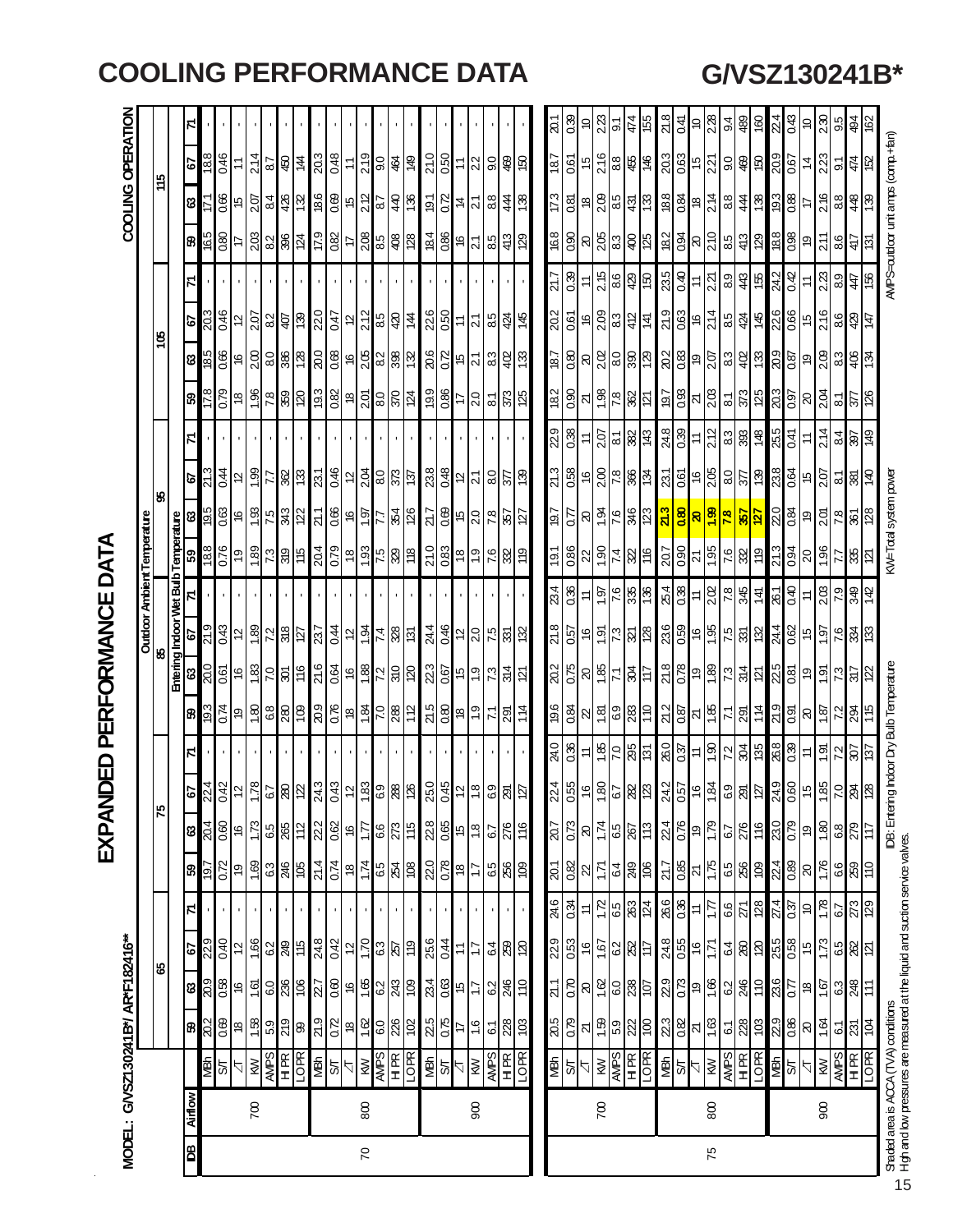# **EXPANDED PERFORMANCE DATA MODEL: G/VSZ130241B\*/ AR\*F182416\*\* COOLING OPERATION Outdoor Ambient Temperature 65 75 85 95 105 115 Entering Indoor Wet Bulb Temperature IDB Airflow 59 63 67 71 59 63 67 71 59 63 67 71 59 63 67 71 59 63 67 71 59 63 67 71** MBh 20.9 21.4 22.8 24.4 20.4 20.9 22.3 23.8 19.9 20.4 21.8 23.3 19.4 19.9 21.2 22.7 18.5 18.9 20.2 21.6 17.1 17.5 18.7 20.0 S/T 0.86 0.81 0.66 0.49 0.90 0.84 0.68 0.51 0.92 0.86 0.70 0.52 0.95 0.89 0.72 0.54 0.98 0.92 0.75 0.56 0.99 0.93 0.76 0.57 EXPANDED PERFORMANCE DATA

ηT 24 23 20 16 24 23 20 16 24 23 20 16 24 23 20 16 24 23 20 16 22 21 19 15 700 KW 1.60 1.64 1.69 1.74 1.72 1.76 1.81 1.87 1.83 1.86 1.92 1.98 1.92 1.96 2.02 2.08 1.99 2.04 2.10 2.17 2.06 2.11 2.17 2.25 AMPS 6.0 6.1 6.3 6.5 6.4 6.6 6.8 7.0 7.0 7.1 7.4 7.6 7.4 7.6 7.9 8.2 7.9 8.1 8.4 8.7 8.4 8.6 8.9 9.2 HIPR 224 224 225 225 225 226 226 228 238 327 327 322 323 323 333 334 335 339 339 429 424 435 429 435 429 479 LO PR 101 108 118 125 107 114 124 132 111 118 129 138 117 124 136 145 123 130 142 152 127 135 147 157

 $0.52$ 1.98

070  $1.92$ 

0.86 1.86

0.92  $1,83$ 

 $0.51$ 

0.68  $\frac{20}{181}$ 6.8 **zd** 

0.84 1.76 270 114

0.49  $1.74$ **6.5** 125

ଅ

 $rac{24}{1.72}$  $0.90$  $20.4$ 

 $\frac{1}{2}$ 

 $rac{66}{20}$ 

 $1.64$ 

 $\frac{24}{1.60}$ 8.0 20.9

> $\frac{1}{\Delta \mu}$ Sπ

> > $\infty$

ă

20.4 ಔ

eğ

ඝ

 $\frac{2}{3}$ 

ಔ

69

 $\mathbf{r}$ 

<u>ام</u> 8  $\frac{1}{2}$ 

 $59$ 

DB | Airflow

21.4 80<br>08

MBh

75

23.3  $\frac{1}{2}$ 7.6

MODEL: GVSZ130241B\*/ AR\*F182416\*\*

COOLING OPERATION

| <b>COOLING PERFORMANCE DATA</b> |  |
|---------------------------------|--|
|                                 |  |

157

135

435  $211$ 8.6

404

416 84 142

 $\frac{81}{394}$ 130

 $88$ 123

æ 45  $8.2$ 

> $\frac{8}{30}$ 136

정 는  $74$ 

> $\frac{8}{3}$ 338

129 324 74  $\mathcal{B}$ 

118

 $\pm$ 

æ

286

 $7.0$  $\overline{z}$ 

 $\frac{|\epsilon|}{|\tilde{\epsilon}|}$ ည်းမြို

6.6

 $64$ <br>251

 $rac{63}{254}$ 

24 6.0  $\overline{5}$ 

107

 $\frac{8}{3}$ 241  $61$  $\mathbb{S}^2$ 

> LOPR<sub>I</sub>  $\frac{\text{AUPS}}{\text{HIPR}}$

7.9

225  $\frac{1}{6}$ 

 $2.06$ 

84  $\bowtie$ 

 $92$ 10

0.57

0.76 2.17  $\frac{48}{36}$ 

8

8.0

0.56 2.17

0.75  $\frac{210}{2}$ 

 $0.92$  $\frac{8}{2}$ 

 $\frac{8}{3}$   $\frac{8}{1}$ 

 $\frac{6}{2}$ 

 $0.89$  $19.9$ 

 $\mathbb{Z}$ 

 $\frac{0.95}{24}$ 19.4

2.08 0.54

> 1.96 350  $124$ 7.6

 $\frac{20}{20}$  $\mathcal{C}$ 

 $\frac{6}{2}$  $87$ 434 152

 $\overline{e}$ 

ਨ

 $\frac{2}{2}$  $\approx$ 

ಣ

ន្ត្រ

 $\mathsf{r}$ 

**g** ຊິ

ຜິ

8

ø

ೞ

 $\begin{tabular}{c|c|c|c} \hline & 85 & \textcolor{red}{\textbf{3.5}} & \textcolor{red}{\textbf{5.6}} \\ \hline \textbf{5.7} & \textcolor{red}{\textbf{5.8}} & \textcolor{red}{\textbf{5.9}} & \textcolor{red}{\textbf{6.9}} \\ \hline \textbf{63} & \textcolor{red}{\textbf{67}} & \textcolor{red}{\textbf{77}} & \textcolor{red}{\textbf{79}} & \textcolor{red}{\textbf{59}} & \textcolor{red}{\textbf{63}} \\ \hline \end{tabular}$ 

SS

Outdoor Ambient Temperature

89

105

115

**COOLING PERFORMANCE DATA G/VSZ130241B\***

| $\frac{1}{25}$     |                   | 15                       | 230             | 9.5                   |                                                                       | $\frac{4}{9}$                                                                                                                                                                                                                                                                                                                                                                                | 23              | 0.62           | 14.00                                                                                                                                       | $\frac{2.32}{9.56}$                                                                                                                                                                                                                                                                                                 |               | 499                                                                                                                                                                                                                                                                       | 163                       | 19.8              | 0.73              | Ó,              | 2.26                          | 93             | 484             | 158                                             | 21.5                                                                                              | 0.76 | é,                           | 232                             | 9.6                                                                                               | 499                  | 163                                                                                                                                                                                                               | 21                 | 0.80           | $\overset{\circ}{\approx}$                              | 2.34 | 50              | 503.88         |                  |                                                                                                                      |
|--------------------|-------------------|--------------------------|-----------------|-----------------------|-----------------------------------------------------------------------|----------------------------------------------------------------------------------------------------------------------------------------------------------------------------------------------------------------------------------------------------------------------------------------------------------------------------------------------------------------------------------------------|-----------------|----------------|---------------------------------------------------------------------------------------------------------------------------------------------|---------------------------------------------------------------------------------------------------------------------------------------------------------------------------------------------------------------------------------------------------------------------------------------------------------------------|---------------|---------------------------------------------------------------------------------------------------------------------------------------------------------------------------------------------------------------------------------------------------------------------------|---------------------------|-------------------|-------------------|-----------------|-------------------------------|----------------|-----------------|-------------------------------------------------|---------------------------------------------------------------------------------------------------|------|------------------------------|---------------------------------|---------------------------------------------------------------------------------------------------|----------------------|-------------------------------------------------------------------------------------------------------------------------------------------------------------------------------------------------------------------|--------------------|----------------|---------------------------------------------------------|------|-----------------|----------------|------------------|----------------------------------------------------------------------------------------------------------------------|
|                    |                   |                          |                 |                       |                                                                       |                                                                                                                                                                                                                                                                                                                                                                                              |                 |                |                                                                                                                                             |                                                                                                                                                                                                                                                                                                                     |               |                                                                                                                                                                                                                                                                           |                           |                   |                   |                 |                               |                |                 |                                                 |                                                                                                   |      |                              |                                 |                                                                                                   |                      |                                                                                                                                                                                                                   |                    |                |                                                         |      |                 |                | 164.87<br>154.81 |                                                                                                                      |
| $\frac{20}{2}$     | 820               | $\frac{8}{10}$           | 223             | 5                     | 474                                                                   | $\overline{\omega}$                                                                                                                                                                                                                                                                                                                                                                          | 20.8            |                | $\frac{82}{153}$                                                                                                                            | $\frac{25}{921}$                                                                                                                                                                                                                                                                                                    |               | 478                                                                                                                                                                                                                                                                       | $\mathfrak{B}$            | 18.6              | 0.91              | $\overline{2}$  | 2.19                          | $\overline{0}$ | 464             | \$                                              | 20.1                                                                                              | 0.94 |                              | $\frac{22}{25}$                 | $rac{2}{48}$                                                                                      |                      |                                                                                                                                                                                                                   | 20.7               | 0.98           | $\frac{1}{2}$                                           | 227  | 93              | 483.1          |                  |                                                                                                                      |
| 8.9                | 88                | $\overline{\mathcal{N}}$ |                 | 216                   |                                                                       | $rac{48}{18}$                                                                                                                                                                                                                                                                                                                                                                                | 19.5            | $\frac{8}{1}$  | 19.93                                                                                                                                       | $rac{2.8}{8.9}$                                                                                                                                                                                                                                                                                                     |               | 453                                                                                                                                                                                                                                                                       | $\frac{40}{3}$            | 77                | $\overline{10}$   | ଅ               | 2.12                          | $\overline{8}$ | 439             | $\mathfrak{B}$                                  | 192                                                                                               |      | $\frac{1}{2}$                | 2.18                            | $rac{6}{36}$                                                                                      |                      |                                                                                                                                                                                                                   | 19.8               | 1.00           | $\mathcal{R}$                                           | 2.20 | 9.0             | 457.5          | 141.81           | AMPS=outdoor unit amps (comp.+fan)                                                                                   |
| $\frac{85}{10}$    |                   | $\overline{\mathcal{N}}$ | 211             | 8.6                   | 417                                                                   | 131                                                                                                                                                                                                                                                                                                                                                                                          | 19.1            | 1.00           | 19.51                                                                                                                                       | $\frac{213}{870}$                                                                                                                                                                                                                                                                                                   |               | 21                                                                                                                                                                                                                                                                        | 132                       | 17.4              | $\frac{8}{1}$     | $\mathbb{Z}$    | 2.08                          | 85             | 408             | 87                                              | 68                                                                                                |      | <u>ខ្ទៀ</u> ង                | 2.13                            | 87                                                                                                | $rac{47}{132}$       |                                                                                                                                                                                                                   | 19.4               | $\frac{8}{20}$ |                                                         | 2.15 | 8.8             | 425.13         | 133.29           |                                                                                                                      |
| 23.4               | 0.58              | $\frac{6}{5}$            |                 | $\frac{2.23}{8.9}$    |                                                                       | 电图                                                                                                                                                                                                                                                                                                                                                                                           | 24.1            | 0.61           |                                                                                                                                             | $\frac{3}{2}$ $\frac{1}{2}$ $\frac{1}{2}$ $\frac{1}{2}$ $\frac{1}{2}$ $\frac{1}{2}$ $\frac{1}{2}$ $\frac{1}{2}$ $\frac{1}{2}$ $\frac{1}{2}$ $\frac{1}{2}$ $\frac{1}{2}$ $\frac{1}{2}$ $\frac{1}{2}$ $\frac{1}{2}$ $\frac{1}{2}$ $\frac{1}{2}$ $\frac{1}{2}$ $\frac{1}{2}$ $\frac{1}{2}$ $\frac{1}{2}$ $\frac{1}{2}$ |               | 42                                                                                                                                                                                                                                                                        | $\overline{\mathfrak{B}}$ |                   | 0.73              | $\overline{20}$ | 2.19                          |                | $\frac{88}{48}$ | $\mathbb{S}^1$                                  | 23.2                                                                                              |      | $\frac{0.76}{20}$            | 2.24                            | <u>ී ලී ලි</u>                                                                                    |                      |                                                                                                                                                                                                                   |                    |                | $\frac{1}{2}$                                           |      | $\overline{9}$  | 456.04         | 159.4            |                                                                                                                      |
| হা.<br>ম           | $\frac{8}{20}$    |                          |                 |                       | $R = \frac{10}{2}$                                                    | $\frac{47}{1}$                                                                                                                                                                                                                                                                                                                                                                               | 225             | 0.82           |                                                                                                                                             | $\frac{18.76}{2.17}$                                                                                                                                                                                                                                                                                                | 8.70          | 433                                                                                                                                                                                                                                                                       | 148                       | 20.1              | 0.90              | শ্ৰ             | 212                           | 85             | $\frac{1}{2}$   | $\frac{4}{4}$                                   | 71.7                                                                                              |      | $\frac{3}{8}$                |                                 | $rac{217}{87}$                                                                                    |                      |                                                                                                                                                                                                                   |                    |                | $\frac{24}{29}$ 8 2 $\frac{2}{21}$                      |      | 88              | 437.24         | 149.67           |                                                                                                                      |
| $\frac{5}{88}$     |                   |                          |                 |                       |                                                                       | $\frac{1}{2}$ 이 없는 서비스                                                                                                                                                                                                                                                                                                                                                                       | $\overline{21}$ |                | $\frac{10}{21.52}$                                                                                                                          |                                                                                                                                                                                                                                                                                                                     | $rac{11}{84}$ | 410                                                                                                                                                                                                                                                                       | 136                       |                   | $\frac{2}{9}$     |                 |                               |                |                 | $\frac{18}{28}$ $\frac{18}{28}$ $\frac{18}{28}$ | 308                                                                                               |      | $\frac{18}{2}$ $\frac{1}{2}$ |                                 | $rac{4}{10}$<br>$rac{1}{2}$                                                                       |                      |                                                                                                                                                                                                                   | 21.4               | 1.00           | $\frac{8}{2}$                                           |      | 8.5             | 414.07         | 137.1            |                                                                                                                      |
| <u>තු</u>          | 1,00              | $\mathbbm{S}$            | 204             |                       |                                                                       | 의성의                                                                                                                                                                                                                                                                                                                                                                                          | 20.6            |                | $\frac{1}{2}$ $\frac{1}{2}$ $\frac{1}{2}$ $\frac{1}{2}$ $\frac{1}{2}$ $\frac{1}{2}$ $\frac{1}{2}$ $\frac{1}{2}$ $\frac{1}{2}$ $\frac{1}{2}$ |                                                                                                                                                                                                                                                                                                                     |               | 381                                                                                                                                                                                                                                                                       | 128                       | 18.8              | $\overline{0}$    |                 | ង  ଥୁଁ  ឌួ  ឌួ                |                |                 |                                                 | 204                                                                                               |      |                              |                                 | $\frac{1}{2}$ 8 8 3 8 9 9                                                                         |                      |                                                                                                                                                                                                                   | 21.0               | $rac{3}{2}$    |                                                         | 2.08 | 83              | 384.77         | 12887            |                                                                                                                      |
| $\frac{46}{0.56}$  |                   | $\frac{6}{2}$            | 2.14            |                       |                                                                       | $rac{26}{36}$                                                                                                                                                                                                                                                                                                                                                                                | 25.3            | 0.59           | 15.21                                                                                                                                       | $\frac{2.15}{8.48}$                                                                                                                                                                                                                                                                                                 |               | $\tilde{\mathcal{A}}$                                                                                                                                                                                                                                                     | 151                       | 225               | 070               | <u>ম</u>        | 2.10                          |                | $\frac{1}{38}$  |                                                 | 24.4                                                                                              | 0.73 | $\overline{20}$              | 2.15                            |                                                                                                   | $\frac{1}{2}$        |                                                                                                                                                                                                                   | 25.1               | 0.76           | $\overline{20}$                                         | 2.17 | 8.6             | 405.37         | 152.1            |                                                                                                                      |
| នី                 | $\frac{22}{10}$   | R                        | 207             | $\overline{\text{a}}$ | $\frac{8}{36}$                                                        | $\frac{40}{5}$                                                                                                                                                                                                                                                                                                                                                                               | 23.7            | 0.79           | 19.03                                                                                                                                       | 2.09                                                                                                                                                                                                                                                                                                                | 8.17          | 385                                                                                                                                                                                                                                                                       | $\frac{4}{1}$             | $\overline{21.1}$ | 0.86              | শ্ৰ             | 204                           | 7.9            | 373             | /S)                                             | 672                                                                                               | 0.90 | ź,                           | 2.09                            |                                                                                                   | $\frac{2}{38}$       | 141                                                                                                                                                                                                               | 23.6               | 0.94           | $\mathbb{S}^2$                                          | 2.10 | 82              | 388.66         | 142.81           |                                                                                                                      |
| 215<br>Zi          | 0.92              | $\mathbbm{S}$            | 2.01            | 78                    |                                                                       | $\frac{1}{8}$                                                                                                                                                                                                                                                                                                                                                                                | 22              | 0.97           | 21.89                                                                                                                                       | $\frac{200}{7.91}$                                                                                                                                                                                                                                                                                                  |               | 364                                                                                                                                                                                                                                                                       | 130                       | 202               | 0.96              | ধ্য             | $\tilde{\mathbf{g}}$          |                |                 | 353                                             | 6.12                                                                                              | 0.99 |                              | $\frac{18}{20}$                 | $\frac{8}{28}$                                                                                    |                      |                                                                                                                                                                                                                   | 25                 |                | $\frac{18}{3}$ 8                                        |      | $\overline{80}$ | 388.06         | 130.82           |                                                                                                                      |
| 71.<br>21          | 0.98              | 24                       |                 |                       |                                                                       | $\frac{18}{25}$ $\frac{12}{25}$                                                                                                                                                                                                                                                                                                                                                              | 21.7            | $\frac{00}{1}$ | 217                                                                                                                                         | $rac{22}{1,28}$                                                                                                                                                                                                                                                                                                     |               | ඝී                                                                                                                                                                                                                                                                        | 122                       | 19.8              | 0.99              | $\frac{8}{2}$   | 93                            | 7.5            | <b>BCC</b>      | $\frac{8}{16}$                                  | 21.4                                                                                              |      |                              | $\frac{2}{3}$ $\frac{8}{3}$     | $\frac{5}{12}$  정                                                                                 |                      |                                                                                                                                                                                                                   | 22.1               | 1.00           | $\mathbf{z}$                                            | 2.00 | 7.8             | 342 02         | 12296            | WETotal system power                                                                                                 |
| $rac{2}{65}$       |                   | $\frac{1}{2}$            |                 | $\frac{2.03}{7.9}$    |                                                                       | $\frac{3}{4}$                                                                                                                                                                                                                                                                                                                                                                                | 26.0            | 0.57           | 1510                                                                                                                                        | $\frac{205}{7.94}$                                                                                                                                                                                                                                                                                                  |               | 352                                                                                                                                                                                                                                                                       | 143                       | 23.1              | 89.0              | 인               | 200                           | 77             |                 | $rac{8}{36}$                                    | 25.0                                                                                              |      | $\frac{25}{20}$              |                                 | $rac{26}{56}$ $rac{12}{56}$ $rac{12}{56}$                                                         |                      |                                                                                                                                                                                                                   | 25.8               | 0.74           | $\frac{5}{20}$                                          |      | $\overline{a}$  | 355.92         | 14.8             |                                                                                                                      |
| <u>ଞ୍ଜ</u>         | $\alpha$          |                          | $8\frac{5}{26}$ |                       |                                                                       | ន <mark>្លា</mark> ឌ                                                                                                                                                                                                                                                                                                                                                                         | 24.3            |                | $\frac{0.76}{18.90}$                                                                                                                        | $rac{26}{1.86}$                                                                                                                                                                                                                                                                                                     |               | 338                                                                                                                                                                                                                                                                       | 135                       | $\overline{2.7}$  | 0.84              | শ্ৰ             | 1.34                          | 74             | 328             | $\overline{131}$                                | 2.5                                                                                               |      |                              |                                 | $\frac{1}{8}$ 8 $\frac{1}{8}$ $\frac{1}{12}$ $\frac{1}{8}$ $\frac{1}{8}$                          |                      |                                                                                                                                                                                                                   |                    |                | $\frac{2}{8}$ $\frac{5}{8}$ $\frac{8}{8}$ $\frac{8}{8}$ |      | 77              | 341.24         | 135.96           |                                                                                                                      |
| ដ                  | 680               |                          | $\frac{25}{25}$ |                       |                                                                       | <u> 일</u>                                                                                                                                                                                                                                                                                                                                                                                    | $\frac{27}{2}$  | 0.94           | 21.73                                                                                                                                       | $\frac{1.92}{7.41}$                                                                                                                                                                                                                                                                                                 |               | ଷ                                                                                                                                                                                                                                                                         | 123                       | $\frac{207}{1}$   | 0.93              | 8               | <u>88</u>                     | $\overline{2}$ |                 | $\frac{20}{20}$                                 | 22.4                                                                                              |      |                              |                                 | $\frac{1}{2}$ $\frac{1}{2}$ $\frac{1}{2}$ $\frac{1}{2}$ $\frac{1}{2}$ $\frac{1}{2}$ $\frac{1}{2}$ |                      |                                                                                                                                                                                                                   |                    |                | $\frac{1}{2}$ $\frac{1}{2}$ $\frac{1}{2}$ $\frac{1}{2}$ |      | 7.5             | 323.16         | 124.54           |                                                                                                                      |
| ৪<br>শ             | $\frac{8}{0}$     | $\approx$                |                 |                       |                                                                       | $rac{25}{28}$                                                                                                                                                                                                                                                                                                                                                                                | 22              |                | $\frac{1.00}{22.72}$                                                                                                                        | $\frac{88}{7.23}$                                                                                                                                                                                                                                                                                                   |               | 797                                                                                                                                                                                                                                                                       | 116                       | <u>කු</u>         | 0.96              |                 | क्ष  <u>क</u> ्ष ⊰            |                | 288             | 112                                             | $0\overline{z}$                                                                                   |      |                              |                                 | $\frac{2}{3}$ 8 $\frac{2}{3}$ $\frac{2}{3}$                                                       |                      | 116                                                                                                                                                                                                               | 2.6                | $\frac{8}{1}$  | $\frac{23}{1.30}$                                       |      | 7.3             | 300.29         | 117.06           | Indoor Dry Bulb Temperature                                                                                          |
|                    |                   |                          |                 |                       |                                                                       |                                                                                                                                                                                                                                                                                                                                                                                              |                 |                |                                                                                                                                             |                                                                                                                                                                                                                                                                                                                     |               |                                                                                                                                                                                                                                                                           |                           |                   |                   |                 |                               |                |                 |                                                 |                                                                                                   |      |                              |                                 |                                                                                                   |                      |                                                                                                                                                                                                                   |                    |                |                                                         |      |                 |                |                  |                                                                                                                      |
| &.<br>හි           | $\frac{3}{2}$     | $\frac{6}{5}$            |                 |                       |                                                                       | $rac{26}{13}$                                                                                                                                                                                                                                                                                                                                                                                | 26.6            | 0.56           | 15.08                                                                                                                                       | $rac{1.8}{7.31}$                                                                                                                                                                                                                                                                                                    |               | 310                                                                                                                                                                                                                                                                       | 138                       | 23.7              | 0.66              | 요               | 1.88                          |                | 108             | 134                                             | 25.6                                                                                              | 0.69 |                              |                                 | <u> 의 등 등 일</u>                                                                                   |                      |                                                                                                                                                                                                                   | 26.4               | 0.72           | $rac{1}{9}$                                             |      | 74              | 312.95<br>0.04 | 139.32<br>0.82   |                                                                                                                      |
|                    |                   |                          |                 |                       |                                                                       |                                                                                                                                                                                                                                                                                                                                                                                              |                 |                |                                                                                                                                             |                                                                                                                                                                                                                                                                                                                     |               | $\frac{1}{3}$ $\frac{1}{2}$ $\frac{1}{2}$ $\frac{1}{2}$ $\frac{1}{2}$ $\frac{1}{2}$ $\frac{1}{2}$ $\frac{1}{2}$ $\frac{1}{2}$ $\frac{1}{2}$ $\frac{1}{2}$ $\frac{1}{2}$ $\frac{1}{2}$ $\frac{1}{2}$ $\frac{1}{2}$ $\frac{1}{2}$ $\frac{1}{2}$ $\frac{1}{2}$ $\frac{1}{2}$ |                           |                   |                   |                 |                               |                |                 |                                                 |                                                                                                   |      |                              |                                 |                                                                                                   |                      | $\frac{1}{2}$ $\frac{1}{2}$ $\frac{1}{2}$ $\frac{1}{2}$ $\frac{1}{2}$ $\frac{1}{2}$ $\frac{1}{2}$ $\frac{1}{2}$ $\frac{1}{2}$ $\frac{1}{2}$ $\frac{1}{2}$ $\frac{1}{2}$ $\frac{1}{2}$ $\frac{1}{2}$ $\frac{1}{2}$ |                    |                | $\frac{48}{0.89}$ $\frac{8}{1.88}$                      |      |                 | $\infty$       | 119.83 130       | IDB: Entering                                                                                                        |
| $\frac{226}{0.87}$ |                   |                          |                 |                       |                                                                       | $R_{\text{S}} = 2R_{\text{S}}$                                                                                                                                                                                                                                                                                                                                                               | 233             | 0.91           | 21.71                                                                                                                                       | $\frac{181}{682}$                                                                                                                                                                                                                                                                                                   |               | $\frac{8}{10}$                                                                                                                                                                                                                                                            |                           | 21.2              | 0.91              | ধ্ব             | ITI                           |                | $rac{66}{276}$  |                                                 | <u>ပြိုချို မျှ အမြို့ မြို့</u>                                                                  |      |                              |                                 |                                                                                                   |                      |                                                                                                                                                                                                                   |                    |                | $\frac{88}{18}$ $\frac{8}{18}$                          |      | 6.9             | 284.14         |                  |                                                                                                                      |
| ส                  | $\overline{0.93}$ |                          |                 |                       |                                                                       | $\frac{1}{2} \frac{1}{2} \frac{1}{2} \frac{1}{2} \frac{1}{2} \frac{1}{2} \frac{1}{2} \frac{1}{2} \frac{1}{2} \frac{1}{2} \frac{1}{2} \frac{1}{2} \frac{1}{2} \frac{1}{2} \frac{1}{2} \frac{1}{2} \frac{1}{2} \frac{1}{2} \frac{1}{2} \frac{1}{2} \frac{1}{2} \frac{1}{2} \frac{1}{2} \frac{1}{2} \frac{1}{2} \frac{1}{2} \frac{1}{2} \frac{1}{2} \frac{1}{2} \frac{1}{2} \frac{1}{2} \frac{$ | 28              |                | $\frac{100}{278}$                                                                                                                           |                                                                                                                                                                                                                                                                                                                     |               | $\overline{\mathcal{E}}$                                                                                                                                                                                                                                                  | 112                       |                   | <u>ञ्जूष्ठ</u>    |                 |                               |                |                 |                                                 | <u>ြိုင်း အခြံခြံမြို့</u>                                                                        |      | $rac{25}{1.78}$              |                                 |                                                                                                   | $rac{25}{12}$        |                                                                                                                                                                                                                   | 23.2               | 1.00           | $\frac{24}{1.79}$                                       |      | 67              | 264.04         | 112.63           |                                                                                                                      |
| $\frac{264}{051}$  |                   |                          |                 |                       |                                                                       | $\frac{18}{16}$ $\frac{12}{16}$ $\frac{12}{12}$                                                                                                                                                                                                                                                                                                                                              |                 |                | $\frac{21}{25}$ $\frac{1}{25}$ $\frac{1}{25}$ $\frac{1}{25}$ $\frac{1}{25}$ $\frac{1}{25}$ $\frac{1}{25}$ $\frac{1}{25}$                    |                                                                                                                                                                                                                                                                                                                     |               | 276                                                                                                                                                                                                                                                                       |                           |                   |                   |                 |                               |                |                 | <u>ဒွိုဒွိုချင်းခြံ့နွိုင်း</u>                 | $\frac{1}{8}$ $\frac{1}{8}$ $\frac{1}{8}$ $\frac{1}{8}$ $\frac{1}{8}$ $\frac{1}{8}$ $\frac{1}{8}$ |      |                              |                                 |                                                                                                   |                      |                                                                                                                                                                                                                   | 27.0               | 0.70           | $\frac{18}{2}$                                          |      | 68              | 278.89         | 131.87           |                                                                                                                      |
| 24.7               | 0.68              | $\overline{9}$           |                 |                       |                                                                       | $\frac{1}{2}$ $\frac{1}{2}$ $\frac{1}{2}$                                                                                                                                                                                                                                                                                                                                                    |                 |                | $rac{25}{228}$                                                                                                                              |                                                                                                                                                                                                                                                                                                                     |               | $\frac{1}{28}$                                                                                                                                                                                                                                                            |                           |                   | $\frac{27}{0.79}$ | $\frac{4}{3}$   | 1.70                          |                | $\frac{25}{10}$ |                                                 |                                                                                                   |      |                              | $\frac{25}{38}$ $\frac{25}{38}$ | $rac{65}{88}$                                                                                     |                      |                                                                                                                                                                                                                   |                    |                | $\frac{253}{98}$ $\frac{8}{175}$                        |      | 6.6             | 267.4          | 123.82           |                                                                                                                      |
| ಸ್ಪತ್ತ             |                   |                          |                 |                       | $\frac{1}{2}$ $\frac{1}{2}$ $\frac{1}{2}$ $\frac{1}{2}$ $\frac{1}{2}$ |                                                                                                                                                                                                                                                                                                                                                                                              | 238             | 0.88           | 21.45                                                                                                                                       | $rac{1.69}{6.32}$                                                                                                                                                                                                                                                                                                   |               | $\frac{251}{12}$                                                                                                                                                                                                                                                          |                           | 21.7              |                   |                 | $\frac{18}{8}$ $\frac{18}{8}$ |                | $rac{2}{8}$     |                                                 | 23.5                                                                                              |      |                              | $\frac{5}{2}$  स $\frac{8}{10}$ | $rac{3}{25}$                                                                                      |                      |                                                                                                                                                                                                                   | 24.2               |                | $\frac{8}{3}$ 8                                         |      | 64              | 253.22         | 113.42           |                                                                                                                      |
| ္မေဆြ<br>ရခြ       |                   |                          | $\frac{1}{2}$   | $\overline{61}$       |                                                                       | $\frac{25}{105}$                                                                                                                                                                                                                                                                                                                                                                             | 233             |                | $\frac{6.94}{22.38}$                                                                                                                        | $rac{1}{6}$<br>6.17                                                                                                                                                                                                                                                                                                 |               | 23 <sup>3</sup>                                                                                                                                                                                                                                                           | 106                       |                   | $\frac{25}{20}$   | SS.             | $\frac{16}{60}$               |                | $rac{26}{102}$  |                                                 | အျို့အျို့အျိုး<br>  <br>  <br>  <br>  <br>  <br>  <br>  <br>  <br>  <br>  <br>  <br>             |      |                              |                                 |                                                                                                   |                      |                                                                                                                                                                                                                   | $\frac{237}{0.98}$ |                | $\frac{1}{2}$                                           | 1.67 | 62              | 235.31         | 106.61           |                                                                                                                      |
| 황                  |                   | Ļ                        |                 | <b>KW</b><br>AVPS     | H <sub>I</sub> R                                                      | LOPR                                                                                                                                                                                                                                                                                                                                                                                         |                 |                | ▓▏ <sub></sub>                                                                                                                              |                                                                                                                                                                                                                                                                                                                     |               | <b>HIPR</b>                                                                                                                                                                                                                                                               | LOPR                      |                   | 휇                 | $\frac{1}{2}$   | ΚŅ                            | SdW            |                 | H <sub>R</sub><br>LOPR                          | VВM                                                                                               |      | 일부                           | ΚW                              | <b>ANPS</b>                                                                                       | $\frac{1}{\sqrt{2}}$ |                                                                                                                                                                                                                   |                    |                | 회의설                                                     |      | <b>AVPS</b>     | <b>HIPR</b>    | LOPR <sub></sub> |                                                                                                                      |
|                    |                   |                          | 800             |                       |                                                                       |                                                                                                                                                                                                                                                                                                                                                                                              |                 |                |                                                                                                                                             | 80                                                                                                                                                                                                                                                                                                                  |               |                                                                                                                                                                                                                                                                           |                           |                   |                   |                 | 8                             |                |                 |                                                 |                                                                                                   |      |                              | 800                             |                                                                                                   |                      |                                                                                                                                                                                                                   |                    |                |                                                         | 80   |                 |                |                  | Sraded area is AHR Rating Corditions<br>Hgh and low pressures are measured at the liquid and sudtion service valves. |
|                    |                   |                          | 80              |                       |                                                                       |                                                                                                                                                                                                                                                                                                                                                                                              |                 |                |                                                                                                                                             |                                                                                                                                                                                                                                                                                                                     |               |                                                                                                                                                                                                                                                                           |                           |                   |                   |                 |                               |                |                 |                                                 |                                                                                                   |      |                              | 85                              |                                                                                                   |                      |                                                                                                                                                                                                                   |                    |                |                                                         |      |                 |                |                  |                                                                                                                      |
|                    |                   |                          |                 |                       |                                                                       |                                                                                                                                                                                                                                                                                                                                                                                              |                 |                |                                                                                                                                             |                                                                                                                                                                                                                                                                                                                     |               |                                                                                                                                                                                                                                                                           |                           |                   |                   |                 |                               |                |                 |                                                 |                                                                                                   |      |                              |                                 |                                                                                                   |                      |                                                                                                                                                                                                                   |                    |                |                                                         |      |                 |                |                  |                                                                                                                      |

16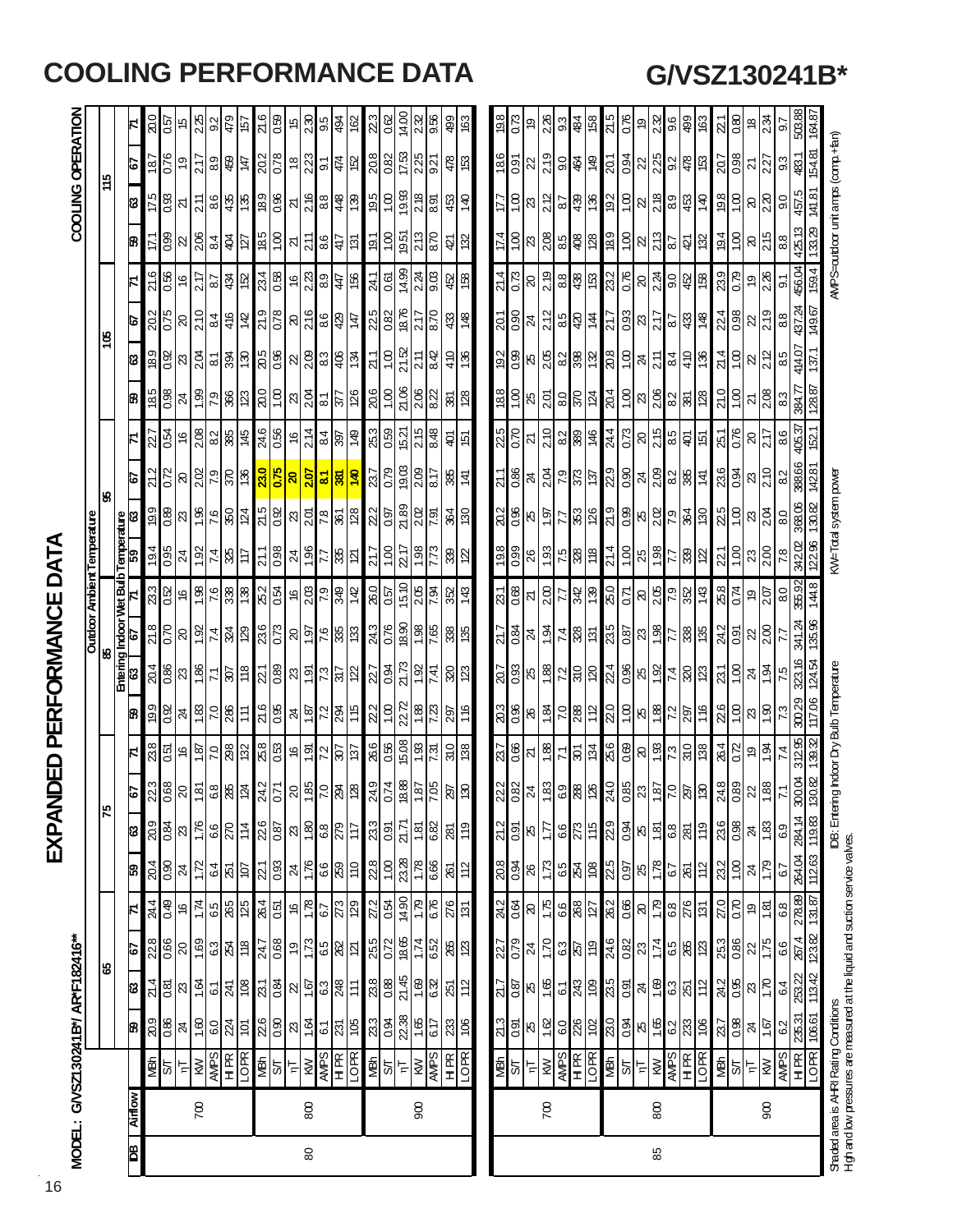|                |                | MODEL: G/VSZ130241C* / ARUF24B14B |                                                                                                                       |                  |                           |                |                   |                   |                                                                                                                                                                                                     |                           |                                                                                                                         |                                        |                                                             |                                                                                                                                                                                                                                                                                                                                                                                                                                                                                                                                                                                                                                                                                                                                         | EXPANDED PERFORMANCE DATA                                          |                          |                          |                                                                      |                                           |                                                                                                                                                                                                                                                                                                                       |                         |                         |                         | <b>COOLING OPERATION</b>                                            |                  |  |
|----------------|----------------|-----------------------------------|-----------------------------------------------------------------------------------------------------------------------|------------------|---------------------------|----------------|-------------------|-------------------|-----------------------------------------------------------------------------------------------------------------------------------------------------------------------------------------------------|---------------------------|-------------------------------------------------------------------------------------------------------------------------|----------------------------------------|-------------------------------------------------------------|-----------------------------------------------------------------------------------------------------------------------------------------------------------------------------------------------------------------------------------------------------------------------------------------------------------------------------------------------------------------------------------------------------------------------------------------------------------------------------------------------------------------------------------------------------------------------------------------------------------------------------------------------------------------------------------------------------------------------------------------|--------------------------------------------------------------------|--------------------------|--------------------------|----------------------------------------------------------------------|-------------------------------------------|-----------------------------------------------------------------------------------------------------------------------------------------------------------------------------------------------------------------------------------------------------------------------------------------------------------------------|-------------------------|-------------------------|-------------------------|---------------------------------------------------------------------|------------------|--|
|                |                |                                   |                                                                                                                       |                  |                           |                |                   |                   |                                                                                                                                                                                                     |                           |                                                                                                                         |                                        | Outdoor Ambient<br>85                                       |                                                                                                                                                                                                                                                                                                                                                                                                                                                                                                                                                                                                                                                                                                                                         | Temperature                                                        |                          |                          |                                                                      |                                           |                                                                                                                                                                                                                                                                                                                       |                         |                         |                         |                                                                     |                  |  |
|                |                |                                   |                                                                                                                       |                  | 8                         |                |                   | 75                |                                                                                                                                                                                                     |                           |                                                                                                                         |                                        |                                                             |                                                                                                                                                                                                                                                                                                                                                                                                                                                                                                                                                                                                                                                                                                                                         |                                                                    | နွ                       |                          |                                                                      |                                           | <u>je</u>                                                                                                                                                                                                                                                                                                             |                         |                         |                         | $\frac{1}{15}$                                                      |                  |  |
| B              | <b>Airflow</b> |                                   | 65                                                                                                                    | <b>CS</b>        | 67                        | 71             | 65                | 63                | 79                                                                                                                                                                                                  | κ                         | <b>B</b>                                                                                                                |                                        |                                                             |                                                                                                                                                                                                                                                                                                                                                                                                                                                                                                                                                                                                                                                                                                                                         | Entering Indoor Wet Bulb Temperature<br>63   67   71   59   63<br> |                          | 2                        | æ,<br>71                                                             | ಣ                                         | 49                                                                                                                                                                                                                                                                                                                    |                         | 65                      | <b>G3</b>               | <b>L9</b>                                                           |                  |  |
|                |                |                                   |                                                                                                                       | 20.6             | 22.5                      |                | 19.4              | 20.1              |                                                                                                                                                                                                     |                           |                                                                                                                         | 19.6                                   |                                                             |                                                                                                                                                                                                                                                                                                                                                                                                                                                                                                                                                                                                                                                                                                                                         |                                                                    | $\overline{19}$          | 21.0                     |                                                                      |                                           | 19.9                                                                                                                                                                                                                                                                                                                  |                         |                         |                         | 18.4                                                                |                  |  |
|                |                | 휇                                 | $\frac{198}{0.73}$                                                                                                    | 0.61             | 0.42                      |                | 0.75              | 0.63              |                                                                                                                                                                                                     |                           | $\frac{28}{100}$                                                                                                        | 0.65                                   | $\frac{21.5}{0.45}$                                         |                                                                                                                                                                                                                                                                                                                                                                                                                                                                                                                                                                                                                                                                                                                                         | $\frac{18.5}{0.80}$                                                | 0.67                     | 0.46                     |                                                                      | $\frac{182}{0.69}$<br>$\frac{17.5}{0.83}$ | 0.48                                                                                                                                                                                                                                                                                                                  |                         | $\frac{16.2}{0.84}$     | $\frac{168}{0.70}$      | 0.48                                                                |                  |  |
|                |                | 이                                 |                                                                                                                       |                  | $\overline{5}$            |                |                   | $\overline{z}$    | $\frac{1}{2}$ $\frac{1}{3}$ $\frac{1}{3}$ $\frac{1}{3}$ $\frac{1}{3}$ $\frac{1}{3}$ $\frac{1}{3}$ $\frac{1}{3}$ $\frac{1}{3}$ $\frac{1}{3}$ $\frac{1}{3}$ $\frac{1}{3}$ $\frac{1}{3}$ $\frac{1}{3}$ |                           |                                                                                                                         | $\overline{17}$                        | $\frac{13}{200}$                                            |                                                                                                                                                                                                                                                                                                                                                                                                                                                                                                                                                                                                                                                                                                                                         | $\frac{19}{2.01}$                                                  | $\overline{\mathcal{L}}$ |                          |                                                                      | $\overline{\phantom{a}}$                  | $\frac{13}{201}$                                                                                                                                                                                                                                                                                                      |                         | $\frac{18}{201}$        |                         | $\frac{1}{2}$                                                       |                  |  |
|                | 700            |                                   | $\frac{9}{20}$                                                                                                        | $\frac{16}{20}$  | 2.01                      |                | ್ $\frac{9}{20}$  | 2.01              |                                                                                                                                                                                                     |                           | $\frac{19}{2.01}$                                                                                                       | 2.01                                   |                                                             |                                                                                                                                                                                                                                                                                                                                                                                                                                                                                                                                                                                                                                                                                                                                         |                                                                    | 2.01                     | $\frac{13}{2.01}$        | $\frac{9}{20}$                                                       | 200                                       |                                                                                                                                                                                                                                                                                                                       |                         |                         | $\frac{15}{2.01}$       | 2.01                                                                |                  |  |
|                |                | <b>AMPS</b>                       | 7.9                                                                                                                   | 8.0              | $_{\rm 8.0}$              |                | 8 <sub>0</sub>    | 8.0               |                                                                                                                                                                                                     |                           | 0.8                                                                                                                     | 0.8                                    | $8.0\,$                                                     |                                                                                                                                                                                                                                                                                                                                                                                                                                                                                                                                                                                                                                                                                                                                         | $_{\rm 8.0}$                                                       | 0.8                      | $_{\rm 80}$              | $\overline{\textrm{s}}$                                              | $\overline{\textrm{8}}$                   | $\overline{\mathsf{8}}$                                                                                                                                                                                                                                                                                               |                         | $\overline{\textrm{s}}$ | $\overline{\textrm{8}}$ | $\overline{\mathbf{a}}$                                             |                  |  |
|                |                | <b>HIPR</b>                       | 225                                                                                                                   | 242              | 256                       |                | <b>252</b><br>108 | 272               |                                                                                                                                                                                                     |                           | 287                                                                                                                     | $\frac{8}{20}$                         | 326                                                         |                                                                                                                                                                                                                                                                                                                                                                                                                                                                                                                                                                                                                                                                                                                                         | $\frac{327}{18}$                                                   | 352                      | 371                      |                                                                      | $\frac{39}{12}$<br>368                    | 418                                                                                                                                                                                                                                                                                                                   |                         | 406                     | 437                     | <b>会话</b>                                                           |                  |  |
|                |                | LOPR                              | 103                                                                                                                   |                  | 119                       |                |                   | 115               |                                                                                                                                                                                                     |                           |                                                                                                                         |                                        |                                                             |                                                                                                                                                                                                                                                                                                                                                                                                                                                                                                                                                                                                                                                                                                                                         |                                                                    |                          | 137                      |                                                                      | 124                                       | 14                                                                                                                                                                                                                                                                                                                    |                         | 128                     |                         |                                                                     |                  |  |
|                |                | MBh                               | $21.5$                                                                                                                | 223              | 24.4                      |                | 21.0              | 21.8              |                                                                                                                                                                                                     |                           | 20.5                                                                                                                    | 21.2                                   | 23.3                                                        |                                                                                                                                                                                                                                                                                                                                                                                                                                                                                                                                                                                                                                                                                                                                         | 20.0                                                               | $\frac{20.7}{0.69}$      | 27                       |                                                                      | 19.7<br>19.0                              | 21.6                                                                                                                                                                                                                                                                                                                  |                         | 17.6                    | 182                     | 20.0                                                                |                  |  |
|                |                | LS                                | 0.75                                                                                                                  | 0.63             | 0.44                      |                | 0.78              | 0.65              |                                                                                                                                                                                                     |                           | 0.80                                                                                                                    | $\frac{0.67}{16}$                      |                                                             |                                                                                                                                                                                                                                                                                                                                                                                                                                                                                                                                                                                                                                                                                                                                         | 0.83                                                               |                          | 0.48                     |                                                                      | 0.72<br>0.86                              | 0.50                                                                                                                                                                                                                                                                                                                  |                         | 0.87                    | 0.72                    | 0.50                                                                |                  |  |
|                |                | $\overline{\mathbf{D}}$           | $\overline{9}$                                                                                                        | $\frac{6}{5}$    | $\tilde{c}$               |                | 6,                | $\frac{6}{5}$     |                                                                                                                                                                                                     |                           |                                                                                                                         |                                        | $\overline{2}$                                              |                                                                                                                                                                                                                                                                                                                                                                                                                                                                                                                                                                                                                                                                                                                                         | $\frac{9}{2}$                                                      | $\frac{6}{2}$            | $\tilde{\mathfrak{c}}$   | $\overline{9}$                                                       | $\overline{\mathbf{e}}$                   | $\overline{2}$                                                                                                                                                                                                                                                                                                        |                         | $\frac{8}{5}$           | $\frac{15}{2}$          |                                                                     |                  |  |
| $\overline{C}$ | 800            | <b>KVX</b>                        | 2.01                                                                                                                  | 2.01             | 2.01                      |                | 2.01              | 2.01              |                                                                                                                                                                                                     |                           | 2.01                                                                                                                    | 2.01                                   | 201                                                         |                                                                                                                                                                                                                                                                                                                                                                                                                                                                                                                                                                                                                                                                                                                                         | 2.01                                                               | 2.01                     | 2.01                     | 2.01                                                                 | 200                                       | 2.01                                                                                                                                                                                                                                                                                                                  |                         | 2.01                    | 2.01                    | 2.01                                                                |                  |  |
|                |                | <b>AMPS</b>                       | 8.0                                                                                                                   | 8.0              | 8.0                       |                | 8.0               | 8.0               |                                                                                                                                                                                                     |                           | 8.0                                                                                                                     | 8.0                                    | 8.0                                                         |                                                                                                                                                                                                                                                                                                                                                                                                                                                                                                                                                                                                                                                                                                                                         | 8.0                                                                | 8.0                      | $\overline{8.1}$         | $\overline{8}$                                                       | $\overline{8}$ .                          | $\overline{\textrm{a}}$                                                                                                                                                                                                                                                                                               |                         | $\overline{8}$ .        | $\overline{8.1}$        | $\overline{\mathrm{a}}$                                             |                  |  |
|                |                | H <sub>E</sub>                    | 232                                                                                                                   | 249              | 263                       |                | 260               | 280               |                                                                                                                                                                                                     |                           | 296                                                                                                                     | 318                                    | $\frac{36}{13}$                                             |                                                                                                                                                                                                                                                                                                                                                                                                                                                                                                                                                                                                                                                                                                                                         | $\frac{37}{206}$                                                   | $\frac{363}{130}$        | 383                      |                                                                      | $rac{408}{136}$<br>379                    | 431                                                                                                                                                                                                                                                                                                                   |                         | 419                     | 451                     | $\frac{476}{154}$                                                   |                  |  |
|                |                | LO <sub>PR</sub>                  | 106                                                                                                                   | $113$            | 123                       |                | 112               | 119               |                                                                                                                                                                                                     |                           |                                                                                                                         | $\frac{124}{2}$                        |                                                             |                                                                                                                                                                                                                                                                                                                                                                                                                                                                                                                                                                                                                                                                                                                                         |                                                                    |                          | 142                      |                                                                      | 128                                       | $\frac{40}{3}$                                                                                                                                                                                                                                                                                                        |                         | 132                     |                         |                                                                     |                  |  |
|                |                | MBh                               | 22.1                                                                                                                  | 23.0             | 25.1                      |                | 21.6              | 224               |                                                                                                                                                                                                     |                           | 21.1                                                                                                                    | $\frac{3}{21.9}$                       |                                                             |                                                                                                                                                                                                                                                                                                                                                                                                                                                                                                                                                                                                                                                                                                                                         |                                                                    | 21.4                     | 23.4                     |                                                                      | $\overline{\text{S}}\propto$<br>19.6      | 22.2                                                                                                                                                                                                                                                                                                                  |                         | 18.1                    | $\frac{141}{188}$       |                                                                     |                  |  |
|                |                | $\mathsf{S}\mathsf{\Gamma}$       | 0.79                                                                                                                  | 0.66             | 0.46                      |                | 0.82              | 0.69              |                                                                                                                                                                                                     |                           | 0.84                                                                                                                    | 0.70                                   | 0.49                                                        |                                                                                                                                                                                                                                                                                                                                                                                                                                                                                                                                                                                                                                                                                                                                         | 0.87                                                               | 0.73                     | 0.50                     | 0.90                                                                 | 0.75                                      | 0.52                                                                                                                                                                                                                                                                                                                  |                         | 0.91                    | 0.76                    | 0.53                                                                |                  |  |
|                |                | $\overline{\mathbf{p}}$           | $\frac{8}{2}$                                                                                                         | $\overline{5}$   | $\overline{\mathfrak{c}}$ |                | $\frac{8}{2}$     | $\frac{6}{2}$     | 147                                                                                                                                                                                                 |                           | $\frac{8}{2}$                                                                                                           | $\frac{6}{2}$                          | $\overline{2}$                                              |                                                                                                                                                                                                                                                                                                                                                                                                                                                                                                                                                                                                                                                                                                                                         | 18                                                                 | $\frac{6}{2}$            | $12$                     |                                                                      | $\frac{1}{2}$<br>$\frac{8}{2}$            | 12                                                                                                                                                                                                                                                                                                                    |                         | $\ddot{ }$              | 15                      | $\overline{z}$                                                      |                  |  |
|                | 900            | $\lessgtr$                        | 2.0                                                                                                                   | 2.0              | 20                        |                | 20                | 2.0               | 2.0                                                                                                                                                                                                 |                           | 2.0                                                                                                                     | 2.0                                    | 2.0                                                         |                                                                                                                                                                                                                                                                                                                                                                                                                                                                                                                                                                                                                                                                                                                                         | 20                                                                 | 2.0                      | 2.0                      | 2.0                                                                  | 2.0                                       | 20                                                                                                                                                                                                                                                                                                                    |                         | 2.0                     | 2.0                     | 20                                                                  |                  |  |
|                |                | <b>AMPS</b>                       | $_{\rm 8.0}$                                                                                                          | 8.0              | $_{\rm 8.0}$              |                | $_{\rm 80}$       | 8.0               | 8.0                                                                                                                                                                                                 |                           | 8.0                                                                                                                     | $_{\rm 8.0}$                           | $8.0\,$                                                     |                                                                                                                                                                                                                                                                                                                                                                                                                                                                                                                                                                                                                                                                                                                                         | $_{\rm 80}$                                                        | $_{\rm 8.0}$             | $\overline{\textrm{8}}$  | $\overline{\textrm{8}}$                                              | $\overline{\textrm{8}}$                   | $\overline{\mathbf{a}}$                                                                                                                                                                                                                                                                                               |                         | $\overline{8}$          | $\overline{\textrm{8}}$ | $\overline{\mathsf{a}}$                                             |                  |  |
|                |                | HI PR                             | 234                                                                                                                   | 252              | 266                       |                | 263               | 283               | 89                                                                                                                                                                                                  |                           | $\frac{299}{117}$                                                                                                       |                                        |                                                             |                                                                                                                                                                                                                                                                                                                                                                                                                                                                                                                                                                                                                                                                                                                                         |                                                                    | 366                      | 387                      | $\frac{3}{2}$                                                        | 412                                       |                                                                                                                                                                                                                                                                                                                       |                         | 423                     |                         |                                                                     |                  |  |
|                |                | $\overline{DR}$                   | 107                                                                                                                   | 114              | 124                       |                | $\frac{13}{2}$    | 120               | 131                                                                                                                                                                                                 |                           |                                                                                                                         | $\frac{22}{5}$                         | $\frac{340}{136}$                                           |                                                                                                                                                                                                                                                                                                                                                                                                                                                                                                                                                                                                                                                                                                                                         | $\frac{1}{2}$                                                      | $\frac{5}{2}$            | 143                      |                                                                      | 137<br>129                                | $rac{48}{150}$                                                                                                                                                                                                                                                                                                        |                         | 134                     | $rac{45}{142}$          | $rac{45}{155}$                                                      |                  |  |
|                |                |                                   |                                                                                                                       |                  |                           |                |                   |                   |                                                                                                                                                                                                     |                           |                                                                                                                         |                                        |                                                             |                                                                                                                                                                                                                                                                                                                                                                                                                                                                                                                                                                                                                                                                                                                                         |                                                                    |                          |                          |                                                                      |                                           |                                                                                                                                                                                                                                                                                                                       |                         |                         |                         |                                                                     |                  |  |
|                |                | MBh                               | 20.2                                                                                                                  | 20.8             | 22.5                      | 24.1           | 19.7              | 20.3              | 20                                                                                                                                                                                                  | 23.6                      | 19.2                                                                                                                    | 19.8                                   | 21.4                                                        | 23.0                                                                                                                                                                                                                                                                                                                                                                                                                                                                                                                                                                                                                                                                                                                                    | 18.8                                                               | 19.3                     | 20.9                     | 22.5                                                                 | 18.4                                      | 19.9                                                                                                                                                                                                                                                                                                                  | 21.3                    | 16.5                    | 17.0                    | 18.4                                                                | 19.8             |  |
|                |                | $\mathsf{S}\mathsf{L}$            | $0.83\,$                                                                                                              | 0.74             | 0.56                      | 0.36           | 0.86              | 0.77              | $rac{17}{17}$                                                                                                                                                                                       | 0.37                      | 0.88                                                                                                                    | 0.79                                   | 0.60                                                        | 0.38                                                                                                                                                                                                                                                                                                                                                                                                                                                                                                                                                                                                                                                                                                                                    | 0.91                                                               | 0.81                     | 0.61                     | 0.94<br>0.40                                                         | 0.84                                      | 0.64                                                                                                                                                                                                                                                                                                                  | 0.41                    | 0.95                    | 0.85                    | 0.64                                                                | 0.41             |  |
|                |                | $\overline{\mathsf{D}}$           | $\approx$                                                                                                             | ର                | 17                        | H              | $\approx$         | 8                 |                                                                                                                                                                                                     | $\overline{\mathfrak{c}}$ | $\approx$                                                                                                               | $\overline{20}$                        |                                                             | $\overline{5}$                                                                                                                                                                                                                                                                                                                                                                                                                                                                                                                                                                                                                                                                                                                          | 22                                                                 | $\overline{\mathcal{N}}$ | 1                        | ଷା                                                                   | ୡ                                         | 4                                                                                                                                                                                                                                                                                                                     |                         | $\overline{\mathbf{z}}$ | $\overline{6}$          | $\frac{6}{2}$                                                       | Ξ                |  |
|                | 700            | <b>RAINES</b>                     | $\frac{20}{7}$                                                                                                        | 2.01             | 2.01                      | 2.01           | $rac{20}{80}$     | 2.01              |                                                                                                                                                                                                     | 2.01                      | $\frac{2.01}{8.0}$                                                                                                      | $\frac{5}{2}$                          | $rac{20}{80}$                                               | 2.01                                                                                                                                                                                                                                                                                                                                                                                                                                                                                                                                                                                                                                                                                                                                    | 2.01                                                               | 2.01                     | 2.01                     | 2.01<br>2.01                                                         | 20 <sub>0</sub>                           | 2.01                                                                                                                                                                                                                                                                                                                  | 2.01                    | 2.01                    | 2.01                    | 2.01                                                                | <b>2.01</b>      |  |
|                |                |                                   |                                                                                                                       | 8.0              | $\frac{8}{10}$            | 8.0            |                   | 8.0               |                                                                                                                                                                                                     | 8.0                       |                                                                                                                         | 8.0                                    |                                                             | 8.0                                                                                                                                                                                                                                                                                                                                                                                                                                                                                                                                                                                                                                                                                                                                     | $\overline{a}$                                                     | 8.0                      | $\overline{\textrm{8}}$  | $\overline{8}$<br>$\overline{8.1}$                                   | $\overline{8}$                            | $\overline{8}$                                                                                                                                                                                                                                                                                                        | $\overline{81}$         | $\overline{\circ}$      | $\overline{81}$         | $\overline{\circ}$                                                  | $\overline{8}$ . |  |
|                |                | HIPR<br>LOPR                      | $\frac{227}{104}$                                                                                                     | $\frac{244}{10}$ | 258                       | 269            | 255               | $\frac{274}{117}$ | 5 2 3 8 5 3 6 5 5 8 8 5 4 9 8                                                                                                                                                                       | 302                       | 290                                                                                                                     | $\frac{32}{21}$                        | 329                                                         | $rac{34}{4}$                                                                                                                                                                                                                                                                                                                                                                                                                                                                                                                                                                                                                                                                                                                            | $\frac{33}{2}$                                                     | 355                      | $\frac{375}{139}$        | $\frac{371}{25}$<br>$\frac{1}{28}$                                   | $\frac{400}{133}$                         | 42                                                                                                                                                                                                                                                                                                                    | $\frac{4}{8}$           | $\frac{410}{130}$       | 448                     | $\frac{466}{51}$                                                    | 486              |  |
|                |                |                                   |                                                                                                                       | $22.5\,$         | 24.4                      | 26.2           | 21.4              | 220               |                                                                                                                                                                                                     |                           |                                                                                                                         |                                        |                                                             | 24.9                                                                                                                                                                                                                                                                                                                                                                                                                                                                                                                                                                                                                                                                                                                                    |                                                                    | <b>20.9</b>              |                          | 24.3                                                                 |                                           |                                                                                                                                                                                                                                                                                                                       | 23.1                    |                         | 18.4                    | 19.9                                                                | 21.4             |  |
|                |                | MBh<br>S/T                        | $\frac{6.12}{6.08}$                                                                                                   | 0.77             | 0.58                      | 0.37           | 0.89              | 0.80              |                                                                                                                                                                                                     | 25.5                      |                                                                                                                         | $\frac{21.5}{0.82}$                    | 23.2                                                        | $\frac{1}{2}$                                                                                                                                                                                                                                                                                                                                                                                                                                                                                                                                                                                                                                                                                                                           | 20.3                                                               | <b>B</b>                 | $\frac{27}{0.64}$        | 0.41                                                                 | 80<br>80<br>$\frac{19.3}{0.98}$           | $\frac{21.5}{0.66}$                                                                                                                                                                                                                                                                                                   | 0.43                    | $\frac{17.9}{0.99}$     | 0.88                    | 0.67                                                                | 0.43             |  |
|                |                | $\overline{\mathbf{p}}$           | $\approx$                                                                                                             | $\approx$        | $\frac{1}{6}$             | $\mathcal{L}$  | $\approx$         | $\infty$          |                                                                                                                                                                                                     | $\mathcal{L}$             |                                                                                                                         | $\frac{20}{20}$                        | $\overline{e}$                                              | $\mathrel{\mathop{\mathrel{\mathop{\scriptstyle\mathop{\scriptstyle\mathop{\scriptstyle\mathop{\scriptstyle\mathop{\scriptstyle\mathop{\scriptstyle\mathop{\scriptstyle\mathop{\scriptstyle\mathop{\scriptstyle\mathop{\scriptstyle\mathop{\scriptstyle\mathop{\scriptstyle\mathop{\scriptstyle\mathop{\scriptstyle\mathop{\scriptstyle\mathop{\scriptstyle\mathop{\scriptstyle\mathop{\scriptstyle\mathop{\scriptstyle\mathop{\scriptstyle\mathop{\scriptstyle\mathop{\scriptstyle\mathop{\scriptstyle\mathop{\scriptstyle\mathop{\scriptstyle\mathop{\scriptstyle\mathop{\scriptstyle\mathop{\scriptstyle\mathop{\scriptstyle\mathop{\cal F}}}}}}}}}}}}}\math_{\mathop{\scriptstyle\mathop{\scriptstyle\mathop{\scriptstyle\mathop{\$ | 22                                                                 | <u>ន</u>                 | $\overline{\phantom{a}}$ | ଥ<br>Ξ                                                               | $\frac{20}{2}$                            | $\overline{\mathbf{e}}$                                                                                                                                                                                                                                                                                               | Ξ                       | $\approx$               | $\overline{6}$          | $\frac{15}{2.01}$                                                   | Ξ                |  |
| 75             | 800            | KW                                | 2.01                                                                                                                  | 2.01             | 0.2                       | 2.01           | 2.01              | 2.01              |                                                                                                                                                                                                     | 2.01                      | $ S_{\alpha}^{3} $ $\frac{1}{2}$ $ S_{\alpha} $ $\frac{1}{2}$ $ S_{\alpha} $ $\frac{1}{2}$ $ S_{\alpha} $ $\frac{1}{2}$ |                                        | 200                                                         | 2.01                                                                                                                                                                                                                                                                                                                                                                                                                                                                                                                                                                                                                                                                                                                                    | <b>LOZ</b>                                                         | $\frac{2.01}{2.01}$      | 201                      | 2.01<br>2.01                                                         |                                           | 2.01                                                                                                                                                                                                                                                                                                                  | 2.01                    | 2.01                    | 0.2                     |                                                                     | 2.01             |  |
|                |                | <b>AMPS</b>                       | $_{\rm 8.0}$                                                                                                          |                  | $_{\rm 8.0}$              | 8.0            | 8.0               | 8.0               |                                                                                                                                                                                                     | $\frac{80}{31}$           |                                                                                                                         |                                        |                                                             | $\overline{\mathrm{a}}$                                                                                                                                                                                                                                                                                                                                                                                                                                                                                                                                                                                                                                                                                                                 | 8.0                                                                | $\overline{\mathbf{a}}$  | $\overline{81}$          | $\overline{8}$                                                       | $\overline{81}$                           |                                                                                                                                                                                                                                                                                                                       |                         | $\overline{8}$          | $\overline{\textrm{a}}$ |                                                                     |                  |  |
|                |                | <b>HIPR</b>                       | <b>234</b>                                                                                                            | $rac{80}{252}$   | 266<br>124                | 278            | 263               | 283               |                                                                                                                                                                                                     |                           |                                                                                                                         |                                        |                                                             | 354                                                                                                                                                                                                                                                                                                                                                                                                                                                                                                                                                                                                                                                                                                                                     | $\frac{1}{2}$                                                      | $\frac{36}{5}$           | $\frac{18}{38}$          | 383                                                                  | 412                                       |                                                                                                                                                                                                                                                                                                                       | 의 효율                    | 423                     |                         |                                                                     | $rac{21}{80}$    |  |
|                |                | LO <sub>PR</sub>                  |                                                                                                                       |                  |                           | 132            | 113               | 120               |                                                                                                                                                                                                     | 140                       |                                                                                                                         | $rac{8}{32}$ $rac{1}{22}$ $rac{1}{21}$ | $\frac{10}{3}$ $\frac{10}{3}$ $\frac{10}{3}$ $\frac{10}{3}$ |                                                                                                                                                                                                                                                                                                                                                                                                                                                                                                                                                                                                                                                                                                                                         |                                                                    | $\frac{1}{2}$            |                          | $rac{1}{8}$ $\frac{1}{8}$ $\frac{1}{8}$ $\frac{1}{8}$ $\frac{1}{10}$ | 137                                       | $rac{1}{6}$ $\frac{1}{3}$ $\frac{1}{2}$ $\frac{1}{2}$ $\frac{1}{2}$ $\frac{1}{2}$ $\frac{1}{2}$ $\frac{1}{2}$ $\frac{1}{2}$ $\frac{1}{2}$ $\frac{1}{2}$ $\frac{1}{2}$ $\frac{1}{2}$ $\frac{1}{2}$ $\frac{1}{2}$ $\frac{1}{2}$ $\frac{1}{2}$ $\frac{1}{2}$ $\frac{1}{2}$ $\frac{1}{2}$ $\frac{1}{2}$ $\frac{1}{2}$ $\$ |                         |                         | $\frac{456}{142}$       | $rac{2}{8}$ $\frac{1}{8}$ $\frac{1}{8}$ $\frac{1}{8}$ $\frac{1}{8}$ |                  |  |
|                |                | MBh                               | 22.5                                                                                                                  | 232              | 25.1                      | 26.9           | 22.0              | 226               |                                                                                                                                                                                                     |                           | 21.5                                                                                                                    |                                        |                                                             | 25.7                                                                                                                                                                                                                                                                                                                                                                                                                                                                                                                                                                                                                                                                                                                                    | 21.0                                                               | 21.6                     | 23.3                     |                                                                      | 20.5<br>19.9                              |                                                                                                                                                                                                                                                                                                                       | 23.8                    | 18.4                    |                         |                                                                     | 221              |  |
|                |                | $S$ T                             | 0.90                                                                                                                  | 0.80             | 0.61                      | 0.39           | 0.93              | 0.83              |                                                                                                                                                                                                     | 0.41                      | 0.96                                                                                                                    | 0.86                                   | 0.65                                                        | 0.42                                                                                                                                                                                                                                                                                                                                                                                                                                                                                                                                                                                                                                                                                                                                    | 0.99                                                               | 0.88                     | 0.67                     | 1.00<br>0.43                                                         | 0.92                                      | 0.69                                                                                                                                                                                                                                                                                                                  | 0.45                    | 1.00                    | $0.\overline{92}$       | 0.70                                                                | 0.45             |  |
|                |                | $\overline{\mathsf{D}}$           | $\mathbb{Z}$                                                                                                          | $\overline{9}$   | $\frac{6}{2}$             | $\overline{a}$ | $\overline{z}$    | <b>0</b>          |                                                                                                                                                                                                     | $\overline{\mathcal{L}}$  | $\overline{\mathcal{N}}$                                                                                                | $\overline{6}$                         | $\frac{16}{20}$                                             | $\stackrel{\scriptstyle\smile}{\scriptstyle\smile}$                                                                                                                                                                                                                                                                                                                                                                                                                                                                                                                                                                                                                                                                                     | $\overline{21}$                                                    | $\overline{e}$           | $\frac{16}{200}$         | $\frac{20}{2}$<br>$\overline{1}$                                     | $\frac{19}{20}$                           | $\approx$                                                                                                                                                                                                                                                                                                             | $\overleftarrow{\cdot}$ | $\overline{5}$          | $\frac{18}{20}$         | $\frac{5}{2}$                                                       | $\tilde{a}$      |  |
|                | 900            | $\lessgtr$                        | 2.01                                                                                                                  | 2.01             | 2.01                      | 2.01           | 2.01              | 2.01              | $\frac{16}{25}$                                                                                                                                                                                     | 2.01                      | 2.01                                                                                                                    | 2.01                                   |                                                             | 2.01                                                                                                                                                                                                                                                                                                                                                                                                                                                                                                                                                                                                                                                                                                                                    | 2.01                                                               | 2.01                     |                          | 2.01                                                                 |                                           | 2.01                                                                                                                                                                                                                                                                                                                  | 2.01                    | 2.01                    |                         | 2.01                                                                | 2.01             |  |
|                |                | AMP <sub>S</sub>                  | 8.0                                                                                                                   | 8.0              | 8.0                       | $_{\rm 8.0}$   | 8 <sub>0</sub>    | 8.0               |                                                                                                                                                                                                     | 8.0                       | 8.0                                                                                                                     | 8.0                                    | $8.0\,$                                                     | $\overline{a}$                                                                                                                                                                                                                                                                                                                                                                                                                                                                                                                                                                                                                                                                                                                          | $_{\rm 80}$                                                        | $\overline{8}$           | $\overline{\mathbf{8}}$  | $\overline{8}$<br>$\overline{8}$                                     | $\overline{8}$                            | $\overline{a}$                                                                                                                                                                                                                                                                                                        | $\overline{81}$         | $\overline{8}$          | $\overline{8}$          | $\overline{\mathbf{a}}$                                             | $\overline{8}$   |  |
|                |                | HI PR                             | 237                                                                                                                   | 255              | 269                       | 280            | 265               | 286               | $\frac{8}{2}$                                                                                                                                                                                       | 315                       | 302                                                                                                                     | 325                                    | 343                                                         | 358                                                                                                                                                                                                                                                                                                                                                                                                                                                                                                                                                                                                                                                                                                                                     | र्भ्र                                                              | 370                      | 391                      | 387<br>$\overline{40}$                                               | 416                                       | 439                                                                                                                                                                                                                                                                                                                   | 458                     | 427                     | 460                     | \$                                                                  | 506              |  |
|                |                | LOPR                              | 108                                                                                                                   | 115              | 125                       | 134            | 114               | 121               |                                                                                                                                                                                                     |                           | 119                                                                                                                     |                                        | 138                                                         | 147                                                                                                                                                                                                                                                                                                                                                                                                                                                                                                                                                                                                                                                                                                                                     | <u>ਲ੍</u>                                                          | 132                      |                          | 154                                                                  | 130                                       | 152                                                                                                                                                                                                                                                                                                                   | 161                     |                         |                         | 157                                                                 | 167              |  |
|                |                |                                   | Shaded area is ACCA (TVA) conditions<br>High and low pressures are measured at the liquid and suction service valves. |                  |                           |                |                   |                   |                                                                                                                                                                                                     |                           | g Indoor Dry Bulb Temperature                                                                                           |                                        |                                                             |                                                                                                                                                                                                                                                                                                                                                                                                                                                                                                                                                                                                                                                                                                                                         | W-Total system power                                               |                          |                          |                                                                      |                                           |                                                                                                                                                                                                                                                                                                                       |                         |                         |                         | AMPS=outdoor unit amps (comp.+fan)                                  |                  |  |

# **EXPANDED PERFORMANCE DATA**

# **COOLING PERFORMANCE DATA G/VSZ130241C\***

o label area b ACCA (1 v A) consulus<br>179 Marc I ou pressures are measured at the liquid and suction service valves.<br>17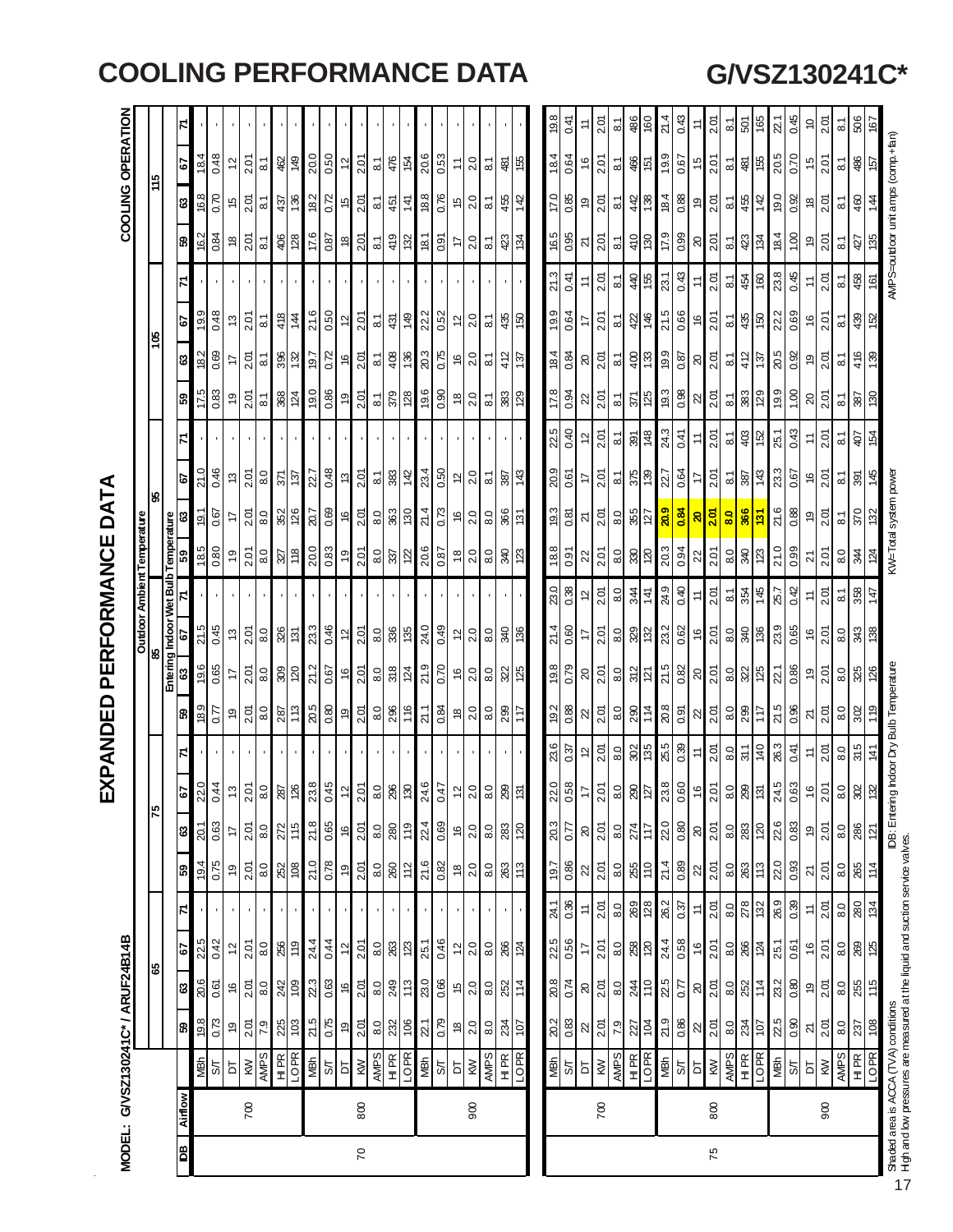18 ణ

ρι

Gme

**ndoor Wet Bu** 

lg gui C)

န္တ

**Outdoor Ambient Temperature** 

**MODEL: G/VSZ130241C\* / ARUF24B14B COOLING OPERATION Outdoor Ambient Temperature 65 75 85 95 105 115 Entering Indoor Wet Bulb Temperature IDB Airflo** MODEL: GVSZ130241C\* / ARUF24B14B

**COOLING OPERATION** 

Įچ

5 8

# **COOLING PERFORMANCE DATA G/VSZ130241C\***

| <b>Airflow</b><br>胷                                                           | ြို့                                   | S                 | 5                 | F                 | ြို့              | β                          | قا                                                          |                             | ၉                 | ြိ                | Ø,                |                          | င္ကြ                    | r<br>B                                               |                                                    | ß,                       | 8                          | r.                       |                         | ၉                                  | З                       |                         |                   |
|-------------------------------------------------------------------------------|----------------------------------------|-------------------|-------------------|-------------------|-------------------|----------------------------|-------------------------------------------------------------|-----------------------------|-------------------|-------------------|-------------------|--------------------------|-------------------------|------------------------------------------------------|----------------------------------------------------|--------------------------|----------------------------|--------------------------|-------------------------|------------------------------------|-------------------------|-------------------------|-------------------|
|                                                                               |                                        |                   |                   |                   |                   |                            |                                                             |                             |                   |                   |                   |                          |                         |                                                      |                                                    |                          |                            |                          |                         |                                    |                         |                         |                   |
|                                                                               | 20.5                                   | 21.0              | 22.4              | 24.0              | 20.1              | 20.5                       |                                                             | 23.4                        | 19.6              | 20.0              | 21.4              | တု<br>ଧି                 | 19.1                    | 9.5                                                  | 223<br>20.9                                        | 18.2                     | 18.5                       | 19.8                     | 21.2                    | 16.8                               |                         | 84                      | 19.6              |
|                                                                               | 0.91                                   | 0.85              | 0.69              | 0.52              | 0.94              | 0.88                       | $\frac{21.9}{0.72}$                                         | 0.54                        | 0.96              | 0.90              | 0.74              | 0.55                     | 1.00                    | 0.93                                                 | 0.57<br>0.76                                       | 1.03                     | 0.97                       | 0.79                     | 0.59                    | 1.04                               | 0.38                    | 0.80                    | 0.59              |
|                                                                               | $\overline{\mathcal{Z}}$<br>휑일         |                   |                   | $\frac{6}{5}$     |                   | $\overline{\mathcal{Z}}$   | $\overline{\mathbf{z}}$                                     | $\frac{6}{5}$               | 25                | $\overline{24}$   | R                 |                          | 25                      | $\overline{\mathcal{S}}$<br>$\overline{\mathcal{Z}}$ | 17                                                 | ୱ                        | $\overline{\mathcal{A}}$   | Z.                       | $\frac{6}{5}$           | ಔ                                  | ଧ୍ୟ                     | $\frac{6}{5}$           | 15                |
| 700                                                                           | 2.01<br>KW                             | $\frac{23}{2.01}$ | $\frac{20}{2.01}$ | 2.01              | $\frac{25}{200}$  | 2.01                       |                                                             | 2.01                        | 2.07              | 2.01              | 200               | 2.01                     | 2.01                    | 2.01<br>2.01                                         | 2.01                                               | 2.01                     | 200                        | 2.01                     | 2.01                    | 2.01                               | 2.01                    | $\overline{5}$          | 2.01              |
|                                                                               | 7.9<br><b>AMPS</b>                     | 8.0               | 8.0               | 8.0               |                   | 8.0                        |                                                             | 8.0                         | 8.0               | 8.0               | 8.0               | 8.0                      | 8 <sub>0</sub>          | $\overline{8}$<br>8.0                                | $\overline{8}$ .                                   | $\overline{8}$           | $\overline{81}$            | $\overline{\mathrm{a}}$  | 81                      | 8.1                                | $\overline{8}$          | $\overline{8}$          | 8.1               |
|                                                                               | 229<br>HI <sub>PR</sub>                | 247               |                   |                   | 8.0<br>257        | 277                        |                                                             |                             | 293               |                   |                   | 347                      |                         |                                                      | 395<br>379                                         | 375                      | 404                        |                          |                         | 415                                | 446                     | 471                     | 491               |
|                                                                               | 105<br>LO <sub>PR</sub>                | $\pm$             |                   | $\frac{272}{130}$ | $\frac{1}{2}$     | 118                        |                                                             | 305                         | 115               | $\frac{35}{22}$   | $\frac{33}{134}$  | $\frac{42}{3}$           | ਲ਼੍ਹੋ                   | 359                                                  | $\frac{9}{4}$<br>140                               | 127                      | 135                        | 426                      | 45                      | $\overline{131}$                   | 861                     | 152                     | 162               |
|                                                                               | MBh                                    |                   |                   | 26.0              | Z1.7              |                            |                                                             | 25.4                        | 212               | 21.7              | 23.2              | 24.8                     | 20.7                    | 21.2                                                 | 24.2<br>$\frac{2.6}{2}$                            | 19.7                     | 20.1                       | 21.5                     | 23.0                    | 18.2                               | 18.6                    | 19.9                    | 21.3              |
|                                                                               | $\frac{22.3}{0.94}$<br>$5\overline{1}$ | $\frac{27}{180}$  | 8 일 3 3 0.72      | 0.54              | 0.98              | $\frac{222}{0.91}$         | $rac{25}{8}$ $rac{8}{28}$ $rac{8}{25}$ $rac{7}{25}$         | 0.56                        | 1,00              | 0.94              | 0.76              | 0.57                     | 00.1                    | $\frac{8}{2}$<br>0.97                                | 0.59                                               | $\frac{8}{1}$            | $\tilde{6}$                | 0.82                     | 0.61                    | $\frac{8}{1}$                      | 1.00                    | 0.82                    | 0.62              |
|                                                                               | $24$<br>$\overline{\mathbf{p}}$        |                   | $20\,$            | $\mathfrak{S}$    | $24$              | $\boldsymbol{\mathcal{Z}}$ |                                                             | $\frac{1}{6}$               | 24                | 23                | $\approx$         | $\frac{6}{2}$            | 24                      | ន<br>24                                              | $\frac{6}{1}$                                      | $\mathbb{S}^2$           | $\boldsymbol{\mathcal{S}}$ | $\approx$                | $\frac{6}{2}$           | 5                                  | 21                      | $\frac{1}{6}$           | 15                |
| 800<br>$80$                                                                   | 2.01<br>$\lessgtr$                     | 2.01              | 2.01              | 2.01              | 2.01              | 2.01                       | $\frac{20}{2.01}$                                           | 2.01                        | 2.01              | 2.01              | 201               | 2.01                     | 2.01                    | $\frac{20}{2}$<br>2.01                               | 2.01                                               | 2.01                     | 201                        | 2.01                     | 2.01                    | 2.01                               | 201                     | 2.01                    | 2.01              |
|                                                                               | 8.0<br><b>AMPS</b>                     | 8.0               | 8.0               | 8.0               | 8 <sub>0</sub>    | 8.0                        |                                                             | 8.0                         | 8.0               | 8.0               | 8.0               | $\overline{8}$ 1         | 80                      | 8.1                                                  | $\overline{8}$ 1<br>$\overline{\mathbf{a}}$        | 8.1                      | 8.1                        | $\overline{\mathbf{a}}$  | $\overline{8}$          | $\overline{8}$                     | $\overline{8}$          | $\overline{8}$ 1        | $\overline{8}$    |
|                                                                               | 237                                    |                   |                   |                   | 265               |                            |                                                             | 315                         | 302               | 325               | 343               | 358                      | $\mathcal{L}$           | $\frac{5}{3}$<br>370                                 | 408                                                | 387                      | 416                        | 440                      |                         | 427                                | 460                     | $\frac{48}{5}$          | 507               |
|                                                                               | 108<br>HIPR<br>LOPR                    | 255               | <b>260</b><br>125 | $\frac{280}{134}$ | 114               | 286                        | $\frac{1}{2}$ $\frac{1}{2}$                                 | $\frac{14}{1}$              | 611               | 126               | 138               | $\overline{47}$          | <b>SZL</b>              | 132                                                  | 154<br>145                                         | 08                       | 63                         | 752                      | $\frac{48}{6}$          | 135                                | $\overline{4}$          | তি                      | $\overline{67}$   |
|                                                                               | 22.9<br>МВ,                            | 23.4              | 25.0              | 26.8              | 22.4              | 229                        |                                                             | 26.1                        | 21.9              | 22.3              | 23.9              | 25.5                     | 21.3                    | 23.3<br>21.8                                         | 24.9                                               | 20.3                     | 70%                        | 221                      | 23.6                    | 18.8                               | 192                     | 20.5                    | 21.9              |
|                                                                               | 1,00<br>5 <sub>7</sub>                 | 0.93              | 0.75              | 0.56              | 1.00              | 0.96                       |                                                             | 0.58                        | 1.00              | 1.00              | 0.80              | 0.60                     | 1.00                    | 0.83<br>1.00                                         | 0.62                                               | 1.00                     | 1.00                       | 0.86                     | 0.64                    | 1.00                               | 1.00                    | 0.86                    | 0.65              |
|                                                                               | 23.41<br>$\overline{\mathbf{p}}$       | 22.14             | 19.25             | 15.38             | 2287              | 22.41                      | 24.4<br>0.78<br>19.49                                       | 15.57                       | 22.33             | 2.81              | 19.51             | 5.59                     | 21.78                   | 2226                                                 | 15.70<br>19.65                                     | 20.69                    | 21.14                      | 19.37                    | 15.48                   | 19.1                               | <b>1959</b>             | 18.10                   | 14.46             |
| 900                                                                           | 2.01<br>$\tilde{\mathbb{R}}$           | 2.01              | 2.01              | 2.01              | <b>2.01</b>       | 2.01                       | 2.01                                                        | 2.01                        | 2.01              | 2.01              | 201               | 2.01                     | 2.01                    | 201<br>2.01                                          | 2.01                                               | 2.01                     | 201                        | 2.01                     | 2.01                    | 2.01                               | 2.01                    | <b>2.01</b>             | 2.01              |
|                                                                               | 7.96<br><b>AMPS</b>                    | 7.97              | 7.98              | 7.99              | 7.99              | 8.00                       |                                                             | $8.\textcircled{m}$         | 8.02              | 8.03              | 8.04              | 8.06                     | 8.05                    | 8.07<br>8.06                                         | 8.09                                               | 8.07                     | 8.09                       | 8.10                     | 8.12                    | 8.10                               | 8.11                    | 8.13                    | 8.15              |
|                                                                               |                                        | 257               |                   |                   |                   |                            |                                                             | 318                         | 305               |                   |                   | 361                      |                         | 374                                                  | 412<br>395                                         | $\overline{\mathcal{B}}$ | 420                        | 444                      | $\frac{1}{2}$           | 432                                | 465                     | $\frac{1}{2}$           | 512               |
|                                                                               | $\frac{29}{109}$<br>$\frac{H}{LOR}$    | 116               | $\frac{271}{127}$ | $\frac{283}{135}$ | $\frac{268}{115}$ | 288                        | $rac{5}{8}$ $\frac{8}{3}$                                   | 142                         | 120               | $\frac{328}{127}$ | $\frac{346}{139}$ | 148                      | $\frac{37}{126}$        | 134                                                  | 156<br>146                                         | 132                      | 140                        | 153                      | $\mathfrak{B}$          | 136                                | 145                     | 158                     | 169               |
|                                                                               |                                        |                   |                   |                   |                   |                            |                                                             |                             |                   |                   |                   |                          |                         |                                                      |                                                    |                          |                            |                          |                         |                                    |                         |                         |                   |
|                                                                               | 20.9                                   | 21.3              | 22.3              | 23.8              | 20.4              | 20.8                       | $\infty$<br>$\overline{21}$                                 | 23.3                        | 19.9              | 20.3              | 21.3              | 22.7                     | 19.4                    | 19.8                                                 | 22.1<br>20.8                                       | 18.5                     | 18.8                       | 19.7                     | 21.0                    | 17.1                               | 174                     | 18.3                    | 19.5              |
|                                                                               | 0.95<br>$\frac{MP}{S}$                 | 0.92              | 0.83              | 0.67              | 0.99              | 0.95                       | 0.86                                                        | $0.\overline{70}$           | 1.00              | 0.98              | 0.88              | 0.71                     | 001                     | 0.91<br>0.100                                        | 0.74                                               | 1.00                     | 1.00                       | 0.94                     | Γ.                      | 1,00                               | 1.00                    | 0.95                    | <b>Γ</b> .        |
|                                                                               | $26$<br>$\Xi$                          | $26\,$            | 24                | Z                 | $26\,$            | $26\,$                     |                                                             | 21                          | 26                | 26                | $\mathcal{B}$     | $\overline{\mathcal{S}}$ | 26                      | 26                                                   | $\overline{21}$<br>25                              | শ্ৰ                      | $\mathcal{B}$              | $\overline{\mathcal{A}}$ | $\overline{2}$          | $\approx$                          | $\mathbbm{S}$           | 23                      | $\rm 20$          |
| 700                                                                           | 2.07<br>$\lesssim$                     | 2.01              | 2.01              | 2.01              | 2.01              | 2.01                       |                                                             | 2.01                        | 2.01              | 2.01              | 201               | 2.01                     | 2.01                    | 2.01<br>2.01                                         | 2.01                                               | 2.01                     | 201                        | 2.01                     | 2.01                    | 2.01                               | 2.01                    | 2.01                    | 2.01              |
|                                                                               | 8.0<br><b>AMPS</b>                     | 8.0               | $_{\rm 8.0}$      | 8.0               | $_{\rm 8.0}$      | $8.0\,$                    |                                                             | 8.0                         | 8.0               | 8.0               | 8.0               | 8.0                      | 80                      | $\overline{8}$<br>8.0                                | $\overline{8.1}$                                   | $\overline{8}$           | $\frac{1}{8}$              | $\overline{a}$           | వ                       | $\overline{5}$                     | $\frac{1}{8}$           | $\overline{a}$          | $\overline{8}$    |
|                                                                               |                                        |                   |                   |                   |                   |                            |                                                             | 308                         |                   |                   |                   |                          |                         |                                                      |                                                    |                          |                            |                          |                         | 419                                |                         |                         |                   |
|                                                                               | 232<br>HIPR<br>LOPR                    | 249               | 263               | 275               | $\frac{260}{112}$ | $\frac{280}{19}$           | $\frac{15}{2}$ $\frac{12}{2}$ $\frac{12}{2}$ $\frac{12}{2}$ | 138                         | $\frac{296}{116}$ | $\frac{38}{24}$   | $\frac{336}{135}$ | $\frac{35}{4}$           | <u>ន្លា</u>             | 383<br>$\frac{362}{130}$                             | 390                                                | $rac{379}{28}$           | $rac{408}{136}$            | $rac{43}{148}$           | 48                      | 132                                | $\frac{45}{4}$          | 电<br>125                | $rac{46}{64}$     |
|                                                                               | 22.6<br>画                              | 23.1              | 24.2              | 25.8              | 22.1              | 225                        | $\frac{25}{28}$                                             | 25.2                        | 21.6              | 22.0              | 23.0              | 24.6                     | 21.1                    | 21.5                                                 | 24.0<br>22.5                                       | 20.0                     | 20.4                       | 21.4                     | 22.8                    | 18.5                               | 18.9                    | 19.8                    | 21.1              |
|                                                                               | 0.99                                   | 0.95              | 0.86              | 0.70              |                   | 660                        |                                                             | 0.72                        | 1.00              | 00.1              | 0.9               | 0.74                     | $\frac{15}{2}$          | 0.94<br>1.00                                         | 0.76                                               | 1,00                     | 1.00                       | 0.98                     | 0.79                    | $\frac{8}{1}$                      | 1.00                    | 0.99                    | 0.80              |
|                                                                               | 26<br>일의회                              | $\frac{25}{2.01}$ | $\frac{24}{2.01}$ | $\frac{25}{2}$    | $rac{8}{25}$      | 26                         |                                                             | <u>ম</u>                    | $\mathbb{Z}$      | 25                | শ্ৰ               | 2                        | $\overline{24}$         | $\frac{1}{2}$<br>25                                  | $\overline{2}$                                     | $\frac{20}{2}$           | $\frac{20}{2}$             | ¥                        | ត                       | 2                                  | ଧ୍ୟ                     | 22                      | $\overline{9}$    |
| 800<br>85                                                                     | 2.01                                   |                   |                   |                   | 2.01              | 2.01                       |                                                             | 2.01                        | 2.01              | 2.01              | 201               | 2.01                     | 2.01                    | 2.01<br>2.01                                         | 2.01                                               |                          |                            | 2.01                     | 2.01                    | 2.01                               | 2.01                    | 2.01                    | 2.01              |
|                                                                               | 8.0<br><b>AMPS</b>                     | 8.0               | $_{\rm 8.0}$      | $8.0\,$           | $\rm ^{80}$       | 8.0                        |                                                             | 8.0                         | 8.0               | 8.0               | 8.0               | $\frac{1}{8}$            | 80                      | $\approx$<br>$\overline{81}$                         | $\overline{8}$                                     | $\overline{81}$          | $\overline{81}$            | $\overline{a}$           | $\overline{81}$         | $\overline{\circ}$                 | $\approx$               | $\overline{\mathbf{a}}$ | $\overline{8}$ .1 |
|                                                                               | 239<br>HI <sub>DR</sub>                | 257               |                   |                   | 268               | 288                        |                                                             | 318                         | 305               | 328               | 346               | 361                      | प्र                     | 374                                                  | 412<br>395                                         | 391                      | $\frac{8}{420}$            | 44                       | \$                      | 432                                | 465                     | $\frac{8}{2}$           | 512               |
|                                                                               | 109<br>LO <sub>PR</sub>                |                   | $\frac{271}{27}$  | 283               |                   |                            |                                                             | 142                         | ସୁ                |                   | 139               | 148                      | $\frac{1}{2}$           | 134                                                  | 156<br>146                                         | 132                      | 140                        | 153                      | 163                     | 136                                | 145                     | 158                     | 69                |
|                                                                               | 23.3<br><b>VBN</b>                     | 23.8              | 24.9              | 26.6              | 22.8              | 23.2                       | 24.3                                                        | 25.9                        | 222               | 22.7              | 23.7              | 25.3                     | 21.7                    | $\overline{21}$                                      | 24.7<br>23.2                                       | 20.6                     | 21.0                       | 22.0                     | 23.5                    | $\overline{9}$                     | 19.5                    | 20.4                    | 21.7              |
|                                                                               | 1.00<br>5 <sub>7</sub>                 | 1.00              | 0.90              | 0.73              | 1.00              | 1.00                       | 0.93                                                        | 0.76                        | 1.00              | 1.00              | 0.96              | 0.78                     | 1.00                    | 0.39<br>1.00                                         | 0.80                                               | 1,00                     | 1.00                       | 1.00                     | 0.83                    | 1.00                               | 1.00                    | 1.00                    | 0.84              |
|                                                                               | $\approx$<br>đ                         | $\approx$         | 23                | $\mathbb{S}$      | $\mathbbm{S}$     | $\overline{a}$             | 23                                                          | $\approx$                   | $\mathbf{z}$      | 23                | $\mathbbmss{S}$   | ସ                        |                         | $\mathbf{z}$                                         | 20<br>$\mathbb{Z}$                                 | ম<br>                    | ম                          | $\bowtie$                | 20                      | $\overline{20}$                    | $\approx$               | $\overline{21}$         | $\overline{6}$    |
| 800                                                                           | 2.01<br>$\tilde{\leq}$                 | 2.01              | 2.01              | 2.01              | 2.01              | 2.01                       | 2.01                                                        | 2.01                        | 2.01              | 2.01              | 20                | 2.01                     | $\frac{22}{2.01}$       | 2.01<br>2.01                                         | 2.01                                               | 2.01                     | 2 M                        | 2.01                     | 2.01                    | 2.01                               | 2.01                    | 2.01                    | 2.01              |
|                                                                               | 8.0<br><b>AMPS</b>                     | 8.0               | 8.0               | 8.0               | $\overline{8}0$   | $\overline{8}$ .0          | $\frac{8}{3}$                                               | $_{\rm 8.0}$                | $_{\rm 8.0}$      | 8.0               | $_{\rm 8.0}$      | $\overline{\mathbf{8}}$  | $\overline{\mathsf{8}}$ | $\overline{\textrm{s}}$                              | $\overline{\textrm{8}}$<br>$\overline{\textrm{8}}$ | $\overline{\textrm{8}}$  | $\overline{\textrm{8}}$    | $\overline{\text{a}}$    | $\overline{\textrm{8}}$ | 8.1                                | $\overline{\textrm{8}}$ | $\overline{\textrm{8}}$ | 82                |
|                                                                               | 241.3<br>HIPR<br>H                     | 259.67            | 274.2             | 286               | 270.76            | 291.38                     | 307.68                                                      | 320.91                      | 307.94            | 331.38            | 349.93            | 364.98                   | 350.73                  | 377.43                                               | 415.69<br>398.55                                   | 394.57                   | 424.61                     | 448.37                   | 467.65                  | 435.95                             | 469.15                  | 495.4                   | 516.7             |
|                                                                               | 110<br><b>LOPR</b>                     | 117               | 128               | 136               | 116               | 124                        | 35                                                          | 144                         | 121               | 129               | 140               | 150                      | ā                       | 135                                                  | 157<br>148                                         | 133                      | 142                        | 155                      | 165                     | 138                                | 146                     | 160                     | 170               |
| Shaded area is AHRI Rating Conditions                                         |                                        |                   |                   |                   |                   | IDB: Entering              |                                                             | Indoor Dry Bulb Temperature |                   |                   |                   |                          |                         | W=Total system power                                 |                                                    |                          |                            |                          |                         | AMPS=outdoor unit amps (comp.+fan) |                         |                         |                   |
| High and low pressures are measured at the liquid and suction service valves. |                                        |                   |                   |                   |                   |                            |                                                             |                             |                   |                   |                   |                          |                         |                                                      |                                                    |                          |                            |                          |                         |                                    |                         |                         |                   |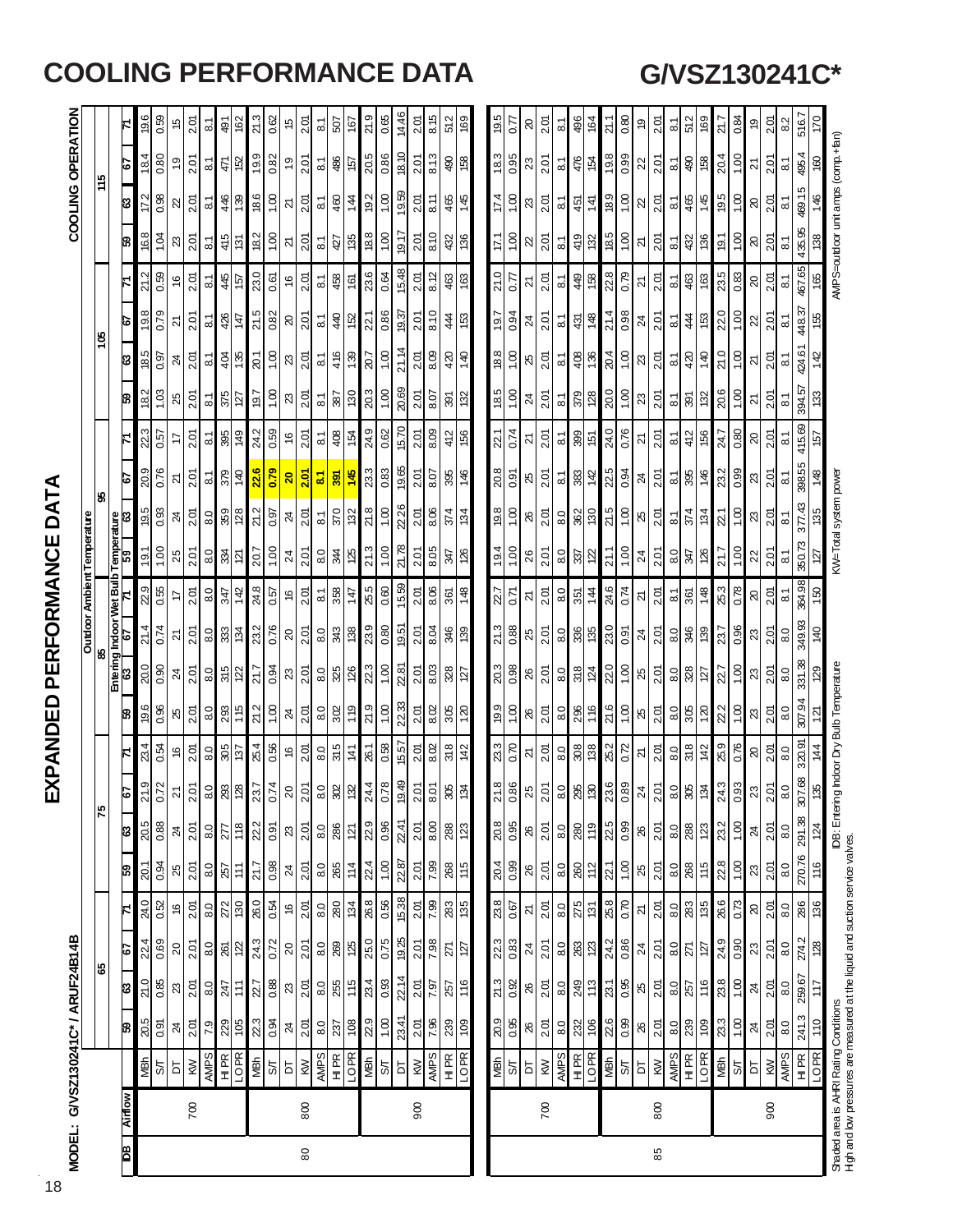|                                                                                                                         | MODEL: G/VSZ130301A* / AR*F30301** |                                   |                                                                                                 |                   |                                                 |                                  |                                               | ΣŽ                  | <u>ה</u>                                       | ANDED               |                                                                         |                                                                       |                                                                       |                                   | <b>PERFORMANCE</b>                                                                                                                                                         | DATA                                                                                                                                                                            |                                                                                                                               |                                                          |                                               |                          |                                        |                                                                                                 | COOLING OPERATION                                                     |                                                                                                                                                                                                                                                                                                                   |                  |
|-------------------------------------------------------------------------------------------------------------------------|------------------------------------|-----------------------------------|-------------------------------------------------------------------------------------------------|-------------------|-------------------------------------------------|----------------------------------|-----------------------------------------------|---------------------|------------------------------------------------|---------------------|-------------------------------------------------------------------------|-----------------------------------------------------------------------|-----------------------------------------------------------------------|-----------------------------------|----------------------------------------------------------------------------------------------------------------------------------------------------------------------------|---------------------------------------------------------------------------------------------------------------------------------------------------------------------------------|-------------------------------------------------------------------------------------------------------------------------------|----------------------------------------------------------|-----------------------------------------------|--------------------------|----------------------------------------|-------------------------------------------------------------------------------------------------|-----------------------------------------------------------------------|-------------------------------------------------------------------------------------------------------------------------------------------------------------------------------------------------------------------------------------------------------------------------------------------------------------------|------------------|
|                                                                                                                         |                                    |                                   |                                                                                                 |                   |                                                 |                                  |                                               |                     |                                                |                     |                                                                         |                                                                       |                                                                       |                                   | <b>Outdoor Ambient Temperature</b>                                                                                                                                         |                                                                                                                                                                                 |                                                                                                                               |                                                          |                                               |                          |                                        |                                                                                                 |                                                                       |                                                                                                                                                                                                                                                                                                                   |                  |
|                                                                                                                         |                                    |                                   |                                                                                                 |                   | శి                                              |                                  |                                               |                     |                                                |                     |                                                                         | ఐ                                                                     |                                                                       |                                   |                                                                                                                                                                            | SS                                                                                                                                                                              |                                                                                                                               |                                                          | <b>a</b>                                      |                          |                                        |                                                                                                 | 115                                                                   |                                                                                                                                                                                                                                                                                                                   |                  |
|                                                                                                                         |                                    |                                   |                                                                                                 |                   |                                                 |                                  |                                               |                     |                                                |                     |                                                                         | Entering Indoor                                                       |                                                                       |                                   | Wet Bulb Temperature                                                                                                                                                       |                                                                                                                                                                                 |                                                                                                                               |                                                          |                                               |                          |                                        |                                                                                                 |                                                                       |                                                                                                                                                                                                                                                                                                                   |                  |
| <u>aai</u>                                                                                                              | Airflow                            |                                   | 69                                                                                              | <b>63</b>         | 5                                               | Z                                | 69                                            | c <sub>9</sub>      | 57                                             | 7                   | 69                                                                      | 63                                                                    | $\overline{7}$<br>49                                                  | S5                                | 63                                                                                                                                                                         | 67                                                                                                                                                                              |                                                                                                                               | 69                                                       | ශී                                            | 57                       | 7                                      | 69                                                                                              | 63                                                                    | 2                                                                                                                                                                                                                                                                                                                 |                  |
|                                                                                                                         |                                    |                                   | 25.7                                                                                            | 26.6              |                                                 |                                  | 25.1                                          | $\frac{26.0}{0.60}$ | $\frac{28.5}{0.42}$                            |                     | $\frac{24.5}{0.74}$                                                     |                                                                       |                                                                       | 23.9                              |                                                                                                                                                                            |                                                                                                                                                                                 |                                                                                                                               | 22.7                                                     | $\begin{array}{c}\n5 \\ 36 \\ 0\n\end{array}$ | 25.8                     |                                        |                                                                                                 |                                                                       | 23.9                                                                                                                                                                                                                                                                                                              |                  |
|                                                                                                                         |                                    | <u>해이</u>                         | 0.70                                                                                            | 0.58              | $\frac{29.1}{0.40}$                             |                                  | 0.72                                          |                     |                                                |                     |                                                                         | 25.4                                                                  | $\frac{27.8}{0.43}$                                                   | $\overline{0.77}$                 | $\frac{24.7}{0.64}$                                                                                                                                                        | $\frac{27.1}{0.44}$                                                                                                                                                             |                                                                                                                               | 0.79                                                     |                                               | 0.46                     |                                        | $\frac{21.0}{0.80}$                                                                             | $\frac{21.8}{0.67}$                                                   |                                                                                                                                                                                                                                                                                                                   |                  |
|                                                                                                                         |                                    | $\frac{1}{K}$                     | 8                                                                                               | 6 <sub>1</sub>    | $\tilde{c}$                                     |                                  | $\overline{8}$                                | 91                  | 12                                             |                     |                                                                         |                                                                       |                                                                       | $\frac{8}{3}$                     |                                                                                                                                                                            |                                                                                                                                                                                 |                                                                                                                               | 8                                                        | 61                                            | 12                       |                                        |                                                                                                 | $\frac{4}{7}$                                                         | $\overline{11}$                                                                                                                                                                                                                                                                                                   |                  |
|                                                                                                                         | 927                                |                                   | 1.34                                                                                            | 1.98              | 2.04                                            |                                  | 2.08                                          | 2.13                | $\frac{2.19}{8.6}$                             |                     | $\frac{1}{8}$ $\frac{1}{8}$ $\frac{1}{8}$                               | $\frac{16}{20}$                                                       | $\frac{2}{3}$                                                         | $\frac{5}{28}$                    | $rac{16}{2.37}$                                                                                                                                                            | $\frac{5}{12}$                                                                                                                                                                  |                                                                                                                               | $\frac{24}{100}$                                         | 2.46                                          | 2.54                     |                                        | 2.49                                                                                            | $\frac{2.54}{10.8}$                                                   | 2.62                                                                                                                                                                                                                                                                                                              |                  |
|                                                                                                                         |                                    |                                   | <b>67</b>                                                                                       | 8.7               | 8.0                                             |                                  | 8.2                                           | 8.3                 |                                                |                     |                                                                         |                                                                       |                                                                       |                                   | 9.6                                                                                                                                                                        |                                                                                                                                                                                 |                                                                                                                               |                                                          |                                               |                          |                                        |                                                                                                 |                                                                       | 11.1                                                                                                                                                                                                                                                                                                              |                  |
|                                                                                                                         |                                    | <b>AVIPS</b><br>HI PR<br>LO PR    | 223                                                                                             | 240               | 253                                             |                                  | 250                                           | 269                 |                                                |                     |                                                                         | 306                                                                   | 323                                                                   |                                   | $\frac{348}{5}$                                                                                                                                                            |                                                                                                                                                                                 |                                                                                                                               | 364                                                      | 392                                           | 414                      |                                        | 402                                                                                             | 433                                                                   | 457                                                                                                                                                                                                                                                                                                               |                  |
|                                                                                                                         |                                    |                                   | $\frac{1}{2}$                                                                                   | $\frac{11}{11}$   | 121                                             |                                  | 110                                           | 117                 | $\frac{284}{128}$                              |                     | $\frac{284}{114}$                                                       | 121                                                                   | 133                                                                   | $\frac{324}{120}$                 | 128                                                                                                                                                                        | $\frac{8}{2}$                                                                                                                                                                   |                                                                                                                               | 126                                                      | 134                                           | 46                       |                                        | 130                                                                                             | 138                                                                   | 151                                                                                                                                                                                                                                                                                                               |                  |
|                                                                                                                         |                                    | MBh                               | 27.0                                                                                            | 28.0              | 30.7                                            |                                  | 26.4                                          | 27.4                | $\frac{300}{344}$                              |                     |                                                                         |                                                                       | 29.3                                                                  |                                   |                                                                                                                                                                            |                                                                                                                                                                                 |                                                                                                                               |                                                          | 24.7                                          |                          |                                        |                                                                                                 |                                                                       | 25.1                                                                                                                                                                                                                                                                                                              |                  |
|                                                                                                                         |                                    | 25                                | 0.73                                                                                            | 0.61              | 0.42                                            |                                  | 0.75                                          | 0.63                |                                                |                     | $\frac{25.8}{0.77}$                                                     |                                                                       | 0.45                                                                  | $\frac{25.1}{0.80}$               | 26.1                                                                                                                                                                       |                                                                                                                                                                                 |                                                                                                                               | $\begin{array}{c}\n 3.9 \\  \hline\n 0.83\n \end{array}$ |                                               | 27.1<br>0.48             |                                        | $\frac{22.1}{0.84}$                                                                             | 22.9                                                                  | $\frac{48}{6}$                                                                                                                                                                                                                                                                                                    |                  |
|                                                                                                                         |                                    |                                   |                                                                                                 |                   |                                                 |                                  | $\overline{1}$                                |                     |                                                |                     |                                                                         |                                                                       |                                                                       |                                   |                                                                                                                                                                            |                                                                                                                                                                                 |                                                                                                                               |                                                          |                                               |                          |                                        |                                                                                                 |                                                                       |                                                                                                                                                                                                                                                                                                                   |                  |
| $\mathcal{R}$                                                                                                           | 1050                               | $\frac{1}{\sqrt{M}}$              | $\frac{15}{1.97}$                                                                               | $\frac{15}{2.01}$ | $\frac{1}{2.07}$                                |                                  | $\frac{12}{212}$                              | $\frac{15}{2.16}$   |                                                |                     |                                                                         |                                                                       |                                                                       |                                   |                                                                                                                                                                            |                                                                                                                                                                                 |                                                                                                                               |                                                          |                                               |                          |                                        |                                                                                                 | $\frac{1}{2}$ $\frac{1}{2}$ $\frac{1}{2}$ $\frac{1}{2}$ $\frac{1}{2}$ |                                                                                                                                                                                                                                                                                                                   |                  |
|                                                                                                                         |                                    |                                   |                                                                                                 |                   |                                                 |                                  |                                               |                     |                                                |                     |                                                                         |                                                                       |                                                                       |                                   |                                                                                                                                                                            |                                                                                                                                                                                 |                                                                                                                               |                                                          |                                               |                          |                                        |                                                                                                 |                                                                       |                                                                                                                                                                                                                                                                                                                   |                  |
|                                                                                                                         |                                    |                                   |                                                                                                 |                   |                                                 |                                  |                                               | $\frac{8.5}{274}$   |                                                |                     |                                                                         |                                                                       |                                                                       |                                   |                                                                                                                                                                            |                                                                                                                                                                                 |                                                                                                                               |                                                          |                                               |                          |                                        |                                                                                                 |                                                                       |                                                                                                                                                                                                                                                                                                                   |                  |
|                                                                                                                         |                                    | $\frac{\text{MDS}}{\text{LOR}}$   | $rac{17}{227}$                                                                                  | $\frac{5}{28}$    | $rac{1}{28}$                                    |                                  | $rac{3}{25}$                                  | $\frac{6}{11}$      | $= 228$                                        |                     | <u> 다اواقام اخ</u>                                                      | $\frac{265}{89}$ $\frac{193}{89}$ $\frac{27}{89}$ $\frac{1}{24}$      | $= 88.882$                                                            | <u>ခုုမ္ကုုံမွုုမွုုး</u>         | ဗ နျိန္ကူနယမြို့<br> ဗ                                                                                                                                                     |                                                                                                                                                                                 |                                                                                                                               | <u> 다음 중심</u>                                            | $= 2.5$                                       | <u>=  영승  경남</u>         |                                        | <u>ခုပ္ဖိုင္ခုိင္ခုံအ</u>                                                                       | <u> 4</u>                                                             | $= 5\frac{1}{2}$                                                                                                                                                                                                                                                                                                  |                  |
|                                                                                                                         |                                    | <b>MBh</b>                        | 27.4                                                                                            | 28.4              | $\frac{1}{31}$                                  |                                  | 26.8                                          | 27.8                | 30.4                                           |                     |                                                                         |                                                                       | 29.7                                                                  |                                   |                                                                                                                                                                            |                                                                                                                                                                                 |                                                                                                                               | $\frac{24}{8}$ $\frac{8}{9}$ $\frac{9}{9}$               |                                               |                          |                                        | 22.4                                                                                            | 23.3                                                                  |                                                                                                                                                                                                                                                                                                                   |                  |
|                                                                                                                         |                                    |                                   | 0.76                                                                                            |                   | 0.44                                            |                                  | 0.79                                          | 0.66                | 0.46                                           |                     |                                                                         |                                                                       |                                                                       | $\frac{25.5}{0.80}$               | $\frac{26.4}{0.70}$                                                                                                                                                        |                                                                                                                                                                                 |                                                                                                                               |                                                          | 0.72                                          | $\frac{11}{9.50}$        |                                        |                                                                                                 | 0.73                                                                  | 0.51                                                                                                                                                                                                                                                                                                              |                  |
|                                                                                                                         |                                    |                                   |                                                                                                 | 0.63              | $\overline{r}$                                  |                                  | $\ddot{ }$                                    | $\overline{1}$      | $\overline{11}$                                |                     |                                                                         |                                                                       | $\frac{11}{10}$                                                       |                                   |                                                                                                                                                                            |                                                                                                                                                                                 |                                                                                                                               |                                                          |                                               |                          |                                        |                                                                                                 | 13                                                                    | 0 <sub>k</sub>                                                                                                                                                                                                                                                                                                    |                  |
|                                                                                                                         | 1173                               | 일리                                | $\frac{16}{1.98}$                                                                               | 2.02              | 2.08                                            |                                  | 2.13                                          | 2.17                |                                                |                     |                                                                         | $\frac{27.1}{0.67}$ $\frac{4}{2.30}$                                  | 2.37                                                                  | 2.37                              | 2.42                                                                                                                                                                       |                                                                                                                                                                                 |                                                                                                                               | 2.46                                                     | $\frac{4}{2.52}$                              | 2.60                     |                                        | $\frac{0.87}{15}$                                                                               | 2.60                                                                  | 2.68                                                                                                                                                                                                                                                                                                              |                  |
|                                                                                                                         |                                    | <b>SHNN</b>                       | 7.8                                                                                             | 7.9               | 8.2                                             |                                  | 8.3                                           | 8.5                 |                                                |                     |                                                                         | 9.2                                                                   |                                                                       |                                   |                                                                                                                                                                            |                                                                                                                                                                                 |                                                                                                                               |                                                          | $\frac{10}{5}$                                |                          |                                        |                                                                                                 | 11.1                                                                  | 11.4                                                                                                                                                                                                                                                                                                              |                  |
|                                                                                                                         |                                    |                                   |                                                                                                 |                   |                                                 |                                  |                                               |                     |                                                |                     |                                                                         | 314                                                                   |                                                                       |                                   |                                                                                                                                                                            |                                                                                                                                                                                 |                                                                                                                               |                                                          |                                               | 10.8                     |                                        | 10.8                                                                                            |                                                                       |                                                                                                                                                                                                                                                                                                                   |                  |
|                                                                                                                         |                                    | $\frac{H}{10}$                    | 229<br>107                                                                                      | 246<br>$114$      | 260<br>124                                      |                                  | 113<br>257                                    | 276                 | $\frac{24}{188}$ $\frac{8}{12}$ $\frac{1}{24}$ |                     | ရွိ  ဒ္ဓ   <u>-  ရွိ ချွိချွိ   -</u>                                   | 125                                                                   | $\frac{95}{300}$                                                      | $\frac{98}{323}$                  | $rac{8}{36}$                                                                                                                                                               | $\frac{85}{81}$ $\frac{85}{81}$ $\frac{85}{81}$ $\frac{85}{81}$ $\frac{85}{81}$ $\frac{85}{81}$ $\frac{85}{81}$ $\frac{85}{81}$ $\frac{85}{81}$ $\frac{85}{81}$ $\frac{85}{81}$ |                                                                                                                               | $\frac{2}{378}$                                          | $\frac{403}{137}$                             | $\frac{425}{150}$        |                                        | $\frac{413}{124}$                                                                               | $\frac{445}{142}$                                                     | 470<br>155                                                                                                                                                                                                                                                                                                        |                  |
|                                                                                                                         |                                    |                                   |                                                                                                 |                   |                                                 |                                  |                                               |                     |                                                |                     |                                                                         |                                                                       |                                                                       |                                   |                                                                                                                                                                            |                                                                                                                                                                                 |                                                                                                                               |                                                          |                                               |                          |                                        |                                                                                                 |                                                                       |                                                                                                                                                                                                                                                                                                                   |                  |
|                                                                                                                         |                                    | <b>MBh</b>                        | 26.1                                                                                            | 26.9              | 29.1                                            | 31.2                             | 25.5                                          |                     | 28.4                                           | 30.5                | 24.9                                                                    |                                                                       | 27.7                                                                  | 24.3<br>29.8                      | 25.0                                                                                                                                                                       | 27.1                                                                                                                                                                            |                                                                                                                               | 23.1                                                     | 23.8                                          | 25.7                     |                                        | 21.4                                                                                            |                                                                       | 23.8                                                                                                                                                                                                                                                                                                              |                  |
|                                                                                                                         |                                    |                                   | 0.79                                                                                            |                   | 0.54                                            | 0.35                             | 0.82                                          | $\frac{26.3}{0.73}$ |                                                | 0.36                | 0.84                                                                    |                                                                       | 0.37<br>0.57                                                          | 0.87                              |                                                                                                                                                                            |                                                                                                                                                                                 | $\frac{29.0}{0.38}$                                                                                                           | 0.90                                                     | 18.0                                          | 0.61                     | $\frac{27.6}{0.39}$                    | 0.91                                                                                            | $\frac{20}{0.81}$                                                     | $\frac{256}{0.40}$<br>0.62                                                                                                                                                                                                                                                                                        |                  |
|                                                                                                                         |                                    | 회회장                               |                                                                                                 |                   |                                                 |                                  | $\overline{2}$                                | $\overline{6}$      | $rac{16}{16}$                                  |                     |                                                                         | $\frac{25.6}{0.75}$                                                   |                                                                       |                                   |                                                                                                                                                                            | $rac{96}{16}$                                                                                                                                                                   |                                                                                                                               |                                                          | 61                                            |                          |                                        |                                                                                                 |                                                                       |                                                                                                                                                                                                                                                                                                                   |                  |
|                                                                                                                         | 927                                |                                   | $\frac{21}{1.96}$                                                                               | $\frac{9}{2.00}$  | $\frac{15}{2.06}$                               | 2.12                             | $\frac{10}{210}$                              | 2.14                |                                                | $\frac{8}{2}$       |                                                                         |                                                                       | 2.42<br>$rac{16}{2.34}$                                               | $\frac{21}{3}$                    |                                                                                                                                                                            |                                                                                                                                                                                 | 2.54                                                                                                                          | $\frac{21}{243}$                                         | $\frac{48}{24}$                               | $\frac{16}{2.56}$        | 2.64                                   | $\frac{19}{2.51}$                                                                               | $\frac{18}{2.56}$                                                     | 2.73<br>$\frac{15}{2.65}$                                                                                                                                                                                                                                                                                         |                  |
|                                                                                                                         |                                    |                                   | 7.6                                                                                             | 7.8               | $\approx$                                       | 8.3                              | 8.2                                           | 8.4                 |                                                |                     |                                                                         |                                                                       |                                                                       |                                   |                                                                                                                                                                            |                                                                                                                                                                                 |                                                                                                                               |                                                          |                                               | 10.6                     | 11.0                                   |                                                                                                 | 10.9                                                                  | 11.2                                                                                                                                                                                                                                                                                                              | 11.6             |
|                                                                                                                         |                                    |                                   |                                                                                                 |                   |                                                 |                                  |                                               | 272                 |                                                |                     |                                                                         |                                                                       |                                                                       |                                   |                                                                                                                                                                            |                                                                                                                                                                                 |                                                                                                                               |                                                          |                                               | 418                      |                                        |                                                                                                 |                                                                       |                                                                                                                                                                                                                                                                                                                   |                  |
|                                                                                                                         |                                    | $\frac{\text{ANPS}}{\text{H PR}}$ | 225                                                                                             | 242               | 256                                             | <b>267</b><br>130                | $\frac{252}{11}$                              | 118                 | <mark>့္ဌာန အမြန္</mark> က ဆို အမြန္က          | $rac{6}{298}$       | ಸ ೫  ೫  ೫  ೫  ೫  ೫  ೫   <u>೫  </u><br> ಸ  ೫  ೫   <u>೫  ೫  ೫  ೫  ೫  </u> | $\frac{51}{28}$                                                       | $rac{2}{38}$<br><u> 일정 등 영</u> 리 이 원 원 일 일 일<br>  국 영 대 정 영 리 영 리 정 설 |                                   | ၜ႞ၛၟၣၟႜၛ <mark>ၟၛၟႜၛၟႜၛၟႜၛၛၛၟၣႍ</mark>                                                                                                                                     | $\frac{1}{2}$ $\frac{1}{2}$ $\frac{1}{2}$                                                                                                                                       | $\frac{10.4}{388}$                                                                                                            | $\frac{518}{36}$                                         | $\frac{3}{8}$                                 | 147                      | 436                                    | $\frac{10.6}{406}$                                                                              | $rac{43}{48}$                                                         | $\frac{28}{9}$ $\frac{29}{9}$ $\frac{27}{9}$ $\frac{29}{9}$<br>462                                                                                                                                                                                                                                                |                  |
|                                                                                                                         |                                    |                                   |                                                                                                 | 28.3              |                                                 |                                  |                                               | 27.6                |                                                |                     |                                                                         |                                                                       |                                                                       |                                   |                                                                                                                                                                            |                                                                                                                                                                                 |                                                                                                                               |                                                          |                                               |                          |                                        |                                                                                                 |                                                                       |                                                                                                                                                                                                                                                                                                                   |                  |
|                                                                                                                         |                                    |                                   |                                                                                                 |                   |                                                 |                                  |                                               | $\overline{77}$     |                                                |                     |                                                                         |                                                                       |                                                                       |                                   |                                                                                                                                                                            |                                                                                                                                                                                 |                                                                                                                               |                                                          |                                               |                          |                                        |                                                                                                 | $\frac{23.2}{0.85}$                                                   |                                                                                                                                                                                                                                                                                                                   |                  |
|                                                                                                                         |                                    | $\frac{\sqrt{25}}{25}$            | $\frac{15}{10}$ $\frac{12}{10}$ $\frac{12}{10}$ $\frac{12}{10}$ $\frac{12}{10}$ $\frac{12}{10}$ | $\frac{14}{18}$   | 80.5 pl 0.8                                     | $\frac{32.9}{0.36}$              | $rac{88}{100}$ $\frac{8}{10}$ $\frac{13}{10}$ | $\overline{5}$      |                                                |                     |                                                                         | <mark>ြင်မြို့ မြို့အမြို့</mark>                                     | $rac{37.3}{0.38}$                                                     |                                   |                                                                                                                                                                            |                                                                                                                                                                                 | $\frac{1}{2}$ $\frac{1}{2}$ $\frac{1}{2}$ $\frac{1}{2}$ $\frac{1}{2}$ $\frac{1}{2}$ $\frac{1}{2}$ $\frac{1}{2}$ $\frac{1}{2}$ |                                                          |                                               |                          | $rac{50}{10}$                          | $\frac{15}{25}$ $\frac{15}{25}$ $\frac{15}{25}$ $\frac{15}{25}$ $\frac{15}{25}$ $\frac{15}{25}$ |                                                                       | $\frac{15}{10}$ $\frac{1}{9}$ $\frac{1}{10}$ $\frac{1}{9}$ $\frac{1}{9}$ $\frac{1}{10}$ $\frac{1}{10}$ $\frac{1}{10}$ $\frac{1}{10}$ $\frac{1}{10}$ $\frac{1}{10}$ $\frac{1}{10}$ $\frac{1}{10}$ $\frac{1}{10}$ $\frac{1}{10}$ $\frac{1}{10}$ $\frac{1}{10}$ $\frac{1}{10}$ $\frac{1}{10}$ $\frac{1}{10}$ $\frac$ |                  |
| 75                                                                                                                      | 1050                               |                                   |                                                                                                 |                   |                                                 | 2.15                             |                                               | $\frac{1}{2.18}$    |                                                |                     |                                                                         |                                                                       |                                                                       |                                   |                                                                                                                                                                            |                                                                                                                                                                                 |                                                                                                                               |                                                          |                                               |                          |                                        |                                                                                                 |                                                                       |                                                                                                                                                                                                                                                                                                                   | 2.78             |
|                                                                                                                         |                                    | <b>AMPS</b>                       |                                                                                                 |                   | 8.2                                             | $rac{6}{272}$                    | $rac{84}{258}$                                | $_{\rm 8.6}$        |                                                |                     |                                                                         |                                                                       | $\frac{5}{16}$ $\frac{1}{28}$ $\frac{1}{24}$ $\frac{1}{26}$           |                                   |                                                                                                                                                                            |                                                                                                                                                                                 |                                                                                                                               |                                                          |                                               |                          | $rac{60}{2}$ $rac{14}{3}$ $rac{60}{6}$ |                                                                                                 |                                                                       |                                                                                                                                                                                                                                                                                                                   | $rac{11.9}{492}$ |
|                                                                                                                         |                                    |                                   |                                                                                                 |                   | $rac{261}{124}$                                 |                                  |                                               | 277                 |                                                |                     |                                                                         |                                                                       |                                                                       |                                   |                                                                                                                                                                            |                                                                                                                                                                                 |                                                                                                                               |                                                          |                                               |                          |                                        |                                                                                                 |                                                                       |                                                                                                                                                                                                                                                                                                                   |                  |
|                                                                                                                         |                                    | HIP<br>SPR                        |                                                                                                 | $\frac{14}{3}$    |                                                 |                                  |                                               | $\frac{5}{20}$      |                                                | <u> 위일  이기 위원 =</u> |                                                                         |                                                                       |                                                                       |                                   |                                                                                                                                                                            | <u>ှိုင်မြို့ မြို့ပြိုင်မြို့ မြို့</u>                                                                                                                                        |                                                                                                                               | <u>ျှိုဒ္ဓုဓုမြို့ချိုင်မြို့</u>                        | <u>ဗိုဒ္ဓိုချီမျှ မျှ မျှ မျှ</u>             | $\frac{27.164}{10.061}$  |                                        |                                                                                                 | $\frac{25}{25}$                                                       |                                                                                                                                                                                                                                                                                                                   |                  |
|                                                                                                                         |                                    | MBh                               | 27.9                                                                                            | 78.7              | 31.1                                            |                                  | 27.2                                          | 28.0                |                                                |                     | 26.6                                                                    |                                                                       | 29.6                                                                  |                                   |                                                                                                                                                                            |                                                                                                                                                                                 | 31.0                                                                                                                          | 3 + 2                                                    | 88                                            | 27.5<br>0.67             | 29.5                                   | 22.8                                                                                            | 23.5                                                                  | 27.3<br>25.4                                                                                                                                                                                                                                                                                                      |                  |
|                                                                                                                         |                                    |                                   | 0.86                                                                                            | 0.77              | 0.59                                            | $\frac{33.4}{0.38}$              | 0.90                                          | 0.80                | $\frac{30.4}{0.61}$                            | $\frac{32.6}{0.39}$ |                                                                         |                                                                       | $rac{91.8}{0.40}$<br>0.62                                             |                                   |                                                                                                                                                                            |                                                                                                                                                                                 | 0.41                                                                                                                          | 0.98                                                     |                                               |                          | 0.43                                   | 66.0                                                                                            | $\frac{8}{5}$                                                         | 64.0<br>0.67                                                                                                                                                                                                                                                                                                      |                  |
|                                                                                                                         |                                    | $rac{2L}{L}$                      | $\overline{5}$                                                                                  | $\ddot{ }$        | $\frac{4}{3}$                                   | $\overline{a}$                   | $\frac{6}{5}$                                 | $\frac{8}{2}$       | $\frac{4}{3}$                                  | $\overline{a}$      | $rac{6}{19}$                                                            | $\frac{1}{2}$ $\frac{1}{2}$ $\frac{1}{2}$ $\frac{1}{2}$ $\frac{1}{2}$ | $\overline{c}$                                                        |                                   | $\frac{56.7}{180}$                                                                                                                                                         | $\frac{28}{36}$                                                                                                                                                                 | $\overline{C}$                                                                                                                | 6                                                        | $\overline{1}$                                | $\frac{4}{3}$            | $\overline{a}$                         | $\overline{8}$                                                                                  | $\overline{16}$                                                       | $\circ$<br>$\frac{1}{2}$                                                                                                                                                                                                                                                                                          |                  |
|                                                                                                                         | 1173                               |                                   | 2.00                                                                                            | 2.04              |                                                 |                                  | 2.14                                          |                     |                                                | 2.33                |                                                                         |                                                                       | 2.47                                                                  |                                   |                                                                                                                                                                            | 2.51                                                                                                                                                                            | 2.59                                                                                                                          |                                                          |                                               |                          | 2.70                                   | 2.57                                                                                            | 2.62                                                                  | 2.79<br>2.71                                                                                                                                                                                                                                                                                                      |                  |
|                                                                                                                         |                                    | <b>KW<br/>AMPS</b><br>HI PR       | 7.8                                                                                             |                   | $rac{2}{3}$ $rac{1}{3}$ $rac{2}{3}$ $rac{1}{2}$ | $rac{26}{85}$<br>$rac{274}{273}$ | 8.4                                           | $\frac{2.19}{8.6}$  | $\frac{2.25}{8.9}$                             | $rac{20}{307}$      | $\frac{2.27}{9.15}$                                                     | $\frac{2.32}{9.312}$                                                  | <u>이행</u><br>$= 88.88$                                                | <u>ြို့ရွိခြုံဖြံ့ခြို့ရွိခြဲ</u> | $rac{2}{3}$ $\frac{1}{3}$ $\frac{1}{3}$ $\frac{1}{3}$ $\frac{1}{2}$                                                                                                        | ခြုံမွှုန                                                                                                                                                                       | $\overline{\overline{10}}$                                                                                                    | $\frac{46}{15}$                                          | 입히힘                                           | <mark>ဖြို့ခြ</mark> န်း | ت<br>11                                | 10.9                                                                                            | 11.2                                                                  | Ξ<br>11.5                                                                                                                                                                                                                                                                                                         |                  |
|                                                                                                                         |                                    |                                   | $\frac{231}{108}$                                                                               | $rac{60}{28}$     |                                                 |                                  | 259                                           | 279                 | $\frac{85}{32}$                                |                     |                                                                         |                                                                       |                                                                       |                                   |                                                                                                                                                                            |                                                                                                                                                                                 | 8 포                                                                                                                           |                                                          |                                               |                          | 448                                    | $rac{418}{135}$                                                                                 | 449                                                                   | $rac{485}{167}$<br>$rac{475}{157}$                                                                                                                                                                                                                                                                                |                  |
|                                                                                                                         |                                    |                                   |                                                                                                 |                   |                                                 |                                  |                                               |                     |                                                |                     | $\frac{8}{118}$                                                         |                                                                       |                                                                       |                                   |                                                                                                                                                                            |                                                                                                                                                                                 |                                                                                                                               |                                                          |                                               |                          | 161                                    |                                                                                                 |                                                                       |                                                                                                                                                                                                                                                                                                                   |                  |
|                                                                                                                         |                                    |                                   |                                                                                                 |                   |                                                 |                                  |                                               |                     |                                                |                     | tering Indoor Dry Bulb Temperature                                      |                                                                       |                                                                       |                                   | <w=total power<="" system="" th=""><th></th><th></th><th></th><th></th><th>NVIPS=outdo or</th><th></th><th></th><th>unit amps (comp.+fan)</th><th></th><th></th></w=total> |                                                                                                                                                                                 |                                                                                                                               |                                                          |                                               | NVIPS=outdo or           |                                        |                                                                                                 | unit amps (comp.+fan)                                                 |                                                                                                                                                                                                                                                                                                                   |                  |
| Shaded area is ACCA (TVA) conditions<br>a High and low pressures are measured at the liquid and suction service valvier |                                    |                                   |                                                                                                 |                   |                                                 |                                  |                                               |                     |                                                |                     |                                                                         |                                                                       |                                                                       |                                   |                                                                                                                                                                            |                                                                                                                                                                                 |                                                                                                                               |                                                          |                                               |                          |                                        |                                                                                                 |                                                                       |                                                                                                                                                                                                                                                                                                                   |                  |

# **COOLING PERFORMANCE DATA G/VSZ130301A\***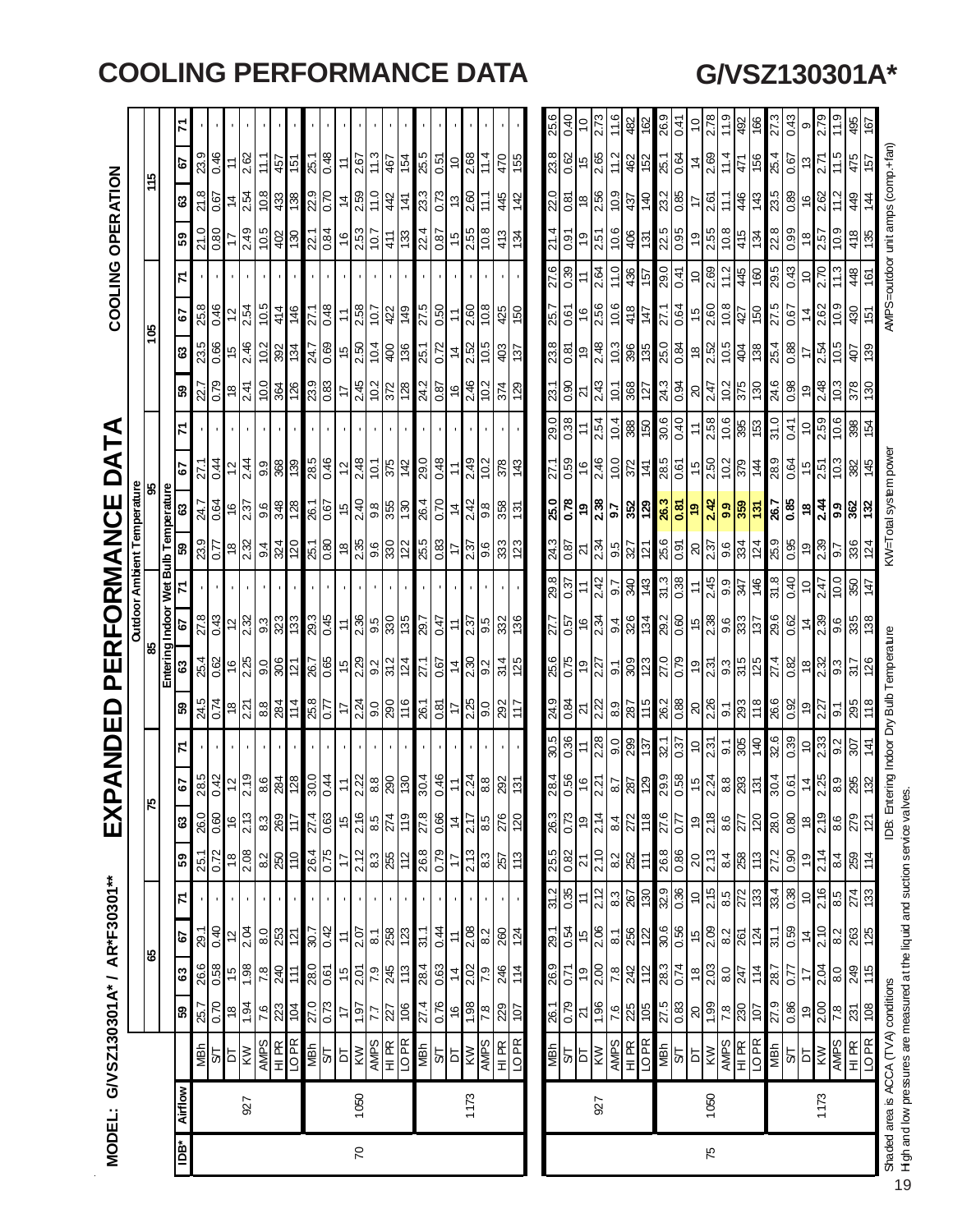# 20301\*\* G/VSZ130301A\* / AR\*F30301\*\*

# **COOLING PERFORMANCE DATA G/VSZ130301A\***

|                    |         | MODEL: G/VSZ130301 A* / AR*F30301**                                          |                                            |                                           |                                               |                                                     |                                                 | $\bf \overline{\Sigma}$   | QNA<br>n                                                                                                                                                                                                                                               | ш                                                                                                                                                                                                                                                                                                                   |                                                                                                                                                                                                                                                                                                                                                                                           | $\overline{\mathbf{K}}$<br>II<br>A    | FORM                                          | ৰ                                       | $\overline{\mathbf{C}}$                                                                                                                                                   | ш                                                                                   | <b>DATA</b>                                                        |                                                                                                                       |                                              |                     |                             |                                        | COOLING OPERATION                                                       |                         |                            |
|--------------------|---------|------------------------------------------------------------------------------|--------------------------------------------|-------------------------------------------|-----------------------------------------------|-----------------------------------------------------|-------------------------------------------------|---------------------------|--------------------------------------------------------------------------------------------------------------------------------------------------------------------------------------------------------------------------------------------------------|---------------------------------------------------------------------------------------------------------------------------------------------------------------------------------------------------------------------------------------------------------------------------------------------------------------------|-------------------------------------------------------------------------------------------------------------------------------------------------------------------------------------------------------------------------------------------------------------------------------------------------------------------------------------------------------------------------------------------|---------------------------------------|-----------------------------------------------|-----------------------------------------|---------------------------------------------------------------------------------------------------------------------------------------------------------------------------|-------------------------------------------------------------------------------------|--------------------------------------------------------------------|-----------------------------------------------------------------------------------------------------------------------|----------------------------------------------|---------------------|-----------------------------|----------------------------------------|-------------------------------------------------------------------------|-------------------------|----------------------------|
|                    |         |                                                                              |                                            |                                           | 65                                            |                                                     |                                                 | $\frac{2}{5}$             |                                                                                                                                                                                                                                                        |                                                                                                                                                                                                                                                                                                                     |                                                                                                                                                                                                                                                                                                                                                                                           |                                       |                                               | <b>Outdoor Ambient Temperature</b>      |                                                                                                                                                                           |                                                                                     |                                                                    |                                                                                                                       |                                              |                     |                             |                                        |                                                                         |                         |                            |
|                    |         |                                                                              |                                            |                                           |                                               |                                                     |                                                 |                           |                                                                                                                                                                                                                                                        |                                                                                                                                                                                                                                                                                                                     |                                                                                                                                                                                                                                                                                                                                                                                           | 85                                    |                                               | Entering Indoor Wet Bulb Temperature    |                                                                                                                                                                           | 95                                                                                  |                                                                    |                                                                                                                       |                                              | 105                 |                             |                                        | 115                                                                     |                         |                            |
| ∣å<br>             | Airflow |                                                                              | 69                                         | 63                                        | 29                                            | 7                                                   | 65                                              | $\boldsymbol{\mathsf{3}}$ | 59                                                                                                                                                                                                                                                     | 77                                                                                                                                                                                                                                                                                                                  | 69                                                                                                                                                                                                                                                                                                                                                                                        | 63                                    | 2                                             |                                         | 8                                                                                                                                                                         | S                                                                                   | 5                                                                  | 69<br>71                                                                                                              | $\boldsymbol{\mathsf{3}}$                    | 5                   | 7                           | 69                                     | $\boldsymbol{\mathrm{3}}$                                               | 29                      |                            |
|                    |         | MBh                                                                          | 26.6                                       | 27.1                                      | 29.0                                          | 31.0                                                | 25.9                                            | 26.5                      | 28.3                                                                                                                                                                                                                                                   | 30.3                                                                                                                                                                                                                                                                                                                | 25.3                                                                                                                                                                                                                                                                                                                                                                                      | 25.9                                  | 27.7                                          | 29.6                                    | 24.7                                                                                                                                                                      | 25.3                                                                                | 27.0                                                               | 23.5<br>28.8                                                                                                          | 24.0                                         | 25.6                | 27.4                        | 21.7                                   |                                                                         | 23.7                    | 25.4                       |
|                    |         | <u>일</u>                                                                     | 0.87                                       | 0.82                                      | 0.66                                          | 0.50                                                | 0.90                                            |                           |                                                                                                                                                                                                                                                        | 0.51                                                                                                                                                                                                                                                                                                                | 0.92                                                                                                                                                                                                                                                                                                                                                                                      | 0.87                                  | 0.71                                          | 0.53                                    | 0.95                                                                                                                                                                      |                                                                                     | 0.73                                                               | 0.99<br>0.54                                                                                                          | 0.93                                         | 0.76                | 0.56                        | 1.00                                   | 0.94                                                                    | 0.76                    | 0.57                       |
|                    |         | ÞГ                                                                           | $\frac{23}{1.97}$                          | $\frac{2}{2}$ $\frac{2}{2}$ $\frac{2}{2}$ | é,                                            | 15                                                  | ಔ                                               |                           |                                                                                                                                                                                                                                                        | 15                                                                                                                                                                                                                                                                                                                  | ន $\frac{3}{24}$ ទ                                                                                                                                                                                                                                                                                                                                                                        | $\frac{22}{20}$                       | $\overline{6}$                                | 45                                      |                                                                                                                                                                           | $\frac{1}{2}$ $\frac{1}{2}$ $\frac{1}{2}$ $\frac{1}{2}$ $\frac{1}{2}$ $\frac{1}{2}$ | စ္                                                                 | ಔ                                                                                                                     | 2                                            | 6                   | 45                          | 22                                     | 2                                                                       | $\frac{8}{1}$           | $\dot{z}$                  |
|                    | 927     |                                                                              | $\frac{1}{7}$                              |                                           | $\frac{2.07}{8.1}$                            |                                                     | $\frac{2.12}{8.3}$                              | $\frac{2.16}{8.5}$        |                                                                                                                                                                                                                                                        | $\frac{2.29}{9.1}$                                                                                                                                                                                                                                                                                                  |                                                                                                                                                                                                                                                                                                                                                                                           |                                       | $rac{9.5}{9.5}$                               | $\frac{8}{9.8}$                         |                                                                                                                                                                           |                                                                                     |                                                                    | 2.56                                                                                                                  | $\frac{2.50}{10.4}$                          | 2.58                | 2.66<br>11.1                | 2.53                                   | 2.59<br>11.0                                                            | $\frac{2.67}{11.3}$     | 276<br>2<br>11.8           |
|                    |         | $\frac{\frac{KW}{4000}}{\frac{1}{200}}$                                      |                                            |                                           |                                               | $\frac{2}{\sqrt{3}}\left \frac{1}{\sqrt{3}}\right $ |                                                 |                           | $^{69}_{12}$ $^{12}_{12}$ $^{12}_{13}$ $^{12}_{13}$ $^{12}_{13}$ $^{12}_{12}$ $^{12}_{12}$ $^{12}_{13}$ $^{12}_{13}$ $^{12}_{13}$ $^{12}_{13}$ $^{12}_{13}$ $^{12}_{13}$ $^{12}_{13}$ $^{12}_{13}$ $^{12}_{13}$ $^{12}_{13}$ $^{12}_{13}$ $^{12}_{13}$ |                                                                                                                                                                                                                                                                                                                     |                                                                                                                                                                                                                                                                                                                                                                                           |                                       |                                               |                                         |                                                                                                                                                                           |                                                                                     | <u>န္ပိုင္ပိုင္ကန္ဒြ<mark>န္</mark>က မြန္လိုင္ပိုင္ကိုင္ကန္</u> ကြ | <u>မျိုးပြီး မြို့မြို့မျိုးပြီး မြို့</u>                                                                            |                                              |                     |                             | 41                                     | 442                                                                     | 467                     |                            |
|                    |         |                                                                              |                                            |                                           |                                               |                                                     |                                                 |                           |                                                                                                                                                                                                                                                        | $\begin{array}{c}\n 302 \\  -32\n \end{array}$                                                                                                                                                                                                                                                                      |                                                                                                                                                                                                                                                                                                                                                                                           |                                       |                                               | $\frac{14}{4}$                          |                                                                                                                                                                           |                                                                                     |                                                                    | $\frac{5}{15}$                                                                                                        |                                              |                     |                             | 133                                    |                                                                         |                         |                            |
|                    |         |                                                                              | $\frac{27}{8}$ $\frac{8}{8}$ $\frac{5}{8}$ | 245<br>113<br>28.6                        | 88 38 58                                      |                                                     | $\frac{18}{27}$ $\frac{12}{27}$ $\frac{12}{27}$ | $\frac{274}{119}$         |                                                                                                                                                                                                                                                        |                                                                                                                                                                                                                                                                                                                     | $\frac{1}{8}$ $\frac{1}{8}$ $\frac{1}{8}$ $\frac{1}{8}$ $\frac{1}{8}$ $\frac{1}{8}$ $\frac{1}{8}$ $\frac{1}{8}$ $\frac{1}{8}$ $\frac{1}{8}$                                                                                                                                                                                                                                               | <u> ဗ္ဗိုဒ္ဓုဗြိုဒ္ဓုမြိုဒ္ဓုမြို</u> | $\frac{25}{35}$ $\frac{1}{25}$ $\frac{1}{25}$ |                                         |                                                                                                                                                                           | <u>န္တြန္ မွန္တြန္ (၁) မွန္တြန္</u>                                                 |                                                                    |                                                                                                                       | ခ <mark>ွ </mark> ္ဗ ္ဟူး  ေ  ဒူ  ခွ  ခွ  ခွ |                     | $rac{40}{158}$ $rac{8}{20}$ |                                        | $rac{4}{2}$ $rac{4}{2}$ $rac{8}{2}$ $rac{8}{2}$ $rac{8}{2}$ $rac{8}{2}$ | $\frac{3}{56}$          | <b>487</b><br>26.7<br>26.7 |
|                    |         | $\frac{20}{37}$                                                              |                                            |                                           |                                               |                                                     |                                                 |                           |                                                                                                                                                                                                                                                        | $\frac{1}{2}$ $\frac{1}{2}$ $\frac{1}{2}$ $\frac{1}{2}$ $\frac{1}{2}$ $\frac{1}{2}$ $\frac{1}{2}$ $\frac{1}{2}$ $\frac{1}{2}$ $\frac{1}{2}$ $\frac{1}{2}$ $\frac{1}{2}$ $\frac{1}{2}$ $\frac{1}{2}$ $\frac{1}{2}$ $\frac{1}{2}$ $\frac{1}{2}$ $\frac{1}{2}$ $\frac{1}{2}$ $\frac{1}{2}$ $\frac{1}{2}$ $\frac{1}{2}$ |                                                                                                                                                                                                                                                                                                                                                                                           |                                       |                                               | $\frac{31.1}{0.55}$                     |                                                                                                                                                                           |                                                                                     |                                                                    | $\frac{35}{25}$ $\frac{15}{25}$ $\frac{15}{25}$ $\frac{15}{25}$ $\frac{15}{25}$                                       |                                              |                     |                             | $\frac{2.9}{1.00}$ $\frac{2.57}{2.57}$ |                                                                         |                         |                            |
|                    |         | יםו                                                                          |                                            | 21                                        |                                               | $\frac{5}{2}$                                       | 22                                              |                           |                                                                                                                                                                                                                                                        |                                                                                                                                                                                                                                                                                                                     |                                                                                                                                                                                                                                                                                                                                                                                           |                                       |                                               |                                         |                                                                                                                                                                           |                                                                                     |                                                                    |                                                                                                                       |                                              |                     | 15                          |                                        |                                                                         | 17                      | $\dot{4}$                  |
| $\pmb{\mathbb{S}}$ | 1050    | KW                                                                           | $\frac{28}{200}$                           | 2.04                                      | $\frac{9}{210}$                               | 2.17                                                | 2.15                                            | $\frac{22}{2.19}$         |                                                                                                                                                                                                                                                        |                                                                                                                                                                                                                                                                                                                     |                                                                                                                                                                                                                                                                                                                                                                                           |                                       | <u>ခု ခြို့မွေမြို့</u>                       | $\frac{15}{2.47}$                       |                                                                                                                                                                           |                                                                                     |                                                                    |                                                                                                                       |                                              |                     | $\frac{1}{2}$               |                                        |                                                                         | $\frac{1}{27}$          | 2.80                       |
|                    |         | $\frac{\overline{AMPS}}{ \overline{H} }$                                     |                                            | $rac{9}{250}$                             | $rac{8.3}{281}$                               | $\frac{8.6}{275}$                                   | 8.4                                             | $8.6\,$                   |                                                                                                                                                                                                                                                        |                                                                                                                                                                                                                                                                                                                     |                                                                                                                                                                                                                                                                                                                                                                                           |                                       |                                               | $rac{100}{351}$                         |                                                                                                                                                                           |                                                                                     |                                                                    |                                                                                                                       |                                              |                     | 11.3                        | 10.9                                   | 11.2                                                                    | 11.5                    | 12.0                       |
|                    |         |                                                                              |                                            |                                           |                                               |                                                     | 260                                             | 280                       |                                                                                                                                                                                                                                                        | 308                                                                                                                                                                                                                                                                                                                 |                                                                                                                                                                                                                                                                                                                                                                                           |                                       |                                               |                                         |                                                                                                                                                                           |                                                                                     |                                                                    |                                                                                                                       |                                              | $rac{43}{52}$       | 449                         | 614                                    | 451                                                                     | 476                     | L64                        |
|                    |         | LO <sub>PR</sub>                                                             |                                            |                                           |                                               | 134                                                 | 114                                             | 122                       |                                                                                                                                                                                                                                                        | 141                                                                                                                                                                                                                                                                                                                 |                                                                                                                                                                                                                                                                                                                                                                                           |                                       |                                               | $\frac{147}{3}$                         |                                                                                                                                                                           |                                                                                     |                                                                    |                                                                                                                       |                                              |                     | $\frac{1}{2}$               | 135                                    | 144                                                                     | 157                     | $\frac{167}{2}$            |
|                    |         | NBh                                                                          | 28.4                                       | 29.0                                      | 31.0                                          | 33.1                                                | 27.7                                            | $\frac{28.3}{ }$          |                                                                                                                                                                                                                                                        | 32.4                                                                                                                                                                                                                                                                                                                | 27.1                                                                                                                                                                                                                                                                                                                                                                                      | 7.7                                   | 29.5                                          | 31.6                                    | 26.4                                                                                                                                                                      | 27.0                                                                                | 8.82                                                               | 25.1<br>30.8                                                                                                          | 25.6                                         | 27.4                | 29.3                        | 23.2                                   | 23.7                                                                    | 25.4                    | 27.1                       |
|                    |         | <b>ST</b>                                                                    | 0.95                                       | 0.89                                      | 0.72                                          | 0.54                                                | 0.98                                            | 0.92                      |                                                                                                                                                                                                                                                        | 0.56                                                                                                                                                                                                                                                                                                                | 1.00                                                                                                                                                                                                                                                                                                                                                                                      | 0.94                                  | 0.77                                          | 0.57                                    | 1.00                                                                                                                                                                      | 0.98                                                                                | 0.79                                                               | 1.00<br>0.59                                                                                                          | 1.00                                         | 0.82                | 0.62                        | 1.00                                   | 1.00                                                                    | 0.83                    | 0.62                       |
|                    |         | đ                                                                            | 21                                         | 20                                        | $\frac{8}{2}$                                 | $\overline{4}$                                      | 21                                              | $\infty$                  |                                                                                                                                                                                                                                                        | $\overline{4}$                                                                                                                                                                                                                                                                                                      | $\overline{\mathcal{N}}$                                                                                                                                                                                                                                                                                                                                                                  | $\overline{20}$                       |                                               | $\frac{4}{3}$                           | $\overline{\mathcal{N}}$                                                                                                                                                  | ភ                                                                                   |                                                                    | $\approx$<br>$\frac{4}{3}$                                                                                            | $\rm 20$                                     | $\frac{8}{1}$       | $\overline{1}$              | $\frac{8}{1}$                          | $\overline{9}$                                                          |                         |                            |
|                    | 1173    | <b>MX</b>                                                                    | 2.01                                       | 2.05                                      | 2.12                                          | 2.18                                                | 2.16                                            | 2.20                      |                                                                                                                                                                                                                                                        | 2.34                                                                                                                                                                                                                                                                                                                | 2.29                                                                                                                                                                                                                                                                                                                                                                                      | 2.34                                  | $\frac{18}{241}$                              | 2.49                                    | 2.41                                                                                                                                                                      | 2.46                                                                                | $\frac{18}{2.53}$                                                  | 2.50<br>2.62                                                                                                          | 2.56                                         | 2.64                | 2.72                        | 2.59                                   | 2.64                                                                    | 2.73                    | 2.82                       |
|                    |         |                                                                              | 7.9                                        | $\frac{1}{8}$ $\frac{1}{8}$               | $\frac{83}{265}$                              | $\frac{65}{27}$                                     |                                                 |                           |                                                                                                                                                                                                                                                        | 9.3                                                                                                                                                                                                                                                                                                                 | $\frac{3}{28}$                                                                                                                                                                                                                                                                                                                                                                            | 9.4                                   |                                               | $\frac{10.1}{353}$                      | $\frac{9.8}{339}$                                                                                                                                                         | $\frac{ 5 }{28}$                                                                    | $\frac{3}{10.3}$                                                   | 10.7                                                                                                                  | 10.6                                         | 11.0                | $\frac{14}{114}$            | 11.0                                   | 13                                                                      | 11.6                    | 12.0                       |
|                    |         | $\frac{\text{AMPS}}{\text{HIR}}$                                             | 234                                        |                                           |                                               |                                                     | $rac{5}{262}$                                   | $rac{87}{282}$            |                                                                                                                                                                                                                                                        | 311                                                                                                                                                                                                                                                                                                                 |                                                                                                                                                                                                                                                                                                                                                                                           | $\frac{321}{127}$                     | $rac{5}{38}$                                  |                                         |                                                                                                                                                                           |                                                                                     |                                                                    | $\frac{104}{382}$<br>402                                                                                              | 411                                          | $\frac{3}{2}$       | 453                         | $rac{22}{136}$                         | 454                                                                     | 479                     | 500                        |
|                    |         |                                                                              | 109                                        |                                           |                                               |                                                     | 115                                             |                           |                                                                                                                                                                                                                                                        | 142                                                                                                                                                                                                                                                                                                                 |                                                                                                                                                                                                                                                                                                                                                                                           |                                       |                                               | 148                                     | 126                                                                                                                                                                       |                                                                                     |                                                                    | 156                                                                                                                   | 140                                          |                     | 163                         |                                        | 145                                                                     | 158                     | 169                        |
|                    |         |                                                                              |                                            |                                           |                                               |                                                     |                                                 |                           |                                                                                                                                                                                                                                                        |                                                                                                                                                                                                                                                                                                                     |                                                                                                                                                                                                                                                                                                                                                                                           |                                       |                                               |                                         |                                                                                                                                                                           |                                                                                     |                                                                    |                                                                                                                       |                                              |                     |                             |                                        |                                                                         |                         |                            |
|                    |         | $\frac{MBh}{ST}$                                                             | 27.0                                       | 27.6                                      | 28.9                                          | 30.8                                                | 26.4                                            | 26.9                      | $\frac{28.2}{0.82}$                                                                                                                                                                                                                                    | 30.1                                                                                                                                                                                                                                                                                                                | $\frac{25.8}{0.97}$                                                                                                                                                                                                                                                                                                                                                                       |                                       | $\frac{27.5}{0.84}$                           | 29.4                                    |                                                                                                                                                                           | 25.6                                                                                | 26.8                                                               | $\frac{239}{1.00}$<br>$\frac{28.6}{0.71}$                                                                             | 24.4                                         | $\frac{25.5}{0.90}$ | 27.2                        | 22.1                                   | $\frac{22.6}{1.00}$                                                     | 23.6                    | 25.2                       |
|                    |         |                                                                              | 0.91                                       | 0.88                                      | 0.79                                          | 0.64                                                | 0.94                                            | 0.91                      |                                                                                                                                                                                                                                                        | 0.67                                                                                                                                                                                                                                                                                                                |                                                                                                                                                                                                                                                                                                                                                                                           | 26.3<br>0.93                          |                                               | 0.68                                    | $\frac{25.1}{1.00}$                                                                                                                                                       |                                                                                     | 0.87                                                               |                                                                                                                       | 1.00                                         |                     |                             | 1.00                                   |                                                                         | <b>L6</b> <sup>10</sup> | 0.74                       |
|                    |         | $\frac{1}{10}$                                                               | $\frac{3}{2}$                              | $\frac{24}{2.03}$                         | $\frac{23}{20}$                               | $\frac{20}{2.15}$                                   | $\frac{25}{2.13}$                               | $rac{24}{2.18}$           |                                                                                                                                                                                                                                                        | 02                                                                                                                                                                                                                                                                                                                  |                                                                                                                                                                                                                                                                                                                                                                                           |                                       |                                               |                                         | $\frac{25}{23}$                                                                                                                                                           |                                                                                     | $\frac{23}{2.50}$                                                  | $rac{24}{247}$                                                                                                        | $\frac{24}{2.52}$                            | $\frac{23}{2.60}$   | $\frac{20}{2.69}$           |                                        |                                                                         | $\frac{21}{20}$         |                            |
|                    | 927     |                                                                              |                                            |                                           |                                               |                                                     |                                                 |                           |                                                                                                                                                                                                                                                        | 2.31                                                                                                                                                                                                                                                                                                                | မ <mark>ျွ</mark> န္လုိ႕ မွန္လုိ႕                                                                                                                                                                                                                                                                                                                                                         | $ z $ $\frac{1}{2}$                   | ၛႜ <mark>ၛ</mark> ၟႜၛၛၟ                       | $\frac{20}{215}$                        |                                                                                                                                                                           | ရွေး  <br> ရွေး  ရွေး  ရွ                                                           |                                                                    | $\frac{20}{2.58}$                                                                                                     |                                              |                     |                             | 2.55                                   | 2.61                                                                    |                         | 2.78                       |
|                    |         | $\frac{1}{\sqrt{2}}\frac{1}{\sqrt{2}}$                                       | $\frac{8}{230}$                            | $\frac{80}{247}$                          | $\frac{82}{261}$                              | $\frac{8.5}{272}$                                   | 8.4                                             | 8.6                       |                                                                                                                                                                                                                                                        | $\frac{9.1}{305}$                                                                                                                                                                                                                                                                                                   |                                                                                                                                                                                                                                                                                                                                                                                           |                                       |                                               |                                         | $\frac{9.6}{334}$                                                                                                                                                         |                                                                                     | $\frac{10.2}{379}$                                                 | $\frac{28}{376}$                                                                                                      | $\frac{10.5}{404}$                           | $\frac{426}{426}$   | 11.2                        | 10.8                                   | 111                                                                     | 11.4                    | $\frac{5}{11}$             |
|                    |         |                                                                              |                                            |                                           |                                               |                                                     | 258                                             | <b>ZT7</b>                |                                                                                                                                                                                                                                                        |                                                                                                                                                                                                                                                                                                                     |                                                                                                                                                                                                                                                                                                                                                                                           |                                       |                                               |                                         |                                                                                                                                                                           |                                                                                     |                                                                    |                                                                                                                       |                                              |                     | 977                         | 415                                    | 446                                                                     | 471                     | $\frac{5}{3}$              |
|                    |         | <b>ISO</b>                                                                   | $-01$                                      | 114                                       | 124                                           | $ \mathbb{S} $                                      | 113                                             | 120                       |                                                                                                                                                                                                                                                        | <b>OF1</b>                                                                                                                                                                                                                                                                                                          |                                                                                                                                                                                                                                                                                                                                                                                           | 125                                   | 137                                           | 341                                     | 124                                                                                                                                                                       | 131                                                                                 | $\frac{4}{4}$                                                      | 153                                                                                                                   | 138                                          | 09                  | 160                         | 134                                    | 143                                                                     | 99                      | 991                        |
|                    |         | MBh                                                                          | 28.5<br>0.95                               | 29.0                                      | 30.4                                          | 32.4                                                | 27.8                                            | 28.3                      |                                                                                                                                                                                                                                                        | 31.7                                                                                                                                                                                                                                                                                                                | 27.1<br>1.00                                                                                                                                                                                                                                                                                                                                                                              | 27.7                                  | 29.0                                          | 30.9                                    | 8.5                                                                                                                                                                       | 1.00                                                                                | $\frac{28.3}{0.91}$                                                | $\frac{25.1}{1.00}$<br>30.1                                                                                           | $\frac{166}{128}$ $\frac{126}{128}$          | 26.8                | $\frac{28.6}{0.77}$         | 23.3<br>1.00                           | 23.7                                                                    | 24.9<br>0.95            | 26.5                       |
|                    |         | <u>रु</u>                                                                    |                                            |                                           | 0.83                                          | 0.67                                                |                                                 |                           |                                                                                                                                                                                                                                                        | 0.70                                                                                                                                                                                                                                                                                                                |                                                                                                                                                                                                                                                                                                                                                                                           |                                       |                                               | 0.71                                    |                                                                                                                                                                           |                                                                                     |                                                                    | 0.74                                                                                                                  |                                              | 0.94                |                             |                                        | 1.00                                                                    |                         | $\overline{0.7}$           |
|                    |         | Īа                                                                           | $\frac{24}{2.02}$                          | $\frac{23}{2.06}$                         | $\frac{22}{2.12}$                             | $\overline{9}$                                      | $\frac{24}{2.17}$                               | 24                        |                                                                                                                                                                                                                                                        | $\overline{9}$                                                                                                                                                                                                                                                                                                      |                                                                                                                                                                                                                                                                                                                                                                                           | $\frac{24}{2.34}$                     |                                               | $\overline{0}$                          | $\frac{23}{241}$                                                                                                                                                          | $\frac{24}{2.46}$                                                                   |                                                                    | $\frac{25}{15}$<br>$\overline{0}$                                                                                     |                                              | $\frac{22}{2.64}$   | $\frac{19}{2.73}$           | $\frac{20}{2.59}$                      | $\overline{21}$                                                         | $\frac{21}{2.74}$       | $\frac{8}{3}$              |
| 85                 | 1050    | KW                                                                           |                                            |                                           |                                               | 2.19                                                |                                                 | 2.21                      |                                                                                                                                                                                                                                                        | 2.35                                                                                                                                                                                                                                                                                                                |                                                                                                                                                                                                                                                                                                                                                                                           |                                       |                                               | 2.49                                    |                                                                                                                                                                           |                                                                                     |                                                                    | 2.62                                                                                                                  |                                              |                     |                             |                                        | 2.65                                                                    |                         | 2.82                       |
|                    |         | AMPS<br>HI PR                                                                | $\frac{7.9}{234}$                          | $rac{1}{252}$                             |                                               | $rac{6}{278}$                                       | $rac{5}{260}$                                   | $rac{7}{283}$             |                                                                                                                                                                                                                                                        | $\frac{9.3}{311}$                                                                                                                                                                                                                                                                                                   |                                                                                                                                                                                                                                                                                                                                                                                           |                                       |                                               |                                         |                                                                                                                                                                           | $\frac{10.1}{366}$                                                                  |                                                                    | 10.7                                                                                                                  | 10.7                                         | 11.0                | 11.4                        | 11.0                                   | $\frac{11.3}{455}$                                                      | 11.6                    | 12.1                       |
|                    |         |                                                                              |                                            |                                           | $rac{26}{28}$                                 |                                                     |                                                 |                           |                                                                                                                                                                                                                                                        |                                                                                                                                                                                                                                                                                                                     | $ z  \frac{1}{2} \frac{1}{2} \frac{1}{2} \frac{1}{2} \frac{1}{2} \frac{1}{2} \frac{1}{2} \frac{1}{2} \frac{1}{2} \frac{1}{2} \frac{1}{2} \frac{1}{2} \frac{1}{2} \frac{1}{2} \frac{1}{2} \frac{1}{2} \frac{1}{2} \frac{1}{2} \frac{1}{2} \frac{1}{2} \frac{1}{2} \frac{1}{2} \frac{1}{2} \frac{1}{2} \frac{1}{2} \frac{1}{2} \frac{1}{2} \frac{1}{2} \frac{1}{2} \frac{1}{2} \frac{1}{2}$ | $\frac{3}{28}$                        | $ s _2^2$ $ s _2^2$                           | $rac{2}{3}$ $\frac{1}{3}$ $\frac{1}{3}$ | $rac{8}{3}$ $\frac{8}{12}$                                                                                                                                                |                                                                                     | $ S  \cong  S  \cong  S $                                          | $rac{2}{5}$ $\frac{8}{3}$ $\frac{5}{2}$<br>403                                                                        | 412                                          | $\frac{45}{15}$     | 454                         | <b>EZP</b>                             |                                                                         | 481                     |                            |
|                    |         | LO <sub>PR</sub>                                                             | 109                                        | 116                                       |                                               | 135                                                 | 116                                             | 123                       |                                                                                                                                                                                                                                                        | 143                                                                                                                                                                                                                                                                                                                 |                                                                                                                                                                                                                                                                                                                                                                                           |                                       |                                               |                                         |                                                                                                                                                                           | 134                                                                                 |                                                                    | 156                                                                                                                   | 141                                          |                     | 163                         | -137                                   | 145                                                                     | 159                     | 69                         |
|                    |         | <b>MBh</b>                                                                   | 28.9                                       | 29.4                                      | 808                                           | 32.9                                                | 28.2                                            | 28.8                      | $ 32\rangle_{\!\!13}^2$ $ 33\rangle_{\!\!15}$ $ 53\rangle_{\!\!18}$ $ 83\rangle_{\!\!18}$ $ 33\rangle_{\!\!18}$ $ 33\rangle_{\!\!15}$ $ 53\rangle_{\!\!18}$ $ 53\rangle_{\!\!18}$ $ 53\rangle_{\!\!18}$                                                | $\frac{32.1}{0.73}$                                                                                                                                                                                                                                                                                                 |                                                                                                                                                                                                                                                                                                                                                                                           | 28.1                                  | 29.4                                          | 31.4                                    | 26.9                                                                                                                                                                      | 27.4                                                                                | 28.7                                                               | 25.5<br>30.6                                                                                                          | 26.0                                         | 27.2                | 29.1                        | 23.6                                   | 24.1                                                                    | 25.2                    | 26.9                       |
|                    |         | 25                                                                           |                                            | $\frac{0.96}{22}$                         | 0.87                                          | 0.70                                                | 1.00                                            | 0.99                      |                                                                                                                                                                                                                                                        |                                                                                                                                                                                                                                                                                                                     | $\frac{8}{2}$                                                                                                                                                                                                                                                                                                                                                                             |                                       | 0.92                                          | 0.75                                    | $\frac{1.00}{21}$                                                                                                                                                         | 1.00                                                                                | 0.95                                                               | 777                                                                                                                   | $rac{2}{20}$                                 | 0.99                | $\frac{80}{18}$             | 1.00                                   | $rac{6}{19}$                                                            | 0.99                    | 0.81                       |
|                    |         | $\overline{D}$                                                               | $\frac{8}{2}$                              |                                           | $\overline{\mathcal{Z}}$                      | $\frac{8}{3}$                                       | $\approx$                                       | $\approx$                 |                                                                                                                                                                                                                                                        | $\frac{8}{3}$                                                                                                                                                                                                                                                                                                       |                                                                                                                                                                                                                                                                                                                                                                                           | ခြုံး မြွှံ့ မြွှံ့ မြွှံ့            | $\overline{\mathcal{N}}$                      | 18                                      |                                                                                                                                                                           | $\overline{z}$                                                                      | $\approx$                                                          | $\frac{1}{2}$ $\frac{1}{2}$ $\frac{1}{2}$ $\frac{1}{2}$ $\frac{1}{2}$ $\frac{1}{2}$ $\frac{1}{2}$ $\frac{1}{2}$<br>18 |                                              | $\overline{21}$     |                             | $\overline{0}$                         |                                                                         | $\overline{20}$         | 17                         |
|                    | 1173    | <b>KINES</b>                                                                 | $\frac{2.03}{8.0}$                         | $\frac{51}{10}$<br>$\frac{1}{20}$         | $\frac{21}{18}$ $\frac{8}{18}$ $\frac{8}{12}$ | $\frac{2.20}{8.7}$ $\frac{8}{2.80}$                 | $\frac{2.18}{8.6}$                              | $\frac{2.22}{8.8}$        |                                                                                                                                                                                                                                                        | 2.36                                                                                                                                                                                                                                                                                                                | $\frac{2.31}{9.3}$                                                                                                                                                                                                                                                                                                                                                                        |                                       | $rac{3}{9}$                                   | $\frac{2.57}{10.1}$                     | $rac{66}{10}$                                                                                                                                                             | $rac{48}{101}$                                                                      | $\frac{5.55}{10.4}$                                                | $\frac{1}{2} \frac{1}{2} \frac{1}{2} \frac{1}{2} \frac{1}{2} \frac{1}{2}$                                             | $\frac{2.58}{10.7}$                          | 2.66                | 2.75                        | 2.61                                   | 2.66                                                                    | 2.75                    | 2.84                       |
|                    |         |                                                                              |                                            |                                           |                                               |                                                     |                                                 |                           |                                                                                                                                                                                                                                                        | 9.4                                                                                                                                                                                                                                                                                                                 |                                                                                                                                                                                                                                                                                                                                                                                           |                                       |                                               |                                         |                                                                                                                                                                           |                                                                                     |                                                                    |                                                                                                                       |                                              | E                   | $-11.5$                     | Ξ                                      | 11.4                                                                    | $\frac{1}{11}$          | 12.2                       |
|                    |         | H <sub>E</sub>                                                               | $\frac{86}{11}$                            |                                           |                                               |                                                     |                                                 |                           |                                                                                                                                                                                                                                                        | 314                                                                                                                                                                                                                                                                                                                 | $\overline{5}$                                                                                                                                                                                                                                                                                                                                                                            |                                       | $\frac{3}{40}$                                | ន្ត្រីន្ទ្រ                             | $\frac{3}{3}$                                                                                                                                                             | 389                                                                                 |                                                                    |                                                                                                                       | $\frac{415}{142}$                            | 438                 | 457                         | 426                                    | 459                                                                     | 484                     | $rac{505}{170}$            |
|                    |         | <b>DPR</b>                                                                   |                                            |                                           |                                               |                                                     |                                                 |                           |                                                                                                                                                                                                                                                        |                                                                                                                                                                                                                                                                                                                     | $\frac{5}{2}$                                                                                                                                                                                                                                                                                                                                                                             |                                       |                                               |                                         | $\overline{127}$                                                                                                                                                          |                                                                                     | 弁                                                                  |                                                                                                                       |                                              | 155                 | 165                         | 138                                    | 146                                                                     | 160                     |                            |
|                    |         | Shaded area is AHRI Rating Conditions                                        |                                            |                                           |                                               |                                                     |                                                 |                           |                                                                                                                                                                                                                                                        |                                                                                                                                                                                                                                                                                                                     | IDB: Entering Indoor Dry Bulb Temperature                                                                                                                                                                                                                                                                                                                                                 |                                       |                                               |                                         | <w=total power<="" system="" td=""><td></td><td></td><td></td><td></td><td></td><td></td><td></td><td>MPS=outdo or unit amps (comp.+fan)</td><td></td><td></td></w=total> |                                                                                     |                                                                    |                                                                                                                       |                                              |                     |                             |                                        | MPS=outdo or unit amps (comp.+fan)                                      |                         |                            |
|                    |         | High and low pressures are measured at the liquid and suction service valves |                                            |                                           |                                               |                                                     |                                                 |                           |                                                                                                                                                                                                                                                        |                                                                                                                                                                                                                                                                                                                     |                                                                                                                                                                                                                                                                                                                                                                                           |                                       |                                               |                                         |                                                                                                                                                                           |                                                                                     |                                                                    |                                                                                                                       |                                              |                     |                             |                                        |                                                                         |                         |                            |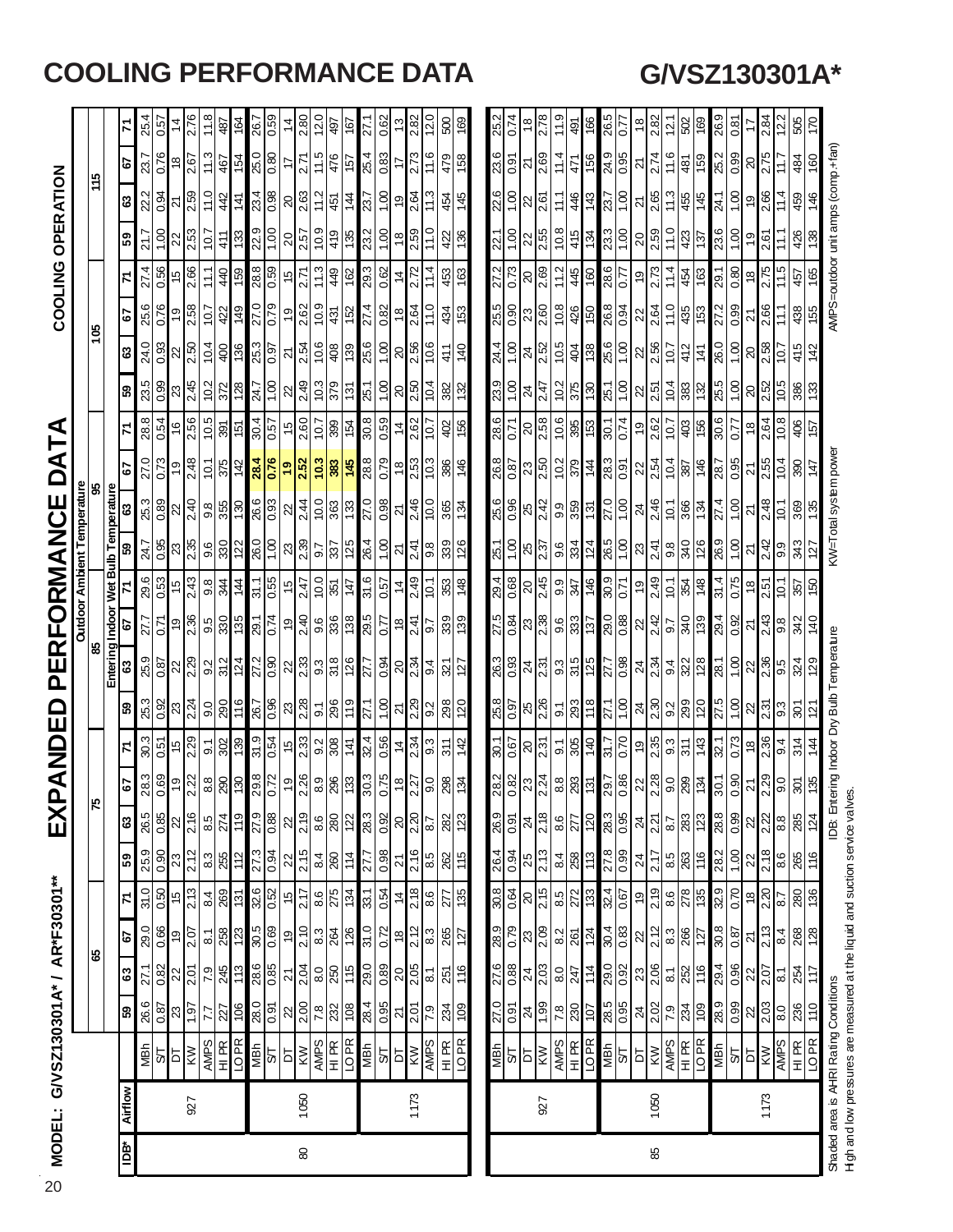|                     | MODEL: G/VSZ130361A* / AR*F364216**                                          |                                      |                                           |                                                                                                                               |                                                  |                           |                     | 只                                                                                                                                                         |                                                                                                                                                                         | PANDED                                                                  |                                                                                                          |                                                                                 |                                                                                                                                  |                          | <b>PERFORMANCE</b>                                       | DATA                                           |                               |                                                     |                                     |                                                                                                                  |                                                                                | COOLING OPERATION                 |                                                                                                       |                          |                    |
|---------------------|------------------------------------------------------------------------------|--------------------------------------|-------------------------------------------|-------------------------------------------------------------------------------------------------------------------------------|--------------------------------------------------|---------------------------|---------------------|-----------------------------------------------------------------------------------------------------------------------------------------------------------|-------------------------------------------------------------------------------------------------------------------------------------------------------------------------|-------------------------------------------------------------------------|----------------------------------------------------------------------------------------------------------|---------------------------------------------------------------------------------|----------------------------------------------------------------------------------------------------------------------------------|--------------------------|----------------------------------------------------------|------------------------------------------------|-------------------------------|-----------------------------------------------------|-------------------------------------|------------------------------------------------------------------------------------------------------------------|--------------------------------------------------------------------------------|-----------------------------------|-------------------------------------------------------------------------------------------------------|--------------------------|--------------------|
|                     |                                                                              |                                      |                                           |                                                                                                                               |                                                  |                           |                     |                                                                                                                                                           |                                                                                                                                                                         |                                                                         |                                                                                                          |                                                                                 | <b>Cutdoor Arnbient Temperature</b><br>Outdoor Arnbient Temperature<br>95                                                        |                          |                                                          |                                                |                               |                                                     |                                     |                                                                                                                  |                                                                                |                                   |                                                                                                       |                          |                    |
|                     |                                                                              |                                      |                                           | 65                                                                                                                            |                                                  |                           |                     |                                                                                                                                                           |                                                                                                                                                                         |                                                                         |                                                                                                          | 88                                                                              |                                                                                                                                  |                          |                                                          |                                                |                               |                                                     |                                     | 405                                                                                                              |                                                                                |                                   | $\frac{511}{21}$                                                                                      |                          |                    |
|                     |                                                                              |                                      |                                           |                                                                                                                               |                                                  |                           |                     |                                                                                                                                                           |                                                                                                                                                                         |                                                                         |                                                                                                          |                                                                                 | Entering Indoor Wet Bulb Temperature<br>63           67          71       59            63                                       |                          |                                                          |                                                |                               |                                                     |                                     |                                                                                                                  |                                                                                |                                   |                                                                                                       |                          |                    |
| Bal                 | <b>Airflow</b>                                                               |                                      | Sa                                        | S                                                                                                                             | 2                                                | Z                         | 59                  | $\boldsymbol{\mathbb{S}}$                                                                                                                                 | 67                                                                                                                                                                      | 7                                                                       | 59                                                                                                       |                                                                                 |                                                                                                                                  |                          |                                                          | 57                                             | 7                             | 59                                                  | $\boldsymbol{\mathbb{S}}$           | <b>G</b>                                                                                                         | 7                                                                              | 59                                | $\pmb{\mathbb{S}}$                                                                                    | ŕ<br><b>G</b>            |                    |
|                     |                                                                              | 휘의질                                  | 31.6                                      | $\frac{32.8}{0.57}$                                                                                                           | 35.9                                             |                           | $\frac{30.9}{0.70}$ | $\frac{32.0}{0.59}$                                                                                                                                       | $\frac{351}{941}$                                                                                                                                                       |                                                                         | $\frac{3}{20}$                                                                                           |                                                                                 | <u>ြို့မျှ မျှ မျှ</u>                                                                                                           |                          | $\frac{30.5}{0.62}$<br>29.4                              | $\frac{33.4}{0.43}$                            |                               | $\frac{28.0}{0.77}$                                 | $\frac{290}{0.65}$                  | 7.15                                                                                                             |                                                                                | 25.9                              | 26.8                                                                                                  | $\frac{29.4}{0.45}$      |                    |
|                     |                                                                              |                                      | 0.68                                      |                                                                                                                               |                                                  |                           |                     |                                                                                                                                                           |                                                                                                                                                                         |                                                                         |                                                                                                          |                                                                                 |                                                                                                                                  |                          |                                                          |                                                |                               |                                                     |                                     | 94.0                                                                                                             |                                                                                | 0.78                              |                                                                                                       |                          |                    |
|                     |                                                                              |                                      | $\frac{8}{16}$                            | Ś,                                                                                                                            | $\overline{c}$                                   |                           | $\frac{8}{3}$       |                                                                                                                                                           | 12                                                                                                                                                                      |                                                                         |                                                                                                          |                                                                                 |                                                                                                                                  |                          | $\frac{8}{18}$                                           | $\overline{12}$<br>$\frac{9}{5}$               |                               | 8 <sub>1</sub>                                      | 9                                   | $\overline{c}$                                                                                                   |                                                                                | $\overline{0}$                    | $\overline{4}$                                                                                        | $\overline{11}$          |                    |
|                     | 1125                                                                         |                                      | 2.55                                      | 2.60                                                                                                                          | $\frac{8}{2}$                                    |                           | $\frac{1}{2}$       | 2.78                                                                                                                                                      |                                                                                                                                                                         |                                                                         |                                                                                                          |                                                                                 |                                                                                                                                  |                          | 3.09<br>3.03                                             | 3.18                                           |                               | 3.14                                                |                                     | $\overline{3.31}$                                                                                                |                                                                                | 325                               | $\frac{5}{3}$                                                                                         | 3.42                     |                    |
|                     |                                                                              | AMPS<br>HIPR<br>LOPR                 | $\frac{9}{23}$                            | $\frac{94}{85}$                                                                                                               | 9.7                                              |                           | 9.9                 | 10.2                                                                                                                                                      | $\frac{25}{25}$                                                                                                                                                         |                                                                         | 8 8 8 15                                                                                                 | $\frac{25}{25}$ $\frac{12}{25}$ $\frac{12}{25}$ $\frac{12}{25}$ $\frac{12}{25}$ | 11.4                                                                                                                             |                          | 11.5                                                     | $\frac{51}{28}$ 용<br>11.8                      |                               | $\frac{2}{2}$ $\frac{8}{2}$ $\frac{5}{2}$           | <u>ဗြိုဒ္ဓုခြံခြံခြံမြံမြို့</u>    | 12.9                                                                                                             |                                                                                | 12.9                              | $\frac{22}{32}$                                                                                       | 13.7                     |                    |
|                     |                                                                              |                                      |                                           |                                                                                                                               |                                                  |                           | $\frac{267}{11}$    |                                                                                                                                                           |                                                                                                                                                                         |                                                                         |                                                                                                          |                                                                                 |                                                                                                                                  |                          |                                                          |                                                |                               |                                                     |                                     |                                                                                                                  |                                                                                |                                   |                                                                                                       |                          |                    |
|                     |                                                                              |                                      |                                           |                                                                                                                               | 264                                              |                           |                     | $\frac{281}{18}$                                                                                                                                          |                                                                                                                                                                         |                                                                         |                                                                                                          |                                                                                 | $\frac{37}{13}$                                                                                                                  |                          | 364<br>$\frac{88}{2}$                                    |                                                |                               |                                                     |                                     | 432                                                                                                              |                                                                                | $rac{420}{121}$                   |                                                                                                       | 478                      |                    |
|                     |                                                                              | 활일일                                  | $\frac{23.3}{0.71}$                       | 34.5                                                                                                                          |                                                  |                           |                     |                                                                                                                                                           | 36.9                                                                                                                                                                    |                                                                         |                                                                                                          |                                                                                 | 36.1                                                                                                                             |                          | 32.1                                                     | 35.2                                           |                               |                                                     |                                     | $\frac{33.4}{0.47}$                                                                                              |                                                                                |                                   | 28.3                                                                                                  | $\frac{31.0}{0.47}$      |                    |
|                     |                                                                              |                                      |                                           |                                                                                                                               | $\frac{37.8}{0.41}$                              |                           | $\frac{875}{0.73}$  | $rac{33.7}{0.61}$                                                                                                                                         |                                                                                                                                                                         |                                                                         | <b>S1.7</b>                                                                                              |                                                                                 |                                                                                                                                  |                          | $rac{31.0}{0.78}$                                        |                                                |                               | 29.4                                                |                                     |                                                                                                                  |                                                                                | $\frac{27.3}{0.81}$               |                                                                                                       |                          |                    |
|                     |                                                                              |                                      |                                           |                                                                                                                               | $\overline{\tau}$                                |                           | 17                  |                                                                                                                                                           | $\overline{z}$                                                                                                                                                          |                                                                         |                                                                                                          |                                                                                 |                                                                                                                                  | 17                       |                                                          | $\overline{\mathbb{H}}$                        |                               |                                                     |                                     | $\overleftarrow{\tau}$                                                                                           |                                                                                |                                   |                                                                                                       | $\div$                   |                    |
| $\mathcal{R}% _{0}$ | 1275                                                                         |                                      | $\frac{5}{25}$                            | $\frac{15}{26}$                                                                                                               | 272                                              |                           | 27                  | $\frac{15}{2.83}$                                                                                                                                         | 2.91                                                                                                                                                                    |                                                                         |                                                                                                          |                                                                                 | $=$ $\frac{5}{3}$                                                                                                                | 3.07                     | $\frac{15}{3.14}$                                        | 323                                            |                               | $\frac{17}{3.19}$                                   |                                     | 3.36                                                                                                             |                                                                                | $\frac{16}{3.30}$                 | $\frac{4}{3.37}$                                                                                      | 3.47                     |                    |
|                     |                                                                              |                                      | 69.4                                      |                                                                                                                               | 6.6                                              |                           | $\overline{101}$    | 10.3                                                                                                                                                      |                                                                                                                                                                         |                                                                         |                                                                                                          |                                                                                 | 11.6                                                                                                                             | $-11.7$                  |                                                          | $\frac{12.0}{371}$                             |                               |                                                     | 127                                 | 13.1                                                                                                             |                                                                                | 13.2                              | 13.5                                                                                                  | 13.9                     |                    |
|                     |                                                                              |                                      |                                           |                                                                                                                               | 270                                              |                           |                     | 787                                                                                                                                                       |                                                                                                                                                                         |                                                                         |                                                                                                          |                                                                                 | 344                                                                                                                              |                          |                                                          |                                                |                               |                                                     |                                     |                                                                                                                  |                                                                                |                                   |                                                                                                       |                          |                    |
|                     |                                                                              | AMPS<br>HIPR<br>LOPR                 | $\frac{237}{107}$                         | $rac{9.6}{255}$                                                                                                               | 124                                              |                           | $rac{50}{13}$       | 0z                                                                                                                                                        | $ \tilde{\Xi} $ ္တို့ဆ                                                                                                                                                  |                                                                         | <u> 다</u> 임금이 나                                                                                          | <u>ြစ္ကိုင္ကို မွာ အတြက္</u>                                                    | $\frac{8}{3}$                                                                                                                    |                          | $\frac{1}{2}$<br>$\frac{1}{28}$                          | $rac{4}{128}$                                  |                               | $rac{4}{28}$                                        | $\frac{418}{137}$                   | $\frac{441}{150}$                                                                                                |                                                                                | 8년<br>13년                         | $rac{461}{142}$                                                                                       | $\frac{487}{155}$        |                    |
|                     |                                                                              |                                      |                                           |                                                                                                                               | 38.4                                             |                           | 33.0                | 34.2                                                                                                                                                      |                                                                                                                                                                         |                                                                         |                                                                                                          |                                                                                 | 998                                                                                                                              |                          | 31.4                                                     |                                                |                               |                                                     |                                     |                                                                                                                  |                                                                                |                                   |                                                                                                       | 31.4                     |                    |
|                     |                                                                              |                                      | $\frac{88}{0.74}$                         |                                                                                                                               | 0.43                                             |                           | 0.77                | 0.64                                                                                                                                                      | $\frac{37.5}{0.44}$                                                                                                                                                     |                                                                         |                                                                                                          |                                                                                 | 0.46                                                                                                                             | $\overline{\mathcal{E}}$ | 32.6                                                     | $rac{25.7}{0.47}$                              |                               |                                                     | $\frac{21.0}{0.70}$                 | $\frac{33.9}{0.49}$                                                                                              |                                                                                | 27.7<br>0.85                      | $\frac{1287}{100}$                                                                                    | 0.49                     |                    |
|                     |                                                                              |                                      |                                           |                                                                                                                               |                                                  |                           |                     |                                                                                                                                                           |                                                                                                                                                                         |                                                                         |                                                                                                          | $\frac{334}{108}$ $\frac{4}{10}$                                                |                                                                                                                                  |                          | $\overline{4}$                                           |                                                |                               |                                                     |                                     |                                                                                                                  |                                                                                |                                   |                                                                                                       | $\overline{a}$           |                    |
|                     | 1425                                                                         |                                      | $\frac{6}{20}$                            |                                                                                                                               |                                                  |                           | $\frac{16}{20}$     | $rac{4}{28}$                                                                                                                                              |                                                                                                                                                                         |                                                                         |                                                                                                          |                                                                                 | $rac{1}{25}$                                                                                                                     |                          | 3.15                                                     |                                                |                               |                                                     |                                     | $\frac{11}{3.38}$                                                                                                |                                                                                |                                   |                                                                                                       | 3.49                     |                    |
|                     |                                                                              | <b>MB<sub>N</sub></b><br>S/T<br>AVPS | 9.4                                       | $\frac{1}{8}$ $\frac{1}{8}$ $\frac{1}{8}$ $\frac{1}{8}$ $\frac{1}{8}$ $\frac{1}{8}$ $\frac{1}{8}$ $\frac{1}{8}$ $\frac{1}{8}$ | $=\frac{1}{278}$                                 |                           |                     |                                                                                                                                                           | $= 8159$                                                                                                                                                                |                                                                         | <u>ျွိုင္ခုိမွု ျပည္သြိုင္</u>                                                                           | 1.3                                                                             |                                                                                                                                  |                          | $rac{16}{300}$                                           | $\frac{11}{325}$<br>12.0                       |                               | စ္ <mark>တိုန္</mark> က မြန္မာမြန္မာ                | $\frac{4}{38}$ $\frac{1}{28}$       | $\overline{13.2}$                                                                                                |                                                                                | ခ <mark>ျိမ္ကိုဒ္က</mark> ုန္အျ   | $\frac{1}{2}$ $\frac{1}{2}$ $\frac{1}{2}$ $\frac{1}{2}$                                               | 14.0                     |                    |
|                     |                                                                              | HIPR<br>LOPR                         | $\frac{29}{108}$                          |                                                                                                                               | $\frac{272}{125}$                                |                           | 288                 | 289                                                                                                                                                       |                                                                                                                                                                         |                                                                         |                                                                                                          |                                                                                 | 347                                                                                                                              | 영화                       | $\overline{374}$                                         | 395                                            |                               |                                                     |                                     | $\vert\frac{4}{4}\vert$                                                                                          |                                                                                |                                   | 465                                                                                                   | 491                      |                    |
|                     |                                                                              |                                      |                                           |                                                                                                                               |                                                  |                           | 114                 | 121                                                                                                                                                       | 132                                                                                                                                                                     |                                                                         |                                                                                                          | 126                                                                             | $\frac{137}{2}$                                                                                                                  |                          | 132                                                      | [书                                             |                               | <b>OC</b> $\Gamma$                                  | 138                                 | 151                                                                                                              |                                                                                |                                   | (43)                                                                                                  | 156                      |                    |
|                     |                                                                              |                                      |                                           |                                                                                                                               |                                                  |                           |                     |                                                                                                                                                           |                                                                                                                                                                         |                                                                         |                                                                                                          |                                                                                 |                                                                                                                                  |                          |                                                          |                                                |                               |                                                     |                                     |                                                                                                                  |                                                                                |                                   |                                                                                                       |                          |                    |
|                     |                                                                              |                                      | $rac{327}{0.77}$                          |                                                                                                                               |                                                  | $\frac{385}{0.34}$        | $\frac{314}{ }$     |                                                                                                                                                           | 35.0                                                                                                                                                                    | $rac{37.6}{0.35}$                                                       |                                                                                                          |                                                                                 |                                                                                                                                  | $rac{367}{0.36}$         | $\frac{299}{0.85}$                                       | $\frac{33.3}{0.57}$                            |                               |                                                     |                                     | 31.7                                                                                                             | $rac{34.0}{0.38}$                                                              | $\frac{263}{0.89}$                |                                                                                                       | $\frac{293}{0.60}$       |                    |
|                     |                                                                              | 활약함                                  |                                           | $\frac{1}{30}$ $\frac{1}{30}$ $\frac{1}{30}$ $\frac{1}{30}$                                                                   | $\frac{1}{25}$                                   |                           | $\frac{80}{2}$      | $\frac{32.4}{0.72}$                                                                                                                                       | $\frac{154}{54}$                                                                                                                                                        |                                                                         | $\frac{1}{8}$ $\frac{1}{8}$ $\frac{1}{8}$ $\frac{1}{8}$                                                  | $rac{26}{10}$<br>$rac{6}{10}$<br>$rac{1}{2}$                                    | $\frac{9}{38}$                                                                                                                   |                          |                                                          |                                                | $\frac{88}{358}$              | $\frac{1}{\sqrt{2}}\left \frac{1}{\sqrt{2}}\right $ | $\frac{2}{30}$                      | යි<br>                                                                                                           |                                                                                |                                   | $\frac{5}{25}$ $\frac{1}{25}$ $\frac{1}{25}$ $\frac{1}{25}$                                           |                          | $\frac{15}{20}$    |
|                     |                                                                              |                                      | $\frac{5}{25}$                            |                                                                                                                               |                                                  |                           | $\overline{z}$      | $\frac{9}{28}$                                                                                                                                            |                                                                                                                                                                         |                                                                         |                                                                                                          |                                                                                 |                                                                                                                                  | ম                        |                                                          | $\frac{16}{321}$                               |                               |                                                     |                                     | $\frac{15}{33}$                                                                                                  | $\pm$                                                                          | $\frac{19}{327}$                  |                                                                                                       | 4                        |                    |
|                     | 1125                                                                         |                                      |                                           |                                                                                                                               |                                                  | $\overline{2.77}$         | $\frac{275}{2}$     |                                                                                                                                                           |                                                                                                                                                                         | 2.97                                                                    |                                                                                                          |                                                                                 |                                                                                                                                  | 3.15                     | 3.11<br>3.05                                             |                                                | 3.31                          |                                                     |                                     |                                                                                                                  | 3.44                                                                           |                                   |                                                                                                       | 3.44                     | 3.55               |
|                     |                                                                              | <b>AMPS</b>                          | 9.3                                       |                                                                                                                               | 9.8                                              | 10.2                      | 10.0                | 10.3                                                                                                                                                      | $\frac{10.6}{300}$                                                                                                                                                      | 11.0                                                                    | 10.9                                                                                                     | 11.1                                                                            | 11.5                                                                                                                             | 11.9                     | 0.11<br>11.6                                             |                                                | 12.7                          | $\frac{23}{8}$ $\frac{8}{8}$                        | 12.6                                | 13.0                                                                                                             | 13.5                                                                           | 13.0                              | 13.3                                                                                                  | 13.8                     | 14.3               |
|                     |                                                                              |                                      | 235                                       |                                                                                                                               | 267                                              | 278                       | $\frac{2}{9}$       | 284                                                                                                                                                       |                                                                                                                                                                         | 312                                                                     | 300                                                                                                      |                                                                                 | 341                                                                                                                              | 355                      | 388<br>342                                               |                                                | 405                           |                                                     | 413                                 | 437                                                                                                              | 455                                                                            | $rac{42}{3}$                      | 457                                                                                                   | 482                      | 58                 |
|                     |                                                                              |                                      | 106                                       |                                                                                                                               | 123                                              | 131                       | 112                 | 119                                                                                                                                                       |                                                                                                                                                                         | 138                                                                     | 116                                                                                                      |                                                                                 | 135                                                                                                                              | 144                      | <b>30</b><br>$\overline{2}$                              |                                                | 151                           |                                                     |                                     | 148                                                                                                              | 158                                                                            |                                   | $\frac{41}{7}$                                                                                        | 154                      | 164                |
|                     |                                                                              |                                      |                                           |                                                                                                                               |                                                  |                           | $\frac{351}{0.84}$  |                                                                                                                                                           |                                                                                                                                                                         |                                                                         |                                                                                                          |                                                                                 |                                                                                                                                  |                          |                                                          |                                                |                               |                                                     |                                     |                                                                                                                  | 35.8                                                                           |                                   |                                                                                                       | 30.63                    | $rac{33.2}{0.40}$  |
|                     |                                                                              |                                      |                                           |                                                                                                                               |                                                  |                           |                     |                                                                                                                                                           |                                                                                                                                                                         |                                                                         |                                                                                                          |                                                                                 |                                                                                                                                  |                          |                                                          |                                                |                               |                                                     |                                     |                                                                                                                  |                                                                                |                                   |                                                                                                       |                          |                    |
|                     |                                                                              |                                      |                                           |                                                                                                                               |                                                  |                           |                     |                                                                                                                                                           |                                                                                                                                                                         |                                                                         |                                                                                                          |                                                                                 |                                                                                                                                  |                          | $rac{5}{31.88}$ $rac{20}{31.9}$                          |                                                |                               |                                                     |                                     |                                                                                                                  |                                                                                |                                   |                                                                                                       | $\frac{10}{361}$         |                    |
| ĥ                   | 1275                                                                         |                                      |                                           |                                                                                                                               |                                                  |                           |                     | $\frac{1}{3}$ $\frac{1}{3}$ $\frac{1}{3}$ $\frac{1}{3}$ $\frac{1}{3}$ $\frac{1}{3}$ $\frac{1}{3}$ $\frac{1}{3}$ $\frac{1}{3}$ $\frac{1}{3}$ $\frac{1}{3}$ |                                                                                                                                                                         | $\frac{100}{100}$ $\frac{100}{100}$ $\frac{100}{100}$ $\frac{100}{100}$ |                                                                                                          |                                                                                 |                                                                                                                                  |                          |                                                          |                                                |                               |                                                     |                                     |                                                                                                                  |                                                                                |                                   |                                                                                                       |                          |                    |
|                     |                                                                              |                                      |                                           |                                                                                                                               |                                                  |                           |                     |                                                                                                                                                           |                                                                                                                                                                         |                                                                         |                                                                                                          |                                                                                 |                                                                                                                                  |                          |                                                          |                                                |                               |                                                     |                                     |                                                                                                                  |                                                                                |                                   |                                                                                                       |                          |                    |
|                     |                                                                              | HEAR SIGNES SERVE                    | <mark>န္ကုန္တု</mark> န္ကုန္ကုန္ကုန္ကုန္က | 5 5 8 2 3 6 2 6 5 8 8 5                                                                                                       | <mark>ြင်းမြို့ မြို့</mark><br>မြို့မြို့ မြို့ | <mark>နေ့</mark> မြန်မြီး | 88287               | $\overline{21}$                                                                                                                                           | $\frac{1}{2}$ $\frac{1}{2}$ $\frac{1}{2}$ $\frac{1}{2}$ $\frac{1}{2}$ $\frac{1}{2}$ $\frac{1}{2}$ $\frac{1}{2}$ $\frac{1}{2}$ $\frac{1}{2}$ $\frac{1}{2}$ $\frac{1}{2}$ | $\frac{1}{41}$                                                          | $\frac{1}{88}$ $\frac{1}{88}$ $\frac{1}{88}$ $\frac{1}{88}$ $\frac{1}{88}$ $\frac{1}{88}$ $\frac{1}{88}$ |                                                                                 | $\frac{88}{889}$ $\frac{1}{2}$ $\frac{1}{2}$ $\frac{1}{2}$ $\frac{1}{2}$ $\frac{1}{2}$ $\frac{1}{2}$ $\frac{1}{2}$ $\frac{1}{2}$ | 8 2 5 5 2 8 2 8 4        | <mark>ဒိုင္ခုိခုိင္ပုံ အဖြ</mark> စ္တ<br>$\frac{28}{28}$ | <u>ပြုံ အခြံ မြို့အခြံ မြို့မျှ အခြံ မြို့</u> | <u>ိုင်းမြို့ချိုင်းမြို့</u> | <mark>ျွန္မွ</mark> ု အျခင္း မွု                    | <u>ိုင္က မြန္လည္တြင္က မြန္လည္တြ</u> | $\frac{33}{8}$ $\frac{1}{8}$ $\frac{1}{8}$ $\frac{1}{8}$ $\frac{1}{8}$ $\frac{1}{8}$ $\frac{1}{8}$ $\frac{1}{8}$ | $=$ $\frac{12}{3}$ $\frac{12}{3}$ $\frac{12}{3}$ $\frac{12}{3}$ $\frac{12}{3}$ | <u> ဌိုချွိချွိချွိချွိနျွန</u>   | $\frac{12}{100}$ $\frac{12}{100}$ $\frac{12}{100}$ $\frac{12}{100}$ $\frac{12}{100}$ $\frac{12}{100}$ | <mark>= 광동 하는</mark>     | $\frac{14.6}{513}$ |
|                     |                                                                              |                                      |                                           |                                                                                                                               |                                                  |                           |                     |                                                                                                                                                           |                                                                                                                                                                         |                                                                         |                                                                                                          |                                                                                 |                                                                                                                                  |                          |                                                          |                                                |                               |                                                     |                                     |                                                                                                                  |                                                                                |                                   |                                                                                                       |                          |                    |
|                     |                                                                              |                                      | 44                                        | 35.4                                                                                                                          | $\frac{3}{8}$                                    | 41.1                      | <b>9 85</b>         | $\frac{1}{24.6}$                                                                                                                                          | 37.4                                                                                                                                                                    | 40.2                                                                    |                                                                                                          |                                                                                 | 36.5                                                                                                                             | 39.2                     | 320                                                      | 35.6<br>$\frac{32.9}{0.83}$                    | 38.2                          | $\frac{4}{8}$                                       | $\frac{31.3}{ }$                    | 33.8                                                                                                             | 36.3                                                                           | <b>281</b>                        | 29.0                                                                                                  | 33.7<br>1.4              |                    |
|                     |                                                                              | $\frac{1}{2}$                        | 60                                        | 0.75                                                                                                                          | <b>/S</b> <sup>10</sup>                          | 0.37                      | 0.87                | 0.78                                                                                                                                                      |                                                                                                                                                                         | $rac{9}{10}$                                                            | $\frac{16}{8}$<br>$\frac{1}{8}$                                                                          | 17                                                                              | <b>D.61</b>                                                                                                                      | 0.39                     | 0.92                                                     | 0.62                                           | $\frac{0}{10}$                | 0.96                                                | 0.86                                | 0.65                                                                                                             | 0.42                                                                           | 0.97                              | 0.86                                                                                                  | 0.65                     | C#0                |
|                     |                                                                              |                                      | $\overline{19}$                           | $\overline{1}$                                                                                                                | $\frac{14}{2.75}$                                | $\frac{10}{2.83}$         | $\overline{9}$      | $\overline{1}$                                                                                                                                            | $\frac{14}{2.95}$                                                                                                                                                       |                                                                         |                                                                                                          |                                                                                 | $\overline{4}$                                                                                                                   | $\overline{a}$           | $\frac{8}{2}$<br>$\overline{9}$                          |                                                |                               |                                                     | $\overline{1}$                      | $\overline{4}$                                                                                                   | $\overline{a}$                                                                 | $\frac{18}{334}$                  | $\frac{1}{2}$                                                                                         | $\overline{c}$           | ത                  |
|                     | 1425                                                                         | $\overline{\mathbb{R}}^{\parallel}$  | $\frac{2}{2}$                             | 2.67                                                                                                                          |                                                  |                           | 281                 |                                                                                                                                                           |                                                                                                                                                                         | 3.04                                                                    |                                                                                                          | 3.03                                                                            | 3.12                                                                                                                             | 3.11<br>3.22             | 3.18                                                     | 3.28                                           | 3.38                          | 3.24                                                | 3.30                                | 3.41                                                                                                             | 3.51                                                                           |                                   | 3.41                                                                                                  | 3.52                     | 3.63               |
|                     |                                                                              | AMPS<br>HIPR                         | $rac{5}{241}$                             | $rac{97}{280}$                                                                                                                | $\frac{100}{274}$                                | $\frac{10.4}{286}$        | 10.3                | $rac{8}{105}$ $rac{1}{20}$ $rac{8}{20}$ $rac{1}{20}$                                                                                                      | $rac{805}{801}$                                                                                                                                                         | $\frac{11.2}{321}$                                                      | $\frac{1}{2}$                                                                                            | $\frac{114}{382}$                                                               | $\frac{661}{121}$                                                                                                                | $rac{28}{365}$           | $\frac{12.2}{378}$<br>$\frac{9}{25}$                     | $\frac{12.6}{390}$                             | $\frac{915}{416}$             | $\frac{15}{28}$                                     | $rac{12.9}{425}$                    | $rac{97}{40}$                                                                                                    | $\frac{13.8}{468}$                                                             | $\frac{436}{436}$                 | $\frac{13.7}{469}$                                                                                    | 14.7<br>$rac{14.1}{496}$ |                    |
|                     |                                                                              |                                      |                                           |                                                                                                                               |                                                  |                           | $rac{27}{15}$       |                                                                                                                                                           |                                                                                                                                                                         |                                                                         |                                                                                                          |                                                                                 |                                                                                                                                  |                          |                                                          |                                                |                               |                                                     |                                     |                                                                                                                  |                                                                                |                                   |                                                                                                       |                          | 517                |
|                     |                                                                              | LO <sub>PR</sub>                     | 109                                       |                                                                                                                               |                                                  |                           |                     |                                                                                                                                                           | 133                                                                                                                                                                     | 142                                                                     | 119                                                                                                      |                                                                                 |                                                                                                                                  |                          | အ<br>125                                                 |                                                | 155                           |                                                     |                                     | 153                                                                                                              | 162                                                                            | 136                               | 45                                                                                                    | 158                      | 168                |
|                     | Shaded area is ACCA (TVA) conditions                                         |                                      |                                           |                                                                                                                               |                                                  |                           |                     | $\frac{1}{108}$                                                                                                                                           |                                                                                                                                                                         |                                                                         | tering Indoor Dry Bulb Temperature                                                                       |                                                                                 |                                                                                                                                  |                          |                                                          | W-Total system power                           |                               |                                                     |                                     |                                                                                                                  |                                                                                | WPS=outdoor unit amps (comp.+fan) |                                                                                                       |                          |                    |
| 21                  | Hon and low pressures are measured at the liquid and sudtion service valves. |                                      |                                           |                                                                                                                               |                                                  |                           |                     |                                                                                                                                                           |                                                                                                                                                                         |                                                                         |                                                                                                          |                                                                                 |                                                                                                                                  |                          |                                                          |                                                |                               |                                                     |                                     |                                                                                                                  |                                                                                |                                   |                                                                                                       |                          |                    |

# **COOLING PERFORMANCE DATA G/VSZ130361A\***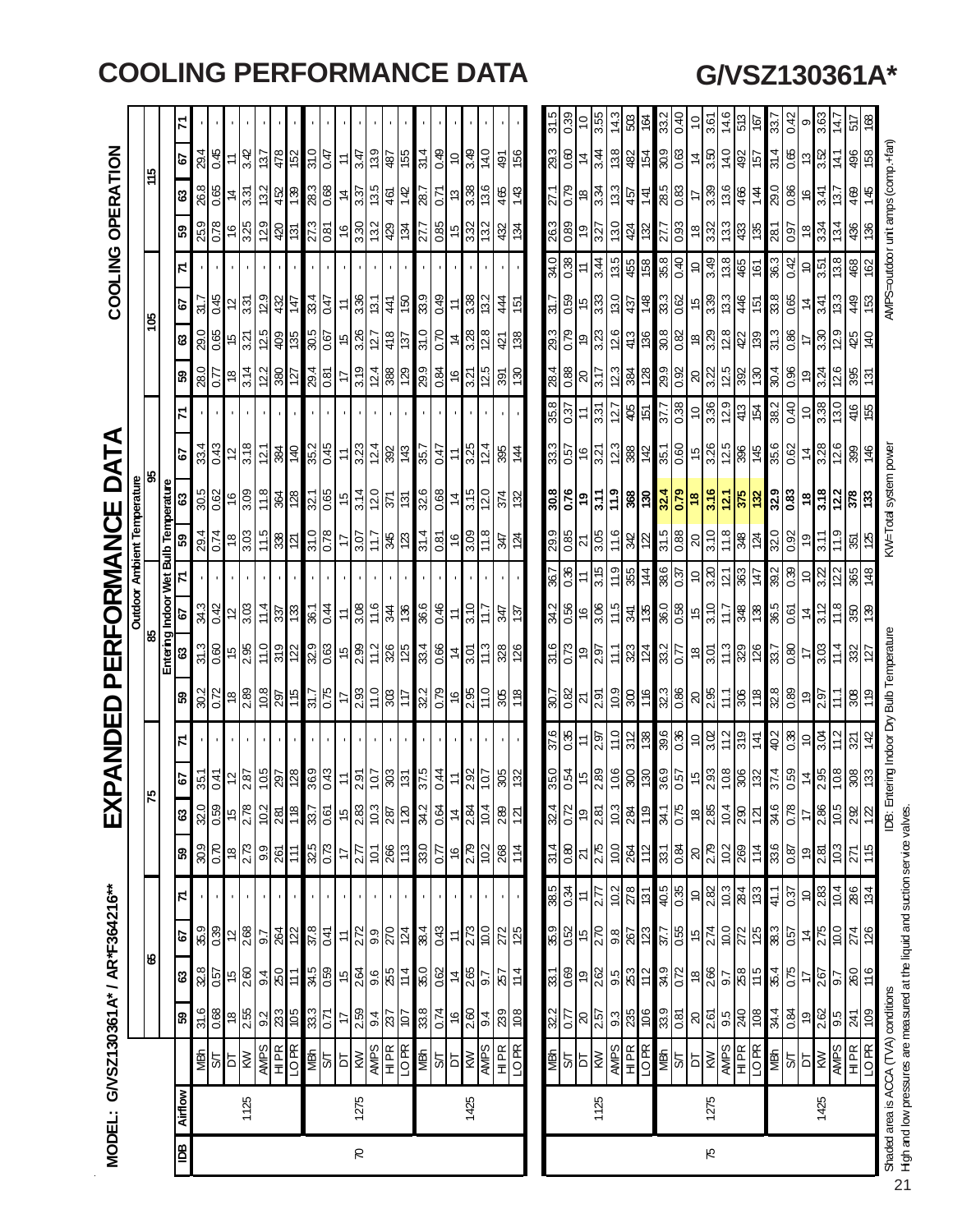| <b>COOLING PERFORMANCE DATA</b> |  |  |
|---------------------------------|--|--|

**COOLING BEREFORMANCE DRAMAGE DRAMAGE DRAMAGE DRAMAGE DRAMAGE DRAMAGE DRAMAGE DR** 

|                    | MODEL: G/VSZ130361A* / AR*F364216** |                                                                                                                                                                                                                                     |                                                                                                   |                                                                                                                                                                                 |                                          |                                                                                                                                                                                                                   |                                              | $\boldsymbol{\widetilde{\Xi}}$                                                                                        | മ്                                             | <b>ANDE</b>         | ◠                                                       | PERI                                                                                                                                                                                                                                                                                                                | FORMAN                             |                                                                       | $\mathbf C$                                                           | Ш                                                 | <b>DATA</b>                         |                                                             |                                                                                                                                                                         |                                     | COOLING                                   |                                              | OPERATION                                               |                    |                    |
|--------------------|-------------------------------------|-------------------------------------------------------------------------------------------------------------------------------------------------------------------------------------------------------------------------------------|---------------------------------------------------------------------------------------------------|---------------------------------------------------------------------------------------------------------------------------------------------------------------------------------|------------------------------------------|-------------------------------------------------------------------------------------------------------------------------------------------------------------------------------------------------------------------|----------------------------------------------|-----------------------------------------------------------------------------------------------------------------------|------------------------------------------------|---------------------|---------------------------------------------------------|---------------------------------------------------------------------------------------------------------------------------------------------------------------------------------------------------------------------------------------------------------------------------------------------------------------------|------------------------------------|-----------------------------------------------------------------------|-----------------------------------------------------------------------|---------------------------------------------------|-------------------------------------|-------------------------------------------------------------|-------------------------------------------------------------------------------------------------------------------------------------------------------------------------|-------------------------------------|-------------------------------------------|----------------------------------------------|---------------------------------------------------------|--------------------|--------------------|
|                    |                                     |                                                                                                                                                                                                                                     |                                                                                                   |                                                                                                                                                                                 |                                          |                                                                                                                                                                                                                   |                                              |                                                                                                                       |                                                |                     |                                                         |                                                                                                                                                                                                                                                                                                                     |                                    |                                                                       | <b>Outdoor Ambient Temperature</b>                                    |                                                   |                                     |                                                             |                                                                                                                                                                         |                                     |                                           |                                              |                                                         |                    |                    |
|                    |                                     |                                                                                                                                                                                                                                     |                                                                                                   |                                                                                                                                                                                 | 8                                        |                                                                                                                                                                                                                   |                                              |                                                                                                                       |                                                |                     |                                                         | 83                                                                                                                                                                                                                                                                                                                  |                                    |                                                                       |                                                                       | 8                                                 |                                     |                                                             |                                                                                                                                                                         | 90                                  |                                           |                                              |                                                         | $\frac{4}{15}$     |                    |
| ,aal               |                                     |                                                                                                                                                                                                                                     |                                                                                                   |                                                                                                                                                                                 |                                          |                                                                                                                                                                                                                   |                                              |                                                                                                                       |                                                |                     | င္ဟာ                                                    | Entering<br>ශ                                                                                                                                                                                                                                                                                                       |                                    |                                                                       | Indoor Wet Bulb Temperature                                           |                                                   | 19                                  |                                                             | 69                                                                                                                                                                      | 63                                  |                                           | 65                                           | ಣ                                                       | 29                 |                    |
|                    | <b>Airflow</b>                      |                                                                                                                                                                                                                                     | <b>G</b>                                                                                          | $\boldsymbol{\mathbb{S}}$                                                                                                                                                       | 29                                       | 7                                                                                                                                                                                                                 | <b>G</b>                                     | ಔ                                                                                                                     | 2                                              | 7                   |                                                         | 31.9                                                                                                                                                                                                                                                                                                                | 2                                  | 7                                                                     | 59                                                                    |                                                   |                                     |                                                             |                                                                                                                                                                         | 5                                   | 33.8<br>7                                 |                                              |                                                         |                    |                    |
|                    |                                     |                                                                                                                                                                                                                                     | 32.7                                                                                              | 33.5<br>0.79                                                                                                                                                                    | 35.7                                     | 38.2                                                                                                                                                                                                              | 22.0<br>0.88                                 | 32.7<br>0.82                                                                                                          | 34.9<br>0.67                                   | 37.3<br>0.50        | 31.2<br>0.90                                            | 0.84                                                                                                                                                                                                                                                                                                                | 34.1<br>0.68                       | 36.4<br>0.51                                                          | 30.5<br>0.93                                                          | 31.1                                              | 33.3<br>0.71                        | 35.5<br>0.53                                                | 28.9<br>0.96                                                                                                                                                            | 31.6<br>0.74<br>29.6<br>0.90        | 0.55                                      | 26.8<br>0.97                                 | 27.4<br>0.91                                            | $\frac{293}{0.74}$ | 0.55               |
|                    |                                     | <b>ART STRIP OF A STRIP OF A STRIP OF A STRIP OF A STRIP OF A STRIP OF A STRIP OF A STRIP OF A STRIP OF A ST</b><br>A STRIP OF A STRIP OF A STRIP OF A STRIP OF A STRIP OF A STRIP OF A STRIP OF A STRIP OF A STRIP OF A STRIP OF A | <mark> ိန္မွ</mark>   အဆြဲ  အဆြဲ  အဆြဲ  အဆြဲ  အဆြဲ  အ                                             |                                                                                                                                                                                 | 0.65<br>$\overline{6}$                   | 0.48<br>45                                                                                                                                                                                                        |                                              |                                                                                                                       |                                                | $\frac{5}{7}$       |                                                         |                                                                                                                                                                                                                                                                                                                     |                                    | 15                                                                    |                                                                       | <u>ន្ទៀង ដ្ឋៀង ង ង៉ូន្ទៀង ដ្ឋ៉ាង ង៉ូ ង៉ូន្ទៀង</u> | Ő,                                  | 45                                                          |                                                                                                                                                                         | $\overline{6}$                      | 15                                        | 21                                           |                                                         | $\frac{8}{1}$      | $\overline{4}$     |
|                    | 1125                                |                                                                                                                                                                                                                                     |                                                                                                   |                                                                                                                                                                                 |                                          |                                                                                                                                                                                                                   |                                              |                                                                                                                       |                                                | 3.00                | ଅ $\frac{1}{2}$ ଅ                                       |                                                                                                                                                                                                                                                                                                                     |                                    |                                                                       |                                                                       |                                                   |                                     |                                                             | $\frac{28}{30}$ $\frac{27}{21}$<br>$\frac{25}{3}$                                                                                                                       |                                     |                                           |                                              | $\frac{8}{3}$ ମି                                        |                    | 3.58               |
|                    |                                     |                                                                                                                                                                                                                                     |                                                                                                   | $ 8 $ $\frac{1}{8}$ $ 8 $ $\frac{1}{8}$ $\frac{1}{8}$ $\frac{1}{8}$ $ 8 $ $\frac{1}{8}$ $ 8 $ $\frac{1}{8}$ $ 8 $ $\frac{1}{8}$ $\frac{1}{8}$ $\frac{1}{8}$ $ 8 $ $\frac{1}{8}$ | <u>ျားမြို့ မြို့မြို့မြို့များမြို့</u> | $\frac{28}{102}$ $\frac{25}{102}$                                                                                                                                                                                 | $ \mathbb{S} \simeq  \mathbb{S} \mathbb{S} $ | $ 8 $ $\frac{1}{8}$ $\frac{1}{8}$ $\frac{1}{8}$ $\frac{1}{8}$ $\frac{1}{8}$ $\frac{1}{8}$ $\frac{1}{8}$ $\frac{1}{8}$ | ၁ <mark>၂၁  ၁  ၁  ၁ </mark>                    | 11.1                |                                                         | $\frac{1}{2}$ $\frac{1}{2}$ $\frac{1}{2}$ $\frac{1}{2}$ $\frac{1}{2}$ $\frac{1}{2}$ $\frac{1}{2}$ $\frac{1}{2}$ $\frac{1}{2}$ $\frac{1}{2}$ $\frac{1}{2}$ $\frac{1}{2}$ $\frac{1}{2}$ $\frac{1}{2}$ $\frac{1}{2}$ $\frac{1}{2}$ $\frac{1}{2}$ $\frac{1}{2}$ $\frac{1}{2}$ $\frac{1}{2}$ $\frac{1}{2}$ $\frac{1}{2}$ | <u>อโลโลโลโลโลโลโลโลโลโลโลโลโล</u> | $\frac{318}{218}$                                                     | $ z $ $\approx$ $ z $ $\approx$ $ z $ $\approx$ $ z $ $\approx$ $ z $ |                                                   | $\frac{323}{248}$                   | $\frac{33}{28}$ $\frac{8}{8}$ $\frac{12}{2}$                | $\frac{1}{2}$ $\frac{1}{8}$ $\frac{1}{8}$ $\frac{1}{8}$ $\frac{1}{8}$ $\frac{1}{8}$ $\frac{1}{8}$ $\frac{1}{8}$ $\frac{1}{8}$ $\frac{1}{8}$ $\frac{1}{8}$ $\frac{1}{8}$ | <u>일학 등 잃음이 등 일학 중 중 일</u>          | <u>အိုင်းခြံခြံ မျှော်မြံခြံခြံခြံခြံ</u> | <u>ြို့ချိန္မွ</u> ူန္ဘူ                     | $rac{461}{481}$                                         | $\frac{347}{139}$  | 14.4               |
|                    |                                     |                                                                                                                                                                                                                                     |                                                                                                   |                                                                                                                                                                                 |                                          |                                                                                                                                                                                                                   |                                              |                                                                                                                       |                                                | $\frac{8}{3}$       | $\frac{308}{17}$                                        |                                                                                                                                                                                                                                                                                                                     |                                    |                                                                       |                                                                       |                                                   |                                     |                                                             | $rac{418}{137}$                                                                                                                                                         |                                     |                                           |                                              |                                                         |                    | <b>88</b>          |
|                    |                                     |                                                                                                                                                                                                                                     |                                                                                                   |                                                                                                                                                                                 |                                          |                                                                                                                                                                                                                   |                                              |                                                                                                                       |                                                | 0t L                |                                                         |                                                                                                                                                                                                                                                                                                                     |                                    |                                                                       |                                                                       |                                                   |                                     |                                                             |                                                                                                                                                                         |                                     |                                           |                                              |                                                         | $\frac{487}{155}$  |                    |
|                    |                                     |                                                                                                                                                                                                                                     |                                                                                                   |                                                                                                                                                                                 |                                          |                                                                                                                                                                                                                   |                                              |                                                                                                                       |                                                | $\frac{39.3}{0.52}$ |                                                         |                                                                                                                                                                                                                                                                                                                     |                                    |                                                                       |                                                                       |                                                   |                                     | 37.4                                                        |                                                                                                                                                                         |                                     |                                           |                                              |                                                         |                    |                    |
|                    |                                     |                                                                                                                                                                                                                                     |                                                                                                   |                                                                                                                                                                                 |                                          |                                                                                                                                                                                                                   | 33.7                                         |                                                                                                                       | $\frac{88}{360}$ $\frac{8}{29}$ $\frac{8}{29}$ |                     |                                                         |                                                                                                                                                                                                                                                                                                                     |                                    | $\frac{3}{8}$ $\frac{1}{8}$ $\frac{1}{8}$ $\frac{1}{8}$ $\frac{1}{8}$ |                                                                       |                                                   |                                     |                                                             |                                                                                                                                                                         |                                     |                                           | $\frac{282}{15}$ $\frac{1}{2}$ $\frac{1}{2}$ | $\frac{88}{125}$ $\frac{8}{125}$                        | $\frac{28}{10}$    | 329                |
|                    |                                     |                                                                                                                                                                                                                                     |                                                                                                   |                                                                                                                                                                                 |                                          |                                                                                                                                                                                                                   |                                              |                                                                                                                       |                                                |                     |                                                         |                                                                                                                                                                                                                                                                                                                     |                                    |                                                                       |                                                                       |                                                   |                                     |                                                             |                                                                                                                                                                         |                                     |                                           |                                              |                                                         | $\overline{17}$    | 4                  |
| $\pmb{\mathbb{S}}$ | 1275                                |                                                                                                                                                                                                                                     |                                                                                                   |                                                                                                                                                                                 |                                          |                                                                                                                                                                                                                   | $\frac{28}{28}$                              |                                                                                                                       |                                                | $\frac{15}{3.04}$   |                                                         |                                                                                                                                                                                                                                                                                                                     |                                    |                                                                       |                                                                       |                                                   |                                     | $\frac{15}{3.39}$                                           |                                                                                                                                                                         |                                     |                                           |                                              |                                                         | 353                | 3.64               |
|                    |                                     |                                                                                                                                                                                                                                     |                                                                                                   |                                                                                                                                                                                 |                                          |                                                                                                                                                                                                                   |                                              |                                                                                                                       |                                                | 11.3                |                                                         |                                                                                                                                                                                                                                                                                                                     |                                    |                                                                       | 11.9                                                                  |                                                   |                                     | 13.1                                                        |                                                                                                                                                                         |                                     |                                           | 13.4                                         |                                                         | 7.42               | 14.7               |
|                    |                                     |                                                                                                                                                                                                                                     |                                                                                                   |                                                                                                                                                                                 |                                          | $\frac{1}{3}$ $\frac{1}{3}$ $\frac{1}{3}$ $\frac{1}{3}$ $\frac{1}{3}$ $\frac{1}{3}$ $\frac{1}{3}$ $\frac{1}{3}$ $\frac{1}{3}$ $\frac{1}{3}$ $\frac{1}{3}$ $\frac{1}{3}$ $\frac{1}{3}$ $\frac{1}{3}$ $\frac{1}{3}$ | $\frac{3}{27}$                               | $\big $ ¤ $\big $ အ္ကိုဒ္ကိုအ္ကိုအ္ကိုဒ္တို                                                                           | $rac{10}{6}$ $rac{1}{8}$ $rac{1}{2}$           | $\frac{32}{4}$      | <u>မြို့ရွိ မြို့မျှ မြို့မျှ မြို့</u>                 |                                                                                                                                                                                                                                                                                                                     |                                    | $\frac{288}{48}$                                                      | $rac{352}{126}$                                                       |                                                   | <mark>ឌូន្ទ្រី ទង្គ្រី នូ នៃ</mark> | $\frac{4}{15}$ $\frac{8}{15}$ $\frac{8}{15}$ $\frac{8}{15}$ | မြို့  မျိုး  မျိုး  မျိုး  မျိုး                                                                                                                                       |                                     |                                           | $rac{438}{130}$                              | 471                                                     | 497                | 619                |
|                    |                                     |                                                                                                                                                                                                                                     |                                                                                                   |                                                                                                                                                                                 |                                          |                                                                                                                                                                                                                   |                                              |                                                                                                                       |                                                |                     |                                                         |                                                                                                                                                                                                                                                                                                                     |                                    |                                                                       |                                                                       |                                                   |                                     |                                                             |                                                                                                                                                                         |                                     |                                           |                                              | 145                                                     |                    | 8                  |
|                    |                                     |                                                                                                                                                                                                                                     | 35.0                                                                                              |                                                                                                                                                                                 |                                          |                                                                                                                                                                                                                   |                                              |                                                                                                                       | 37.3                                           | 39.9                | $\frac{334}{0.88}$                                      |                                                                                                                                                                                                                                                                                                                     |                                    |                                                                       | $\frac{32.5}{1.00}$                                                   |                                                   | 35.5                                |                                                             | 0.01                                                                                                                                                                    |                                     | 36.1                                      |                                              |                                                         | 31.3               | 33.4               |
|                    |                                     |                                                                                                                                                                                                                                     |                                                                                                   |                                                                                                                                                                                 |                                          |                                                                                                                                                                                                                   | $rac{96}{0.96}$                              |                                                                                                                       |                                                | 0.55                |                                                         |                                                                                                                                                                                                                                                                                                                     |                                    |                                                                       |                                                                       |                                                   |                                     |                                                             |                                                                                                                                                                         |                                     |                                           | $\frac{0011}{100}$                           | 29.3                                                    | 0.81               | 0.60               |
|                    |                                     |                                                                                                                                                                                                                                     |                                                                                                   |                                                                                                                                                                                 |                                          |                                                                                                                                                                                                                   | $\overline{\mathcal{L}}$                     |                                                                                                                       |                                                | $\frac{4}{3}$       |                                                         |                                                                                                                                                                                                                                                                                                                     |                                    | $\frac{9}{6.56}$                                                      | $\overline{z}$                                                        | $\overline{20}$                                   | $\frac{8}{10}$                      | $\overline{14}$                                             |                                                                                                                                                                         |                                     | $\frac{4}{3}$                             | $\frac{8}{18}$                               | $\overline{6}$                                          | $\frac{1}{2}$      | $\frac{3}{2}$      |
|                    | 1425                                |                                                                                                                                                                                                                                     | $\frac{27}{2.64}$                                                                                 |                                                                                                                                                                                 |                                          |                                                                                                                                                                                                                   | 2.83                                         |                                                                                                                       | $\frac{18}{2.97}$                              | 306                 | $\frac{21}{28}$                                         | $\frac{8}{3}$                                                                                                                                                                                                                                                                                                       | $\frac{18}{3.15}$                  | 3.24                                                                  | 3.14                                                                  | 3.20                                              | 3.30                                | 3.40                                                        | $\frac{8}{33}$<br>$\frac{20}{3.26}$                                                                                                                                     | $\frac{17}{36}$                     | 3.54                                      | 3.37                                         | 3.44                                                    | 3.55               | 3.66               |
|                    |                                     |                                                                                                                                                                                                                                     |                                                                                                   |                                                                                                                                                                                 |                                          |                                                                                                                                                                                                                   |                                              |                                                                                                                       | $\frac{10.9}{311}$                             | $\frac{13}{324}$    | $\frac{11.2}{311}$                                      |                                                                                                                                                                                                                                                                                                                     |                                    | $rac{3}{369}$                                                         | $\frac{120}{354}$                                                     |                                                   | $\frac{403}{ }$                     | $rac{131}{420}$                                             |                                                                                                                                                                         |                                     |                                           |                                              | $\frac{13.8}{474}$                                      |                    | $\frac{48}{3}$     |
|                    |                                     |                                                                                                                                                                                                                                     |                                                                                                   |                                                                                                                                                                                 |                                          |                                                                                                                                                                                                                   |                                              |                                                                                                                       |                                                |                     |                                                         |                                                                                                                                                                                                                                                                                                                     |                                    |                                                                       |                                                                       |                                                   |                                     |                                                             |                                                                                                                                                                         |                                     |                                           |                                              |                                                         |                    | 522                |
|                    |                                     | $\frac{\text{AMPS}}{\text{LOR}}$                                                                                                                                                                                                    | $rac{9}{6}$ $rac{5}{4}$ $rac{1}{6}$                                                               | $\frac{1}{2}$ $\frac{1}{2}$ $\frac{1}{2}$ $\frac{1}{2}$ $\frac{1}{2}$ $\frac{1}{2}$ $\frac{1}{2}$                                                                               | <u> 다이의 기</u>                            | $rac{8}{280}$                                                                                                                                                                                                     | $\frac{5}{104}$                              | 8.89992                                                                                                               | 135                                            | 143                 | 121                                                     | $\frac{15}{38}$                                                                                                                                                                                                                                                                                                     | 음   읽 <mark>층</mark>               | 149                                                                   | 127                                                                   | $\frac{23}{88}$                                   | 47                                  | 157                                                         | $\frac{7}{28}$                                                                                                                                                          | $rac{45}{35}$<br>$\frac{13.0}{441}$ | $rac{4.0}{473}$                           | $rac{4}{135}$                                | 146                                                     | $\frac{43}{50}$    | 170                |
|                    |                                     |                                                                                                                                                                                                                                     |                                                                                                   |                                                                                                                                                                                 |                                          |                                                                                                                                                                                                                   |                                              |                                                                                                                       |                                                |                     |                                                         |                                                                                                                                                                                                                                                                                                                     |                                    |                                                                       |                                                                       |                                                   |                                     |                                                             |                                                                                                                                                                         |                                     |                                           |                                              |                                                         |                    |                    |
|                    |                                     |                                                                                                                                                                                                                                     |                                                                                                   |                                                                                                                                                                                 |                                          |                                                                                                                                                                                                                   |                                              |                                                                                                                       | 34.7                                           |                     |                                                         |                                                                                                                                                                                                                                                                                                                     |                                    |                                                                       |                                                                       | 31.6                                              |                                     |                                                             | 29.4                                                                                                                                                                    | 31.4                                |                                           | 27.3                                         |                                                         |                    | $\frac{311}{2}$    |
|                    |                                     | <b>MBA</b><br>SIT RIVER<br>AND READER                                                                                                                                                                                               | $\frac{33.3}{0.89}$                                                                               | $rac{34.0}{0.86}$                                                                                                                                                               | $\frac{356}{0.77}$                       | $\frac{8}{25}$                                                                                                                                                                                                    | $\frac{32.5}{0.92}$                          | $\frac{33.2}{0.89}$                                                                                                   | 0.80                                           | $rac{37.1}{0.65}$   | $\frac{31.8}{8.8}$                                      | $\frac{32.4}{0.91}$                                                                                                                                                                                                                                                                                                 | $\frac{33.9}{0.82}$                | $\frac{36.2}{0.67}$                                                   | $rac{1.0}{0.97}$                                                      | $\frac{1}{94}$                                    | $\frac{33.1}{0.85}$                 | $\frac{35.3}{0.69}$                                         | $\frac{30.0}{0.97}$<br>1,00                                                                                                                                             | 880                                 | $\frac{335}{0.71}$                        | 00.1                                         | $\frac{278}{0.38}$                                      | $\frac{291}{0.89}$ | 0.72               |
|                    |                                     |                                                                                                                                                                                                                                     |                                                                                                   |                                                                                                                                                                                 |                                          |                                                                                                                                                                                                                   |                                              |                                                                                                                       |                                                | $\frac{20}{3.02}$   |                                                         |                                                                                                                                                                                                                                                                                                                     |                                    |                                                                       |                                                                       |                                                   |                                     |                                                             |                                                                                                                                                                         |                                     | $\frac{8}{3}$                             |                                              | $\frac{8}{3}$                                           | $\frac{21}{350}$   | $\frac{8}{351}$    |
|                    | 1125                                |                                                                                                                                                                                                                                     | ম $\frac{1}{\sqrt{2}}$ জ $\frac{1}{\sqrt{2}}$                                                     |                                                                                                                                                                                 |                                          |                                                                                                                                                                                                                   | $\frac{24}{28}$                              | $\frac{24}{2.85}$                                                                                                     | $\frac{25}{25}$                                |                     | $\frac{4}{28}$                                          | ম $\frac{5}{3}$                                                                                                                                                                                                                                                                                                     | $\frac{25}{30}$                    | $\frac{1}{20}$                                                        | $rac{25}{3.70}$                                                       | $rac{24}{3.16}$                                   | $\frac{23}{3.26}$                   | $\frac{8}{35}$ $\frac{19}{24}$                              | $\frac{3}{28}$<br>ಸ $\frac{1}{2}$ ನ                                                                                                                                     | $\frac{28}{35}$                     |                                           | $\frac{22}{33}$                              |                                                         |                    |                    |
|                    |                                     |                                                                                                                                                                                                                                     |                                                                                                   |                                                                                                                                                                                 |                                          |                                                                                                                                                                                                                   | $\frac{102}{269}$                            | 10.4                                                                                                                  |                                                | 11.2                | 11.1                                                    | 11.3                                                                                                                                                                                                                                                                                                                | 717                                | $12.1$<br>363                                                         | 11.8                                                                  | $\overline{121}$                                  | 12.5                                |                                                             | 12.5                                                                                                                                                                    | 12.8                                | $\frac{13.8}{465}$                        | 13.3                                         | 13.6                                                    | 14.0               | 14.6               |
|                    |                                     |                                                                                                                                                                                                                                     |                                                                                                   |                                                                                                                                                                                 |                                          |                                                                                                                                                                                                                   |                                              | 289                                                                                                                   |                                                | 319                 | 306                                                     |                                                                                                                                                                                                                                                                                                                     |                                    |                                                                       | %                                                                     | 375                                               | 396                                 |                                                             | 392                                                                                                                                                                     | 445                                 |                                           | 433                                          | 466                                                     | 492                | 513                |
|                    |                                     |                                                                                                                                                                                                                                     | 80                                                                                                |                                                                                                                                                                                 |                                          | $\frac{3}{8}$                                                                                                                                                                                                     | 114                                          | 121                                                                                                                   | 132                                            | 141                 | 118                                                     | 126                                                                                                                                                                                                                                                                                                                 | $\frac{48}{18}$                    | 147                                                                   | 124                                                                   | 132                                               | 45                                  | 154                                                         | 130                                                                                                                                                                     | 151<br>422                          | 161                                       | 321                                          | 143                                                     | 157                | 167                |
|                    |                                     | 활일일                                                                                                                                                                                                                                 | $\frac{1}{8}$ $\frac{1}{8}$ $\frac{1}{8}$ $\frac{1}{8}$ $\frac{1}{8}$ $\frac{1}{8}$ $\frac{1}{8}$ | န <mark>္ကု</mark> န္ယုန္ကုန္ကုန္ကုန္ကုန္                                                                                                                                       |                                          | <u>ြို့ရွိ အမြ</u> ို့ရွိ အမြို့                                                                                                                                                                                  | $rac{34.3}{0.96}$                            | $\frac{34.9}{0.93}$                                                                                                   | $rac{66}{0.84}$ $rac{20}{2}$                   | 39.0                | 33.4                                                    |                                                                                                                                                                                                                                                                                                                     | $\frac{87}{98}$ $\frac{8}{25}$     | $\frac{61}{180}$                                                      | 32.6                                                                  |                                                   | <u> 꽃이에 비가 호텔</u>                   | 37.2                                                        | <u>မိုခြံမြီးမြီးမြီး</u><br><u>ြိုဒ္ပြုၓျပ္မွုဒ္မွုဒ္မွု</u>                                                                                                           | ଅ <mark>ର</mark> ୍ଥା ଧ  ଆଇ  କ  ଇ    | $\frac{35.3}{0.75}$                       | $\frac{587}{1.00}$                           | $\frac{3}{8}$ $\frac{1}{2}$ $\frac{1}{8}$ $\frac{1}{8}$ | $\frac{306}{0.93}$ | $\frac{327}{0.75}$ |
|                    |                                     |                                                                                                                                                                                                                                     |                                                                                                   |                                                                                                                                                                                 |                                          |                                                                                                                                                                                                                   |                                              |                                                                                                                       |                                                |                     |                                                         |                                                                                                                                                                                                                                                                                                                     |                                    |                                                                       |                                                                       |                                                   |                                     |                                                             |                                                                                                                                                                         |                                     |                                           |                                              |                                                         |                    |                    |
|                    |                                     |                                                                                                                                                                                                                                     |                                                                                                   |                                                                                                                                                                                 |                                          |                                                                                                                                                                                                                   | 24                                           |                                                                                                                       |                                                | 6 <sub>1</sub>      | $\frac{24}{3.00}$                                       |                                                                                                                                                                                                                                                                                                                     |                                    |                                                                       |                                                                       |                                                   |                                     | 9                                                           |                                                                                                                                                                         |                                     |                                           | $\overline{21}$                              |                                                         | $\frac{20}{356}$   | $\frac{8}{3}$      |
| 88                 | 1275                                |                                                                                                                                                                                                                                     |                                                                                                   |                                                                                                                                                                                 |                                          |                                                                                                                                                                                                                   | 2.83                                         |                                                                                                                       |                                                | 3.07                |                                                         |                                                                                                                                                                                                                                                                                                                     |                                    | 3.25                                                                  |                                                                       |                                                   |                                     |                                                             |                                                                                                                                                                         |                                     | 3.55                                      | 3.38                                         |                                                         |                    | 3.67               |
|                    |                                     | $\frac{\overline{AMPS}}{\overline{HIR}}$                                                                                                                                                                                            |                                                                                                   |                                                                                                                                                                                 |                                          |                                                                                                                                                                                                                   | $\frac{10.4}{274}$                           | $\frac{1}{28}$                                                                                                        | $\frac{110}{312}$                              | 11.4                | $\frac{11.3}{312}$                                      |                                                                                                                                                                                                                                                                                                                     | $rac{9}{356}$                      | $\frac{12.3}{370}$                                                    | $\frac{24}{3!528}$                                                    |                                                   |                                     | $\frac{341}{132}$                                           |                                                                                                                                                                         |                                     | 14.0                                      | 13.5                                         | $rac{38}{476}$                                          | $\frac{4.3}{502}$  | 14.8               |
|                    |                                     |                                                                                                                                                                                                                                     |                                                                                                   |                                                                                                                                                                                 |                                          |                                                                                                                                                                                                                   |                                              |                                                                                                                       |                                                | $\frac{325}{4}$     |                                                         |                                                                                                                                                                                                                                                                                                                     |                                    |                                                                       |                                                                       |                                                   |                                     |                                                             |                                                                                                                                                                         |                                     | 474                                       | 42                                           |                                                         |                    | 524                |
|                    |                                     |                                                                                                                                                                                                                                     | 110                                                                                               |                                                                                                                                                                                 |                                          |                                                                                                                                                                                                                   | 116                                          | 124                                                                                                                   |                                                |                     | 121                                                     | $\frac{1}{3}$ $\frac{1}{8}$ $\frac{1}{8}$ $\frac{1}{8}$ $\frac{1}{8}$ $\frac{1}{8}$ $\frac{1}{8}$ $\frac{1}{8}$ $\frac{1}{8}$ $\frac{1}{8}$ $\frac{1}{8}$ $\frac{1}{8}$ $\frac{1}{12}$                                                                                                                              |                                    |                                                                       | 127                                                                   | <u>ဗ္ဗိုဒ္ဓိုဒ္ဓိုဒ္ဓိုဒ္ဌိုဒ္ဓိုဒ္ဓိုဒ္ဌိုဒ္</u> |                                     |                                                             |                                                                                                                                                                         |                                     |                                           |                                              |                                                         |                    | 04                 |
|                    |                                     | ERSER                                                                                                                                                                                                                               | 35.6                                                                                              | ှိန္ဒါဒ္ဓါလျှင် ခြွှန်မြီး                                                                                                                                                      |                                          | 40.5                                                                                                                                                                                                              | 818                                          | 35.4                                                                                                                  | 37.1                                           | 9.62                | 33.9                                                    |                                                                                                                                                                                                                                                                                                                     | 7.98                               | $rac{26}{18}$                                                         | 1.55                                                                  |                                                   | 35.3                                | <u>777</u>                                                  | 32.1<br><b>S15</b>                                                                                                                                                      | 33.6                                | 35.8                                      | 29.1                                         | <u>rez</u>                                              | 31.1               | 33.2               |
|                    |                                     |                                                                                                                                                                                                                                     |                                                                                                   |                                                                                                                                                                                 |                                          |                                                                                                                                                                                                                   |                                              |                                                                                                                       | $\frac{0.87}{21}$                              | 0.71                |                                                         |                                                                                                                                                                                                                                                                                                                     | $\frac{8}{27}$                     |                                                                       | $\frac{100}{21}$                                                      |                                                   | 0.92                                | 0.75                                                        |                                                                                                                                                                         |                                     | 0.78                                      | 1.00                                         | 1.00                                                    | 0.97               | 0.78               |
|                    |                                     |                                                                                                                                                                                                                                     | $rac{5}{2}$ $rac{8}{2}$ $rac{8}{5}$                                                               |                                                                                                                                                                                 |                                          | <mark>နြိုင်း</mark> မြို့                                                                                                                                                                                        | $\frac{100}{28}$                             | $\frac{25}{3}$                                                                                                        |                                                | $\frac{8}{300}$     | $\frac{3}{2}$ $\frac{1}{2}$ $\frac{1}{2}$ $\frac{1}{2}$ |                                                                                                                                                                                                                                                                                                                     |                                    |                                                                       |                                                                       |                                                   | <u> 외</u>   성  성  송                 | 18                                                          | ခြို့ပျိုးခွဲခြို့ခြိုင်<br>$\frac{2}{3}$ s $\frac{8}{3}$ s $\frac{8}{3}$ s $\frac{8}{3}$ s $\frac{8}{3}$                                                               | $\overline{21}$                     | $\overline{8}$                            | $\overline{e}$                               | $\overline{e}$                                          | 9                  | 17                 |
|                    | 1425                                |                                                                                                                                                                                                                                     |                                                                                                   |                                                                                                                                                                                 |                                          |                                                                                                                                                                                                                   |                                              |                                                                                                                       | 2.99<br>11.0                                   |                     |                                                         |                                                                                                                                                                                                                                                                                                                     | $\frac{215}{25}$                   | $\frac{3}{24}$ $\frac{1}{24}$ $\frac{1}{24}$                          | 3.16                                                                  |                                                   |                                     | $\frac{343}{1348}$                                          |                                                                                                                                                                         | $\frac{46}{36}$                     | $rac{3.57}{14.1}$                         | $\frac{3.39}{13.6}$                          | $rac{3.47}{13.9}$                                       | 3.57               | 3.69<br>14.9       |
|                    |                                     |                                                                                                                                                                                                                                     |                                                                                                   |                                                                                                                                                                                 |                                          |                                                                                                                                                                                                                   |                                              |                                                                                                                       |                                                | 11.4                |                                                         |                                                                                                                                                                                                                                                                                                                     |                                    |                                                                       |                                                                       |                                                   |                                     |                                                             |                                                                                                                                                                         |                                     |                                           |                                              |                                                         | 14.4               |                    |
|                    |                                     |                                                                                                                                                                                                                                     | 246                                                                                               |                                                                                                                                                                                 |                                          |                                                                                                                                                                                                                   | $\frac{276}{117}$                            | $\frac{297}{125}$                                                                                                     | 314                                            | 328                 | <b>715</b>                                              | $\frac{8}{20}$                                                                                                                                                                                                                                                                                                      |                                    |                                                                       | 358                                                                   |                                                   |                                     |                                                             |                                                                                                                                                                         |                                     | $\frac{1}{47}$                            | $rac{4}{8}$                                  | 479                                                     | 506                | $\frac{1}{25}$     |
|                    |                                     |                                                                                                                                                                                                                                     |                                                                                                   |                                                                                                                                                                                 |                                          |                                                                                                                                                                                                                   |                                              |                                                                                                                       | 136                                            | 145                 | ਖ਼ੁ                                                     |                                                                                                                                                                                                                                                                                                                     |                                    |                                                                       | 128                                                                   | 8                                                 |                                     |                                                             |                                                                                                                                                                         |                                     | 166                                       |                                              | 147                                                     | 161                |                    |
|                    |                                     | Shaded area is AHRI Rating Conditions                                                                                                                                                                                               |                                                                                                   |                                                                                                                                                                                 |                                          |                                                                                                                                                                                                                   |                                              | ide: En                                                                                                               |                                                |                     |                                                         | ering Indoor Dry Bulb Temperature                                                                                                                                                                                                                                                                                   |                                    |                                                                       |                                                                       | W=Total system power                              |                                     |                                                             |                                                                                                                                                                         |                                     |                                           | MPS=outdoor unit amps (comp.+fan)            |                                                         |                    |                    |
|                    |                                     | High and low pressures are measured at the liquid and suction service valves.                                                                                                                                                       |                                                                                                   |                                                                                                                                                                                 |                                          |                                                                                                                                                                                                                   |                                              |                                                                                                                       |                                                |                     |                                                         |                                                                                                                                                                                                                                                                                                                     |                                    |                                                                       |                                                                       |                                                   |                                     |                                                             |                                                                                                                                                                         |                                     |                                           |                                              |                                                         |                    |                    |

22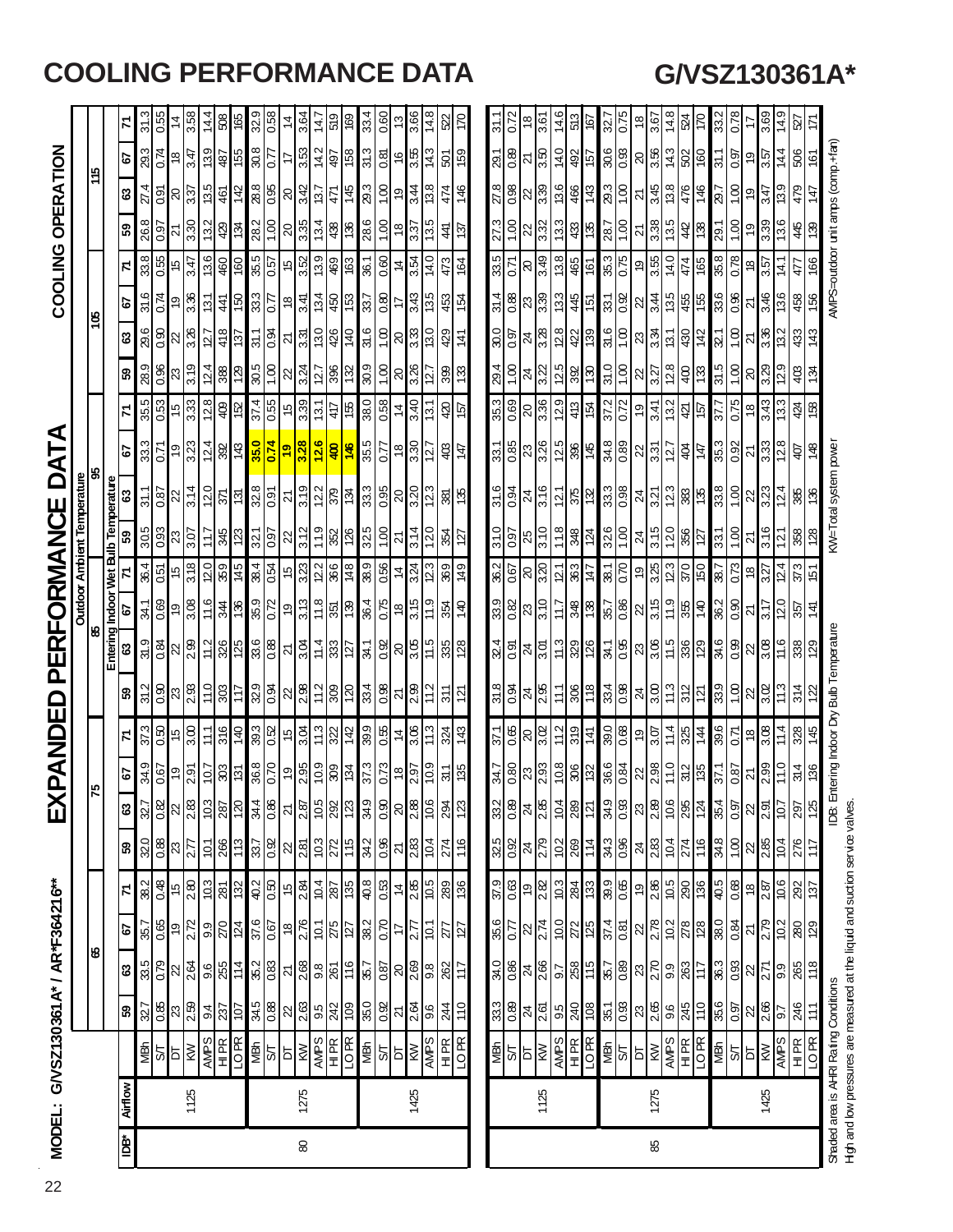|                        |                                                                                   |                          |                     |                                                         |                                                |                                                          |                              |                                                                                                                                                                                                                                               |                   |                                                                       |                                                                                                                                                                         |                                                                                                                                                                                                                                                                                                                     | Outdoor Ambient Temperature |                                                                                                                                             |                                                                                                             |                         |                                                                                                                                                                                                                                                                                                                                                                                                                                                                                   |                     |                                       |                                                             |                                                                 |                                                |                              | COOLING OPERATION   |
|------------------------|-----------------------------------------------------------------------------------|--------------------------|---------------------|---------------------------------------------------------|------------------------------------------------|----------------------------------------------------------|------------------------------|-----------------------------------------------------------------------------------------------------------------------------------------------------------------------------------------------------------------------------------------------|-------------------|-----------------------------------------------------------------------|-------------------------------------------------------------------------------------------------------------------------------------------------------------------------|---------------------------------------------------------------------------------------------------------------------------------------------------------------------------------------------------------------------------------------------------------------------------------------------------------------------|-----------------------------|---------------------------------------------------------------------------------------------------------------------------------------------|-------------------------------------------------------------------------------------------------------------|-------------------------|-----------------------------------------------------------------------------------------------------------------------------------------------------------------------------------------------------------------------------------------------------------------------------------------------------------------------------------------------------------------------------------------------------------------------------------------------------------------------------------|---------------------|---------------------------------------|-------------------------------------------------------------|-----------------------------------------------------------------|------------------------------------------------|------------------------------|---------------------|
|                        |                                                                                   |                          |                     | င္ဗ                                                     |                                                |                                                          |                              | 75                                                                                                                                                                                                                                            |                   |                                                                       | 85                                                                                                                                                                      |                                                                                                                                                                                                                                                                                                                     |                             |                                                                                                                                             | န္တ                                                                                                         |                         |                                                                                                                                                                                                                                                                                                                                                                                                                                                                                   |                     | 90L                                   |                                                             |                                                                 |                                                | <b>SLL</b>                   |                     |
|                        |                                                                                   |                          |                     |                                                         |                                                |                                                          |                              |                                                                                                                                                                                                                                               |                   |                                                                       | Entering Indoor                                                                                                                                                         |                                                                                                                                                                                                                                                                                                                     | Wet Bulb Temperature        |                                                                                                                                             |                                                                                                             |                         |                                                                                                                                                                                                                                                                                                                                                                                                                                                                                   |                     |                                       |                                                             |                                                                 |                                                |                              |                     |
| <b>Airflow</b><br>₿    |                                                                                   | 59<br>$-30.7$            | 31.9<br>ଞ           | 34.9<br>57                                              | 7                                              | 30.0<br>59                                               | 31.1<br>ଞ                    | त्र<br>प्र<br>67                                                                                                                                                                                                                              | N                 | $\frac{2}{3}$<br>39                                                   | ଞ                                                                                                                                                                       | 57                                                                                                                                                                                                                                                                                                                  |                             |                                                                                                                                             | 63                                                                                                          | 2                       | 8                                                                                                                                                                                                                                                                                                                                                                                                                                                                                 | ෂ                   | ତ                                     | 7                                                           | ශී                                                              | ශ                                              | ତ                            | Z                   |
|                        | 이제                                                                                | 69'0                     | 0.58                | 0.40                                                    |                                                | $\overline{0.72}$                                        | 0.60                         |                                                                                                                                                                                                                                               |                   | $\frac{1}{2}$                                                         | $\frac{190}{1000}$                                                                                                                                                      | $\frac{33}{643}$                                                                                                                                                                                                                                                                                                    |                             | 86                                                                                                                                          | $rac{98}{982}$                                                                                              | $\frac{9}{4}$           | $\frac{27.2}{0.79}$                                                                                                                                                                                                                                                                                                                                                                                                                                                               | $\frac{98.2}{0.66}$ | $\frac{30.8}{0.46}$                   |                                                             | $\frac{252}{0.80}$                                              | 26.1<br>0.66                                   | 28.6                         |                     |
|                        | ⋤                                                                                 | $\overline{e}$           | $\overline{9}$      | $\overline{c}$                                          |                                                | $\frac{6}{1}$                                            | $\tilde{\mathbf{e}}$         | <u>ြို့ပြ</u> င်္ကြို့အဖြစ် မြို့အဖြစ် မြို့အဖြစ် မြို့အဖြစ် မြို့အဖြစ် မြို့အဖြစ် မြို့အဖြစ် မြို့အဖြစ် မြို့အဖြစ် မ<br>မြို့သူ မြို့အဖြစ် မြို့အဖြစ် မြို့အဖြစ် မြို့အဖြစ် မြို့အဖြစ် မြို့အဖြစ် မြို့အဖြစ် မြို့အဖြစ် မြို့အဖြစ် မြ        |                   |                                                                       | $\frac{1}{6}$                                                                                                                                                           |                                                                                                                                                                                                                                                                                                                     |                             | $\overline{0}$                                                                                                                              |                                                                                                             |                         | $\overline{9}$                                                                                                                                                                                                                                                                                                                                                                                                                                                                    | $\frac{9}{5}$       | $\overline{c}$                        |                                                             | $\frac{8}{2}$                                                   | $\overline{5}$                                 |                              |                     |
| 1050                   |                                                                                   |                          |                     | 2.54                                                    |                                                |                                                          | 2.65                         |                                                                                                                                                                                                                                               |                   |                                                                       |                                                                                                                                                                         |                                                                                                                                                                                                                                                                                                                     |                             |                                                                                                                                             |                                                                                                             | $\frac{12}{36}$         |                                                                                                                                                                                                                                                                                                                                                                                                                                                                                   | 3.08                | 3.18                                  |                                                             |                                                                 |                                                | $\frac{2}{3}$ $\frac{24}{2}$ |                     |
|                        | $\frac{\frac{\text{KW}}{\text{AUPS}}}{\frac{\text{HIPR}}{\text{HPI}}}\,$          | $\frac{2.41}{8.3}$       | $\frac{46}{36}$     | $rac{8}{80}$                                            |                                                | $\frac{25}{10}$ $\frac{25}{10}$ $\frac{25}{10}$          | 5.6                          |                                                                                                                                                                                                                                               |                   | $\frac{275}{978}$                                                     |                                                                                                                                                                         | $\frac{1}{2}$ ြို့ချိန်ဆ                                                                                                                                                                                                                                                                                            |                             | 2.89                                                                                                                                        | $ e _{\alpha}^{\mathcal{S}} _{\alpha}^{\mathcal{S}} _{\beta}^{\mathcal{S}} _{\beta}^{\mathcal{S}} _{\beta}$ |                         | $\frac{5}{2}$ $\frac{1}{2}$ $\frac{1}{2}$ $\frac{1}{2}$ $\frac{1}{2}$                                                                                                                                                                                                                                                                                                                                                                                                             | 11.3                | $\frac{71}{11}$                       |                                                             | $\frac{3.17}{11.7}$                                             | $\frac{3}{25}$ $\frac{1}{24}$ $\frac{1}{27}$   |                              |                     |
|                        |                                                                                   |                          |                     |                                                         |                                                |                                                          |                              |                                                                                                                                                                                                                                               |                   |                                                                       |                                                                                                                                                                         |                                                                                                                                                                                                                                                                                                                     |                             |                                                                                                                                             |                                                                                                             |                         |                                                                                                                                                                                                                                                                                                                                                                                                                                                                                   |                     | 425                                   |                                                             |                                                                 |                                                | 469                          |                     |
|                        |                                                                                   | 28                       |                     |                                                         |                                                |                                                          | 276                          |                                                                                                                                                                                                                                               |                   |                                                                       |                                                                                                                                                                         |                                                                                                                                                                                                                                                                                                                     |                             | 332                                                                                                                                         |                                                                                                             | $\frac{18}{18}$         |                                                                                                                                                                                                                                                                                                                                                                                                                                                                                   | $\frac{402}{132}$   |                                       |                                                             | 413                                                             |                                                |                              |                     |
|                        | MBh                                                                               | 33.3                     | 34.5                | 37.8                                                    |                                                | 32.5                                                     | 33.7                         |                                                                                                                                                                                                                                               |                   | <b>Z</b> IS                                                           | $\frac{25}{100}$ $\frac{25}{100}$ $\frac{25}{100}$                                                                                                                      | 1.98                                                                                                                                                                                                                                                                                                                |                             | $\frac{310}{0.79}$                                                                                                                          | $\overline{\mathfrak{Z}}$ 1                                                                                 | 35.2                    |                                                                                                                                                                                                                                                                                                                                                                                                                                                                                   | 30.5                | 33.4                                  |                                                             | $\frac{27.3}{0.82}$                                             | 28.3                                           | $\frac{31.0}{0.48}$          |                     |
|                        | ৯                                                                                 | $\frac{1}{2}$            |                     |                                                         |                                                | 0.74                                                     | 0.62                         |                                                                                                                                                                                                                                               |                   | $\frac{8}{5}$                                                         | ਲ                                                                                                                                                                       |                                                                                                                                                                                                                                                                                                                     |                             |                                                                                                                                             | 0.66                                                                                                        | 8.0                     |                                                                                                                                                                                                                                                                                                                                                                                                                                                                                   | 80                  | $\frac{1}{2}$                         |                                                             |                                                                 |                                                |                              |                     |
|                        | $\overline{\bullet}$                                                              | 8 <sup>1</sup>           | $rac{16}{2.52}$     | 12                                                      |                                                | 6 <sub>1</sub>                                           | 91                           |                                                                                                                                                                                                                                               |                   | 61                                                                    | 91                                                                                                                                                                      |                                                                                                                                                                                                                                                                                                                     |                             | 6 <sub>1</sub>                                                                                                                              | 9                                                                                                           | 12                      |                                                                                                                                                                                                                                                                                                                                                                                                                                                                                   | 9 <sup>1</sup>      | $\overline{2}$                        |                                                             | $\overline{17}$                                                 | $-5$                                           | $\overline{1}$               |                     |
| 1200<br>$\overline{C}$ | <b>KW</b><br>AVIPS                                                                |                          |                     | 2.60                                                    |                                                |                                                          | 2.71                         |                                                                                                                                                                                                                                               |                   |                                                                       |                                                                                                                                                                         |                                                                                                                                                                                                                                                                                                                     |                             | $\frac{2.97}{10.7}$                                                                                                                         |                                                                                                             | 3.13                    |                                                                                                                                                                                                                                                                                                                                                                                                                                                                                   | 3.16                | 3.26                                  |                                                             | $\frac{3.20}{12.0}$                                             |                                                | $\frac{3.38}{12.7}$          |                     |
|                        |                                                                                   | $\frac{2.47}{8.5}$       |                     | 9.0                                                     |                                                | $\frac{2.66}{9.2}$                                       | $\frac{4}{3}$                |                                                                                                                                                                                                                                               |                   | $\frac{1}{2}$ $\frac{1}{2}$ $\frac{1}{2}$ $\frac{1}{2}$ $\frac{1}{2}$ | $\frac{1}{2}$ $\frac{1}{2}$ $\frac{1}{2}$ $\frac{1}{2}$ $\frac{1}{2}$ $\frac{1}{2}$ $\frac{1}{2}$ $\frac{1}{2}$ $\frac{1}{2}$ $\frac{1}{2}$ $\frac{1}{2}$ $\frac{1}{2}$ | $\frac{ q }{4}$ $\frac{ q }{2}$ $\frac{ q }{2}$ $\frac{ q }{2}$                                                                                                                                                                                                                                                     |                             |                                                                                                                                             | $\frac{3.03}{10.9}$                                                                                         | $\frac{13}{2}$          | $\frac{1}{3} \times \frac{1}{3} \times \frac{1}{3} \times \frac{1}{3} \times \frac{1}{3} \times \frac{1}{3} \times \frac{1}{3} \times \frac{1}{3} \times \frac{1}{3} \times \frac{1}{3} \times \frac{1}{3} \times \frac{1}{3} \times \frac{1}{3} \times \frac{1}{3} \times \frac{1}{3} \times \frac{1}{3} \times \frac{1}{3} \times \frac{1}{3} \times \frac{1}{3} \times \frac{1}{3} \times \frac{1}{3} \times \frac{1}{3} \times \frac{1}{3} \times \frac{1}{3} \times \frac{1$ | $\frac{16}{11.6}$   | 12.0                                  |                                                             |                                                                 | <u>  일   기준  정   일</u>                         |                              |                     |
|                        |                                                                                   |                          |                     |                                                         |                                                | 예능                                                       | 284                          |                                                                                                                                                                                                                                               |                   |                                                                       |                                                                                                                                                                         |                                                                                                                                                                                                                                                                                                                     |                             |                                                                                                                                             |                                                                                                             |                         |                                                                                                                                                                                                                                                                                                                                                                                                                                                                                   | $rac{414}{136}$     | $rac{48}{14}$                         |                                                             |                                                                 |                                                | $rac{484}{154}$              |                     |
|                        | MBN<br>LOPR<br>MBN<br>S/T                                                         | $\frac{86}{100}$         | $\frac{253}{113}$   | $\frac{8}{8}$ $\frac{8}{8}$ $\frac{3}{8}$ $\frac{4}{4}$ |                                                |                                                          |                              |                                                                                                                                                                                                                                               |                   |                                                                       |                                                                                                                                                                         | $\frac{3}{25}$<br>$\frac{2}{25}$                                                                                                                                                                                                                                                                                    |                             | $\frac{1}{2}$ $\frac{1}{2}$ $\frac{1}{2}$ $\frac{1}{2}$ $\frac{1}{2}$ $\frac{1}{2}$ $\frac{1}{2}$ $\frac{1}{2}$ $\frac{1}{2}$ $\frac{1}{2}$ | $\frac{18}{18}$                                                                                             | $\frac{38}{42}$         |                                                                                                                                                                                                                                                                                                                                                                                                                                                                                   |                     |                                       |                                                             | $\frac{18}{36}$ $\frac{12}{36}$ $\frac{12}{36}$ $\frac{12}{36}$ |                                                |                              |                     |
|                        |                                                                                   |                          |                     |                                                         |                                                | $\frac{33.5}{0.78}$                                      | 34.7                         |                                                                                                                                                                                                                                               |                   | $\frac{18}{18}$ $\frac{18}{18}$                                       |                                                                                                                                                                         |                                                                                                                                                                                                                                                                                                                     |                             |                                                                                                                                             |                                                                                                             | 36.2                    |                                                                                                                                                                                                                                                                                                                                                                                                                                                                                   | 31.4                | $\frac{34.4}{0.50}$                   |                                                             |                                                                 |                                                | $rac{9}{650}$                |                     |
|                        |                                                                                   |                          |                     |                                                         |                                                |                                                          | $\frac{9}{15}$               |                                                                                                                                                                                                                                               |                   |                                                                       |                                                                                                                                                                         | 0.46                                                                                                                                                                                                                                                                                                                |                             |                                                                                                                                             |                                                                                                             |                         |                                                                                                                                                                                                                                                                                                                                                                                                                                                                                   | $rac{15}{15}$       |                                       |                                                             |                                                                 |                                                |                              |                     |
|                        | l≠                                                                                |                          |                     | $\overline{c}$                                          |                                                |                                                          |                              |                                                                                                                                                                                                                                               |                   |                                                                       |                                                                                                                                                                         |                                                                                                                                                                                                                                                                                                                     |                             |                                                                                                                                             |                                                                                                             | ∣ุ≃                     |                                                                                                                                                                                                                                                                                                                                                                                                                                                                                   |                     |                                       |                                                             |                                                                 |                                                |                              |                     |
| 1350                   | KW                                                                                | 2.49                     | ခြံမြီး             | 2.62                                                    |                                                | 2.68                                                     | 2.74                         |                                                                                                                                                                                                                                               |                   |                                                                       |                                                                                                                                                                         | $\frac{8}{30}$                                                                                                                                                                                                                                                                                                      |                             |                                                                                                                                             | ೫                                                                                                           | 3.16                    |                                                                                                                                                                                                                                                                                                                                                                                                                                                                                   | 3.18                | ನಿ                                    |                                                             |                                                                 | 3.30                                           | 3.40                         |                     |
|                        | <b>AMPS</b>                                                                       |                          | $\frac{88}{256}$    | $\overline{5}$                                          |                                                | $rac{3}{80}$                                             |                              |                                                                                                                                                                                                                                               |                   | 10.1                                                                  |                                                                                                                                                                         | 707                                                                                                                                                                                                                                                                                                                 |                             | 10.8                                                                                                                                        | 11.0                                                                                                        | 11.4                    | 11.5                                                                                                                                                                                                                                                                                                                                                                                                                                                                              | 7.17                | 12.1                                  |                                                             | 12.1                                                            | 12.4                                           | 12.8                         |                     |
|                        | HIPR<br>LOPE                                                                      | $\frac{86}{88}$          |                     | 270                                                     |                                                |                                                          |                              |                                                                                                                                                                                                                                               |                   | $\frac{304}{18}$                                                      |                                                                                                                                                                         | $\frac{1}{28}$                                                                                                                                                                                                                                                                                                      |                             | $\frac{46}{124}$                                                                                                                            | $\frac{2}{37}$                                                                                              | $\frac{38}{4}$          | 389                                                                                                                                                                                                                                                                                                                                                                                                                                                                               | 49                  | $\frac{442}{150}$                     |                                                             | 430                                                             | 463                                            | 488                          |                     |
|                        |                                                                                   |                          |                     |                                                         |                                                |                                                          | $rac{55}{28}$                | ន $ 8 $ ភ្ន                                                                                                                                                                                                                                   |                   |                                                                       | $\frac{23}{8}$                                                                                                                                                          |                                                                                                                                                                                                                                                                                                                     |                             |                                                                                                                                             |                                                                                                             |                         |                                                                                                                                                                                                                                                                                                                                                                                                                                                                                   |                     |                                       |                                                             |                                                                 |                                                |                              |                     |
|                        | MBh                                                                               |                          |                     |                                                         |                                                | $\frac{30.5}{5}$                                         | $\left  \frac{4}{5} \right $ |                                                                                                                                                                                                                                               |                   | $\frac{8}{8}$                                                         |                                                                                                                                                                         |                                                                                                                                                                                                                                                                                                                     |                             |                                                                                                                                             |                                                                                                             |                         |                                                                                                                                                                                                                                                                                                                                                                                                                                                                                   |                     |                                       | 33.0                                                        | 25.6                                                            |                                                |                              | 30.6                |
|                        | 5 <sub>1</sub>                                                                    | 31.3                     | 32.2                | 34.8                                                    | $rac{37.4}{0.34}$                              | 0.82                                                     | 0.73                         |                                                                                                                                                                                                                                               | 36.5              | 0.84                                                                  | $\frac{30.7}{0.75}$                                                                                                                                                     | $332$<br>$0.57$                                                                                                                                                                                                                                                                                                     | 856                         | $\frac{29.1}{0.86}$                                                                                                                         | $\frac{29.9}{0.77}$                                                                                         | $32.4$<br>0.58          | 27.6<br>$\frac{34.8}{0.38}$                                                                                                                                                                                                                                                                                                                                                                                                                                                       | 28.4                | 30.8                                  | 0.39                                                        | 0.90                                                            | $\frac{26.3}{0.81}$                            | 28.5                         | 65.0                |
|                        | ᅱ                                                                                 |                          |                     |                                                         |                                                |                                                          |                              |                                                                                                                                                                                                                                               | $\overline{z}$    |                                                                       |                                                                                                                                                                         |                                                                                                                                                                                                                                                                                                                     | $\overline{\mathbb{H}}$     |                                                                                                                                             |                                                                                                             |                         |                                                                                                                                                                                                                                                                                                                                                                                                                                                                                   | $\rm ^{2}$          | $\mathfrak{S}$                        |                                                             | $\bowtie$                                                       |                                                |                              | $\overline{r}$      |
| 1050                   |                                                                                   | $\frac{22}{243}$         | $\frac{28}{100}$    | $\frac{16}{256}$                                        |                                                | ၛႜ <mark>ၛ</mark> ႜႜႜႜႜႜႜႜႜႜႜႜႜႜႜႜႜႜႜႜႜႜႜႜႜႜႜႜႜႜ         | $\frac{8}{25}$               |                                                                                                                                                                                                                                               |                   |                                                                       |                                                                                                                                                                         |                                                                                                                                                                                                                                                                                                                     | $\frac{1}{300}$             | $\frac{22}{2.905}$                                                                                                                          | $\frac{88}{29}$                                                                                             | 부위는                     | $\frac{1}{2}$ $\frac{1}{2}$                                                                                                                                                                                                                                                                                                                                                                                                                                                       |                     |                                       | $= 3\frac{1}{2}$                                            |                                                                 | $\frac{5}{2}$                                  | $\frac{15}{3.32}$            |                     |
|                        | <b>SHINY</b>                                                                      |                          |                     |                                                         | 2.64                                           |                                                          |                              |                                                                                                                                                                                                                                               | 2.84              |                                                                       |                                                                                                                                                                         |                                                                                                                                                                                                                                                                                                                     |                             |                                                                                                                                             |                                                                                                             |                         | $\frac{3.18}{11.5}$                                                                                                                                                                                                                                                                                                                                                                                                                                                               | $\frac{3.11}{11.4}$ | $\frac{3.21}{11.8}$                   |                                                             | $\frac{3.14}{11.8}$                                             |                                                |                              | $\frac{3.43}{13.0}$ |
|                        |                                                                                   | 231                      | 248                 |                                                         |                                                |                                                          | 279                          |                                                                                                                                                                                                                                               | 207               |                                                                       |                                                                                                                                                                         |                                                                                                                                                                                                                                                                                                                     | 349                         |                                                                                                                                             | $\overline{\mathcal{X}}$                                                                                    | 381                     | 398                                                                                                                                                                                                                                                                                                                                                                                                                                                                               | 406                 |                                       |                                                             | 417                                                             |                                                |                              | 494                 |
|                        | $\frac{1}{2}$<br>$\frac{1}{2}$<br>$\frac{1}{2}$<br>$\frac{1}{2}$<br>$\frac{1}{2}$ | 104                      | $\overline{11}$     | 82<br>121                                               | $\frac{274}{129}$ $\frac{49}{9}$ $\frac{5}{9}$ |                                                          | 117                          |                                                                                                                                                                                                                                               | 136               | $\frac{2}{\sqrt{2}}$ 이 있는                                             |                                                                                                                                                                         | $\frac{1}{2}$ $\frac{1}{2}$ $\frac{1}{2}$ $\frac{1}{2}$ $\frac{1}{2}$ $\frac{1}{2}$ $\frac{1}{2}$ $\frac{1}{2}$ $\frac{1}{2}$ $\frac{1}{2}$ $\frac{1}{2}$ $\frac{1}{2}$ $\frac{1}{2}$ $\frac{1}{2}$ $\frac{1}{2}$ $\frac{1}{2}$ $\frac{1}{2}$ $\frac{1}{2}$ $\frac{1}{2}$ $\frac{1}{2}$ $\frac{1}{2}$ $\frac{1}{2}$ | 141                         | $rac{35}{120}$                                                                                                                              | 128                                                                                                         | 139                     | $rac{377}{126}$<br>$\frac{48}{57.7}$                                                                                                                                                                                                                                                                                                                                                                                                                                              | ခြံ မြို့အခြံ မြို့ |                                       | $\frac{4}{15}$ $\frac{8}{15}$ $\frac{8}{15}$ $\frac{6}{15}$ | 130                                                             | $\frac{49}{138}$                               | $\frac{474}{151}$            | 161                 |
|                        | MBh                                                                               | 33.9                     |                     | 37.7<br>0.55                                            |                                                | 33.1                                                     | 34.1                         |                                                                                                                                                                                                                                               |                   |                                                                       |                                                                                                                                                                         |                                                                                                                                                                                                                                                                                                                     | 38.6                        | $\frac{31.5}{0.90}$                                                                                                                         | $\frac{32.4}{0.80}$                                                                                         | 35.1                    |                                                                                                                                                                                                                                                                                                                                                                                                                                                                                   |                     |                                       |                                                             |                                                                 |                                                |                              | 33.2                |
|                        | $5\overline{1}$                                                                   |                          | $\frac{34.9}{0.73}$ |                                                         |                                                | 0.85                                                     | 0.76                         |                                                                                                                                                                                                                                               | 0.37              | $\frac{32.3}{0.87}$                                                   |                                                                                                                                                                         |                                                                                                                                                                                                                                                                                                                     |                             |                                                                                                                                             |                                                                                                             | 0.61                    | 29.9<br>0.93                                                                                                                                                                                                                                                                                                                                                                                                                                                                      |                     |                                       |                                                             |                                                                 | $\frac{85}{818}$ $\frac{8}{81}$ $\frac{8}{81}$ | $\frac{30.9}{0.63}$          | 0.41                |
|                        | $\overline{\bullet}$                                                              | $\overline{\mathcal{N}}$ |                     | $\frac{16}{2.62}$                                       | $\div$                                         |                                                          | $\frac{20}{2.74}$            |                                                                                                                                                                                                                                               |                   |                                                                       |                                                                                                                                                                         |                                                                                                                                                                                                                                                                                                                     | $\div$                      |                                                                                                                                             | $\frac{25}{36}$                                                                                             | $\frac{16}{3.16}$       | $\frac{2}{3}$<br>$\div$                                                                                                                                                                                                                                                                                                                                                                                                                                                           |                     |                                       | $\overline{\mathbb{H}}$                                     |                                                                 |                                                | $\frac{15}{3.40}$            | $\frac{10}{3.52}$   |
| 1200<br>75             | <b>MX</b>                                                                         | 2.49                     | $\frac{8}{36}$      |                                                         | 2.70                                           | $\frac{2}{\sqrt{2}}\frac{1}{\sqrt{2}}\frac{1}{\sqrt{2}}$ |                              |                                                                                                                                                                                                                                               | $=\frac{5}{29}$   | $\frac{5}{100}$ $\frac{1}{100}$ $\frac{1}{100}$                       |                                                                                                                                                                         |                                                                                                                                                                                                                                                                                                                     | 3.10                        |                                                                                                                                             |                                                                                                             |                         | 3.26                                                                                                                                                                                                                                                                                                                                                                                                                                                                              |                     |                                       | $\frac{1}{3}$ $\frac{1}{2}$ $\frac{1}{2}$                   | $\frac{27}{219}$ 8 8 $\frac{27}{21}$ 8 8 $\frac{27}{21}$        |                                                |                              |                     |
|                        | AMPS<br>HIPR                                                                      | $\frac{6}{28}$           |                     | 270<br>$\overline{9}$ .                                 | $\frac{94}{282}$                               |                                                          | $\frac{9.5}{287}$            |                                                                                                                                                                                                                                               |                   |                                                                       |                                                                                                                                                                         |                                                                                                                                                                                                                                                                                                                     | 11.1<br>360                 |                                                                                                                                             | $\frac{1}{11.0}$<br>372                                                                                     | $\frac{114}{11}$<br>393 | $\frac{11.8}{410}$                                                                                                                                                                                                                                                                                                                                                                                                                                                                | 419                 |                                       |                                                             |                                                                 | $rac{12}{463}$                                 | $\frac{12.8}{489}$           | 13.3<br>510         |
|                        | LO <sub>P</sub>                                                                   | 407                      | 114                 | 124                                                     | ££1                                            | 113                                                      | 071                          | $\frac{1}{3}$ $\frac{1}{3}$ $\frac{1}{3}$ $\frac{1}{3}$ $\frac{1}{3}$ $\frac{1}{3}$ $\frac{1}{3}$ $\frac{1}{3}$ $\frac{1}{3}$ $\frac{1}{3}$ $\frac{1}{3}$ $\frac{1}{3}$ $\frac{1}{3}$ $\frac{1}{3}$ $\frac{1}{3}$ $\frac{1}{3}$ $\frac{1}{3}$ | 0t/               | 118                                                                   | <mark>မျှမျှချွမျှမျှမျှမျှမျှချွမျှ</mark>                                                                                                                             | $rac{5}{8}$<br>$rac{2}{3}$                                                                                                                                                                                                                                                                                          | 146                         | $ 3 8 $ $ 3 8 $ $ 3 $                                                                                                                       | $\overline{131}$                                                                                            | 144                     | $\frac{15}{38}$<br>153                                                                                                                                                                                                                                                                                                                                                                                                                                                            | 138                 | <u>မြို့နှူ အခြို့မြို့အခြို့နှူး</u> | 09                                                          | 134                                                             | 674                                            | 156                          | 166                 |
|                        |                                                                                   |                          |                     |                                                         | 41.7                                           |                                                          |                              |                                                                                                                                                                                                                                               |                   |                                                                       |                                                                                                                                                                         |                                                                                                                                                                                                                                                                                                                     | 39.8                        |                                                                                                                                             |                                                                                                             |                         |                                                                                                                                                                                                                                                                                                                                                                                                                                                                                   |                     |                                       |                                                             |                                                                 |                                                | 31.8                         | <b>21.2</b>         |
|                        | $\frac{100}{\sqrt{48}}$                                                           | 34.9                     | $rac{35.9}{0.77}$   | 38.9                                                    | 0.37                                           | $\frac{34.1}{0.89}$                                      | 35.1                         |                                                                                                                                                                                                                                               | $rac{60}{20}$     | $\frac{333}{0.91}$                                                    | $\frac{34.2}{0.81}$                                                                                                                                                     | $rac{27.1}{0.62}$                                                                                                                                                                                                                                                                                                   | 0.40                        | $\frac{32.4}{0.94}$                                                                                                                         | $\frac{334}{0.84}$                                                                                          | 362<br>0.64             | $\frac{160}{90}$<br>$\frac{38.8}{0.41}$                                                                                                                                                                                                                                                                                                                                                                                                                                           | $rac{280}{215}$     | 84.4                                  | $\frac{36.9}{0.42}$                                         | 28.6                                                            | 29.4                                           | 0.67                         | 0.43                |
|                        | 뉘                                                                                 | 20                       |                     |                                                         | $\pm$                                          | $\overline{21}$                                          | $\overline{6}$               | န္ကုဒ္ကုန္ျမန္ကုန္တုန္                                                                                                                                                                                                                        | $\Xi$             |                                                                       |                                                                                                                                                                         |                                                                                                                                                                                                                                                                                                                     | $\overline{z}$              | $\overline{\mathbf{z}}$                                                                                                                     |                                                                                                             |                         | $\mathcal{L}$                                                                                                                                                                                                                                                                                                                                                                                                                                                                     |                     |                                       | $\mathrel{\mathop:}=$                                       |                                                                 |                                                | $\frac{4}{3}$                |                     |
| 1350.00                | <b>MX</b>                                                                         | 2.51                     | $\frac{9}{2.56}$    | $\frac{15}{2.64}$                                       | 2.73                                           | 2.70                                                     | 2.76                         |                                                                                                                                                                                                                                               | 2.34              | $\frac{25}{28}$                                                       | $\frac{9}{2}$                                                                                                                                                           | $\frac{16}{30}$                                                                                                                                                                                                                                                                                                     | 3.12                        | 3.02                                                                                                                                        | $\frac{9}{30}$                                                                                              | $\frac{16}{36}$         | $\frac{8}{34}$<br>3.29                                                                                                                                                                                                                                                                                                                                                                                                                                                            | $\frac{19}{3.21}$   | $\frac{15}{32}$                       | 3.43                                                        | $\frac{9}{3.25}$                                                | $\frac{18}{32}$                                | 3.43                         | $=$ $\frac{5}{2}$   |
|                        | AMPS<br>HIPR                                                                      | $rac{5}{240}$            | $rac{1}{25}$        | 92                                                      | 9.5                                            | $\frac{1}{2}$ $\frac{1}{2}$ $\frac{1}{2}$                | $rac{6}{290}$                |                                                                                                                                                                                                                                               | $\frac{10.3}{20}$ | $\frac{102}{307}$                                                     | $rac{1}{28}$                                                                                                                                                            | $\frac{1}{2}$ $\frac{1}{2}$ $\frac{1}{2}$ $\frac{1}{2}$ $\frac{1}{2}$ $\frac{1}{2}$ $\frac{1}{2}$ $\frac{1}{2}$ $\frac{1}{2}$ $\frac{1}{2}$ $\frac{1}{2}$ $\frac{1}{2}$ $\frac{1}{2}$ $\frac{1}{2}$ $\frac{1}{2}$ $\frac{1}{2}$ $\frac{1}{2}$ $\frac{1}{2}$ $\frac{1}{2}$ $\frac{1}{2}$ $\frac{1}{2}$ $\frac{1}{2}$ | 11.2                        | $\frac{10.9}{349}$                                                                                                                          | 11.1                                                                                                        | 11.5                    | $\frac{16}{18}$<br>$\frac{11.9}{414}$                                                                                                                                                                                                                                                                                                                                                                                                                                             | $\frac{28}{13}$     | $rac{2}{2}$ $rac{4}{2}$ $rac{1}{2}$   | 12.7                                                        | $\frac{123}{434}$                                               | $rac{12.5}{467}$                               | $\frac{13.0}{493}$           | 13.4                |
|                        |                                                                                   |                          |                     | $\frac{27}{26}$                                         | $\frac{285}{134}$                              |                                                          |                              |                                                                                                                                                                                                                                               |                   |                                                                       |                                                                                                                                                                         |                                                                                                                                                                                                                                                                                                                     | $rac{364}{147}$             |                                                                                                                                             | 376                                                                                                         | 397                     |                                                                                                                                                                                                                                                                                                                                                                                                                                                                                   |                     |                                       | 466                                                         |                                                                 |                                                |                              | 515                 |
|                        | LO <sub>PK</sub>                                                                  | <u>je</u>                |                     |                                                         |                                                |                                                          | 122                          |                                                                                                                                                                                                                                               | 141               | 611                                                                   |                                                                                                                                                                         |                                                                                                                                                                                                                                                                                                                     |                             | 125                                                                                                                                         | <b>EEL</b>                                                                                                  | 145                     | <b>+91</b>                                                                                                                                                                                                                                                                                                                                                                                                                                                                        |                     |                                       | 162                                                         | <b>35</b>                                                       | 144                                            | 43 L                         | 191                 |

# EXPANDED PERFORMANCE DATA

# **COOLING PERFORMANCE DATA G/VSZ130361B\***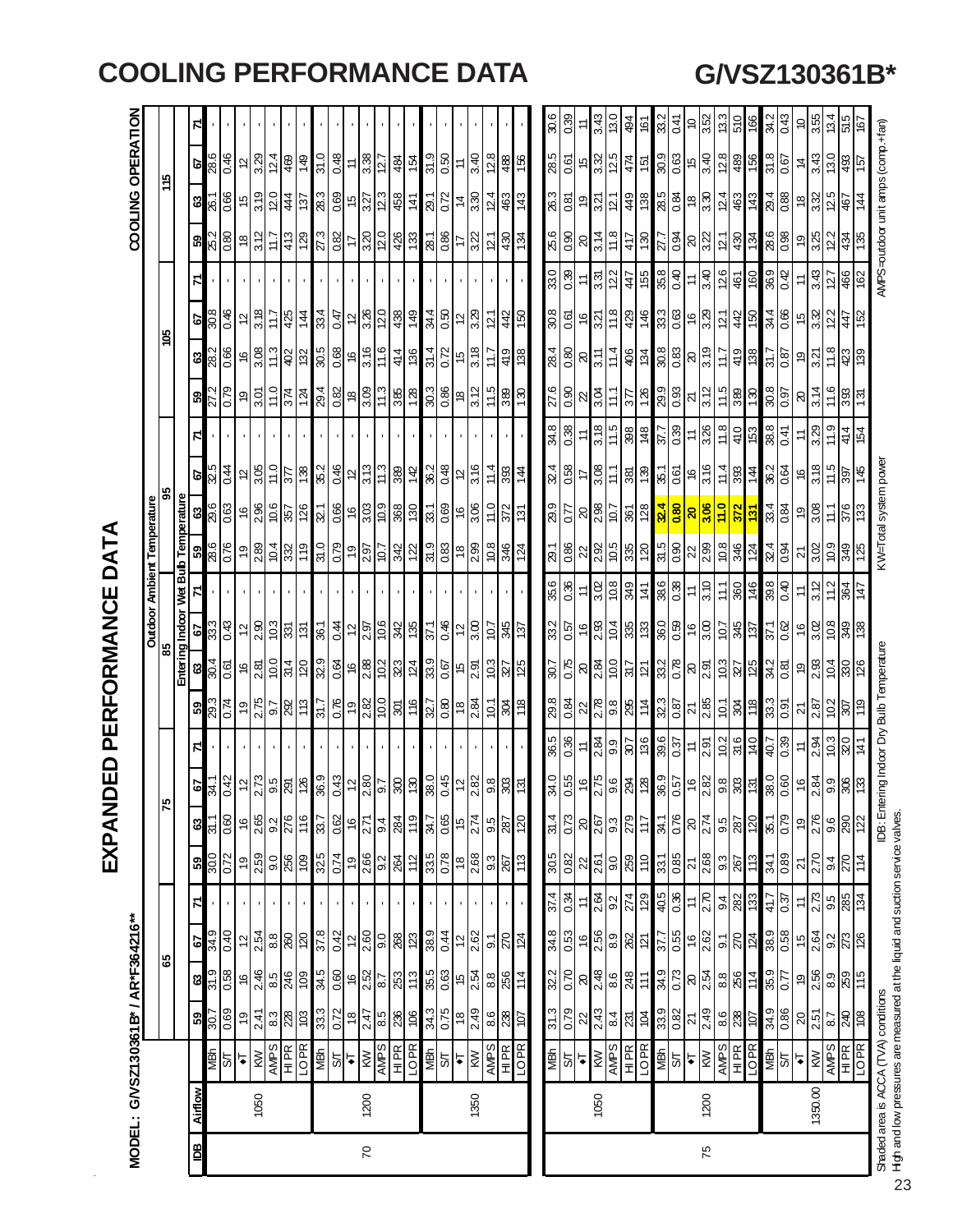# EXPANDED PERFORMANCE DATA

|    |         | MODEL: G/VSZ130361B* / AR*F364216**                                           |                                                                                                                 |                                                 |                                                                                                                               |                                                                                                                                                                                       |                     | EXPANDED                                                      |                                                                                                     |                                                                                                 |                                                                                                   | <b>PERFORMANCE</b>                                                                                                                                                                  |                                                                                                           | DATA                                                                                                            |                                                              |                                                                       |                                           |                                                                                                   |                                                                                                    |                                                                                                                                                                                                                                                                                                                                                                                              |                          |                                                                                     |                                                                                                 | COOLING OPERATION                  |                   |
|----|---------|-------------------------------------------------------------------------------|-----------------------------------------------------------------------------------------------------------------|-------------------------------------------------|-------------------------------------------------------------------------------------------------------------------------------|---------------------------------------------------------------------------------------------------------------------------------------------------------------------------------------|---------------------|---------------------------------------------------------------|-----------------------------------------------------------------------------------------------------|-------------------------------------------------------------------------------------------------|---------------------------------------------------------------------------------------------------|-------------------------------------------------------------------------------------------------------------------------------------------------------------------------------------|-----------------------------------------------------------------------------------------------------------|-----------------------------------------------------------------------------------------------------------------|--------------------------------------------------------------|-----------------------------------------------------------------------|-------------------------------------------|---------------------------------------------------------------------------------------------------|----------------------------------------------------------------------------------------------------|----------------------------------------------------------------------------------------------------------------------------------------------------------------------------------------------------------------------------------------------------------------------------------------------------------------------------------------------------------------------------------------------|--------------------------|-------------------------------------------------------------------------------------|-------------------------------------------------------------------------------------------------|------------------------------------|-------------------|
|    |         |                                                                               |                                                                                                                 |                                                 |                                                                                                                               |                                                                                                                                                                                       |                     |                                                               |                                                                                                     |                                                                                                 |                                                                                                   |                                                                                                                                                                                     |                                                                                                           |                                                                                                                 | Outdoor Ambient Temperature                                  |                                                                       |                                           |                                                                                                   |                                                                                                    |                                                                                                                                                                                                                                                                                                                                                                                              |                          |                                                                                     |                                                                                                 |                                    |                   |
|    |         |                                                                               |                                                                                                                 | 65                                              |                                                                                                                               |                                                                                                                                                                                       |                     | $\overline{5}$                                                |                                                                                                     |                                                                                                 |                                                                                                   | 18                                                                                                                                                                                  |                                                                                                           |                                                                                                                 |                                                              | 8                                                                     |                                           |                                                                                                   | $\frac{105}{2}$                                                                                    |                                                                                                                                                                                                                                                                                                                                                                                              |                          |                                                                                     | 115                                                                                             |                                    |                   |
|    |         |                                                                               |                                                                                                                 |                                                 |                                                                                                                               |                                                                                                                                                                                       |                     |                                                               |                                                                                                     |                                                                                                 |                                                                                                   | Entering I<br>63                                                                                                                                                                    |                                                                                                           |                                                                                                                 | Indoor Wet Bulb Temperature                                  |                                                                       |                                           |                                                                                                   |                                                                                                    |                                                                                                                                                                                                                                                                                                                                                                                              |                          |                                                                                     |                                                                                                 |                                    |                   |
| B  | Airflow |                                                                               | <u>යි</u>                                                                                                       | 63                                              | 6                                                                                                                             | 7                                                                                                                                                                                     | ඹ                   | 63                                                            | 29                                                                                                  | 7                                                                                               | <b>B</b>                                                                                          |                                                                                                                                                                                     | 2                                                                                                         | 8                                                                                                               | $\boldsymbol{\mathbb{S}}$                                    | 19                                                                    | 7                                         | <b>G</b>                                                                                          |                                                                                                    | 2                                                                                                                                                                                                                                                                                                                                                                                            | 7                        | 65                                                                                  | $\boldsymbol{\mathbb{S}}$                                                                       | e.                                 | $\overline{r}$    |
|    |         | 画                                                                             | 31.8                                                                                                            | 32.5                                            | 7.7                                                                                                                           | 37.1                                                                                                                                                                                  | 31.1                | <b>S1.7</b>                                                   |                                                                                                     | 36.3                                                                                            | 30.3                                                                                              | 33.1<br>31.0                                                                                                                                                                        | 35.4                                                                                                      | 29.6                                                                                                            | 30.2                                                         |                                                                       | 34.5                                      | 28.1                                                                                              | 28.7                                                                                               | 30.7                                                                                                                                                                                                                                                                                                                                                                                         | 32.8                     | 26.0                                                                                | 26.6                                                                                            | 28.4                               | 30.4              |
|    |         | ৯∣∃                                                                           |                                                                                                                 | 0.81                                            | 0.66                                                                                                                          | 0.49                                                                                                                                                                                  | 0.89                | 0.84                                                          |                                                                                                     | 0.51                                                                                            |                                                                                                   | 0.86                                                                                                                                                                                | 0.52<br>0.70                                                                                              |                                                                                                                 |                                                              |                                                                       | 0.54                                      | 0.98                                                                                              | $\frac{0.92}{23}$                                                                                  | 0.75                                                                                                                                                                                                                                                                                                                                                                                         | 0.56                     | 0.99                                                                                | $\frac{0.93}{22}$                                                                               | 0.76                               | 0.57              |
|    |         |                                                                               | $rac{8}{24}$                                                                                                    | 23                                              | $\mathbb{R}$                                                                                                                  |                                                                                                                                                                                       | Z4                  | 23                                                            |                                                                                                     | $\frac{6}{5}$                                                                                   |                                                                                                   | 23                                                                                                                                                                                  | $\frac{6}{2}$                                                                                             |                                                                                                                 |                                                              |                                                                       | $\frac{6}{5}$                             | $\approx$                                                                                         |                                                                                                    | $\mathsf{S}$                                                                                                                                                                                                                                                                                                                                                                                 | $\frac{6}{5}$            | $\frac{25}{37}$                                                                     |                                                                                                 | $\overline{6}$                     | $\frac{5}{2}$     |
|    | 1050    | <b>NX</b>                                                                     |                                                                                                                 | 2.50                                            | $2.58$<br>8.9                                                                                                                 | 2.66                                                                                                                                                                                  | 2.64                | 2.69                                                          |                                                                                                     | 2.87                                                                                            | 영 <mark>치80</mark> 8                                                                              |                                                                                                                                                                                     |                                                                                                           |                                                                                                                 |                                                              | $\frac{32}{32}$ $\frac{22}{3}$ $\frac{22}{3}$                         | 3.21                                      | 3.06                                                                                              | 3.13                                                                                               | $\frac{32}{110}$                                                                                                                                                                                                                                                                                                                                                                             | $\frac{3.34}{12.3}$      |                                                                                     | 324                                                                                             | 3.35                               | 3.46              |
|    |         | <b>SHNV</b>                                                                   | 8.5                                                                                                             | 78                                              |                                                                                                                               |                                                                                                                                                                                       | $\overline{6}$      | 9.3                                                           |                                                                                                     |                                                                                                 |                                                                                                   |                                                                                                                                                                                     |                                                                                                           |                                                                                                                 |                                                              |                                                                       | 11.6                                      | 11.2                                                                                              | 11.5                                                                                               |                                                                                                                                                                                                                                                                                                                                                                                              |                          | 0.11                                                                                | 12.2                                                                                            | 12.6                               | 13.1              |
|    |         | <b>HIPR</b>                                                                   | 233                                                                                                             | 251                                             | 265                                                                                                                           | $\frac{8}{18}$ $\frac{1}{2}$ $\frac{1}{2}$ $\frac{1}{2}$ $\frac{1}{2}$ $\frac{1}{2}$                                                                                                  | 262                 | 282                                                           | <u>ြို့ အခြံခြံခြံခြံခြံခြံခြံ</u>                                                                  | $rac{1}{2}$ $rac{1}{8}$ $rac{1}{8}$ $rac{1}{8}$ $rac{1}{8}$ $rac{1}{8}$ $rac{1}{8}$ $rac{1}{8}$ | $\frac{298}{15}$                                                                                  |                                                                                                                                                                                     | $\frac{36}{36}$ $\frac{1}{36}$ $\frac{1}{36}$ $\frac{1}{36}$ $\frac{1}{36}$ $\frac{1}{36}$ $\frac{1}{36}$ |                                                                                                                 | <u>ၜျချင္ကျချမွာ မြန္မာမူ အျဖစ္</u> က                        | <mark> ୡ ≛ <mark> ୡ  ဉ</mark>္က  <mark>୪ </mark></mark>               | $\frac{1}{2}$                             | $\frac{38}{3}$                                                                                    | 410                                                                                                | 433                                                                                                                                                                                                                                                                                                                                                                                          | <u>ဖြစ် မိုးမိုးမိုး</u> | 421                                                                                 | 453                                                                                             | 479                                | 98290             |
|    |         | $\frac{\sqrt{2}}{2}$                                                          | 105                                                                                                             | 112                                             | $\frac{22}{2}$                                                                                                                |                                                                                                                                                                                       | 111                 | 118                                                           |                                                                                                     |                                                                                                 |                                                                                                   |                                                                                                                                                                                     |                                                                                                           |                                                                                                                 |                                                              |                                                                       |                                           | $127$<br>30.5                                                                                     | $\frac{15}{25}$ $\frac{15}{25}$ $\frac{15}{25}$ $\frac{15}{25}$                                    |                                                                                                                                                                                                                                                                                                                                                                                              |                          | $\frac{1}{2}$ $\frac{1}{2}$ $\frac{1}{2}$ $\frac{1}{2}$ $\frac{1}{2}$ $\frac{1}{2}$ |                                                                                                 | 152                                |                   |
|    |         |                                                                               |                                                                                                                 |                                                 |                                                                                                                               |                                                                                                                                                                                       | 33.7                |                                                               |                                                                                                     |                                                                                                 |                                                                                                   |                                                                                                                                                                                     |                                                                                                           |                                                                                                                 |                                                              |                                                                       | $\frac{37.4}{0.56}$                       |                                                                                                   |                                                                                                    |                                                                                                                                                                                                                                                                                                                                                                                              |                          |                                                                                     |                                                                                                 |                                    |                   |
|    |         |                                                                               |                                                                                                                 |                                                 |                                                                                                                               |                                                                                                                                                                                       | 0.93                |                                                               |                                                                                                     |                                                                                                 |                                                                                                   |                                                                                                                                                                                     |                                                                                                           |                                                                                                                 |                                                              |                                                                       |                                           |                                                                                                   |                                                                                                    |                                                                                                                                                                                                                                                                                                                                                                                              |                          |                                                                                     |                                                                                                 |                                    |                   |
|    |         |                                                                               | $\frac{15}{3}$ $\frac{8}{3}$ $\frac{1}{3}$ $\frac{1}{2}$                                                        | $\frac{35.2}{0.84}$                             |                                                                                                                               |                                                                                                                                                                                       | $\frac{24}{2.70}$   | $\frac{344}{0.87}$                                            |                                                                                                     |                                                                                                 | $\frac{28}{38}$ $\frac{8}{38}$ $\frac{1}{28}$                                                     |                                                                                                                                                                                     |                                                                                                           |                                                                                                                 |                                                              |                                                                       |                                           | $rac{1}{28}$ $\frac{8}{4}$                                                                        |                                                                                                    |                                                                                                                                                                                                                                                                                                                                                                                              |                          |                                                                                     |                                                                                                 | <u>ချိန္ကူ</u> ခ်ိန္ကြ             |                   |
| 80 | 1200    |                                                                               |                                                                                                                 |                                                 | $\frac{18}{100}$ $\frac{18}{100}$                                                                                             | 2.73                                                                                                                                                                                  |                     |                                                               |                                                                                                     | 2.94                                                                                            |                                                                                                   |                                                                                                                                                                                     | 3.12                                                                                                      |                                                                                                                 |                                                              | $\frac{1}{3}$                                                         | 329                                       |                                                                                                   |                                                                                                    |                                                                                                                                                                                                                                                                                                                                                                                              |                          |                                                                                     | $\frac{88}{898}$ $\frac{8}{2}$ $\frac{1}{2}$ $\frac{1}{2}$ $\frac{1}{2}$ $\frac{1}{2}$          |                                    | $\frac{15}{3.55}$ |
|    |         |                                                                               | 8.7                                                                                                             | $\frac{8}{3}$                                   |                                                                                                                               |                                                                                                                                                                                       | 9.4                 | 9.6                                                           |                                                                                                     |                                                                                                 |                                                                                                   |                                                                                                                                                                                     | 11.2                                                                                                      |                                                                                                                 | 11.1                                                         | $\frac{15}{11}$                                                       | 11.9                                      | 11.6                                                                                              | 11.8                                                                                               |                                                                                                                                                                                                                                                                                                                                                                                              |                          |                                                                                     |                                                                                                 | 13.0                               |                   |
|    |         |                                                                               | 240                                                                                                             |                                                 |                                                                                                                               |                                                                                                                                                                                       | 270                 | 290                                                           |                                                                                                     |                                                                                                 |                                                                                                   |                                                                                                                                                                                     |                                                                                                           |                                                                                                                 |                                                              |                                                                       | 414                                       |                                                                                                   |                                                                                                    |                                                                                                                                                                                                                                                                                                                                                                                              |                          |                                                                                     |                                                                                                 |                                    |                   |
|    |         | $\frac{\text{AMPS}}{\text{IUPR}}$                                             | $108$                                                                                                           | 259<br>115                                      | $rac{9}{273}$                                                                                                                 | $\frac{55}{8}$                                                                                                                                                                        | 114                 | 122                                                           | $\frac{98}{38}$                                                                                     | $\frac{1}{2}$ 8 $\frac{1}{4}$                                                                   |                                                                                                   | $rac{36}{37}$<br>$rac{1}{36}$                                                                                                                                                       | 364<br>147                                                                                                |                                                                                                                 | 376                                                          | $rac{397}{145}$                                                       | 154                                       | $\frac{8}{15}$                                                                                    |                                                                                                    |                                                                                                                                                                                                                                                                                                                                                                                              | $\frac{27}{48}$          | $\frac{22}{3}$ 35                                                                   | $\frac{144}{29.694}$                                                                            | $rac{493}{157}$                    | $\frac{134}{515}$ |
|    |         |                                                                               | 35.498                                                                                                          | 36.274                                          | 38.754                                                                                                                        | 41,428                                                                                                                                                                                | 34.673              | 35.43                                                         |                                                                                                     | 40.464                                                                                          |                                                                                                   |                                                                                                                                                                                     | 39.501                                                                                                    |                                                                                                                 | 33.743                                                       | 36.05                                                                 | 38.537                                    | 31.37                                                                                             |                                                                                                    |                                                                                                                                                                                                                                                                                                                                                                                              | 36.611                   | 29.059                                                                              |                                                                                                 | 1.724                              | 33.913            |
|    |         |                                                                               |                                                                                                                 |                                                 |                                                                                                                               |                                                                                                                                                                                       |                     |                                                               |                                                                                                     |                                                                                                 |                                                                                                   |                                                                                                                                                                                     |                                                                                                           |                                                                                                                 |                                                              |                                                                       |                                           |                                                                                                   |                                                                                                    |                                                                                                                                                                                                                                                                                                                                                                                              |                          |                                                                                     |                                                                                                 |                                    | 0.62              |
|    |         | ⊉∥≅                                                                           | ತ್ವಜ <mark>್</mark> ಷ                                                                                           | $\frac{0.88}{22}$                               | $rac{672}{19}$                                                                                                                | $\frac{654}{15}$                                                                                                                                                                      | $\frac{100}{24}$    | $\frac{0.91}{22}$                                             | $\frac{25}{10}$                                                                                     | $\frac{950}{15}$                                                                                | $ 3 8 ^{\frac{1}{2}}$ $ 3 8 8 8 8 $                                                               | $\left  \frac{1}{2} \right  \frac{1}{3} \approx 1$                                                                                                                                  | $rac{91}{15}$<br>$rac{6}{10}$                                                                             | $\frac{1}{2}$ $\frac{1}{2}$ $\frac{1}{2}$ $\frac{1}{2}$ $\frac{1}{2}$ $\frac{1}{2}$ $\frac{1}{2}$ $\frac{1}{2}$ | $rac{0.97}{22}$                                              | $rac{6L}{6L'0}$                                                       | 0.59                                      | $\frac{1}{27}$                                                                                    | $rac{1}{3}$ $rac{1}{3}$ $rac{1}{3}$ $rac{1}{3}$ $rac{1}{3}$ $rac{1}{3}$ $rac{1}{3}$                | $\frac{1}{2} \frac{1}{2} \left  \frac{1}{2} \frac{1}{2} \frac{1}{2} \frac{1}{2} \frac{1}{2} \frac{1}{2} \frac{1}{2} \frac{1}{2} \frac{1}{2} \frac{1}{2} \frac{1}{2} \frac{1}{2} \frac{1}{2} \frac{1}{2} \frac{1}{2} \frac{1}{2} \frac{1}{2} \frac{1}{2} \frac{1}{2} \frac{1}{2} \frac{1}{2} \frac{1}{2} \frac{1}{2} \frac{1}{2} \frac{1}{2} \frac{1}{2} \frac{1}{2} \frac{1}{2} \frac{1}{2}$ | $rac{15}{15}$            | <u>ခြိုင်း</u>                                                                      | $\frac{00}{20}$                                                                                 | $\frac{8}{18}$                     | ±                 |
|    | 1350    | $\overline{\mathbb{R}}$                                                       |                                                                                                                 | 2.58                                            | 2.66                                                                                                                          | 2.75                                                                                                                                                                                  | 2.72                | 2.78                                                          |                                                                                                     | 2.96                                                                                            |                                                                                                   |                                                                                                                                                                                     | 3.15<br>3.05                                                                                              | ತ್ರ                                                                                                             | 3.11                                                         | $\overline{\frac{3.21}{}}$                                            | 3.32                                      | $\frac{3}{17}$                                                                                    |                                                                                                    | 3.35                                                                                                                                                                                                                                                                                                                                                                                         | 3.46                     |                                                                                     | 3.35                                                                                            | 3.46                               | 3.58              |
|    |         |                                                                               | $_{\rm 8.8}$                                                                                                    |                                                 | 9.3                                                                                                                           | 9.6                                                                                                                                                                                   | 9.5                 |                                                               |                                                                                                     | 10.4                                                                                            |                                                                                                   |                                                                                                                                                                                     | 11.3                                                                                                      |                                                                                                                 | 11.2                                                         | 11.6                                                                  | 12.0                                      | 717                                                                                               |                                                                                                    |                                                                                                                                                                                                                                                                                                                                                                                              | 12.8                     | 12.4                                                                                | 127                                                                                             | $\frac{51}{2}$                     | 13.6              |
|    |         |                                                                               |                                                                                                                 |                                                 |                                                                                                                               |                                                                                                                                                                                       | 272                 |                                                               | $\frac{10}{30}$                                                                                     |                                                                                                 |                                                                                                   |                                                                                                                                                                                     |                                                                                                           |                                                                                                                 |                                                              | 401                                                                   |                                           |                                                                                                   |                                                                                                    | $\frac{12.3}{451}$                                                                                                                                                                                                                                                                                                                                                                           | 470                      |                                                                                     |                                                                                                 |                                    |                   |
|    |         | $\frac{\text{ANPS}}{\text{HIR}}$                                              | 243                                                                                                             | $\frac{10}{10}$                                 | 276                                                                                                                           | $\frac{88}{135}$                                                                                                                                                                      | 116                 | $rac{25}{28}$                                                 | $+8$                                                                                                | $\frac{1}{2}$                                                                                   | $\frac{3}{2}$                                                                                     | $\frac{15}{38}$                                                                                                                                                                     | $rac{267}{148}$<br>$\frac{98}{35}$                                                                        | $\frac{1}{2}$ $\frac{1}{2}$ $\frac{1}{2}$ $\frac{1}{2}$                                                         | <b>REL</b>                                                   | 46                                                                    | 418                                       | $rac{28}{132}$                                                                                    | $\frac{2}{4}$ $\frac{1}{4}$                                                                        | 153                                                                                                                                                                                                                                                                                                                                                                                          | 163                      | 437                                                                                 | 472                                                                                             | 498                                | 881               |
|    |         |                                                                               |                                                                                                                 |                                                 |                                                                                                                               |                                                                                                                                                                                       |                     |                                                               |                                                                                                     |                                                                                                 |                                                                                                   |                                                                                                                                                                                     |                                                                                                           |                                                                                                                 |                                                              |                                                                       |                                           |                                                                                                   |                                                                                                    |                                                                                                                                                                                                                                                                                                                                                                                              |                          |                                                                                     |                                                                                                 |                                    |                   |
|    |         |                                                                               | 32.4                                                                                                            | 33.0                                            | 94.6                                                                                                                          | 36.9                                                                                                                                                                                  | 31.6                | 32.2                                                          |                                                                                                     | 36.0                                                                                            | 30.9                                                                                              | 31.5                                                                                                                                                                                | 35.1<br>32.9                                                                                              | 30.1                                                                                                            | 30.7                                                         | 32.1                                                                  | 34.3                                      | 28.6                                                                                              | 29.2                                                                                               | 30.5                                                                                                                                                                                                                                                                                                                                                                                         | 32.6                     | 26.5                                                                                | 27.0                                                                                            | 28.3                               | 30.2              |
|    |         |                                                                               | 0.91                                                                                                            | 0.87                                            | 0.79                                                                                                                          | 0.64                                                                                                                                                                                  | 0.94                | 0.91                                                          | $\frac{338}{0.82}$                                                                                  | 0.66                                                                                            |                                                                                                   | 0.84<br>0.93                                                                                                                                                                        | 0.68                                                                                                      | 68.0                                                                                                            |                                                              | 0.86                                                                  | 0.70                                      | 1.00                                                                                              | 0.99                                                                                               | 0.90                                                                                                                                                                                                                                                                                                                                                                                         | 0.73                     | 1.00                                                                                | 100                                                                                             | 0.91                               | 0.73              |
|    |         |                                                                               |                                                                                                                 |                                                 |                                                                                                                               |                                                                                                                                                                                       |                     |                                                               |                                                                                                     | $\overline{21}$                                                                                 |                                                                                                   |                                                                                                                                                                                     | $\overline{\mathbf{a}}$                                                                                   |                                                                                                                 |                                                              |                                                                       | $\overline{21}$                           |                                                                                                   |                                                                                                    |                                                                                                                                                                                                                                                                                                                                                                                              |                          |                                                                                     |                                                                                                 |                                    |                   |
|    | 1050    |                                                                               | $\frac{26}{247}$                                                                                                | $\frac{25}{2.52}$                               | $\frac{24}{28}$                                                                                                               | $\frac{21}{2.68}$                                                                                                                                                                     | $\frac{26}{2.66}$   | $\frac{26}{2.71}$                                             | $\frac{24}{28}$                                                                                     | 2.89                                                                                            |                                                                                                   | $\frac{24}{2.97}$                                                                                                                                                                   | 3.07                                                                                                      | $\frac{26}{2.97}$                                                                                               | 0.96<br>26<br>3.03                                           | $\frac{24}{3.13}$                                                     | 3.23                                      | $\frac{25}{3}$                                                                                    | $\frac{25}{3.16}$                                                                                  | $\frac{24}{3.26}$                                                                                                                                                                                                                                                                                                                                                                            | $\frac{21}{3.37}$        | $\frac{2}{3}$                                                                       | $\frac{24}{327}$                                                                                | $\frac{8}{338}$                    | $\frac{9}{3.49}$  |
|    |         | $\frac{\frac{1}{2}}{\frac{1}{2}}$                                             | 8.5                                                                                                             | $\overline{8}$                                  | 0.6                                                                                                                           |                                                                                                                                                                                       | 9.2                 | 9.4                                                           | $\overline{5}$                                                                                      | ļē.                                                                                             | $\frac{8}{8}$ $\frac{8}{8}$ $\frac{8}{8}$ $\frac{10}{8}$                                          | $\frac{26}{2.88}$                                                                                                                                                                   | 11.0<br>$\frac{6}{10}$                                                                                    | $\frac{10}{2}$                                                                                                  | $\frac{10.9}{2}$                                             | 11.3                                                                  | E                                         | 11.3                                                                                              | 11.6                                                                                               | $\overline{12.0}$                                                                                                                                                                                                                                                                                                                                                                            | 12.5                     | $\frac{12.0}{2}$                                                                    | $\overline{123}$                                                                                | l5                                 | 13.2              |
|    |         | H <sub>R</sub><br>ER<br>ER                                                    | $rac{25}{100}$                                                                                                  | <u> ශිප</u>                                     | 268                                                                                                                           | $\frac{279}{131}$                                                                                                                                                                     | $rac{264}{12}$      | $rac{284}{19}$                                                | <b>OCE</b>                                                                                          | $\frac{8}{3}$                                                                                   | $rac{301}{116}$                                                                                   | 341<br>323                                                                                                                                                                          | 356                                                                                                       | 342                                                                                                             | $\frac{88}{130}$                                             | $\frac{388}{142}$                                                     | $rac{66}{5}$                              | $\frac{38}{128}$                                                                                  | 414<br>136                                                                                         | $rac{8}{148}$                                                                                                                                                                                                                                                                                                                                                                                | 456                      | $rac{425}{133}$                                                                     | 458                                                                                             | $\frac{483}{154}$                  | $\frac{2}{3}$     |
|    |         |                                                                               |                                                                                                                 |                                                 |                                                                                                                               |                                                                                                                                                                                       |                     |                                                               |                                                                                                     |                                                                                                 |                                                                                                   |                                                                                                                                                                                     |                                                                                                           |                                                                                                                 |                                                              |                                                                       |                                           |                                                                                                   |                                                                                                    |                                                                                                                                                                                                                                                                                                                                                                                              |                          |                                                                                     |                                                                                                 |                                    |                   |
|    |         |                                                                               |                                                                                                                 |                                                 |                                                                                                                               |                                                                                                                                                                                       | $\frac{34.3}{0.97}$ |                                                               |                                                                                                     |                                                                                                 |                                                                                                   |                                                                                                                                                                                     | $\frac{38.1}{0.70}$                                                                                       |                                                                                                                 |                                                              |                                                                       | $\frac{37.2}{0.73}$                       | 31.0                                                                                              |                                                                                                    |                                                                                                                                                                                                                                                                                                                                                                                              |                          |                                                                                     |                                                                                                 | $\frac{30.6}{0.94}$                | 32.7              |
|    |         | 회의절                                                                           | $\frac{1}{2}$ $\frac{1}{2}$ $\frac{1}{2}$ $\frac{1}{2}$ $\frac{1}{2}$ $\frac{1}{2}$                             | $\frac{35.7}{0.91}$                             | $\frac{1}{2}$ $\frac{1}{2}$ $\frac{1}{2}$ $\frac{1}{2}$ $\frac{1}{2}$ $\frac{1}{2}$ $\frac{1}{2}$ $\frac{1}{2}$ $\frac{1}{2}$ | $\frac{3}{3} \frac{1}{3} \frac{1}{3} \frac{1}{3} \left  \frac{1}{2} \frac{1}{3} \right  \left  \frac{1}{2} \frac{1}{3} \right  \left  \frac{1}{2} \right  \left  \frac{1}{2} \right $ |                     | $\frac{34.9}{0.94}$ $\frac{8}{2}$ $\frac{8}{2}$ $\frac{8}{2}$ | $\frac{88}{88}$ $\frac{8}{8}$ $\frac{8}{8}$ $\frac{8}{8}$ $\frac{8}{8}$ $\frac{8}{8}$ $\frac{8}{8}$ | $\frac{390}{0.68}$ $\frac{21}{2.36}$                                                            | $\frac{3}{2}$ $\frac{1}{2}$ $\frac{1}{2}$ $\frac{1}{2}$ $\frac{1}{2}$ $\frac{1}{2}$               | $\frac{1}{2}$ $\frac{1}{8}$ $\frac{1}{8}$ $\frac{1}{8}$ $\frac{1}{8}$ $\frac{1}{8}$ $\frac{1}{8}$ $\frac{1}{8}$ $\frac{1}{8}$                                                       | <u>ြင်းမြို့ မြို့မြို့မျှ မြို့</u>                                                                      | <u>ိမ္ကိုခဲ့ဖြံ့ခြဲမြို့</u>                                                                                    | $\frac{33}{30}$ $\frac{9}{30}$ $\frac{1}{20}$ $\frac{1}{20}$ | $\frac{2}{3}$ $\frac{2}{3}$ $\frac{2}{3}$ $\frac{2}{3}$               |                                           | 1.00                                                                                              | $\frac{25}{3}$ $\frac{2}{3}$ $\frac{2}{3}$ $\frac{2}{3}$ $\frac{2}{3}$ $\frac{2}{3}$ $\frac{2}{3}$ | <u>នៀន ។ ដៀត ក្នុង</u>                                                                                                                                                                                                                                                                                                                                                                       | $rac{35.3}{276}$         | $\frac{28.7}{1.00}$ $\frac{28.7}{3.28}$                                             | $\frac{25}{25}$ $\frac{25}{25}$ $\frac{25}{25}$ $\frac{25}{25}$ $\frac{25}{25}$ $\frac{25}{25}$ |                                    |                   |
|    |         |                                                                               |                                                                                                                 |                                                 |                                                                                                                               |                                                                                                                                                                                       |                     |                                                               |                                                                                                     |                                                                                                 |                                                                                                   |                                                                                                                                                                                     | $\frac{21}{3.15}$                                                                                         |                                                                                                                 |                                                              |                                                                       | $\frac{21}{3.32}$                         | $rac{24}{3.17}$                                                                                   |                                                                                                    |                                                                                                                                                                                                                                                                                                                                                                                              |                          |                                                                                     |                                                                                                 | $\frac{22}{3.46}$                  | $\frac{19}{3.58}$ |
| 85 | 1200    |                                                                               |                                                                                                                 |                                                 |                                                                                                                               |                                                                                                                                                                                       |                     |                                                               |                                                                                                     |                                                                                                 |                                                                                                   |                                                                                                                                                                                     |                                                                                                           |                                                                                                                 |                                                              |                                                                       |                                           |                                                                                                   |                                                                                                    |                                                                                                                                                                                                                                                                                                                                                                                              |                          |                                                                                     |                                                                                                 |                                    |                   |
|    |         | $\frac{\sqrt{N}}{\sqrt{N}}$                                                   | ෨ <mark>෯</mark> ෨                                                                                              | ြွေ ရွှေ မှို                                   |                                                                                                                               |                                                                                                                                                                                       | $8\frac{27}{215}$   | 9.7                                                           |                                                                                                     | $ \vec{z} $ & क                                                                                 | $ z $ ະ) ខែ                                                                                       |                                                                                                                                                                                     | $\frac{11.3}{367}$                                                                                        |                                                                                                                 | $\frac{12}{18}$ 이화                                           | $\frac{116}{11}$                                                      | 12.0                                      | 11.7                                                                                              |                                                                                                    |                                                                                                                                                                                                                                                                                                                                                                                              | $\frac{28}{28}$          | $\frac{430}{430}$                                                                   |                                                                                                 | 13.1                               | 13.6              |
|    |         |                                                                               |                                                                                                                 |                                                 |                                                                                                                               |                                                                                                                                                                                       |                     | $\frac{29}{123}$                                              |                                                                                                     |                                                                                                 |                                                                                                   |                                                                                                                                                                                     |                                                                                                           |                                                                                                                 |                                                              | $rac{45}{6}$                                                          | 418                                       | 397                                                                                               |                                                                                                    |                                                                                                                                                                                                                                                                                                                                                                                              |                          |                                                                                     |                                                                                                 | 498                                | 520               |
|    |         |                                                                               |                                                                                                                 |                                                 |                                                                                                                               |                                                                                                                                                                                       |                     |                                                               |                                                                                                     |                                                                                                 |                                                                                                   |                                                                                                                                                                                     | 48                                                                                                        |                                                                                                                 |                                                              |                                                                       |                                           |                                                                                                   |                                                                                                    |                                                                                                                                                                                                                                                                                                                                                                                              |                          |                                                                                     |                                                                                                 |                                    |                   |
|    |         | ⊉हो<br>ब                                                                      |                                                                                                                 | $\frac{88}{365}$ $\frac{8}{24}$ $\frac{80}{24}$ |                                                                                                                               | 41.1                                                                                                                                                                                  | 35.3                | 36.0                                                          | $\frac{12}{12}$ $\frac{12}{12}$ $\frac{12}{12}$                                                     |                                                                                                 | $\frac{1}{3}$ $\frac{1}{3}$ $\frac{1}{3}$ $\frac{1}{3}$ $\frac{1}{3}$ $\frac{1}{3}$ $\frac{1}{3}$ |                                                                                                                                                                                     | $\frac{39.2}{0.74}$                                                                                       | 쒾 승 성 실 스                                                                                                       | 34.2                                                         | $\frac{1}{3}$ $\frac{1}{3}$ $\frac{1}{3}$ $\frac{1}{3}$ $\frac{1}{3}$ | $\frac{38.3}{0.76}$                       | $\frac{1}{2}$ $\frac{1}{2}$ $\frac{1}{2}$ $\frac{1}{2}$ $\frac{1}{2}$ $\frac{1}{2}$ $\frac{1}{2}$ |                                                                                                    |                                                                                                                                                                                                                                                                                                                                                                                              | $\frac{8.4}{36.79}$      | $\frac{86}{18}$ $\frac{8}{18}$                                                      | 30.1                                                                                            | 31.6                               | 33.7              |
|    |         |                                                                               |                                                                                                                 |                                                 |                                                                                                                               | 0.70                                                                                                                                                                                  | $\frac{8}{10}$      | 860                                                           |                                                                                                     |                                                                                                 |                                                                                                   |                                                                                                                                                                                     |                                                                                                           |                                                                                                                 | $\frac{1.00}{23}$                                            |                                                                       |                                           |                                                                                                   |                                                                                                    |                                                                                                                                                                                                                                                                                                                                                                                              |                          |                                                                                     |                                                                                                 |                                    | 0.80              |
|    |         |                                                                               |                                                                                                                 |                                                 |                                                                                                                               |                                                                                                                                                                                       |                     | $\frac{24}{2.80}$                                             |                                                                                                     |                                                                                                 |                                                                                                   |                                                                                                                                                                                     |                                                                                                           |                                                                                                                 |                                                              |                                                                       |                                           |                                                                                                   |                                                                                                    |                                                                                                                                                                                                                                                                                                                                                                                              |                          |                                                                                     |                                                                                                 | $\overline{z}$                     | 8 <sub>1</sub>    |
|    | 1350    | KW                                                                            |                                                                                                                 |                                                 |                                                                                                                               | 2.77                                                                                                                                                                                  | 2.74                |                                                               |                                                                                                     |                                                                                                 |                                                                                                   |                                                                                                                                                                                     | 3.18                                                                                                      |                                                                                                                 | 3.13                                                         |                                                                       | 3.34                                      |                                                                                                   |                                                                                                    |                                                                                                                                                                                                                                                                                                                                                                                              |                          |                                                                                     |                                                                                                 | 3.49                               | 3.61              |
|    |         | <b>APS</b><br>HER                                                             | $\frac{1}{8}$ $\frac{1}{8}$ $\frac{1}{8}$ $\frac{1}{8}$ $\frac{1}{8}$ $\frac{1}{8}$ $\frac{1}{8}$ $\frac{1}{8}$ | 의원는                                             | $\frac{16}{36}$ $\frac{12}{3}$ $\frac{12}{3}$ $\frac{12}{3}$ $\frac{12}{3}$ $\frac{12}{3}$                                    | $\frac{25}{28}$                                                                                                                                                                       | 9.5                 | 9.8                                                           |                                                                                                     | <u>မြိုင်ပြီးမြို့မြို့မြို့</u>                                                                |                                                                                                   | $\frac{1}{15}$ $\frac{1}{15}$ $\frac{1}{15}$ $\frac{1}{15}$ $\frac{1}{15}$ $\frac{1}{15}$ $\frac{1}{15}$ $\frac{1}{15}$ $\frac{1}{15}$ $\frac{1}{15}$ $\frac{1}{15}$ $\frac{1}{15}$ | 11.4                                                                                                      |                                                                                                                 | 11.3                                                         | 717                                                                   | $\frac{2}{2}$ $\frac{2}{9}$ $\frac{8}{8}$ |                                                                                                   | <u>မြို့ချီမျှမျှ မြို့န</u>                                                                       | " ၂ွေး  အမြို့  အမြို့                                                                                                                                                                                                                                                                                                                                                                       |                          | 12.5                                                                                | $\frac{ z }{ z }$ $\frac{ z }{ z }$                                                             | 13.2                               | $\overline{3}$ :  |
|    |         |                                                                               |                                                                                                                 |                                                 |                                                                                                                               |                                                                                                                                                                                       | 275                 |                                                               | 313                                                                                                 |                                                                                                 | 313                                                                                               |                                                                                                                                                                                     | $rac{27}{150}$                                                                                            | 356                                                                                                             | 384                                                          | 405                                                                   |                                           | 401                                                                                               |                                                                                                    |                                                                                                                                                                                                                                                                                                                                                                                              | 475                      | 443                                                                                 |                                                                                                 | 503                                | 525               |
|    |         |                                                                               | 110                                                                                                             |                                                 |                                                                                                                               |                                                                                                                                                                                       | $\frac{1}{7}$       | <sup>124</sup>                                                |                                                                                                     |                                                                                                 | <u>ਨ੍</u>                                                                                         |                                                                                                                                                                                     |                                                                                                           | 127                                                                                                             | 135                                                          | 148                                                                   |                                           | ಔ                                                                                                 |                                                                                                    |                                                                                                                                                                                                                                                                                                                                                                                              | 165                      |                                                                                     | 47                                                                                              | 160                                |                   |
|    |         | Shaded area is AHRI Rating Conditions                                         |                                                                                                                 |                                                 |                                                                                                                               |                                                                                                                                                                                       |                     | ide: Er                                                       | tering Indoor Dry                                                                                   |                                                                                                 | <b>Bulb Temperature</b>                                                                           |                                                                                                                                                                                     |                                                                                                           |                                                                                                                 | W-Total system power                                         |                                                                       |                                           |                                                                                                   |                                                                                                    |                                                                                                                                                                                                                                                                                                                                                                                              |                          |                                                                                     |                                                                                                 | AMPS=outdoor unit amps (comp.+fan) |                   |
|    |         | High and low pressures are measured at the liquid and suction service valves. |                                                                                                                 |                                                 |                                                                                                                               |                                                                                                                                                                                       |                     |                                                               |                                                                                                     |                                                                                                 |                                                                                                   |                                                                                                                                                                                     |                                                                                                           |                                                                                                                 |                                                              |                                                                       |                                           |                                                                                                   |                                                                                                    |                                                                                                                                                                                                                                                                                                                                                                                              |                          |                                                                                     |                                                                                                 |                                    |                   |

**COOLING PERFORMANCE DATA G/VSZ130361B\***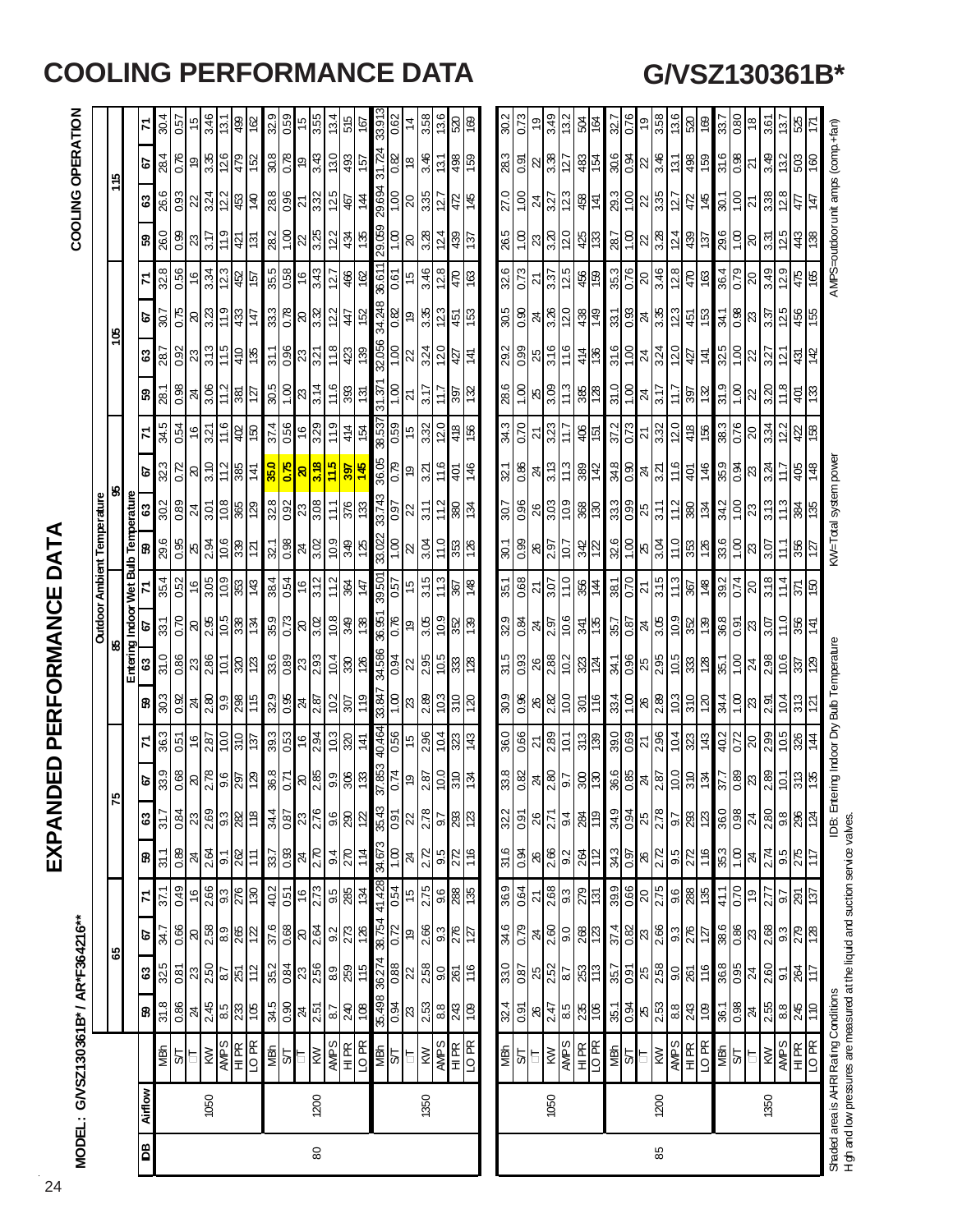|               |         | MODEL: GSZ130363A* / AR*F364216**    |                                |                   |                   |                      |                          |                |                            |                |                                |                                                         |                          |                                    |                         |                        |                     |                                |                 |                                   |                      |                         | <b>COOLING OPERATION</b>       |                   |                  |
|---------------|---------|--------------------------------------|--------------------------------|-------------------|-------------------|----------------------|--------------------------|----------------|----------------------------|----------------|--------------------------------|---------------------------------------------------------|--------------------------|------------------------------------|-------------------------|------------------------|---------------------|--------------------------------|-----------------|-----------------------------------|----------------------|-------------------------|--------------------------------|-------------------|------------------|
|               |         |                                      |                                |                   |                   |                      |                          |                |                            |                |                                |                                                         |                          | <b>Outdoor Ambient Temperature</b> |                         |                        |                     |                                |                 |                                   |                      |                         |                                |                   |                  |
|               |         |                                      |                                |                   | 65                |                      |                          |                |                            |                |                                | 53                                                      |                          |                                    |                         |                        |                     |                                |                 | 105                               |                      |                         | 115                            |                   |                  |
|               |         |                                      |                                |                   |                   |                      |                          |                |                            |                |                                | Entering Indoor Wet                                     |                          |                                    | <b>Bulb Temperature</b> |                        |                     |                                |                 |                                   |                      |                         |                                |                   |                  |
| 쁴             | Airflow |                                      | 8                              | 3                 | 5                 | 7                    | និ                       | ෂ              | 5                          | 7              | 53                             | ន                                                       | 2                        | ន<br>7                             | ន                       | 2                      | ᠷ                   | ន                              | 3               | 5                                 | 7                    | ន                       | 3                              | 57                |                  |
|               |         | MBh                                  | 31.6                           | 32.8              | 35.9              |                      | 30.9                     | 32.0           | 35.1                       |                | 57<br>30.2                     | ო                                                       | 34.3                     | 29.4                               | 30.5                    | 33.4                   |                     | 28.0                           | 29.0            | $\frac{1}{2}$                     |                      | 25.9                    | 26.8                           | 29.4              |                  |
|               |         | S <sub>T</sub>                       | 0.69                           | 0.58              | 0.40              |                      | 0.72                     | 0.60           | 0.42                       |                | 0.74                           | 0.62                                                    | 0.43                     | 0.76                               | 0.64                    | 0.44                   |                     | 0.79                           | 0.66            | 0.46                              |                      | 0.80                    | 0.67                           | 0.46              |                  |
|               | 1125    | $\overline{\mathsf{D}}$              | $\overset{\circ}{\phantom{a}}$ | $\frac{6}{5}$     | $\overline{c}$    |                      | $\frac{8}{2}$            | $\frac{6}{2}$  | 12                         |                | $\frac{8}{2}$                  | $\frac{6}{2}$                                           | 12                       | $\overset{\circ}{\approx}$         | $\frac{6}{2}$           | $\overline{2}$         |                     | $\frac{8}{2}$                  | $\frac{6}{2}$   | $\stackrel{\textstyle\sim}{\sim}$ |                      | 17                      | 15                             |                   |                  |
|               |         | KW                                   | 2.47                           | 2.52              | 2.59              |                      | 2.65                     | 2.70           | 2.78                       |                | 2.81                           | 2.86                                                    | 2.95                     | 2.94                               | 3.01                    | 3.10                   |                     | 3.06                           | 3.13            | 3.22                              |                      | 3.16                    | 3.23                           | 3.33              |                  |
|               |         | <b>AMPS</b>                          | 6.5                            | 6.6               | 6.8               |                      | 7.0                      | 7.1            | 7.3                        |                | 7.5                            | 7.7                                                     | 7.9                      | 8.0                                | 8.2                     | 8.4                    |                     | 8.5                            | 8.7             | 8.9                               |                      | 9.0                     | 9 <sup>2</sup>                 | 9.4               |                  |
|               |         | HI <sub>PR</sub>                     | 231                            | 249               | 263               |                      | 260                      | 279            | 295                        |                | 295                            | 318                                                     | 336                      | 336                                |                         | 382                    |                     | 378                            | 407             | 430                               |                      |                         | 450                            | 475               |                  |
|               |         | LO PR                                | 104                            | $111$             | 121               |                      | 110                      | 117            | 128                        |                | 114                            | 121                                                     | $\frac{33}{2}$           | 120                                | $\frac{362}{128}$       | 139                    |                     | 126                            | 134             | 146                               |                      | 418                     | 138                            | 151               |                  |
|               |         | MBh                                  | 33.3                           | 34.5              | 37.8              |                      | 32.5                     | 33.7           | 36.9                       |                |                                | 32.9                                                    | 36.1                     | 31.0                               | 32.1                    | 35.2                   |                     |                                | 30.5            | 33.4                              |                      | 27.3                    | 28.3                           | 31.0              |                  |
|               |         | S <sub>T</sub>                       | 0.73                           | 0.61              | 0.42              |                      | 0.75                     | 0.63           | 0.43                       |                | $rac{31.7}{0.77}$              | 0.64                                                    | 0.45                     | 0.80                               | 0.66                    | 0.46                   |                     | $\frac{29.4}{0.83}$            | 0.69            | $\frac{48}{ }$                    |                      | 0.83                    | 0.70                           | 0.48              |                  |
| $\mathcal{L}$ | 1275    | $\overline{\mathsf{d}}$              | $\overline{1}$                 | $\frac{6}{1}$     | $\overline{a}$    |                      | $\frac{8}{3}$            | $\frac{1}{2}$  | 12                         |                | $\overset{\circ}{\phantom{a}}$ | $\frac{6}{5}$                                           | $\frac{2}{3}$            | $\frac{8}{2}$                      | $\frac{15}{2}$          | $\tilde{c}$            |                     | $\overset{\circ}{\phantom{a}}$ | $\frac{5}{3}$   | $\overline{\mathfrak{c}}$         |                      | $\overline{\mathsf{e}}$ | $\overline{4}$                 | $\tilde{t}$       |                  |
|               |         | $\lessgtr$                           | 2.51                           | 2.56              | 2.63              |                      | 2.69                     | 2.74           | 2.83                       |                | 2.85                           | 2.91                                                    | 3.00                     | 2.99                               | 3.05                    | 3.15                   |                     | 3.11                           | 3.18            | 3.28                              |                      | 3.21                    | 3.28                           | 3.39              |                  |
|               |         | <b>AMPS</b>                          | 6.6                            | 6.8               | 7.0               |                      | $\overline{11}$          | 73             | 7.5                        |                | 7.7                            | 7.8                                                     | $\overline{8.1}$         | $\overline{8}$                     | 8.3                     | 8.6                    |                     | 8.6                            | 8.8             | $\overline{9}$ .                  |                      | $\overline{9}$ .        | 9.3                            | 9.6               |                  |
|               |         | HI <sub>PR</sub>                     | 236                            | 254               | 268               |                      | 265                      | 285            | $\mathfrak{B}$             |                | 301                            | 324                                                     | 342                      | 343                                | 369                     | 390                    |                     | 386                            | 416             | 439                               |                      |                         | 459                            | 485               |                  |
|               |         | LO PR                                | 106                            | 113               | 123               |                      | 112                      | 119            | 130                        |                | 116                            | 124                                                     | 135                      | 122                                | 130                     | $142$                  |                     | 128                            | 136             | 149                               |                      | $\frac{427}{133}$       | 141                            | 154               |                  |
|               |         | MBh                                  | 33.8                           | 35.0              | 38.4              |                      | 33.0                     | 34.2           | 37.5                       |                |                                | 33.4                                                    | 36.6                     | 31.4                               | 32.6                    | 35.7                   |                     | 29.9                           | 31.0            | 33.9                              |                      | 27.7                    | 28.7                           | 31.4              |                  |
|               |         | S <sub>T</sub>                       | 0.76                           | 0.63              | 0.44              |                      | 0.79                     | 0.66           | 0.45                       |                | $\frac{32.2}{0.80}$            | 0.67                                                    | 0.47                     | 0.83                               | 0.69                    | 0.48                   |                     | 0.86                           | 0.72            | 0.50                              |                      | 0.87                    | 0.73                           | 0.50              |                  |
|               | 1425    |                                      | $\overline{\phantom{a}}$       | $\frac{1}{4}$     | $\tilde{t}$       |                      | 17                       | $\frac{4}{7}$  | Ξ                          |                |                                |                                                         |                          |                                    |                         | $\overleftarrow{\tau}$ |                     | 17                             | $\frac{4}{3}$   | $\overleftarrow{\cdot}$           |                      |                         |                                | $\overline{C}$    |                  |
|               |         | $rac{1}{\sqrt{2}}$                   | 2.52                           | 2.57              | 2.65              |                      | 2.70                     | 2.76           | 2.84                       |                | 2.86                           | $\frac{14}{2.92}$                                       | $\frac{1}{3.01}$         | $\frac{17}{3.01}$                  | $\frac{15}{3.07}$       | $\frac{1}{3}$ .7       |                     | 3.13                           | 3.19            | 3.30                              |                      | $16$<br>3.23            | $\frac{13}{30}$                | 3.41              |                  |
|               |         |                                      | 6.6                            | 6.8               | $\overline{2.0}$  |                      | 7.1                      | 7.3            | 7.5                        |                |                                |                                                         | $\overline{\textrm{8}}$  |                                    |                         | $_{\rm 8.6}$           |                     | 6.7                            | 8.9             | 9.2                               |                      |                         | 9.4                            | 9.7               |                  |
|               |         |                                      | 238                            | 256               |                   |                      | 267                      | 287            | $303\,$                    |                |                                |                                                         |                          |                                    | $\frac{8.4}{372}$       | 393                    |                     | 689                            | 418             |                                   |                      | 9.2                     | 462                            | 488               |                  |
|               |         | $\frac{\text{AMPS}}{\text{H1 PR}}$   | 107                            | $114$             | 270<br>124        |                      | 113                      | 120            | $\frac{5}{13}$             |                | $\frac{21}{17}$                | $\frac{7.9}{327}$                                       | 345                      | $\frac{82}{36}$                    | 131                     | 143                    |                     | 129                            | 137             | 442                               |                      | 134                     | $142$                          | 155               |                  |
|               |         |                                      |                                |                   |                   |                      |                          |                |                            |                |                                |                                                         |                          |                                    |                         |                        |                     |                                |                 |                                   |                      |                         |                                |                   |                  |
|               |         | MBh                                  | 32.2                           | 33.1              | 35.9              | 38.5                 | 31.4                     | 32.4           | 35.0                       | 37.6           | 30.7                           | 31.6                                                    | 34.2                     | 29.9<br>36.7                       | 30.8                    | 33.3                   | 35.8                | 28.4                           | 29.3            | 31.7                              | 34.0                 | 26.3                    | 27.1                           | 29.3              | 31.5             |
|               |         | S <sub>T</sub>                       | 0.79                           | 0.71              | 0.53              | 0.3                  | 0.82                     | 0.73           | 0.55                       | 0.4            | 0.84                           | 0.75                                                    | 0.57                     | 0.87<br>0.4                        | 0.77                    | 0.59                   | 0.4                 | 0.90                           | 0.80            | 0.61                              | 0.4                  | 0.91                    | 0.81                           | 0.61              | $\overline{0.4}$ |
|               | 1125    | $\overline{\mathbf{p}}$              | $\overline{\mathcal{Z}}$       | $\frac{9}{2}$     | $\frac{6}{5}$     | $\frac{1}{\sqrt{2}}$ | $\overline{\mathcal{Z}}$ | $\overline{6}$ | $\frac{6}{2}$              | 듼              | $\overline{21}$                | $\overline{6}$                                          | 16                       | Z1<br>$\Xi$                        | 20                      | $\frac{6}{2}$          | 듼                   | 인                              | $\overline{.}$  | $\frac{6}{2}$                     | 뒤                    | 20                      | $\overset{\circ}{\phantom{a}}$ | $\frac{15}{2}$    | 10.2             |
|               |         | $\lessapprox$                        | 2.49                           | 2.54              | 2.61              | 2.7                  | 2.67                     | 2.72           | 2.81                       | 2.9            | 2.83                           | 2.89                                                    | 2.97                     | 2.97<br>3.1                        | 3.03                    | 3.12                   | 3.2                 | 3.09                           | 3.15            | 3.25                              | 3.4                  | 3.19                    | 3.26                           | 3.36              | 3.5              |
|               |         | <b>AMPS</b>                          | 6.6                            | 6.7               | 6.9               | 7.1                  | 7.0                      | 72             | 7.4                        |                | 7.6                            | 7.8                                                     | 8.0                      | $\overline{8}$<br>8.3              | 8.3                     | 8.5                    | 8.8                 | 8.6                            | 8.8             | 9.0                               | 9.3                  | 9.0                     | 92                             | 9.5               | 9.9              |
|               |         | <b>HIPR</b>                          | 234                            | 252               | 266               | 277.1                | 262                      | 282            | 298                        | 310.9          | 298                            | 321                                                     | 339                      | 340<br>353.6                       | 366                     | 386                    | 402.7               | 382                            | 411             | 434                               | 453.1                | 422                     | 455                            | 480               | 500.6            |
|               |         | LO PR                                | 105                            | 112               | 122               | 130                  | 111                      | $118$          | 129                        | 137            | 115                            | 123                                                     | 134                      | 121<br>143                         | 129                     | 141                    | 150                 | 127                            | 135             | 147                               | 157                  | 131                     | 140                            | 152               | 162              |
|               |         | MBh                                  | 33.9                           | 34.9              | 37.7              | 40.5                 | 33.1                     | 34.1           | 36.9                       | 39.6           | 32.3                           | 33.2                                                    | 36.0                     | 31.5<br>38.6                       | 32.4                    | 35.1                   | 37.7                | 29.9                           | 30.8            | 33.3                              | 35.8                 | 27.7                    | 28.5                           | 30.9              | 33.2             |
|               |         | 5 <sub>7</sub>                       | 0.82                           | 0.74              | 0.56              | 0.4                  | 0.85                     | 0.76           | 0.58                       | 0.4            | 0.88                           | 0.78                                                    | 0.59                     | 0.90<br>0.4                        | $\frac{80}{3}$          | 0.61                   | 0.4                 | 0.94                           | 0.84            | 0.64                              | 0.4                  | 0.95                    | 0.85                           | 0.64              | 0.4              |
| 75            | 1275    | $\overline{\mathsf{D}}$              | $20\,$                         | $\frac{0}{2}$     | $\frac{4}{5}$     | $\overline{0}$       | $\infty$                 | 6,             | 15                         | $\tilde{t}$    | 20                             | $\overline{9}$                                          | 15                       | Z<br>$\Xi$                         | $\overline{9}$          | 15                     | $\tilde{z}$         | 20                             | $\overline{0}$  | $\frac{4}{5}$                     | $\overline{r}$       | $\overline{9}$          | 17                             | 14                | 9.9              |
|               |         | $\tilde{\leq}$                       | 2.53                           | 2.58              | 2.65              | 2.7                  | 2.71                     | 2.77           | 2.85                       | 2.9            | $2.8^{-}$                      | 2.93                                                    | 3.02                     | 3.01<br>31                         | 3.08                    | 3.17                   | 3.3                 | 3.14                           | 3.20            | 3.30                              | 3.4                  | 3.24                    | 3.31                           | 3.42              | 3.5              |
|               |         | <b>AMPS</b>                          | 6.7                            | 6.8               | 7.0               | <b>7.3</b>           | 7.2                      | 7.3            | 7.5                        | 7.8            | $\overline{17}$                | 7.9                                                     | $\overline{\textrm{so}}$ | 82<br>8.4                          | 8.4                     | 8.7                    | 9.0                 | 8.7                            | 8.9             | 9.2                               | 9.5                  | 9.2                     | 9.4                            | 9.7               | 10.1             |
|               |         | HIPR <sub></sub>                     | 239                            | 257               | 271               | 282.7                | 268                      | 288            | 304                        | 317.3          | 304                            | 328                                                     | 346                      | 347<br>360.8                       | 373                     | 394                    | 411.0               | 390                            | 420             | 443                               | 462.3                | 431                     | 464                            | 490               | 510.8            |
|               |         | LO PR                                | 107                            | 114               | 124               | 132.5                | 113                      | 120            | $\tilde{5}$                | 140.0          | 118                            |                                                         |                          | 124<br>145.5                       | 131                     | 144                    | 152.9               | 130                            | 138             | 150                               | 160.2                | 134                     | $143$                          | 156               | 165.7            |
|               |         | MBh                                  | 34.4                           | 35.4              | 38.3              | 41.1                 | 33.6                     | 34.6           | 37.4                       | 40.2           | 32.8                           | 33.7                                                    | 36.5                     | 32.0<br>39.2                       | 32.9                    | 35.6                   | 38.2                | $\frac{30.4}{0.98}$            | 31.3            | 33.8                              | 36.3                 | 28.1                    | 29.0                           | 31.4              | 33.7             |
|               |         | $\frac{1}{18}$                       | 0.86                           | 0.77              | 0.58              | 0.4                  | 0.89                     | 0.80           | $\frac{0.60}{15}$          | $\frac{1}{6}$  | $\frac{61}{19}$                | 0.82                                                    | $\frac{0.62}{15}$        | $\frac{6}{19}$<br>$\frac{10}{10}$  | $\frac{0.84}{18}$       | $\frac{0.64}{15}$      | 0.4                 |                                | $\frac{68}{18}$ | 0.66                              | 0.4                  | $\frac{8}{18}$          | 0.88                           | 0.67              | $\overline{0.4}$ |
|               | 1425    |                                      | စ္                             | $\frac{8}{3}$     | $\frac{4}{3}$     | $\overline{0}$       | $\overline{9}$           | $\frac{8}{2}$  |                            |                |                                |                                                         |                          |                                    |                         |                        | $\overline{0}$      |                                |                 | $\uparrow$                        | $\acute{\mathsf{o}}$ |                         | H                              | $\ddot{4}$        | 9.3              |
|               |         | $\overline{\mathsf{X}}$              | $2.54$<br>$6.7$                | 2.59              | 2.67              | 2.7                  | 2.72                     | 2.78           | 2.87                       | 3.0            | 2.89                           |                                                         | 3.04                     | $\frac{3.03}{8.3}$<br>$3.1$        | 3.10                    | 3.19                   | 3.3                 | 3.15                           | 3.22            | 3.32                              | 3.4                  | 3.26                    | $\frac{3.33}{9.5}$             | 3.43              | $3.\overline{5}$ |
|               |         | <b>AMPS</b>                          |                                | 6.9               | $\overline{7.1}$  | 7.3                  | 7.2                      | 74             | $\overline{7.6}$           |                | 7.8                            |                                                         | 8.2                      | 8.5                                | 8.5                     | 6.7                    | 9.0                 | 8.8                            | 9.0             | 9.2                               | 9.6                  | 9.2                     |                                | $9.\overline{8}$  | 10.1             |
|               |         | HIPR<br>LOPR                         | $\frac{240}{108}$              | $\frac{259}{115}$ | $\frac{273}{125}$ | 284.7                | $\frac{270}{114}$        | 290            | 306                        | 319.5          | 307                            | $\frac{8}{2}$ $\frac{8}{2}$ $\frac{8}{2}$ $\frac{8}{2}$ | $rac{348}{138}$          | 349<br>363.4                       | 376                     | $\frac{397}{145}$      | $\frac{413.8}{154}$ | $\frac{393}{130}$              | $rac{423}{139}$ | 446                               | 465.6                | $rac{43}{135}$          | 467                            | $\frac{493}{157}$ | 514.4            |
|               |         |                                      |                                |                   |                   | 133                  |                          | 121            | $\overline{32}$            | $\frac{14}{1}$ | 18                             |                                                         |                          | 124<br>$\frac{147}{1}$             | $\frac{1}{32}$          |                        |                     |                                |                 |                                   | 161                  |                         | 144                            |                   | 167              |
|               |         | Shaded area is ACCA (TVA) conditions |                                |                   |                   |                      |                          | ide: En        | tering Indoor Dry Bulb Ten |                |                                | peratu                                                  |                          |                                    | KW=Total                | power<br>system        |                     |                                |                 | SHWP                              | outdoor              | unit am                 | (comp.                         | $-tan)$           |                  |

# **EXPANDED PERF EXPANDED PERFORMANCE DATA CE DATA**

**COOLING PERFORMANCE DATA GZ130363A\***

יבשי.<br>25 Published ow pressures are measured at the liquid and sudtion service valves.<br>25 Published over pressures High and low pressures are measured at the liquid and suction service valves.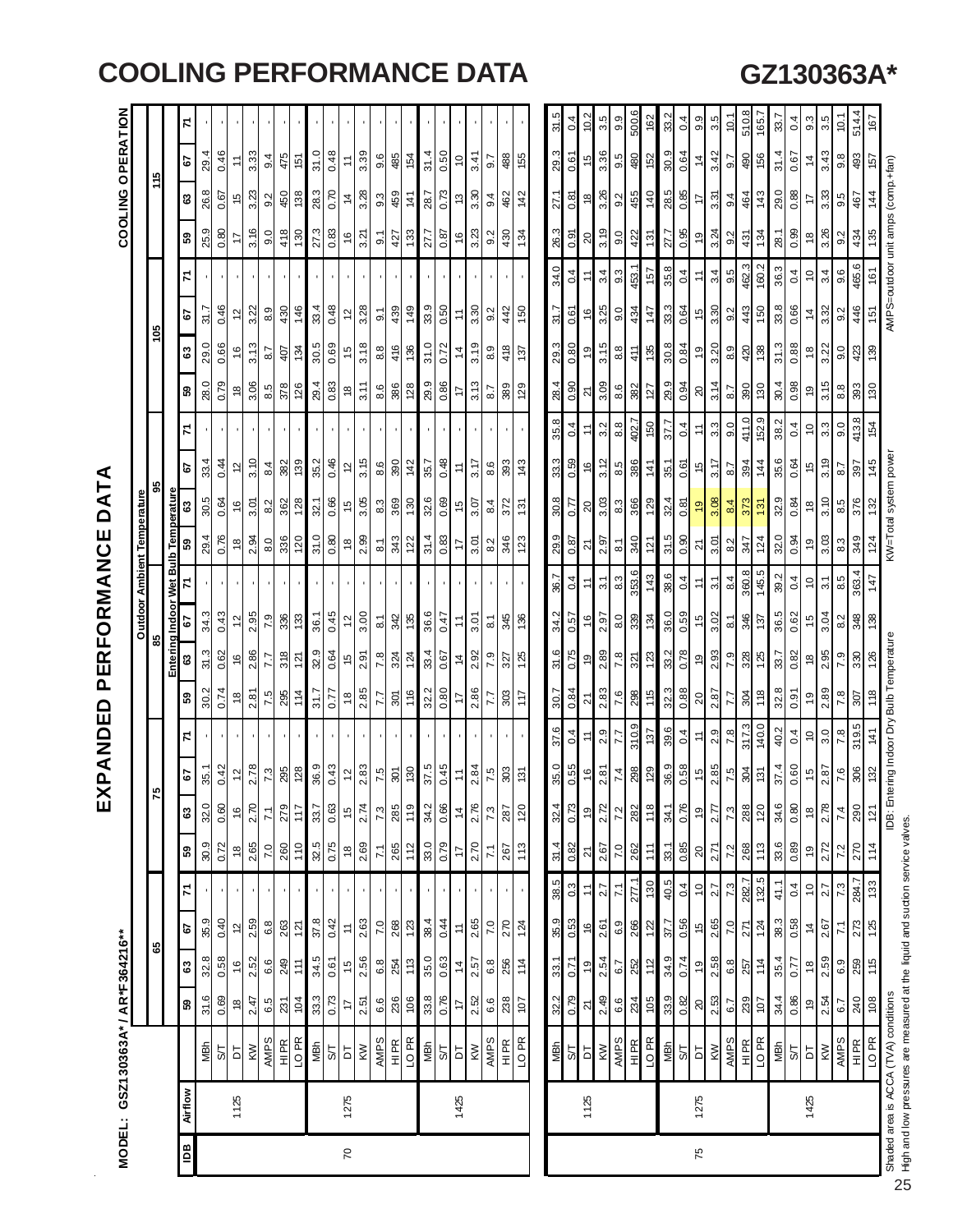|                    |         | MODEL: GSZ130363A* / AR*F364216**                                                                                      |                    |                           |                  |                      |                            | щ                       | <b>XPANDED</b>     |                       |                                    |                       | PERFORMANCE                 |                  |                                                                                                                                                            | DAT.              | ⋖                              |                     |                   |                                      |                                             |                   |                                 | <b>COOLING OPERATION</b>        |                          |  |
|--------------------|---------|------------------------------------------------------------------------------------------------------------------------|--------------------|---------------------------|------------------|----------------------|----------------------------|-------------------------|--------------------|-----------------------|------------------------------------|-----------------------|-----------------------------|------------------|------------------------------------------------------------------------------------------------------------------------------------------------------------|-------------------|--------------------------------|---------------------|-------------------|--------------------------------------|---------------------------------------------|-------------------|---------------------------------|---------------------------------|--------------------------|--|
|                    |         |                                                                                                                        |                    |                           |                  |                      |                            |                         |                    |                       |                                    |                       | Outdoor Ambient Temperature |                  |                                                                                                                                                            |                   |                                |                     |                   |                                      |                                             |                   |                                 |                                 |                          |  |
|                    |         |                                                                                                                        |                    |                           | 8                |                      |                            |                         | 52                 |                       |                                    | 53                    |                             |                  |                                                                                                                                                            |                   |                                |                     |                   | 105                                  |                                             |                   |                                 | 115                             |                          |  |
|                    |         |                                                                                                                        |                    |                           |                  |                      |                            |                         |                    |                       |                                    | Enterir<br>63         | ng Indoor                   | Wet              | <b>Bulb Temperature</b>                                                                                                                                    |                   |                                |                     |                   |                                      |                                             |                   |                                 |                                 |                          |  |
| $\mathbb{E}$       | Airflow |                                                                                                                        | 32.7<br>${\tt S3}$ | $\boldsymbol{\mathsf{c}}$ | <u>ی</u>         | $\mathbf{z}$         | ${\tt s}$                  | $\mathbbmss{3}$         | 57                 | 7                     | 53                                 |                       | 57                          | 7                | ္တ                                                                                                                                                         | ස                 | 5                              | $\overline{1}$      | ${\tt S}$         | 5<br>63                              | Σ                                           | ${\tt 59}$        | $\mathbbmss{3}$                 | 5                               | 7                        |  |
|                    |         | MBh<br>$\frac{2}{10}$                                                                                                  | 0.87               | 33.5<br>0.81              | 0.66<br>35.7     | 38.2<br>0.5          | 32.0<br>0.90               | 0.84<br>32.7            | 0.69<br>$\ddot{a}$ | 9.0<br>$\approx$      | 0.92                               | 0.86<br>$\frac{1}{2}$ | 0.70<br>34.1                | 36.4<br>0.5      | 0.95<br>$\overline{30}$                                                                                                                                    | 0.89<br>31.1      | 0.73<br>33.                    | ଞ୍ଜା<br>0.5<br>35.  | 0.99              | $\frac{31.6}{0.75}$<br>0.92<br>29.6  | 33.8<br>0.6                                 | 0.99<br>26.       | 0.93<br>27.                     | 0.76<br>29.3                    | 31.3<br>$0.\overline{6}$ |  |
|                    | 1125    | $\overline{\mathsf{d}}$                                                                                                | $23\,$             | 22                        | <b>e</b>         | $\frac{6}{1}$        | $\boldsymbol{\mathcal{Z}}$ | $\approx$               | 20                 | $\frac{6}{5}$         | 23                                 | 23                    | 20                          | $\frac{6}{5}$    | $\overline{24}$                                                                                                                                            | $23\,$            | $\approx$                      | $\frac{6}{5}$       | $23\,$            | é,<br>22                             | $\frac{6}{5}$                               | $\bowtie$         | 2                               | $\frac{8}{1}$                   | 14.5                     |  |
|                    |         | $\vert \tilde{\xi} \vert$                                                                                              | 2.51               | 2.56                      | 2.63             | 2.7                  | 2.69                       | 2.74                    | 2.83               | 2.9                   | 285                                | 2.91                  | 3.00                        | $\overline{3}$ . | 2.99                                                                                                                                                       | 3.05              | 3.15                           | 3.2                 | 3.11              | 3.28<br>3.18                         | $\frac{34}{ }$                              | 3.21              | 3.28                            | 3.39                            | $3.\overline{5}$         |  |
|                    |         | <b>AMPS</b>                                                                                                            | 6.6                | 6.8                       | 7.0              | 7.2                  | $\overline{71}$            | 7.3                     | 7.5                | 77                    | 7.7                                | 7.8                   | $\overline{\mathbf{8}}$     | 8.4              | $\overline{8}$                                                                                                                                             | $\frac{3}{8}$     | 8.6                            | 8.9                 | 8.6               | $\overline{9}$ . 1<br>8.8            | 9.4                                         | $\overline{9}$    | $9.\overline{3}$                | 9.6                             | 10.0                     |  |
|                    |         | HI PR                                                                                                                  | 236                | 254                       | 268              | 279.9                | 265                        | 285                     | $\frac{5}{2}$      | 314.1                 | 301                                | 324                   | 342                         | 357.2            | 343                                                                                                                                                        | 369               | 390                            | 406.8               | 386               | 439<br>416                           | 457.7                                       | 427               | 459                             | 485                             | 505.                     |  |
|                    |         | LO PR                                                                                                                  | 106                | 113                       | 123              | 131                  | 112                        | 119                     | 130                | 139                   | 116                                | 124                   | 135                         | 144              | 122                                                                                                                                                        | 130               | 142                            | 151                 | 128               | 149<br>136                           | 159                                         | 133               | 141                             | 154                             | 164                      |  |
|                    |         | MBh                                                                                                                    | 34.5               | 35.2                      | 37.6             | 40.2                 | 33.7                       | 34.4                    | 36.8               | 39.3                  | 32.9                               | 33.6                  | 35.9                        | 38.4             | 32.1                                                                                                                                                       | 32.8              | 35.0                           | 37.4                | 30.5              | 33.3<br>31.1                         | 35.5                                        | 28.2              | 28.8                            | 30.8                            | 32.9                     |  |
|                    |         | S <sub>T</sub>                                                                                                         | 0.90               | 0.85                      | 0.69             | 0.5                  | 0.94                       | 0.88                    | 0.72               | 0.5                   | 0.96                               | 0.90                  | 0.73                        | 0.5              | 0.99                                                                                                                                                       | 0.93              | 0.76                           | $0.\overline{6}$    | 1.00              | 0.79<br>0.97                         | 0.6                                         | 1.00              | 0.97                            | 0.79                            | 0.6                      |  |
| $\pmb{\mathbb{S}}$ | 1275    | $\overline{\mathsf{D}}$                                                                                                | $22\,$             | 22                        | $\overline{6}$   | $\frac{15}{2}$       | 23                         | $\approx$               | $\frac{9}{2}$      | $\frac{15}{2}$        | 23                                 | 22                    | $\frac{9}{2}$               | $\frac{5}{2}$    | 23                                                                                                                                                         | $\overline{2}$    | $\frac{9}{2}$                  | 15                  | $\overline{2}$    | $\overline{6}$<br>22                 | $\frac{5}{2}$                               | 20                | 20                              | $\frac{8}{3}$                   | $\frac{1}{4}$            |  |
|                    |         | KW                                                                                                                     | 2.55               | 2.60                      | 2.67             | 2.8                  | 2.73                       | 2.79                    | 2.87               | 3.0                   | 2.89                               | 2.95                  | 3.05                        | 3.1              |                                                                                                                                                            | 3.10              | 3.20                           | $3.\overline{3}$    | 3.16              | 3.33<br>3.23                         | 3.4                                         | 3.27              | 3.34                            | 3.44                            | 3.6                      |  |
|                    |         | <b>AMPS</b>                                                                                                            | 6.7                | 6.9                       | $\overline{71}$  | 7.3                  | 7.2                        | 7.4                     | 7.6                | 7.9                   | 7.8                                | 8.0                   | 8.2                         | 8.5              | $\frac{3.04}{8.3}$                                                                                                                                         | 8.5               | 53                             | 9.0                 | $\frac{8.8}{ }$   | 9.3<br>9.0                           | 9.6                                         | 9.3               | 9.5                             | 9.8                             | 10.1                     |  |
|                    |         |                                                                                                                        | 241                | 259                       | 274              | 285.6                | 270                        | 291                     | 307                | 320.5                 |                                    |                       |                             | 364.5            |                                                                                                                                                            | 377               |                                | 415.1               | 394               | 448                                  | 467.0                                       | $\frac{435}{135}$ | 468                             | 495                             | 516.0                    |  |
|                    |         | $\frac{H}{10}$                                                                                                         | 108                | 115                       | 126              | 133.9                | 14                         | 122                     | 133                | 141.5                 | $\frac{308}{119}$                  | $\frac{331}{126}$     | 349                         | 147.0            | $\frac{350}{125}$                                                                                                                                          | 133               | $\frac{398}{145}$              | 154.4               | $\overline{15}$   | 152<br>424                           | 161.8                                       |                   | 144                             | 157                             | 167.4                    |  |
|                    |         | M <sub>BN</sub>                                                                                                        | 35.0               | 35.7                      | 38.2             | 40.8                 | 34.2                       | 34.9                    | 37.3               | 39.9                  | 33.4                               | 34.1                  | 36.4                        | 38.9             | 32.5                                                                                                                                                       | 33.3              | 35.5                           | 38.0                | 30.9              | 33.7<br>31.6                         | 36.1                                        | 28.6              | 29.3                            | 31.3                            | 33.4                     |  |
|                    |         | <b>ST</b>                                                                                                              | 0.94               | 0.89                      | 0.72             | 0.5                  | 0.98                       | 0.92                    | 0.75               | 0.6                   | 1.00                               | 0.94                  | 0.77                        | 0.6              | 1.00                                                                                                                                                       | 0.97              | 0.79                           | 0.6                 | 1.00              | 0.82<br>1.00                         | 0.6                                         | 1.00              | 1.00                            | 0.83                            | 0.6                      |  |
|                    | 1425    | Ъ                                                                                                                      | $\overline{21}$    | 20                        | $\frac{8}{2}$    | $\frac{4}{3}$        | $\approx$                  | $\overline{z}$          |                    | $\overline{1}$        | 22                                 | $\overline{2}$        |                             | $\sharp$         |                                                                                                                                                            | $\approx$         | $\overset{\circ}{\phantom{a}}$ | $\frac{4}{4}$       | $\rm ^{20}$       | $\frac{8}{2}$<br>20                  | $\overline{4}$                              |                   | $\overline{9}$                  | 17                              | 13.3                     |  |
|                    |         | $\lesssim$                                                                                                             | 2.56               | 2.61                      | 2.69             | 2.8                  | 2.75                       | 2.80                    | $\frac{18}{2.89}$  | 3.0                   | 2.91                               | 2.97                  | $\frac{18}{3.06}$           | 3.2              | $\frac{21}{3.06}$                                                                                                                                          | 3.12              | 3.22                           | $3.\overline{3}$    | 3.18              | 3.35<br>3.25                         | 3.5                                         | $\frac{18}{3.29}$ | 3.36                            | 3.46                            | 3.6                      |  |
|                    |         | <b>AMPS</b>                                                                                                            | 6.8                | 6.9                       | $\overline{7.1}$ | 7.4                  | 7.3                        | 7.4                     | 7.6                | 7.9                   | 7.8                                | 8.0                   | 8.3                         | 8.6              | 8.3                                                                                                                                                        | 8.5               | 8.8                            | $\overline{9}$ .    | 8.8               | 9.3<br>9.0                           | $\overline{9.7}$                            | 9.3               | 9.5                             | 9.8                             | 10.2                     |  |
|                    |         | HI <sub>PR</sub>                                                                                                       | 243                | 261                       | 276              | 287.6                | 272                        | 293                     | 309                | 322.7                 | 310                                | 333                   | 352                         | 367.0            | 353                                                                                                                                                        | 380               | 401                            | 418.0               | 397               | 451<br>427                           | 470.3                                       | 438               | 472                             | 498                             | 519.6                    |  |
|                    |         | LO PR                                                                                                                  | 109                | 116                       | 127              | 135                  | 115                        | 123                     | 134                | 142                   | 120                                | 127                   | 139                         | 148              | 126                                                                                                                                                        | 134               | 146                            | 156                 | 132               | 153<br>140                           | 163                                         | 136               | 145                             | 158                             | 169                      |  |
|                    |         |                                                                                                                        |                    |                           |                  |                      |                            |                         |                    |                       |                                    |                       |                             |                  |                                                                                                                                                            |                   |                                |                     |                   |                                      |                                             |                   |                                 |                                 |                          |  |
|                    |         | MBh                                                                                                                    | 33.3               | 34.0                      | 35.6             | 37.9                 | 32.5                       | 33.2                    | 34.7               | 37.1                  | 31.8                               | 32.4                  | 33.9                        | 36.2             | 31.0                                                                                                                                                       | 31.6              | 33.1                           | 35.3                | 29.4              | 31.4<br>30.0                         | 33.5                                        | 27.3              | 27.8                            | 29.1                            | 31.1                     |  |
|                    |         | 5 <sup>1</sup>                                                                                                         | 0.91               | 0.88                      | 0.79             | $0.\overline{6}$     | 0.94                       | 0.91                    | 0.82               | $\overline{C}0$       | 0.96                               | 0.93                  | 0.84                        | 0.7              | 1.00                                                                                                                                                       | 0.96              | 0.87                           | 0.7                 | $\frac{100}{1}$   | 0.90<br>1.00                         | 0.7                                         | 1.00              | 1.00                            | 0.91                            | $\overline{C}0$          |  |
|                    | 1125    | $\overline{\mathsf{d}}$                                                                                                | 25                 | 24                        | $23\,$           | 20                   | 25                         | 25                      | 23                 | $\overline{20}$       | 25                                 | 25                    | 23                          | $\infty$         | 8                                                                                                                                                          | 25                | 23                             | 20                  | $\overline{2}$    | 23<br>24                             | $\overline{20}$                             | ଷ                 | $23$                            | 22                              | 18.7                     |  |
|                    |         | $\lessgtr$                                                                                                             | 2.53               | 2.58                      | 2.65             | 2.7                  | 2.71                       | 2.77                    | 2.85               | 2.9                   | 2.87                               | 2.93                  | 3.02                        | $\overline{3.1}$ | $\frac{3.01}{8.2}$                                                                                                                                         | 3.08              | 3.17                           | $3.\overline{3}$    | 3.14              | 3.30<br>3.20                         | 3.4                                         | 3.24              | 3.31                            | 3.41                            | 3.5                      |  |
|                    |         | <b>AMPS</b>                                                                                                            | 6.7                | 6.8                       | 7.0              | 7.3                  | 7.2                        | 7.3                     | 7.5                | 78                    |                                    | 7.9                   | $\overline{\textrm{8}}$     | 8.4              |                                                                                                                                                            | 8.4               | 5.8                            | 9.0                 | 8.7               | 9.2<br>8.9                           | 9.5                                         | 9.2               | 9.4                             | $\overline{9.7}$                | 10.0                     |  |
|                    |         | $\frac{1}{\frac{1}{2}}$                                                                                                | 239                | 257                       | 271              | 282.7                | 268                        | 288                     | 304                | 317.2                 | $\frac{304}{18}$                   | 328                   | $rac{246}{137}$             | 360.8            | $347$<br>$124$                                                                                                                                             | $\frac{373}{131}$ | $\frac{394}{144}$              | $\frac{410.9}{153}$ | $\frac{390}{130}$ | $\frac{443}{150}$<br>$rac{420}{130}$ | 462.2                                       | $rac{45}{34}$     | 464<br>143                      | $\frac{490}{156}$               | 510.7                    |  |
|                    |         |                                                                                                                        | 107                | 114                       | 124              | 133                  | 113                        | 120                     | 131                | 140                   |                                    |                       |                             | 146              |                                                                                                                                                            |                   |                                |                     |                   |                                      | 160                                         |                   |                                 |                                 | 166                      |  |
|                    |         | MBh                                                                                                                    | 35.1               | 35.7                      | 37.4             | 39.9                 | 34.3                       | 34.9                    | 36.6               | 39.0                  | 33.4                               | 34.1                  | 35.7                        | 38.1             | 32.6                                                                                                                                                       | 33.3<br>00        | 34.8                           | 37.2                | 31.0              | 33.1<br>31.6                         | 35.3                                        | 28.7              | 29.3                            | 30.6                            | 32.7                     |  |
| 85                 | 1275    | S <sub>T</sub><br>$\overline{\mathsf{D}}$                                                                              | 0.95               | 0.91<br>24                | 0.83<br>$\rm 22$ | $\frac{6}{1}$<br>0.7 | 0.98<br>$\approx$          | 0.95<br>$\overline{24}$ | 0.86               | 0 <sup>z</sup><br>0.7 | 1.00                               | 0.97                  | 0.88                        | 0.7              | 1.00                                                                                                                                                       |                   | 0.91                           | 20<br>0.7           | 1.00              | 0.94<br>1.00<br>23                   | $0.\overline{8}$<br>$\overline{\mathbf{e}}$ | 1.00              | 1.00<br>$\overline{\mathsf{a}}$ | 0.95<br>$\overline{\mathbf{c}}$ | 18.1<br>$0.\overline{8}$ |  |
|                    |         | $\lesssim$                                                                                                             | $\frac{24}{2.57}$  | 2.62                      | 2.70             | $2.\overline{8}$     | 2.75                       | 2.81                    | $\frac{23}{2.89}$  | 3.0                   | $\frac{24}{2.92}$                  | 24<br>2.98            | $\frac{23}{3.07}$           | $\frac{20}{3}$   | $\frac{24}{3.06}$                                                                                                                                          | $\frac{24}{3.13}$ | 23<br>3.23                     | $3.\overline{3}$    | $\frac{22}{3.19}$ | $\frac{22}{3.36}$<br>3.25            | 3.5                                         | $\frac{21}{3.29}$ | 3.36                            | 3.47                            | 3.6                      |  |
|                    |         |                                                                                                                        | 6.8                | 6.9                       | $\overline{7.1}$ | 7.4                  | 7.3                        | 7.4                     | 7.7                | $\frac{1}{2}$         |                                    | 8.0                   | $_{\rm 8.3}$                | $8.6$            |                                                                                                                                                            |                   | $_{\rm 8.8}$                   | $\overline{9}$ .    |                   | 9.3<br>$\overline{9}$                | 9.7                                         | 9.4               | 9.6                             | 9.9                             | 10.2                     |  |
|                    |         | AMPS<br>HIPR                                                                                                           | 243                | 262                       | 277              | 288.5                | 273                        | 294                     | 310                | 323.7                 | 7.9                                | 334                   | 353                         | 368.             | $\frac{84}{354}$                                                                                                                                           | $rac{6}{381}$     | 402                            | 419.3               | $\frac{8.9}{398}$ | 452<br>428                           | 471.7                                       | 0+                | 473                             | 500                             | 521.1                    |  |
|                    |         | LO PR                                                                                                                  | 109                | 116                       | 127              | 135.2                | 116                        | 123                     | 134                | 142.5                 | 120                                | 128                   | 139                         | $\ddot{a}$       | 126                                                                                                                                                        | 134               | 146                            | 156.0               | 132               | 153<br>$\frac{14}{1}$                | 163.5                                       | 137               | 145                             | 159                             | 169.1                    |  |
|                    |         | MBh                                                                                                                    | 35.6               | 36.3                      | 38.0             | 40.5                 | 34.8                       | 35.4                    | 37.1               | 39.6                  | 33.9                               | 34.6                  | 36.2                        | 38.7             | 33.1                                                                                                                                                       | 33.8              | 35.3                           | 37.7                | 31.5              | 33.6<br>32.1                         | 35.8                                        | 29.1              | 29.7                            | 31.1                            | 33.2                     |  |
|                    |         | 5 <sub>7</sub>                                                                                                         | 0.99               | 0.96                      | 0.86             | 0.7                  | 1.00                       | 0.99                    | 0.89               | $\overline{0.7}$      | 1.00                               | 1.00                  | 0.92                        | 0.7              | 0.100                                                                                                                                                      | 1.00              | 0.95                           | $0.\overline{8}$    | 00.1              | 0.98<br>00.1                         | $0.\overline{8}$                            | 0.100             | 1.00                            | 0.99                            | $0.\overline{8}$         |  |
|                    | 1425    | $\overline{D}$                                                                                                         | 23                 | 22                        | $\overline{z}$   | $\frac{8}{3}$        | $\overline{2}$             | 23                      | $\overline{21}$    | $\overline{9}$        | 22                                 | 22                    | $\overline{21}$             | $\overline{5}$   | N                                                                                                                                                          | $\approx$         | $\overline{2}$                 | $\frac{9}{2}$       | 20                | $\overline{21}$<br>$\overline{21}$   | $\frac{8}{2}$                               | $\overline{19}$   | $\overline{5}$                  | 20                              | 17.2                     |  |
|                    |         | $\lesssim$                                                                                                             | 2.58               | 2.63                      | 2.71             | 2.8                  | 2.77                       | 2.82                    | 2.91               | 3.0                   | 2.93                               | 2.99                  | 3.09                        | 3.2              | 3.08                                                                                                                                                       | 3.14              | 3.24                           | 3.3                 | 3.27<br>3.20      | 3.38                                 | 3.5                                         | 3.31              | 3.38                            | 3.49                            | $3.\overline{6}$         |  |
|                    |         | <b>AMPS</b>                                                                                                            | 6.8                | 7.0                       | 7.2              | 7.4                  | Σ.<br>N                    | 7.5                     |                    | 8.0                   | 7.9                                | 8.1                   | 8.3                         | 8.6              | 8.4                                                                                                                                                        | 8.6               | 8.9                            | 9.2                 | 8.9               | 9.4<br>$\overline{9}$ .              | 9.7                                         | 9.4               | 9.6                             | 9.9                             | 10.3                     |  |
|                    |         | HI <sub>PR</sub>                                                                                                       | 245                | 264                       | 278              | 290.5                | 275                        | 296                     | 313                | 325.9                 | 313                                | 337                   | 355                         | 370.             | 356                                                                                                                                                        | 383               | 405                            | 422.2               | 401               | 455<br>431                           | 475.0                                       | 443               | 476                             | 503                             | 524.8                    |  |
|                    |         | LO PR                                                                                                                  | 110                | 117                       | 128              | 136                  | 116                        | 124                     | 135                |                       | $\overline{21}$                    |                       | 140                         | 150              |                                                                                                                                                            |                   |                                | 157                 | 133               | 155<br>142                           |                                             |                   |                                 | 160                             | 170                      |  |
|                    |         |                                                                                                                        |                    |                           |                  |                      |                            | iDB: En                 |                    |                       | tering Indoor Dry Bulb Temperature |                       |                             |                  | <th></th> <th></th> <th></th> <th></th> <th></th> <th>AMPS=outdoor</th> <th>unit amps</th> <th></th> <th><math>(comp.+fan)</math></th> <th></th> <th></th> |                   |                                |                     |                   |                                      | AMPS=outdoor                                | unit amps         |                                 | $(comp.+fan)$                   |                          |  |
|                    |         | Shaded area is AHRI Rating Conditions<br>High and low pressures are measured at the liquid and sudtion service valves. |                    |                           |                  |                      |                            |                         |                    |                       |                                    |                       |                             |                  |                                                                                                                                                            |                   |                                |                     |                   |                                      |                                             |                   |                                 |                                 |                          |  |

# **COOLING PERFORMANCE DATA GZ130363A\***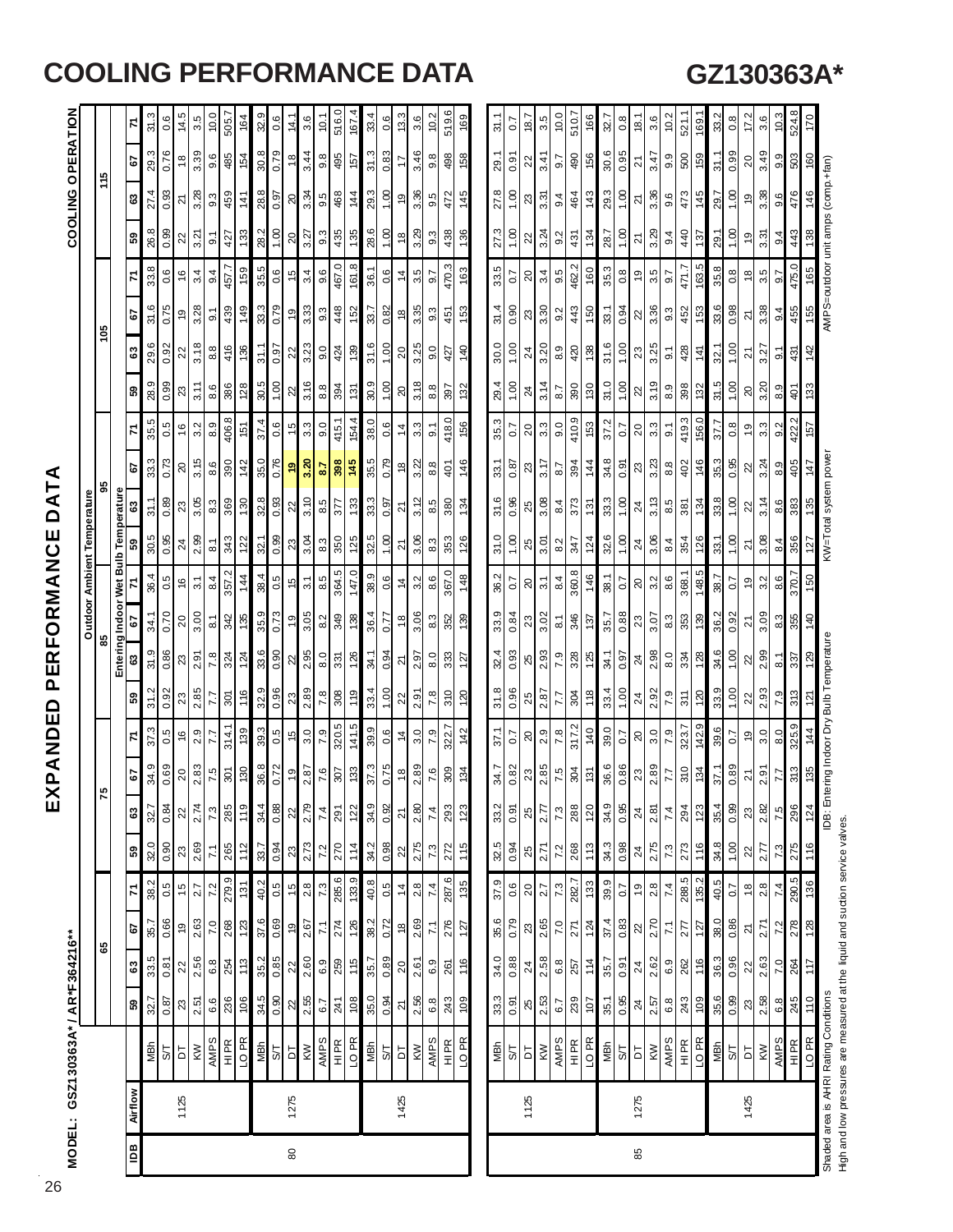|                            |                | MODEL: G/VSZ130421 A* / AR*F36421**                                                                                                                                                                                                                                                                                                                                                                           |                                                                            |                     |                                               |                     |                     | $\bf \Xi$               | ⋛<br><u>ם</u>                                                                                                                                                                                                                                                                                                                                                                                           | <b>DED</b>                                                                                            |                                                                                                                                                                                                                                                                                                                     |                                                                                                                                                                         |                                                                                       |                            | PERFORMANCE                                                                                              |                                                                                                                                                                                                                                               | ⋖<br><b>TAD</b>                                           |                                                                                                                                             |                                        |                                               |                                                             | COOLING OPERATION                                                                                        |                                                                                                                               |                                                                                                                                                                                                                                                                                                                       |                     |
|----------------------------|----------------|---------------------------------------------------------------------------------------------------------------------------------------------------------------------------------------------------------------------------------------------------------------------------------------------------------------------------------------------------------------------------------------------------------------|----------------------------------------------------------------------------|---------------------|-----------------------------------------------|---------------------|---------------------|-------------------------|---------------------------------------------------------------------------------------------------------------------------------------------------------------------------------------------------------------------------------------------------------------------------------------------------------------------------------------------------------------------------------------------------------|-------------------------------------------------------------------------------------------------------|---------------------------------------------------------------------------------------------------------------------------------------------------------------------------------------------------------------------------------------------------------------------------------------------------------------------|-------------------------------------------------------------------------------------------------------------------------------------------------------------------------|---------------------------------------------------------------------------------------|----------------------------|----------------------------------------------------------------------------------------------------------|-----------------------------------------------------------------------------------------------------------------------------------------------------------------------------------------------------------------------------------------------|-----------------------------------------------------------|---------------------------------------------------------------------------------------------------------------------------------------------|----------------------------------------|-----------------------------------------------|-------------------------------------------------------------|----------------------------------------------------------------------------------------------------------|-------------------------------------------------------------------------------------------------------------------------------|-----------------------------------------------------------------------------------------------------------------------------------------------------------------------------------------------------------------------------------------------------------------------------------------------------------------------|---------------------|
|                            |                |                                                                                                                                                                                                                                                                                                                                                                                                               |                                                                            |                     |                                               |                     |                     |                         |                                                                                                                                                                                                                                                                                                                                                                                                         |                                                                                                       |                                                                                                                                                                                                                                                                                                                     |                                                                                                                                                                         |                                                                                       |                            | <b>Outdoor Ambient Temperature</b>                                                                       |                                                                                                                                                                                                                                               |                                                           |                                                                                                                                             |                                        |                                               |                                                             |                                                                                                          |                                                                                                                               |                                                                                                                                                                                                                                                                                                                       |                     |
|                            |                |                                                                                                                                                                                                                                                                                                                                                                                                               |                                                                            | 8                   |                                               |                     |                     |                         |                                                                                                                                                                                                                                                                                                                                                                                                         |                                                                                                       |                                                                                                                                                                                                                                                                                                                     | 89                                                                                                                                                                      |                                                                                       |                            | Entering Indoor Wet Bulb Temperature                                                                     | 95                                                                                                                                                                                                                                            |                                                           |                                                                                                                                             |                                        | 405                                           |                                                             |                                                                                                          |                                                                                                                               | 115                                                                                                                                                                                                                                                                                                                   |                     |
| 8dl                        | <b>Airflow</b> |                                                                                                                                                                                                                                                                                                                                                                                                               | 8                                                                          | 63                  | <b>L9</b>                                     | $\mathbf{r}$        | 59                  | 63                      | $\overline{29}$                                                                                                                                                                                                                                                                                                                                                                                         | 7                                                                                                     | ႙                                                                                                                                                                                                                                                                                                                   | జ                                                                                                                                                                       | 5                                                                                     |                            | ജ                                                                                                        | S.                                                                                                                                                                                                                                            | 49                                                        | 71                                                                                                                                          | ඹ                                      | ಣ                                             | 71<br>$\overline{67}$                                       | B,                                                                                                       | 63                                                                                                                            | 49                                                                                                                                                                                                                                                                                                                    | 7                   |
|                            |                | 圖<br>S/T                                                                                                                                                                                                                                                                                                                                                                                                      | 35.6                                                                       | 36.9                | 40.4                                          |                     | 34.7                | 36.0                    | $\frac{39.4}{0.41}$                                                                                                                                                                                                                                                                                                                                                                                     |                                                                                                       | $\frac{33.9}{0.73}$                                                                                                                                                                                                                                                                                                 | 35.1                                                                                                                                                                    | 38.5                                                                                  |                            | $\overline{33}$                                                                                          |                                                                                                                                                                                                                                               | 37.6                                                      |                                                                                                                                             |                                        | 32.6                                          | 35.7                                                        | 29.1                                                                                                     |                                                                                                                               | 33.1                                                                                                                                                                                                                                                                                                                  |                     |
|                            |                |                                                                                                                                                                                                                                                                                                                                                                                                               | 0.68                                                                       | 0.57                | 0.40                                          |                     | 0.71                | 0.59                    |                                                                                                                                                                                                                                                                                                                                                                                                         |                                                                                                       |                                                                                                                                                                                                                                                                                                                     | 0.61                                                                                                                                                                    |                                                                                       |                            | 0.75                                                                                                     | $\frac{34.3}{0.63}$                                                                                                                                                                                                                           | 0.43                                                      |                                                                                                                                             | 0.78                                   | 0.65                                          | 0.45                                                        | 0.78                                                                                                     | 0.66                                                                                                                          | 0.45                                                                                                                                                                                                                                                                                                                  |                     |
|                            |                | $\overline{5}$                                                                                                                                                                                                                                                                                                                                                                                                |                                                                            | $\frac{6}{5}$       |                                               |                     | $\overline{6}$      |                         | $ z _{\infty}^2$ $ z _{\infty}^2$ $ z _{\infty}^2$ $ z _{\infty}^2$ $ z _{\infty}^2$                                                                                                                                                                                                                                                                                                                    |                                                                                                       | စ္                                                                                                                                                                                                                                                                                                                  |                                                                                                                                                                         | $\frac{64}{13}$                                                                       |                            | $\frac{19}{3.35}$                                                                                        |                                                                                                                                                                                                                                               | င <mark>်း</mark> ဗွိုင္ကုန္ကုန္တုိ႕                      |                                                                                                                                             | င္                                     | $\overline{\mathbf{e}}$                       | $\tilde{\mathfrak{D}}$                                      | $\mathop{ \mathfrak{S}}$                                                                                 | $\frac{5}{1}$                                                                                                                 | $\overline{\mathcal{C}}$                                                                                                                                                                                                                                                                                              |                     |
|                            | 1181           |                                                                                                                                                                                                                                                                                                                                                                                                               | 2.80                                                                       | 2.86                | 2.94                                          |                     | 3.01                | 3.07                    |                                                                                                                                                                                                                                                                                                                                                                                                         |                                                                                                       | 61.5                                                                                                                                                                                                                                                                                                                |                                                                                                                                                                         |                                                                                       |                            |                                                                                                          |                                                                                                                                                                                                                                               |                                                           |                                                                                                                                             | <b>SA-9</b>                            | 3.56                                          | 3.68                                                        | 3.61                                                                                                     |                                                                                                                               |                                                                                                                                                                                                                                                                                                                       |                     |
|                            |                |                                                                                                                                                                                                                                                                                                                                                                                                               |                                                                            |                     |                                               |                     | ခြဲဖြံ့ခြ           | 11.0                    |                                                                                                                                                                                                                                                                                                                                                                                                         |                                                                                                       |                                                                                                                                                                                                                                                                                                                     |                                                                                                                                                                         | $\frac{38}{24}$<br>$\frac{12}{28}$                                                    |                            | $\frac{25}{28}$                                                                                          |                                                                                                                                                                                                                                               |                                                           |                                                                                                                                             |                                        |                                               |                                                             | $\frac{14.1}{377}$                                                                                       |                                                                                                                               | $\frac{15}{25}$                                                                                                                                                                                                                                                                                                       |                     |
|                            |                |                                                                                                                                                                                                                                                                                                                                                                                                               |                                                                            |                     |                                               |                     |                     | $\frac{252}{16}$        |                                                                                                                                                                                                                                                                                                                                                                                                         |                                                                                                       |                                                                                                                                                                                                                                                                                                                     |                                                                                                                                                                         |                                                                                       |                            |                                                                                                          |                                                                                                                                                                                                                                               |                                                           |                                                                                                                                             |                                        |                                               |                                                             |                                                                                                          |                                                                                                                               |                                                                                                                                                                                                                                                                                                                       |                     |
|                            |                | <b>SERIES</b>                                                                                                                                                                                                                                                                                                                                                                                                 | $\frac{1}{3}$                                                              | $\frac{25}{128}$    | $\frac{10.5}{237}$                            |                     |                     |                         |                                                                                                                                                                                                                                                                                                                                                                                                         |                                                                                                       | $\frac{1}{2}$ $\frac{1}{8}$ $\frac{1}{8}$ $\frac{1}{8}$ $\frac{1}{8}$ $\frac{1}{8}$ $\frac{1}{8}$ $\frac{1}{8}$ $\frac{1}{8}$ $\frac{1}{8}$ $\frac{1}{8}$ $\frac{1}{8}$ $\frac{1}{8}$ $\frac{1}{8}$ $\frac{1}{8}$ $\frac{1}{8}$ $\frac{1}{8}$ $\frac{1}{8}$ $\frac{1}{8}$ $\frac{1}{8}$ $\frac{1}{8}$ $\frac{1}{8}$ | $\frac{1}{2}$ $\frac{1}{2}$ $\frac{1}{2}$ $\frac{1}{2}$ $\frac{1}{2}$ $\frac{1}{2}$ $\frac{1}{2}$ $\frac{1}{2}$ $\frac{1}{2}$ $\frac{1}{2}$ $\frac{1}{2}$ $\frac{1}{2}$ |                                                                                       |                            |                                                                                                          | $\frac{1}{2}$ $\frac{1}{2}$ $\frac{1}{2}$ $\frac{1}{2}$ $\frac{1}{2}$ $\frac{1}{2}$ $\frac{1}{2}$ $\frac{1}{2}$ $\frac{1}{2}$ $\frac{1}{2}$ $\frac{1}{2}$ $\frac{1}{2}$ $\frac{1}{2}$ $\frac{1}{2}$ $\frac{1}{2}$ $\frac{1}{2}$ $\frac{1}{2}$ |                                                           |                                                                                                                                             |                                        | <u>   이 이 이 이 이 이 있다</u><br>  이 이 이 이 이 이 있다" | <u> 추</u>  쒾 술 성 성 성 성                                      | $\frac{1}{2}$ $\frac{1}{2}$ $\frac{1}{2}$ $\frac{1}{2}$ $\frac{1}{2}$ $\frac{1}{2}$                      | $\frac{1}{2}$ $\frac{1}{2}$ $\frac{1}{2}$ $\frac{1}{2}$ $\frac{1}{2}$ $\frac{1}{2}$ $\frac{1}{2}$ $\frac{1}{2}$ $\frac{1}{2}$ |                                                                                                                                                                                                                                                                                                                       |                     |
|                            |                | 화함                                                                                                                                                                                                                                                                                                                                                                                                            |                                                                            |                     |                                               |                     | 37.6                | 39.0                    |                                                                                                                                                                                                                                                                                                                                                                                                         |                                                                                                       |                                                                                                                                                                                                                                                                                                                     |                                                                                                                                                                         |                                                                                       |                            | $\frac{6}{8}$                                                                                            |                                                                                                                                                                                                                                               |                                                           |                                                                                                                                             |                                        |                                               |                                                             |                                                                                                          |                                                                                                                               |                                                                                                                                                                                                                                                                                                                       |                     |
|                            |                |                                                                                                                                                                                                                                                                                                                                                                                                               | $\frac{61}{12.0}$                                                          | 0.59                | $\frac{641}{12}$                              |                     | $rac{61}{19}$       | 0.61                    |                                                                                                                                                                                                                                                                                                                                                                                                         |                                                                                                       |                                                                                                                                                                                                                                                                                                                     |                                                                                                                                                                         |                                                                                       |                            |                                                                                                          |                                                                                                                                                                                                                                               | $rac{12}{12}$                                             |                                                                                                                                             |                                        |                                               |                                                             |                                                                                                          |                                                                                                                               |                                                                                                                                                                                                                                                                                                                       |                     |
|                            |                |                                                                                                                                                                                                                                                                                                                                                                                                               |                                                                            |                     |                                               |                     |                     | $\frac{6}{5}$           |                                                                                                                                                                                                                                                                                                                                                                                                         |                                                                                                       |                                                                                                                                                                                                                                                                                                                     |                                                                                                                                                                         |                                                                                       |                            |                                                                                                          |                                                                                                                                                                                                                                               |                                                           |                                                                                                                                             |                                        |                                               |                                                             |                                                                                                          |                                                                                                                               |                                                                                                                                                                                                                                                                                                                       |                     |
| $\boldsymbol{\mathcal{R}}$ | 1350           | KW                                                                                                                                                                                                                                                                                                                                                                                                            | 2.87                                                                       | 2.93<br>10.4        | 3.02                                          |                     | 3.08                | 3.14                    |                                                                                                                                                                                                                                                                                                                                                                                                         |                                                                                                       |                                                                                                                                                                                                                                                                                                                     |                                                                                                                                                                         | $rac{41}{14}$ $rac{1}{2}$ $rac{1}{4}$ $rac{1}{4}$ $rac{1}{2}$ $rac{1}{2}$ $rac{1}{2}$ |                            | $\frac{343}{213}$                                                                                        |                                                                                                                                                                                                                                               |                                                           |                                                                                                                                             |                                        |                                               |                                                             | 3.70                                                                                                     | 3.78                                                                                                                          | 3.90                                                                                                                                                                                                                                                                                                                  |                     |
|                            |                | <b>AMPS</b>                                                                                                                                                                                                                                                                                                                                                                                                   | $\frac{10.2}{215}$                                                         |                     | 10.8                                          |                     | 11.0                | 11.3                    | 7.11                                                                                                                                                                                                                                                                                                                                                                                                    |                                                                                                       |                                                                                                                                                                                                                                                                                                                     | 12.3                                                                                                                                                                    |                                                                                       |                            |                                                                                                          |                                                                                                                                                                                                                                               |                                                           |                                                                                                                                             |                                        |                                               | $\frac{14.5}{400}$                                          | $\frac{4.6}{389}$                                                                                        | 14.9                                                                                                                          | 15.4                                                                                                                                                                                                                                                                                                                  |                     |
|                            |                | HI <sub>PR</sub>                                                                                                                                                                                                                                                                                                                                                                                              |                                                                            | 232                 | 245                                           |                     | 242                 | 260                     | 275                                                                                                                                                                                                                                                                                                                                                                                                     |                                                                                                       |                                                                                                                                                                                                                                                                                                                     |                                                                                                                                                                         |                                                                                       |                            |                                                                                                          |                                                                                                                                                                                                                                               |                                                           |                                                                                                                                             |                                        |                                               |                                                             |                                                                                                          | 419                                                                                                                           | 442                                                                                                                                                                                                                                                                                                                   |                     |
|                            |                | LO <sub>PR</sub>                                                                                                                                                                                                                                                                                                                                                                                              | 106                                                                        | 113                 | $\overline{23}$                               |                     | 112                 | 119                     | $\frac{130}{2}$                                                                                                                                                                                                                                                                                                                                                                                         |                                                                                                       |                                                                                                                                                                                                                                                                                                                     | 124                                                                                                                                                                     | 135                                                                                   |                            | 122                                                                                                      |                                                                                                                                                                                                                                               | 142                                                       |                                                                                                                                             |                                        |                                               | 149                                                         |                                                                                                          | 141                                                                                                                           | 154                                                                                                                                                                                                                                                                                                                   |                     |
|                            |                | MBh<br>S/T                                                                                                                                                                                                                                                                                                                                                                                                    |                                                                            | 41.1                | 45.1                                          |                     | 38.8                | 40.2                    |                                                                                                                                                                                                                                                                                                                                                                                                         |                                                                                                       |                                                                                                                                                                                                                                                                                                                     | 39.2                                                                                                                                                                    | 43.0                                                                                  |                            |                                                                                                          | $\frac{38.3}{0.68}$                                                                                                                                                                                                                           | $\frac{41.9}{0.47}$                                       |                                                                                                                                             |                                        | $\frac{364}{0.71}$                            | 39.8                                                        | $32.5$<br>$0.85$                                                                                         |                                                                                                                               | 36.9                                                                                                                                                                                                                                                                                                                  |                     |
|                            |                |                                                                                                                                                                                                                                                                                                                                                                                                               | $rac{207}{0.74}$                                                           | 0.62                | 0.43                                          |                     | 0.77                | 0.64                    | $\frac{44.0}{0.45}$                                                                                                                                                                                                                                                                                                                                                                                     |                                                                                                       |                                                                                                                                                                                                                                                                                                                     |                                                                                                                                                                         | 0.46                                                                                  |                            |                                                                                                          |                                                                                                                                                                                                                                               |                                                           |                                                                                                                                             |                                        |                                               | 670                                                         |                                                                                                          | $rac{1}{1}$                                                                                                                   | 0.49                                                                                                                                                                                                                                                                                                                  |                     |
|                            |                |                                                                                                                                                                                                                                                                                                                                                                                                               | $\frac{8}{2}$                                                              | $\frac{5}{7}$       | $12$                                          |                     | $\frac{8}{10}$      | $\frac{6}{2}$           |                                                                                                                                                                                                                                                                                                                                                                                                         |                                                                                                       |                                                                                                                                                                                                                                                                                                                     |                                                                                                                                                                         |                                                                                       |                            |                                                                                                          |                                                                                                                                                                                                                                               | $\overline{c}$                                            |                                                                                                                                             |                                        |                                               |                                                             | $\overline{17}$                                                                                          | $\frac{5}{7}$                                                                                                                 | $\overline{\mathbb{H}}$                                                                                                                                                                                                                                                                                               |                     |
|                            | 1519           |                                                                                                                                                                                                                                                                                                                                                                                                               |                                                                            |                     |                                               |                     | 3.10                | 3.17                    |                                                                                                                                                                                                                                                                                                                                                                                                         |                                                                                                       |                                                                                                                                                                                                                                                                                                                     |                                                                                                                                                                         |                                                                                       |                            |                                                                                                          |                                                                                                                                                                                                                                               |                                                           |                                                                                                                                             |                                        |                                               | $\frac{12}{3.80}$                                           | 3.73                                                                                                     |                                                                                                                               |                                                                                                                                                                                                                                                                                                                       |                     |
|                            |                |                                                                                                                                                                                                                                                                                                                                                                                                               | $rac{28}{103}$                                                             | $\frac{105}{108}$   |                                               |                     |                     |                         | $\big  \frac{\sigma}{2} \big  \frac{1}{2} \frac{\sigma}{2} \frac{1}{2} \frac{1}{2} \frac{1}{2} \frac{1}{2} \frac{1}{2} \frac{1}{2} \frac{1}{2} \frac{1}{2} \frac{1}{2} \frac{1}{2} \frac{1}{2} \frac{1}{2} \frac{1}{2} \frac{1}{2} \frac{1}{2} \frac{1}{2} \frac{1}{2} \frac{1}{2} \frac{1}{2} \frac{1}{2} \frac{1}{2} \frac{1}{2} \frac{1}{2} \frac{1}{2} \frac{1}{2} \frac{1}{2} \frac{1}{2} \frac{1$ |                                                                                                       |                                                                                                                                                                                                                                                                                                                     | မုန္ကုဒ္မုန္တုမ္မ                                                                                                                                                       | $\vert$ a $\vert$ ä $\vert$ ä $\vert$ ä $\vert$ ä $\vert$ ä $\vert$                   |                            |                                                                                                          |                                                                                                                                                                                                                                               | $\frac{38}{8}$ $\frac{13}{8}$ $\frac{1}{8}$ $\frac{1}{4}$ |                                                                                                                                             | <u>မြို့ မြို့မြို့မျိုးမျိုးမျိုး</u> | $\frac{25}{36}$                               |                                                             |                                                                                                          |                                                                                                                               | $rac{3.93}{15.6}$                                                                                                                                                                                                                                                                                                     |                     |
|                            |                |                                                                                                                                                                                                                                                                                                                                                                                                               |                                                                            |                     |                                               |                     | $rac{11}{244}$      |                         |                                                                                                                                                                                                                                                                                                                                                                                                         |                                                                                                       |                                                                                                                                                                                                                                                                                                                     |                                                                                                                                                                         |                                                                                       |                            |                                                                                                          |                                                                                                                                                                                                                                               |                                                           |                                                                                                                                             |                                        |                                               |                                                             |                                                                                                          |                                                                                                                               |                                                                                                                                                                                                                                                                                                                       |                     |
|                            |                | $\begin{array}{c} \mathbf{z} \geq \mathbf{z} \geq \mathbf{z} \geq \mathbf{z} \geq \mathbf{z} \geq \mathbf{z} \geq \mathbf{z} \geq \mathbf{z} \geq \mathbf{z} \geq \mathbf{z} \geq \mathbf{z} \geq \mathbf{z} \geq \mathbf{z} \geq \mathbf{z} \geq \mathbf{z} \geq \mathbf{z} \geq \mathbf{z} \geq \mathbf{z} \geq \mathbf{z} \geq \mathbf{z} \geq \mathbf{z} \geq \mathbf{z} \geq \mathbf{z} \geq \mathbf{z}$ |                                                                            |                     | $rac{3.54}{10.8}$ $\frac{1}{2}$ $\frac{1}{2}$ |                     |                     | $rac{14}{128}$          |                                                                                                                                                                                                                                                                                                                                                                                                         |                                                                                                       |                                                                                                                                                                                                                                                                                                                     |                                                                                                                                                                         |                                                                                       |                            | $\frac{1}{88}$ $\frac{1}{88}$ $\frac{1}{88}$ $\frac{1}{88}$ $\frac{1}{88}$ $\frac{1}{88}$ $\frac{1}{88}$ | ခ ဗူမှုအ <u>မြိုး</u>                                                                                                                                                                                                                         |                                                           |                                                                                                                                             |                                        |                                               | $rac{47}{15}$                                               | $\frac{1}{4.7}$<br>$\frac{1}{2.8}$                                                                       | $ \mathring{\mathring{z}} $ ng $ \mathring{z} $                                                                               |                                                                                                                                                                                                                                                                                                                       |                     |
|                            |                |                                                                                                                                                                                                                                                                                                                                                                                                               |                                                                            |                     |                                               |                     |                     |                         |                                                                                                                                                                                                                                                                                                                                                                                                         |                                                                                                       |                                                                                                                                                                                                                                                                                                                     |                                                                                                                                                                         |                                                                                       |                            |                                                                                                          |                                                                                                                                                                                                                                               |                                                           |                                                                                                                                             |                                        |                                               |                                                             |                                                                                                          |                                                                                                                               |                                                                                                                                                                                                                                                                                                                       |                     |
|                            |                |                                                                                                                                                                                                                                                                                                                                                                                                               | 36.2                                                                       | 37.2                |                                               |                     | 35.3                |                         |                                                                                                                                                                                                                                                                                                                                                                                                         |                                                                                                       | 34.5                                                                                                                                                                                                                                                                                                                |                                                                                                                                                                         |                                                                                       | 41.2                       |                                                                                                          |                                                                                                                                                                                                                                               |                                                           |                                                                                                                                             | 32.0                                   |                                               | $\frac{38.2}{ }$                                            |                                                                                                          | 30.5                                                                                                                          | 33.0                                                                                                                                                                                                                                                                                                                  | 35.4                |
|                            |                |                                                                                                                                                                                                                                                                                                                                                                                                               | 0.78                                                                       | 0.69                | $\frac{403}{0.53}$                            | $\frac{43.3}{0.34}$ | 0.81                | $\frac{364}{0.72}$      | $\frac{394}{0.55}$                                                                                                                                                                                                                                                                                                                                                                                      |                                                                                                       | 0.83                                                                                                                                                                                                                                                                                                                |                                                                                                                                                                         | 38.4                                                                                  | 0.36                       |                                                                                                          | $\frac{34.6}{0.76}$                                                                                                                                                                                                                           | $\frac{37.5}{0.58}$                                       | $\frac{2}{9}$ $\frac{2}{9}$ $\frac{2}{9}$                                                                                                   | 0.88                                   | 32.9                                          | 0.39<br>$\frac{35.6}{0.60}$                                 | $\frac{29.6}{0.89}$                                                                                      | 0.80                                                                                                                          | 0.60                                                                                                                                                                                                                                                                                                                  | 630                 |
|                            |                | $\frac{\frac{1}{2}}{\frac{1}{2}}$                                                                                                                                                                                                                                                                                                                                                                             | $\frac{1}{2}$                                                              | $\overline{c}$      | $\frac{9}{5}$                                 |                     | 22                  | 02                      | $\overline{17}$                                                                                                                                                                                                                                                                                                                                                                                         | $\frac{423}{0.35}$                                                                                    | $\frac{2}{3.20}$                                                                                                                                                                                                                                                                                                    | $rac{35}{8}$ $rac{1}{8}$ $rac{1}{8}$ $rac{1}{8}$ $rac{1}{12}$ $\frac{1}{12}$                                                                                            | $\overline{1}$                                                                        | $\overline{12}$            | $\frac{26}{38}$                                                                                          | $\overline{\mathbf{z}}$                                                                                                                                                                                                                       | 17                                                        |                                                                                                                                             | $\alpha$                               | $\infty$                                      | $\overline{\phantom{a}}$<br>17                              | $\overline{z}$                                                                                           | 6 <sub>1</sub>                                                                                                                | $\frac{6}{2}$                                                                                                                                                                                                                                                                                                         | $\overline{1}$      |
|                            | 1181           |                                                                                                                                                                                                                                                                                                                                                                                                               |                                                                            | $\frac{2.88}{10.2}$ | 2.97                                          | $rac{3.06}{17.0}$   | $\frac{3.03}{10.8}$ | 3.09                    |                                                                                                                                                                                                                                                                                                                                                                                                         | $\frac{329}{11.9}$                                                                                    |                                                                                                                                                                                                                                                                                                                     |                                                                                                                                                                         | 3.39<br>12.5                                                                          | $\frac{3.50}{13.0}$        |                                                                                                          | $\frac{3.45}{12.9}$                                                                                                                                                                                                                           | $\frac{3.56}{13.4}$                                       | $\frac{3.68}{13.9}$                                                                                                                         |                                        |                                               | $\frac{3.83}{14.8}$<br>$\frac{371}{14.3}$                   | $rac{3.64}{14.3}$                                                                                        | 3.71                                                                                                                          | $\frac{3.84}{15.1}$                                                                                                                                                                                                                                                                                                   | 3.96                |
|                            |                |                                                                                                                                                                                                                                                                                                                                                                                                               |                                                                            |                     |                                               |                     |                     | $\frac{111}{11}$        |                                                                                                                                                                                                                                                                                                                                                                                                         |                                                                                                       |                                                                                                                                                                                                                                                                                                                     |                                                                                                                                                                         |                                                                                       |                            | $\frac{3.38}{12.6}$                                                                                      |                                                                                                                                                                                                                                               |                                                           |                                                                                                                                             |                                        | $rac{258}{137}$                               |                                                             |                                                                                                          | 14.6                                                                                                                          |                                                                                                                                                                                                                                                                                                                       | 15.                 |
|                            |                | $\frac{1}{\frac{1}{2}}$                                                                                                                                                                                                                                                                                                                                                                                       | 211                                                                        | $\frac{27}{111}$    | 240                                           | 250                 | $rac{25}{10}$       | 255                     | <u>ြိုင္ပုံ စြစ္တြင္ ျမန္မာျဖစ္ပြဲ အျဖစ္ပြဲ</u>                                                                                                                                                                                                                                                                                                                                                         | 281                                                                                                   | 268                                                                                                                                                                                                                                                                                                                 | 290                                                                                                                                                                     | $\frac{306}{133}$                                                                     | 319                        |                                                                                                          | $\frac{8}{18}$                                                                                                                                                                                                                                | $\frac{9}{36}$                                            | 364                                                                                                                                         | $\frac{35}{36}$                        |                                               | $rac{408}{150}$<br>392                                      | $\overline{38}$                                                                                          | 410                                                                                                                           | 433                                                                                                                                                                                                                                                                                                                   | $\frac{452}{161}$   |
|                            |                |                                                                                                                                                                                                                                                                                                                                                                                                               | 104                                                                        |                     | 121                                           |                     |                     | 117                     |                                                                                                                                                                                                                                                                                                                                                                                                         | 136                                                                                                   |                                                                                                                                                                                                                                                                                                                     |                                                                                                                                                                         |                                                                                       | 141                        | 120                                                                                                      |                                                                                                                                                                                                                                               |                                                           |                                                                                                                                             |                                        | 134                                           | 146                                                         | 130                                                                                                      | 138                                                                                                                           |                                                                                                                                                                                                                                                                                                                       |                     |
|                            |                |                                                                                                                                                                                                                                                                                                                                                                                                               |                                                                            | 40.3                |                                               | 46.9                |                     | 39.4                    |                                                                                                                                                                                                                                                                                                                                                                                                         |                                                                                                       |                                                                                                                                                                                                                                                                                                                     |                                                                                                                                                                         |                                                                                       |                            |                                                                                                          |                                                                                                                                                                                                                                               |                                                           |                                                                                                                                             |                                        |                                               |                                                             |                                                                                                          |                                                                                                                               |                                                                                                                                                                                                                                                                                                                       | $\frac{38.4}{0.40}$ |
|                            |                | 횕의설                                                                                                                                                                                                                                                                                                                                                                                                           | $\frac{2}{35}$ $\frac{2}{35}$ $\frac{2}{35}$ $\frac{2}{35}$ $\frac{2}{35}$ |                     | $\frac{437}{0.55}$                            | $\frac{1}{2}$       | $\frac{363}{28}$    | $\overline{\mathbb{S}}$ |                                                                                                                                                                                                                                                                                                                                                                                                         | $\frac{88}{99}$ = $\frac{1}{2}$ $\frac{1}{2}$ $\frac{1}{2}$ $\frac{1}{2}$ $\frac{1}{2}$ $\frac{1}{2}$ | $\left \frac{1}{32}\right _{\infty}^{\infty}$ $\left \frac{1}{32}\right _{\infty}^{\infty}$ $\left \frac{1}{32}\right _{\infty}^{\infty}$ $\left \frac{1}{32}\right _{\infty}^{\infty}$ $\left \frac{1}{32}\right _{\infty}^{\infty}$                                                                               | $\frac{18}{8}$ $\frac{12}{8}$ $\frac{18}{8}$ $\frac{12}{8}$ $\frac{18}{8}$ $\frac{18}{8}$ $\frac{18}{8}$ $\frac{18}{8}$                                                 | $\frac{16}{36}$ $\frac{16}{36}$ $\frac{16}{36}$ $\frac{16}{36}$ $\frac{16}{36}$       | $rac{1}{2}$<br>$rac{1}{2}$ |                                                                                                          | $\frac{15}{36}$ s $\left  \frac{13}{36} \right $ s $\left  \frac{13}{36} \right $ s $\left  \frac{1}{22} \right $                                                                                                                             | $\frac{11}{900}$                                          | $\frac{436}{15}$                                                                                                                            | န္ကုန္တုန္႔မွုမွုမွုမွုမွုမွု          | <u> 일종 중심 중심 중</u>                            | $rac{414}{5}$<br><u>ြို့အမြေမြို့ခြံခြံမြို့ မြို့မြို့</u> | $\frac{1}{28}$ $\frac{1}{88}$ $\frac{1}{88}$ $\frac{1}{88}$ $\frac{1}{88}$ $\frac{1}{88}$ $\frac{1}{88}$ | $\frac{25}{28}$                                                                                                               | $\frac{85}{89}$ $\frac{1}{2}$ $\frac{1}{2}$ $\frac{1}{2}$ $\frac{1}{2}$ $\frac{1}{2}$ $\frac{1}{2}$ $\frac{1}{2}$ $\frac{1}{2}$ $\frac{1}{2}$ $\frac{1}{2}$ $\frac{1}{2}$ $\frac{1}{2}$ $\frac{1}{2}$ $\frac{1}{2}$ $\frac{1}{2}$ $\frac{1}{2}$ $\frac{1}{2}$ $\frac{1}{2}$ $\frac{1}{2}$ $\frac{1}{2}$ $\frac{1}{2}$ |                     |
| 75                         | 1350           |                                                                                                                                                                                                                                                                                                                                                                                                               |                                                                            |                     |                                               | 3.13                |                     | 3.17                    |                                                                                                                                                                                                                                                                                                                                                                                                         |                                                                                                       |                                                                                                                                                                                                                                                                                                                     |                                                                                                                                                                         |                                                                                       |                            |                                                                                                          |                                                                                                                                                                                                                                               |                                                           |                                                                                                                                             |                                        |                                               |                                                             |                                                                                                          |                                                                                                                               |                                                                                                                                                                                                                                                                                                                       | 4.06                |
|                            |                | <b>AMPS</b>                                                                                                                                                                                                                                                                                                                                                                                                   |                                                                            | $\frac{20}{295}$    | 3.04                                          | 11.3                | 11.1                | 11.4                    |                                                                                                                                                                                                                                                                                                                                                                                                         |                                                                                                       |                                                                                                                                                                                                                                                                                                                     |                                                                                                                                                                         |                                                                                       |                            |                                                                                                          |                                                                                                                                                                                                                                               |                                                           |                                                                                                                                             |                                        |                                               |                                                             |                                                                                                          |                                                                                                                               |                                                                                                                                                                                                                                                                                                                       | 16.2                |
|                            |                |                                                                                                                                                                                                                                                                                                                                                                                                               |                                                                            |                     |                                               |                     |                     | $263\,$                 |                                                                                                                                                                                                                                                                                                                                                                                                         |                                                                                                       |                                                                                                                                                                                                                                                                                                                     |                                                                                                                                                                         |                                                                                       |                            |                                                                                                          |                                                                                                                                                                                                                                               |                                                           |                                                                                                                                             |                                        |                                               |                                                             |                                                                                                          |                                                                                                                               |                                                                                                                                                                                                                                                                                                                       | 994                 |
|                            |                | HIPR<br>LOPR                                                                                                                                                                                                                                                                                                                                                                                                  | $\frac{218}{107}$                                                          | 34                  | 247                                           | <b>258</b>          | 244                 | 120                     |                                                                                                                                                                                                                                                                                                                                                                                                         |                                                                                                       |                                                                                                                                                                                                                                                                                                                     |                                                                                                                                                                         |                                                                                       | <u>မြို့ဒုံမြို့မျ</u> ိ   |                                                                                                          |                                                                                                                                                                                                                                               | $ z $ $\frac{2}{3}$ $ z $ $\frac{2}{3}$ $ z $             | $\frac{3}{2}$ $\frac{1}{2}$ $\frac{1}{2}$ $\frac{1}{2}$ $\frac{1}{2}$ $\frac{1}{2}$ $\frac{1}{2}$ $\frac{1}{2}$ $\frac{1}{2}$ $\frac{1}{2}$ |                                        |                                               | <u>မြို့ဦးမြို့များ</u>                                     |                                                                                                          | $\frac{43}{43}$                                                                                                               |                                                                                                                                                                                                                                                                                                                       | 166                 |
|                            |                | $\frac{\frac{1}{2}}{\frac{1}{2}}\left \frac{1}{2}\right \geq \frac{\frac{1}{2}}{\frac{1}{2}}\left \frac{1}{2}\right \geq \frac{1}{2}$                                                                                                                                                                                                                                                                         | 40.4                                                                       | 41.6                | 45.0                                          |                     | 39.4                | 40.6                    |                                                                                                                                                                                                                                                                                                                                                                                                         | 47.2                                                                                                  |                                                                                                                                                                                                                                                                                                                     |                                                                                                                                                                         |                                                                                       |                            |                                                                                                          |                                                                                                                                                                                                                                               |                                                           |                                                                                                                                             |                                        |                                               |                                                             | $\frac{335}{99}$                                                                                         |                                                                                                                               |                                                                                                                                                                                                                                                                                                                       | 39.5                |
|                            |                |                                                                                                                                                                                                                                                                                                                                                                                                               | 0.84                                                                       | 0.76                | $-57$                                         | 48.37               | 0.88                | 0.78                    |                                                                                                                                                                                                                                                                                                                                                                                                         |                                                                                                       |                                                                                                                                                                                                                                                                                                                     |                                                                                                                                                                         | $\frac{42.9}{0.61}$                                                                   | 46.0                       |                                                                                                          |                                                                                                                                                                                                                                               | $\frac{800}{847}$                                         |                                                                                                                                             |                                        |                                               | 42.7                                                        |                                                                                                          |                                                                                                                               |                                                                                                                                                                                                                                                                                                                       | 0.42                |
|                            |                |                                                                                                                                                                                                                                                                                                                                                                                                               |                                                                            |                     |                                               | $\tilde{=}$         | $\overline{21}$     | $\overline{6}$          | $\frac{16}{3.29}$                                                                                                                                                                                                                                                                                                                                                                                       | $\Xi$                                                                                                 | $\frac{5}{3}$ $\frac{2}{3}$ $\frac{2}{3}$ $\frac{2}{3}$ $\frac{2}{3}$                                                                                                                                                                                                                                               | $\frac{9}{3}$                                                                                                                                                           | $\frac{16}{350}$                                                                      |                            | $\frac{27}{3.49}$                                                                                        | $\frac{15}{18}$ $\frac{1}{18}$ $\frac{1}{18}$                                                                                                                                                                                                 | $\frac{16}{3.68}$                                         |                                                                                                                                             | $\frac{25}{36}$                        | $\frac{9}{3.71}$                              | $= 8.8$                                                     |                                                                                                          | ခ ္တာကျွမ် <u>တြ</u>                                                                                                          | $\frac{15}{3.97}$                                                                                                                                                                                                                                                                                                     | S                   |
|                            | 1519           |                                                                                                                                                                                                                                                                                                                                                                                                               | $\frac{25}{25}$                                                            | $\frac{19}{2.97}$   | $\frac{16}{3.06}$                             | 3.16                | 3.13                | 3.19                    |                                                                                                                                                                                                                                                                                                                                                                                                         | $\frac{340}{124}$                                                                                     |                                                                                                                                                                                                                                                                                                                     |                                                                                                                                                                         |                                                                                       | 3.61                       |                                                                                                          |                                                                                                                                                                                                                                               |                                                           | $\frac{11}{3.80}$                                                                                                                           |                                        |                                               |                                                             |                                                                                                          |                                                                                                                               |                                                                                                                                                                                                                                                                                                                       | 4.10                |
|                            |                |                                                                                                                                                                                                                                                                                                                                                                                                               |                                                                            |                     | 11.0                                          |                     | 11.2                | 11.5                    | 11.9                                                                                                                                                                                                                                                                                                                                                                                                    |                                                                                                       |                                                                                                                                                                                                                                                                                                                     |                                                                                                                                                                         |                                                                                       |                            |                                                                                                          |                                                                                                                                                                                                                                               |                                                           |                                                                                                                                             |                                        |                                               | $\frac{426}{426}$                                           |                                                                                                          |                                                                                                                               |                                                                                                                                                                                                                                                                                                                       | $\frac{16.4}{471}$  |
|                            |                |                                                                                                                                                                                                                                                                                                                                                                                                               | $\frac{4}{100}$                                                            | $\frac{106}{236}$   | $\frac{8}{25}$                                | $rac{4}{114}$       | 정도                  | 82                      | $\frac{8}{2}$                                                                                                                                                                                                                                                                                                                                                                                           |                                                                                                       |                                                                                                                                                                                                                                                                                                                     | $\frac{25}{28}$                                                                                                                                                         | $\frac{8}{125}$                                                                       | $\frac{15}{28}$            | $\frac{5}{12}$                                                                                           | $rac{13}{48}$<br>$rac{13}{8}$                                                                                                                                                                                                                 | $rac{36}{18}$                                             | $\frac{44}{58}$                                                                                                                             | $\frac{40}{18}$                        | $rac{61}{(25)}$                               | $rac{2}{\frac{48}{9}}$                                      | $rac{26}{180}$                                                                                           |                                                                                                                               | <u>이하다</u>                                                                                                                                                                                                                                                                                                            |                     |
|                            |                |                                                                                                                                                                                                                                                                                                                                                                                                               |                                                                            |                     |                                               |                     |                     |                         |                                                                                                                                                                                                                                                                                                                                                                                                         |                                                                                                       |                                                                                                                                                                                                                                                                                                                     |                                                                                                                                                                         |                                                                                       |                            |                                                                                                          |                                                                                                                                                                                                                                               |                                                           |                                                                                                                                             |                                        |                                               | ন্ত                                                         |                                                                                                          | lá                                                                                                                            |                                                                                                                                                                                                                                                                                                                       | 167                 |
|                            |                | Shaded area is ACCA (TVA) conditions<br>Hoh and low pressures are measured at the liquid and suction service valves.                                                                                                                                                                                                                                                                                          |                                                                            |                     |                                               |                     |                     |                         |                                                                                                                                                                                                                                                                                                                                                                                                         |                                                                                                       | ering Indoor Dry Bulb Temperature                                                                                                                                                                                                                                                                                   |                                                                                                                                                                         |                                                                                       |                            | W=Total system                                                                                           |                                                                                                                                                                                                                                               | power                                                     |                                                                                                                                             |                                        |                                               |                                                             | AMPS=outdoor unit amps (comp.+fan)                                                                       |                                                                                                                               |                                                                                                                                                                                                                                                                                                                       |                     |

# **COOLING PERFORMANCE DATA G/VSZ130421A\***

27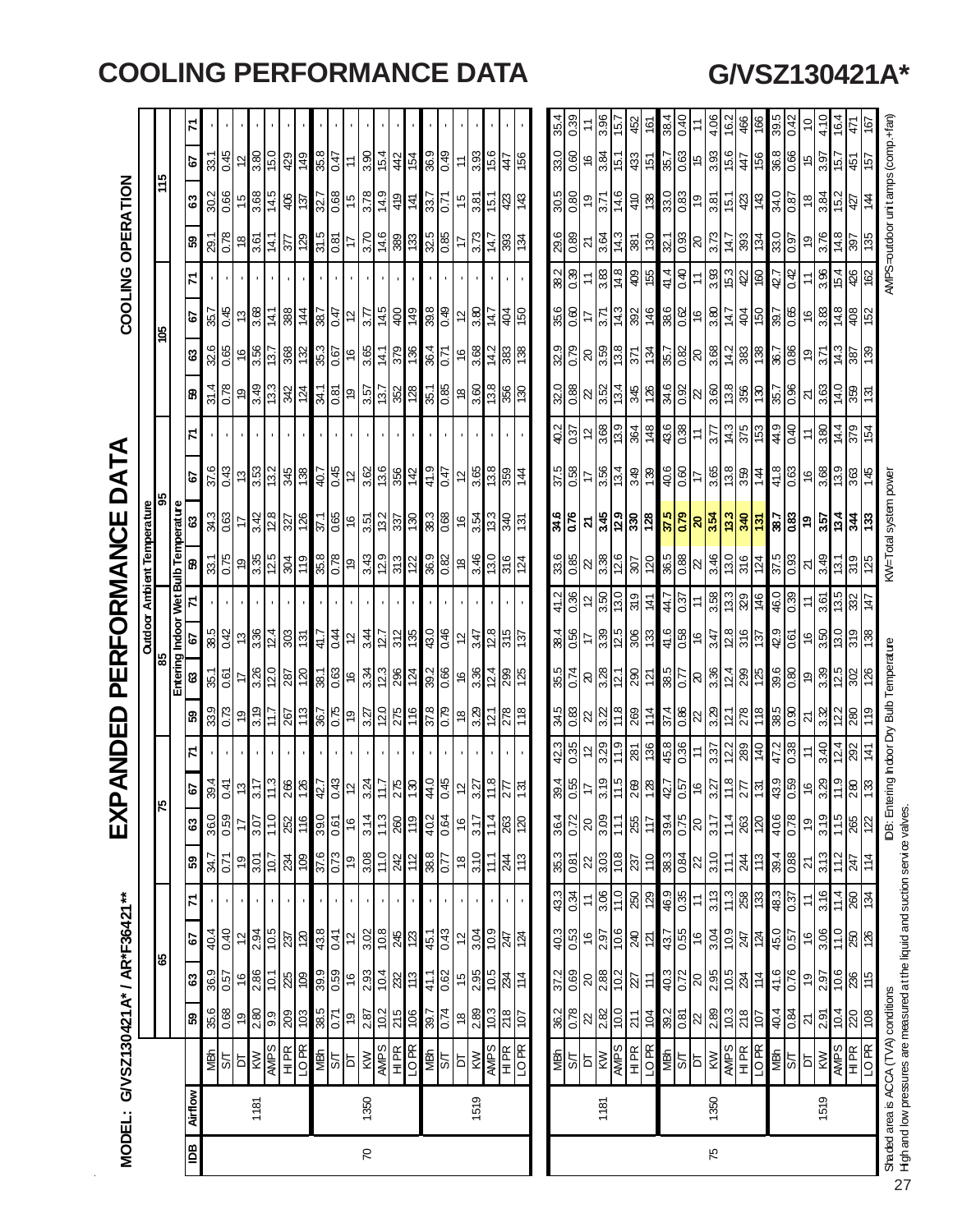# **COOLING PERFORMANCE DATA G/VSZ130421A\***

|           |         | MODEL: G/VSZ130421A* / AR*F36421**                                                                                    |                                                             |                           |                     |                   |                     | 区                   | ₹<br>Z<br>n                                                                                                                                                                                                                                                                                                                                                                                                                                                         | DED                                                                                                                                                                                                                                                                                        |                                                                                                                                                                         |                                                                                                   |                                                                                                   |                                                                                                                                | PERFORMANCE                                                                                         | DATA                                                       |                                                                                                                                                                                                     |                                                                            |                                         |                                                                                                                                                                                                                                 |                                                                                                                                                                                                                                                                                                                     | COOLING OPERATION                                                                                                 |                                                                                                                                     |                                                                                     |                     |
|-----------|---------|-----------------------------------------------------------------------------------------------------------------------|-------------------------------------------------------------|---------------------------|---------------------|-------------------|---------------------|---------------------|---------------------------------------------------------------------------------------------------------------------------------------------------------------------------------------------------------------------------------------------------------------------------------------------------------------------------------------------------------------------------------------------------------------------------------------------------------------------|--------------------------------------------------------------------------------------------------------------------------------------------------------------------------------------------------------------------------------------------------------------------------------------------|-------------------------------------------------------------------------------------------------------------------------------------------------------------------------|---------------------------------------------------------------------------------------------------|---------------------------------------------------------------------------------------------------|--------------------------------------------------------------------------------------------------------------------------------|-----------------------------------------------------------------------------------------------------|------------------------------------------------------------|-----------------------------------------------------------------------------------------------------------------------------------------------------------------------------------------------------|----------------------------------------------------------------------------|-----------------------------------------|---------------------------------------------------------------------------------------------------------------------------------------------------------------------------------------------------------------------------------|---------------------------------------------------------------------------------------------------------------------------------------------------------------------------------------------------------------------------------------------------------------------------------------------------------------------|-------------------------------------------------------------------------------------------------------------------|-------------------------------------------------------------------------------------------------------------------------------------|-------------------------------------------------------------------------------------|---------------------|
|           |         |                                                                                                                       |                                                             |                           |                     |                   |                     |                     |                                                                                                                                                                                                                                                                                                                                                                                                                                                                     |                                                                                                                                                                                                                                                                                            |                                                                                                                                                                         |                                                                                                   |                                                                                                   |                                                                                                                                | Outdoor Ambient Temperature                                                                         |                                                            |                                                                                                                                                                                                     |                                                                            |                                         |                                                                                                                                                                                                                                 |                                                                                                                                                                                                                                                                                                                     |                                                                                                                   |                                                                                                                                     |                                                                                     |                     |
|           |         |                                                                                                                       |                                                             |                           | 65                  |                   |                     | 75                  |                                                                                                                                                                                                                                                                                                                                                                                                                                                                     |                                                                                                                                                                                                                                                                                            |                                                                                                                                                                         | 89                                                                                                |                                                                                                   |                                                                                                                                |                                                                                                     | 56                                                         |                                                                                                                                                                                                     |                                                                            |                                         | 50L                                                                                                                                                                                                                             |                                                                                                                                                                                                                                                                                                                     |                                                                                                                   | 115                                                                                                                                 |                                                                                     |                     |
|           |         |                                                                                                                       |                                                             |                           |                     |                   |                     |                     |                                                                                                                                                                                                                                                                                                                                                                                                                                                                     |                                                                                                                                                                                                                                                                                            |                                                                                                                                                                         |                                                                                                   |                                                                                                   |                                                                                                                                | Entering Indoor Wet Bulb Temperature                                                                |                                                            |                                                                                                                                                                                                     |                                                                            |                                         |                                                                                                                                                                                                                                 |                                                                                                                                                                                                                                                                                                                     |                                                                                                                   |                                                                                                                                     |                                                                                     |                     |
| ∗aal      | Airflow |                                                                                                                       | S3                                                          | $\boldsymbol{\mathbb{S}}$ | <b>L9</b>           | $\mathbf{r}$      | 59                  | 63                  | 2                                                                                                                                                                                                                                                                                                                                                                                                                                                                   | 8<br>Z                                                                                                                                                                                                                                                                                     | ෂ                                                                                                                                                                       | 5                                                                                                 |                                                                                                   | 8                                                                                                                              | 63                                                                                                  | 29                                                         |                                                                                                                                                                                                     | 59                                                                         | $\boldsymbol{\mathbb{S}}$               | S.                                                                                                                                                                                                                              | 7                                                                                                                                                                                                                                                                                                                   | ශී                                                                                                                |                                                                                                                                     | e                                                                                   |                     |
|           |         | ABM<br>S/T                                                                                                            | 0.85<br>36.8                                                | 37.6<br>0.80              | <b>G90</b><br>40.2  | 43.0<br>0.49      | 36.0<br>88.0        | 0.83<br>36.7        | 39.3                                                                                                                                                                                                                                                                                                                                                                                                                                                                | 35.1<br>16.0<br>42.0<br>0.50                                                                                                                                                                                                                                                               | 0.85                                                                                                                                                                    | 38.3<br>0.69                                                                                      | 0.52                                                                                              | 34.2                                                                                                                           |                                                                                                     | $rac{37.4}{0.71}$                                          | 0.53                                                                                                                                                                                                | 32.5<br>0.97                                                               | $\frac{32}{30}$                         | 35.5<br>0.74                                                                                                                                                                                                                    | 38.0<br>0.55                                                                                                                                                                                                                                                                                                        | 86.0<br>ತಿ.1                                                                                                      | 30.8<br>0.92                                                                                                                        | 32.9                                                                                | 35.2<br>0.56        |
|           |         | đ                                                                                                                     |                                                             |                           |                     | 16                | 25                  |                     |                                                                                                                                                                                                                                                                                                                                                                                                                                                                     |                                                                                                                                                                                                                                                                                            |                                                                                                                                                                         |                                                                                                   |                                                                                                   |                                                                                                                                | 88848588285885                                                                                      |                                                            |                                                                                                                                                                                                     |                                                                            |                                         | ୡ                                                                                                                                                                                                                               | $\frac{6}{1}$                                                                                                                                                                                                                                                                                                       |                                                                                                                   |                                                                                                                                     |                                                                                     |                     |
|           | 1181    | KW                                                                                                                    | $rac{24}{28}$                                               | $\frac{23}{2.90}$         | $\frac{20}{2.39}$   | 3.08              | 3.06                | $\frac{3.12}{ }$    |                                                                                                                                                                                                                                                                                                                                                                                                                                                                     |                                                                                                                                                                                                                                                                                            | $\frac{24}{33}$                                                                                                                                                         |                                                                                                   | $\frac{16}{3.52}$                                                                                 | $\frac{24}{4}$                                                                                                                 |                                                                                                     |                                                            | 3.71                                                                                                                                                                                                |                                                                            |                                         |                                                                                                                                                                                                                                 | 3.86                                                                                                                                                                                                                                                                                                                | $\frac{25}{36}$                                                                                                   | $\frac{22}{3.75}$                                                                                                                   | $\frac{58}{35}$                                                                     | 3.99                |
|           |         |                                                                                                                       | 10.1                                                        | 10.3                      |                     |                   |                     | 11.2                | $\pi  S_{\text{max}}  =  S_{\text{max}}  = \frac{1}{2} \left  \frac{1}{2} \right  \left  \frac{1}{2} \right  \left  \frac{1}{2} \right  \left  \frac{1}{2} \right  \left  \frac{1}{2} \right  \left  \frac{1}{2} \right  \left  \frac{1}{2} \right  \left  \frac{1}{2} \right  \left  \frac{1}{2} \right  \left  \frac{1}{2} \right  \left  \frac{1}{2} \right  \left  \frac{1}{2} \right  \left  \frac{1}{2} \right  \left  \frac{1}{2} \right  \left  \frac{1}{2$ | <u> 제외등 정도 원일의 제정 정</u><br>$=$ $\frac{1}{2}$ $\frac{1}{2}$ $\frac{1}{2}$ $\frac{1}{2}$ $\frac{1}{2}$ $\frac{1}{2}$ $\frac{1}{2}$ $\frac{1}{2}$ $\frac{1}{2}$ $\frac{1}{2}$ $\frac{1}{2}$ $\frac{1}{2}$ $\frac{1}{2}$ $\frac{1}{2}$ $\frac{1}{2}$ $\frac{1}{2}$ $\frac{1}{2}$ $\frac{1}{2}$ |                                                                                                                                                                         | <u> थ ञ्चोन्न ञ्च ञ्च ञ्च ञ्च ञ्च </u>                                                            |                                                                                                   |                                                                                                                                |                                                                                                     | <u>z ၛၟႝၛၛႜ<mark>ၟ႞</mark>ၔၟႜ<mark>ၛ</mark>ၟၛၛၟၛၟၛၟႜႜၛ</u> |                                                                                                                                                                                                     | <u> မျမျှချွန်း မျချွနျဖွံ့ခြဲ မျိုး</u>                                   | <u> 외형등 품 명의 의 원 부 회원</u>               | $\frac{1}{2}$ $\frac{1}{2}$ $\frac{1}{8}$ $\frac{1}{8}$ $\frac{1}{8}$ $\frac{1}{8}$ $\frac{1}{8}$ $\frac{1}{8}$ $\frac{1}{8}$ $\frac{1}{8}$ $\frac{1}{8}$ $\frac{1}{8}$ $\frac{1}{8}$ $\frac{1}{8}$ $\frac{1}{8}$ $\frac{1}{8}$ |                                                                                                                                                                                                                                                                                                                     |                                                                                                                   |                                                                                                                                     |                                                                                     |                     |
|           |         |                                                                                                                       |                                                             |                           |                     |                   |                     |                     |                                                                                                                                                                                                                                                                                                                                                                                                                                                                     |                                                                                                                                                                                                                                                                                            |                                                                                                                                                                         |                                                                                                   |                                                                                                   |                                                                                                                                |                                                                                                     |                                                            |                                                                                                                                                                                                     |                                                                            |                                         |                                                                                                                                                                                                                                 |                                                                                                                                                                                                                                                                                                                     |                                                                                                                   |                                                                                                                                     |                                                                                     |                     |
|           |         | $\frac{\frac{N}{N}}{\frac{N}{N}}$                                                                                     | $\frac{213}{105}$                                           | $\frac{28}{12}$           | $\frac{107}{242}$   | E[8 8 8]          | $\frac{109}{28}$    | $\frac{257}{18}$    |                                                                                                                                                                                                                                                                                                                                                                                                                                                                     |                                                                                                                                                                                                                                                                                            | $\frac{1}{2}$ $\frac{1}{8}$ $\frac{1}{8}$ $\frac{1}{8}$ $\frac{1}{8}$ $\frac{1}{8}$ $\frac{1}{8}$ $\frac{1}{8}$ $\frac{1}{8}$ $\frac{1}{8}$ $\frac{1}{8}$ $\frac{1}{8}$ |                                                                                                   | $\frac{13}{322}$                                                                                  | $ \tilde{\omega} $ $\mathbb{E} \tilde{\omega} $ $\mathbb{E} \tilde{\omega} $ $\mathbb{E} \tilde{\omega} $ a $ \tilde{\omega} $ |                                                                                                     |                                                            | $\frac{1}{2}$ $\frac{1}{8}$ $\frac{1}{8}$ $\frac{1}{8}$ $\frac{1}{8}$ $\frac{1}{8}$ $\frac{1}{8}$ $\frac{1}{8}$ $\frac{1}{8}$ $\frac{1}{8}$                                                         |                                                                            |                                         |                                                                                                                                                                                                                                 | $rac{15}{47}$                                                                                                                                                                                                                                                                                                       | $rac{1}{4}$ $\frac{1}{8}$ $\frac{1}{12}$ $\frac{1}{8}$ $\frac{1}{12}$ $\frac{1}{8}$ $\frac{1}{12}$ $\frac{1}{12}$ | $rac{1}{2}$ $rac{1}{4}$ $rac{1}{8}$ $rac{1}{8}$ $rac{1}{8}$ $rac{1}{8}$ $rac{1}{8}$ $rac{1}{8}$ $rac{1}{8}$ $rac{1}{8}$ $rac{1}{8}$ | <u>ြို့အမြို့ မြို့သူ မြို့မျှ မြို့</u>                                            | $rac{150}{450}$     |
|           |         | MBh                                                                                                                   | $\frac{1}{30}$ $\frac{1}{30}$ $\frac{1}{30}$ $\frac{1}{30}$ |                           |                     |                   | 39.0                |                     |                                                                                                                                                                                                                                                                                                                                                                                                                                                                     |                                                                                                                                                                                                                                                                                            |                                                                                                                                                                         |                                                                                                   |                                                                                                   |                                                                                                                                |                                                                                                     |                                                            |                                                                                                                                                                                                     |                                                                            |                                         |                                                                                                                                                                                                                                 |                                                                                                                                                                                                                                                                                                                     |                                                                                                                   |                                                                                                                                     |                                                                                     | 38.1                |
|           |         |                                                                                                                       |                                                             |                           |                     |                   |                     |                     |                                                                                                                                                                                                                                                                                                                                                                                                                                                                     |                                                                                                                                                                                                                                                                                            |                                                                                                                                                                         |                                                                                                   | $rac{1}{44}$ $rac{1}{48}$                                                                         |                                                                                                                                |                                                                                                     |                                                            |                                                                                                                                                                                                     |                                                                            |                                         |                                                                                                                                                                                                                                 | $rac{1}{4}$ $rac{1}{5}$ $rac{1}{2}$ $rac{1}{6}$ $rac{1}{8}$ $rac{1}{15}$ $rac{1}{15}$                                                                                                                                                                                                                               |                                                                                                                   |                                                                                                                                     |                                                                                     |                     |
|           |         | 3 <mark>리</mark>                                                                                                      |                                                             |                           |                     | $\frac{0.50}{16}$ | $\frac{0.92}{24}$   |                     |                                                                                                                                                                                                                                                                                                                                                                                                                                                                     |                                                                                                                                                                                                                                                                                            |                                                                                                                                                                         |                                                                                                   |                                                                                                   |                                                                                                                                |                                                                                                     |                                                            |                                                                                                                                                                                                     |                                                                            |                                         |                                                                                                                                                                                                                                 |                                                                                                                                                                                                                                                                                                                     |                                                                                                                   |                                                                                                                                     |                                                                                     | $\frac{15}{15}$     |
| $\otimes$ | 1350    |                                                                                                                       |                                                             | $\frac{0.83}{2.97}$       | $\frac{167}{20}$    | 3.16              | 3.13                | $\frac{086}{23}$    |                                                                                                                                                                                                                                                                                                                                                                                                                                                                     |                                                                                                                                                                                                                                                                                            |                                                                                                                                                                         |                                                                                                   | $rac{3.67}{13.32}$                                                                                |                                                                                                                                |                                                                                                     |                                                            |                                                                                                                                                                                                     |                                                                            |                                         |                                                                                                                                                                                                                                 |                                                                                                                                                                                                                                                                                                                     |                                                                                                                   |                                                                                                                                     |                                                                                     | 4.10                |
|           |         | <b>AMPS</b>                                                                                                           | 10.4                                                        | 10.6                      |                     | 11.4              | 11.2                | 11.5                |                                                                                                                                                                                                                                                                                                                                                                                                                                                                     |                                                                                                                                                                                                                                                                                            |                                                                                                                                                                         |                                                                                                   |                                                                                                   | 13.1                                                                                                                           |                                                                                                     |                                                            |                                                                                                                                                                                                     |                                                                            |                                         |                                                                                                                                                                                                                                 |                                                                                                                                                                                                                                                                                                                     |                                                                                                                   |                                                                                                                                     |                                                                                     | 16.4                |
|           |         | HIPR                                                                                                                  | 220                                                         | 237                       | 250                 | $280\,$           | 247                 | 265                 |                                                                                                                                                                                                                                                                                                                                                                                                                                                                     |                                                                                                                                                                                                                                                                                            |                                                                                                                                                                         |                                                                                                   |                                                                                                   | 319                                                                                                                            |                                                                                                     |                                                            |                                                                                                                                                                                                     |                                                                            |                                         |                                                                                                                                                                                                                                 |                                                                                                                                                                                                                                                                                                                     |                                                                                                                   |                                                                                                                                     |                                                                                     | 471                 |
|           |         | LO <sub>PR</sub>                                                                                                      | 108                                                         | 115                       | 126                 | $\overline{3}$    | 14                  | $\overline{2}$      |                                                                                                                                                                                                                                                                                                                                                                                                                                                                     |                                                                                                                                                                                                                                                                                            |                                                                                                                                                                         | 319                                                                                               |                                                                                                   | 125                                                                                                                            |                                                                                                     |                                                            | 379                                                                                                                                                                                                 |                                                                            |                                         | 408                                                                                                                                                                                                                             | 426                                                                                                                                                                                                                                                                                                                 | 397                                                                                                               | 427                                                                                                                                 | 457                                                                                 | $\frac{1}{6}$       |
|           |         | MBh                                                                                                                   | 41.1                                                        | 42.0                      | 44.8                | 47.9              | 40.1                | 41.0                |                                                                                                                                                                                                                                                                                                                                                                                                                                                                     | 46.8                                                                                                                                                                                                                                                                                       | 0.0                                                                                                                                                                     | 42.8                                                                                              | 45.7                                                                                              |                                                                                                                                |                                                                                                     | 41.7                                                       | 44.6                                                                                                                                                                                                |                                                                            | 37.1                                    | 39.6                                                                                                                                                                                                                            |                                                                                                                                                                                                                                                                                                                     | 33.6                                                                                                              | 34.4                                                                                                                                | 36.7                                                                                | 39.                 |
|           |         |                                                                                                                       |                                                             |                           | 0.71                |                   |                     | 0.90                |                                                                                                                                                                                                                                                                                                                                                                                                                                                                     |                                                                                                                                                                                                                                                                                            |                                                                                                                                                                         |                                                                                                   |                                                                                                   |                                                                                                                                |                                                                                                     |                                                            |                                                                                                                                                                                                     |                                                                            |                                         |                                                                                                                                                                                                                                 |                                                                                                                                                                                                                                                                                                                     |                                                                                                                   |                                                                                                                                     |                                                                                     | 0.61                |
|           |         | 하                                                                                                                     | $\frac{0.93}{23}$                                           | $\frac{0.87}{22}$         | $\overline{6}$      | 0.53              | 0.96                | 22                  |                                                                                                                                                                                                                                                                                                                                                                                                                                                                     | 0.55                                                                                                                                                                                                                                                                                       |                                                                                                                                                                         |                                                                                                   | 0.56                                                                                              |                                                                                                                                |                                                                                                     | $\frac{0.78}{20}$                                          | 0.58                                                                                                                                                                                                |                                                                            |                                         |                                                                                                                                                                                                                                 | $\frac{42.4}{15}$                                                                                                                                                                                                                                                                                                   | $\frac{8}{20}$                                                                                                    | $\frac{100}{21}$                                                                                                                    | $rac{87}{18}$                                                                       | $\ddot{4}$          |
|           | 1519    | KW                                                                                                                    | 2.93                                                        | 3.00                      |                     | 3.18              | 3.15                | 322                 |                                                                                                                                                                                                                                                                                                                                                                                                                                                                     |                                                                                                                                                                                                                                                                                            |                                                                                                                                                                         |                                                                                                   | 3.64                                                                                              |                                                                                                                                | $\frac{98}{98}$ $\frac{8}{38}$                                                                      | 3.71                                                       | 3.83                                                                                                                                                                                                |                                                                            | $rac{8}{2}$ $\frac{8}{3}$ $\frac{7}{4}$ | $rac{28}{10}$                                                                                                                                                                                                                   | 3.99                                                                                                                                                                                                                                                                                                                | 3.79                                                                                                              |                                                                                                                                     |                                                                                     | 4.13<br>4           |
|           |         | <b>AMPS</b>                                                                                                           | 10.4                                                        | 7.01                      | $\frac{1.11}{1.1}$  | 11.5              | 11.3                | 11.6                |                                                                                                                                                                                                                                                                                                                                                                                                                                                                     |                                                                                                                                                                                                                                                                                            |                                                                                                                                                                         |                                                                                                   |                                                                                                   |                                                                                                                                |                                                                                                     |                                                            |                                                                                                                                                                                                     |                                                                            |                                         | 15.0                                                                                                                                                                                                                            | $\frac{9}{9}$                                                                                                                                                                                                                                                                                                       | 15.0                                                                                                              |                                                                                                                                     |                                                                                     | 16.5                |
|           |         |                                                                                                                       |                                                             |                           |                     |                   |                     |                     | <u>ြိုင္ပိုခုသြိုင္ပိုင္လို႕</u>                                                                                                                                                                                                                                                                                                                                                                                                                                    | <u>ြို့ချိန်မြို့ချိန်မြို့</u><br>$\frac{3.43}{2.86}$                                                                                                                                                                                                                                     | $\frac{1}{2}$ $\frac{1}{2}$ $\frac{1}{2}$ $\frac{1}{2}$ $\frac{1}{2}$ $\frac{1}{2}$ $\frac{1}{2}$ $\frac{1}{2}$                                                         | $\frac{18}{15}$ $\frac{12}{15}$ $\frac{12}{15}$ $\frac{12}{15}$                                   | $\frac{13.6}{336}$                                                                                | <u>ြိုဒ္ကူအခြံခြံခြံ</u>                                                                                                       | $\frac{56}{2}$                                                                                      | $rac{14.0}{367}$                                           | $\frac{46}{82}$                                                                                                                                                                                     | $\frac{36}{8}$ $\frac{36}{8}$ $\frac{36}{8}$ $\frac{36}{8}$ $\frac{32}{8}$ | $\frac{45}{39}$                         |                                                                                                                                                                                                                                 |                                                                                                                                                                                                                                                                                                                     |                                                                                                                   | $\frac{35}{54}$<br>$\frac{42}{34}$                                                                                                  | <u>ခြံခြံခြံခြံ</u>                                                                 |                     |
|           |         | HIPR<br>LOPR                                                                                                          | $\frac{22}{109}$                                            | $\frac{28}{16}$           | 252                 | 88<br>135         | $\frac{249}{16}$    | $\frac{28}{123}$    |                                                                                                                                                                                                                                                                                                                                                                                                                                                                     |                                                                                                                                                                                                                                                                                            |                                                                                                                                                                         |                                                                                                   |                                                                                                   |                                                                                                                                |                                                                                                     |                                                            |                                                                                                                                                                                                     |                                                                            |                                         | $\frac{412}{153}$                                                                                                                                                                                                               | $\frac{30}{65}$                                                                                                                                                                                                                                                                                                     | $\frac{45}{13}$                                                                                                   |                                                                                                                                     |                                                                                     | $\frac{475}{169}$   |
|           |         |                                                                                                                       |                                                             |                           |                     |                   |                     |                     |                                                                                                                                                                                                                                                                                                                                                                                                                                                                     |                                                                                                                                                                                                                                                                                            |                                                                                                                                                                         |                                                                                                   |                                                                                                   |                                                                                                                                |                                                                                                     |                                                            |                                                                                                                                                                                                     |                                                                            |                                         |                                                                                                                                                                                                                                 |                                                                                                                                                                                                                                                                                                                     |                                                                                                                   |                                                                                                                                     |                                                                                     |                     |
|           |         | MBh                                                                                                                   | 37.5                                                        | 38.2                      | 40.0                | 42.7              | 36.6                | 37.3                | 39.1                                                                                                                                                                                                                                                                                                                                                                                                                                                                | 35.7<br>41.7                                                                                                                                                                                                                                                                               | $-36.4$                                                                                                                                                                 | 38.1                                                                                              | 40.7                                                                                              | 34.8                                                                                                                           |                                                                                                     |                                                            |                                                                                                                                                                                                     | 33.1                                                                       |                                         |                                                                                                                                                                                                                                 | 57.7                                                                                                                                                                                                                                                                                                                | 30.7                                                                                                              | 31.3                                                                                                                                | 32.7                                                                                | 34.                 |
|           |         | $\frac{\overline{ST}}{\overline{DT}}$<br>AMPS                                                                         | 0.89                                                        | 0.86                      | 0.78                | 0.63              | 0.93                | 0.89                |                                                                                                                                                                                                                                                                                                                                                                                                                                                                     | 0.65                                                                                                                                                                                                                                                                                       | $\frac{8}{2}$                                                                                                                                                           | 680                                                                                               | 0.67                                                                                              | 0.98                                                                                                                           |                                                                                                     |                                                            | $\frac{39.7}{0.69}$                                                                                                                                                                                 |                                                                            | $\frac{37}{100}$                        | $rac{353}{0.89}$                                                                                                                                                                                                                | 0.72                                                                                                                                                                                                                                                                                                                |                                                                                                                   | 660                                                                                                                                 | 0.89                                                                                | 0.7                 |
|           |         |                                                                                                                       | 26                                                          | $\frac{26}{2}$            | $\approx$           | ন                 | 26                  | $\frac{8}{2}$       |                                                                                                                                                                                                                                                                                                                                                                                                                                                                     |                                                                                                                                                                                                                                                                                            |                                                                                                                                                                         |                                                                                                   | $\overline{\mathcal{N}}$                                                                          | Z.                                                                                                                             |                                                                                                     |                                                            | <u>ম</u>                                                                                                                                                                                            |                                                                            |                                         |                                                                                                                                                                                                                                 |                                                                                                                                                                                                                                                                                                                     |                                                                                                                   |                                                                                                                                     |                                                                                     | $\overline{5}$      |
|           | 1181    |                                                                                                                       |                                                             |                           |                     |                   |                     |                     |                                                                                                                                                                                                                                                                                                                                                                                                                                                                     | $\frac{21}{33}$                                                                                                                                                                                                                                                                            |                                                                                                                                                                         |                                                                                                   |                                                                                                   |                                                                                                                                |                                                                                                     |                                                            |                                                                                                                                                                                                     |                                                                            |                                         |                                                                                                                                                                                                                                 |                                                                                                                                                                                                                                                                                                                     |                                                                                                                   | $rac{24}{3.78}$                                                                                                                     |                                                                                     |                     |
|           |         |                                                                                                                       | $\frac{2.87}{10.2}$                                         | $\frac{2.93}{10.4}$       | $\frac{3.01}{10.8}$ | $\frac{311}{112}$ | $\frac{3.08}{11.0}$ | $\frac{3.14}{11.3}$ |                                                                                                                                                                                                                                                                                                                                                                                                                                                                     |                                                                                                                                                                                                                                                                                            |                                                                                                                                                                         |                                                                                                   |                                                                                                   |                                                                                                                                |                                                                                                     |                                                            |                                                                                                                                                                                                     |                                                                            |                                         |                                                                                                                                                                                                                                 |                                                                                                                                                                                                                                                                                                                     |                                                                                                                   |                                                                                                                                     |                                                                                     | $\frac{4.03}{16.0}$ |
|           |         | HIPR<br>IOPR                                                                                                          | 215                                                         | $\frac{22}{13}$           | <b>245</b><br>123   | $\frac{25}{12}$   | $rac{242}{112}$     | 260                 |                                                                                                                                                                                                                                                                                                                                                                                                                                                                     | <b>286</b>                                                                                                                                                                                                                                                                                 |                                                                                                                                                                         | $ z $ $\frac{2}{3}$ $ z $ $\frac{2}{3}$ $ z $                                                     | $rac{35}{28}$                                                                                     | $\frac{3}{2}$ $\frac{3}{2}$ $\frac{3}{2}$ $\frac{3}{2}$                                                                        |                                                                                                     |                                                            |                                                                                                                                                                                                     |                                                                            |                                         |                                                                                                                                                                                                                                 | $\frac{5}{2}$ $\frac{1}{2}$ $\frac{1}{2}$ $\frac{1}{2}$ $\frac{1}{2}$ $\frac{1}{2}$ $\frac{1}{2}$ $\frac{1}{2}$ $\frac{1}{2}$ $\frac{1}{2}$ $\frac{1}{2}$ $\frac{1}{2}$ $\frac{1}{2}$ $\frac{1}{2}$ $\frac{1}{2}$ $\frac{1}{2}$ $\frac{1}{2}$ $\frac{1}{2}$ $\frac{1}{2}$ $\frac{1}{2}$ $\frac{1}{2}$ $\frac{1}{2}$ | $\frac{2}{3}$ $\frac{1}{3}$ $\frac{1}{3}$ $\frac{1}{3}$ $\frac{1}{3}$ $\frac{1}{3}$ $\frac{1}{3}$ $\frac{1}{3}$   | 419                                                                                                                                 | $\frac{1}{2}$ $\frac{1}{2}$ $\frac{1}{2}$ $\frac{1}{2}$ $\frac{1}{2}$ $\frac{1}{2}$ | 危<br>食              |
|           |         |                                                                                                                       | $\frac{106}{ }$                                             |                           |                     |                   |                     | $\frac{611}{2}$     |                                                                                                                                                                                                                                                                                                                                                                                                                                                                     |                                                                                                                                                                                                                                                                                            |                                                                                                                                                                         |                                                                                                   |                                                                                                   |                                                                                                                                |                                                                                                     |                                                            |                                                                                                                                                                                                     |                                                                            |                                         |                                                                                                                                                                                                                                 |                                                                                                                                                                                                                                                                                                                     |                                                                                                                   | $\frac{141}{2}$                                                                                                                     |                                                                                     |                     |
|           |         | 画<br>M图                                                                                                               | 40.6                                                        | 41.4                      | 43.3                | 46.2              | 39.6                | 40.4                |                                                                                                                                                                                                                                                                                                                                                                                                                                                                     | 45.1                                                                                                                                                                                                                                                                                       | 8  정  정  정  정  정  정  정  정  정                                                                                                                                            | 41.3                                                                                              | 1.77                                                                                              | $\frac{15}{15}$ $\frac{12}{15}$ $\frac{12}{15}$ $\frac{12}{15}$ $\frac{12}{15}$ $\frac{12}{15}$                                | <u>န္ကုန္တုန္ကုန္ကုန္ကုန္ကုန္ကုန္တုန္ကုန္ကုန္</u>                                                   | <u>ပွဲဖြံ့ဖြံ့ဖြံ့ဖြံ့ဖြံ့ဖြံ့ဖြံ့ဖြံ့ဖြံ့ဖြ</u>           | $\frac{1}{2}$ $\frac{1}{2}$ $\frac{1}{2}$ $\frac{1}{2}$ $\frac{1}{2}$ $\frac{1}{2}$ $\frac{1}{2}$ $\frac{1}{2}$ $\frac{1}{2}$ $\frac{1}{2}$ $\frac{1}{2}$ $\frac{1}{2}$ $\frac{1}{2}$ $\frac{1}{2}$ | <u>ခြံခြံမြံမြံမြံမြံမြံမြံခြံမြံမြံမြံမြံ</u>                             | $ 8 $ $8 7 8 8 8 8 8 8 8 8 7 8 4 6$     | $ z $ $\frac{1}{2}$ $ z $ $\frac{1}{2}$ $ z $ $\frac{1}{2}$ $ z $ $\frac{1}{2}$ $ z $ $\frac{1}{2}$ $ z $ $\frac{1}{2}$ $ z $                                                                                                   | 40.8                                                                                                                                                                                                                                                                                                                | $\frac{2}{3}$ $\frac{2}{3}$ $\frac{2}{3}$ $\frac{2}{3}$ $\frac{2}{3}$ $\frac{2}{3}$ $\frac{2}{3}$                 | 33.9                                                                                                                                | 35.5                                                                                | 37.8                |
|           |         | SЛ                                                                                                                    | 0.93                                                        | 0.89                      | 0.81                | 0.65              | 0.96                | 0.93                |                                                                                                                                                                                                                                                                                                                                                                                                                                                                     |                                                                                                                                                                                                                                                                                            |                                                                                                                                                                         |                                                                                                   | 0.70                                                                                              |                                                                                                                                |                                                                                                     |                                                            |                                                                                                                                                                                                     |                                                                            |                                         |                                                                                                                                                                                                                                 |                                                                                                                                                                                                                                                                                                                     |                                                                                                                   |                                                                                                                                     |                                                                                     | 0.75                |
|           |         | LО                                                                                                                    | 26<br>2.93                                                  | 25<br>3.00                | 24<br>3.09          | $\frac{21}{3.18}$ | 26                  | 25                  |                                                                                                                                                                                                                                                                                                                                                                                                                                                                     |                                                                                                                                                                                                                                                                                            |                                                                                                                                                                         |                                                                                                   |                                                                                                   |                                                                                                                                |                                                                                                     |                                                            |                                                                                                                                                                                                     |                                                                            |                                         |                                                                                                                                                                                                                                 |                                                                                                                                                                                                                                                                                                                     |                                                                                                                   |                                                                                                                                     |                                                                                     | $\overline{e}$      |
| 88        | 1350    | Ι                                                                                                                     |                                                             |                           |                     |                   | 3.15                | 322                 |                                                                                                                                                                                                                                                                                                                                                                                                                                                                     |                                                                                                                                                                                                                                                                                            |                                                                                                                                                                         |                                                                                                   |                                                                                                   |                                                                                                                                |                                                                                                     |                                                            |                                                                                                                                                                                                     |                                                                            |                                         |                                                                                                                                                                                                                                 |                                                                                                                                                                                                                                                                                                                     |                                                                                                                   |                                                                                                                                     |                                                                                     | 4.13                |
|           |         | <b>AMPS</b>                                                                                                           | 0.4                                                         | $\frac{107}{1}$           | $\overline{11.1}$   | $\frac{1}{15}$    | 11.3                | 11.6                |                                                                                                                                                                                                                                                                                                                                                                                                                                                                     |                                                                                                                                                                                                                                                                                            |                                                                                                                                                                         |                                                                                                   |                                                                                                   |                                                                                                                                |                                                                                                     |                                                            |                                                                                                                                                                                                     |                                                                            |                                         |                                                                                                                                                                                                                                 | $\frac{21}{15.6}$                                                                                                                                                                                                                                                                                                   |                                                                                                                   | $\frac{23}{154}$                                                                                                                    | $\frac{8}{4.00}$                                                                    | $\frac{16.5}{ }$    |
|           |         |                                                                                                                       | 222                                                         | 239                       | 252                 | æ                 | 249                 | 268                 |                                                                                                                                                                                                                                                                                                                                                                                                                                                                     |                                                                                                                                                                                                                                                                                            |                                                                                                                                                                         |                                                                                                   |                                                                                                   |                                                                                                                                |                                                                                                     |                                                            |                                                                                                                                                                                                     |                                                                            |                                         |                                                                                                                                                                                                                                 |                                                                                                                                                                                                                                                                                                                     |                                                                                                                   |                                                                                                                                     |                                                                                     | 475                 |
|           |         | $\frac{H}{10}$                                                                                                        | 60                                                          | 116                       | 127                 | 135               | 116                 | 123                 |                                                                                                                                                                                                                                                                                                                                                                                                                                                                     | 283<br>$\frac{5}{365}$                                                                                                                                                                                                                                                                     |                                                                                                                                                                         | $\frac{1}{2}$ $\frac{1}{2}$ $\frac{1}{2}$ $\frac{1}{2}$ $\frac{1}{2}$ $\frac{1}{2}$ $\frac{1}{2}$ | $\frac{2}{3}$ $\frac{1}{3}$ $\frac{1}{3}$ $\frac{1}{3}$ $\frac{1}{3}$ $\frac{1}{3}$ $\frac{1}{3}$ |                                                                                                                                | 347                                                                                                 | 367                                                        | 82                                                                                                                                                                                                  |                                                                            | $\frac{391}{141}$                       | 412                                                                                                                                                                                                                             | <b>430</b>                                                                                                                                                                                                                                                                                                          | $\frac{45}{13}$                                                                                                   | $\frac{4}{3}$                                                                                                                       | 459                                                                                 | 69                  |
|           |         |                                                                                                                       | 41.8                                                        | 42.6                      |                     |                   |                     | 41.6                |                                                                                                                                                                                                                                                                                                                                                                                                                                                                     |                                                                                                                                                                                                                                                                                            |                                                                                                                                                                         |                                                                                                   |                                                                                                   |                                                                                                                                |                                                                                                     |                                                            |                                                                                                                                                                                                     |                                                                            |                                         |                                                                                                                                                                                                                                 |                                                                                                                                                                                                                                                                                                                     |                                                                                                                   |                                                                                                                                     | 36.5<br>0.97                                                                        | 39.0                |
|           |         | 활약질                                                                                                                   | 0.97                                                        | 0.94                      | 44.6                | 6000              | $\frac{0011}{800}$  | 0.97                |                                                                                                                                                                                                                                                                                                                                                                                                                                                                     | $rac{465}{10.78}$                                                                                                                                                                                                                                                                          | $\frac{406}{10}$ $\frac{1}{2}$ $\frac{1}{4}$ $\frac{1}{2}$<br>$\frac{25}{38}$                                                                                           | $\frac{42.5}{0.90}$                                                                               | $\frac{45.4}{0.73}$                                                                               | 8.9                                                                                                                            | $\frac{86}{10}$ $\frac{1}{2}$ $\frac{1}{2}$ $\frac{1}{2}$ $\frac{1}{2}$ $\frac{1}{2}$ $\frac{1}{2}$ | $\frac{41.5}{0.93}$                                        | $\frac{44.3}{0.75}$                                                                                                                                                                                 | $\frac{18}{18}$ $\frac{18}{18}$                                            | $\frac{256}{37}$                        | $\frac{354}{988}$                                                                                                                                                                                                               | $rac{4}{9}$ $rac{1}{9}$ $rac{8}{9}$ $rac{1}{9}$ $rac{1}{9}$                                                                                                                                                                                                                                                         | $\frac{3}{8}$ $\frac{1}{8}$ $\frac{1}{8}$ $\frac{1}{8}$ $\frac{1}{8}$                                             | 34.9<br>1.00                                                                                                                        |                                                                                     | 0.79                |
|           |         |                                                                                                                       | $\frac{25}{2.36}$                                           | $rac{24}{3.02}$           | $\frac{23}{3.11}$   | ន $\frac{5}{3}$   | $\frac{25}{3.18}$   | $\frac{24}{325}$    |                                                                                                                                                                                                                                                                                                                                                                                                                                                                     |                                                                                                                                                                                                                                                                                            |                                                                                                                                                                         |                                                                                                   | $\frac{20}{3.67}$                                                                                 | $\frac{24}{3.55}$                                                                                                              |                                                                                                     | $\frac{23}{3.74}$                                          | $\frac{8}{3}$                                                                                                                                                                                       |                                                                            |                                         |                                                                                                                                                                                                                                 |                                                                                                                                                                                                                                                                                                                     |                                                                                                                   | $\frac{21}{3.90}$                                                                                                                   | $\frac{21}{4.03}$                                                                   | ဒ္                  |
|           | 1519    |                                                                                                                       |                                                             |                           |                     |                   |                     |                     |                                                                                                                                                                                                                                                                                                                                                                                                                                                                     |                                                                                                                                                                                                                                                                                            |                                                                                                                                                                         | $\frac{23}{356}$                                                                                  |                                                                                                   |                                                                                                                                |                                                                                                     |                                                            |                                                                                                                                                                                                     |                                                                            |                                         |                                                                                                                                                                                                                                 |                                                                                                                                                                                                                                                                                                                     |                                                                                                                   |                                                                                                                                     |                                                                                     | 41                  |
|           |         | <b>AMPS</b>                                                                                                           | 10.5                                                        | 10.8                      | 11.2                | 11.6              | 11.4                | 117                 |                                                                                                                                                                                                                                                                                                                                                                                                                                                                     | 12.6                                                                                                                                                                                                                                                                                       | $\frac{12.8}{308}$<br>$\frac{12.5}{286}$                                                                                                                                | $\frac{13.2}{3.25}$                                                                               | $\frac{13.7}{339}$                                                                                | $\frac{13.4}{256}$                                                                                                             | $\frac{137}{351}$                                                                                   |                                                            | $\frac{1}{4}$ 8 $\frac{1}{8}$                                                                                                                                                                       | 142                                                                        | 14.6                                    | 15.1                                                                                                                                                                                                                            | $rac{157}{434}$                                                                                                                                                                                                                                                                                                     | $\frac{15.1}{405}$                                                                                                | 15.5                                                                                                                                | 16.0                                                                                | $\frac{1}{2}$       |
|           |         | <b>HIPR</b>                                                                                                           | 224                                                         | 241                       | 255                 | <b>286</b>        | 352                 | 271                 |                                                                                                                                                                                                                                                                                                                                                                                                                                                                     | 298                                                                                                                                                                                                                                                                                        |                                                                                                                                                                         |                                                                                                   |                                                                                                   |                                                                                                                                |                                                                                                     | $14.2$<br>$370$                                            |                                                                                                                                                                                                     | 367                                                                        | 395                                     |                                                                                                                                                                                                                                 |                                                                                                                                                                                                                                                                                                                     |                                                                                                                   |                                                                                                                                     |                                                                                     |                     |
|           |         |                                                                                                                       | 110                                                         | 117                       |                     |                   |                     | 124                 |                                                                                                                                                                                                                                                                                                                                                                                                                                                                     |                                                                                                                                                                                                                                                                                            |                                                                                                                                                                         |                                                                                                   | 150                                                                                               |                                                                                                                                |                                                                                                     | 148                                                        |                                                                                                                                                                                                     |                                                                            |                                         | 155                                                                                                                                                                                                                             |                                                                                                                                                                                                                                                                                                                     | 138                                                                                                               |                                                                                                                                     | 160                                                                                 |                     |
|           |         | Shaded area is AHRI Rating Conditions<br>H¢h and low pressures are measured at the liquid and suction service valves. |                                                             |                           |                     |                   |                     |                     | IDB: Entering Indoor Dry Bulb Temperature                                                                                                                                                                                                                                                                                                                                                                                                                           |                                                                                                                                                                                                                                                                                            |                                                                                                                                                                         |                                                                                                   |                                                                                                   | $QW = Total$                                                                                                                   | system                                                                                              | power                                                      |                                                                                                                                                                                                     |                                                                            |                                         |                                                                                                                                                                                                                                 |                                                                                                                                                                                                                                                                                                                     | <b>AVIPS=outdoor</b>                                                                                              | unit amps (comp.+fan)                                                                                                               |                                                                                     |                     |
|           |         |                                                                                                                       |                                                             |                           |                     |                   |                     |                     |                                                                                                                                                                                                                                                                                                                                                                                                                                                                     |                                                                                                                                                                                                                                                                                            |                                                                                                                                                                         |                                                                                                   |                                                                                                   |                                                                                                                                |                                                                                                     |                                                            |                                                                                                                                                                                                     |                                                                            |                                         |                                                                                                                                                                                                                                 |                                                                                                                                                                                                                                                                                                                     |                                                                                                                   |                                                                                                                                     |                                                                                     |                     |

28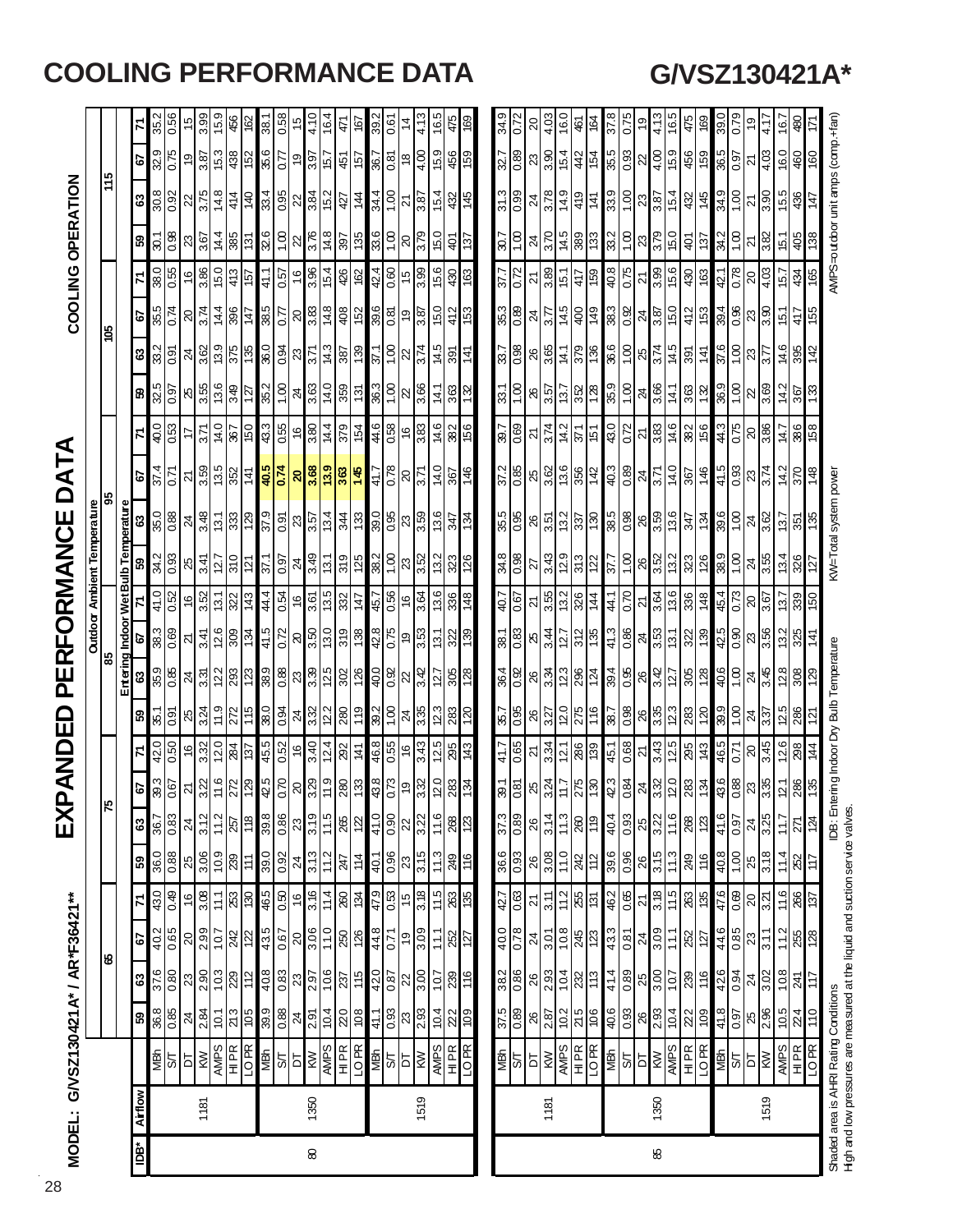| l |
|---|
|   |
|   |
| г |
| î |
|   |
|   |
| Ï |
|   |
|   |
| I |
|   |
|   |
|   |
|   |
|   |
|   |
|   |
|   |
| ı |
|   |
| ֠ |
|   |
|   |
|   |
|   |
|   |

|     |                | MODEL: G/VSZ130481 A* /AR*F48601**                                            |                     |                                                                                                                                                                                                                                                                                                                                                                                                                                                                |                                           |                          |                     | EXP.                      |                                            | ANDED                    |                                        | PERFORMANCE                                                                                                                            |                                                                                                                                                                                                                                                                                                                                                                                                                                                                                     |                          |                                                                  |                                                                                                                                                                                                                                                                                                                       | DATA                                                |                          |                                                                                         |                           |                     |                                                      | COOLING OPERATION                                                                                                                           |                                           |                    |  |
|-----|----------------|-------------------------------------------------------------------------------|---------------------|----------------------------------------------------------------------------------------------------------------------------------------------------------------------------------------------------------------------------------------------------------------------------------------------------------------------------------------------------------------------------------------------------------------------------------------------------------------|-------------------------------------------|--------------------------|---------------------|---------------------------|--------------------------------------------|--------------------------|----------------------------------------|----------------------------------------------------------------------------------------------------------------------------------------|-------------------------------------------------------------------------------------------------------------------------------------------------------------------------------------------------------------------------------------------------------------------------------------------------------------------------------------------------------------------------------------------------------------------------------------------------------------------------------------|--------------------------|------------------------------------------------------------------|-----------------------------------------------------------------------------------------------------------------------------------------------------------------------------------------------------------------------------------------------------------------------------------------------------------------------|-----------------------------------------------------|--------------------------|-----------------------------------------------------------------------------------------|---------------------------|---------------------|------------------------------------------------------|---------------------------------------------------------------------------------------------------------------------------------------------|-------------------------------------------|--------------------|--|
|     |                |                                                                               |                     |                                                                                                                                                                                                                                                                                                                                                                                                                                                                |                                           |                          |                     |                           |                                            |                          |                                        |                                                                                                                                        |                                                                                                                                                                                                                                                                                                                                                                                                                                                                                     |                          |                                                                  | <b>Outdoor Ambient Temperature</b>                                                                                                                                                                                                                                                                                    |                                                     |                          |                                                                                         |                           |                     |                                                      |                                                                                                                                             |                                           |                    |  |
|     |                |                                                                               |                     | 'ෂ                                                                                                                                                                                                                                                                                                                                                                                                                                                             |                                           |                          |                     |                           | $\frac{5}{2}$                              |                          |                                        | Entering Indoor Wet Bulb Temperature<br>) အ                                                                                            |                                                                                                                                                                                                                                                                                                                                                                                                                                                                                     |                          |                                                                  | မ္တ                                                                                                                                                                                                                                                                                                                   |                                                     |                          |                                                                                         | 50L                       |                     |                                                      |                                                                                                                                             | 115                                       |                    |  |
| iB* | <b>Airflow</b> |                                                                               | န္တြ                | $\boldsymbol{\mathsf{c}}$                                                                                                                                                                                                                                                                                                                                                                                                                                      | 5                                         | $\overline{7}$           | ြို့                | $\boldsymbol{\mathbb{S}}$ |                                            | 71                       | ြို့                                   | ິ                                                                                                                                      | ĉ,                                                                                                                                                                                                                                                                                                                                                                                                                                                                                  |                          | ြို့                                                             | ឌ                                                                                                                                                                                                                                                                                                                     | 57                                                  | 71                       | ြို့                                                                                    | $\boldsymbol{\mathbb{S}}$ | 29                  | $\overline{7}$                                       | 59                                                                                                                                          | 2<br>$\boldsymbol{\mathbb{S}}$            |                    |  |
|     |                | <b>MBh</b>                                                                    | 40.4                | 41.9                                                                                                                                                                                                                                                                                                                                                                                                                                                           | 6.9                                       |                          | 39.5                | 40.9                      | $\ddot{4}$                                 |                          | 38.5                                   | 39.9                                                                                                                                   | 43.7                                                                                                                                                                                                                                                                                                                                                                                                                                                                                |                          |                                                                  | 38.9                                                                                                                                                                                                                                                                                                                  | 42.7                                                |                          | 35.7                                                                                    |                           | 40.5                |                                                      | $\dot{a}$                                                                                                                                   | 37.5<br>34.3                              |                    |  |
|     |                | 76                                                                            | 0.70                | 0.58                                                                                                                                                                                                                                                                                                                                                                                                                                                           | 0.40                                      |                          | 0.72                | 0.60                      | 0.42                                       |                          | 0.74                                   | 0.62                                                                                                                                   | 643                                                                                                                                                                                                                                                                                                                                                                                                                                                                                 |                          |                                                                  | 0.64                                                                                                                                                                                                                                                                                                                  | 0.44                                                |                          |                                                                                         | 0.66                      | 0.46                |                                                      | 0.80                                                                                                                                        | 0.46<br>0.67                              |                    |  |
|     |                | Ъ                                                                             | e,                  | $\frac{6}{1}$                                                                                                                                                                                                                                                                                                                                                                                                                                                  | $\overline{c}$                            |                          | $\overline{61}$     | $\frac{6}{2}$             | $\sim$                                     |                          | 61                                     | $\frac{9}{5}$                                                                                                                          | $\overline{c}$                                                                                                                                                                                                                                                                                                                                                                                                                                                                      |                          | စ္                                                               | $\mathfrak{g}$                                                                                                                                                                                                                                                                                                        |                                                     |                          | $\overline{0}$                                                                          | $\frac{1}{6}$             | $\overline{c}$      |                                                      | 1                                                                                                                                           | <u>:</u><br>15                            |                    |  |
|     | 1400           | KW                                                                            | 3.24                | 3.30                                                                                                                                                                                                                                                                                                                                                                                                                                                           | 3.39                                      |                          | 3.45                | 3.52                      | 3.62                                       |                          | 3.64                                   | 3.71                                                                                                                                   | 3.82                                                                                                                                                                                                                                                                                                                                                                                                                                                                                |                          | 3.81                                                             | 3.88                                                                                                                                                                                                                                                                                                                  | 4.00                                                |                          | 3.95                                                                                    | 4.03                      | 4.15                |                                                      | 4.07                                                                                                                                        | 4.28<br>4.15                              |                    |  |
|     |                |                                                                               | $\frac{14}{13}$     | 11.6                                                                                                                                                                                                                                                                                                                                                                                                                                                           | $\frac{28}{28}$                           |                          |                     | 12.6                      | $\frac{13.0}{286}$                         |                          | $\frac{38}{28}$ = $\frac{1}{4}$        |                                                                                                                                        | $\frac{47}{88}$                                                                                                                                                                                                                                                                                                                                                                                                                                                                     |                          |                                                                  |                                                                                                                                                                                                                                                                                                                       | $\frac{151}{371}$ $\frac{12}{46.2}$                 |                          |                                                                                         |                           | 16.1                |                                                      |                                                                                                                                             | 17.0<br>$rac{16.5}{436}$                  |                    |  |
|     |                |                                                                               |                     | $\frac{242}{113}$                                                                                                                                                                                                                                                                                                                                                                                                                                              |                                           |                          |                     | $\frac{271}{120}$         |                                            |                          |                                        |                                                                                                                                        |                                                                                                                                                                                                                                                                                                                                                                                                                                                                                     |                          |                                                                  |                                                                                                                                                                                                                                                                                                                       |                                                     |                          |                                                                                         |                           |                     |                                                      |                                                                                                                                             | 461                                       |                    |  |
|     |                |                                                                               |                     |                                                                                                                                                                                                                                                                                                                                                                                                                                                                |                                           |                          |                     |                           |                                            |                          |                                        |                                                                                                                                        |                                                                                                                                                                                                                                                                                                                                                                                                                                                                                     |                          |                                                                  |                                                                                                                                                                                                                                                                                                                       |                                                     |                          |                                                                                         |                           | $rac{17}{149}$      |                                                      |                                                                                                                                             | $\frac{155}{40.7}$                        |                    |  |
|     |                | $\frac{\frac{2}{\text{MPR}}}{\frac{2}{\text{MPR}}}$                           | 43.8                | 45.4<br>0.60                                                                                                                                                                                                                                                                                                                                                                                                                                                   | 49.7                                      |                          | $\frac{23}{282}$    | $\frac{44.3}{5}$          | 48.5                                       |                          |                                        | $\frac{5}{18}$ $\frac{8}{18}$ $\frac{1}{18}$ $\frac{1}{18}$ $\frac{1}{18}$ $\frac{1}{18}$ $\frac{1}{18}$ $\frac{1}{18}$ $\frac{1}{18}$ | 47.4                                                                                                                                                                                                                                                                                                                                                                                                                                                                                |                          | <u>ဒုံမြွံမြွံခြွံခြွံခြွံ</u>                                   |                                                                                                                                                                                                                                                                                                                       |                                                     |                          | $\frac{152}{158}$ $\frac{15}{158}$ $\frac{15}{158}$ $\frac{152}{158}$ $\frac{152}{158}$ | $\frac{15}{10}$           |                     |                                                      | $\frac{1}{2}$ $\frac{1}{2}$ $\frac{1}{2}$ $\frac{1}{2}$ $\frac{1}{2}$ $\frac{1}{2}$ $\frac{1}{2}$ $\frac{1}{2}$ $\frac{1}{2}$ $\frac{1}{2}$ | $\frac{37.1}{0.69}$                       |                    |  |
|     |                |                                                                               |                     |                                                                                                                                                                                                                                                                                                                                                                                                                                                                |                                           |                          |                     | 0.63                      | 0.43                                       |                          |                                        |                                                                                                                                        | 0.45                                                                                                                                                                                                                                                                                                                                                                                                                                                                                |                          |                                                                  |                                                                                                                                                                                                                                                                                                                       | 9#0                                                 |                          |                                                                                         |                           | $\frac{0.48}{12}$   |                                                      |                                                                                                                                             | 0.48                                      |                    |  |
|     |                | <b>PI</b>                                                                     | $\frac{18}{3.31}$   | $\frac{16}{3.37}$                                                                                                                                                                                                                                                                                                                                                                                                                                              | $\frac{1}{2}$ $\frac{1}{2}$ $\frac{1}{2}$ |                          | 8                   | $\frac{6}{2}$             |                                            |                          |                                        |                                                                                                                                        | $\approx$                                                                                                                                                                                                                                                                                                                                                                                                                                                                           |                          |                                                                  |                                                                                                                                                                                                                                                                                                                       |                                                     |                          |                                                                                         |                           |                     |                                                      |                                                                                                                                             | $\overline{\phantom{a}}$                  |                    |  |
| R   | 1600           |                                                                               |                     |                                                                                                                                                                                                                                                                                                                                                                                                                                                                |                                           |                          | 3.53                | 3.59                      | $rac{2}{3.70}$ $rac{1}{2.80}$ $rac{1}{8}$  |                          | ခြင်းခြင်း                             |                                                                                                                                        | 3.90                                                                                                                                                                                                                                                                                                                                                                                                                                                                                |                          |                                                                  | $\frac{46}{15}$ $\frac{1}{2}$ $\frac{1}{2}$ $\frac{1}{2}$ $\frac{1}{2}$ $\frac{1}{2}$ $\frac{1}{2}$ $\frac{1}{2}$ $\frac{1}{2}$ $\frac{1}{2}$ $\frac{1}{2}$ $\frac{1}{2}$ $\frac{1}{2}$ $\frac{1}{2}$ $\frac{1}{2}$ $\frac{1}{2}$ $\frac{1}{2}$ $\frac{1}{2}$ $\frac{1}{2}$ $\frac{1}{2}$ $\frac{1}{2}$ $\frac{1}{2}$ | $\frac{12}{99}$                                     |                          | $\frac{4.04}{15.6}$                                                                     | 4.12                      | $\frac{4.24}{16.5}$ |                                                      | 4.17                                                                                                                                        | 4.38<br>$\frac{425}{69}$                  |                    |  |
|     |                |                                                                               | 7.7                 | 12.0                                                                                                                                                                                                                                                                                                                                                                                                                                                           | $\frac{12.3}{263}$                        |                          | $\frac{12.6}{260}$  | 12.9                      |                                            |                          |                                        | $rac{815}{716}$                                                                                                                        | 14.5<br>336                                                                                                                                                                                                                                                                                                                                                                                                                                                                         |                          | $\frac{14.7}{336}$                                               |                                                                                                                                                                                                                                                                                                                       |                                                     |                          |                                                                                         | $\frac{104}{107}$         |                     |                                                      | $\frac{16.5}{4.18}$                                                                                                                         | $rac{475}{475}$                           |                    |  |
|     |                | <b>AMPS</b><br>HI PR<br>LO PR                                                 | 231                 |                                                                                                                                                                                                                                                                                                                                                                                                                                                                |                                           |                          |                     | 279                       |                                            |                          |                                        |                                                                                                                                        |                                                                                                                                                                                                                                                                                                                                                                                                                                                                                     |                          |                                                                  |                                                                                                                                                                                                                                                                                                                       |                                                     |                          |                                                                                         |                           |                     |                                                      |                                                                                                                                             |                                           |                    |  |
|     |                |                                                                               | 011                 | $\frac{17}{2}$                                                                                                                                                                                                                                                                                                                                                                                                                                                 | 127                                       |                          | 116                 | 123                       |                                            |                          |                                        | 871                                                                                                                                    | 0+                                                                                                                                                                                                                                                                                                                                                                                                                                                                                  |                          | 127                                                              |                                                                                                                                                                                                                                                                                                                       | 47                                                  |                          | 133                                                                                     | 141                       | 154                 |                                                      | 137                                                                                                                                         | 159<br>146                                |                    |  |
|     |                | <b>MBh</b>                                                                    | 45.1                | 46.7                                                                                                                                                                                                                                                                                                                                                                                                                                                           | 51.2                                      |                          | 44.0                | 45.6                      | 50.0                                       |                          | 43.0                                   | 44.5                                                                                                                                   | 48.8                                                                                                                                                                                                                                                                                                                                                                                                                                                                                |                          | 41.9                                                             | 43.5                                                                                                                                                                                                                                                                                                                  | 47.6                                                |                          | 39.8                                                                                    | 41.3                      | 45.2                |                                                      | 36.9                                                                                                                                        | 41.9<br>38.2                              |                    |  |
|     |                |                                                                               | 0.76                | 0.63                                                                                                                                                                                                                                                                                                                                                                                                                                                           | 0.44                                      |                          | 0.79                | 0.66                      | 0.46                                       |                          |                                        |                                                                                                                                        | 0.47                                                                                                                                                                                                                                                                                                                                                                                                                                                                                |                          |                                                                  |                                                                                                                                                                                                                                                                                                                       | 0.48                                                |                          |                                                                                         | 0.72                      |                     |                                                      |                                                                                                                                             | 0.50<br>0.73                              |                    |  |
|     |                |                                                                               | $\overline{1}$      | $\frac{1}{2}$                                                                                                                                                                                                                                                                                                                                                                                                                                                  | $\overline{11}$                           |                          |                     | $\frac{5}{2}$             |                                            |                          | $\frac{87}{18}$                        |                                                                                                                                        | $\overline{12}$                                                                                                                                                                                                                                                                                                                                                                                                                                                                     |                          |                                                                  |                                                                                                                                                                                                                                                                                                                       | 12                                                  |                          | $\frac{86}{18}$                                                                         | $\frac{6}{5}$             | $\frac{0.50}{12}$   |                                                      | $rac{9}{180}$                                                                                                                               | $\tilde{t}$<br>$\overline{1}$             |                    |  |
|     | 1800           | $\frac{\frac{S}{\sqrt{N}}}{\frac{S}{\sqrt{N}}}\frac{1}{N}$                    | 3.33                | $\begin{array}{c} \boxed{33} \\ \boxed{21} \\ \boxed{21} \\ \boxed{12} \\ \boxed{13} \\ \boxed{13} \\ \boxed{13} \\ \boxed{13} \\ \boxed{13} \\ \boxed{13} \\ \boxed{13} \\ \boxed{13} \\ \boxed{13} \\ \boxed{13} \\ \boxed{13} \\ \boxed{13} \\ \boxed{13} \\ \boxed{13} \\ \boxed{13} \\ \boxed{13} \\ \boxed{13} \\ \boxed{13} \\ \boxed{13} \\ \boxed{13} \\ \boxed{13} \\ \boxed{13} \\ \boxed{13} \\ \boxed{13} \\ \boxed{13} \\ \boxed{13} \\ \boxed{$ | $\frac{3.48}{12.5}$                       |                          | $\frac{18}{350}$    | $\frac{3.62}{13.0}$       | $\frac{12}{3.72}$                          |                          | $\frac{8}{35}$                         | $\frac{1}{2}$                                                                                                                          | $\frac{3.93}{14.6}$                                                                                                                                                                                                                                                                                                                                                                                                                                                                 |                          | $\frac{18}{18}$ $\frac{12}{18}$ $\frac{12}{18}$                  | $\frac{20}{15}$                                                                                                                                                                                                                                                                                                       | 4.12                                                |                          |                                                                                         | 4.15                      | $\frac{4.28}{16.7}$ |                                                      | 4.20                                                                                                                                        | 4.41<br>4.28                              |                    |  |
|     |                |                                                                               |                     |                                                                                                                                                                                                                                                                                                                                                                                                                                                                |                                           |                          |                     |                           |                                            |                          |                                        | 14.2                                                                                                                                   |                                                                                                                                                                                                                                                                                                                                                                                                                                                                                     |                          |                                                                  |                                                                                                                                                                                                                                                                                                                       | 15.7                                                |                          | $rac{15}{15}$ $\frac{1}{8}$ $\frac{1}{8}$ $\frac{1}{2}$                                 | 16.1                      |                     |                                                      |                                                                                                                                             | 177                                       |                    |  |
|     |                |                                                                               | 234                 |                                                                                                                                                                                                                                                                                                                                                                                                                                                                |                                           |                          | 262                 |                           | 298<br>136                                 |                          |                                        |                                                                                                                                        | 339                                                                                                                                                                                                                                                                                                                                                                                                                                                                                 |                          |                                                                  |                                                                                                                                                                                                                                                                                                                       | 386                                                 |                          |                                                                                         | 411                       |                     |                                                      |                                                                                                                                             | 480<br>454                                |                    |  |
|     |                | HIPR<br>LOPR                                                                  | 111                 |                                                                                                                                                                                                                                                                                                                                                                                                                                                                | $\frac{266}{129}$                         |                          |                     | 282                       |                                            |                          | 122                                    | 321                                                                                                                                    | $\overline{141}$                                                                                                                                                                                                                                                                                                                                                                                                                                                                    |                          | 128                                                              | 136                                                                                                                                                                                                                                                                                                                   | 871                                                 |                          |                                                                                         | 143                       |                     |                                                      | $\frac{42}{139}$                                                                                                                            | 161<br>47                                 |                    |  |
|     |                |                                                                               |                     |                                                                                                                                                                                                                                                                                                                                                                                                                                                                |                                           |                          |                     |                           |                                            |                          |                                        |                                                                                                                                        |                                                                                                                                                                                                                                                                                                                                                                                                                                                                                     |                          |                                                                  |                                                                                                                                                                                                                                                                                                                       |                                                     |                          |                                                                                         |                           |                     |                                                      |                                                                                                                                             |                                           |                    |  |
|     |                | 할일                                                                            | 41.1                | $\frac{42.3}{0.71}$                                                                                                                                                                                                                                                                                                                                                                                                                                            | $\frac{45.8}{0.54}$                       | 49.1                     | $\frac{40.1}{0.82}$ | $\frac{41.3}{0.74}$       | 44.7<br>0.56                               | 48.0                     |                                        |                                                                                                                                        |                                                                                                                                                                                                                                                                                                                                                                                                                                                                                     | 46.8                     |                                                                  |                                                                                                                                                                                                                                                                                                                       | $\frac{42.6}{0.59}$                                 | 45.7                     | $\frac{36.3}{0.90}$                                                                     | 37.4                      |                     | 43.4                                                 | 33.6                                                                                                                                        | $rac{9}{25}$<br>34.6                      | $\overline{4}$     |  |
|     |                |                                                                               | 0.79                |                                                                                                                                                                                                                                                                                                                                                                                                                                                                |                                           |                          |                     |                           |                                            |                          | $\frac{3}{28}$ $\frac{3}{28}$          | $rac{12}{100}$                                                                                                                         | $\frac{95}{125}$                                                                                                                                                                                                                                                                                                                                                                                                                                                                    |                          |                                                                  |                                                                                                                                                                                                                                                                                                                       |                                                     |                          |                                                                                         | 0.81                      | $\frac{91}{900}$    |                                                      | $rac{6}{20}$                                                                                                                                |                                           | 0.40               |  |
|     |                |                                                                               | $ \vec{z} $         | $\overline{2}$                                                                                                                                                                                                                                                                                                                                                                                                                                                 |                                           |                          |                     | $\mathbb{R}$              | $\mathbf \omega$                           |                          |                                        |                                                                                                                                        |                                                                                                                                                                                                                                                                                                                                                                                                                                                                                     | Ι'n                      | $\frac{32}{9}$ $\frac{12}{9}$ $\frac{12}{9}$                     | $\frac{3}{36}$ $\frac{1}{2}$ $\frac{1}{2}$ $\frac{1}{2}$ $\frac{1}{2}$                                                                                                                                                                                                                                                |                                                     |                          |                                                                                         | ನ                         |                     |                                                      |                                                                                                                                             | စ္                                        | ļS                 |  |
|     | 1400           | KW                                                                            | 3.26                | 3.32                                                                                                                                                                                                                                                                                                                                                                                                                                                           | 3.41                                      | 3.51                     | 3.48                | 3.54                      | 3.64                                       | 3.75                     | 3.67                                   | 3.74                                                                                                                                   | 3.85                                                                                                                                                                                                                                                                                                                                                                                                                                                                                | 3.96                     |                                                                  |                                                                                                                                                                                                                                                                                                                       | 4.03                                                | 4.15                     | 3.98                                                                                    | 4.06                      | 4.18                | 4.31                                                 | 4.10                                                                                                                                        | 4.31<br>4.19                              | 4.44               |  |
|     |                | AMPS<br>HI PR                                                                 | 11.5                | 7.7                                                                                                                                                                                                                                                                                                                                                                                                                                                            | 12.1                                      | 12.6                     | 12.4                | 12.7                      |                                            | 13.6                     | $\frac{13.5}{289}$                     | 13.8                                                                                                                                   |                                                                                                                                                                                                                                                                                                                                                                                                                                                                                     | 14.8                     |                                                                  |                                                                                                                                                                                                                                                                                                                       |                                                     |                          | 15.3                                                                                    |                           | 16.2                | 16.8                                                 | 16.2                                                                                                                                        | $\frac{172}{466}$<br>16.6                 | $\frac{17.8}{486}$ |  |
|     |                |                                                                               | 227                 | 244                                                                                                                                                                                                                                                                                                                                                                                                                                                            | 258                                       | 269                      | 254                 | 274                       | $\frac{13}{280}$                           | 302                      |                                        | 311                                                                                                                                    | $\frac{14.2}{329}$                                                                                                                                                                                                                                                                                                                                                                                                                                                                  | 343                      | $rac{4.4}{38}$                                                   |                                                                                                                                                                                                                                                                                                                       | $rac{15.2}{375}$                                    | $\frac{68}{9153}$        | $\frac{15}{130}$                                                                        | $\frac{15.7}{38}$         | $rac{47}{51}$       | 439                                                  | 410                                                                                                                                         | 41                                        |                    |  |
|     |                | <b>TOPR</b>                                                                   | 108                 | 114                                                                                                                                                                                                                                                                                                                                                                                                                                                            | 125                                       | 133                      | 114                 | 121                       |                                            | 141                      | $\frac{8}{10}$                         | 126                                                                                                                                    |                                                                                                                                                                                                                                                                                                                                                                                                                                                                                     | 146                      |                                                                  |                                                                                                                                                                                                                                                                                                                       |                                                     |                          |                                                                                         |                           |                     |                                                      | 184                                                                                                                                         | 156<br>143                                | 166                |  |
|     |                | чам                                                                           | 44.5                | 45.8                                                                                                                                                                                                                                                                                                                                                                                                                                                           | 9.67                                      | 53.2                     | 43.5                | 44.8                      | 48.4                                       | 52.0                     | 42.4                                   | 43.7                                                                                                                                   | 47.3                                                                                                                                                                                                                                                                                                                                                                                                                                                                                | 809                      | 41.4                                                             | ် မျွန်း <mark>အိုဒ္ဓိုဒ္ဓါဒ္ဓါဒ္ဓို</mark> း                                                                                                                                                                                                                                                                         | 46.1                                                | 49.5                     | 39.3                                                                                    | <b>S</b> 0                | $\frac{43.8}{0.63}$ | 47.0                                                 | $\frac{4}{36}$ $\frac{1}{36}$ $\frac{1}{36}$                                                                                                | 900<br>37.5                               | 43.6               |  |
|     |                | 하                                                                             | $\frac{0.82}{21}$   | 0.74                                                                                                                                                                                                                                                                                                                                                                                                                                                           | 0.56                                      | 0.36                     | $\frac{0.85}{21}$   | 0.76                      | 0.58                                       | 0.37                     | 0.87                                   | 0.78                                                                                                                                   | $\left \frac{1}{2}\right _{\infty} = \left \frac{1}{2}\right _{\infty} = \left \frac{1}{2}\right _{\infty} = \left \frac{1}{2}\right _{\infty} = \left \frac{1}{2}\right _{\infty} = \left \frac{1}{2}\right _{\infty} = \left \frac{1}{2}\right _{\infty} = \left \frac{1}{2}\right _{\infty} = \left \frac{1}{2}\right _{\infty} = \left \frac{1}{2}\right _{\infty} = \left \frac{1}{2}\right _{\infty} = \left \frac{1}{2}\right _{\infty} = \left \frac{1}{2}\right _{\infty}$ | $rac{11}{11}$            | $rac{0.90}{21}$                                                  |                                                                                                                                                                                                                                                                                                                       | $\frac{91}{16}$                                     | $\frac{0.39}{11}$        | 0.94                                                                                    | $\frac{64}{19}$           |                     | 0.41                                                 |                                                                                                                                             | $rac{64}{15}$<br>$\frac{81}{18}$          | 0.41               |  |
|     |                |                                                                               |                     | $\frac{9}{2}$                                                                                                                                                                                                                                                                                                                                                                                                                                                  | $\overline{\mathbf{e}}$                   | $\overline{\mathbb{H}}$  |                     | $\mathbb{S}^2$            |                                            | $\overline{\mathbb{H}}$  |                                        | $\overline{\Omega}$                                                                                                                    |                                                                                                                                                                                                                                                                                                                                                                                                                                                                                     |                          |                                                                  |                                                                                                                                                                                                                                                                                                                       |                                                     |                          |                                                                                         |                           |                     | $\vert \tau \vert$                                   |                                                                                                                                             |                                           | $\overline{a}$     |  |
| řδ  | 1600           | <b>KW</b><br>AMPS                                                             | $\frac{3.33}{11.8}$ | $3.39$<br>$12.1$                                                                                                                                                                                                                                                                                                                                                                                                                                               | 3.48                                      | 3.58                     | 3.55<br>12.7        | $\frac{3.62}{13.0}$       |                                            | $\frac{3.83}{14.0}$      | $\frac{375}{298}$                      | $\frac{3.82}{14.2}$                                                                                                                    |                                                                                                                                                                                                                                                                                                                                                                                                                                                                                     | $rac{4.65}{15.25}$       | $\frac{3.92}{14.8}$                                              |                                                                                                                                                                                                                                                                                                                       | $rac{2}{15}$ $rac{2}{15}$ $rac{8}{15}$ $rac{1}{15}$ | $4.24$<br>16.3           | $rac{1}{2}$ $rac{1}{2}$ $\frac{1}{8}$ $\frac{1}{2}$ $\frac{1}{2}$                       | $\frac{4.15}{16.1}$       | $rac{4.28}{16.7}$   | $rac{4}{15}$ $rac{15}{15}$ $rac{1}{15}$ $rac{1}{15}$ | $\frac{4.20}{16.7}$                                                                                                                         | $\frac{4.41}{17.7}$<br>$\frac{428}{17.1}$ | $\frac{4.56}{184}$ |  |
|     |                |                                                                               |                     |                                                                                                                                                                                                                                                                                                                                                                                                                                                                |                                           |                          |                     |                           |                                            |                          |                                        |                                                                                                                                        |                                                                                                                                                                                                                                                                                                                                                                                                                                                                                     |                          |                                                                  |                                                                                                                                                                                                                                                                                                                       |                                                     |                          |                                                                                         |                           |                     |                                                      |                                                                                                                                             |                                           |                    |  |
|     |                | $\frac{1}{\frac{1}{2}}$                                                       | $\frac{234}{11}$    | <b>82</b><br>118                                                                                                                                                                                                                                                                                                                                                                                                                                               | 88                                        | $\frac{517}{137}$        | $\frac{262}{117}$   | $\frac{282}{125}$         |                                            | $rac{311}{145}$          |                                        | $\frac{321}{129}$                                                                                                                      |                                                                                                                                                                                                                                                                                                                                                                                                                                                                                     |                          |                                                                  |                                                                                                                                                                                                                                                                                                                       |                                                     | $\frac{403}{158}$        |                                                                                         | $rac{411}{143}$           |                     |                                                      | $\frac{42}{139}$                                                                                                                            | 480<br>454                                |                    |  |
|     |                |                                                                               |                     |                                                                                                                                                                                                                                                                                                                                                                                                                                                                |                                           |                          |                     |                           | <u>မြင်းမြို့ မြို့များမြို့ မြို့များ</u> |                          |                                        |                                                                                                                                        |                                                                                                                                                                                                                                                                                                                                                                                                                                                                                     |                          |                                                                  |                                                                                                                                                                                                                                                                                                                       |                                                     |                          |                                                                                         |                           |                     |                                                      |                                                                                                                                             | 161                                       | 171                |  |
|     |                | MBh                                                                           | 45.8                | 47.2                                                                                                                                                                                                                                                                                                                                                                                                                                                           | 51.1                                      | 54.8                     | 44.8                | 46.1                      |                                            | 53.6                     |                                        | $rac{45.0}{0.82}$                                                                                                                      | $\frac{12}{96}$                                                                                                                                                                                                                                                                                                                                                                                                                                                                     | 52.3                     | $rac{6}{40}$ $rac{1}{80}$ $rac{1}{10}$ $rac{1}{10}$ $rac{1}{10}$ | 43.9                                                                                                                                                                                                                                                                                                                  | 47.5<br>0.64                                        | 51.0                     | $\frac{40.5}{0.98}$                                                                     | 41.7                      | $rac{45.1}{0.66}$   | 48.5                                                 | $\frac{37.5}{0.99}$                                                                                                                         | 41.8<br>$\frac{386}{0.89}$                | 44.9               |  |
|     |                | $rac{1}{18}$                                                                  |                     | 177                                                                                                                                                                                                                                                                                                                                                                                                                                                            | 0.58                                      |                          | 0.89                | 0.80                      |                                            |                          |                                        |                                                                                                                                        |                                                                                                                                                                                                                                                                                                                                                                                                                                                                                     |                          |                                                                  |                                                                                                                                                                                                                                                                                                                       |                                                     | 11                       |                                                                                         | 0.88                      |                     |                                                      |                                                                                                                                             | 0.67                                      | 0.43               |  |
|     |                |                                                                               | $\frac{20}{3.35}$   | $\frac{6}{1}$                                                                                                                                                                                                                                                                                                                                                                                                                                                  | $\frac{15}{3.51}$                         | $\overline{\phantom{a}}$ | $\frac{20}{3.58}$   | é,                        |                                            | $\overline{\phantom{a}}$ | $rac{1}{\sqrt{10}}\frac{1}{\sqrt{10}}$ |                                                                                                                                        |                                                                                                                                                                                                                                                                                                                                                                                                                                                                                     | $\overline{\phantom{a}}$ |                                                                  |                                                                                                                                                                                                                                                                                                                       | $\frac{6}{5}$                                       | $\overline{\phantom{a}}$ | 02                                                                                      | $\overline{e}$            |                     | $\Xi$                                                | $\overline{e}$                                                                                                                              | $\ddot{4}$<br>4                           | $\ominus$          |  |
|     | 1800           | KW                                                                            |                     | 3.41                                                                                                                                                                                                                                                                                                                                                                                                                                                           |                                           | 3.61                     |                     | 3.65                      |                                            | 3.86                     |                                        |                                                                                                                                        |                                                                                                                                                                                                                                                                                                                                                                                                                                                                                     | 4.08                     |                                                                  |                                                                                                                                                                                                                                                                                                                       | 4.15                                                | 4.27                     | 4.10                                                                                    | 4.18                      |                     | 4.44                                                 | 4.23                                                                                                                                        | 4.45<br>4.32                              | 4.58               |  |
|     |                | <b>AMPS</b>                                                                   | 11.9                | 12.2                                                                                                                                                                                                                                                                                                                                                                                                                                                           | 12.6                                      | 13.0                     | 12.9                | 13.2                      |                                            | $\frac{14}{1}$           | 14.0                                   | 14.3                                                                                                                                   | 14.8                                                                                                                                                                                                                                                                                                                                                                                                                                                                                | 15.3                     | 6.71                                                             | <u>ရွိချီဒါဒါဒါဒ</u>                                                                                                                                                                                                                                                                                                  | 15.8                                                | 16.4                     | 15.9                                                                                    | 16.3                      | 16.8                |                                                      | 16.8                                                                                                                                        | 17.8                                      | 18.5               |  |
|     |                | $\frac{1}{\frac{1}{2}}$                                                       | $\frac{236}{112}$   | $rac{254}{19}$                                                                                                                                                                                                                                                                                                                                                                                                                                                 | $\frac{268}{130}$                         | $\frac{280}{138}$        | $rac{265}{118}$     | $\frac{285}{126}$         | $rac{201}{137}$                            | 314                      | $\frac{301}{123}$                      | $\frac{324}{131}$                                                                                                                      | $rac{342}{143}$                                                                                                                                                                                                                                                                                                                                                                                                                                                                     | $rac{357}{152}$          | 343                                                              |                                                                                                                                                                                                                                                                                                                       | $\frac{90}{50}$                                     | $\frac{101}{100}$        | $rac{386}{135}$                                                                         | $rac{4}{15}$              | $rac{439}{157}$     | 458                                                  | $rac{427}{140}$                                                                                                                             | 485<br>$rac{459}{149}$                    | 506                |  |
|     |                |                                                                               |                     |                                                                                                                                                                                                                                                                                                                                                                                                                                                                |                                           |                          |                     |                           |                                            | 146                      |                                        |                                                                                                                                        |                                                                                                                                                                                                                                                                                                                                                                                                                                                                                     |                          |                                                                  |                                                                                                                                                                                                                                                                                                                       |                                                     |                          |                                                                                         |                           |                     | 167                                                  |                                                                                                                                             | 163                                       | 173                |  |
|     |                | Shaded area is ACCA (TVA) conditions                                          |                     |                                                                                                                                                                                                                                                                                                                                                                                                                                                                |                                           |                          |                     |                           |                                            |                          |                                        | DB: Entering Indoor Dry Bulb Temperature                                                                                               |                                                                                                                                                                                                                                                                                                                                                                                                                                                                                     |                          |                                                                  | <w=total systempower<="" td=""><td></td><td></td><td></td><td></td><td></td><td></td><td>AMPS=outdoor unit amps (comp.+fan)</td><td></td><td></td><td></td></w=total>                                                                                                                                                 |                                                     |                          |                                                                                         |                           |                     |                                                      | AMPS=outdoor unit amps (comp.+fan)                                                                                                          |                                           |                    |  |
|     |                | High and low pressures are measured at the liquid and suction service valves. |                     |                                                                                                                                                                                                                                                                                                                                                                                                                                                                |                                           |                          |                     |                           |                                            |                          |                                        |                                                                                                                                        |                                                                                                                                                                                                                                                                                                                                                                                                                                                                                     |                          |                                                                  |                                                                                                                                                                                                                                                                                                                       |                                                     |                          |                                                                                         |                           |                     |                                                      |                                                                                                                                             |                                           |                    |  |

# **COOLING PERFORMANCE DATA G/VSZ130481A\***

29 High and low pressures are measured at the liquid and suction service valves.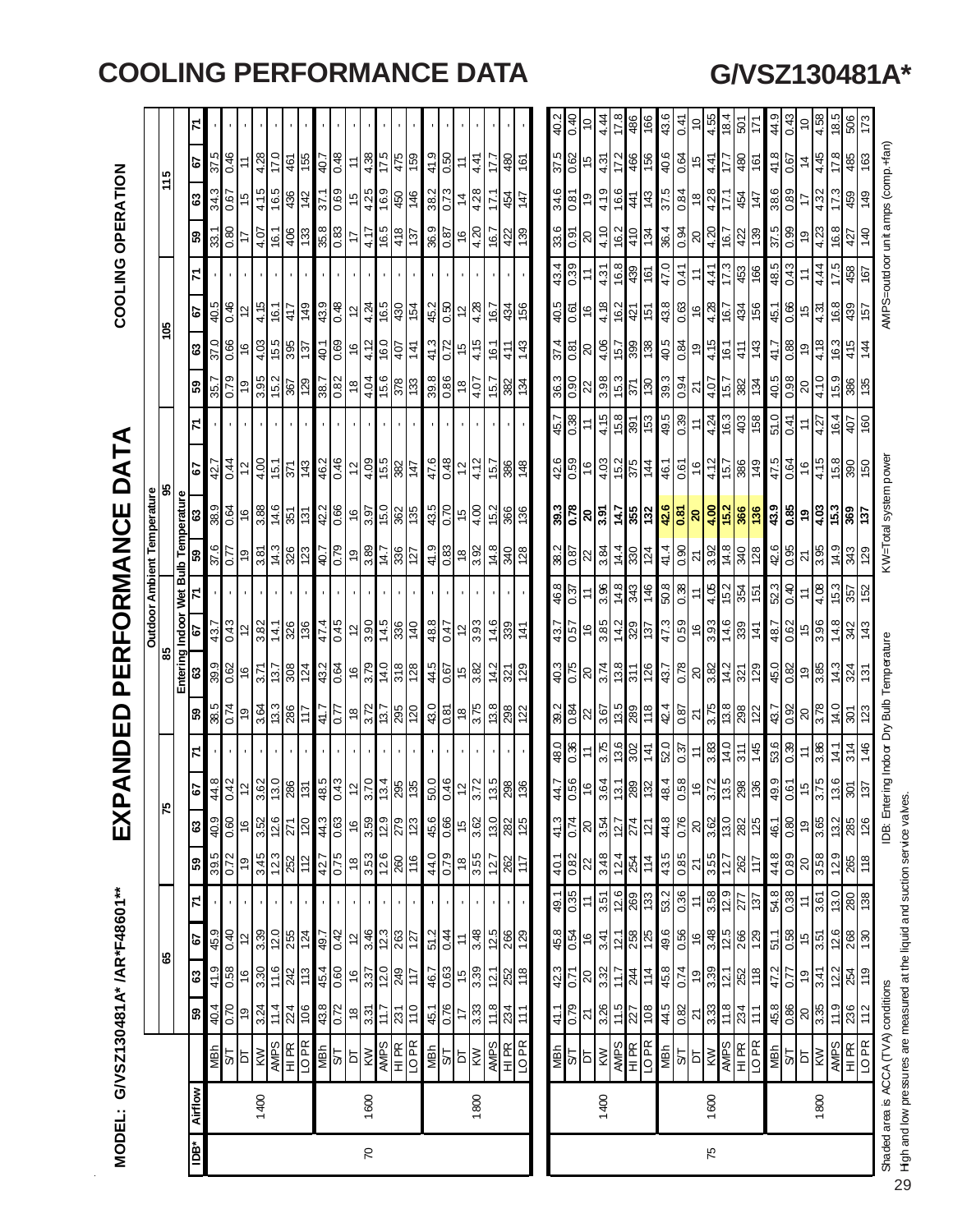# 801\*\*\* G/VSZ130481A\* /AR\*F48601\*\*

|                 |         | MODEL: G/VSZ130481 A* /AR*F48601**                                                                                     |                   |                     |                                                |                    |                   | 口<br>凶            | QNA                                                                                                                                                                                                                                               | $\overline{\mathbf{u}}$                                                                                                                                                                                                                                                                                              | ◘                                                                                                                             |                                                                                   | PERFORMANCE                                                                             |                     |                        |                                            | DATA                                                    |                    |                                                                                                                                     |                                |                                                                                                                                             | COOLING OPERATION                                |                                                                                                   |                                         |                     |                   |
|-----------------|---------|------------------------------------------------------------------------------------------------------------------------|-------------------|---------------------|------------------------------------------------|--------------------|-------------------|-------------------|---------------------------------------------------------------------------------------------------------------------------------------------------------------------------------------------------------------------------------------------------|----------------------------------------------------------------------------------------------------------------------------------------------------------------------------------------------------------------------------------------------------------------------------------------------------------------------|-------------------------------------------------------------------------------------------------------------------------------|-----------------------------------------------------------------------------------|-----------------------------------------------------------------------------------------|---------------------|------------------------|--------------------------------------------|---------------------------------------------------------|--------------------|-------------------------------------------------------------------------------------------------------------------------------------|--------------------------------|---------------------------------------------------------------------------------------------------------------------------------------------|--------------------------------------------------|---------------------------------------------------------------------------------------------------|-----------------------------------------|---------------------|-------------------|
|                 |         |                                                                                                                        |                   |                     |                                                |                    |                   | 75                |                                                                                                                                                                                                                                                   |                                                                                                                                                                                                                                                                                                                      |                                                                                                                               | 85                                                                                |                                                                                         |                     |                        | <b>Outdoor Ambient Temperature</b><br>1956 |                                                         |                    |                                                                                                                                     |                                |                                                                                                                                             |                                                  |                                                                                                   |                                         |                     |                   |
|                 |         |                                                                                                                        |                   | 8                   |                                                |                    |                   |                   |                                                                                                                                                                                                                                                   |                                                                                                                                                                                                                                                                                                                      |                                                                                                                               |                                                                                   |                                                                                         |                     |                        |                                            |                                                         |                    |                                                                                                                                     | 405                            |                                                                                                                                             |                                                  |                                                                                                   | 115                                     |                     |                   |
| È               | Airflow |                                                                                                                        | ြို့              | 63                  | 2                                              | 7                  | 59                | အ                 | l5l                                                                                                                                                                                                                                               | 7                                                                                                                                                                                                                                                                                                                    | S9                                                                                                                            |                                                                                   | Entering Indoor Wet Bulb Temperature<br>63   67   71   59   63                          |                     |                        |                                            | 79                                                      | 7                  | န္ပြ                                                                                                                                | 63                             | 49                                                                                                                                          | $\overline{1}$                                   | ြို့                                                                                              | 29<br>63                                | $\mathbf{z}$        |                   |
|                 |         | MBh                                                                                                                    | 41.8              | 42.7                | 45.6                                           | 48.8               | 40.8              | 41.7              | 44.6                                                                                                                                                                                                                                              | 47.7                                                                                                                                                                                                                                                                                                                 | 39.9                                                                                                                          | 40.7                                                                              | 43.5                                                                                    | 46.5                |                        | $\overline{39}$                            |                                                         | 45.4               | 36.9                                                                                                                                | 37.8                           | 40.3                                                                                                                                        | 43.1                                             | 34.2                                                                                              | 37.4<br>35.0                            |                     | 39.9              |
|                 |         | 하                                                                                                                      | 0.87              | 0.82                | 0.66                                           | 0.50               | 0.90              | 0.85              |                                                                                                                                                                                                                                                   | 0.51                                                                                                                                                                                                                                                                                                                 | 0.92                                                                                                                          | $\frac{187}{2}$                                                                   | 0.71                                                                                    | 0.53                |                        | 0.90                                       | $rac{42.5}{0.73}$                                       | 0.54               | 660                                                                                                                                 | <b>CG</b> <sup>0</sup>         | 0.76                                                                                                                                        | $\frac{91}{150}$                                 | 1.00                                                                                              | 0.76<br>600                             | /3 0                |                   |
|                 |         |                                                                                                                        | 24                | 23                  | g                                              | $\frac{6}{5}$      | $^{24}$           | 23                |                                                                                                                                                                                                                                                   | $\frac{9}{2}$                                                                                                                                                                                                                                                                                                        | 24                                                                                                                            | $\frac{23}{3.7}$                                                                  | ସ                                                                                       | $\frac{1}{2}$       | $rac{36}{36}$          | $\frac{23}{3.54}$                          |                                                         | $\frac{1}{6}$      | 24                                                                                                                                  | $\frac{23}{4.09}$              | $\frac{20}{4.21}$                                                                                                                           |                                                  | ଅ                                                                                                 | $\overline{6}$<br>22                    |                     | 10                |
|                 | 1400    | KW                                                                                                                     | 3.28              | 3.34                | 3.43                                           | 3.53               | 3.50              | 3.57              |                                                                                                                                                                                                                                                   | $\frac{1}{2}$                                                                                                                                                                                                                                                                                                        |                                                                                                                               |                                                                                   | <b>787</b>                                                                              | 3.99                |                        |                                            | 4.06                                                    | 4.18               | 4.01                                                                                                                                |                                |                                                                                                                                             | 4.34                                             | 4.14                                                                                              | 4.34<br>4.22                            |                     | 4.48              |
|                 |         | <b>AMPS</b>                                                                                                            | 11.6<br>229       | 11.8<br>246         | 12.2<br>260                                    | 12.7<br>271        | 12.5<br>257       | 12.8<br>277       |                                                                                                                                                                                                                                                   | $\frac{13.7}{305}$                                                                                                                                                                                                                                                                                                   | 13.6                                                                                                                          | 13.9<br>315                                                                       | 14.4                                                                                    | 14.9<br>346         | 14.5                   | 14.9                                       | 15.4                                                    | 16.0               | 15.5                                                                                                                                | 15.8                           | 16.4                                                                                                                                        | 17.0                                             | 16.4<br>414                                                                                       | $\overline{17.3}$<br>16.8<br>445        |                     | 18.0<br>06        |
|                 |         | $\frac{1}{\sqrt{2}}$                                                                                                   | 60                | 116                 | 126                                            | 134                | 115               | $\frac{22}{2}$    |                                                                                                                                                                                                                                                   | 142                                                                                                                                                                                                                                                                                                                  | 292                                                                                                                           | $\frac{1}{2}$                                                                     | 332                                                                                     | 148                 | 333                    |                                            |                                                         | 395                | $\frac{375}{131}$                                                                                                                   | 403                            | 426                                                                                                                                         | 442                                              | 136                                                                                               | $\frac{470}{158}$<br>$\frac{4}{4}$      |                     | 168               |
|                 |         |                                                                                                                        | 45.3              |                     | 49.5                                           | 52.9               | 44.2              | 45.2              |                                                                                                                                                                                                                                                   |                                                                                                                                                                                                                                                                                                                      |                                                                                                                               |                                                                                   |                                                                                         | 50.4                |                        | <u>န္တုဒ္မွု ဒုုန္တုု မျခိုုင္မ</u>        |                                                         | 49.2               |                                                                                                                                     |                                |                                                                                                                                             |                                                  | 37.1                                                                                              | 40.5                                    |                     | 43.3              |
|                 |         |                                                                                                                        | 0.90              | $\frac{46.3}{0.85}$ | 0.69                                           | 0.51               | 0.94              | $0.88\,$          |                                                                                                                                                                                                                                                   |                                                                                                                                                                                                                                                                                                                      |                                                                                                                               |                                                                                   |                                                                                         |                     |                        |                                            |                                                         |                    |                                                                                                                                     |                                |                                                                                                                                             |                                                  |                                                                                                   | 0.79                                    |                     |                   |
|                 |         | 화점                                                                                                                     | $\frac{23}{35}$   |                     | $\frac{20}{35}$                                | $\frac{16}{36}$    | 24                |                   |                                                                                                                                                                                                                                                   | $\frac{6}{51}$ $\frac{6}{5}$ $\frac{6}{5}$ $\frac{6}{5}$ $\frac{6}{5}$ $\frac{6}{5}$ $\frac{6}{5}$ $\frac{6}{5}$ $\frac{6}{5}$ $\frac{6}{5}$ $\frac{6}{5}$ $\frac{6}{5}$ $\frac{6}{5}$ $\frac{6}{5}$ $\frac{6}{5}$ $\frac{6}{5}$ $\frac{6}{5}$ $\frac{6}{5}$ $\frac{6}{5}$ $\frac{6}{5}$ $\frac{6}{5}$ $\frac{6}{5}$ |                                                                                                                               |                                                                                   |                                                                                         |                     |                        |                                            |                                                         |                    |                                                                                                                                     |                                |                                                                                                                                             |                                                  |                                                                                                   | $rac{37.9}{0.97}$                       |                     |                   |
| $\pmb{\otimes}$ | 1600    | KW                                                                                                                     |                   | $rac{23}{341}$      |                                                |                    | 3.58              | $\frac{23}{3.65}$ |                                                                                                                                                                                                                                                   |                                                                                                                                                                                                                                                                                                                      | $\frac{1}{3}$ $\frac{1}{3}$ $\frac{1}{3}$ $\frac{1}{3}$ $\frac{1}{3}$ $\frac{1}{3}$ $\frac{1}{3}$ $\frac{1}{3}$ $\frac{1}{3}$ | $\frac{4}{3}$    $\frac{8}{3}$    $\frac{8}{3}$    $\frac{8}{3}$    $\frac{1}{3}$ | $rac{47.2}{10.73}$<br>$rac{8}{3.98}$<br>$rac{8}{14.8}$                                  | $\frac{15}{96}$     | <u> 한 이 외 원 등 법 정</u>  |                                            |                                                         | $\frac{66}{96}$    | $rac{1}{2}$ $rac{1}{2}$ $rac{1}{2}$ $rac{1}{2}$ $rac{1}{2}$ $rac{1}{2}$ $rac{1}{2}$ $rac{1}{2}$ $rac{1}{2}$ $rac{1}{2}$ $rac{1}{2}$ | <u>ချွို့ရွိ မျိုး</u>         | $\frac{1}{3}$ $\frac{1}{3}$ $\frac{1}{3}$ $\frac{1}{3}$ $\frac{1}{3}$ $\frac{1}{3}$ $\frac{1}{3}$ $\frac{1}{3}$ $\frac{1}{3}$ $\frac{1}{3}$ | $\frac{467}{159}$<br>$\frac{6}{14}$              | $\frac{3}{2}$ $\frac{1}{2}$ $\frac{1}{2}$ $\frac{1}{2}$ $\frac{1}{2}$ $\frac{1}{2}$ $\frac{1}{2}$ | $rac{821}{977}$<br>4.32                 |                     | $\frac{6.59}{15}$ |
|                 |         | <b>AMPS</b>                                                                                                            | $\frac{1}{1}$     |                     | $\frac{12.6}{\sqrt{2}}$                        | $\overline{13.0}$  | $\overline{12.9}$ |                   |                                                                                                                                                                                                                                                   | $\frac{1}{4}$ $\frac{1}{4}$ $\frac{1}{8}$                                                                                                                                                                                                                                                                            |                                                                                                                               |                                                                                   |                                                                                         |                     |                        |                                            |                                                         |                    |                                                                                                                                     |                                |                                                                                                                                             |                                                  |                                                                                                   |                                         |                     |                   |
|                 |         | $\frac{1}{\frac{1}{2}}$                                                                                                | $\frac{236}{112}$ | $rac{254}{179}$     | $\frac{88}{130}$                               | $\frac{80}{139}$   | 265               | 285               |                                                                                                                                                                                                                                                   |                                                                                                                                                                                                                                                                                                                      |                                                                                                                               | $\frac{324}{131}$                                                                 | 343                                                                                     | $\frac{357}{152}$   |                        | 369                                        |                                                         | $\frac{407}{160}$  |                                                                                                                                     | $\frac{415}{144}$              | 4357                                                                                                                                        | 458                                              | 427                                                                                               | $\frac{485}{163}$<br>459                |                     | 506               |
|                 |         |                                                                                                                        |                   |                     |                                                |                    |                   | 126               |                                                                                                                                                                                                                                                   |                                                                                                                                                                                                                                                                                                                      |                                                                                                                               |                                                                                   |                                                                                         |                     |                        |                                            |                                                         |                    |                                                                                                                                     |                                |                                                                                                                                             |                                                  |                                                                                                   |                                         |                     | 173               |
|                 |         | MBh                                                                                                                    | 46.7              | 47.7                | 50.9                                           | 54.4               | 45.6              | 46.6              |                                                                                                                                                                                                                                                   | 53.2                                                                                                                                                                                                                                                                                                                 | 4.5                                                                                                                           | 45.5                                                                              | 48.6                                                                                    | $51.9$<br>$0.57$    |                        | 44.3                                       | 47.4                                                    | 50.6               | 41.2                                                                                                                                | 42.1                           | 45.0<br>0.82                                                                                                                                |                                                  | $\frac{38.2}{1.00}$                                                                               | 41.7<br>39.0                            |                     | 4.6               |
|                 |         | S <sub>T</sub>                                                                                                         | 0.95              | 0.89                | 0.72                                           | 0.54               | 1.00              | 0.92              |                                                                                                                                                                                                                                                   |                                                                                                                                                                                                                                                                                                                      |                                                                                                                               |                                                                                   | <b>LZ0</b>                                                                              |                     | 43.4                   |                                            | 0.79                                                    | 0.59               | 1.00                                                                                                                                |                                |                                                                                                                                             |                                                  |                                                                                                   | $0.83\,$                                | 0.62                |                   |
|                 |         | ЪŢ                                                                                                                     | 23                | $\overline{2}$      | é,                                             | $\frac{5}{2}$      | 23                | R                 |                                                                                                                                                                                                                                                   | $\frac{15}{3.89}$                                                                                                                                                                                                                                                                                                    | $\frac{23}{3.80}$                                                                                                             | 0.348                                                                             | $\frac{19}{3.99}$                                                                       | $\frac{5}{2}$       | $\frac{28}{3}$         | $rac{10}{28}$                              | $\frac{817}{61}$                                        | $\frac{15}{4.31}$  | $\overline{2}$                                                                                                                      | $\frac{8}{4}$ $\frac{2}{4}$    | $rac{4.34}{4.34}$                                                                                                                           | $\frac{48.1}{0.61}$                              |                                                                                                   | $\frac{448}{4}$                         |                     | $\overline{4}$    |
|                 | 1800    | <b>KW</b>                                                                                                              | 3.38              | 3.44                | 3.53                                           | 3.63               | 3.60              | 3.67              |                                                                                                                                                                                                                                                   |                                                                                                                                                                                                                                                                                                                      |                                                                                                                               |                                                                                   |                                                                                         | 4.11                |                        |                                            |                                                         |                    | 4.13                                                                                                                                |                                |                                                                                                                                             |                                                  | 20<br>4.26                                                                                        | $\frac{100}{20}$<br>$\frac{4.35}{17.4}$ | 4.62                |                   |
|                 |         | <b>SdMV</b>                                                                                                            | 12.0              | 12.3                | $\frac{127}{2}$                                | 13.2               | 13.0              | 13.3              |                                                                                                                                                                                                                                                   | 14.2                                                                                                                                                                                                                                                                                                                 | 14.1                                                                                                                          | 14.4                                                                              | 14.9                                                                                    | 15.5                | 15.1                   | 15.4                                       | 16.0                                                    | 16.6               | 16.0                                                                                                                                | 16.4                           | 17.0                                                                                                                                        | 17.6                                             |                                                                                                   | 18.0                                    | 18.7                |                   |
|                 |         |                                                                                                                        | $\frac{238}{113}$ | 257                 | 271                                            | 283                | 268               | 288               | $\frac{3}{2}$                                                                                                                                                                                                                                     | 317                                                                                                                                                                                                                                                                                                                  | 304                                                                                                                           | $\frac{328}{132}$                                                                 | $rac{346}{144}$                                                                         | 361                 | $\frac{347}{130}$      | 373                                        | $\frac{3}{8}$ $\frac{5}{8}$                             | 411                | $\frac{39}{137}$                                                                                                                    | 420                            | $\frac{443}{159}$                                                                                                                           | $\frac{462}{169}$                                | $rac{45}{4}$                                                                                      | $rac{461}{50}$                          |                     | $\frac{511}{175}$ |
|                 |         | $\frac{ \mathbf{F} }{ \mathbf{F} }$                                                                                    |                   | 120                 | 131                                            | 140                | 119               | 127               |                                                                                                                                                                                                                                                   | 148                                                                                                                                                                                                                                                                                                                  | 124                                                                                                                           |                                                                                   |                                                                                         | 154                 |                        | 139                                        |                                                         | 161                |                                                                                                                                     | 145                            |                                                                                                                                             |                                                  |                                                                                                   | $rac{49}{64}$                           |                     |                   |
|                 |         |                                                                                                                        |                   |                     |                                                |                    |                   |                   |                                                                                                                                                                                                                                                   |                                                                                                                                                                                                                                                                                                                      |                                                                                                                               |                                                                                   |                                                                                         |                     |                        |                                            |                                                         |                    |                                                                                                                                     |                                |                                                                                                                                             |                                                  |                                                                                                   |                                         |                     |                   |
|                 |         | NBh                                                                                                                    | 42.5              | 43.4                | 45.4                                           | 48.5               | 41.5              | 42.4              |                                                                                                                                                                                                                                                   | $\frac{47.3}{0.67}$                                                                                                                                                                                                                                                                                                  | 40.6                                                                                                                          | 41.3                                                                              | 43.3                                                                                    | $\frac{46.2}{0.68}$ | 39.6                   | 40.3                                       | 42.2                                                    | 45.1               | 37.6                                                                                                                                | 38.3                           | 40.1                                                                                                                                        | $\frac{42.8}{0.73}$                              | 34.8                                                                                              | 37.2<br>35.5                            | $\frac{39.7}{0.74}$ |                   |
|                 |         | 76                                                                                                                     | 0.91              | 0.88                | 0.79                                           |                    | 0.95              | 16.0              |                                                                                                                                                                                                                                                   |                                                                                                                                                                                                                                                                                                                      | 0.97                                                                                                                          | $\frac{1}{94}$                                                                    | 0.84                                                                                    |                     | $\overline{\tilde{6}}$ | 0.97                                       | 0.87                                                    | $\frac{1}{2}$      | $\frac{100}{7}$                                                                                                                     | 00                             | 0.90                                                                                                                                        |                                                  | 1.00                                                                                              | 0.91<br>1.00                            |                     |                   |
|                 |         | đ                                                                                                                      | 25                | 25                  | $\approx$                                      | ম                  | 26                | 25                |                                                                                                                                                                                                                                                   | 2                                                                                                                                                                                                                                                                                                                    | $\mathcal{S}$                                                                                                                 | 25                                                                                | 24                                                                                      | Z                   | 26                     | $8^{\circ}$                                | 24                                                      | 21                 | 25                                                                                                                                  | 25                             | $\approx$                                                                                                                                   | $\overline{2}$                                   | S3                                                                                                | ଧ୍ୟ<br>$\mathbb{S}^2$                   | စ္                  |                   |
|                 | 1400    | KW                                                                                                                     | 3.31              | 3.37                | 3.46                                           | 3.56               | 3.53              | 3.59              |                                                                                                                                                                                                                                                   | 3.80                                                                                                                                                                                                                                                                                                                 | 3.72                                                                                                                          | 3.79                                                                              | 3.90                                                                                    | 4.02                | 3.89                   | 3.97                                       | 4.09                                                    | 4.21               | 4.04                                                                                                                                | 4.12                           | 4.24                                                                                                                                        | 4.37                                             | 4.17                                                                                              | 4.38<br>4.25                            | 4.51                |                   |
|                 |         | <b>AMPS</b>                                                                                                            | 11.7              | 12.0                | 12.3                                           | 12.8               | 12.6              | 12.9              |                                                                                                                                                                                                                                                   | 13.8                                                                                                                                                                                                                                                                                                                 | $\frac{13.7}{295}$                                                                                                            | 14.0                                                                              | 14.5                                                                                    | 15.1                | 14.7                   | 15.0                                       | $\frac{15.5}{382}$                                      | 16.1               | 15.6                                                                                                                                | 16.0                           | 16.5                                                                                                                                        | 17.1                                             | 16.5                                                                                              | 17.5<br>16.9                            |                     | 18.2              |
|                 |         | HI <sub>H</sub>                                                                                                        | 231               | 249                 | 263                                            | 274                | 260               | 279               |                                                                                                                                                                                                                                                   | 308                                                                                                                                                                                                                                                                                                                  |                                                                                                                               | 318                                                                               | 335                                                                                     | 350                 | 336                    | 362                                        |                                                         | 668                | 378                                                                                                                                 | 407                            | 087                                                                                                                                         | 448                                              | 418                                                                                               | 475<br>450                              |                     | 96                |
|                 |         | <b>DPR</b>                                                                                                             | 110               | 117                 | 127                                            | 136                | 116               | 123               |                                                                                                                                                                                                                                                   | Eb                                                                                                                                                                                                                                                                                                                   | 120                                                                                                                           | 128                                                                               | 0+1                                                                                     | 149                 | 127                    | <b>SEL</b>                                 | 147                                                     | 157                | C <sub>2</sub>                                                                                                                      | 141                            | 154                                                                                                                                         | 164                                              | 137                                                                                               | 159<br>146                              |                     | 0 <sub>4</sub>    |
|                 |         | <b>NBh</b>                                                                                                             | 46.1              | 47.0                | 49.2                                           | 52.5               | 45.0              | 45.9              |                                                                                                                                                                                                                                                   | 51.3                                                                                                                                                                                                                                                                                                                 | 43.9                                                                                                                          | 8 tt                                                                              | 6.9                                                                                     | 50.1                | 42.9                   | 43.7                                       | 45.8                                                    | 8.8                | 7.04                                                                                                                                | $G^2$                          | 43.5                                                                                                                                        | 46.4                                             | <u>777</u>                                                                                        | 40.3<br>38.5                            |                     | 43.0              |
|                 |         | 입의                                                                                                                     | $\frac{8}{3}$ 8   | 0.91                | $0.82\,$                                       | $rac{67}{28}$      | 0.98              | 0.95              |                                                                                                                                                                                                                                                   | $rac{8}{20}$                                                                                                                                                                                                                                                                                                         | $\frac{100}{25}$                                                                                                              | 0.97<br>2.88                                                                      |                                                                                         | 0.71                | $rac{8}{25}$           | $rac{10}{28}$                              |                                                         | $\frac{0.73}{21}$  | $\frac{100}{23}$                                                                                                                    | $\frac{10}{2}$ $\frac{12}{4}$  | $rac{3}{28}$ $rac{3}{4}$                                                                                                                    |                                                  |                                                                                                   | $rac{95}{22}$<br>$\frac{100}{22}$       | $\frac{1}{2}$       |                   |
| 88              | 1600    |                                                                                                                        |                   | $\frac{25}{3.44}$   | $\begin{array}{c}\n 23 \\  3.53\n \end{array}$ |                    | 25<br>3.60        | $\frac{25}{3.67}$ |                                                                                                                                                                                                                                                   |                                                                                                                                                                                                                                                                                                                      |                                                                                                                               |                                                                                   |                                                                                         | 4.11                |                        |                                            |                                                         |                    |                                                                                                                                     |                                |                                                                                                                                             |                                                  |                                                                                                   |                                         | $\frac{19}{4.62}$   |                   |
|                 |         | <b>AMPS</b>                                                                                                            |                   | 12.3                | 7.5 <sub>1</sub>                               |                    |                   |                   |                                                                                                                                                                                                                                                   | 14.2                                                                                                                                                                                                                                                                                                                 |                                                                                                                               |                                                                                   |                                                                                         |                     |                        |                                            |                                                         | 16.6               |                                                                                                                                     |                                |                                                                                                                                             |                                                  |                                                                                                   | 0.8<br>17.4                             | 18.7                |                   |
|                 |         |                                                                                                                        |                   |                     | 271                                            |                    |                   |                   |                                                                                                                                                                                                                                                   | $\frac{12}{5}$                                                                                                                                                                                                                                                                                                       | $14.1$<br>$304$                                                                                                               |                                                                                   |                                                                                         |                     |                        |                                            |                                                         |                    |                                                                                                                                     |                                |                                                                                                                                             |                                                  |                                                                                                   |                                         | 511                 |                   |
|                 |         | $\frac{1}{\sqrt{2}}$                                                                                                   | $\frac{12}{28}$   | 257                 | 131                                            | $\frac{13.2}{283}$ | $\frac{13}{138}$  | $\frac{3}{288}$   | $\frac{4}{3} \frac{1}{8} \frac{1}{8} \frac{1}{8} \frac{1}{8} \frac{1}{8} \frac{1}{8} \frac{1}{8} \frac{1}{8} \frac{1}{8} \frac{1}{8} \frac{1}{8} \frac{1}{8} \frac{1}{8} \frac{1}{8} \frac{1}{8} \frac{1}{8} \frac{1}{8} \frac{1}{8} \frac{1}{8}$ | 148                                                                                                                                                                                                                                                                                                                  | 124                                                                                                                           | $\frac{4}{38}$ $\frac{1}{28}$                                                     | $\frac{88}{24}$<br>$\frac{8}{29}$<br>$\frac{1}{29}$<br>$\frac{1}{29}$<br>$\frac{1}{29}$ | $\frac{15.5}{361}$  | $rac{15.1}{347}$       | $\frac{64}{573}$                           | $\frac{69}{24}$<br>$\frac{476}{169}$<br>$\frac{69}{24}$ | 411                | $\frac{16.0}{380}$                                                                                                                  | $rac{420}{145}$                | $\frac{17.0}{43}$                                                                                                                           | $\left \frac{\mathfrak{e}}{\mathfrak{e}}\right $ | $\frac{3}{2}  x $                                                                                 | 490<br>464                              |                     | 175               |
|                 |         | MBh                                                                                                                    | 47.5              | 48.4                | 50.7                                           | $rac{54.1}{5}$     | 46.4              | 47.3              |                                                                                                                                                                                                                                                   |                                                                                                                                                                                                                                                                                                                      | 45.3                                                                                                                          | 46.1                                                                              | 48.3                                                                                    |                     | 44.2                   | 45.0                                       | 47.1                                                    | 50.3               | 42.0                                                                                                                                | 42.8                           | 44.8                                                                                                                                        | 47.8                                             | 38.9                                                                                              | 41.5<br>39.6                            |                     | 44.3              |
|                 |         | 25                                                                                                                     | 0.99              | 0.96                | 0.86                                           | $rac{50}{10}$      | 1.00              | 0.99              |                                                                                                                                                                                                                                                   | $rac{8}{20}$                                                                                                                                                                                                                                                                                                         |                                                                                                                               |                                                                                   |                                                                                         | $\frac{51.6}{0.74}$ |                        |                                            |                                                         | $\frac{2}{2}$      | 1.00                                                                                                                                |                                |                                                                                                                                             |                                                  | 1.00                                                                                              | 0.99                                    |                     | 0.80              |
|                 |         | LО                                                                                                                     | $\approx$         | 24                  | $\approx$                                      | <b>0)</b>          | $\overline{24}$   | $\overline{24}$   |                                                                                                                                                                                                                                                   |                                                                                                                                                                                                                                                                                                                      |                                                                                                                               |                                                                                   | $\frac{0.92}{23}$                                                                       | $\infty$            | $\frac{1.00}{23}$      | $\frac{5}{28}$                             | $\frac{0.95}{23}$                                       | 02                 | $\overline{2}$                                                                                                                      |                                | $\frac{8}{2}$                                                                                                                               | $rac{6}{19}$                                     |                                                                                                   | Z<br>$\frac{100}{20}$                   |                     | $\frac{8}{3}$     |
|                 | 1800    | KW                                                                                                                     | 3.40              | 3.46                | 3.56                                           | 3.66               | 3.63              | 3.70              | $rac{49.5}{9.8}$                                                                                                                                                                                                                                  | 3.92                                                                                                                                                                                                                                                                                                                 | $rac{10}{28}$                                                                                                                 | $rac{8}{3}$ $\frac{8}{3}$ $\frac{8}{3}$                                           | 4.02                                                                                    | 4.14                | 4.01                   | 4.09                                       | 4.21                                                    | 4.34               | 4.16                                                                                                                                | $\frac{10}{10}$ $\frac{20}{4}$ | $\frac{4.38}{ }$                                                                                                                            | 4.51                                             | $\frac{20}{4.30}$                                                                                 | 4.52<br>4.38                            | 4.66                |                   |
|                 |         | <b>AMPS</b>                                                                                                            | 12.1              | 12.4                | 12.8                                           | 13.3               | 13.1              | 13.4              | 3.9                                                                                                                                                                                                                                               | 14.4                                                                                                                                                                                                                                                                                                                 | 14.2                                                                                                                          | 14.6                                                                              |                                                                                         | 15.6                | 15.2                   | 15.6                                       |                                                         |                    | 16.2                                                                                                                                | 16.6                           | 17,1                                                                                                                                        | 17.8                                             | 17.2                                                                                              | 18.2<br>17.6                            |                     | 18.9              |
|                 |         | HI PR                                                                                                                  | 241               | 259                 | 274                                            | 285                | 270               | 291               | 307                                                                                                                                                                                                                                               | 320                                                                                                                                                                                                                                                                                                                  | 307                                                                                                                           | 331                                                                               | $\frac{15.1}{349}$                                                                      | 364                 | 350                    | 377                                        | $\frac{16.1}{398}$                                      | $\frac{16.7}{415}$ | 394                                                                                                                                 | 424                            | 448                                                                                                                                         | 467                                              | 435                                                                                               | 495<br>468                              |                     | 516               |
|                 |         | LO PR                                                                                                                  | 114               | 122                 | 133                                            | 141                | 121               | 128               | $\overline{a}$                                                                                                                                                                                                                                    | 149                                                                                                                                                                                                                                                                                                                  | 125                                                                                                                           | 133                                                                               | 971                                                                                     | 155                 | 132                    | 140                                        | 153                                                     | 163                | 138                                                                                                                                 | 147                            | 160                                                                                                                                         | 171                                              | 143                                                                                               | 166<br>152                              |                     | 177               |
|                 |         |                                                                                                                        |                   |                     |                                                |                    |                   |                   |                                                                                                                                                                                                                                                   |                                                                                                                                                                                                                                                                                                                      |                                                                                                                               | ing Indoor Dry Bulb Temperature                                                   |                                                                                         |                     |                        | KW=Total systempower                       |                                                         |                    |                                                                                                                                     |                                |                                                                                                                                             |                                                  |                                                                                                   | AMPS=outdoor unit amps (comp.+fan)      |                     |                   |
|                 |         | Shaded area is AHRI Rating Conditions<br>High and low pressures are measured at the liquid and sudtion service valves. |                   |                     |                                                |                    |                   |                   |                                                                                                                                                                                                                                                   |                                                                                                                                                                                                                                                                                                                      |                                                                                                                               |                                                                                   |                                                                                         |                     |                        |                                            |                                                         |                    |                                                                                                                                     |                                |                                                                                                                                             |                                                  |                                                                                                   |                                         |                     |                   |
|                 |         |                                                                                                                        |                   |                     |                                                |                    |                   |                   |                                                                                                                                                                                                                                                   |                                                                                                                                                                                                                                                                                                                      |                                                                                                                               |                                                                                   |                                                                                         |                     |                        |                                            |                                                         |                    |                                                                                                                                     |                                |                                                                                                                                             |                                                  |                                                                                                   |                                         |                     |                   |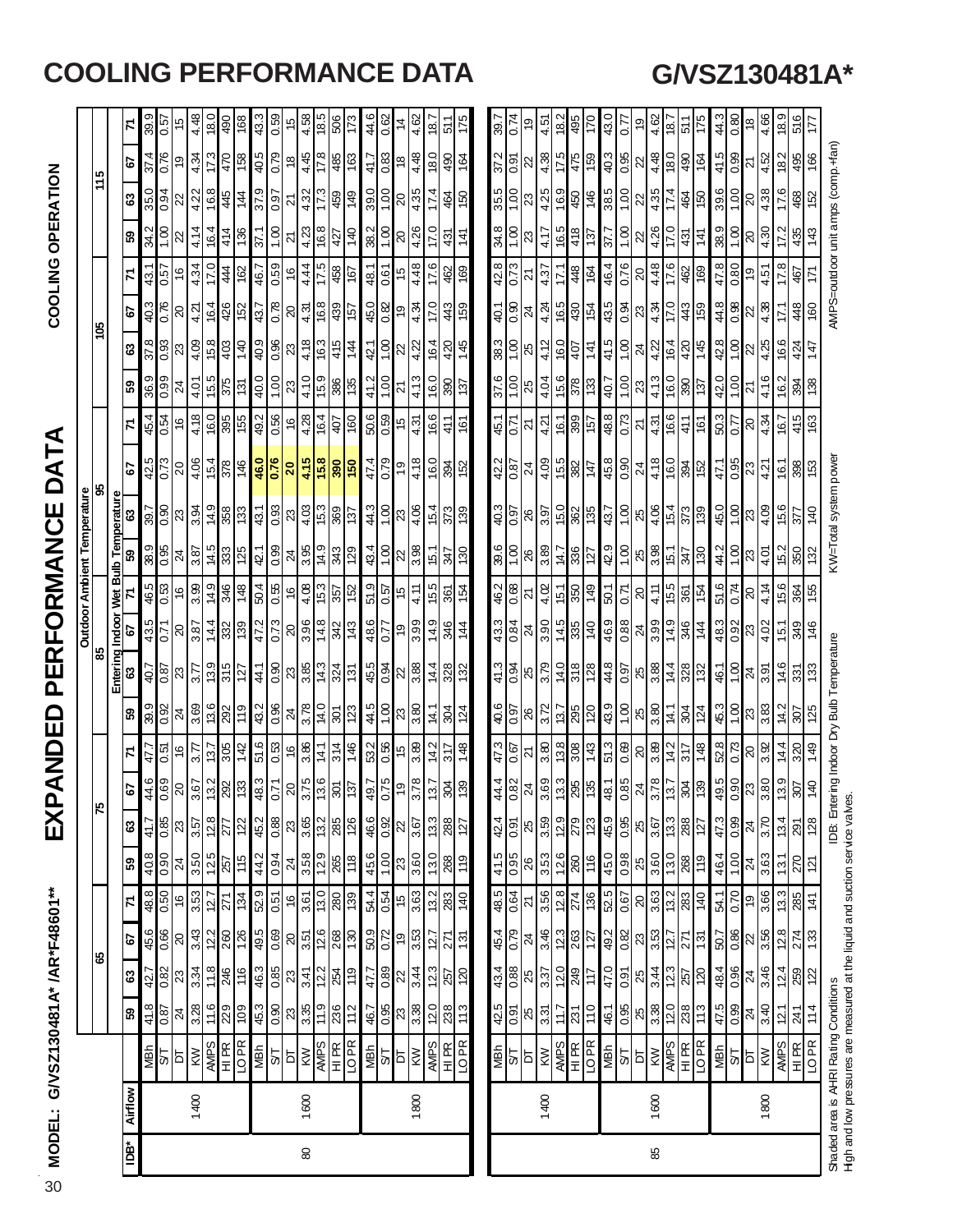|                | MODEL: GSZ130483A* / AR*F486016**                                                                                     |                         |                            |               |                  |                  |                   | ш                 | <b>XPANDED</b> |                       |                  | <b>PERFORMANCE</b>                 |                |                        |                                      | DATA                    |                       |                 |                  |                           |                        |                   | COOLING OPERATION                  |               |                |
|----------------|-----------------------------------------------------------------------------------------------------------------------|-------------------------|----------------------------|---------------|------------------|------------------|-------------------|-------------------|----------------|-----------------------|------------------|------------------------------------|----------------|------------------------|--------------------------------------|-------------------------|-----------------------|-----------------|------------------|---------------------------|------------------------|-------------------|------------------------------------|---------------|----------------|
|                |                                                                                                                       |                         |                            |               |                  |                  |                   |                   |                |                       |                  |                                    |                |                        | Outdoor Ambient Temperature          |                         |                       |                 |                  |                           |                        |                   |                                    |               |                |
|                |                                                                                                                       |                         |                            |               | 8                |                  |                   |                   | 75             |                       |                  | 83                                 |                |                        | Entering Indoor Wet Bulb Temperature |                         |                       |                 |                  | 105                       |                        |                   | 115                                |               |                |
| $\overline{B}$ | Airflow                                                                                                               |                         | ន                          | 63            | 5                | 71               |                   | 3                 | 5              | 7                     | ${\tt s}$        | ន                                  | 57             | Ł.                     | ෂ<br>္တ                              | e.                      | 71                    | ន               | င္မ              | 5                         | 7                      | 8                 | $\boldsymbol{\mathbb{S}}$          | 57            | 7              |
|                |                                                                                                                       | MBh                     | 40.4                       | 41.9          | 45.9             |                  | $\frac{59}{39.5}$ | 40.9              | 44.8           |                       |                  | တ့<br>$\overline{39}$              | 43.            |                        | 38.9<br>37.6                         | 42                      |                       | $\overline{35}$ | 37.0             | 40.5                      |                        | 33.1              | 34.3                               | 37.5          |                |
|                |                                                                                                                       | 5 <sub>0</sub>          | 0.70                       | 0.58          | 0.40             |                  | 0.72              | 0.60              | 0.42           |                       | 0.74             | 0.62                               | 0.43           |                        | 0.64<br>0.77                         |                         |                       | 0.79            | 0.66             | 0.46                      |                        |                   | 0.67                               | 0.46          |                |
|                |                                                                                                                       | $\overline{a}$          | $\overline{6}$             | 16            | $\tilde{c}$      |                  | <b>0</b>          | $\frac{6}{2}$     | 12             |                       | $\frac{6}{5}$    | $\frac{6}{5}$                      | $\frac{2}{3}$  |                        | $\overline{6}$<br>$\overline{9}$     | $rac{0.44}{12}$         |                       | é,              | $\frac{6}{5}$    | $\overline{\mathfrak{c}}$ |                        | $rac{60}{17}$     | $\frac{1}{2}$                      | $\tilde{z}$   |                |
|                | 1400                                                                                                                  | $\mathsf{K}\mathsf{W}$  | 3.16                       | 3.22          | 3.31             |                  | 3.38              | 3.45              | 3.55           |                       | 3.58             | 3.65                               | 3.76           |                        | 3.83<br>3.75                         | 3.94                    |                       | 3.89            | 3.98             | 4.10                      |                        | 4.02              | 4.10                               | 4.23          |                |
|                |                                                                                                                       | <b>AMPS</b>             | 7.3                        | 7.4           | 7.6              |                  | 7.8               | $\overline{8}$ .0 | 8.2            |                       | 8.4              | $\overline{8.6}$                   | $_{\rm 8.9}$   |                        | 9.2<br>9.0                           | 9.5                     |                       | 9.5             | 9.7              | 10.0                      |                        | 10.1              | 10.3                               | 10.6          |                |
|                |                                                                                                                       | HI PR                   | 229                        | 247           | 260              |                  | 257               | 277               | 292            |                       | 292              | 315                                | 332            |                        | 358<br>333                           | 378                     |                       | 375             | 403              | 426                       |                        | 414               | 445                                | 470           |                |
|                |                                                                                                                       | LO PR                   | 103                        | 109           | 120              |                  | $\frac{109}{2}$   | 116               | 126            |                       | 113              | 120                                | $\overline{3}$ |                        | 126<br>119                           | 138                     |                       | 124             | 132              | $\frac{14}{1}$            |                        | 129               | 137                                | 149           |                |
|                |                                                                                                                       | MBh                     | 43.8                       | 45.4          | 49.7             |                  | 42.7              | 44.3              | 48.5           |                       | 41.7             | 43.2                               | 47.4           |                        | 42.2<br>40.7                         | 46.2                    |                       | 38.7            | 40.1             | 43.9                      |                        | 35.8              | 37.1                               | 40.7          |                |
|                |                                                                                                                       | <b>ST</b>               | 0.72                       | 0.60          | 0.42             |                  | 0.75              | 0.63              | 0.43           |                       | 0.77             | 0.64                               | 0.45           |                        | 0.66<br>0.79                         | 0.46                    |                       | 0.82            | 0.69             | 0.48                      |                        | 0.83              | 0.69                               | 0.48          |                |
|                |                                                                                                                       | $\overline{\mathsf{D}}$ | $\overset{\circ}{\approx}$ | 16            | $\frac{1}{2}$    |                  | $\frac{8}{2}$     | $\frac{6}{2}$     | 12             |                       | $\frac{8}{10}$   | $\frac{6}{5}$                      | $\frac{2}{3}$  |                        | $\frac{6}{2}$<br>$\overline{9}$      | $\approx$               |                       | $\frac{8}{2}$   | $\frac{6}{5}$    | $\frac{1}{2}$             |                        | $\ddot{ }$        | $\frac{15}{2}$                     | $\tilde{t}$   |                |
| $\approx$      | 1600                                                                                                                  | KW                      | 3.23                       | 3.29          | 3.39             |                  | 3.46              | 3.53              | 3.63           |                       | 3.66             | 3.73                               | 3.85           |                        | 3.92<br>3.84                         | 4.04                    |                       | 3.99            | 4.07             | 4.20                      |                        | 4.12              | 4.20                               | 4.33          |                |
|                |                                                                                                                       | <b>AMPS</b>             | 7.4                        | 7.6           | 7.8              |                  | 8.0               | 8.2               | 8.4            |                       | 8.7              | 8.9                                | 9.1            |                        | 9.4<br>92                            | 9.7                     |                       | 9.8             | 10.0             | 10.3                      |                        | 10.3              | 10.6                               | 10.9          |                |
|                |                                                                                                                       | HI <sub>PR</sub>        | 236                        | 254           | 268              |                  | 265               | 285               | 301            |                       | 301              | 324                                | 342            |                        | 369<br>343                           | 390                     |                       | 386             | 416              | 439                       |                        | 427               | 459                                | 485           |                |
|                |                                                                                                                       | LO PR                   | 106                        | 113           | 123              |                  | 112               | 119               | 130            |                       | 116              | 124                                | 135            |                        | 130<br>122                           | 142                     |                       | 128             | 136              | 149                       |                        | 133               | 141                                | 154           |                |
|                |                                                                                                                       | MBh                     | 45.1                       | 46.7          | 51.2             |                  | 44.0              | 45.6              | 50.0           |                       | 43.0             | 44.5                               | 48.8           |                        | 43.5<br>41.9                         | 47.6                    |                       | 39.8            | 41.3             | 45.2                      |                        | 36.9              | 38.2                               | 41.9          |                |
|                |                                                                                                                       | S <sub>T</sub>          | 0.76                       | 0.63          | 0.44             |                  | 0.79              | 0.66              | 0.46           |                       | 0.81             | 0.67                               | 0.47           |                        | 0.70<br>0.83                         | 0.48                    |                       | 0.86            | 0.72             | 0.50                      |                        | 0.87              | 0.73                               | 0.50          |                |
|                |                                                                                                                       | $\overline{\mathbf{p}}$ | $\overline{17}$            | 15            | $\overline{z}$   |                  | $\frac{8}{2}$     | $\frac{5}{2}$     | 12             |                       | $\frac{8}{10}$   | $\frac{15}{2}$                     | $\frac{2}{3}$  |                        | $\frac{5}{2}$<br>$\frac{8}{2}$       | $\overline{2}$          |                       | $\frac{8}{2}$   | 15               | $\overline{c}$            |                        | $\frac{6}{2}$     | $\frac{4}{3}$                      | $\tilde{t}$   |                |
|                | 1800                                                                                                                  | KW                      | 3.26                       | 3.32          | 3.42             |                  | 3.49              | 3.55              | 3.66           |                       | 3.69             | 3.76                               | 3.88           |                        | 3.95<br>3.87                         | 4.07                    |                       | 4.02            | 4.10             | 4.23                      |                        | 4.15              | 4.24                               | 4.37          |                |
|                |                                                                                                                       | <b>AMPS</b>             | 7.5                        | <b>7.7</b>    | 7.9              |                  | $\overline{81}$   | 8.3               | 8.5            |                       | 8.7              | 8.9                                | 9.2            |                        | 9.5<br>9.3                           | 9.8                     |                       | 9.9             | 10.1             | 10.4                      |                        | 10.4              | 10.7                               | 11.0          |                |
|                |                                                                                                                       | <b>HIPR</b>             | 239                        | 257           | 271              |                  | 268               | 288               | 304            |                       |                  |                                    |                |                        |                                      | 394                     |                       | 390             | 420              | 443                       |                        |                   | 464                                | 490           |                |
|                |                                                                                                                       | <b>Address</b>          | 107                        | 114           | 124              |                  | 113               | 120               | 131            |                       | $\frac{304}{18}$ | 328                                | 346            |                        | $\frac{373}{131}$<br>$347$<br>$124$  | 144                     |                       | 130             | 138              | 150                       |                        | $rac{431}{134}$   | 143                                | 156           |                |
|                |                                                                                                                       |                         |                            |               |                  |                  |                   |                   |                |                       |                  |                                    |                |                        |                                      |                         |                       |                 |                  |                           |                        |                   |                                    |               |                |
|                |                                                                                                                       | MBh                     | 41.1                       | 42.3          | 45.8             | 49.1             | 40.1              | 41.3              | 44.7           | 48.0                  | 39.2             | 40.3                               | 43.7           | 46.8                   | 39.3<br>38.2                         | 42.6                    | 45.7                  | 36.3            | 37.4             | 40.5                      | 43.4                   | 33.6              | 34.6                               | 37.5          | 40.2           |
|                |                                                                                                                       | S <sub>T</sub>          | 0.79                       | 0.71          | 0.54             | 0.35             | 0.82              | 0.74              | 0.56           | 0.36                  | 0.84             | 0.75                               | 0.57           | 0.37                   | 0.78<br>0.87                         | 0.59                    | 0.38                  | 0.90            | 0.81             | 0.61                      | 0.39                   | 0.91              | 0.81                               | 0.62          | 0.40           |
|                |                                                                                                                       | $\overline{\mathsf{d}}$ | $\overline{\mathbf{z}}$    | 20            | $\frac{6}{5}$    | $\tilde{\tau}$   | 22                | $\infty$          | $\frac{6}{5}$  | $\tilde{\mathcal{L}}$ | 22               | $\overline{20}$                    | $\frac{6}{5}$  | $\overleftarrow{\tau}$ | $20\,$<br>$\approx$                  | $\overline{\mathsf{e}}$ | $\tilde{\mathcal{L}}$ | $\mathbf{z}$    | 20               | $\overline{\mathsf{e}}$   | $\overleftarrow{\tau}$ | $\mathsf{S}$      | 6,                                 | $\frac{1}{2}$ | $\tilde{c}$    |
|                | 1400                                                                                                                  | $\lesssim$              | 3.19                       | 3.25          | 3.34             | 3.44             | 3.41              | 3.48              | 3.58           | 3.68                  | 3.60             | 3.68                               | 3.79           | 3.90                   | 3.86<br>3.78                         | 3.97                    | 4.10                  | 3.93            | 4.01             | 4.13                      | 4.26                   | 4.05              | 4.14                               | 4.27          | 4.40           |
|                |                                                                                                                       | <b>AMPS</b>             | 7.3                        | 7.5           | 7.7              | $\overline{8.0}$ | 7.9               | $\overline{8.0}$  | 8.3            | 8.6                   | 8.5              | 8.7                                | 9.0            | 9.3                    | 9.3<br>$\overline{9}$                | 9.6                     | 9.9                   | 9.6             | $9.\overline{8}$ | 10.1                      | 10.5                   | 10.1              | 10.4                               | 10.7          | $11.1$         |
|                |                                                                                                                       | HIPR<br>                | 231                        | 249           | 263              | 274              | 260               | 279               | 295            | 308                   | 295              | 318                                | 336            | 350                    | 362<br>336                           | 382                     | 399                   | 378             | 407              | 430                       | 448                    | 418               | 450                                | 475           | 496            |
|                |                                                                                                                       | LO PR                   | 104                        | 111           | $\frac{121}{2}$  | 129              | 110               | 117               | 128            | 136                   | 114              | 121                                | 133            | 141                    | 128<br>120                           | 139                     | 148                   | 126             | 134              | $\frac{46}{5}$            | 155                    | 130               | 138                                | 151           | 161            |
|                |                                                                                                                       | MBh                     | 44.5                       | 45.8          | 49.6             | 53.2             | 43.5              | 44.8              | 48.4           | 52.0                  | 42.4             | 43.7                               | 47.3           | 50.8                   | 42.6<br>41.4                         | 46.1                    | 49.5                  | 39.3            | 40.5             | 43.8                      | 47.0                   | 36.4              | 37.5                               | 40.6          | 43.6           |
|                |                                                                                                                       | S <sub>T</sub>          | 0.82                       | 0.74          | 0.56             | 0.36             | 0.85              | 0.76              | 0.58           | 0.37                  | 0.87             | 0.78                               | 0.59           | 0.38                   | 0.81<br>0.90                         | 0.61                    | 0.39                  | 0.94            | 0.84             | 0.63                      | 0.41                   | 0.94              | 0.84                               | 0.64          | 0.41           |
|                |                                                                                                                       | $\Xi$                   | $\overline{z}$             | $\frac{0}{2}$ | $\frac{6}{5}$    | $\tilde{t}$      | ম                 | $\overline{a}$    | $\frac{6}{5}$  | Ξ                     | ត                | $\overline{20}$                    | 16             | Ξ                      | $\boldsymbol{z}$<br>2                | $\frac{6}{2}$           |                       | ম               | $\overline{0}$   | $\frac{6}{2}$             | Ξ                      | $\Omega$          | $\frac{8}{3}$                      | 15            | $\tilde{c}$    |
| 75             | 1600                                                                                                                  | KW                      | 3.26                       | 3.32          | 3.42             | 3.52             | 3.49              | 3.56              | 3.66           | 3.77                  | 3.69             | 3.76                               | 3.88           | 4.00                   | 3.95<br>3.87                         | 4.07                    | 4.20                  | 4.02            | 4.10             | 4.23                      | 4.36                   | 4.15              | 4.24                               | 4.37          | 4.51           |
|                |                                                                                                                       | <b>AMPS</b>             | 7.5                        | 7.7           | 7.9              | 8.2              | 8.1               | 8.3               | 8.5            | 8.8                   | 8.7              | 8.9                                | 9.2            | 9.5                    | 9.5<br>9.3                           | 9.8                     | 10.2                  | 9.9             | 10.1             | 10.4                      | 10.8                   | 10.4              | 10.7                               | 11.0          | 11.4           |
|                |                                                                                                                       | <b>HIPR</b>             | 239                        | 257           | 271              | 283              | 268               | 288               | 304            | 317                   | 304              | 328                                | 346            | 361                    | 373<br>347                           | 394                     | 411                   | 390             | 420              | 443                       | 462                    | 431               | 464                                | 490           | 511            |
|                |                                                                                                                       | LO <sub>PR</sub>        | 107                        | 114           | 124              | 133              | 113               | 120               | $\overline{3}$ | 140                   | 118              | 125                                | 137            | 146                    | 131<br>124                           | 144                     | 153                   | 130             | 138              | 150                       | 160                    | 134               | 143                                | 156           | 166            |
|                |                                                                                                                       | MBh                     | 45.8                       | 47.2          | 51.1             | 54.8             | 44.8              | 46.1              | 49.9           | 53.6                  | 43.7             | 45.0                               | 48.7           | 52.3                   | 43.90<br>42.6                        | 47.5                    | 51.0                  | 40.5            | 41.7             | 45.1                      | 48.5                   | $\overline{37.5}$ | 38.6                               | 41.8          | 44.9           |
|                |                                                                                                                       | <b>ST</b>               | 0.86                       | 0.77          | 0.58             | 0.38             | 0.89              | 0.80              | 0.61           | 0.39                  | 0.92             | 0.82                               | 0.62           | 0.40                   | 0.85<br>0.95                         | 0.64                    | 0.41                  | 0.98            | 0.88             | 0.66                      | 0.43                   | 0.99              | 0.89                               | 0.67          | 0.43           |
|                |                                                                                                                       | <b>PD</b>               | $\overline{a}$             | $\frac{0}{2}$ | $\frac{6}{2}$    | $\ddot{ }$       | $\Omega$          | $\overline{9}$    | 15             | Ξ                     | 20               | $\overline{9}$                     | $\frac{5}{3}$  | Ξ                      | $\overline{9}$<br>21                 | $\frac{6}{5}$           |                       | 20              | $\frac{0}{2}$    | $\frac{1}{2}$             | Ξ                      | $\frac{1}{2}$     | 17                                 | $\frac{4}{3}$ | $\overline{0}$ |
|                | 1800                                                                                                                  | KW                      | 3.28                       | 3.34          | $\frac{3.44}{4}$ | 3.54             | 3.51              | 3.58              | 3.69           | 3.80                  | 3.72             | 3.79                               | 3.91           | 4.03                   | 3.98<br>3.90                         | 4.10                    | 4.23                  | 4.05            | 4.14             | 4.26                      | 4.40                   | 4.18              | 4.27                               | 4.40          | 4.55           |
|                |                                                                                                                       | <b>AMPS</b>             | 7.6                        | 7.7           | $\overline{8.0}$ | 8.3              | $\overline{8}$    | $8.\overline{3}$  | 8.6            | 8.9                   | 8.8              | 9.0                                | 9.3            | 9.6                    | 9.6<br>9.4                           | 9.9                     | 10.3                  | 9.9             | 10.2             | 10.5                      | 10.9                   | 10.5              | 10.8                               | 11.1          | 11.5           |
|                |                                                                                                                       | HI <sub>PR</sub>        | 241                        | 259           | 274              | 286              | 270               | 291               | 307            | 320                   | 307              | 331                                | 349            | 364                    | 377<br>350                           | 398                     | 415                   | 394             | 424              | 448                       | 467                    | 435               | 468                                | 495           | 516            |
|                |                                                                                                                       | LO PR                   | 108                        | 115           | 126              | 134              | 114               | 122               | $133$          | 141                   | 119              | 126                                | 138            | 147                    | 133<br>125                           | 145                     | 154                   | 131             | 139              | 152                       | 162                    | 135               | 144                                | 157           | 167            |
| 31             | Shaded area is ACCA (TVA) conditions<br>High and low pressures are measured at the liquid and suction service valves. |                         |                            |               |                  |                  |                   | iDB: En           |                |                       |                  | tering Indoor Dry Bulb Temperature |                |                        |                                      | KW=Total system power   |                       |                 |                  |                           |                        |                   | AMPS=outdoor unit amps (comp.+fan) |               |                |
|                |                                                                                                                       |                         |                            |               |                  |                  |                   |                   |                |                       |                  |                                    |                |                        |                                      |                         |                       |                 |                  |                           |                        |                   |                                    |               |                |

# **COOLING PERFORMANCE DATA GSZ130483A\***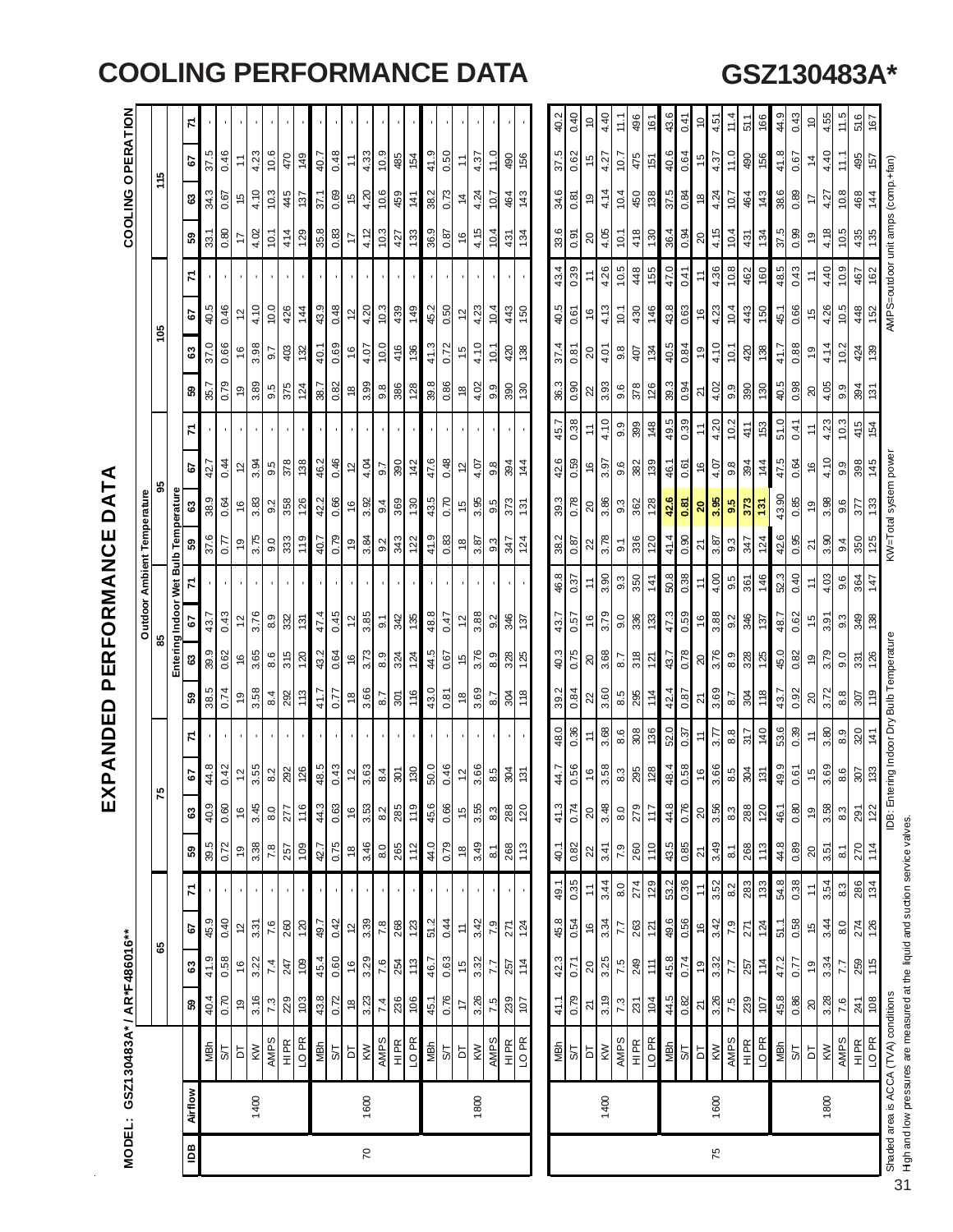| ٠ |
|---|
|   |
|   |
| ٦ |
|   |
|   |
|   |
|   |
|   |

|                    |         | MODEL: GSZ130483A* / AR*F486016**     |                          |                           |                |                  |                 |                  | EXPANDED          |                       |                      | <b>PERFORMANCE</b>  |                |                       |                                                                              | DATA            |                 |                         |                   |                 |                |                         | <b>COOLING OPERATION</b> |                |                                |
|--------------------|---------|---------------------------------------|--------------------------|---------------------------|----------------|------------------|-----------------|------------------|-------------------|-----------------------|----------------------|---------------------|----------------|-----------------------|------------------------------------------------------------------------------|-----------------|-----------------|-------------------------|-------------------|-----------------|----------------|-------------------------|--------------------------|----------------|--------------------------------|
|                    |         |                                       |                          |                           |                |                  |                 |                  |                   |                       |                      |                     |                |                       | Outdoor Ambient Temperature                                                  |                 |                 |                         |                   |                 |                |                         |                          |                |                                |
|                    |         |                                       |                          |                           | ಟಿ             |                  |                 | 75               |                   |                       |                      | 53                  |                |                       |                                                                              | န္တ             |                 |                         |                   | 105             |                |                         | 115                      |                |                                |
|                    |         |                                       |                          |                           |                |                  |                 |                  |                   |                       |                      |                     |                |                       | Entering Indoor Wet Bulb Temperature                                         |                 |                 |                         |                   |                 |                |                         |                          |                |                                |
| 쁴                  | Airflow |                                       | ဥ္ပ                      | $\boldsymbol{\mathsf{s}}$ | 5              | $\mathbf{r}$     | ္တ              | $\mathbbm{S}$    | 57                | Z                     | ္မ                   | ෂ                   | 5              |                       | ෂ<br>္တ                                                                      | 2               | 71              | ဥ္က                     | ូ                 | 5               | ᅐ              | ္တ                      | ଞ                        | 5              | Z                              |
|                    |         | MBN<br>5 <sub>1</sub>                 | 41.8<br>0.87             | 0.82<br>42.7              | 45.6<br>0.66   | 48.8<br>0.50     | 40.8<br>0.90    | 0.85<br>$41$ .   | 44.6              | 47.7<br>0.51          | 39.9<br>0.92         | 0.87<br><u>7 Ot</u> | 43.5<br>0.71   | 46.5<br>0.53          | 0.90<br>39.7<br>38.9<br>0.95                                                 | 42.5<br>0.73    | 45.4<br>0.54    | 36.9<br>0.99            | 37.8<br>0.93      | 40.3<br>0.76    | 43.1<br>0.57   | 34.2<br>1,00            | 35.0<br>0.94             | 0.76<br>37.4   | 39.9<br>0.57                   |
|                    |         | ЪT                                    | $\overline{24}$          | 23                        | $20\,$         | 16               | 24              | 23               | 20                | $\frac{6}{2}$         | 24                   | 23                  | 20             | $\frac{6}{2}$         | $23\,$<br>$\overline{24}$                                                    | $20\,$          | 16              | $\overline{24}$         | 23                | $\Omega$        | $\frac{6}{2}$  | $\approx$               | ଅ                        | $\frac{0}{2}$  | 15                             |
|                    | 1400    | KW                                    | 3.21                     | 3.27                      | 3.36           | 3.46             | 3.43            | 3.50             | 3.60              | 3.71                  | 3.63                 | 3.71                | 3.82           | 3.81<br>3.93          | 3.89                                                                         | 4.00            | 4.13            | 3.96                    | 4.04              | 4.16            | 4.29           | 4.08                    | 4.17                     | 4.30           | 4.44                           |
|                    |         | <b>AMPS</b>                           | $\overline{74}$          | 7.5                       | 7.8            | 8.0              | 7.9             | $8.1\,$          | 8.4               | 8.7                   | 8.6                  | 8.8                 | 9.0            | $\overline{5}$<br>9.4 | 9.3                                                                          | 9.6             | 10.0            | 9.7                     | 9.9               | 10.2            | 10.6           | 10.2                    | 10.5                     | 10.8           | 11.2                           |
|                    |         | HI <sub>PK</sub>                      | 234                      | 252                       | 266            | 277              | 262             | 282              | 298               | 311                   | 298                  | 321                 | 339            | 354                   | 366<br>340                                                                   | 386             | 403             | 382                     | 411               | 434             | 453            | 422                     | 454                      | 480            | 501                            |
|                    |         | LO PR                                 | 105                      | 112                       | 122            | 130              | $111$           | 118              | <b>29</b>         | 137                   | 115                  | 123                 | $\ddot{3}$     | 143                   | 129<br>121                                                                   | $\frac{41}{3}$  | 150             | 127                     | 135               | 147             | 157            | 131                     | 140                      | 152            | 162                            |
|                    |         | MBh                                   | 45.3                     | 46.3                      | 49.5           | 52.9             | 44.2            | 45.2             | 48.3              | 51.6                  | 43.2                 | $\frac{4}{1}$       | 47.2           | 50.4                  | 43.1<br>42.1                                                                 | 46.0            | 49.2            | 40.0                    | 40.9              | 43.7            | 46.7           | 37.1                    | 37.9                     | 40.5           | 43.3                           |
|                    |         | S <sub>T</sub>                        | 0.90                     | 0.85                      | 0.69           | 0.51             | 0.94            | $\frac{8}{3}$    | 0.71              | 0.53                  | 0.96                 | 0.90                | 0.73           | 0.55                  | 0.93<br>0.99                                                                 | 0.76            | 0.56            | 1.00                    | 0.96              | 0.78            | 0.59           | 1.00                    | 0.97                     | 0.79           | 0.59                           |
|                    |         | $\overline{\mathbf{p}}$               | $23\,$                   | 23                        | $\overline{c}$ | $\frac{6}{5}$    | $\overline{2}$  | 23               | 20                | $\frac{6}{5}$         | $\overline{24}$      | $23\,$              | 20             | $\frac{6}{5}$         | $23\,$<br>$\overline{24}$                                                    | g               | $\frac{6}{2}$   |                         | 23                | $\rm 20$        | $\frac{6}{5}$  | $\overline{\mathbf{z}}$ | $\overline{2}$           | $\frac{8}{3}$  | $\frac{1}{2}$                  |
| $\pmb{\mathbb{S}}$ | 1600    | $\lesssim$                            | 3.28                     | 3.34                      | 3.44           | 3.54             | 3.51            | 3.58             | 3.69              | 3.80                  | 3.72                 | 3.79                | 3.91           | 4.03                  | $\frac{3.98}{9.6}$<br>3.90                                                   | $rac{6}{9}$     | 4.23            | $\frac{23}{4.05}$       | 4.14              | 4.26            | 4.40           | 4.18                    | 4.27                     | 4.41           | 4.55                           |
|                    |         | AMP <sub>S</sub>                      | 7.6                      | 7.7                       | 8.0            | 8.3              | $\overline{8}$  | $8.\overline{3}$ | $8.6$             | 8.9                   | $\frac{8.8}{308}$    | 9.0                 | 9.3            | 9.6                   | 94                                                                           |                 | 10.3            |                         | 10.2              | 10.5            | 10.9           | 10.5                    | 10.8                     | $\frac{1}{11}$ | 11.5                           |
|                    |         | HI <sub>PR</sub>                      | 241                      | 259                       | 274            | 286              | 270             | 291              | 307               | 320                   |                      | 1931                | 676            | 364                   | $\frac{27}{3}$<br>350                                                        | 398             | 415             | 394                     | 424               | 877             | 467            | 435                     | 468                      | 495            | 516                            |
|                    |         | LO PR                                 | 108                      | 115                       | 126            | 134              | 114             | 122              | 133               | 141                   | 119                  | 126                 | 138            | 147                   | 133<br>125                                                                   | 145             | 154             | 131                     | 139               | 152             | 162            | 135                     | $\frac{144}{1}$          | 157            | 167                            |
|                    |         | MBh                                   | 46.7                     | 47.7                      | 50.9           | 54.4             | 45.6            | 46.6             | 49.7              | 53.2                  | 44.5                 | 45.5                | 48.6           | 51.9                  | 44.3<br>43.4                                                                 | 47.4            | 50.6            | 41.2                    | 42.1              | 45.0            | 48.1           | 38.2                    | 39.0                     | 41.7           | 44.6                           |
|                    |         | 5 <sub>7</sub>                        | 0.95                     | 0.89                      | 0.72           | 0.54             | 1.00            | 0.92             | 0.75              | 0.56                  | 1.00                 | 0.94                | 77             | 0.57                  | 1.00<br>1.00                                                                 | 0.79            | 0.59            | 1.00                    | 1.00              | 0.82            | 0.61           | 1.00                    | 1.00                     | 0.83           | 0.62                           |
|                    |         | $\overline{\mathsf{D}}$               | $\mathbb{Z}^3$           | 22                        | $\overline{6}$ | $\frac{6}{3}$    | 23              | $\approx$        | $\frac{6}{7}$     | $\frac{15}{2}$        | 23                   | $\approx$           | $\frac{6}{7}$  | 15                    | $23\,$<br>$_{22}$                                                            | $\overline{6}$  | $\frac{6}{1}$   | $\overline{\mathbf{z}}$ | $22\,$            | $\overline{6}$  | 45             | $\overline{20}$         | $\mathsf{S}$             | $\frac{8}{1}$  | $\frac{4}{4}$                  |
|                    | 1800    | <b>KW</b>                             | 3.3041                   | 3.3686                    | 3.4667         | 3.5699           |                 | 3.5383 3.6091    | 3.7166            | 3.8299                | 3.7451               | 3.8214              | 3.9374         | 3.9276<br>4.0594      | 4.0088                                                                       | 4.1321          | 4.262           | 4.0828                  | 4.168             | $-297$          | 4.4342         | 4.2166                  | 4.3055                   | 4.4405         | 4.5827                         |
|                    |         | <b>AMPS</b>                           | 7.6344                   | 7.8055                    | 8.0451         | 8.3257           |                 | 8.2126 8.3991    | 8.6602            | 8.966                 | 8.8816               | 9.0859              | 9.3719         | 9.4598<br>9.707       | 9.6795                                                                       | 9.987           | 10.347          | 10.038                  | 10.273            | 10.602          | 10.988         | 10.608                  | 10.858                   | 11.208         | 11.619                         |
|                    |         | HI PR                                 | 243                      | 262                       | 277            | 288              | 273             | 294              | 310               | 324                   | 311                  | 334                 | 353            | 368                   | 381<br>354                                                                   | 402             | 419             | 398                     | 428               | 452             | 472            | 440                     | 473                      | 500            | 521                            |
|                    |         | LO PR                                 | 109                      | 116                       | 127            | 135              | 116             | 123              | 134               | 143                   | 120                  | 128                 | 139            | 148                   | 134<br>126                                                                   | 146             | 156             | 132                     | 141               | 153             | 163            | 137                     | 145                      | 159            | 169                            |
|                    |         |                                       |                          |                           |                |                  |                 |                  |                   |                       |                      |                     |                |                       |                                                                              |                 |                 |                         |                   |                 |                |                         |                          |                |                                |
|                    |         | <b>MBh</b>                            | 42.5                     | 43.4                      | 45.4           | 48.5             | 41.5            | 42.4             | 44.4              | 47.3                  | 40.6                 | 41.3                | 43.3           | 46.2                  | 40.3<br>39.6                                                                 | 42.2            | 45.1            | 37.6                    | 38.3              | 40.1            | 42.8           | 34.8                    | 35.5                     | 37.2           | 39.7                           |
|                    |         | SГ                                    | 0.91                     | 0.88                      | 0.79           | 0.64             | 0.95            | $0.9^{\circ}$    |                   | 0.67                  | 0.97                 | 0.94                | 0.84           | 1.00<br>0.68          | 0.97                                                                         | 0.87            | 77              | 1.00                    | 00.1              | 0.90            | 0.73           | 1.00                    | $\frac{8}{1}$            | 0.91           | 0.74                           |
|                    |         | ЪT                                    | 25                       | 25                        | $\approx$      | $\overline{21}$  | $\frac{8}{2}$   | 25               | $^{24}$           | 21                    | 26                   | 25                  | 24             | 21                    | $26$<br>26                                                                   | $\overline{24}$ | $\overline{21}$ |                         |                   | $\overline{24}$ | ম              | $\frac{23}{4.12}$       |                          | $^{22}$        | $\overline{6}$                 |
|                    | 1400    | $\lessgtr$                            | 3.23                     | 3.29                      | 3.39           | 3.49             | 3.46            | 3.5              | 3.63              | 3.74                  | 3.66                 | 3.73                | 3.85           | 3.84<br>3.96          | 3.92                                                                         | 4.03            | 4.16            | $\frac{25}{3.99}$       | $\frac{25}{4.07}$ | 4.20            | 4.33           |                         | $\frac{23}{4.20}$        | 4.33           | 4.47                           |
|                    |         | <b>AMPS</b>                           | 7.4                      | 7.6                       | 7.8            | $\overline{8.1}$ | 8.0             | 8.2              | 8.4               | 8.7                   | 8.7                  | 8.8                 | $\overline{9}$ | 9.5                   | 9.4<br>92                                                                    | 9.7             | 10.1            | 9.8                     | 10.0              | 10.3            | 10.7           | 10.3                    | 10.6                     | 10.9           | 11.3                           |
|                    |         | HIPR<br>                              | 236                      | 254                       | 268            | 280              | 265             | 285              | 301               | 314                   | 301                  | 324                 | 342            | 357                   | 369<br>343                                                                   | 390             | 407             | 386                     | 415               | 439             | 458            | 427                     | 459                      | 485            | 506                            |
|                    |         | LO PR                                 | 106                      | $113$                     | 123            | 131              | 112             | $\frac{9}{10}$   | $\overline{30}$   | 139                   | 116                  | 124                 |                | 144                   | 122                                                                          | 142             | 151             | 128                     | 136               | 149             | 159            |                         | 141                      | 154            | 164                            |
|                    |         | MBh                                   | 46.1                     | 47.0                      | 49.2           | 52.5             | 45.0            | 45.9             | 48.1              | 51.3                  | 43.9                 | 44.8                | 46.9           | 50.1                  | 43.7<br>42.9                                                                 | 45.8            | 48.8            | 40.7                    | 41.5              | 43.5            | 46.4           | 37.7                    | 38.5                     | 40.3           | 43.0                           |
|                    |         | 5 <sub>7</sub>                        | 0.95                     | 0.91                      | 0.82           | 0.67             | 0.98            | 0.95             | 0.85              | 0.69                  | 1.00                 | 0.97                | 0.88           | 0.71                  | 1,00<br>1,00                                                                 | 0.90            | 0.73            | 1.00                    | 1.00              | 0.94            | 0.76           | 1,00                    | 1.00                     | 0.95           | 0.77                           |
|                    |         | $\overline{\mathsf{D}}$               | 25                       | 25                        | $23$           | 20               | 25              | 25               | 24                | $20$                  | 25                   | 25                  | 24             | $\Omega$              | $rac{25}{4.01}$<br>$\begin{array}{c c} \hline 25 & 0 \\ 0.3 & 0 \end{array}$ | $\overline{24}$ | $\overline{2}$  | $23\,$                  | 24                | $23\,$          | $\Omega$       | $\frac{22}{4.22}$       | $\approx$                | 22             | $\frac{6}{5}$                  |
| 85                 | 1600    | $\lesssim$                            | 3.30                     | 3.37                      | 3.47           | 3.57             | 3.54            | 3.61             | 3.72              | 3.83                  | 3.75                 | 3.82                | 3.94           | 4.06                  |                                                                              | 4.13            | 4.26            | 4.08                    | 4.17              | 4.30            | 4.43           |                         | 4.31                     | 4.44           | 4.58                           |
|                    |         | <b>AMPS</b>                           | 7.6                      | 7.8                       | 8.0            | 8.3              | $8.2\,$         | 8.4              | $\frac{8.7}{310}$ | 9.0                   | $\frac{8.9}{311}$    | 9.1                 | $rac{4}{353}$  | 9.7                   | $\frac{9.7}{381}$<br>9.54                                                    | 10.0            | 10.3            | $\frac{10.0}{398}$      | 10.3              | 10.6            | 11.0           | 10.6                    | 10.9                     | 11.2           | 11.6                           |
|                    |         | LO PR<br>HI PR                        | 109<br>243               | 116<br>262                | 277<br>127     | 288<br>135       | 116<br>273      | 294<br>123       | 134               | $\frac{43}{5}$<br>324 | 120                  | 128<br>334          | 661            | 368<br>148            | 134<br>126                                                                   | 146<br>402      | 419<br>156      | 132                     | 428<br>141        | 452             | 163<br>472     | 440<br>137              | 473<br>145               | 159<br>500     | 169<br>521                     |
|                    |         | MBh                                   | 47.5                     | 48.4                      | 50.7           | 54.1             | 46.4            | 47.3             | 49.5              |                       | 45.3                 |                     | 48.3           | 51.6                  | 45.0<br>44.2                                                                 |                 | 50.3            | 42.0                    | 42.8              | 44.8            |                | 38.9                    | 39.6                     |                |                                |
|                    |         | S <sub>T</sub>                        | 0.99                     | 0.96                      | 0.86           | 0.70             | 1.00            | 0.95             | 0.90              | 52.8<br>0.73          |                      | 46.1                | 0.92           | 0.74                  | 1.00                                                                         | 0.95<br>47.1    | 0.77            | 1.00                    |                   | 0.98            | 0.80<br>47.8   | 1.00                    | 1.00                     | 41.5<br>0.99   | 44.3<br>0.80                   |
|                    |         | $\overline{\mathsf{D}}$               | $\overline{\mathcal{A}}$ | $^{24}$                   | $\approx$      | $\frac{6}{3}$    | $\overline{24}$ | $\overline{a}$   | 23                | $\overline{c}$        | $\frac{100}{23}$     | 1.00<br>Z4          | 23             | ୡ                     | $\mathbb{Z}^3$<br>1.00<br>23                                                 | $23\,$          | 20              | 2                       | 1.00<br>22        | $\approx$       | $\mathfrak{S}$ | $20\,$                  | $\infty$                 | $\overline{a}$ | $\overset{\circ}{\phantom{a}}$ |
|                    | 1800    | $\lesssim$                            | 3.33                     | 3.39                      | 3.49           | 3.60             | 3.56            | 3.64             | 3.74              | 3.86                  | 3.77                 | 3.85                | 3.97           | 4.09                  | 4.04<br>3.96                                                                 | 4.16            | 4.30            | 4.11                    | 420               | 4.33            | 4.47           | 4.25                    | 4.34                     | 4.48           | 4.62                           |
|                    |         | AMPS                                  | 77                       | 7.9                       | $\approx 1$    | 8.4              | 8.3             | 8.5              | 8.7               | 0.6                   | 9.0                  | 9.2                 | 9.5            | 9.8                   | 9.8<br>9.5                                                                   | $\overline{10}$ | 10.4            | 10.1                    | 10.4              | 70.7            | Ë              | 70.7                    | 11.0                     | 11.3           | $\frac{7}{11}$                 |
|                    |         | $rac{R}{\pm}$                         | 246                      | 265                       | 279            | 291              | 276             | 297              | 313               | 327                   | 314                  | 338                 | 356            | 372                   | 384<br>357                                                                   | 406             |                 | 402                     | 433               | 457             | 476            | 44                      | 478                      | 505            |                                |
|                    |         | LO PR                                 | 110                      | 117                       | $\frac{28}{2}$ | 137              | 117             | 124              |                   |                       |                      | 129                 | $\frac{41}{3}$ | 150                   |                                                                              |                 | 43              |                         | 142               |                 | 165            | 138                     |                          |                | $rac{526}{171}$                |
|                    |         | Shaded area is AHRI Rating Conditions |                          |                           |                |                  |                 | jos:             |                   | ring Indoor Dry       | <b>Bulb Temperat</b> |                     |                |                       | $W = Tot$                                                                    |                 |                 |                         |                   | SHNN            | outdo          |                         |                          |                |                                |

**COOLING PERFORMANCE DATA GSZ130483A\***

High and low pressures are measured at the liquid and suction service valves.

|                 |                 |                  |       |                |                     |      |                | 85                   |                  |                 |                 |           |               |                          |          |                    |       |                | Shaded area is AHRI Rating Conditions    |
|-----------------|-----------------|------------------|-------|----------------|---------------------|------|----------------|----------------------|------------------|-----------------|-----------------|-----------|---------------|--------------------------|----------|--------------------|-------|----------------|------------------------------------------|
|                 | 1400            |                  |       |                |                     |      |                | 1600                 |                  |                 |                 |           |               |                          | 1800     |                    |       |                |                                          |
| ъ               | ≹               | <b>AMPS</b>      | HI PR | LO PR          | MBh                 | 5    | Б              | $\geqslant$          | <b>AMPS</b>      | HI PR           | LO PR           | MBh       | 5<br>ज        | Б                        | ≹        | <b>AMPS</b>        | HI PR | LO PR          |                                          |
| 25              | 3.23            | $\overline{14}$  | 236   | 106            | 46.1                | 0.95 | 25             | 3.30                 | 7.6              | 243             | 109             | 47.5      | 0.99          | $\overline{24}$          | 3.33     | 7.7                | 246   | 110            |                                          |
| 25              | 3.29            | 7.6              | 254   | 113            | 47.0                | 0.91 | 25             | 3.37                 | 7.8              | 262             | 116             | 48.4      | 0.96          | $^{24}$                  | 339      | 7.9                | 265   | 117            |                                          |
| $\overline{2}$  | 3.39            | 7.8              | 268   | 123            | 49.2                | 0.82 | 23             | 3.47                 | $\frac{0}{8}$    | 277             | 127             | 50.7      | 0.86          | 22                       | 3.49     | $\overline{\circ}$ | 279   | 128            |                                          |
| 2               | 3.49            | $\overline{8}$   | 280   | 131            | 52.5                | 0.67 | $\overline{0}$ | 3.57                 | 83               | 288             | 135             | 54.1      | 0.70          | $\frac{0}{2}$            | 3.60     | $\frac{4}{3}$      | 291   | 137            |                                          |
| 26              | 3.46            | 8.0              | 265   | 112            | 45.0                | 0.98 | 25             | 3.54                 | $\approx$        | 273             | 116             | 46.4      | $\frac{8}{1}$ | $\overline{\mathcal{E}}$ | 3.56     | 8.3                | 276   | 117            |                                          |
| 25              | 3.53            | $\frac{2}{8}$    | 285   | 119            | თ<br>42             | 0.95 | 25             | 3.61                 | 8.4              | 294             | 123             | 47.3      | 0.99          | $\overline{24}$          | 8<br>ო   | <u>ي</u><br>∞      | 297   | $\frac{24}{3}$ |                                          |
| 24              | 3.63            | $\frac{4}{3}$    | 50T   | $\frac{30}{2}$ | 48.1                | 0.85 | $^{24}$        | 3.72                 | N<br>œ           | 310             | 134             | rö<br>49. | 0.90          | 23                       | 3.74     | N<br>ထံ            | 313   | 135            | DR: Entering Indoor Dry Bulh Temperature |
| 21              | 3.74            | $\overline{8.7}$ | 314   | 139            | 51.3                | 0.69 | 20             | 3.83                 | Q<br>თ           | 324             | 143             | œ<br>52   | 0.73          | 20                       | 3.86     | Q<br>တ             | 327   | 144            |                                          |
| 26              | 3.66            | r<br>్ద          | 30T   | 116            | တ<br>43.            | 00   | 25             | 3.75                 | თ<br>ထံ          | $\frac{311}{2}$ | 120             | ω<br>45.  | 00            | 23                       | 3.77     | O<br>တဲ            | 314   | 121            |                                          |
| 25              | 73<br>.<br>က    | ∞<br>∞           | 324   | $\approx$      | 44.8                | 0.97 | 25             | 3.82                 | $\overline{9}$ . | 334             | $\overline{28}$ | 46.1      | $\frac{8}{1}$ | $\overline{24}$          | 89<br>က် | 2<br>တ             | 338   | ଅ              |                                          |
| 24              | 3.85            | 5.               | 342   | 135            | 46.9                | 0.88 | 24             | 3.94                 | 9.4              | 353             | 139             | 48.3      | 0.92          | 23                       | 50<br>ω, | 5<br>တ             | 356   | $\frac{41}{3}$ |                                          |
| 21              | 3.96            | 9.5              | 357   | 144            | 50.1                | 0.71 | ສ              | 4.06                 | $\overline{9.7}$ | 368             | 148             | ڢ<br>51   | 0.74          | 8                        | 4.09     | ∞<br>တ             | 372   | 50             |                                          |
| 26              | 8<br>ຕ່         | $\frac{2}{9}$    | 343   | 122            | თ<br>42.            | S.   | 25             | S <sub>3</sub><br>ကံ | 9.5              | 354             | <b>26</b>       | 44.2      | S.            | 23                       | 96<br>က် | rú<br>တ            | 357   | 127            |                                          |
| 26              | 3.92            | 9.4              | 369   | 8              | 43.7                | 1.00 | 25             | 4.01                 | $-6.7$           | 381             | z               | 45.0      | $\frac{8}{1}$ | 23                       | 4.04     | $\infty$<br>တ      | 384   | 35             | MM-Total cyctam                          |
| $\overline{24}$ | 4.03            | $-6.7$           | 390   | 142            | ∞<br>45.            | 0.90 | 24             | 4.13                 | 10.0             | 402             | 146             | 47.1      | 0.95          | 23                       | 4.16     | 10.1               | 406   | 148            | nover                                    |
| 21              | 4.16            | ā                | 407   | 151            | ∞<br>$\frac{48}{3}$ | 0.73 | 21             | 4.26                 | 10.3             | 419             | 56              | 50.3      | 77            | 20                       | 4.30     | 4<br>ö             | 423   | 58             |                                          |
| 25              | 3.99            | œ<br>တ           | 386   | 128            | r<br>40.7           | 1.00 | 23             | 4.08                 | 10.0             | 398             | 132             | 42.0      | $\frac{8}{1}$ | ಸ                        | 4.11     | 10.1               | 402   | 133            |                                          |
| 25              | 4.07            | 10.0             | 415   | 136            | rö.<br>41.          | 001  | 24             | 4.17                 | 10.3             | 428             | 141             | œ<br>42.  | $\frac{0}{2}$ | 22                       | 420      | 10.4               | 433   | 142            |                                          |
| 24              | 4.20            | 10.3             | 439   | 49             | 43.5                | 0.94 | 23             | 4.30                 | 10.6             | 452             | S3              | 44.8      | 0.98          | 22                       | 4.33     | 10.7               | 457   | 55             | AMPS-outdoor unit amps                   |
| 21              | ಜ<br>$\ddot{ }$ | 10.7             | 458   | 159            | 46.4                | 0.76 | ສ              | 4.43                 | 11.0             | 472             | 163             | 47.8      | 0.80          | ō,                       | 4.47     | 111                | 476   | 165            |                                          |
| 23              | 4.12            | 10.3             | 427   | 133            | Ņ<br>37.            | 1.00 | ଧି             | $\Omega$<br>4        | 10.6             | 440             | $\overline{37}$ | တု<br>88  | S             | ສ                        | 25       | 10.7               | 44    | 38             |                                          |
| 23              | <u>୍</u><br>4   | 10.6             | 459   | 141            | ю<br>ళ్ల            | S.   | ನ              | 4.31                 | 10.9             | 473             | 145             | 6<br>ళ్ల  | S             | 8                        | ¥,<br>4  | 11.0               | 478   | 147            | <b>Comp</b>                              |
| 22              | 4.33            | 10.9             | 485   | 154            | 40.3                | 95   | 22             | 4.44                 | 11.2             | 500             | 59              | 41.5      | 99            | 21                       | 4.48     | 11.3               | 505   | 8              | $+$ fan)                                 |

32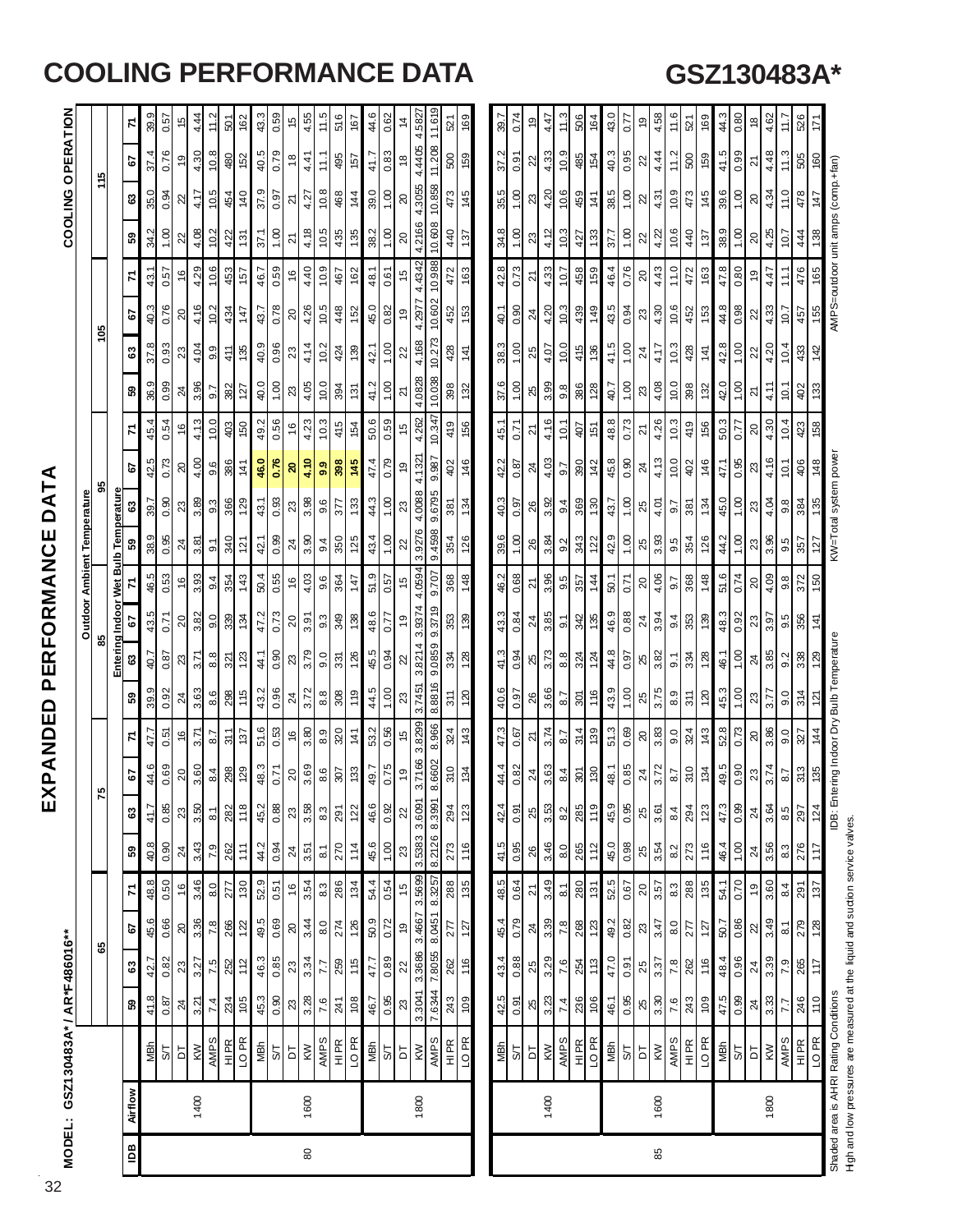|           |         | MODEL: GSZ130484A* / AR*F486016**                                            |                   |                       |                       |                           |                                  |                  | EXPANDED                           |                        |                                   |                   | PERFORMANCE                          |                        |                         | <b>DAT</b>          | ⋖                 |                                  |                                 |                   |                                    |                    | COOLING OPERATION |                   |                      |
|-----------|---------|------------------------------------------------------------------------------|-------------------|-----------------------|-----------------------|---------------------------|----------------------------------|------------------|------------------------------------|------------------------|-----------------------------------|-------------------|--------------------------------------|------------------------|-------------------------|---------------------|-------------------|----------------------------------|---------------------------------|-------------------|------------------------------------|--------------------|-------------------|-------------------|----------------------|
|           |         |                                                                              |                   |                       |                       |                           |                                  |                  |                                    |                        |                                   |                   | Outdoor Ambient Temperature          |                        |                         |                     |                   |                                  |                                 |                   |                                    |                    |                   |                   |                      |
|           |         |                                                                              |                   |                       | 8                     |                           |                                  |                  | 5                                  |                        |                                   | 85                |                                      |                        |                         | $\mathbf{5}$        |                   |                                  |                                 | 105               |                                    |                    |                   | 115               |                      |
|           |         |                                                                              |                   |                       |                       |                           |                                  |                  |                                    |                        |                                   |                   | Entering Indoor Wet Bulb Temperature |                        |                         |                     |                   |                                  |                                 |                   |                                    |                    |                   |                   |                      |
| 의         | Airflow |                                                                              | ${\bf 59}$        | $\boldsymbol{63}$     | 57                    | $\mathbf{r}$              | ${\tt s}$                        | $\mathbbm{S}$    | 67                                 | ч                      | 59                                | ෂ                 | 5                                    | π                      | ន                       | ෂ                   | <b>P</b>          | $\mathbf{z}$                     | $\mathbb{S}^3$<br>59            | 2                 | ч                                  | $\pmb{\mathbb{S}}$ | $\mathbbm{S}$     | 67                | 지                    |
|           |         | МBh<br>$\mathsf{S}\mathsf{\Gamma}$                                           | 40.4<br>0.70      | 41.9<br>0.58          | 45.9<br>0.40          |                           | 39.5<br>0.72                     | 40.9<br>0.60     | 44.8<br>0.42                       |                        | LO<br>0.74<br>38                  | 39.9<br>0.62      | 0.43<br>43.7                         |                        | 0.77                    | 38.9<br>0.64        | 0.44<br>42.7      | $\overline{35}$                  | 0.66<br>37.0<br>0.79            | 40.5<br>0.46      |                                    | 0.80<br>33.1       | 34.3<br>0.67      | 37.5<br>0.46      |                      |
|           |         | $\approx$                                                                    | $\frac{1}{2}$     | $\frac{6}{5}$         | $\frac{2}{3}$         |                           | é,                               | $\frac{6}{5}$    | 12                                 |                        | $\mathrel{\mathsf{e}}$            | 9                 | $\frac{2}{3}$                        |                        | $\overline{9}$          | ې                   | $\tilde{c}$       |                                  | $\frac{6}{5}$<br>$\overline{9}$ | $12\,$            |                                    | 17                 | 45                | $\frac{1}{2}$     |                      |
|           | 1400    | KW                                                                           | 3.15              | 3.21                  | 3.30                  |                           | 3.37                             | $\frac{3.44}{4}$ | 3.54                               |                        | 3.57                              | 3.64              | 3.75                                 |                        | 3.74                    | 3.82                | 3.93              |                                  | 3.97<br>3.88                    | 4.09              |                                    | 4.01               | 4.09              | 4.22              |                      |
|           |         | AMPS                                                                         | 4.3               | 4.4                   | 4.5                   |                           | 4.6                              | 4.7              | 4.8                                |                        | 5.0                               | 5.1               | 5.2                                  |                        | 53                      | 5.4                 | 5.6               |                                  | 5.7<br>5.6                      | 5.9               |                                    | 5.9                | 6.0               | 6.2               |                      |
|           |         | HI <sub>PR</sub>                                                             | 233               | 251                   | 265                   |                           | 262                              | 281              |                                    |                        |                                   |                   |                                      |                        | 339<br>119              | 365                 | 385               | 381                              | 410                             |                   |                                    | 421                | 453               | 479               |                      |
|           |         | $\frac{10}{2}$                                                               | 103               | 109                   | 120                   |                           | 109                              | 116              | 297                                |                        | 297                               | 320               | 338                                  |                        |                         | 126                 | 138               | 124                              | 132                             | 433               |                                    | 129                | 137               | 941               |                      |
|           |         | MBh                                                                          | 43.8              | 45.4                  | 49.7                  |                           | 42.7                             | 44.3             | 48.5                               |                        | 41.7                              | 432               | 47.4                                 |                        | 40.7                    | 42.2                | 46.2              | 38.7                             | 40.1                            | 43.9              |                                    | 35.8               | 37.1              | 40.7              |                      |
|           |         | $\overline{5}$                                                               | 0.72              | 0.60                  | 0.42                  |                           | 0.75                             | 0.63             | 0.43                               |                        | 0.77                              | 0.64              | 0.45                                 |                        | 0.79                    | 0.66                | 0.46              | 0.82                             | 0.69                            | 0.48              |                                    | 0.83               | 0.69              | 0.48              |                      |
|           |         |                                                                              | $\frac{8}{3}$     | 16                    | $\frac{1}{2}$         |                           | $\frac{8}{3}$                    | $\frac{6}{2}$    | 12                                 |                        | 18                                | $\frac{6}{2}$     | 12                                   |                        | $\overline{9}$          | $\frac{6}{2}$       | $\overline{c}$    | $\frac{8}{2}$                    | $\frac{6}{5}$                   | $\overline{c}$    |                                    |                    | 15                | $\overline{1}$    |                      |
| $\approx$ | 1600    | $\tilde{\leq}$                                                               | 3.22              | 3.28                  | 3.38                  |                           | 3.45                             | 3.52             | 3.62                               |                        | 3.65                              | 3.72              | 3.84                                 |                        | 3.83                    | 3.91                | 4.03              | 3.98                             | 4.06                            | 4.19              |                                    | 4.11               | 4.19              | 4.32              |                      |
|           |         | <b>AMPS</b>                                                                  | 4.4               | 4.5                   | 4.6                   |                           | 4.7                              | $4.\overline{8}$ | 5.0                                |                        | 51                                | 5.2               | 5.4                                  |                        | 5.4                     | 5.5                 | 5.7               | 5.7                              | 5.9                             | 6.0               |                                    | 6.0                | 6.2               | 6.4               |                      |
|           |         | HI <sub>PR</sub>                                                             | 240               | 259                   | 273                   |                           | 270                              | 290              | 306                                |                        | 307                               | 330               | 348                                  |                        | 349                     | 376                 | 397               | 393                              | 423                             | 447               |                                    | 434                | 467               | 493               |                      |
|           |         | LO <sub>PR</sub>                                                             | 106               | $113$                 | 123                   |                           | 112                              | 119              | 130                                |                        | 116                               | 124               | 135                                  |                        | 122                     | 130                 | $142$             |                                  | 136<br>128                      | 149               |                                    | 133                | 141               | 154               |                      |
|           |         | MBh                                                                          | 45.1              | 46.7                  | 51.2                  |                           | 44.0                             | 45.6             | 50.0                               |                        | 43.0                              | 44.5              | 48.8                                 |                        | 41.9                    | 43.5                | 47.6              |                                  | 41.3<br>39.8                    | 45.2              |                                    | 36.9               | 38.2              | 41.9              |                      |
|           |         | <b>ST</b>                                                                    | 0.76              | 0.63                  | 0.44                  |                           | 0.79                             | 0.66             | 0.46                               |                        | 0.81                              | 0.67              | 0.47                                 |                        | 0.83                    | 0.70                | 0.48              | 0.86                             | 0.72                            | 0.50              |                                    | 0.87               | 0.73              | 0.50              |                      |
|           |         | $\approx$                                                                    | $\overline{1}$    | 15                    | $\overline{1}$        |                           | $\frac{8}{2}$                    | 15               | 12                                 |                        |                                   | $\frac{15}{2}$    | 12                                   |                        |                         | $\frac{15}{2}$      | $\overline{c}$    |                                  | 15<br>$\frac{8}{18}$            | $\approx$         |                                    | $\frac{6}{2}$      | $\overline{4}$    | $\overline{1}$    |                      |
|           | 1800    | KW                                                                           | 3.25              | 3.31                  | 3.41                  |                           | 3.48                             | 3.54             | 3.65                               |                        | $\frac{18}{3.68}$                 | 3.75              | 3.87                                 |                        | $\frac{18}{3.86}$       | 3.94                | 4.06              | 4.01                             | 4.09                            | 4.22              |                                    | 4.14               | 4.23              | 4.36              |                      |
|           |         | <b>AMPS</b>                                                                  | 4.4               | 4.5                   | 4.7                   |                           | 4.7                              | 4.9              |                                    |                        | $\overline{51}$                   | 5.2               | 5.4                                  |                        |                         | 5.6                 | 5.7               | 5.8                              | 5.9                             | 61                |                                    | 6.1                | 6.2               | 6.4               |                      |
|           |         | HI PR                                                                        | 243               | 261                   | 276                   |                           | 272                              | 293              | $\frac{6}{300}$                    |                        | 310                               | 333               | 352                                  |                        | $\frac{55}{353}$        | 380                 | 401               | 397                              | 427                             | 451               |                                    | 438                | 472               | 498               |                      |
|           |         | LO PR                                                                        | 107               | 114                   | 124                   |                           | 113                              | 120              | $\frac{5}{2}$                      |                        | 118                               | 125               | 137                                  |                        | 124                     | $\overline{3}$      | 144               |                                  | 138<br>130                      | 150               |                                    | 134                | 143               | 156               |                      |
|           |         |                                                                              |                   |                       |                       |                           |                                  |                  |                                    |                        |                                   |                   |                                      |                        |                         |                     |                   |                                  |                                 |                   |                                    |                    |                   |                   |                      |
|           |         | MBh                                                                          | 41.1              | 42.3                  | 45.8                  | 49.1                      | 40.1                             | 41.3             | 44.7                               | 48.0                   | 39.2                              | 40.3              | 43.7                                 | 46.8                   | 38.2                    | 39.3                | 42.6              | 36.3<br>45.7                     | 37.4                            | 40.5              | 43.4                               | 33.6               | 34.6              | 37.5              | 40.2                 |
|           |         | $5\overline{1}$                                                              | 0.79              | 0.71                  | 0.54                  | 0.35                      | 0.82                             | 0.74             | 0.56                               | 0.36                   | 0.84                              | 0.75              | 0.57                                 | 0.37                   | 0.87                    | 0.78                | 0.59              | 0.90<br>0.38                     | 0.81                            | 0.61              | 0.39                               | 0.91               | 0.87              | 0.62              | 0.40                 |
|           |         | $\approx$                                                                    | $\overline{21}$   | 20                    | $\frac{6}{2}$         | Ξ                         | $\mathbf{z}$                     | $\overline{20}$  | $\frac{6}{2}$                      |                        | 22                                | $\overline{20}$   | $\frac{6}{5}$                        |                        | $\approx$               | $\Omega$            | $\frac{6}{2}$     | 22                               | 20                              | $\frac{6}{2}$     | Ξ                                  | $\overline{20}$    | $\overline{6}$    | 15                | $\overline{0}$       |
|           | 1400    | KW                                                                           | 3.18              | 3.24                  | 3.33                  | 3.43                      | 3.40                             | 3.47             | 3.57                               | 3.67                   | 3.59                              | 3.67              | 3.78                                 | 3.89                   | 3.77                    | 3.85                | 3.96              | 3.92<br>4.09                     | 4.00                            | 4.12              | 425                                | 4.04               | 4.13              | 4.26              | 4.39                 |
|           |         | <b>AMPS</b>                                                                  | 4.3               | 4.4                   | 4.5                   | 4.7                       | 4.6                              | 4.7              | 4.9                                | 5.0                    | 5.0                               | 5.1               | 5.3                                  | 5.4                    | 53                      | 5.4                 | 5.6               | 5.6<br>5.8                       | 5.8                             | 5.9               | 6.1                                | 5.9                | 6.1               | 6.3               | 6.5                  |
|           |         | HP<br>S<br>S<br>R<br>S<br>R                                                  | $\frac{235}{104}$ | 253                   | 268                   | 279                       | 264                              | 284              | $\frac{300}{128}$                  | 313                    | $rac{300}{14}$                    | $323$<br>$121$    | $\frac{4}{3}$                        | $rac{356}{141}$        | $\frac{342}{120}$       | 368                 | $\frac{389}{139}$ | 385<br>$rac{406}{148}$           | 414                             | 438               | 456                                | $\frac{425}{130}$  | 458               | $\frac{483}{151}$ | 504<br>161           |
|           |         |                                                                              |                   | 111                   | 121                   | 129                       | 110                              | 117              |                                    | 136                    |                                   |                   |                                      |                        |                         |                     |                   |                                  |                                 |                   |                                    |                    | 138               |                   |                      |
|           |         | МВh                                                                          | 44.5              | 45.8                  | 49.6                  | 53.2                      | 43.5                             | 44.8             | $\left \frac{4}{9}\right $<br>0.58 | 52.0                   | $\frac{42.4}{0.87}$               | 43.7              | 47.3                                 | 50.8                   | $\frac{41.4}{0.90}$     | $\frac{42.6}{0.81}$ | 46.1              | 49.5<br>0.39                     | 40.5<br>39.3                    | 43.8              | 47.0                               | 36.4               | 37.5              | 40.6              | 43.6                 |
|           |         | $\mathsf{S}\mathsf{T}$<br>H                                                  | 0.82              | 0.74<br>$\frac{0}{2}$ | 0.56<br>$\frac{6}{5}$ | 0.36<br>$\tilde{t}$       | 0.85<br>$\overline{\mathcal{N}}$ | 0.76<br>$\infty$ |                                    | $\tilde{t}$            |                                   | 0.78              | 0.59                                 | 0.38<br>$\div$         |                         |                     | $\overline{0.61}$ | 0.94<br>$\approx$<br>$\tilde{t}$ | 0.84                            | 0.63              | 0.41<br>$\tilde{t}$                | 0.94<br>$\Omega$   | 0.84              | 0.64              | 0.41                 |
| 75        | 1600    | $\tilde{\leq}$                                                               | $\frac{21}{3.25}$ | 3.31                  | 3.41                  | 3.51                      | 3.48                             | 3.55             | $\frac{16}{3.65}$                  | 3.76                   | $\frac{21}{3.68}$                 | $\frac{20}{3.75}$ | $\frac{16}{3.87}$                    | 3.99                   | $\frac{21}{3.86}$       | $\frac{20}{3.94}$   | $\frac{16}{4.06}$ | 4.01<br>4.19                     | $\frac{19}{4.09}$               | $\frac{16}{4.22}$ | 4.35                               | 4.14               | $\frac{18}{4.23}$ | $\frac{15}{4.36}$ | $\frac{10}{4.50}$    |
|           |         | <b>AMPS</b>                                                                  | 4.4               | 4.5                   | 4.7                   | 4.8                       | 4.8                              | 4.9              |                                    | 5 <sup>2</sup>         | $\overline{5}$                    | 5.2               | 5.4                                  | 5.6                    | 5.5                     | 5.6                 | 5.8               | 5.8<br>6.0                       | 5.9                             | 6.1               | 6.3                                | $\tilde{6}$        | 6.2               | 6.4               | 6.7                  |
|           |         | HI PR                                                                        | 243               | 261                   | 276                   | 288                       | 272                              | 293              | $rac{5}{370}$                      | 323                    | 310                               | <b>SSS</b>        | 352                                  | 367                    | 353                     | 380                 | 401               | 397<br>418                       | 427                             | 451               | 470                                | 439                | 472               | 498               | 520                  |
|           |         | LO <sub>PR</sub>                                                             | 107               | 114                   | 124                   | 133                       | 113                              | 120              | $\overline{5}$                     | 140                    | $118$                             | 125               |                                      | 146                    | 124                     | 131                 | 144               | $153$                            | 138<br>130                      | 150               | 160                                | 134                | 143               | 156               | 166                  |
|           |         | MBh                                                                          | 45.8              | 47.2                  | 51.1                  | 54.8                      | 44.8                             | 46.1             | 49.9                               | 53.6                   | 43.7                              | 45.0              | $137$<br>48.7                        | 52.3                   | 42.6                    | 43.90               | 47.5              | 51.0                             | 41.7<br>40.5                    | 45.1              | 48.5                               | 375                | 38.6              | 41.8              | 44.9                 |
|           |         | 5 <sub>7</sub>                                                               | 0.86              | 0.77                  | 0.58                  | 0.38                      | 0.89                             | 0.80             | 0.61                               | 0.39                   | 0.92                              | 0.82              | 0.62                                 | 0.40                   | 0.95                    | 0.85                | 0.64              | 0.98<br>0.41                     | 0.88                            | 0.66              | 0.43                               | 0.99               | 0.89              | 0.67              | 0.43                 |
|           |         | $\approx$                                                                    | $\overline{20}$   | $\frac{0}{1}$         | $\frac{1}{2}$         | $\widetilde{\mathcal{L}}$ | $\mathsf{S}$                     | $\overline{9}$   | $\frac{6}{1}$                      | $\overleftarrow{\tau}$ | 20                                | $\overline{9}$    | 15                                   | $\overleftarrow{\tau}$ | $\overline{\mathbf{z}}$ | $\overline{9}$      | $\frac{6}{5}$     | $\overline{z}$                   | $\frac{1}{2}$<br>20             | $\frac{6}{2}$     | Ξ                                  | $\overline{9}$     | $\ddot{\tau}$     | $\frac{4}{3}$     | $\tilde{\mathsf{C}}$ |
|           | 1800    | KW                                                                           | 3.27              | 3.33                  | 3.43                  | 3.53                      | 3.50                             | 3.57             | 3.68                               | 3.79                   | 3.71                              | 3.78              | 3.90                                 | 4.02                   | 3.89                    | 3.97                | 4.09              | 4.04<br>4.22                     | 4.13                            | 4.25              | 4.39                               | 4.17               | 4.26              | 4.39              | 4.54                 |
|           |         | <b>AMPS</b>                                                                  | 4.5               | 4.6                   | 4.7                   | 4.9                       | 4.8                              | 4.9              | 5.0                                | 52                     | 5.2                               | 5.3               | 5.4                                  | 5.6                    | 5.5                     | 5.6                 | 5.8               | 5.8<br>6.0                       | 6.0                             | 6.1               | 6.4                                | 6.2                | $6.\overline{3}$  | 6.5               | 67                   |
|           |         | HI <sub>PR</sub>                                                             | 245               | 264                   | 279                   | 291                       | 275                              | 296              | 313                                | 326                    | 313                               | 337               | 356                                  | 371                    | 356                     | 383                 | 405               | 401<br>422                       | 431                             | 456               | 475                                | 443                | 477               | 503               | 525                  |
|           |         | LO <sub>PR</sub>                                                             | 108               | 115                   | 126                   | 134                       | 114                              | 122              | $\overline{3}$                     |                        |                                   | 126               | 138                                  | 147                    |                         |                     |                   | $\frac{13}{1}$<br>154            | 139                             | 152               | 162                                |                    | 144               | 157               | 167                  |
|           |         | Shaded area is ACCA (TVA) conditions                                         |                   |                       |                       |                           |                                  | IDB: Ent         |                                    |                        | ering Indoor Dry Bulb Temperature |                   |                                      |                        | W=Total system power    |                     |                   |                                  |                                 |                   | AMPS=outdoor unit amps (comp.+fan) |                    |                   |                   |                      |
|           |         | High and low pressures are measured at the liquid and sudion service valves. |                   |                       |                       |                           |                                  |                  |                                    |                        |                                   |                   |                                      |                        |                         |                     |                   |                                  |                                 |                   |                                    |                    |                   |                   |                      |

**COOLING PERFORMANCE DATA GSZ130484A\***

흦 33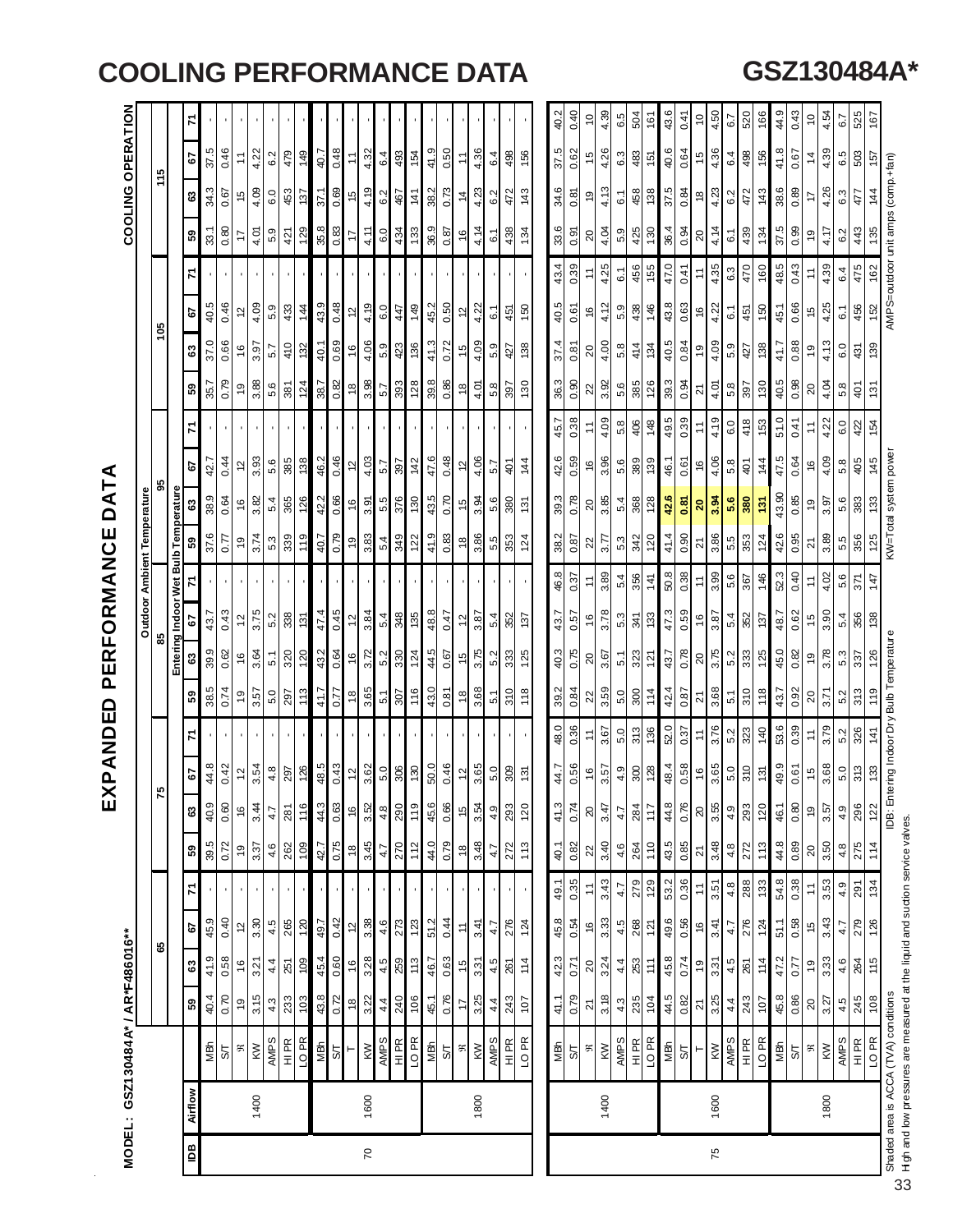| <b>COOLING PERFORMANCE DATA</b> |  |
|---------------------------------|--|
|                                 |  |

**COOLING PERFORMANCE DATA GSZ130484A\***

| <b>COOLING OPERATION</b><br>39.9<br>4.46<br>43.0<br>44.6<br>44.3<br>0.80<br>4.43<br>509<br>43.3<br>0.59<br>0.62<br>0.74<br>514<br>530<br>536<br>162<br>4.54<br>525<br>530<br>169<br>39.7<br>164<br>0.77<br>4.57<br>169<br>0.57<br>4.57<br>4.61<br>6.6<br>167<br>6.8<br>$6.\overline{6}$<br>6.8<br>6.8<br>171<br>$\frac{6}{3}$<br>$\frac{6}{3}$<br>$\frac{6}{5}$<br><b>0</b><br>6.7<br>$\overline{4}$<br>$\overset{\circ}{\mathbf{c}}$<br>$\mathbf{z}$<br>0.76<br>4.29<br>0.79<br>4.43<br>40.3<br>37.4<br>0.83<br>37.2<br>4.32<br>0.95<br>41.5<br>0.99<br>40.5<br>4.40<br>4.43<br>41.7<br>0.91<br>488<br>503<br>6.6<br>508<br>159<br>4.47<br>160<br>$\frac{0}{2}$<br>6.3<br>152<br>6.5<br>6.6<br>508<br>159<br>6.4<br>493<br>154<br>6.6<br>514<br>$\frac{8}{3}$<br>157<br>$\frac{8}{1}$<br>22<br>22<br>67<br>$\overline{z}$<br>$\frac{115}{11}$<br>35.5<br>38.5<br>35.0<br>4.16<br>39.0<br>$rac{0}{1}$<br>4.19<br>39.6<br>0.94<br>37.9<br>4.26<br>4.30<br>1.00<br>1.00<br>$\frac{22}{4.30}$<br>1.00<br>140<br>0.97<br>145<br>145<br>4.33<br>486<br>462<br>144<br>482<br>482<br>477<br>467<br>141<br>147<br>62<br>64<br>6.3<br>6.4<br>$\overline{6}$ .<br>6.4<br>$23\,$<br>$\approx$<br>$\boldsymbol{\mathbb{S}}$<br>$\approx$<br>$\Omega$<br>$\overline{21}$<br>34.2<br>1.00<br>1.00<br>$\frac{8}{1}$<br>34.8<br>38.9<br>430<br>4.17<br>38.2<br>1.00<br>$\frac{23}{4.11}$<br>1.00<br>1.00<br>4.24<br>138<br>4.07<br>443<br>135<br>4.21<br><b>ST.7</b><br>6.0<br>37.1<br>6.2<br>6.0<br>$\frac{34}{13}$<br>$22$<br>4.21<br>6.2<br>447<br>6.3<br>452<br>131<br>6.2<br>447<br>137<br>137<br>$\overline{20}$<br>8<br>22<br>20<br>$\overline{z}$<br>42.8<br>0.59<br>4.39<br>0.73<br>4.32<br>466<br>46.4<br>0.76<br>4.42<br>480<br>47.8<br>0.80<br>4.46<br>485<br>165<br>4.28<br>475<br>162<br>4.42<br>480<br>163<br>159<br>163<br>0.61<br>0.57<br>48.1<br>43.1<br>461<br>157<br>6.5<br>6.2<br>46.7<br>6.4<br>6.4<br>6.3<br>6.4<br>9<br>$\frac{6}{5}$<br>$20\,$<br>$\overline{6}$<br>$\frac{15}{2}$<br>7<br>$\overline{z}$<br>0.76<br>43.5<br>40.3<br>4.15<br>0.78<br>4.19<br>44.8<br>0.98<br>4.25<br>45.0<br>0.82<br>4.29<br>40.1<br>0.90<br>0.94<br>23<br>4.29<br>446<br>149<br>153<br>4.32<br>465<br>155<br>442<br>456<br>152<br>460<br>6.0<br>460<br>$6.0\,$<br>147<br>43.7<br>6.2<br>6.2<br>6.2<br>6.3<br>$\overline{9}$<br>$\overline{\mathcal{Z}}$<br>$\mathbb{S}^2$<br>$\overline{20}$<br>$\approx$<br>67<br>105<br>38.3<br>41.5<br>0.93<br>0.96<br>4.13<br>1.00<br>4.16<br>1.00<br>$\begin{array}{ c c } \hline 25 \\ 4.06 \end{array}$<br>1.00<br>4.16<br>42.8<br>1.00<br>4.03<br>40.9<br>4.19<br>419<br>42.1<br>136<br>436<br>5.8<br>135<br>6.0<br>139<br>436<br>5.9<br>423<br>6.0<br>40<br>142<br>23<br>431<br>6.0<br>141<br>24<br>$\frac{41}{1}$<br>$\overline{6}$ .<br>ន<br>23<br>22<br>22<br>37.6<br>0.99<br>1.00<br>1.00<br>1.00<br>တ္<br>3.95<br>40.0<br>41.2<br>1.00<br>$\frac{25}{3.98}$<br>1.00<br>42.0<br>389<br>4.04<br>405<br>393<br>40.7<br>405<br>4.10<br>409<br>133<br>4.07<br>132<br>128<br>$\frac{23}{4.07}$<br>132<br>127<br>401<br>5.9<br>5.8<br>$\overline{3}$<br>5.9<br>5.9<br>5.7<br>23<br>5.7<br>59<br>শ্ৰ<br>21<br>21<br>86.<br>48.8<br>0.56<br>4.15<br>50.3<br>50.6<br>0.59<br>4.25<br>45.1<br>0.73<br>4.25<br>0.54<br>4.12<br>49.2<br>4.22<br>4.29<br>410<br>0.71<br>0.77<br>5.8<br>150<br>6.0<br>156<br>414<br>156<br>158<br>422<br>154<br>5.9<br>16<br>427<br>$\frac{6}{1}$<br>15<br>20<br>431<br>427<br>151<br>$\tilde{6}$<br>6.1<br>6.1<br>$\overline{2}$<br>$\overline{2}$ 1<br>$\mathbf{r}$<br>45.<br>0.76<br>0.79<br>45.8<br>42.5<br>0.73<br>46.0<br>4.09<br>405<br>47.4<br>4.12<br>42.2<br>0.90<br>148<br>3.99<br>145<br>4.12<br>409<br>146<br>0.95<br>4.15<br>413<br>393<br>409<br>146<br>$\frac{24}{4.02}$<br>141<br>0.87<br>142<br>47.1<br>5.8<br>5.9<br>397<br>5.9<br>5.9<br>$\boldsymbol{\mathcal{S}}$<br>5.7<br>20<br>$\overline{9}$<br>5.7<br>$\approx$<br>23<br>5<br>8<br><b>Bulb Temperature</b><br>Outdoor Ambient Temperature<br>40.3<br>0.93<br>44.3<br>1.00<br>45.0<br>0.90<br>3.88<br>4.00<br>43.7<br>1.00<br>1.00<br>129<br>376<br>$25$<br>4.00<br>4.03<br>ౘ<br>372<br>133<br>0.97<br><b>06</b><br>59.7<br>5.5<br>3.97<br>5.6<br>384<br>134<br>3.91<br>5.5<br>387<br>134<br>43.1<br>387<br>5.7<br>391<br>23<br>5.7<br>$26\,$<br>23<br>23<br>5.7<br>ෂ<br>$\boldsymbol{\mathcal{Z}}$<br>39.6<br>$\frac{42.9}{1.00}$<br>38.9<br>0.95<br>0.99<br>43.4<br>1.00<br>3.80<br>3.92<br>1.00<br>3.83<br>44.2<br>1.00<br>3.89<br>356<br>126<br>349<br>25<br>3.92<br>3.95<br>346<br>125<br>360<br>360<br>126<br>121<br>42.1<br>122<br>5.5<br>364<br>5.5<br>5.5<br>$26\,$<br>54<br>5.6<br>5.4<br>23<br>8<br>$\overline{a}$<br>$\overline{24}$<br>$\approx$<br>127<br>46.2<br>46.5<br>0.55<br>0.68<br>3.95<br>4.05<br>0.53<br>143<br>51.9<br>4.05<br>50.1<br>51.6<br>3.92<br>360<br>50.4<br>4.02<br>0.57<br>375<br>148<br>363<br>375<br>148<br>0.74<br>4.08<br>378<br>5.5<br>5.6<br>144<br>0.71<br>150<br>147<br>5.5<br>371<br>5.7<br>5.7<br>Wet I<br>$\frac{6}{5}$<br>$\frac{6}{2}$<br>5.7<br>$\frac{1}{2}$<br>$\approx$<br>$\approx$<br>$\approx$<br>Ł.<br>Entering Indoor<br>0.73<br><b>06.6</b><br>43.3<br>46.9<br>43.5<br>47.2<br>48.6<br>3.93<br>0.84<br>3.84<br>88.0<br>$\frac{24}{3.93}$<br>48.3<br>3.96<br>0.71<br>3.81<br>0.77<br>0.92<br>345<br>134<br>356<br>138<br>359<br>$\frac{348}{2}$<br>135<br>359<br>139<br>363<br>5.3<br>5.5<br>5.5<br>139<br>5.4<br>5.5<br>5.5<br>24<br>23<br>$\frac{41}{3}$<br>20<br>20<br>$\frac{9}{2}$<br>5<br>58<br>44.8<br>0.90<br>41.3<br>3.70<br>3.78<br>45.5<br>0.94<br>$\frac{25}{3.72}$<br>1.00<br>126<br>0.94<br>330<br>0.97<br>5.3<br>340<br>129<br>40.7<br>0.87<br>5.2<br>123<br>5.3<br>3.81<br>340<br>128<br>5.2<br>124<br>$\begin{array}{ c c } \hline 25 \\ \hline 3.81 \\ \hline \end{array}$<br>128<br>3.84<br>5.4<br>344<br>5.3<br>46.1<br>$23\,$<br>327<br>44.1<br>337<br>$\approx$<br>23<br>ន<br>22<br>0.96<br>1.00<br>3.74<br>40.6<br>0.92<br>3.62<br>44.5<br>$\frac{26}{3.65}$<br>$\frac{43.9}{1.00}$<br>1.00<br>3.76<br>3.74<br>45.3<br>43.2<br>0.97<br>316<br>316<br>5.0<br>304<br>115<br>3.71<br>313<br>119<br>120<br>116<br>5.2<br>120<br>5.3<br>319<br>5.2<br>5.2<br>5.1<br>307<br>25<br>24<br>23<br>121<br>59<br>$^{24}$<br>23<br>39<br>$\frac{47.3}{0.67}$<br>51.3<br>52.8<br>51.6<br>0.53<br>3.79<br>53.2<br>0.56<br>3.73<br>0.69<br>0.73<br>3.70<br>316<br>3.82<br>329<br>143<br>319<br>329<br>326<br>139<br>3.82<br>143<br>3.85<br>333<br>0.51<br>137<br>141<br>5.3<br>144<br>5.3<br>5.3<br>5.1<br>5.2<br>$\overline{20}$<br>$\frac{6}{5}$<br>$\frac{6}{5}$<br>$\frac{1}{2}$<br>5.1<br>$\overline{20}$<br>$\overline{z}$<br>ч<br>44.4<br>$\frac{44.6}{0.69}$<br>3.59<br>3.68<br>0.75<br>0.82<br>$\frac{24}{3.62}$<br>$\frac{48.1}{0.85}$<br>49.5<br>0.90<br>48.3<br>0.71<br>3.71<br>3.73<br>303<br>49.7<br>$5.0\,$<br>306<br>$\frac{24}{3.71}$<br>4.9<br>5.0<br>313<br>316<br>130<br>316<br>319<br>135<br>20<br>129<br>133<br>134<br>134<br>23<br>20<br>19<br>$\overline{5}$<br>5.1<br>5<br>5.1<br>٣<br>0.88<br>46.6<br>42.4<br>45.9<br>0.95<br>0.85<br>3.49<br>118<br>45.2<br>0.92<br>3.60<br>3.52<br>119<br>3.60<br>47.3<br>0.99<br>3.63<br>124<br>41.7<br>296<br>299<br>0.91<br>290<br>299<br>123<br>122<br>123<br>302<br>287<br>3.57<br>4.8<br>4.9<br>4.8<br>4.9<br>5.0<br>4.9<br>$\mathbbmss{3}$<br>25<br>25<br>23<br>$\boldsymbol{\mathcal{Z}}$<br>$\approx$<br>$\mathbf{z}$<br>41.5<br>45.0<br>40.8<br>0.90<br>45.6<br>3.45<br>3.42<br>0.94<br>3.50<br>1.00<br>3.53<br>0.95<br>0.98<br>3.53<br>1.00<br>44.2<br>116<br>270<br>278<br>116<br>46.4<br>3.55<br>275<br>114<br>278<br>112<br>4.8<br>4.8<br>4.8<br>4.9<br>267<br>111<br>26<br>4.7<br>25<br>281<br>${\tt S3}$<br>4.7<br>$\approx$<br>117<br>$\overline{a}$<br>$\overline{a}$<br>$\boldsymbol{\mathcal{Z}}$<br>48.5<br>48.8<br>0.50<br>52.5<br>3.45<br>130<br>52.9<br>54.4<br>3.56<br>294<br>0.64<br>3.48<br>3.56<br>135<br>0.70<br>296<br>282<br>0.51<br>3.53<br>134<br>0.54<br>285<br>0.67<br>294<br>3.59<br>131<br>4.9<br>137<br>$\frac{6}{5}$<br>4.9<br>291<br>4.9<br>4.8<br>4.9<br>54.1<br>$\frac{6}{5}$<br>$\frac{9}{2}$<br>4.7<br>15<br>20<br>$\overline{\mathsf{S}}$<br>71<br>45.6<br>0.66<br>45.4<br>3.35<br>0.69<br>3.43<br>50.9<br>3.46<br>3.38<br>49.2<br>3.46<br>270<br>49.5<br>0.72<br>0.79<br>273<br>0.82<br>0.86<br>3.48<br>4.6<br>122<br>279<br>126<br>4.6<br>123<br>284<br>281<br>50.7<br>4.8<br>128<br>281<br>127<br>4.7<br>4.7<br>127<br>$\mathbf{z}$<br>4.7<br>$\infty$<br>$\approx$<br>$\overline{24}$<br><b>e</b><br>$\approx$<br>5<br>8<br>3.26<br>3.33<br>3.36<br>43.4<br>47.0<br>0.82<br>0.85<br>0.89<br>0.88<br>3.28<br>3.36<br>0.96<br>112<br>46.3<br>259<br>0.91<br>48.4<br>3.38<br>256<br>264<br>115<br>47.7<br>116<br>4.5<br>113<br>116<br>269<br>42.7<br>4.6<br>4.6<br>4.6<br>4.4<br>4.6<br>25<br>25<br>267<br>117<br>63<br>23<br>23<br>267<br>$\overline{24}$<br>22<br>42.5<br>41.8<br>3.20<br>0.90<br>0.95<br>3.29<br>0.95<br>3.29<br>47.5<br>0.99<br>45.3<br>$\frac{25}{3.22}$<br>46.1<br>248<br>3.32<br>238<br>105<br>245<br>248<br>109<br>240<br>106<br>109<br>250<br>110<br>0.87<br>108<br>0.91<br>3.27<br>4.5<br>4.5<br>46.7<br>4.5<br>4.4<br>4.5<br>4.4<br>$\overline{24}$<br>25<br>$\approx$<br>8<br>23<br>23<br>LO PR<br>LO <sub>PR</sub><br><b>AMPS</b><br>LO PR<br><b>AMPS</b><br>LO PR<br><b>AMPS</b><br>LO <sub>PR</sub><br><b>AMPS</b><br>AMPS<br>LO PR<br><b>AMPS</b><br>HI PR<br>$\frac{R}{L}$<br>HI PR<br>HI <sub>PR</sub><br>$H1$ PR<br>HI PR<br>MBh<br>MBh<br>MBh<br>MBh<br><b>MBh</b><br>MBh<br>$\lessgtr$<br>$\tilde{\mathsf{S}}$<br>$\lesssim$<br>$\tilde{\leq}$<br><b>KW</b><br>K<br><b>ST</b><br>$\lessapprox$<br>$\approx$<br>K<br><b>ST</b><br>$\approx$<br>S <sub>T</sub><br><b>ST</b><br>S <sub>T</sub><br>5 <sub>0</sub><br>H<br>Airflow<br>1400<br>1600<br>1800<br>1400<br>1600<br>1800<br>80<br>$85\,$ | $(comp.+fan)$<br>MPS=outdoor unit amps<br>power<br>ring Indoor Dry Bulb Temperature<br>DB: Ente<br>High and low pressures are measured at the liquid and sudtion service valves.<br>MODEL: GSZ130484A* / AR*F486016**<br>Shaded area is AHRI Rating Conditions<br>ådl |  |  |  |  | 区<br>山 | ൨ | <b>ANDED</b> |  | <b>PERFORMANCE</b> |  | $\overline{\mathbf{z}}$<br>$\dot{\mathsf{d}}$ | ⋖ |  |  |  |  |
|-------------------------------------------------------------------------------------------------------------------------------------------------------------------------------------------------------------------------------------------------------------------------------------------------------------------------------------------------------------------------------------------------------------------------------------------------------------------------------------------------------------------------------------------------------------------------------------------------------------------------------------------------------------------------------------------------------------------------------------------------------------------------------------------------------------------------------------------------------------------------------------------------------------------------------------------------------------------------------------------------------------------------------------------------------------------------------------------------------------------------------------------------------------------------------------------------------------------------------------------------------------------------------------------------------------------------------------------------------------------------------------------------------------------------------------------------------------------------------------------------------------------------------------------------------------------------------------------------------------------------------------------------------------------------------------------------------------------------------------------------------------------------------------------------------------------------------------------------------------------------------------------------------------------------------------------------------------------------------------------------------------------------------------------------------------------------------------------------------------------------------------------------------------------------------------------------------------------------------------------------------------------------------------------------------------------------------------------------------------------------------------------------------------------------------------------------------------------------------------------------------------------------------------------------------------------------------------------------------------------------------------------------------------------------------------------------------------------------------------------------------------------------------------------------------------------------------------------------------------------------------------------------------------------------------------------------------------------------------------------------------------------------------------------------------------------------------------------------------------------------------------------------------------------------------------------------------------------------------------------------------------------------------------------------------------------------------------------------------------------------------------------------------------------------------------------------------------------------------------------------------------------------------------------------------------------------------------------------------------------------------------------------------------------------------------------------------------------------------------------------------------------------------------------------------------------------------------------------------------------------------------------------------------------------------------------------------------------------------------------------------------------------------------------------------------------------------------------------------------------------------------------------------------------------------------------------------------------------------------------------------------------------------------------------------------------------------------------------------------------------------------------------------------------------------------------------------------------------------------------------------------------------------------------------------------------------------------------------------------------------------------------------------------------------------------------------------------------------------------------------------------------------------------------------------------------------------------------------------------------------------------------------------------------------------------------------------------------------------------------------------------------------------------------------------------------------------------------------------------------------------------------------------------------------------------------------------------------------------------------------------------------------------------------------------------------------------------------------------------------------------------------------------------------------------------------------------------------------------------------------------------------------------------------------------------------------------------------------------------------------------------------------------------------------------------------------------------------------------------------------------------------------------------------------------------------------------------------------------------------------------------------------------------------------------------------------------------------------------------------------------------------------------------------------------------------------------------------------------------------------------------------------------------------------------------------------------------------------------------------------------------------------------------------------------------------------------------------------------------------------------------------------------------------------------------------------------------------------------------------------------------------------------------------------------------------------------------------------------------------------------------------------------------------------------------------------------------------------------------------------------------------------------------------------------------------------------------------------------------------------------------------------------------------------------------------------------------------------------------------------------------------------------------------------------------------------------------------------------------------------------------------------------------------------------------------------------------------------------------------------------------------------------------------------------------------------------------------------------------------------------------------------------------------------------------------------------------------------------------------------------------------------------------------------------------------------------------------------------------------------------------------------------------------------------------------------------------------------------------------------------------------------------------------------------------------------------------------------------------------------------------------------------------------------------------------------------------------------------------------------------------------------------------------------------------------------------------------------------------------------------------------------------------------------------------------------------------------------------------------------------------------------------------------------------------------------------------------------------------------------------------------------------------------------------------------------------------------------------------------------------------------------------------------------------------------------------------------------------------------------------------------------------------------------------------------------------------------------------------------------------------------------------------------------------------------------------------------------------------------------------------------------------------------------------------------------------------------------------------------------------------------------------------------------------------------------------------------------------------------------------------------------------------------------------------------------------------------------------------------------------------------------------------------------------------------------------------------------------------------------------------------------------------------------------------------------------------------------------------------------------------------------------------------------------------------------------------------------------------------------------------------------------------------------------------------------------------------------------------------------------------------------------------------------------------------------------------------------|-----------------------------------------------------------------------------------------------------------------------------------------------------------------------------------------------------------------------------------------------------------------------|--|--|--|--|--------|---|--------------|--|--------------------|--|-----------------------------------------------|---|--|--|--|--|
|                                                                                                                                                                                                                                                                                                                                                                                                                                                                                                                                                                                                                                                                                                                                                                                                                                                                                                                                                                                                                                                                                                                                                                                                                                                                                                                                                                                                                                                                                                                                                                                                                                                                                                                                                                                                                                                                                                                                                                                                                                                                                                                                                                                                                                                                                                                                                                                                                                                                                                                                                                                                                                                                                                                                                                                                                                                                                                                                                                                                                                                                                                                                                                                                                                                                                                                                                                                                                                                                                                                                                                                                                                                                                                                                                                                                                                                                                                                                                                                                                                                                                                                                                                                                                                                                                                                                                                                                                                                                                                                                                                                                                                                                                                                                                                                                                                                                                                                                                                                                                                                                                                                                                                                                                                                                                                                                                                                                                                                                                                                                                                                                                                                                                                                                                                                                                                                                                                                                                                                                                                                                                                                                                                                                                                                                                                                                                                                                                                                                                                                                                                                                                                                                                                                                                                                                                                                                                                                                                                                                                                                                                                                                                                                                                                                                                                                                                                                                                                                                                                                                                                                                                                                                                                                                                                                                                                                                                                                                                                                                                                                                                                                                                                                                                                                                                                                                                                                                                                                                                                                                                                                                                                                                                                                                                                                                                                                                                                                                                                                                                                                                                                                                                                                                                                                                                                                                                                                                                                                                                                                                                                                                                                                                                                                                                                                                                                                 |                                                                                                                                                                                                                                                                       |  |  |  |  |        |   |              |  |                    |  |                                               |   |  |  |  |  |
|                                                                                                                                                                                                                                                                                                                                                                                                                                                                                                                                                                                                                                                                                                                                                                                                                                                                                                                                                                                                                                                                                                                                                                                                                                                                                                                                                                                                                                                                                                                                                                                                                                                                                                                                                                                                                                                                                                                                                                                                                                                                                                                                                                                                                                                                                                                                                                                                                                                                                                                                                                                                                                                                                                                                                                                                                                                                                                                                                                                                                                                                                                                                                                                                                                                                                                                                                                                                                                                                                                                                                                                                                                                                                                                                                                                                                                                                                                                                                                                                                                                                                                                                                                                                                                                                                                                                                                                                                                                                                                                                                                                                                                                                                                                                                                                                                                                                                                                                                                                                                                                                                                                                                                                                                                                                                                                                                                                                                                                                                                                                                                                                                                                                                                                                                                                                                                                                                                                                                                                                                                                                                                                                                                                                                                                                                                                                                                                                                                                                                                                                                                                                                                                                                                                                                                                                                                                                                                                                                                                                                                                                                                                                                                                                                                                                                                                                                                                                                                                                                                                                                                                                                                                                                                                                                                                                                                                                                                                                                                                                                                                                                                                                                                                                                                                                                                                                                                                                                                                                                                                                                                                                                                                                                                                                                                                                                                                                                                                                                                                                                                                                                                                                                                                                                                                                                                                                                                                                                                                                                                                                                                                                                                                                                                                                                                                                                                                 |                                                                                                                                                                                                                                                                       |  |  |  |  |        |   |              |  |                    |  |                                               |   |  |  |  |  |
|                                                                                                                                                                                                                                                                                                                                                                                                                                                                                                                                                                                                                                                                                                                                                                                                                                                                                                                                                                                                                                                                                                                                                                                                                                                                                                                                                                                                                                                                                                                                                                                                                                                                                                                                                                                                                                                                                                                                                                                                                                                                                                                                                                                                                                                                                                                                                                                                                                                                                                                                                                                                                                                                                                                                                                                                                                                                                                                                                                                                                                                                                                                                                                                                                                                                                                                                                                                                                                                                                                                                                                                                                                                                                                                                                                                                                                                                                                                                                                                                                                                                                                                                                                                                                                                                                                                                                                                                                                                                                                                                                                                                                                                                                                                                                                                                                                                                                                                                                                                                                                                                                                                                                                                                                                                                                                                                                                                                                                                                                                                                                                                                                                                                                                                                                                                                                                                                                                                                                                                                                                                                                                                                                                                                                                                                                                                                                                                                                                                                                                                                                                                                                                                                                                                                                                                                                                                                                                                                                                                                                                                                                                                                                                                                                                                                                                                                                                                                                                                                                                                                                                                                                                                                                                                                                                                                                                                                                                                                                                                                                                                                                                                                                                                                                                                                                                                                                                                                                                                                                                                                                                                                                                                                                                                                                                                                                                                                                                                                                                                                                                                                                                                                                                                                                                                                                                                                                                                                                                                                                                                                                                                                                                                                                                                                                                                                                                                 |                                                                                                                                                                                                                                                                       |  |  |  |  |        |   |              |  |                    |  |                                               |   |  |  |  |  |
|                                                                                                                                                                                                                                                                                                                                                                                                                                                                                                                                                                                                                                                                                                                                                                                                                                                                                                                                                                                                                                                                                                                                                                                                                                                                                                                                                                                                                                                                                                                                                                                                                                                                                                                                                                                                                                                                                                                                                                                                                                                                                                                                                                                                                                                                                                                                                                                                                                                                                                                                                                                                                                                                                                                                                                                                                                                                                                                                                                                                                                                                                                                                                                                                                                                                                                                                                                                                                                                                                                                                                                                                                                                                                                                                                                                                                                                                                                                                                                                                                                                                                                                                                                                                                                                                                                                                                                                                                                                                                                                                                                                                                                                                                                                                                                                                                                                                                                                                                                                                                                                                                                                                                                                                                                                                                                                                                                                                                                                                                                                                                                                                                                                                                                                                                                                                                                                                                                                                                                                                                                                                                                                                                                                                                                                                                                                                                                                                                                                                                                                                                                                                                                                                                                                                                                                                                                                                                                                                                                                                                                                                                                                                                                                                                                                                                                                                                                                                                                                                                                                                                                                                                                                                                                                                                                                                                                                                                                                                                                                                                                                                                                                                                                                                                                                                                                                                                                                                                                                                                                                                                                                                                                                                                                                                                                                                                                                                                                                                                                                                                                                                                                                                                                                                                                                                                                                                                                                                                                                                                                                                                                                                                                                                                                                                                                                                                                                 |                                                                                                                                                                                                                                                                       |  |  |  |  |        |   |              |  |                    |  |                                               |   |  |  |  |  |
|                                                                                                                                                                                                                                                                                                                                                                                                                                                                                                                                                                                                                                                                                                                                                                                                                                                                                                                                                                                                                                                                                                                                                                                                                                                                                                                                                                                                                                                                                                                                                                                                                                                                                                                                                                                                                                                                                                                                                                                                                                                                                                                                                                                                                                                                                                                                                                                                                                                                                                                                                                                                                                                                                                                                                                                                                                                                                                                                                                                                                                                                                                                                                                                                                                                                                                                                                                                                                                                                                                                                                                                                                                                                                                                                                                                                                                                                                                                                                                                                                                                                                                                                                                                                                                                                                                                                                                                                                                                                                                                                                                                                                                                                                                                                                                                                                                                                                                                                                                                                                                                                                                                                                                                                                                                                                                                                                                                                                                                                                                                                                                                                                                                                                                                                                                                                                                                                                                                                                                                                                                                                                                                                                                                                                                                                                                                                                                                                                                                                                                                                                                                                                                                                                                                                                                                                                                                                                                                                                                                                                                                                                                                                                                                                                                                                                                                                                                                                                                                                                                                                                                                                                                                                                                                                                                                                                                                                                                                                                                                                                                                                                                                                                                                                                                                                                                                                                                                                                                                                                                                                                                                                                                                                                                                                                                                                                                                                                                                                                                                                                                                                                                                                                                                                                                                                                                                                                                                                                                                                                                                                                                                                                                                                                                                                                                                                                                                 |                                                                                                                                                                                                                                                                       |  |  |  |  |        |   |              |  |                    |  |                                               |   |  |  |  |  |
|                                                                                                                                                                                                                                                                                                                                                                                                                                                                                                                                                                                                                                                                                                                                                                                                                                                                                                                                                                                                                                                                                                                                                                                                                                                                                                                                                                                                                                                                                                                                                                                                                                                                                                                                                                                                                                                                                                                                                                                                                                                                                                                                                                                                                                                                                                                                                                                                                                                                                                                                                                                                                                                                                                                                                                                                                                                                                                                                                                                                                                                                                                                                                                                                                                                                                                                                                                                                                                                                                                                                                                                                                                                                                                                                                                                                                                                                                                                                                                                                                                                                                                                                                                                                                                                                                                                                                                                                                                                                                                                                                                                                                                                                                                                                                                                                                                                                                                                                                                                                                                                                                                                                                                                                                                                                                                                                                                                                                                                                                                                                                                                                                                                                                                                                                                                                                                                                                                                                                                                                                                                                                                                                                                                                                                                                                                                                                                                                                                                                                                                                                                                                                                                                                                                                                                                                                                                                                                                                                                                                                                                                                                                                                                                                                                                                                                                                                                                                                                                                                                                                                                                                                                                                                                                                                                                                                                                                                                                                                                                                                                                                                                                                                                                                                                                                                                                                                                                                                                                                                                                                                                                                                                                                                                                                                                                                                                                                                                                                                                                                                                                                                                                                                                                                                                                                                                                                                                                                                                                                                                                                                                                                                                                                                                                                                                                                                                                 |                                                                                                                                                                                                                                                                       |  |  |  |  |        |   |              |  |                    |  |                                               |   |  |  |  |  |
|                                                                                                                                                                                                                                                                                                                                                                                                                                                                                                                                                                                                                                                                                                                                                                                                                                                                                                                                                                                                                                                                                                                                                                                                                                                                                                                                                                                                                                                                                                                                                                                                                                                                                                                                                                                                                                                                                                                                                                                                                                                                                                                                                                                                                                                                                                                                                                                                                                                                                                                                                                                                                                                                                                                                                                                                                                                                                                                                                                                                                                                                                                                                                                                                                                                                                                                                                                                                                                                                                                                                                                                                                                                                                                                                                                                                                                                                                                                                                                                                                                                                                                                                                                                                                                                                                                                                                                                                                                                                                                                                                                                                                                                                                                                                                                                                                                                                                                                                                                                                                                                                                                                                                                                                                                                                                                                                                                                                                                                                                                                                                                                                                                                                                                                                                                                                                                                                                                                                                                                                                                                                                                                                                                                                                                                                                                                                                                                                                                                                                                                                                                                                                                                                                                                                                                                                                                                                                                                                                                                                                                                                                                                                                                                                                                                                                                                                                                                                                                                                                                                                                                                                                                                                                                                                                                                                                                                                                                                                                                                                                                                                                                                                                                                                                                                                                                                                                                                                                                                                                                                                                                                                                                                                                                                                                                                                                                                                                                                                                                                                                                                                                                                                                                                                                                                                                                                                                                                                                                                                                                                                                                                                                                                                                                                                                                                                                                                 |                                                                                                                                                                                                                                                                       |  |  |  |  |        |   |              |  |                    |  |                                               |   |  |  |  |  |
|                                                                                                                                                                                                                                                                                                                                                                                                                                                                                                                                                                                                                                                                                                                                                                                                                                                                                                                                                                                                                                                                                                                                                                                                                                                                                                                                                                                                                                                                                                                                                                                                                                                                                                                                                                                                                                                                                                                                                                                                                                                                                                                                                                                                                                                                                                                                                                                                                                                                                                                                                                                                                                                                                                                                                                                                                                                                                                                                                                                                                                                                                                                                                                                                                                                                                                                                                                                                                                                                                                                                                                                                                                                                                                                                                                                                                                                                                                                                                                                                                                                                                                                                                                                                                                                                                                                                                                                                                                                                                                                                                                                                                                                                                                                                                                                                                                                                                                                                                                                                                                                                                                                                                                                                                                                                                                                                                                                                                                                                                                                                                                                                                                                                                                                                                                                                                                                                                                                                                                                                                                                                                                                                                                                                                                                                                                                                                                                                                                                                                                                                                                                                                                                                                                                                                                                                                                                                                                                                                                                                                                                                                                                                                                                                                                                                                                                                                                                                                                                                                                                                                                                                                                                                                                                                                                                                                                                                                                                                                                                                                                                                                                                                                                                                                                                                                                                                                                                                                                                                                                                                                                                                                                                                                                                                                                                                                                                                                                                                                                                                                                                                                                                                                                                                                                                                                                                                                                                                                                                                                                                                                                                                                                                                                                                                                                                                                                                 |                                                                                                                                                                                                                                                                       |  |  |  |  |        |   |              |  |                    |  |                                               |   |  |  |  |  |
|                                                                                                                                                                                                                                                                                                                                                                                                                                                                                                                                                                                                                                                                                                                                                                                                                                                                                                                                                                                                                                                                                                                                                                                                                                                                                                                                                                                                                                                                                                                                                                                                                                                                                                                                                                                                                                                                                                                                                                                                                                                                                                                                                                                                                                                                                                                                                                                                                                                                                                                                                                                                                                                                                                                                                                                                                                                                                                                                                                                                                                                                                                                                                                                                                                                                                                                                                                                                                                                                                                                                                                                                                                                                                                                                                                                                                                                                                                                                                                                                                                                                                                                                                                                                                                                                                                                                                                                                                                                                                                                                                                                                                                                                                                                                                                                                                                                                                                                                                                                                                                                                                                                                                                                                                                                                                                                                                                                                                                                                                                                                                                                                                                                                                                                                                                                                                                                                                                                                                                                                                                                                                                                                                                                                                                                                                                                                                                                                                                                                                                                                                                                                                                                                                                                                                                                                                                                                                                                                                                                                                                                                                                                                                                                                                                                                                                                                                                                                                                                                                                                                                                                                                                                                                                                                                                                                                                                                                                                                                                                                                                                                                                                                                                                                                                                                                                                                                                                                                                                                                                                                                                                                                                                                                                                                                                                                                                                                                                                                                                                                                                                                                                                                                                                                                                                                                                                                                                                                                                                                                                                                                                                                                                                                                                                                                                                                                                                 |                                                                                                                                                                                                                                                                       |  |  |  |  |        |   |              |  |                    |  |                                               |   |  |  |  |  |
|                                                                                                                                                                                                                                                                                                                                                                                                                                                                                                                                                                                                                                                                                                                                                                                                                                                                                                                                                                                                                                                                                                                                                                                                                                                                                                                                                                                                                                                                                                                                                                                                                                                                                                                                                                                                                                                                                                                                                                                                                                                                                                                                                                                                                                                                                                                                                                                                                                                                                                                                                                                                                                                                                                                                                                                                                                                                                                                                                                                                                                                                                                                                                                                                                                                                                                                                                                                                                                                                                                                                                                                                                                                                                                                                                                                                                                                                                                                                                                                                                                                                                                                                                                                                                                                                                                                                                                                                                                                                                                                                                                                                                                                                                                                                                                                                                                                                                                                                                                                                                                                                                                                                                                                                                                                                                                                                                                                                                                                                                                                                                                                                                                                                                                                                                                                                                                                                                                                                                                                                                                                                                                                                                                                                                                                                                                                                                                                                                                                                                                                                                                                                                                                                                                                                                                                                                                                                                                                                                                                                                                                                                                                                                                                                                                                                                                                                                                                                                                                                                                                                                                                                                                                                                                                                                                                                                                                                                                                                                                                                                                                                                                                                                                                                                                                                                                                                                                                                                                                                                                                                                                                                                                                                                                                                                                                                                                                                                                                                                                                                                                                                                                                                                                                                                                                                                                                                                                                                                                                                                                                                                                                                                                                                                                                                                                                                                                                 |                                                                                                                                                                                                                                                                       |  |  |  |  |        |   |              |  |                    |  |                                               |   |  |  |  |  |
|                                                                                                                                                                                                                                                                                                                                                                                                                                                                                                                                                                                                                                                                                                                                                                                                                                                                                                                                                                                                                                                                                                                                                                                                                                                                                                                                                                                                                                                                                                                                                                                                                                                                                                                                                                                                                                                                                                                                                                                                                                                                                                                                                                                                                                                                                                                                                                                                                                                                                                                                                                                                                                                                                                                                                                                                                                                                                                                                                                                                                                                                                                                                                                                                                                                                                                                                                                                                                                                                                                                                                                                                                                                                                                                                                                                                                                                                                                                                                                                                                                                                                                                                                                                                                                                                                                                                                                                                                                                                                                                                                                                                                                                                                                                                                                                                                                                                                                                                                                                                                                                                                                                                                                                                                                                                                                                                                                                                                                                                                                                                                                                                                                                                                                                                                                                                                                                                                                                                                                                                                                                                                                                                                                                                                                                                                                                                                                                                                                                                                                                                                                                                                                                                                                                                                                                                                                                                                                                                                                                                                                                                                                                                                                                                                                                                                                                                                                                                                                                                                                                                                                                                                                                                                                                                                                                                                                                                                                                                                                                                                                                                                                                                                                                                                                                                                                                                                                                                                                                                                                                                                                                                                                                                                                                                                                                                                                                                                                                                                                                                                                                                                                                                                                                                                                                                                                                                                                                                                                                                                                                                                                                                                                                                                                                                                                                                                                                 |                                                                                                                                                                                                                                                                       |  |  |  |  |        |   |              |  |                    |  |                                               |   |  |  |  |  |
|                                                                                                                                                                                                                                                                                                                                                                                                                                                                                                                                                                                                                                                                                                                                                                                                                                                                                                                                                                                                                                                                                                                                                                                                                                                                                                                                                                                                                                                                                                                                                                                                                                                                                                                                                                                                                                                                                                                                                                                                                                                                                                                                                                                                                                                                                                                                                                                                                                                                                                                                                                                                                                                                                                                                                                                                                                                                                                                                                                                                                                                                                                                                                                                                                                                                                                                                                                                                                                                                                                                                                                                                                                                                                                                                                                                                                                                                                                                                                                                                                                                                                                                                                                                                                                                                                                                                                                                                                                                                                                                                                                                                                                                                                                                                                                                                                                                                                                                                                                                                                                                                                                                                                                                                                                                                                                                                                                                                                                                                                                                                                                                                                                                                                                                                                                                                                                                                                                                                                                                                                                                                                                                                                                                                                                                                                                                                                                                                                                                                                                                                                                                                                                                                                                                                                                                                                                                                                                                                                                                                                                                                                                                                                                                                                                                                                                                                                                                                                                                                                                                                                                                                                                                                                                                                                                                                                                                                                                                                                                                                                                                                                                                                                                                                                                                                                                                                                                                                                                                                                                                                                                                                                                                                                                                                                                                                                                                                                                                                                                                                                                                                                                                                                                                                                                                                                                                                                                                                                                                                                                                                                                                                                                                                                                                                                                                                                                                 |                                                                                                                                                                                                                                                                       |  |  |  |  |        |   |              |  |                    |  |                                               |   |  |  |  |  |
|                                                                                                                                                                                                                                                                                                                                                                                                                                                                                                                                                                                                                                                                                                                                                                                                                                                                                                                                                                                                                                                                                                                                                                                                                                                                                                                                                                                                                                                                                                                                                                                                                                                                                                                                                                                                                                                                                                                                                                                                                                                                                                                                                                                                                                                                                                                                                                                                                                                                                                                                                                                                                                                                                                                                                                                                                                                                                                                                                                                                                                                                                                                                                                                                                                                                                                                                                                                                                                                                                                                                                                                                                                                                                                                                                                                                                                                                                                                                                                                                                                                                                                                                                                                                                                                                                                                                                                                                                                                                                                                                                                                                                                                                                                                                                                                                                                                                                                                                                                                                                                                                                                                                                                                                                                                                                                                                                                                                                                                                                                                                                                                                                                                                                                                                                                                                                                                                                                                                                                                                                                                                                                                                                                                                                                                                                                                                                                                                                                                                                                                                                                                                                                                                                                                                                                                                                                                                                                                                                                                                                                                                                                                                                                                                                                                                                                                                                                                                                                                                                                                                                                                                                                                                                                                                                                                                                                                                                                                                                                                                                                                                                                                                                                                                                                                                                                                                                                                                                                                                                                                                                                                                                                                                                                                                                                                                                                                                                                                                                                                                                                                                                                                                                                                                                                                                                                                                                                                                                                                                                                                                                                                                                                                                                                                                                                                                                                                 |                                                                                                                                                                                                                                                                       |  |  |  |  |        |   |              |  |                    |  |                                               |   |  |  |  |  |
|                                                                                                                                                                                                                                                                                                                                                                                                                                                                                                                                                                                                                                                                                                                                                                                                                                                                                                                                                                                                                                                                                                                                                                                                                                                                                                                                                                                                                                                                                                                                                                                                                                                                                                                                                                                                                                                                                                                                                                                                                                                                                                                                                                                                                                                                                                                                                                                                                                                                                                                                                                                                                                                                                                                                                                                                                                                                                                                                                                                                                                                                                                                                                                                                                                                                                                                                                                                                                                                                                                                                                                                                                                                                                                                                                                                                                                                                                                                                                                                                                                                                                                                                                                                                                                                                                                                                                                                                                                                                                                                                                                                                                                                                                                                                                                                                                                                                                                                                                                                                                                                                                                                                                                                                                                                                                                                                                                                                                                                                                                                                                                                                                                                                                                                                                                                                                                                                                                                                                                                                                                                                                                                                                                                                                                                                                                                                                                                                                                                                                                                                                                                                                                                                                                                                                                                                                                                                                                                                                                                                                                                                                                                                                                                                                                                                                                                                                                                                                                                                                                                                                                                                                                                                                                                                                                                                                                                                                                                                                                                                                                                                                                                                                                                                                                                                                                                                                                                                                                                                                                                                                                                                                                                                                                                                                                                                                                                                                                                                                                                                                                                                                                                                                                                                                                                                                                                                                                                                                                                                                                                                                                                                                                                                                                                                                                                                                                                 |                                                                                                                                                                                                                                                                       |  |  |  |  |        |   |              |  |                    |  |                                               |   |  |  |  |  |
|                                                                                                                                                                                                                                                                                                                                                                                                                                                                                                                                                                                                                                                                                                                                                                                                                                                                                                                                                                                                                                                                                                                                                                                                                                                                                                                                                                                                                                                                                                                                                                                                                                                                                                                                                                                                                                                                                                                                                                                                                                                                                                                                                                                                                                                                                                                                                                                                                                                                                                                                                                                                                                                                                                                                                                                                                                                                                                                                                                                                                                                                                                                                                                                                                                                                                                                                                                                                                                                                                                                                                                                                                                                                                                                                                                                                                                                                                                                                                                                                                                                                                                                                                                                                                                                                                                                                                                                                                                                                                                                                                                                                                                                                                                                                                                                                                                                                                                                                                                                                                                                                                                                                                                                                                                                                                                                                                                                                                                                                                                                                                                                                                                                                                                                                                                                                                                                                                                                                                                                                                                                                                                                                                                                                                                                                                                                                                                                                                                                                                                                                                                                                                                                                                                                                                                                                                                                                                                                                                                                                                                                                                                                                                                                                                                                                                                                                                                                                                                                                                                                                                                                                                                                                                                                                                                                                                                                                                                                                                                                                                                                                                                                                                                                                                                                                                                                                                                                                                                                                                                                                                                                                                                                                                                                                                                                                                                                                                                                                                                                                                                                                                                                                                                                                                                                                                                                                                                                                                                                                                                                                                                                                                                                                                                                                                                                                                                                 |                                                                                                                                                                                                                                                                       |  |  |  |  |        |   |              |  |                    |  |                                               |   |  |  |  |  |
|                                                                                                                                                                                                                                                                                                                                                                                                                                                                                                                                                                                                                                                                                                                                                                                                                                                                                                                                                                                                                                                                                                                                                                                                                                                                                                                                                                                                                                                                                                                                                                                                                                                                                                                                                                                                                                                                                                                                                                                                                                                                                                                                                                                                                                                                                                                                                                                                                                                                                                                                                                                                                                                                                                                                                                                                                                                                                                                                                                                                                                                                                                                                                                                                                                                                                                                                                                                                                                                                                                                                                                                                                                                                                                                                                                                                                                                                                                                                                                                                                                                                                                                                                                                                                                                                                                                                                                                                                                                                                                                                                                                                                                                                                                                                                                                                                                                                                                                                                                                                                                                                                                                                                                                                                                                                                                                                                                                                                                                                                                                                                                                                                                                                                                                                                                                                                                                                                                                                                                                                                                                                                                                                                                                                                                                                                                                                                                                                                                                                                                                                                                                                                                                                                                                                                                                                                                                                                                                                                                                                                                                                                                                                                                                                                                                                                                                                                                                                                                                                                                                                                                                                                                                                                                                                                                                                                                                                                                                                                                                                                                                                                                                                                                                                                                                                                                                                                                                                                                                                                                                                                                                                                                                                                                                                                                                                                                                                                                                                                                                                                                                                                                                                                                                                                                                                                                                                                                                                                                                                                                                                                                                                                                                                                                                                                                                                                                                 |                                                                                                                                                                                                                                                                       |  |  |  |  |        |   |              |  |                    |  |                                               |   |  |  |  |  |
|                                                                                                                                                                                                                                                                                                                                                                                                                                                                                                                                                                                                                                                                                                                                                                                                                                                                                                                                                                                                                                                                                                                                                                                                                                                                                                                                                                                                                                                                                                                                                                                                                                                                                                                                                                                                                                                                                                                                                                                                                                                                                                                                                                                                                                                                                                                                                                                                                                                                                                                                                                                                                                                                                                                                                                                                                                                                                                                                                                                                                                                                                                                                                                                                                                                                                                                                                                                                                                                                                                                                                                                                                                                                                                                                                                                                                                                                                                                                                                                                                                                                                                                                                                                                                                                                                                                                                                                                                                                                                                                                                                                                                                                                                                                                                                                                                                                                                                                                                                                                                                                                                                                                                                                                                                                                                                                                                                                                                                                                                                                                                                                                                                                                                                                                                                                                                                                                                                                                                                                                                                                                                                                                                                                                                                                                                                                                                                                                                                                                                                                                                                                                                                                                                                                                                                                                                                                                                                                                                                                                                                                                                                                                                                                                                                                                                                                                                                                                                                                                                                                                                                                                                                                                                                                                                                                                                                                                                                                                                                                                                                                                                                                                                                                                                                                                                                                                                                                                                                                                                                                                                                                                                                                                                                                                                                                                                                                                                                                                                                                                                                                                                                                                                                                                                                                                                                                                                                                                                                                                                                                                                                                                                                                                                                                                                                                                                                                 |                                                                                                                                                                                                                                                                       |  |  |  |  |        |   |              |  |                    |  |                                               |   |  |  |  |  |
|                                                                                                                                                                                                                                                                                                                                                                                                                                                                                                                                                                                                                                                                                                                                                                                                                                                                                                                                                                                                                                                                                                                                                                                                                                                                                                                                                                                                                                                                                                                                                                                                                                                                                                                                                                                                                                                                                                                                                                                                                                                                                                                                                                                                                                                                                                                                                                                                                                                                                                                                                                                                                                                                                                                                                                                                                                                                                                                                                                                                                                                                                                                                                                                                                                                                                                                                                                                                                                                                                                                                                                                                                                                                                                                                                                                                                                                                                                                                                                                                                                                                                                                                                                                                                                                                                                                                                                                                                                                                                                                                                                                                                                                                                                                                                                                                                                                                                                                                                                                                                                                                                                                                                                                                                                                                                                                                                                                                                                                                                                                                                                                                                                                                                                                                                                                                                                                                                                                                                                                                                                                                                                                                                                                                                                                                                                                                                                                                                                                                                                                                                                                                                                                                                                                                                                                                                                                                                                                                                                                                                                                                                                                                                                                                                                                                                                                                                                                                                                                                                                                                                                                                                                                                                                                                                                                                                                                                                                                                                                                                                                                                                                                                                                                                                                                                                                                                                                                                                                                                                                                                                                                                                                                                                                                                                                                                                                                                                                                                                                                                                                                                                                                                                                                                                                                                                                                                                                                                                                                                                                                                                                                                                                                                                                                                                                                                                                                 |                                                                                                                                                                                                                                                                       |  |  |  |  |        |   |              |  |                    |  |                                               |   |  |  |  |  |
|                                                                                                                                                                                                                                                                                                                                                                                                                                                                                                                                                                                                                                                                                                                                                                                                                                                                                                                                                                                                                                                                                                                                                                                                                                                                                                                                                                                                                                                                                                                                                                                                                                                                                                                                                                                                                                                                                                                                                                                                                                                                                                                                                                                                                                                                                                                                                                                                                                                                                                                                                                                                                                                                                                                                                                                                                                                                                                                                                                                                                                                                                                                                                                                                                                                                                                                                                                                                                                                                                                                                                                                                                                                                                                                                                                                                                                                                                                                                                                                                                                                                                                                                                                                                                                                                                                                                                                                                                                                                                                                                                                                                                                                                                                                                                                                                                                                                                                                                                                                                                                                                                                                                                                                                                                                                                                                                                                                                                                                                                                                                                                                                                                                                                                                                                                                                                                                                                                                                                                                                                                                                                                                                                                                                                                                                                                                                                                                                                                                                                                                                                                                                                                                                                                                                                                                                                                                                                                                                                                                                                                                                                                                                                                                                                                                                                                                                                                                                                                                                                                                                                                                                                                                                                                                                                                                                                                                                                                                                                                                                                                                                                                                                                                                                                                                                                                                                                                                                                                                                                                                                                                                                                                                                                                                                                                                                                                                                                                                                                                                                                                                                                                                                                                                                                                                                                                                                                                                                                                                                                                                                                                                                                                                                                                                                                                                                                                                 |                                                                                                                                                                                                                                                                       |  |  |  |  |        |   |              |  |                    |  |                                               |   |  |  |  |  |
|                                                                                                                                                                                                                                                                                                                                                                                                                                                                                                                                                                                                                                                                                                                                                                                                                                                                                                                                                                                                                                                                                                                                                                                                                                                                                                                                                                                                                                                                                                                                                                                                                                                                                                                                                                                                                                                                                                                                                                                                                                                                                                                                                                                                                                                                                                                                                                                                                                                                                                                                                                                                                                                                                                                                                                                                                                                                                                                                                                                                                                                                                                                                                                                                                                                                                                                                                                                                                                                                                                                                                                                                                                                                                                                                                                                                                                                                                                                                                                                                                                                                                                                                                                                                                                                                                                                                                                                                                                                                                                                                                                                                                                                                                                                                                                                                                                                                                                                                                                                                                                                                                                                                                                                                                                                                                                                                                                                                                                                                                                                                                                                                                                                                                                                                                                                                                                                                                                                                                                                                                                                                                                                                                                                                                                                                                                                                                                                                                                                                                                                                                                                                                                                                                                                                                                                                                                                                                                                                                                                                                                                                                                                                                                                                                                                                                                                                                                                                                                                                                                                                                                                                                                                                                                                                                                                                                                                                                                                                                                                                                                                                                                                                                                                                                                                                                                                                                                                                                                                                                                                                                                                                                                                                                                                                                                                                                                                                                                                                                                                                                                                                                                                                                                                                                                                                                                                                                                                                                                                                                                                                                                                                                                                                                                                                                                                                                                                 |                                                                                                                                                                                                                                                                       |  |  |  |  |        |   |              |  |                    |  |                                               |   |  |  |  |  |
|                                                                                                                                                                                                                                                                                                                                                                                                                                                                                                                                                                                                                                                                                                                                                                                                                                                                                                                                                                                                                                                                                                                                                                                                                                                                                                                                                                                                                                                                                                                                                                                                                                                                                                                                                                                                                                                                                                                                                                                                                                                                                                                                                                                                                                                                                                                                                                                                                                                                                                                                                                                                                                                                                                                                                                                                                                                                                                                                                                                                                                                                                                                                                                                                                                                                                                                                                                                                                                                                                                                                                                                                                                                                                                                                                                                                                                                                                                                                                                                                                                                                                                                                                                                                                                                                                                                                                                                                                                                                                                                                                                                                                                                                                                                                                                                                                                                                                                                                                                                                                                                                                                                                                                                                                                                                                                                                                                                                                                                                                                                                                                                                                                                                                                                                                                                                                                                                                                                                                                                                                                                                                                                                                                                                                                                                                                                                                                                                                                                                                                                                                                                                                                                                                                                                                                                                                                                                                                                                                                                                                                                                                                                                                                                                                                                                                                                                                                                                                                                                                                                                                                                                                                                                                                                                                                                                                                                                                                                                                                                                                                                                                                                                                                                                                                                                                                                                                                                                                                                                                                                                                                                                                                                                                                                                                                                                                                                                                                                                                                                                                                                                                                                                                                                                                                                                                                                                                                                                                                                                                                                                                                                                                                                                                                                                                                                                                                                 |                                                                                                                                                                                                                                                                       |  |  |  |  |        |   |              |  |                    |  |                                               |   |  |  |  |  |
|                                                                                                                                                                                                                                                                                                                                                                                                                                                                                                                                                                                                                                                                                                                                                                                                                                                                                                                                                                                                                                                                                                                                                                                                                                                                                                                                                                                                                                                                                                                                                                                                                                                                                                                                                                                                                                                                                                                                                                                                                                                                                                                                                                                                                                                                                                                                                                                                                                                                                                                                                                                                                                                                                                                                                                                                                                                                                                                                                                                                                                                                                                                                                                                                                                                                                                                                                                                                                                                                                                                                                                                                                                                                                                                                                                                                                                                                                                                                                                                                                                                                                                                                                                                                                                                                                                                                                                                                                                                                                                                                                                                                                                                                                                                                                                                                                                                                                                                                                                                                                                                                                                                                                                                                                                                                                                                                                                                                                                                                                                                                                                                                                                                                                                                                                                                                                                                                                                                                                                                                                                                                                                                                                                                                                                                                                                                                                                                                                                                                                                                                                                                                                                                                                                                                                                                                                                                                                                                                                                                                                                                                                                                                                                                                                                                                                                                                                                                                                                                                                                                                                                                                                                                                                                                                                                                                                                                                                                                                                                                                                                                                                                                                                                                                                                                                                                                                                                                                                                                                                                                                                                                                                                                                                                                                                                                                                                                                                                                                                                                                                                                                                                                                                                                                                                                                                                                                                                                                                                                                                                                                                                                                                                                                                                                                                                                                                                                 |                                                                                                                                                                                                                                                                       |  |  |  |  |        |   |              |  |                    |  |                                               |   |  |  |  |  |
|                                                                                                                                                                                                                                                                                                                                                                                                                                                                                                                                                                                                                                                                                                                                                                                                                                                                                                                                                                                                                                                                                                                                                                                                                                                                                                                                                                                                                                                                                                                                                                                                                                                                                                                                                                                                                                                                                                                                                                                                                                                                                                                                                                                                                                                                                                                                                                                                                                                                                                                                                                                                                                                                                                                                                                                                                                                                                                                                                                                                                                                                                                                                                                                                                                                                                                                                                                                                                                                                                                                                                                                                                                                                                                                                                                                                                                                                                                                                                                                                                                                                                                                                                                                                                                                                                                                                                                                                                                                                                                                                                                                                                                                                                                                                                                                                                                                                                                                                                                                                                                                                                                                                                                                                                                                                                                                                                                                                                                                                                                                                                                                                                                                                                                                                                                                                                                                                                                                                                                                                                                                                                                                                                                                                                                                                                                                                                                                                                                                                                                                                                                                                                                                                                                                                                                                                                                                                                                                                                                                                                                                                                                                                                                                                                                                                                                                                                                                                                                                                                                                                                                                                                                                                                                                                                                                                                                                                                                                                                                                                                                                                                                                                                                                                                                                                                                                                                                                                                                                                                                                                                                                                                                                                                                                                                                                                                                                                                                                                                                                                                                                                                                                                                                                                                                                                                                                                                                                                                                                                                                                                                                                                                                                                                                                                                                                                                                                 |                                                                                                                                                                                                                                                                       |  |  |  |  |        |   |              |  |                    |  |                                               |   |  |  |  |  |
|                                                                                                                                                                                                                                                                                                                                                                                                                                                                                                                                                                                                                                                                                                                                                                                                                                                                                                                                                                                                                                                                                                                                                                                                                                                                                                                                                                                                                                                                                                                                                                                                                                                                                                                                                                                                                                                                                                                                                                                                                                                                                                                                                                                                                                                                                                                                                                                                                                                                                                                                                                                                                                                                                                                                                                                                                                                                                                                                                                                                                                                                                                                                                                                                                                                                                                                                                                                                                                                                                                                                                                                                                                                                                                                                                                                                                                                                                                                                                                                                                                                                                                                                                                                                                                                                                                                                                                                                                                                                                                                                                                                                                                                                                                                                                                                                                                                                                                                                                                                                                                                                                                                                                                                                                                                                                                                                                                                                                                                                                                                                                                                                                                                                                                                                                                                                                                                                                                                                                                                                                                                                                                                                                                                                                                                                                                                                                                                                                                                                                                                                                                                                                                                                                                                                                                                                                                                                                                                                                                                                                                                                                                                                                                                                                                                                                                                                                                                                                                                                                                                                                                                                                                                                                                                                                                                                                                                                                                                                                                                                                                                                                                                                                                                                                                                                                                                                                                                                                                                                                                                                                                                                                                                                                                                                                                                                                                                                                                                                                                                                                                                                                                                                                                                                                                                                                                                                                                                                                                                                                                                                                                                                                                                                                                                                                                                                                                                 |                                                                                                                                                                                                                                                                       |  |  |  |  |        |   |              |  |                    |  |                                               |   |  |  |  |  |
|                                                                                                                                                                                                                                                                                                                                                                                                                                                                                                                                                                                                                                                                                                                                                                                                                                                                                                                                                                                                                                                                                                                                                                                                                                                                                                                                                                                                                                                                                                                                                                                                                                                                                                                                                                                                                                                                                                                                                                                                                                                                                                                                                                                                                                                                                                                                                                                                                                                                                                                                                                                                                                                                                                                                                                                                                                                                                                                                                                                                                                                                                                                                                                                                                                                                                                                                                                                                                                                                                                                                                                                                                                                                                                                                                                                                                                                                                                                                                                                                                                                                                                                                                                                                                                                                                                                                                                                                                                                                                                                                                                                                                                                                                                                                                                                                                                                                                                                                                                                                                                                                                                                                                                                                                                                                                                                                                                                                                                                                                                                                                                                                                                                                                                                                                                                                                                                                                                                                                                                                                                                                                                                                                                                                                                                                                                                                                                                                                                                                                                                                                                                                                                                                                                                                                                                                                                                                                                                                                                                                                                                                                                                                                                                                                                                                                                                                                                                                                                                                                                                                                                                                                                                                                                                                                                                                                                                                                                                                                                                                                                                                                                                                                                                                                                                                                                                                                                                                                                                                                                                                                                                                                                                                                                                                                                                                                                                                                                                                                                                                                                                                                                                                                                                                                                                                                                                                                                                                                                                                                                                                                                                                                                                                                                                                                                                                                                                 |                                                                                                                                                                                                                                                                       |  |  |  |  |        |   |              |  |                    |  |                                               |   |  |  |  |  |
|                                                                                                                                                                                                                                                                                                                                                                                                                                                                                                                                                                                                                                                                                                                                                                                                                                                                                                                                                                                                                                                                                                                                                                                                                                                                                                                                                                                                                                                                                                                                                                                                                                                                                                                                                                                                                                                                                                                                                                                                                                                                                                                                                                                                                                                                                                                                                                                                                                                                                                                                                                                                                                                                                                                                                                                                                                                                                                                                                                                                                                                                                                                                                                                                                                                                                                                                                                                                                                                                                                                                                                                                                                                                                                                                                                                                                                                                                                                                                                                                                                                                                                                                                                                                                                                                                                                                                                                                                                                                                                                                                                                                                                                                                                                                                                                                                                                                                                                                                                                                                                                                                                                                                                                                                                                                                                                                                                                                                                                                                                                                                                                                                                                                                                                                                                                                                                                                                                                                                                                                                                                                                                                                                                                                                                                                                                                                                                                                                                                                                                                                                                                                                                                                                                                                                                                                                                                                                                                                                                                                                                                                                                                                                                                                                                                                                                                                                                                                                                                                                                                                                                                                                                                                                                                                                                                                                                                                                                                                                                                                                                                                                                                                                                                                                                                                                                                                                                                                                                                                                                                                                                                                                                                                                                                                                                                                                                                                                                                                                                                                                                                                                                                                                                                                                                                                                                                                                                                                                                                                                                                                                                                                                                                                                                                                                                                                                                                 |                                                                                                                                                                                                                                                                       |  |  |  |  |        |   |              |  |                    |  |                                               |   |  |  |  |  |
|                                                                                                                                                                                                                                                                                                                                                                                                                                                                                                                                                                                                                                                                                                                                                                                                                                                                                                                                                                                                                                                                                                                                                                                                                                                                                                                                                                                                                                                                                                                                                                                                                                                                                                                                                                                                                                                                                                                                                                                                                                                                                                                                                                                                                                                                                                                                                                                                                                                                                                                                                                                                                                                                                                                                                                                                                                                                                                                                                                                                                                                                                                                                                                                                                                                                                                                                                                                                                                                                                                                                                                                                                                                                                                                                                                                                                                                                                                                                                                                                                                                                                                                                                                                                                                                                                                                                                                                                                                                                                                                                                                                                                                                                                                                                                                                                                                                                                                                                                                                                                                                                                                                                                                                                                                                                                                                                                                                                                                                                                                                                                                                                                                                                                                                                                                                                                                                                                                                                                                                                                                                                                                                                                                                                                                                                                                                                                                                                                                                                                                                                                                                                                                                                                                                                                                                                                                                                                                                                                                                                                                                                                                                                                                                                                                                                                                                                                                                                                                                                                                                                                                                                                                                                                                                                                                                                                                                                                                                                                                                                                                                                                                                                                                                                                                                                                                                                                                                                                                                                                                                                                                                                                                                                                                                                                                                                                                                                                                                                                                                                                                                                                                                                                                                                                                                                                                                                                                                                                                                                                                                                                                                                                                                                                                                                                                                                                                                 |                                                                                                                                                                                                                                                                       |  |  |  |  |        |   |              |  |                    |  |                                               |   |  |  |  |  |
|                                                                                                                                                                                                                                                                                                                                                                                                                                                                                                                                                                                                                                                                                                                                                                                                                                                                                                                                                                                                                                                                                                                                                                                                                                                                                                                                                                                                                                                                                                                                                                                                                                                                                                                                                                                                                                                                                                                                                                                                                                                                                                                                                                                                                                                                                                                                                                                                                                                                                                                                                                                                                                                                                                                                                                                                                                                                                                                                                                                                                                                                                                                                                                                                                                                                                                                                                                                                                                                                                                                                                                                                                                                                                                                                                                                                                                                                                                                                                                                                                                                                                                                                                                                                                                                                                                                                                                                                                                                                                                                                                                                                                                                                                                                                                                                                                                                                                                                                                                                                                                                                                                                                                                                                                                                                                                                                                                                                                                                                                                                                                                                                                                                                                                                                                                                                                                                                                                                                                                                                                                                                                                                                                                                                                                                                                                                                                                                                                                                                                                                                                                                                                                                                                                                                                                                                                                                                                                                                                                                                                                                                                                                                                                                                                                                                                                                                                                                                                                                                                                                                                                                                                                                                                                                                                                                                                                                                                                                                                                                                                                                                                                                                                                                                                                                                                                                                                                                                                                                                                                                                                                                                                                                                                                                                                                                                                                                                                                                                                                                                                                                                                                                                                                                                                                                                                                                                                                                                                                                                                                                                                                                                                                                                                                                                                                                                                                                 |                                                                                                                                                                                                                                                                       |  |  |  |  |        |   |              |  |                    |  |                                               |   |  |  |  |  |
|                                                                                                                                                                                                                                                                                                                                                                                                                                                                                                                                                                                                                                                                                                                                                                                                                                                                                                                                                                                                                                                                                                                                                                                                                                                                                                                                                                                                                                                                                                                                                                                                                                                                                                                                                                                                                                                                                                                                                                                                                                                                                                                                                                                                                                                                                                                                                                                                                                                                                                                                                                                                                                                                                                                                                                                                                                                                                                                                                                                                                                                                                                                                                                                                                                                                                                                                                                                                                                                                                                                                                                                                                                                                                                                                                                                                                                                                                                                                                                                                                                                                                                                                                                                                                                                                                                                                                                                                                                                                                                                                                                                                                                                                                                                                                                                                                                                                                                                                                                                                                                                                                                                                                                                                                                                                                                                                                                                                                                                                                                                                                                                                                                                                                                                                                                                                                                                                                                                                                                                                                                                                                                                                                                                                                                                                                                                                                                                                                                                                                                                                                                                                                                                                                                                                                                                                                                                                                                                                                                                                                                                                                                                                                                                                                                                                                                                                                                                                                                                                                                                                                                                                                                                                                                                                                                                                                                                                                                                                                                                                                                                                                                                                                                                                                                                                                                                                                                                                                                                                                                                                                                                                                                                                                                                                                                                                                                                                                                                                                                                                                                                                                                                                                                                                                                                                                                                                                                                                                                                                                                                                                                                                                                                                                                                                                                                                                                                 |                                                                                                                                                                                                                                                                       |  |  |  |  |        |   |              |  |                    |  |                                               |   |  |  |  |  |
|                                                                                                                                                                                                                                                                                                                                                                                                                                                                                                                                                                                                                                                                                                                                                                                                                                                                                                                                                                                                                                                                                                                                                                                                                                                                                                                                                                                                                                                                                                                                                                                                                                                                                                                                                                                                                                                                                                                                                                                                                                                                                                                                                                                                                                                                                                                                                                                                                                                                                                                                                                                                                                                                                                                                                                                                                                                                                                                                                                                                                                                                                                                                                                                                                                                                                                                                                                                                                                                                                                                                                                                                                                                                                                                                                                                                                                                                                                                                                                                                                                                                                                                                                                                                                                                                                                                                                                                                                                                                                                                                                                                                                                                                                                                                                                                                                                                                                                                                                                                                                                                                                                                                                                                                                                                                                                                                                                                                                                                                                                                                                                                                                                                                                                                                                                                                                                                                                                                                                                                                                                                                                                                                                                                                                                                                                                                                                                                                                                                                                                                                                                                                                                                                                                                                                                                                                                                                                                                                                                                                                                                                                                                                                                                                                                                                                                                                                                                                                                                                                                                                                                                                                                                                                                                                                                                                                                                                                                                                                                                                                                                                                                                                                                                                                                                                                                                                                                                                                                                                                                                                                                                                                                                                                                                                                                                                                                                                                                                                                                                                                                                                                                                                                                                                                                                                                                                                                                                                                                                                                                                                                                                                                                                                                                                                                                                                                                                 |                                                                                                                                                                                                                                                                       |  |  |  |  |        |   |              |  |                    |  |                                               |   |  |  |  |  |
|                                                                                                                                                                                                                                                                                                                                                                                                                                                                                                                                                                                                                                                                                                                                                                                                                                                                                                                                                                                                                                                                                                                                                                                                                                                                                                                                                                                                                                                                                                                                                                                                                                                                                                                                                                                                                                                                                                                                                                                                                                                                                                                                                                                                                                                                                                                                                                                                                                                                                                                                                                                                                                                                                                                                                                                                                                                                                                                                                                                                                                                                                                                                                                                                                                                                                                                                                                                                                                                                                                                                                                                                                                                                                                                                                                                                                                                                                                                                                                                                                                                                                                                                                                                                                                                                                                                                                                                                                                                                                                                                                                                                                                                                                                                                                                                                                                                                                                                                                                                                                                                                                                                                                                                                                                                                                                                                                                                                                                                                                                                                                                                                                                                                                                                                                                                                                                                                                                                                                                                                                                                                                                                                                                                                                                                                                                                                                                                                                                                                                                                                                                                                                                                                                                                                                                                                                                                                                                                                                                                                                                                                                                                                                                                                                                                                                                                                                                                                                                                                                                                                                                                                                                                                                                                                                                                                                                                                                                                                                                                                                                                                                                                                                                                                                                                                                                                                                                                                                                                                                                                                                                                                                                                                                                                                                                                                                                                                                                                                                                                                                                                                                                                                                                                                                                                                                                                                                                                                                                                                                                                                                                                                                                                                                                                                                                                                                                                 |                                                                                                                                                                                                                                                                       |  |  |  |  |        |   |              |  |                    |  |                                               |   |  |  |  |  |
|                                                                                                                                                                                                                                                                                                                                                                                                                                                                                                                                                                                                                                                                                                                                                                                                                                                                                                                                                                                                                                                                                                                                                                                                                                                                                                                                                                                                                                                                                                                                                                                                                                                                                                                                                                                                                                                                                                                                                                                                                                                                                                                                                                                                                                                                                                                                                                                                                                                                                                                                                                                                                                                                                                                                                                                                                                                                                                                                                                                                                                                                                                                                                                                                                                                                                                                                                                                                                                                                                                                                                                                                                                                                                                                                                                                                                                                                                                                                                                                                                                                                                                                                                                                                                                                                                                                                                                                                                                                                                                                                                                                                                                                                                                                                                                                                                                                                                                                                                                                                                                                                                                                                                                                                                                                                                                                                                                                                                                                                                                                                                                                                                                                                                                                                                                                                                                                                                                                                                                                                                                                                                                                                                                                                                                                                                                                                                                                                                                                                                                                                                                                                                                                                                                                                                                                                                                                                                                                                                                                                                                                                                                                                                                                                                                                                                                                                                                                                                                                                                                                                                                                                                                                                                                                                                                                                                                                                                                                                                                                                                                                                                                                                                                                                                                                                                                                                                                                                                                                                                                                                                                                                                                                                                                                                                                                                                                                                                                                                                                                                                                                                                                                                                                                                                                                                                                                                                                                                                                                                                                                                                                                                                                                                                                                                                                                                                                                 |                                                                                                                                                                                                                                                                       |  |  |  |  |        |   |              |  |                    |  |                                               |   |  |  |  |  |
|                                                                                                                                                                                                                                                                                                                                                                                                                                                                                                                                                                                                                                                                                                                                                                                                                                                                                                                                                                                                                                                                                                                                                                                                                                                                                                                                                                                                                                                                                                                                                                                                                                                                                                                                                                                                                                                                                                                                                                                                                                                                                                                                                                                                                                                                                                                                                                                                                                                                                                                                                                                                                                                                                                                                                                                                                                                                                                                                                                                                                                                                                                                                                                                                                                                                                                                                                                                                                                                                                                                                                                                                                                                                                                                                                                                                                                                                                                                                                                                                                                                                                                                                                                                                                                                                                                                                                                                                                                                                                                                                                                                                                                                                                                                                                                                                                                                                                                                                                                                                                                                                                                                                                                                                                                                                                                                                                                                                                                                                                                                                                                                                                                                                                                                                                                                                                                                                                                                                                                                                                                                                                                                                                                                                                                                                                                                                                                                                                                                                                                                                                                                                                                                                                                                                                                                                                                                                                                                                                                                                                                                                                                                                                                                                                                                                                                                                                                                                                                                                                                                                                                                                                                                                                                                                                                                                                                                                                                                                                                                                                                                                                                                                                                                                                                                                                                                                                                                                                                                                                                                                                                                                                                                                                                                                                                                                                                                                                                                                                                                                                                                                                                                                                                                                                                                                                                                                                                                                                                                                                                                                                                                                                                                                                                                                                                                                                                                 |                                                                                                                                                                                                                                                                       |  |  |  |  |        |   |              |  |                    |  |                                               |   |  |  |  |  |
|                                                                                                                                                                                                                                                                                                                                                                                                                                                                                                                                                                                                                                                                                                                                                                                                                                                                                                                                                                                                                                                                                                                                                                                                                                                                                                                                                                                                                                                                                                                                                                                                                                                                                                                                                                                                                                                                                                                                                                                                                                                                                                                                                                                                                                                                                                                                                                                                                                                                                                                                                                                                                                                                                                                                                                                                                                                                                                                                                                                                                                                                                                                                                                                                                                                                                                                                                                                                                                                                                                                                                                                                                                                                                                                                                                                                                                                                                                                                                                                                                                                                                                                                                                                                                                                                                                                                                                                                                                                                                                                                                                                                                                                                                                                                                                                                                                                                                                                                                                                                                                                                                                                                                                                                                                                                                                                                                                                                                                                                                                                                                                                                                                                                                                                                                                                                                                                                                                                                                                                                                                                                                                                                                                                                                                                                                                                                                                                                                                                                                                                                                                                                                                                                                                                                                                                                                                                                                                                                                                                                                                                                                                                                                                                                                                                                                                                                                                                                                                                                                                                                                                                                                                                                                                                                                                                                                                                                                                                                                                                                                                                                                                                                                                                                                                                                                                                                                                                                                                                                                                                                                                                                                                                                                                                                                                                                                                                                                                                                                                                                                                                                                                                                                                                                                                                                                                                                                                                                                                                                                                                                                                                                                                                                                                                                                                                                                                                 |                                                                                                                                                                                                                                                                       |  |  |  |  |        |   |              |  |                    |  |                                               |   |  |  |  |  |
|                                                                                                                                                                                                                                                                                                                                                                                                                                                                                                                                                                                                                                                                                                                                                                                                                                                                                                                                                                                                                                                                                                                                                                                                                                                                                                                                                                                                                                                                                                                                                                                                                                                                                                                                                                                                                                                                                                                                                                                                                                                                                                                                                                                                                                                                                                                                                                                                                                                                                                                                                                                                                                                                                                                                                                                                                                                                                                                                                                                                                                                                                                                                                                                                                                                                                                                                                                                                                                                                                                                                                                                                                                                                                                                                                                                                                                                                                                                                                                                                                                                                                                                                                                                                                                                                                                                                                                                                                                                                                                                                                                                                                                                                                                                                                                                                                                                                                                                                                                                                                                                                                                                                                                                                                                                                                                                                                                                                                                                                                                                                                                                                                                                                                                                                                                                                                                                                                                                                                                                                                                                                                                                                                                                                                                                                                                                                                                                                                                                                                                                                                                                                                                                                                                                                                                                                                                                                                                                                                                                                                                                                                                                                                                                                                                                                                                                                                                                                                                                                                                                                                                                                                                                                                                                                                                                                                                                                                                                                                                                                                                                                                                                                                                                                                                                                                                                                                                                                                                                                                                                                                                                                                                                                                                                                                                                                                                                                                                                                                                                                                                                                                                                                                                                                                                                                                                                                                                                                                                                                                                                                                                                                                                                                                                                                                                                                                                                 |                                                                                                                                                                                                                                                                       |  |  |  |  |        |   |              |  |                    |  |                                               |   |  |  |  |  |
|                                                                                                                                                                                                                                                                                                                                                                                                                                                                                                                                                                                                                                                                                                                                                                                                                                                                                                                                                                                                                                                                                                                                                                                                                                                                                                                                                                                                                                                                                                                                                                                                                                                                                                                                                                                                                                                                                                                                                                                                                                                                                                                                                                                                                                                                                                                                                                                                                                                                                                                                                                                                                                                                                                                                                                                                                                                                                                                                                                                                                                                                                                                                                                                                                                                                                                                                                                                                                                                                                                                                                                                                                                                                                                                                                                                                                                                                                                                                                                                                                                                                                                                                                                                                                                                                                                                                                                                                                                                                                                                                                                                                                                                                                                                                                                                                                                                                                                                                                                                                                                                                                                                                                                                                                                                                                                                                                                                                                                                                                                                                                                                                                                                                                                                                                                                                                                                                                                                                                                                                                                                                                                                                                                                                                                                                                                                                                                                                                                                                                                                                                                                                                                                                                                                                                                                                                                                                                                                                                                                                                                                                                                                                                                                                                                                                                                                                                                                                                                                                                                                                                                                                                                                                                                                                                                                                                                                                                                                                                                                                                                                                                                                                                                                                                                                                                                                                                                                                                                                                                                                                                                                                                                                                                                                                                                                                                                                                                                                                                                                                                                                                                                                                                                                                                                                                                                                                                                                                                                                                                                                                                                                                                                                                                                                                                                                                                                                 |                                                                                                                                                                                                                                                                       |  |  |  |  |        |   |              |  |                    |  |                                               |   |  |  |  |  |
|                                                                                                                                                                                                                                                                                                                                                                                                                                                                                                                                                                                                                                                                                                                                                                                                                                                                                                                                                                                                                                                                                                                                                                                                                                                                                                                                                                                                                                                                                                                                                                                                                                                                                                                                                                                                                                                                                                                                                                                                                                                                                                                                                                                                                                                                                                                                                                                                                                                                                                                                                                                                                                                                                                                                                                                                                                                                                                                                                                                                                                                                                                                                                                                                                                                                                                                                                                                                                                                                                                                                                                                                                                                                                                                                                                                                                                                                                                                                                                                                                                                                                                                                                                                                                                                                                                                                                                                                                                                                                                                                                                                                                                                                                                                                                                                                                                                                                                                                                                                                                                                                                                                                                                                                                                                                                                                                                                                                                                                                                                                                                                                                                                                                                                                                                                                                                                                                                                                                                                                                                                                                                                                                                                                                                                                                                                                                                                                                                                                                                                                                                                                                                                                                                                                                                                                                                                                                                                                                                                                                                                                                                                                                                                                                                                                                                                                                                                                                                                                                                                                                                                                                                                                                                                                                                                                                                                                                                                                                                                                                                                                                                                                                                                                                                                                                                                                                                                                                                                                                                                                                                                                                                                                                                                                                                                                                                                                                                                                                                                                                                                                                                                                                                                                                                                                                                                                                                                                                                                                                                                                                                                                                                                                                                                                                                                                                                                                 |                                                                                                                                                                                                                                                                       |  |  |  |  |        |   |              |  |                    |  |                                               |   |  |  |  |  |
|                                                                                                                                                                                                                                                                                                                                                                                                                                                                                                                                                                                                                                                                                                                                                                                                                                                                                                                                                                                                                                                                                                                                                                                                                                                                                                                                                                                                                                                                                                                                                                                                                                                                                                                                                                                                                                                                                                                                                                                                                                                                                                                                                                                                                                                                                                                                                                                                                                                                                                                                                                                                                                                                                                                                                                                                                                                                                                                                                                                                                                                                                                                                                                                                                                                                                                                                                                                                                                                                                                                                                                                                                                                                                                                                                                                                                                                                                                                                                                                                                                                                                                                                                                                                                                                                                                                                                                                                                                                                                                                                                                                                                                                                                                                                                                                                                                                                                                                                                                                                                                                                                                                                                                                                                                                                                                                                                                                                                                                                                                                                                                                                                                                                                                                                                                                                                                                                                                                                                                                                                                                                                                                                                                                                                                                                                                                                                                                                                                                                                                                                                                                                                                                                                                                                                                                                                                                                                                                                                                                                                                                                                                                                                                                                                                                                                                                                                                                                                                                                                                                                                                                                                                                                                                                                                                                                                                                                                                                                                                                                                                                                                                                                                                                                                                                                                                                                                                                                                                                                                                                                                                                                                                                                                                                                                                                                                                                                                                                                                                                                                                                                                                                                                                                                                                                                                                                                                                                                                                                                                                                                                                                                                                                                                                                                                                                                                                                 |                                                                                                                                                                                                                                                                       |  |  |  |  |        |   |              |  |                    |  |                                               |   |  |  |  |  |
|                                                                                                                                                                                                                                                                                                                                                                                                                                                                                                                                                                                                                                                                                                                                                                                                                                                                                                                                                                                                                                                                                                                                                                                                                                                                                                                                                                                                                                                                                                                                                                                                                                                                                                                                                                                                                                                                                                                                                                                                                                                                                                                                                                                                                                                                                                                                                                                                                                                                                                                                                                                                                                                                                                                                                                                                                                                                                                                                                                                                                                                                                                                                                                                                                                                                                                                                                                                                                                                                                                                                                                                                                                                                                                                                                                                                                                                                                                                                                                                                                                                                                                                                                                                                                                                                                                                                                                                                                                                                                                                                                                                                                                                                                                                                                                                                                                                                                                                                                                                                                                                                                                                                                                                                                                                                                                                                                                                                                                                                                                                                                                                                                                                                                                                                                                                                                                                                                                                                                                                                                                                                                                                                                                                                                                                                                                                                                                                                                                                                                                                                                                                                                                                                                                                                                                                                                                                                                                                                                                                                                                                                                                                                                                                                                                                                                                                                                                                                                                                                                                                                                                                                                                                                                                                                                                                                                                                                                                                                                                                                                                                                                                                                                                                                                                                                                                                                                                                                                                                                                                                                                                                                                                                                                                                                                                                                                                                                                                                                                                                                                                                                                                                                                                                                                                                                                                                                                                                                                                                                                                                                                                                                                                                                                                                                                                                                                                                 |                                                                                                                                                                                                                                                                       |  |  |  |  |        |   |              |  |                    |  |                                               |   |  |  |  |  |
|                                                                                                                                                                                                                                                                                                                                                                                                                                                                                                                                                                                                                                                                                                                                                                                                                                                                                                                                                                                                                                                                                                                                                                                                                                                                                                                                                                                                                                                                                                                                                                                                                                                                                                                                                                                                                                                                                                                                                                                                                                                                                                                                                                                                                                                                                                                                                                                                                                                                                                                                                                                                                                                                                                                                                                                                                                                                                                                                                                                                                                                                                                                                                                                                                                                                                                                                                                                                                                                                                                                                                                                                                                                                                                                                                                                                                                                                                                                                                                                                                                                                                                                                                                                                                                                                                                                                                                                                                                                                                                                                                                                                                                                                                                                                                                                                                                                                                                                                                                                                                                                                                                                                                                                                                                                                                                                                                                                                                                                                                                                                                                                                                                                                                                                                                                                                                                                                                                                                                                                                                                                                                                                                                                                                                                                                                                                                                                                                                                                                                                                                                                                                                                                                                                                                                                                                                                                                                                                                                                                                                                                                                                                                                                                                                                                                                                                                                                                                                                                                                                                                                                                                                                                                                                                                                                                                                                                                                                                                                                                                                                                                                                                                                                                                                                                                                                                                                                                                                                                                                                                                                                                                                                                                                                                                                                                                                                                                                                                                                                                                                                                                                                                                                                                                                                                                                                                                                                                                                                                                                                                                                                                                                                                                                                                                                                                                                                                 |                                                                                                                                                                                                                                                                       |  |  |  |  |        |   |              |  |                    |  |                                               |   |  |  |  |  |
|                                                                                                                                                                                                                                                                                                                                                                                                                                                                                                                                                                                                                                                                                                                                                                                                                                                                                                                                                                                                                                                                                                                                                                                                                                                                                                                                                                                                                                                                                                                                                                                                                                                                                                                                                                                                                                                                                                                                                                                                                                                                                                                                                                                                                                                                                                                                                                                                                                                                                                                                                                                                                                                                                                                                                                                                                                                                                                                                                                                                                                                                                                                                                                                                                                                                                                                                                                                                                                                                                                                                                                                                                                                                                                                                                                                                                                                                                                                                                                                                                                                                                                                                                                                                                                                                                                                                                                                                                                                                                                                                                                                                                                                                                                                                                                                                                                                                                                                                                                                                                                                                                                                                                                                                                                                                                                                                                                                                                                                                                                                                                                                                                                                                                                                                                                                                                                                                                                                                                                                                                                                                                                                                                                                                                                                                                                                                                                                                                                                                                                                                                                                                                                                                                                                                                                                                                                                                                                                                                                                                                                                                                                                                                                                                                                                                                                                                                                                                                                                                                                                                                                                                                                                                                                                                                                                                                                                                                                                                                                                                                                                                                                                                                                                                                                                                                                                                                                                                                                                                                                                                                                                                                                                                                                                                                                                                                                                                                                                                                                                                                                                                                                                                                                                                                                                                                                                                                                                                                                                                                                                                                                                                                                                                                                                                                                                                                                                 |                                                                                                                                                                                                                                                                       |  |  |  |  |        |   |              |  |                    |  |                                               |   |  |  |  |  |
|                                                                                                                                                                                                                                                                                                                                                                                                                                                                                                                                                                                                                                                                                                                                                                                                                                                                                                                                                                                                                                                                                                                                                                                                                                                                                                                                                                                                                                                                                                                                                                                                                                                                                                                                                                                                                                                                                                                                                                                                                                                                                                                                                                                                                                                                                                                                                                                                                                                                                                                                                                                                                                                                                                                                                                                                                                                                                                                                                                                                                                                                                                                                                                                                                                                                                                                                                                                                                                                                                                                                                                                                                                                                                                                                                                                                                                                                                                                                                                                                                                                                                                                                                                                                                                                                                                                                                                                                                                                                                                                                                                                                                                                                                                                                                                                                                                                                                                                                                                                                                                                                                                                                                                                                                                                                                                                                                                                                                                                                                                                                                                                                                                                                                                                                                                                                                                                                                                                                                                                                                                                                                                                                                                                                                                                                                                                                                                                                                                                                                                                                                                                                                                                                                                                                                                                                                                                                                                                                                                                                                                                                                                                                                                                                                                                                                                                                                                                                                                                                                                                                                                                                                                                                                                                                                                                                                                                                                                                                                                                                                                                                                                                                                                                                                                                                                                                                                                                                                                                                                                                                                                                                                                                                                                                                                                                                                                                                                                                                                                                                                                                                                                                                                                                                                                                                                                                                                                                                                                                                                                                                                                                                                                                                                                                                                                                                                                                 |                                                                                                                                                                                                                                                                       |  |  |  |  |        |   |              |  |                    |  |                                               |   |  |  |  |  |
|                                                                                                                                                                                                                                                                                                                                                                                                                                                                                                                                                                                                                                                                                                                                                                                                                                                                                                                                                                                                                                                                                                                                                                                                                                                                                                                                                                                                                                                                                                                                                                                                                                                                                                                                                                                                                                                                                                                                                                                                                                                                                                                                                                                                                                                                                                                                                                                                                                                                                                                                                                                                                                                                                                                                                                                                                                                                                                                                                                                                                                                                                                                                                                                                                                                                                                                                                                                                                                                                                                                                                                                                                                                                                                                                                                                                                                                                                                                                                                                                                                                                                                                                                                                                                                                                                                                                                                                                                                                                                                                                                                                                                                                                                                                                                                                                                                                                                                                                                                                                                                                                                                                                                                                                                                                                                                                                                                                                                                                                                                                                                                                                                                                                                                                                                                                                                                                                                                                                                                                                                                                                                                                                                                                                                                                                                                                                                                                                                                                                                                                                                                                                                                                                                                                                                                                                                                                                                                                                                                                                                                                                                                                                                                                                                                                                                                                                                                                                                                                                                                                                                                                                                                                                                                                                                                                                                                                                                                                                                                                                                                                                                                                                                                                                                                                                                                                                                                                                                                                                                                                                                                                                                                                                                                                                                                                                                                                                                                                                                                                                                                                                                                                                                                                                                                                                                                                                                                                                                                                                                                                                                                                                                                                                                                                                                                                                                                                 |                                                                                                                                                                                                                                                                       |  |  |  |  |        |   |              |  |                    |  |                                               |   |  |  |  |  |
|                                                                                                                                                                                                                                                                                                                                                                                                                                                                                                                                                                                                                                                                                                                                                                                                                                                                                                                                                                                                                                                                                                                                                                                                                                                                                                                                                                                                                                                                                                                                                                                                                                                                                                                                                                                                                                                                                                                                                                                                                                                                                                                                                                                                                                                                                                                                                                                                                                                                                                                                                                                                                                                                                                                                                                                                                                                                                                                                                                                                                                                                                                                                                                                                                                                                                                                                                                                                                                                                                                                                                                                                                                                                                                                                                                                                                                                                                                                                                                                                                                                                                                                                                                                                                                                                                                                                                                                                                                                                                                                                                                                                                                                                                                                                                                                                                                                                                                                                                                                                                                                                                                                                                                                                                                                                                                                                                                                                                                                                                                                                                                                                                                                                                                                                                                                                                                                                                                                                                                                                                                                                                                                                                                                                                                                                                                                                                                                                                                                                                                                                                                                                                                                                                                                                                                                                                                                                                                                                                                                                                                                                                                                                                                                                                                                                                                                                                                                                                                                                                                                                                                                                                                                                                                                                                                                                                                                                                                                                                                                                                                                                                                                                                                                                                                                                                                                                                                                                                                                                                                                                                                                                                                                                                                                                                                                                                                                                                                                                                                                                                                                                                                                                                                                                                                                                                                                                                                                                                                                                                                                                                                                                                                                                                                                                                                                                                                                 |                                                                                                                                                                                                                                                                       |  |  |  |  |        |   |              |  |                    |  |                                               |   |  |  |  |  |
|                                                                                                                                                                                                                                                                                                                                                                                                                                                                                                                                                                                                                                                                                                                                                                                                                                                                                                                                                                                                                                                                                                                                                                                                                                                                                                                                                                                                                                                                                                                                                                                                                                                                                                                                                                                                                                                                                                                                                                                                                                                                                                                                                                                                                                                                                                                                                                                                                                                                                                                                                                                                                                                                                                                                                                                                                                                                                                                                                                                                                                                                                                                                                                                                                                                                                                                                                                                                                                                                                                                                                                                                                                                                                                                                                                                                                                                                                                                                                                                                                                                                                                                                                                                                                                                                                                                                                                                                                                                                                                                                                                                                                                                                                                                                                                                                                                                                                                                                                                                                                                                                                                                                                                                                                                                                                                                                                                                                                                                                                                                                                                                                                                                                                                                                                                                                                                                                                                                                                                                                                                                                                                                                                                                                                                                                                                                                                                                                                                                                                                                                                                                                                                                                                                                                                                                                                                                                                                                                                                                                                                                                                                                                                                                                                                                                                                                                                                                                                                                                                                                                                                                                                                                                                                                                                                                                                                                                                                                                                                                                                                                                                                                                                                                                                                                                                                                                                                                                                                                                                                                                                                                                                                                                                                                                                                                                                                                                                                                                                                                                                                                                                                                                                                                                                                                                                                                                                                                                                                                                                                                                                                                                                                                                                                                                                                                                                                                 |                                                                                                                                                                                                                                                                       |  |  |  |  |        |   |              |  |                    |  |                                               |   |  |  |  |  |
|                                                                                                                                                                                                                                                                                                                                                                                                                                                                                                                                                                                                                                                                                                                                                                                                                                                                                                                                                                                                                                                                                                                                                                                                                                                                                                                                                                                                                                                                                                                                                                                                                                                                                                                                                                                                                                                                                                                                                                                                                                                                                                                                                                                                                                                                                                                                                                                                                                                                                                                                                                                                                                                                                                                                                                                                                                                                                                                                                                                                                                                                                                                                                                                                                                                                                                                                                                                                                                                                                                                                                                                                                                                                                                                                                                                                                                                                                                                                                                                                                                                                                                                                                                                                                                                                                                                                                                                                                                                                                                                                                                                                                                                                                                                                                                                                                                                                                                                                                                                                                                                                                                                                                                                                                                                                                                                                                                                                                                                                                                                                                                                                                                                                                                                                                                                                                                                                                                                                                                                                                                                                                                                                                                                                                                                                                                                                                                                                                                                                                                                                                                                                                                                                                                                                                                                                                                                                                                                                                                                                                                                                                                                                                                                                                                                                                                                                                                                                                                                                                                                                                                                                                                                                                                                                                                                                                                                                                                                                                                                                                                                                                                                                                                                                                                                                                                                                                                                                                                                                                                                                                                                                                                                                                                                                                                                                                                                                                                                                                                                                                                                                                                                                                                                                                                                                                                                                                                                                                                                                                                                                                                                                                                                                                                                                                                                                                                                 |                                                                                                                                                                                                                                                                       |  |  |  |  |        |   |              |  |                    |  |                                               |   |  |  |  |  |
|                                                                                                                                                                                                                                                                                                                                                                                                                                                                                                                                                                                                                                                                                                                                                                                                                                                                                                                                                                                                                                                                                                                                                                                                                                                                                                                                                                                                                                                                                                                                                                                                                                                                                                                                                                                                                                                                                                                                                                                                                                                                                                                                                                                                                                                                                                                                                                                                                                                                                                                                                                                                                                                                                                                                                                                                                                                                                                                                                                                                                                                                                                                                                                                                                                                                                                                                                                                                                                                                                                                                                                                                                                                                                                                                                                                                                                                                                                                                                                                                                                                                                                                                                                                                                                                                                                                                                                                                                                                                                                                                                                                                                                                                                                                                                                                                                                                                                                                                                                                                                                                                                                                                                                                                                                                                                                                                                                                                                                                                                                                                                                                                                                                                                                                                                                                                                                                                                                                                                                                                                                                                                                                                                                                                                                                                                                                                                                                                                                                                                                                                                                                                                                                                                                                                                                                                                                                                                                                                                                                                                                                                                                                                                                                                                                                                                                                                                                                                                                                                                                                                                                                                                                                                                                                                                                                                                                                                                                                                                                                                                                                                                                                                                                                                                                                                                                                                                                                                                                                                                                                                                                                                                                                                                                                                                                                                                                                                                                                                                                                                                                                                                                                                                                                                                                                                                                                                                                                                                                                                                                                                                                                                                                                                                                                                                                                                                                                 |                                                                                                                                                                                                                                                                       |  |  |  |  |        |   |              |  |                    |  |                                               |   |  |  |  |  |

34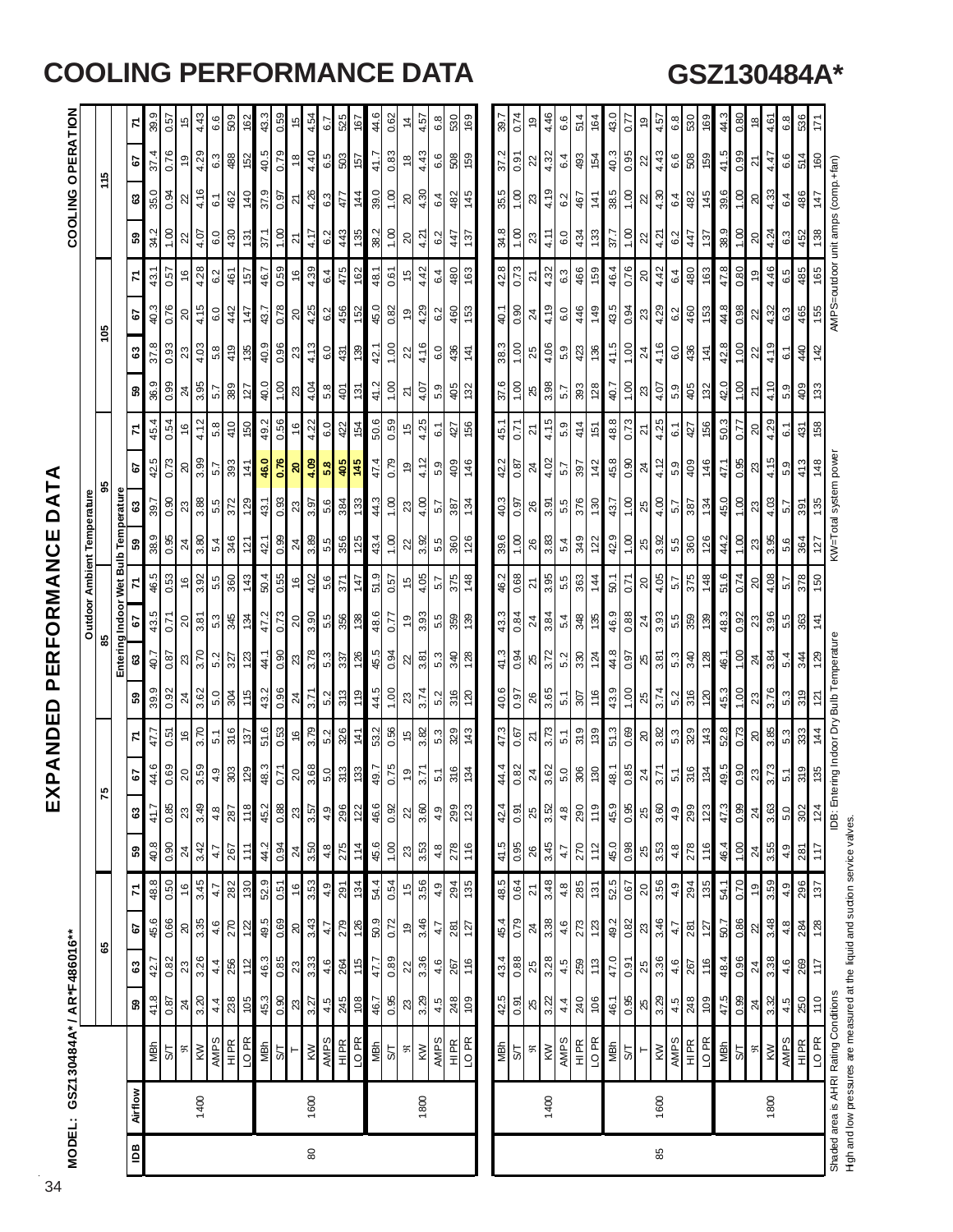| ì           |
|-------------|
|             |
| ゛、゜         |
|             |
| ì<br>ś      |
| ₹           |
|             |
|             |
|             |
| ধ<br>l      |
|             |
|             |
| Š           |
|             |
| $\bf{r}$    |
|             |
| ļ           |
|             |
|             |
| š<br>.<br>1 |
|             |
|             |
| ;<br>}<br>ŗ |
|             |
|             |
|             |
|             |

|               |                                                                              |                                          |                                                                                                                                                                                                                                                                                                                       |                                |                               |                    |                         | EXP.              |                                                                                                                                                                                                                                                             | ANDED             |                                       |                 | PERFORMANCE<br>Outdoor     |                    | Ambient Temperature |                                                                                                                                                                                                                                                                                                                                                                                                                            | DATA                                                                            |                    |                                 |                                |                                                                       |                                    |                                           |                                                         |                 |      |
|---------------|------------------------------------------------------------------------------|------------------------------------------|-----------------------------------------------------------------------------------------------------------------------------------------------------------------------------------------------------------------------------------------------------------------------------------------------------------------------|--------------------------------|-------------------------------|--------------------|-------------------------|-------------------|-------------------------------------------------------------------------------------------------------------------------------------------------------------------------------------------------------------------------------------------------------------|-------------------|---------------------------------------|-----------------|----------------------------|--------------------|---------------------|----------------------------------------------------------------------------------------------------------------------------------------------------------------------------------------------------------------------------------------------------------------------------------------------------------------------------------------------------------------------------------------------------------------------------|---------------------------------------------------------------------------------|--------------------|---------------------------------|--------------------------------|-----------------------------------------------------------------------|------------------------------------|-------------------------------------------|---------------------------------------------------------|-----------------|------|
|               |                                                                              |                                          |                                                                                                                                                                                                                                                                                                                       |                                | န္ၿ                           |                    |                         |                   | $\frac{5}{2}$                                                                                                                                                                                                                                               |                   |                                       | မ္တ             |                            |                    |                     | 5                                                                                                                                                                                                                                                                                                                                                                                                                          |                                                                                 |                    |                                 | $\frac{105}{20}$               |                                                                       |                                    |                                           | 115                                                     |                 |      |
|               |                                                                              |                                          |                                                                                                                                                                                                                                                                                                                       |                                |                               |                    |                         |                   |                                                                                                                                                                                                                                                             |                   |                                       |                 | <b>Entering Indoor Wet</b> |                    |                     | Bulb Temperature<br>  59   63                                                                                                                                                                                                                                                                                                                                                                                              |                                                                                 |                    |                                 |                                |                                                                       |                                    |                                           |                                                         |                 |      |
| aal           | Airflow                                                                      |                                          | 65                                                                                                                                                                                                                                                                                                                    | $\mathbb{S}^3$                 | 29                            | 7                  | 65                      | ෂ                 | 57                                                                                                                                                                                                                                                          | 71                | န္ပ                                   | 63              | 5                          |                    |                     |                                                                                                                                                                                                                                                                                                                                                                                                                            | 5                                                                               | 7                  | <b>B</b>                        | $\boldsymbol{\mathbb{S}}$      | 5                                                                     |                                    | 65                                        | 57<br>ශී                                                |                 |      |
|               |                                                                              | ИBM                                      | 50.1                                                                                                                                                                                                                                                                                                                  | 51.9                           | 56.8                          |                    | 48.9                    | 50.7              | 55.5                                                                                                                                                                                                                                                        |                   |                                       | 49.5            | 54.2                       |                    | 9.97                | 48.3                                                                                                                                                                                                                                                                                                                                                                                                                       | 52.9                                                                            |                    | 44.2                            | 45.8                           | 50.2                                                                  |                                    |                                           | 46.5<br>42.5                                            |                 |      |
|               |                                                                              | 해                                        | 0.69                                                                                                                                                                                                                                                                                                                  | 890                            | 0.40                          |                    | 0.72                    | 0.60              |                                                                                                                                                                                                                                                             |                   | 0.74                                  | 19.0            | 0.43                       |                    | 0.76                |                                                                                                                                                                                                                                                                                                                                                                                                                            | 0.44                                                                            |                    | 0.79                            | 0.66                           | 0.46                                                                  |                                    | 0.80                                      | 9+0<br>0.66                                             |                 |      |
|               |                                                                              |                                          | $\rm 20$                                                                                                                                                                                                                                                                                                              | $\overset{\circ}{\phantom{a}}$ | 13                            |                    | $\overline{\mathsf{S}}$ | ٩P                | $\frac{1}{2}$ $\frac{1}{2}$ $\frac{1}{2}$ $\frac{1}{2}$ $\frac{1}{2}$ $\frac{1}{2}$ $\frac{1}{2}$ $\frac{1}{2}$ $\frac{1}{2}$ $\frac{1}{2}$ $\frac{1}{2}$ $\frac{1}{2}$ $\frac{1}{2}$ $\frac{1}{2}$ $\frac{1}{2}$ $\frac{1}{2}$ $\frac{1}{2}$ $\frac{1}{2}$ |                   | ম                                     | $\frac{8}{1}$   | $\frac{3}{2}$              |                    | Σī                  | $rac{65}{18}$                                                                                                                                                                                                                                                                                                                                                                                                              | $rac{4}{4.98}$                                                                  |                    | $\infty$                        | $\overset{\circ}{\phantom{0}}$ | $\overline{c}$                                                        |                                    | $\overline{6}$                            | $\frac{2}{3}$<br>$\frac{6}{5}$                          |                 |      |
|               | 1575                                                                         | KW                                       | 3.99                                                                                                                                                                                                                                                                                                                  | 4.07                           | 4.18                          |                    | 4.27                    | 4.35              |                                                                                                                                                                                                                                                             |                   | 4.52                                  | 4.61            | 4.75                       |                    | 4.73                |                                                                                                                                                                                                                                                                                                                                                                                                                            |                                                                                 |                    | 4.92                            | 5.02                           | 5.18                                                                  |                                    | 5.08                                      | 5.35<br>5.19                                            |                 |      |
|               |                                                                              | AMPS<br>HI PR                            | 14.0                                                                                                                                                                                                                                                                                                                  |                                | 14.8                          |                    | $\frac{15.1}{242}$      | 15.5              |                                                                                                                                                                                                                                                             |                   | $rac{16.4}{275}$                      | 16.8            | $\frac{174}{313}$          |                    | $\frac{5}{11}$      | $rac{8}{38}$                                                                                                                                                                                                                                                                                                                                                                                                               | $rac{6}{36}$                                                                    |                    | $\frac{18}{35}$                 | $\frac{28}{88}$                | $rac{28}{497}$                                                        |                                    | ုချိန္တ <u>ူ</u> သူ                       | 21.0<br>$\frac{204}{420}$                               |                 |      |
|               |                                                                              |                                          | $\frac{216}{98}$                                                                                                                                                                                                                                                                                                      | $\frac{43}{28}$                | 245                           |                    |                         | $\frac{261}{110}$ |                                                                                                                                                                                                                                                             |                   |                                       | 296<br>114      |                            |                    | $\frac{314}{113}$   |                                                                                                                                                                                                                                                                                                                                                                                                                            |                                                                                 |                    |                                 |                                |                                                                       |                                    |                                           | 442                                                     |                 |      |
|               |                                                                              | LO <sub>PR</sub>                         |                                                                                                                                                                                                                                                                                                                       |                                | $\frac{14}{3}$                |                    |                         |                   |                                                                                                                                                                                                                                                             |                   |                                       |                 | $\frac{15}{25}$            |                    |                     |                                                                                                                                                                                                                                                                                                                                                                                                                            |                                                                                 |                    |                                 |                                |                                                                       |                                    |                                           |                                                         |                 |      |
|               |                                                                              | MBh                                      | 54.2                                                                                                                                                                                                                                                                                                                  | 56.2                           | 61.6                          |                    | 53.0                    | 54.9              |                                                                                                                                                                                                                                                             |                   | 51.7                                  | 53.6            | 58.7                       |                    | <b>FOG</b>          | 52.3                                                                                                                                                                                                                                                                                                                                                                                                                       | $\overline{57.3}$                                                               |                    | 47.9                            | - 67                           | 54.4                                                                  |                                    | 44.4                                      | 50.4<br>46.0                                            |                 |      |
|               |                                                                              |                                          | $\frac{2}{0.72}$                                                                                                                                                                                                                                                                                                      | 0.60                           | 0.42                          |                    | 0.74                    | 0.62              |                                                                                                                                                                                                                                                             |                   | 0.76                                  | 0.64            | 0.44                       |                    | 0.79                |                                                                                                                                                                                                                                                                                                                                                                                                                            | 0.46                                                                            |                    |                                 |                                | $\frac{1}{2}$ $\frac{1}{2}$                                           |                                    |                                           | 0.48<br>$rac{69}{16}$                                   |                 |      |
|               |                                                                              | 하                                        | $20\,$                                                                                                                                                                                                                                                                                                                | $\overline{1}$                 | 51                            |                    | 20                      | H                 |                                                                                                                                                                                                                                                             |                   |                                       | $\overline{1}$  | $\epsilon$                 |                    |                     |                                                                                                                                                                                                                                                                                                                                                                                                                            | E <sub>L</sub>                                                                  |                    | $\frac{82}{20}$                 | 17                             |                                                                       |                                    |                                           | 12                                                      |                 |      |
| $\mathcal{R}$ | 1800                                                                         | <b>KV</b>                                | 4.08                                                                                                                                                                                                                                                                                                                  | 4.16                           | 4.28                          |                    | 4.37                    | 4.46              |                                                                                                                                                                                                                                                             |                   | $\frac{20}{4.62}$                     | 4.72            | 4.86                       |                    | $\frac{20}{4.85}$   | $\frac{66}{10}$                                                                                                                                                                                                                                                                                                                                                                                                            | 5.10                                                                            |                    | 5.04                            | 5.14                           |                                                                       |                                    |                                           | 5.48                                                    |                 |      |
|               |                                                                              |                                          | 14.4                                                                                                                                                                                                                                                                                                                  | 14.7                           | 15.2                          |                    |                         | 15.9              |                                                                                                                                                                                                                                                             |                   |                                       | 17.3            | $\frac{17.9}{ }$           |                    | 18.1                |                                                                                                                                                                                                                                                                                                                                                                                                                            |                                                                                 |                    |                                 |                                |                                                                       |                                    |                                           |                                                         |                 |      |
|               |                                                                              |                                          |                                                                                                                                                                                                                                                                                                                       |                                | 253                           |                    |                         | 269               |                                                                                                                                                                                                                                                             |                   |                                       |                 |                            |                    |                     |                                                                                                                                                                                                                                                                                                                                                                                                                            |                                                                                 |                    |                                 |                                |                                                                       |                                    |                                           |                                                         |                 |      |
|               |                                                                              | $\frac{\overline{AMPS}}{\overline{HIR}}$ | $\frac{222}{101}$                                                                                                                                                                                                                                                                                                     | $\frac{239}{107}$              | 21 L                          |                    | $\frac{15.5}{250}$      | 113               |                                                                                                                                                                                                                                                             |                   | $\frac{3}{8}$                         | $rac{306}{178}$ | $\frac{323}{129}$          |                    | $\frac{323}{16}$    | $ \frac{6}{8} $ $\frac{8}{8} $ $\frac{8}{8} $ $\frac{8}{8} $                                                                                                                                                                                                                                                                                                                                                               | $ \tilde{\vec{z}} $ $ \tilde{\vec{z}} $ $ \tilde{\vec{z}} $ $ \tilde{\vec{z}} $ |                    | $\frac{33}{98}$ $\frac{23}{98}$ | $rac{26}{19}$                  | $\frac{1}{8}$ $\frac{1}{8}$ $\frac{1}{8}$ $\frac{1}{8}$ $\frac{1}{8}$ |                                    | <u>ခြံခြံမြိုင်ခြံမြိုင်</u>              | <u> हैं। इ</u><br>$ \tilde{v} $ $ g $ $ g $ $ g $ $ g $ |                 |      |
|               |                                                                              | 图                                        | 55.9                                                                                                                                                                                                                                                                                                                  | 57.9                           | 63.4                          |                    | 54.6                    | 56.5              |                                                                                                                                                                                                                                                             |                   | 53.3                                  | 55.2            | 60.5                       |                    | 52.0                |                                                                                                                                                                                                                                                                                                                                                                                                                            |                                                                                 |                    |                                 | 51.2                           |                                                                       |                                    |                                           | 51.9                                                    |                 |      |
|               |                                                                              |                                          | 0.75                                                                                                                                                                                                                                                                                                                  |                                |                               |                    |                         |                   |                                                                                                                                                                                                                                                             |                   |                                       |                 |                            |                    |                     |                                                                                                                                                                                                                                                                                                                                                                                                                            |                                                                                 |                    |                                 | 0.72                           |                                                                       |                                    |                                           |                                                         |                 |      |
|               |                                                                              | 하                                        |                                                                                                                                                                                                                                                                                                                       | 0.63                           | $\frac{0.44}{4}$              |                    | 0.78                    | 0.65              | 0.45                                                                                                                                                                                                                                                        |                   | 0.80                                  | 0.67            | 0.46                       |                    | 0.83                | 0.69                                                                                                                                                                                                                                                                                                                                                                                                                       | 0.48                                                                            |                    | 0.86                            |                                | 0.50                                                                  |                                    |                                           | 0.50<br>0.72                                            |                 |      |
|               |                                                                              |                                          | <u>6</u>                                                                                                                                                                                                                                                                                                              | $\ddot{ }$                     | $\frac{1}{2}$                 |                    | $\frac{6}{1}$           | 17                | $\frac{13}{4.62}$                                                                                                                                                                                                                                           |                   | 61                                    |                 | $c_{L}$                    |                    | 61                  | 17                                                                                                                                                                                                                                                                                                                                                                                                                         | 51                                                                              |                    | 61                              | $\overline{1}$                 | $\frac{13}{5.34}$                                                     |                                    | $\frac{8}{3}$ $\frac{1}{2}$ $\frac{1}{2}$ | $\frac{2}{3}$<br>$rac{16}{5.35}$                        |                 |      |
|               | 2025                                                                         | ΚW                                       | 4.11                                                                                                                                                                                                                                                                                                                  | 4.19                           | $\sqrt{4.31}$                 |                    | 0+7                     | 4.49              |                                                                                                                                                                                                                                                             |                   | 4.66                                  | 4.75            | 4.90                       |                    | 4.88                | 4.99                                                                                                                                                                                                                                                                                                                                                                                                                       | $\frac{5.14}{ }$                                                                |                    | 5.08                            | 5.18                           |                                                                       |                                    |                                           | 5.52                                                    |                 |      |
|               |                                                                              | <b>AMPS</b>                              | 14.5                                                                                                                                                                                                                                                                                                                  | 14.8                           | 15.3                          |                    | 15.7                    | 16.1              | 16.6                                                                                                                                                                                                                                                        |                   | 17,1                                  | 17.5            | 18.1                       |                    | 18.3                | 18.7                                                                                                                                                                                                                                                                                                                                                                                                                       | 19.3                                                                            |                    | 19.4                            | 19.9                           | 20.6                                                                  |                                    | 20.6                                      | 21.9<br>21.1                                            |                 |      |
|               |                                                                              | HIPR<br>H                                | 225                                                                                                                                                                                                                                                                                                                   | 242                            | 255                           |                    | 252                     | 271               | 287                                                                                                                                                                                                                                                         |                   | 287                                   | 309             | 326                        |                    | 327                 | 352                                                                                                                                                                                                                                                                                                                                                                                                                        | 371                                                                             |                    | 367                             | 395                            | 418                                                                   |                                    | 406                                       | 461<br>437                                              |                 |      |
|               |                                                                              | LO <sub>PR</sub>                         | 102                                                                                                                                                                                                                                                                                                                   | 108                            | 118                           |                    | 108                     | 115               | 125                                                                                                                                                                                                                                                         |                   | 112                                   | 119             | 130                        |                    |                     | 125                                                                                                                                                                                                                                                                                                                                                                                                                        | 137                                                                             |                    | 123                             | 131                            | 143                                                                   |                                    | 127                                       | 148<br>136                                              |                 |      |
|               |                                                                              |                                          |                                                                                                                                                                                                                                                                                                                       |                                |                               |                    |                         |                   |                                                                                                                                                                                                                                                             |                   |                                       |                 |                            |                    |                     |                                                                                                                                                                                                                                                                                                                                                                                                                            |                                                                                 |                    |                                 |                                |                                                                       |                                    |                                           |                                                         |                 |      |
|               |                                                                              | MBN<br>M                                 | 50.9                                                                                                                                                                                                                                                                                                                  | 52.4                           | 56.7                          | 60.9               | 49.7                    | 51.2              |                                                                                                                                                                                                                                                             | 59.5              | 48.5                                  | 50.0            | 54.1                       | 58.1               |                     |                                                                                                                                                                                                                                                                                                                                                                                                                            | 52.8                                                                            |                    | 45.0                            | 46.3                           | 50.1                                                                  |                                    | 41,7                                      | 46.4                                                    | 49.8            |      |
|               |                                                                              |                                          | 0.79                                                                                                                                                                                                                                                                                                                  | 0.70                           | 0.53                          | 0.34               | 0.82                    | 0.73              |                                                                                                                                                                                                                                                             | 0.36              | 0.84                                  | 0.75            | 0.57                       | 0.36               | $\frac{47.3}{0.86}$ | $\frac{d}{d} \frac{d}{dt} \frac{d}{dt} \frac{d}{dt} \frac{d}{dt} \frac{d}{dt} \frac{d}{dt} \frac{d}{dt} \frac{d}{dt} \frac{d}{dt} \frac{d}{dt} \frac{d}{dt} \frac{d}{dt} \frac{d}{dt} \frac{d}{dt} \frac{d}{dt} \frac{d}{dt} \frac{d}{dt} \frac{d}{dt} \frac{d}{dt} \frac{d}{dt} \frac{d}{dt} \frac{d}{dt} \frac{d}{dt} \frac{d}{dt} \frac{d}{dt} \frac{d}{dt} \frac{d}{dt} \frac{d}{dt} \frac{d}{dt} \frac{d}{dt} \frac{$ | 0.58                                                                            | $\frac{66}{68}$    | $\frac{0.90}{0.50}$             | 0.80                           | 0.61                                                                  | $rac{63.8}{0.39}$                  | 0.90                                      | 0.61<br>$\frac{42.9}{0.81}$                             | 0.39            |      |
|               |                                                                              | 하                                        | 23                                                                                                                                                                                                                                                                                                                    | 22                             | $\overset{\circ}{\mathbf{e}}$ | $\overline{c}$     | 24                      | $\mathbf{z}$      |                                                                                                                                                                                                                                                             | 51                | $\frac{4}{3}$                         | 22              | $\frac{8}{2}$              | $\frac{1}{2}$      | $\overline{24}$     |                                                                                                                                                                                                                                                                                                                                                                                                                            | $\overline{8}$                                                                  |                    | $\overline{\mathcal{Z}}$        | 22                             | $\frac{8}{2}$                                                         |                                    | $\approx$                                 | ା<br>ସ                                                  |                 |      |
|               | 1575                                                                         | KW                                       | 4.02                                                                                                                                                                                                                                                                                                                  | 4.10                           | 4.22                          | 4.34               | 4.30                    | 4.39              |                                                                                                                                                                                                                                                             | 4.65              | 4.55                                  | 4.64            | 4.78                       | 4.93               | 4.77                |                                                                                                                                                                                                                                                                                                                                                                                                                            | 5.02                                                                            | 5.17               | 4.96                            | 5.06                           | 5.22                                                                  | 5.38                               | 5.12                                      | 5.39<br>5.23                                            | 5.56            |      |
|               |                                                                              |                                          |                                                                                                                                                                                                                                                                                                                       |                                | 14.9                          |                    | 15.3                    | 15.6              |                                                                                                                                                                                                                                                             | 16.8              |                                       | 17.0            | $\frac{17.6}{ }$           |                    | 17                  |                                                                                                                                                                                                                                                                                                                                                                                                                            |                                                                                 | 19.5               | 18.9                            |                                |                                                                       |                                    |                                           | 21.2                                                    | 22.1            |      |
|               |                                                                              | AMPS<br>HI PR                            |                                                                                                                                                                                                                                                                                                                       | $\frac{14.4}{235}$             |                               |                    |                         | 263               |                                                                                                                                                                                                                                                             |                   |                                       | <b>66Z</b>      | 316                        | $\frac{18.2}{330}$ | 317                 |                                                                                                                                                                                                                                                                                                                                                                                                                            |                                                                                 | 376                | 357                             |                                |                                                                       |                                    |                                           | 448                                                     | 467             |      |
|               |                                                                              | <b>LOPR</b>                              | $rac{1}{2}$ $\frac{1}{2}$ $\frac{1}{2}$ $\frac{1}{2}$ $\frac{1}{2}$ $\frac{1}{2}$ $\frac{1}{2}$ $\frac{1}{2}$ $\frac{1}{2}$ $\frac{1}{2}$ $\frac{1}{2}$ $\frac{1}{2}$ $\frac{1}{2}$ $\frac{1}{2}$ $\frac{1}{2}$ $\frac{1}{2}$ $\frac{1}{2}$ $\frac{1}{2}$ $\frac{1}{2}$ $\frac{1}{2}$ $\frac{1}{2}$ $\frac{1}{2}$ $\$ | 105                            | $rac{248}{15}$                | $\frac{15.5}{280}$ | $\frac{245}{105}$       | =                 |                                                                                                                                                                                                                                                             | $\frac{290}{129}$ | $rac{66}{278}$                        | l€              | 126                        | <u> ञ्र</u>        | 114                 | $\frac{2}{9}$ $\frac{2}{3}$ $\frac{1}{2}$                                                                                                                                                                                                                                                                                                                                                                                  | $rac{88}{80}$                                                                   | $\frac{1}{4}$      | <u>ခြ</u>                       | $rac{2}{9}$ $\frac{8}{2}$      | $\frac{1}{2}$                                                         | $\frac{20.8}{42}$                  | ន្ត <mark>ន្ត្រ</mark> ន្ត្រ              | $\frac{14}{3}$<br>$\frac{25}{4}$                        |                 | န္ကြ |
|               |                                                                              | MBh                                      | 55.1                                                                                                                                                                                                                                                                                                                  | 8.99                           | 61.5                          | 66.0               | 53.9                    | 55.5              |                                                                                                                                                                                                                                                             | 64.4              | 52.6                                  | 54.1            | 9.85                       | 62.9               | 51.3                | 52.8                                                                                                                                                                                                                                                                                                                                                                                                                       | 57.2                                                                            | 61.4               | 48.7                            | 50.2                           | 54.3                                                                  | 58.3                               | 45.1                                      | 50.3<br>46.5                                            |                 | 54.0 |
|               |                                                                              |                                          | 0.82                                                                                                                                                                                                                                                                                                                  | 0.73                           | 0.55                          | 0.36               | 0.85                    | 0.76              |                                                                                                                                                                                                                                                             |                   |                                       | 0.78            |                            | 0.38               | 0.90                |                                                                                                                                                                                                                                                                                                                                                                                                                            | 0.61                                                                            |                    |                                 | 0.83                           |                                                                       |                                    |                                           |                                                         | 0.41            |      |
|               |                                                                              | $rac{5}{10}$                             | 23                                                                                                                                                                                                                                                                                                                    | $\overline{2}$                 | $\overline{1}$                | 12                 | 23                      | Z                 |                                                                                                                                                                                                                                                             | $rac{37}{12}$     |                                       | $\overline{2}1$ | $rac{8}{18}$               | 12                 | 23                  |                                                                                                                                                                                                                                                                                                                                                                                                                            | $\frac{8}{3}$                                                                   | 0.39               |                                 | $\overline{21}$                | $rac{1}{17}$                                                          | 0.40                               |                                           | $\frac{0.63}{16}$                                       | $\vert$         |      |
| ΓĢ            | 1800                                                                         | $\leq$                                   | 4.11                                                                                                                                                                                                                                                                                                                  | 4.19                           | 4.31                          | 4.44               | 4.40                    | 4.49              |                                                                                                                                                                                                                                                             | 4.76              | $\frac{87}{28}$                       | 4.75            | 4.90                       | 5.05               | 4.89                |                                                                                                                                                                                                                                                                                                                                                                                                                            | 5.14                                                                            | 5.30               | $\frac{3}{28}$                  | 5.18                           | 5.34                                                                  | 5.51                               | $\frac{38}{28}$                           | 5.52<br>$\frac{0.84}{20}$                               |                 | 5.70 |
|               |                                                                              | SdMV                                     | 14.5                                                                                                                                                                                                                                                                                                                  | 14.8                           | 15.3                          | 15.9               | 15.7                    | 16.1              |                                                                                                                                                                                                                                                             | Z Z L             | 17.1                                  | 17.5            |                            | 18.8               | E 81                |                                                                                                                                                                                                                                                                                                                                                                                                                            |                                                                                 |                    |                                 |                                | 20.6                                                                  | 21.4                               | 20.6                                      | 21.9<br>21.1                                            | 22.             |      |
|               |                                                                              |                                          |                                                                                                                                                                                                                                                                                                                       |                                |                               |                    |                         | 271               |                                                                                                                                                                                                                                                             |                   |                                       |                 |                            |                    |                     |                                                                                                                                                                                                                                                                                                                                                                                                                            |                                                                                 |                    |                                 |                                |                                                                       |                                    |                                           |                                                         |                 |      |
|               |                                                                              | HIPR<br>LOPR                             | $\frac{25}{102}$                                                                                                                                                                                                                                                                                                      | 242                            | $\frac{8}{15}$                | <b>266</b><br>126  | <b>252</b><br>108       | 115               |                                                                                                                                                                                                                                                             | <b>299</b>        | <b>287</b><br>112                     | 809             | $\frac{5}{18}$             | 340                | 118                 |                                                                                                                                                                                                                                                                                                                                                                                                                            | $rac{26}{125}$                                                                  | $\frac{207}{288}$  | $\frac{5}{98}$                  | $\frac{9}{98}$                 | $\frac{418}{143}$                                                     | $\frac{48}{52}$                    | 406                                       | 461<br>437                                              | $\frac{18}{25}$ |      |
|               |                                                                              | MBh                                      |                                                                                                                                                                                                                                                                                                                       | 58.5                           | $rac{3}{2}$                   |                    | 55.5                    | 57.1              |                                                                                                                                                                                                                                                             |                   |                                       | 55.8            |                            | 64.8               |                     | <mark>ၜ</mark> ြိုၛ <mark>ႜၜၟႝႜၟႜႜႜႜႜႜၛၟၟႜၟႜႜႜၛႜၛၟ</mark> ႜၓ႞                                                                                                                                                                                                                                                                                                                                                              | 58.9                                                                            | 63.2               |                                 |                                |                                                                       | 60.0                               |                                           |                                                         |                 | 55.6 |
|               |                                                                              | 25                                       |                                                                                                                                                                                                                                                                                                                       | $\frac{17}{20}$                | 0.58                          | $rac{67.9}{0.37}$  |                         | 0.79              |                                                                                                                                                                                                                                                             | 66.4              |                                       | 0.81            | $\frac{60.4}{0.62}$        | 0.40               |                     |                                                                                                                                                                                                                                                                                                                                                                                                                            | 0.64                                                                            |                    |                                 |                                | 55.9                                                                  | 0.42                               |                                           | $\frac{51.8}{0.67}$<br>$\frac{47.9}{0.88}$              |                 | 0.43 |
|               |                                                                              | ħ                                        | 88<br>0.88<br>23                                                                                                                                                                                                                                                                                                      | $\frac{1}{20}$                 | 17                            | <u>s</u>           | $\frac{0.89}{22}$       | ম                 |                                                                                                                                                                                                                                                             | ć                 | $\frac{2}{3}$ $\frac{5}{3}$ $\approx$ | $\overline{2}$  | H                          | $\frac{2}{3}$      | $\frac{28}{25}$     |                                                                                                                                                                                                                                                                                                                                                                                                                            | 17                                                                              | 0.41               | <u>ର୍ଥି</u> ଟ୍ସି ଧ              | $\frac{5}{25}$                 | 17                                                                    | $\frac{2}{3}$                      | $\frac{465}{0.88}$                        | $\frac{6}{2}$                                           | $\tilde{t}$     |      |
|               | 2025                                                                         | ⊗                                        | 4.14                                                                                                                                                                                                                                                                                                                  | $\frac{4.22}{ }$               | 4.34                          | $\frac{47}{3}$     | 4.43                    | 4.52              | 4.66                                                                                                                                                                                                                                                        | $\frac{4.80}{4}$  | 4.69                                  | $\frac{62}{1}$  | 4.94                       | 5.09               | $\frac{32}{4}$      |                                                                                                                                                                                                                                                                                                                                                                                                                            | $\frac{8}{5}$                                                                   | 5.34               | 5.12                            | 5.22                           | $\frac{8}{5.39}$                                                      | 5.56                               | $\frac{8}{5}$                             | $\frac{55}{7}$<br>$\frac{19}{5.40}$                     | 5.75            |      |
|               |                                                                              | <b>AMPS</b>                              | 14.6                                                                                                                                                                                                                                                                                                                  | 15.0                           | 15.5                          | 16.1               | 15.8                    | 16.2              | 16.8                                                                                                                                                                                                                                                        | 17.4              | 17.2                                  | 17.7            | 18.2                       | 18.9               | 18.4                | 6.81                                                                                                                                                                                                                                                                                                                                                                                                                       | 19.5                                                                            |                    | 9.6                             | $-0.7$                         | 20.8                                                                  | 21.6                               | 20.8                                      | 22.1<br>21.3                                            |                 | 22.9 |
|               |                                                                              | <b>HIPR</b>                              | 227                                                                                                                                                                                                                                                                                                                   | 244                            | 258                           |                    |                         | 274               | 289                                                                                                                                                                                                                                                         | 302               | 290                                   | 312             | 329                        | 343                | 330                 |                                                                                                                                                                                                                                                                                                                                                                                                                            | 375                                                                             | $\frac{20.3}{391}$ | 371                             | 399                            | 422                                                                   | 40                                 | 410                                       | 466<br>41                                               |                 | 486  |
|               |                                                                              | LO <sub>PR</sub>                         | 103                                                                                                                                                                                                                                                                                                                   | 110                            | 120                           | $\frac{269}{127}$  | $\frac{255}{109}$       | 116               | 126                                                                                                                                                                                                                                                         |                   | 113                                   | $\overline{20}$ | 131                        | 140                |                     | $rac{35}{126}$                                                                                                                                                                                                                                                                                                                                                                                                             | 138                                                                             | 147                | 125                             | 132                            | 145                                                                   | 154                                | <b>29</b>                                 | 150<br>137                                              |                 | 159  |
|               | Shaded area is ACCA (TVA) conditions                                         |                                          |                                                                                                                                                                                                                                                                                                                       |                                |                               |                    |                         |                   | IDB: Entering Indoor Dry Bulb Temperature                                                                                                                                                                                                                   |                   |                                       |                 |                            |                    |                     | KW=Total system power                                                                                                                                                                                                                                                                                                                                                                                                      |                                                                                 |                    |                                 |                                |                                                                       | AMPS=outdoor unit amps (comp.+fan) |                                           |                                                         |                 |      |
|               | compared low pressures are measured at the liquid and suction service valves |                                          |                                                                                                                                                                                                                                                                                                                       |                                |                               |                    |                         |                   |                                                                                                                                                                                                                                                             |                   |                                       |                 |                            |                    |                     |                                                                                                                                                                                                                                                                                                                                                                                                                            |                                                                                 |                    |                                 |                                |                                                                       |                                    |                                           |                                                         |                 |      |
|               |                                                                              |                                          |                                                                                                                                                                                                                                                                                                                       |                                |                               |                    |                         |                   |                                                                                                                                                                                                                                                             |                   |                                       |                 |                            |                    |                     |                                                                                                                                                                                                                                                                                                                                                                                                                            |                                                                                 |                    |                                 |                                |                                                                       |                                    |                                           |                                                         |                 |      |

# **COOLING PERFORMANCE DATA G/VSZ130601A\***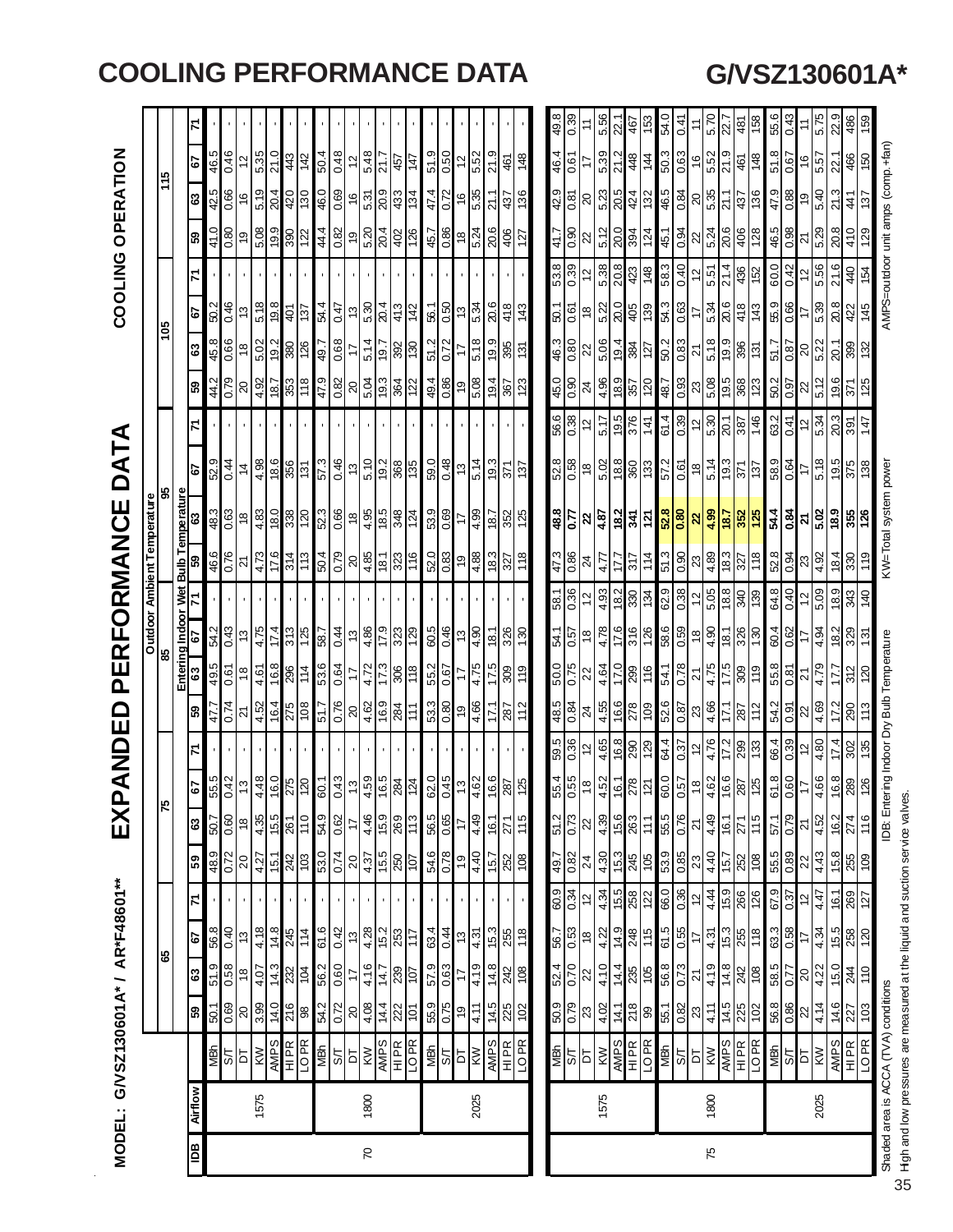# **COOLING PERFORMANCE DATA G/VSZ130601A\***

| 36        | MODEL: G/VSZ130601 A* / AR*F48601**                                                                                    |                                  |                             |                         |                                                                        |                                                                          |                    | EX                  |                                                                                                                                                                                                                                                                                                                                                                                           | PANDED                                                                                                                        |                                                                                                                                                                                                                                                                                                       |                                                                                     |                                                                                  | <b>PERFORMANCE</b>                                                              |                                                                                                                                                                                                                                                                                                                     |                                              | DATA                                                                                              |                                                                                                                               |                                                                                                                                                                                                                                                                                                                     |                                                                                                                               |                                                                                                                          | COOLING OPERATION                                                                                        |                                                                                                                                 |                                                                                                                                                                                                                                                                                                                     |                          |
|-----------|------------------------------------------------------------------------------------------------------------------------|----------------------------------|-----------------------------|-------------------------|------------------------------------------------------------------------|--------------------------------------------------------------------------|--------------------|---------------------|-------------------------------------------------------------------------------------------------------------------------------------------------------------------------------------------------------------------------------------------------------------------------------------------------------------------------------------------------------------------------------------------|-------------------------------------------------------------------------------------------------------------------------------|-------------------------------------------------------------------------------------------------------------------------------------------------------------------------------------------------------------------------------------------------------------------------------------------------------|-------------------------------------------------------------------------------------|----------------------------------------------------------------------------------|---------------------------------------------------------------------------------|---------------------------------------------------------------------------------------------------------------------------------------------------------------------------------------------------------------------------------------------------------------------------------------------------------------------|----------------------------------------------|---------------------------------------------------------------------------------------------------|-------------------------------------------------------------------------------------------------------------------------------|---------------------------------------------------------------------------------------------------------------------------------------------------------------------------------------------------------------------------------------------------------------------------------------------------------------------|-------------------------------------------------------------------------------------------------------------------------------|--------------------------------------------------------------------------------------------------------------------------|----------------------------------------------------------------------------------------------------------|---------------------------------------------------------------------------------------------------------------------------------|---------------------------------------------------------------------------------------------------------------------------------------------------------------------------------------------------------------------------------------------------------------------------------------------------------------------|--------------------------|
|           |                                                                                                                        |                                  |                             |                         |                                                                        |                                                                          |                    |                     |                                                                                                                                                                                                                                                                                                                                                                                           |                                                                                                                               |                                                                                                                                                                                                                                                                                                       |                                                                                     |                                                                                  |                                                                                 |                                                                                                                                                                                                                                                                                                                     |                                              |                                                                                                   |                                                                                                                               |                                                                                                                                                                                                                                                                                                                     |                                                                                                                               |                                                                                                                          |                                                                                                          |                                                                                                                                 |                                                                                                                                                                                                                                                                                                                     |                          |
|           |                                                                                                                        |                                  |                             | 65                      |                                                                        |                                                                          |                    | 75                  |                                                                                                                                                                                                                                                                                                                                                                                           |                                                                                                                               |                                                                                                                                                                                                                                                                                                       |                                                                                     |                                                                                  |                                                                                 |                                                                                                                                                                                                                                                                                                                     | 8                                            |                                                                                                   |                                                                                                                               |                                                                                                                                                                                                                                                                                                                     | 105                                                                                                                           |                                                                                                                          |                                                                                                          |                                                                                                                                 | 115                                                                                                                                                                                                                                                                                                                 |                          |
|           |                                                                                                                        |                                  |                             |                         |                                                                        |                                                                          |                    |                     |                                                                                                                                                                                                                                                                                                                                                                                           |                                                                                                                               |                                                                                                                                                                                                                                                                                                       |                                                                                     | Entering Indoor Wet                                                              | Bulb <sup>-</sup>                                                               | Temperature                                                                                                                                                                                                                                                                                                         |                                              |                                                                                                   |                                                                                                                               |                                                                                                                                                                                                                                                                                                                     |                                                                                                                               |                                                                                                                          |                                                                                                          |                                                                                                                                 |                                                                                                                                                                                                                                                                                                                     |                          |
| <u>å</u>  | Airflow                                                                                                                |                                  | 59                          | <u>ွ</u>                | <u>ମ୍ବ</u>                                                             | 7                                                                        | 59                 | ္ဓု                 |                                                                                                                                                                                                                                                                                                                                                                                           | $\mathbf{z}$                                                                                                                  | 59                                                                                                                                                                                                                                                                                                    | 63                                                                                  | ß                                                                                |                                                                                 | ଞ                                                                                                                                                                                                                                                                                                                   | 5                                            | $\mathbb{E}$                                                                                      | $\pmb{\mathcal{B}}$                                                                                                           | 63                                                                                                                                                                                                                                                                                                                  |                                                                                                                               | $\mathsf{z}$                                                                                                             | <b>S</b>                                                                                                 | ଞ                                                                                                                               | <b>G7</b>                                                                                                                                                                                                                                                                                                           | 지                        |
|           |                                                                                                                        | $\frac{1}{2}$                    | 51.8<br>0.86                | 52.9<br>0.81            | 0.66<br>56.6                                                           | 0.49<br>60.5                                                             | 060<br>50.6        | 0.84<br>51.7        |                                                                                                                                                                                                                                                                                                                                                                                           | $\frac{1}{100}$ $\frac{1}{100}$ $\frac{1}{100}$                                                                               | 49.4                                                                                                                                                                                                                                                                                                  |                                                                                     | 3  8  8  8  2  2  8  8  8  3  2  3  5 <br> 3  8  8  2  2  2  8  8  8  3  2  3  5 | $rac{2}{9}$ $rac{2}{9}$ $rac{2}{9}$ $rac{2}{9}$ $rac{2}{9}$ $rac{2}{9}$<br>57.6 | $\frac{2}{9}$ $\frac{2}{8}$ $\frac{2}{9}$ $\frac{2}{9}$ $\frac{2}{9}$                                                                                                                                                                                                                                               |                                              | $\frac{62}{15}$                                                                                   | <u>န္မွု အမြိုင္ဆုံခြင္လုပ္ရွိ ျပည္သြယ္လုပ္ရွိ အမြန္မွု အမြန္မာ</u>                                                           | 46.8                                                                                                                                                                                                                                                                                                                |                                                                                                                               | 53.4                                                                                                                     | $rac{42.4}{10.8}$ $\frac{8}{10}$ $\frac{10}{10}$                                                         | 4  8  4  8  8  8  8  8  8  8  8  8  8  9 <br> 3  8  4  8  8  8  8  8  8  8  8  8  8  9                                          | $\frac{46.3}{0.76}$                                                                                                                                                                                                                                                                                                 | 49.5<br>0.57             |
|           |                                                                                                                        |                                  | $\infty$                    | 25                      |                                                                        | 17                                                                       | 26                 | 25                  |                                                                                                                                                                                                                                                                                                                                                                                           |                                                                                                                               | $rac{8}{6}$ $\frac{8}{3}$                                                                                                                                                                                                                                                                             | $\frac{86}{25}$                                                                     |                                                                                  |                                                                                 |                                                                                                                                                                                                                                                                                                                     |                                              |                                                                                                   |                                                                                                                               |                                                                                                                                                                                                                                                                                                                     |                                                                                                                               |                                                                                                                          |                                                                                                          |                                                                                                                                 |                                                                                                                                                                                                                                                                                                                     | $\frac{6}{5}$            |
|           | 1575                                                                                                                   | 히                                | 4.05                        | 4.13                    | $\frac{22}{4.25}$                                                      | 4.37                                                                     | 4.33               | 4.42                |                                                                                                                                                                                                                                                                                                                                                                                           |                                                                                                                               |                                                                                                                                                                                                                                                                                                       |                                                                                     |                                                                                  |                                                                                 |                                                                                                                                                                                                                                                                                                                     |                                              | 5.22                                                                                              |                                                                                                                               | $\frac{25}{5.10}$                                                                                                                                                                                                                                                                                                   |                                                                                                                               | 5.43                                                                                                                     |                                                                                                          |                                                                                                                                 | $\frac{543}{5}$                                                                                                                                                                                                                                                                                                     | 5.61                     |
|           |                                                                                                                        | <b>AMPS</b>                      | $\frac{14.2}{220}$          | $\frac{14.6}{237}$      | $\frac{15.1}{250}$                                                     | $\frac{15.6}{261}$                                                       | 15.4               | 15.8                |                                                                                                                                                                                                                                                                                                                                                                                           |                                                                                                                               |                                                                                                                                                                                                                                                                                                       |                                                                                     |                                                                                  |                                                                                 |                                                                                                                                                                                                                                                                                                                     |                                              |                                                                                                   |                                                                                                                               |                                                                                                                                                                                                                                                                                                                     |                                                                                                                               |                                                                                                                          |                                                                                                          |                                                                                                                                 |                                                                                                                                                                                                                                                                                                                     |                          |
|           |                                                                                                                        | <b>HIPR</b>                      |                             |                         |                                                                        |                                                                          | 247                | 266                 |                                                                                                                                                                                                                                                                                                                                                                                           | $\frac{16.9}{293}$                                                                                                            | $\frac{1}{2}$ $\frac{1}{8}$ $\frac{1}{8}$ $\frac{1}{8}$ $\frac{1}{8}$ $\frac{1}{8}$ $\frac{1}{8}$ $\frac{1}{8}$ $\frac{1}{8}$ $\frac{1}{8}$ $\frac{1}{8}$ $\frac{1}{8}$ $\frac{1}{8}$ $\frac{1}{8}$ $\frac{1}{8}$ $\frac{1}{8}$ $\frac{1}{8}$ $\frac{1}{8}$ $\frac{1}{8}$ $\frac{1}{8}$ $\frac{1}{8}$ | $rac{17.2}{302}$                                                                    |                                                                                  | $\frac{179}{28}$<br><mark>ို့ရွိ အဖြစ် မြို့ရွိ မြို့ရွိ မြို့ရွိ</mark>        | $\frac{1}{2}$ $\frac{1}{2}$ $\frac{1}{2}$ $\frac{1}{2}$ $\frac{1}{2}$ $\frac{1}{2}$ $\frac{1}{2}$ $\frac{1}{2}$ $\frac{1}{2}$ $\frac{1}{2}$ $\frac{1}{2}$ $\frac{1}{2}$ $\frac{1}{2}$ $\frac{1}{2}$ $\frac{1}{2}$ $\frac{1}{2}$ $\frac{1}{2}$ $\frac{1}{2}$ $\frac{1}{2}$ $\frac{1}{2}$ $\frac{1}{2}$ $\frac{1}{2}$ |                                              | $rac{25}{28}$                                                                                     |                                                                                                                               | $\frac{98}{388}$                                                                                                                                                                                                                                                                                                    |                                                                                                                               | $rac{21.0}{427}$                                                                                                         | $\frac{28}{28}$ $\frac{28}{28}$ $\frac{28}{28}$ $\frac{28}{28}$ $\frac{28}{28}$ $\frac{28}{28}$          |                                                                                                                                 | $\frac{1}{2}$ $\frac{1}{2}$ $\frac{1}{2}$ $\frac{1}{2}$ $\frac{1}{2}$ $\frac{1}{2}$ $\frac{1}{2}$ $\frac{1}{2}$ $\frac{1}{2}$ $\frac{1}{2}$ $\frac{1}{2}$ $\frac{1}{2}$ $\frac{1}{2}$ $\frac{1}{2}$ $\frac{1}{2}$ $\frac{1}{2}$ $\frac{1}{2}$ $\frac{1}{2}$ $\frac{1}{2}$ $\frac{1}{2}$ $\frac{1}{2}$ $\frac{1}{2}$ | $\frac{22.3}{472}$       |
|           |                                                                                                                        | LO <sub>PR</sub>                 | $\frac{100}{100}$           | $ \tilde{\varepsilon} $ | 116                                                                    | $124$ 65.5                                                               | 106                | 112                 |                                                                                                                                                                                                                                                                                                                                                                                           |                                                                                                                               |                                                                                                                                                                                                                                                                                                       |                                                                                     |                                                                                  |                                                                                 |                                                                                                                                                                                                                                                                                                                     |                                              |                                                                                                   |                                                                                                                               |                                                                                                                                                                                                                                                                                                                     |                                                                                                                               |                                                                                                                          |                                                                                                          |                                                                                                                                 |                                                                                                                                                                                                                                                                                                                     |                          |
|           |                                                                                                                        | MBh                              | 56.1                        | 57.4                    | 61.3                                                                   |                                                                          | 54.8               | 56.0                |                                                                                                                                                                                                                                                                                                                                                                                           | $\frac{1}{3}$ $\frac{1}{3}$ $\frac{1}{3}$ $\frac{1}{3}$ $\frac{1}{3}$ $\frac{1}{3}$ $\frac{1}{3}$ $\frac{1}{3}$ $\frac{1}{3}$ |                                                                                                                                                                                                                                                                                                       | $\frac{54.7}{0.89}$ $\frac{8}{1.7}$ $\frac{1}{1.7}$ $\frac{1}{2.8}$ $\frac{1}{2.8}$ |                                                                                  | <u>ျဖစ္ထူမွ မြန္မာျခစ္ထြ</u>                                                    |                                                                                                                                                                                                                                                                                                                     |                                              | $\frac{21}{1000}$                                                                                 |                                                                                                                               |                                                                                                                                                                                                                                                                                                                     |                                                                                                                               | $\frac{21}{10}$<br>$\frac{29}{10}$                                                                                       |                                                                                                          |                                                                                                                                 |                                                                                                                                                                                                                                                                                                                     | 53.6                     |
|           |                                                                                                                        | 회회회                              | $\frac{0.90}{26}$           | 0.84                    | 0.68                                                                   | $\frac{21}{150}$                                                         | 0.93               | 0.87                |                                                                                                                                                                                                                                                                                                                                                                                           |                                                                                                                               |                                                                                                                                                                                                                                                                                                       |                                                                                     |                                                                                  |                                                                                 |                                                                                                                                                                                                                                                                                                                     |                                              |                                                                                                   |                                                                                                                               |                                                                                                                                                                                                                                                                                                                     |                                                                                                                               |                                                                                                                          |                                                                                                          |                                                                                                                                 |                                                                                                                                                                                                                                                                                                                     | $rac{9}{6}$              |
|           |                                                                                                                        |                                  |                             |                         | $\mathbb{Z}$                                                           |                                                                          | 26                 |                     |                                                                                                                                                                                                                                                                                                                                                                                           |                                                                                                                               |                                                                                                                                                                                                                                                                                                       |                                                                                     |                                                                                  |                                                                                 |                                                                                                                                                                                                                                                                                                                     |                                              |                                                                                                   |                                                                                                                               |                                                                                                                                                                                                                                                                                                                     |                                                                                                                               |                                                                                                                          |                                                                                                          |                                                                                                                                 |                                                                                                                                                                                                                                                                                                                     |                          |
| $\otimes$ | 1800                                                                                                                   |                                  |                             | $\frac{25}{422}$        | 4.34<br>15.5                                                           | $4.47$<br>16.1                                                           | 4.43<br>15.8       | $\frac{25}{4.52}$   |                                                                                                                                                                                                                                                                                                                                                                                           |                                                                                                                               |                                                                                                                                                                                                                                                                                                       |                                                                                     |                                                                                  | $\frac{1}{2}$ $\frac{1}{2}$ $\frac{1}{2}$ $\frac{1}{2}$ $\frac{1}{2}$           |                                                                                                                                                                                                                                                                                                                     |                                              |                                                                                                   |                                                                                                                               |                                                                                                                                                                                                                                                                                                                     |                                                                                                                               | $\frac{6}{216}$<br>$\frac{1}{216}$                                                                                       |                                                                                                          |                                                                                                                                 |                                                                                                                                                                                                                                                                                                                     | 5.75                     |
|           |                                                                                                                        | <b>AMPS</b>                      | 14.6                        |                         |                                                                        |                                                                          |                    |                     |                                                                                                                                                                                                                                                                                                                                                                                           |                                                                                                                               |                                                                                                                                                                                                                                                                                                       |                                                                                     |                                                                                  |                                                                                 |                                                                                                                                                                                                                                                                                                                     |                                              | $\frac{3}{2}$ $\frac{1}{2}$ $\frac{1}{2}$ $\frac{1}{2}$                                           |                                                                                                                               |                                                                                                                                                                                                                                                                                                                     |                                                                                                                               |                                                                                                                          |                                                                                                          |                                                                                                                                 |                                                                                                                                                                                                                                                                                                                     |                          |
|           |                                                                                                                        | HIPR<br>                         | 227                         | 244                     | 258                                                                    | 269                                                                      | 255                | 274                 |                                                                                                                                                                                                                                                                                                                                                                                           |                                                                                                                               |                                                                                                                                                                                                                                                                                                       |                                                                                     |                                                                                  |                                                                                 |                                                                                                                                                                                                                                                                                                                     |                                              |                                                                                                   |                                                                                                                               |                                                                                                                                                                                                                                                                                                                     |                                                                                                                               |                                                                                                                          |                                                                                                          |                                                                                                                                 |                                                                                                                                                                                                                                                                                                                     | 486                      |
|           |                                                                                                                        | LO <sub>PR</sub>                 | 103                         | 110                     | 120                                                                    | 127                                                                      | 109                | 116                 |                                                                                                                                                                                                                                                                                                                                                                                           |                                                                                                                               |                                                                                                                                                                                                                                                                                                       |                                                                                     |                                                                                  |                                                                                 |                                                                                                                                                                                                                                                                                                                     |                                              |                                                                                                   |                                                                                                                               |                                                                                                                                                                                                                                                                                                                     |                                                                                                                               |                                                                                                                          |                                                                                                          |                                                                                                                                 |                                                                                                                                                                                                                                                                                                                     |                          |
|           |                                                                                                                        | <b>MBN</b>                       | 57.8                        | 59.1                    | $\overline{\overline{\text{63}}}$                                      | 67.5                                                                     | 5.65               | 57.7                |                                                                                                                                                                                                                                                                                                                                                                                           | 65.9                                                                                                                          |                                                                                                                                                                                                                                                                                                       | 56.3                                                                                | 0.76                                                                             | 53.8<br>64.3                                                                    |                                                                                                                                                                                                                                                                                                                     |                                              | 62.8                                                                                              |                                                                                                                               |                                                                                                                                                                                                                                                                                                                     |                                                                                                                               | 59.6                                                                                                                     |                                                                                                          |                                                                                                                                 |                                                                                                                                                                                                                                                                                                                     | 55.2                     |
|           |                                                                                                                        | $5\sqrt{ }$                      | 0.94                        | 0.88                    | 0.72                                                                   | 0.54                                                                     | 1.00               | 0.91                |                                                                                                                                                                                                                                                                                                                                                                                           | 0.56                                                                                                                          |                                                                                                                                                                                                                                                                                                       | 0.94                                                                                |                                                                                  | 1.00<br>0.57                                                                    | 55.0                                                                                                                                                                                                                                                                                                                |                                              |                                                                                                   | $\frac{5}{5}$ $\frac{5}{5}$ $\frac{8}{5}$                                                                                     |                                                                                                                                                                                                                                                                                                                     |                                                                                                                               |                                                                                                                          | 47.3                                                                                                     |                                                                                                                                 | $rac{28.0}{2.82}$                                                                                                                                                                                                                                                                                                   | 0.62                     |
|           |                                                                                                                        | $\frac{1}{10}$                   | $rac{25}{4.17}$             | $\frac{4}{3}$           | <u>ম</u>                                                               | $\frac{9}{5}$                                                            | 26                 | $\overline{z}$      |                                                                                                                                                                                                                                                                                                                                                                                           |                                                                                                                               |                                                                                                                                                                                                                                                                                                       | 4.83                                                                                | $\overline{z}$                                                                   | 24<br>4.96                                                                      | $\frac{24}{5.06}$                                                                                                                                                                                                                                                                                                   |                                              | Ļ                                                                                                 |                                                                                                                               |                                                                                                                                                                                                                                                                                                                     | $\overline{z}$                                                                                                                | $\tilde{t}$                                                                                                              | $\frac{21}{5.33}$                                                                                        |                                                                                                                                 | $\frac{1}{6}$                                                                                                                                                                                                                                                                                                       | 15                       |
|           | 2025                                                                                                                   |                                  |                             | 4.25                    | 4.38                                                                   | 4.51                                                                     | 4.47               | 4.56                |                                                                                                                                                                                                                                                                                                                                                                                           | 4.84                                                                                                                          |                                                                                                                                                                                                                                                                                                       |                                                                                     | 4.97                                                                             | 5.13                                                                            |                                                                                                                                                                                                                                                                                                                     |                                              | 5.39                                                                                              |                                                                                                                               |                                                                                                                                                                                                                                                                                                                     | 5.43                                                                                                                          | 5.60                                                                                                                     |                                                                                                          | $rac{4}{36}$ $rac{1}{3}$ $rac{1}{3}$ $rac{1}{3}$ $rac{1}{3}$ $rac{1}{3}$                                                        | 5.61                                                                                                                                                                                                                                                                                                                | 5.79                     |
|           |                                                                                                                        | <b>AMPS</b>                      | 14.8                        | 15.1                    | 15.6                                                                   | 16.2                                                                     | 16.0               | 16.4                |                                                                                                                                                                                                                                                                                                                                                                                           | 17.6                                                                                                                          | 17.4                                                                                                                                                                                                                                                                                                  | 17.8                                                                                | $\frac{184}{5}$                                                                  | 19.1                                                                            | $\frac{19}{2}$<br>18.6                                                                                                                                                                                                                                                                                              |                                              | 20 <sub>5</sub>                                                                                   | $\frac{8.8}{2}$                                                                                                               |                                                                                                                                                                                                                                                                                                                     | 21.0                                                                                                                          | 21.8                                                                                                                     | 21.0                                                                                                     |                                                                                                                                 | 22.3                                                                                                                                                                                                                                                                                                                | 23.1                     |
|           |                                                                                                                        | HIPR                             | 29                          | 247                     | 261                                                                    | 272                                                                      | 257                | 277                 |                                                                                                                                                                                                                                                                                                                                                                                           | 305                                                                                                                           | 293                                                                                                                                                                                                                                                                                                   | 315                                                                                 | 333                                                                              | 333<br>决                                                                        | 359                                                                                                                                                                                                                                                                                                                 |                                              | 395                                                                                               | $\frac{375}{126}$                                                                                                             |                                                                                                                                                                                                                                                                                                                     | 426                                                                                                                           | 44                                                                                                                       | 414                                                                                                      | 446                                                                                                                             | 47                                                                                                                                                                                                                                                                                                                  | $\frac{5}{49}$           |
|           |                                                                                                                        | LO <sub>PR</sub>                 | 104                         | 111                     | 121                                                                    | 129                                                                      | 110                | 117                 |                                                                                                                                                                                                                                                                                                                                                                                           | 136                                                                                                                           |                                                                                                                                                                                                                                                                                                       |                                                                                     | 133                                                                              | 0 <sup>2</sup><br><u>र्न</u>                                                    | 128                                                                                                                                                                                                                                                                                                                 |                                              | 148                                                                                               |                                                                                                                               | 134                                                                                                                                                                                                                                                                                                                 | 146                                                                                                                           | 156                                                                                                                      | 130                                                                                                      | 138                                                                                                                             | 151                                                                                                                                                                                                                                                                                                                 | $\frac{6}{1}$            |
|           |                                                                                                                        |                                  |                             |                         |                                                                        |                                                                          |                    |                     |                                                                                                                                                                                                                                                                                                                                                                                           |                                                                                                                               |                                                                                                                                                                                                                                                                                                       |                                                                                     |                                                                                  |                                                                                 |                                                                                                                                                                                                                                                                                                                     |                                              |                                                                                                   |                                                                                                                               |                                                                                                                                                                                                                                                                                                                     |                                                                                                                               |                                                                                                                          |                                                                                                          |                                                                                                                                 |                                                                                                                                                                                                                                                                                                                     |                          |
|           |                                                                                                                        | $\frac{1/5}{1}$                  | 52.7                        | 53.7                    | 56.3                                                                   | 60.0                                                                     | 51.5               | 52.5<br>0.91        |                                                                                                                                                                                                                                                                                                                                                                                           | 38.6                                                                                                                          | $\frac{50.3}{0.96}$                                                                                                                                                                                                                                                                                   | 51.2                                                                                | $\frac{257}{0.84}$                                                               | 57.2                                                                            | 50.0<br>49.0                                                                                                                                                                                                                                                                                                        | $\frac{52.3}{0.86}$                          | $\frac{02.0}{9.59}$                                                                               | 46.6                                                                                                                          | 47.5                                                                                                                                                                                                                                                                                                                | 49.7                                                                                                                          | $\frac{53.1}{0.73}$                                                                                                      | $\frac{43.1}{1.00}$                                                                                      |                                                                                                                                 | $\frac{46.1}{0.91}$                                                                                                                                                                                                                                                                                                 | 49.1                     |
|           |                                                                                                                        |                                  | $\overline{0.91}$           | 180                     | 0.79                                                                   | 0.64                                                                     | <b>P60</b>         |                     |                                                                                                                                                                                                                                                                                                                                                                                           |                                                                                                                               |                                                                                                                                                                                                                                                                                                       | $\frac{60}{20}$                                                                     |                                                                                  | 0.99<br>0.68                                                                    | 0.96                                                                                                                                                                                                                                                                                                                |                                              |                                                                                                   | $\frac{100}{1}$                                                                                                               | 0.99                                                                                                                                                                                                                                                                                                                | $\overline{0.90}$                                                                                                             |                                                                                                                          |                                                                                                          |                                                                                                                                 |                                                                                                                                                                                                                                                                                                                     | 0.73                     |
|           |                                                                                                                        | $\overline{\mathsf{d}}$          | $\frac{28}{4.08}$           | 27                      |                                                                        |                                                                          | $\frac{28}{4.37}$  |                     |                                                                                                                                                                                                                                                                                                                                                                                           | $\frac{23}{4.73}$                                                                                                             |                                                                                                                                                                                                                                                                                                       |                                                                                     |                                                                                  |                                                                                 |                                                                                                                                                                                                                                                                                                                     |                                              |                                                                                                   |                                                                                                                               |                                                                                                                                                                                                                                                                                                                     |                                                                                                                               |                                                                                                                          |                                                                                                          |                                                                                                                                 |                                                                                                                                                                                                                                                                                                                     |                          |
|           | 1575                                                                                                                   | KW                               |                             | 4.16                    |                                                                        |                                                                          |                    |                     |                                                                                                                                                                                                                                                                                                                                                                                           |                                                                                                                               |                                                                                                                                                                                                                                                                                                       |                                                                                     |                                                                                  |                                                                                 |                                                                                                                                                                                                                                                                                                                     |                                              |                                                                                                   |                                                                                                                               |                                                                                                                                                                                                                                                                                                                     |                                                                                                                               |                                                                                                                          |                                                                                                          |                                                                                                                                 |                                                                                                                                                                                                                                                                                                                     | ුසු<br>ව                 |
|           |                                                                                                                        | $\frac{\text{AMPS}}{\text{HPR}}$ | $rac{4}{15}$ $\frac{1}{15}$ | $rac{28}{140}$          | $\frac{8}{4}$ $\frac{8}{5}$ $\frac{1}{2}$ $\frac{8}{8}$ $\frac{1}{12}$ | $\frac{2}{44}$ $\frac{4}{5}$ $\frac{8}{8}$ $\frac{4}{12}$ $\frac{8}{12}$ | $rac{15.5}{250}$   | $\frac{8}{45}$      | $\frac{60}{682}\frac{8}{82}\frac{8}{82}\frac{1}{82}\frac{1}{82}\frac{1}{82}\frac{1}{82}\frac{1}{82}\frac{1}{82}\frac{1}{82}\frac{1}{82}\frac{1}{82}\frac{1}{82}\frac{1}{82}\frac{1}{82}\frac{1}{82}\frac{1}{82}\frac{1}{82}\frac{1}{82}\frac{1}{82}\frac{1}{82}\frac{1}{82}\frac{1}{82}\frac{1}{82}\frac{1}{82}\frac{1}{82}\frac{1}{82}\frac{1}{82}\frac{1}{82}\frac{1}{82}\frac{1}{82}\$ | $\frac{17.18}{28.28}$                                                                                                         | $\frac{1}{2}$ $\frac{1}{2}$ $\frac{1}{2}$ $\frac{1}{2}$ $\frac{1}{2}$ $\frac{1}{2}$ $\frac{1}{2}$ $\frac{1}{2}$ $\frac{1}{2}$ $\frac{1}{2}$                                                                                                                                                           | $\frac{28}{32}$                                                                     |                                                                                  | $\frac{18}{15}$ $\frac{12}{15}$ $\frac{12}{15}$<br>$\frac{1}{2}$                | $\frac{8}{365}$                                                                                                                                                                                                                                                                                                     | $\frac{892}{2987}$                           | $ z $ $\frac{1}{2}$ $\frac{1}{2}$ $\frac{1}{2}$ $\frac{1}{2}$ $\frac{1}{2}$                       | $\frac{1}{2}$ $\frac{1}{2}$ $\frac{1}{2}$ $\frac{1}{2}$ $\frac{1}{2}$ $\frac{1}{2}$ $\frac{1}{2}$                             | $\frac{88}{512}$                                                                                                                                                                                                                                                                                                    | $\frac{8}{5.30}$ $\frac{1}{2}$ $\frac{1}{2}$ $\frac{1}{2}$                                                                    | $\frac{3}{25}$                                                                                                           | $\frac{88.8}{88.8}$                                                                                      | <u>ဒုံခြံ့မြို့မျိုဒ္မို့အခြံ</u>                                                                                               | $\frac{3}{24}$<br>$\frac{1}{24}$<br>$\frac{1}{24}$<br>$\frac{1}{24}$<br>$\frac{1}{24}$                                                                                                                                                                                                                              | $\frac{25}{47}$          |
|           |                                                                                                                        |                                  |                             |                         |                                                                        |                                                                          |                    | $\frac{13}{12}$     |                                                                                                                                                                                                                                                                                                                                                                                           |                                                                                                                               |                                                                                                                                                                                                                                                                                                       |                                                                                     |                                                                                  |                                                                                 |                                                                                                                                                                                                                                                                                                                     |                                              |                                                                                                   |                                                                                                                               |                                                                                                                                                                                                                                                                                                                     |                                                                                                                               |                                                                                                                          |                                                                                                          |                                                                                                                                 |                                                                                                                                                                                                                                                                                                                     |                          |
|           |                                                                                                                        |                                  | $\overline{57.1}$           | 58.2                    | $\frac{10}{10}$                                                        | 65.0                                                                     | 55.8               | 56.9                |                                                                                                                                                                                                                                                                                                                                                                                           |                                                                                                                               |                                                                                                                                                                                                                                                                                                       |                                                                                     |                                                                                  | 62.0                                                                            |                                                                                                                                                                                                                                                                                                                     |                                              |                                                                                                   |                                                                                                                               |                                                                                                                                                                                                                                                                                                                     |                                                                                                                               |                                                                                                                          |                                                                                                          |                                                                                                                                 |                                                                                                                                                                                                                                                                                                                     | 53.2                     |
|           |                                                                                                                        | MBh<br>S/T                       | 0.94                        | $\frac{1}{9}$           | 0.82                                                                   | 0.66                                                                     | <b>L60</b>         | 0.94                |                                                                                                                                                                                                                                                                                                                                                                                           | 635                                                                                                                           |                                                                                                                                                                                                                                                                                                       |                                                                                     |                                                                                  | 0.71                                                                            | 54.2                                                                                                                                                                                                                                                                                                                |                                              |                                                                                                   |                                                                                                                               |                                                                                                                                                                                                                                                                                                                     |                                                                                                                               | $rac{92.0}{5.76}$                                                                                                        |                                                                                                          |                                                                                                                                 | 49.94                                                                                                                                                                                                                                                                                                               | 0.76                     |
|           |                                                                                                                        | $\overline{\mathsf{D}}$          | $\overline{27}$             | 27                      | $rac{25}{4.38}$<br>$rac{15}{15}$<br>$rac{15}{121}$                     | $\frac{22}{4.51}$                                                        | $\frac{28}{4.47}$  | $\overline{z}$      |                                                                                                                                                                                                                                                                                                                                                                                           | $\frac{ z }{ z }$                                                                                                             | $\frac{15}{3}$ $\frac{15}{3}$ $\frac{1}{3}$ $\frac{1}{3}$ $\frac{1}{2}$ $\frac{1}{3}$ $\frac{1}{3}$ $\frac{1}{4}$                                                                                                                                                                                     | $\frac{55.5}{0.96}$                                                                 | $\frac{16}{18}$                                                                  | <u>ျှေချွမျိုးမျိုးမျိုးမျိုး</u><br>22                                         |                                                                                                                                                                                                                                                                                                                     |                                              | <mark>ြိုင္ယူအခြင့္အျမန္မွု အျမန္မာ</mark>                                                        | <u> ဗွိုဒ္ဓိုမ္မွုမ္အုပ္မွု</u>                                                                                               |                                                                                                                                                                                                                                                                                                                     | $\frac{1}{3}$ $\frac{1}{3}$ $\frac{1}{3}$ $\frac{1}{3}$ $\frac{1}{3}$ $\frac{1}{3}$ $\frac{1}{3}$ $\frac{1}{4}$ $\frac{1}{5}$ | $rac{28}{100}$ $rac{2}{100}$ $rac{2}{100}$ $rac{4}{100}$ $rac{1}{100}$                                                   | $\frac{15}{9}$ $\frac{12}{9}$ $\frac{12}{9}$ $\frac{12}{9}$ $\frac{12}{9}$ $\frac{12}{9}$ $\frac{12}{9}$ | $\frac{15}{15}$ $\frac{1}{8}$ $\frac{1}{8}$ $\frac{1}{8}$ $\frac{1}{8}$ $\frac{1}{8}$ $\frac{1}{8}$ $\frac{1}{8}$ $\frac{1}{8}$ | $rac{24}{5.61}$                                                                                                                                                                                                                                                                                                     | $\overline{\mathcal{E}}$ |
| s8        | 1800                                                                                                                   | KW                               | 4.17                        |                         |                                                                        |                                                                          |                    | 4.56                |                                                                                                                                                                                                                                                                                                                                                                                           |                                                                                                                               |                                                                                                                                                                                                                                                                                                       |                                                                                     |                                                                                  |                                                                                 |                                                                                                                                                                                                                                                                                                                     |                                              |                                                                                                   |                                                                                                                               |                                                                                                                                                                                                                                                                                                                     |                                                                                                                               |                                                                                                                          |                                                                                                          |                                                                                                                                 |                                                                                                                                                                                                                                                                                                                     |                          |
|           |                                                                                                                        | $\frac{\overline{AMPS}}{HIR}$    | $\frac{14.8}{229}$          | $rac{4.25}{15.1}$       |                                                                        |                                                                          | 16.0               | 16.4                |                                                                                                                                                                                                                                                                                                                                                                                           |                                                                                                                               |                                                                                                                                                                                                                                                                                                       | $rac{4.83}{17.8}$                                                                   | <u>ြို့အ</u>                                                                     | $rac{19}{191}$                                                                  |                                                                                                                                                                                                                                                                                                                     |                                              |                                                                                                   |                                                                                                                               |                                                                                                                                                                                                                                                                                                                     |                                                                                                                               |                                                                                                                          |                                                                                                          |                                                                                                                                 |                                                                                                                                                                                                                                                                                                                     | $\frac{25}{25}$          |
|           |                                                                                                                        |                                  |                             |                         |                                                                        |                                                                          | $\frac{257}{110}$  | 277                 |                                                                                                                                                                                                                                                                                                                                                                                           |                                                                                                                               |                                                                                                                                                                                                                                                                                                       |                                                                                     |                                                                                  |                                                                                 |                                                                                                                                                                                                                                                                                                                     |                                              |                                                                                                   |                                                                                                                               |                                                                                                                                                                                                                                                                                                                     |                                                                                                                               |                                                                                                                          |                                                                                                          |                                                                                                                                 |                                                                                                                                                                                                                                                                                                                     |                          |
|           |                                                                                                                        | LO <sub>PR</sub>                 | 104                         |                         |                                                                        |                                                                          |                    | 117                 |                                                                                                                                                                                                                                                                                                                                                                                           |                                                                                                                               |                                                                                                                                                                                                                                                                                                       | 122                                                                                 |                                                                                  | 141                                                                             | $\frac{18562888}{255828832}$                                                                                                                                                                                                                                                                                        |                                              |                                                                                                   |                                                                                                                               |                                                                                                                                                                                                                                                                                                                     |                                                                                                                               |                                                                                                                          |                                                                                                          |                                                                                                                                 | 151                                                                                                                                                                                                                                                                                                                 | 161                      |
|           |                                                                                                                        | <b>MBN</b>                       | 58.8                        | 60.0                    | $\frac{8}{8}$                                                          | 67.0                                                                     | 57.5               | 58.6                |                                                                                                                                                                                                                                                                                                                                                                                           | 65.4                                                                                                                          |                                                                                                                                                                                                                                                                                                       | 57.2                                                                                | 59.9                                                                             | <b>ZFR</b><br>63.9                                                              |                                                                                                                                                                                                                                                                                                                     |                                              |                                                                                                   |                                                                                                                               |                                                                                                                                                                                                                                                                                                                     | 55.5                                                                                                                          |                                                                                                                          |                                                                                                          | 49.1                                                                                                                            | 51.4                                                                                                                                                                                                                                                                                                                | 54.8                     |
|           |                                                                                                                        | S/T                              | 86.0                        | <b>GGO</b>              | 0.86                                                                   | 0.70                                                                     | 1.00               | 0.98                |                                                                                                                                                                                                                                                                                                                                                                                           | $\frac{5}{27}$                                                                                                                | $rac{26.1}{1.00}$                                                                                                                                                                                                                                                                                     | $\frac{ 36 }{18 4 8 8 8}$                                                           | <b>160</b>                                                                       | $rac{6}{10}$<br>0.74                                                            |                                                                                                                                                                                                                                                                                                                     |                                              | $\frac{1}{2}$ $\frac{1}{2}$ $\frac{1}{2}$ $\frac{1}{2}$ $\frac{1}{2}$ $\frac{1}{2}$ $\frac{1}{2}$ |                                                                                                                               |                                                                                                                                                                                                                                                                                                                     |                                                                                                                               | $\frac{59}{27}$ $\frac{1}{27}$ $\frac{1}{27}$ $\frac{1}{27}$ $\frac{1}{27}$ $\frac{1}{27}$ $\frac{1}{27}$ $\frac{1}{27}$ | $rac{2}{10}$ $rac{2}{10}$ $rac{2}{10}$ $rac{2}{10}$ $rac{2}{10}$ $rac{2}{10}$ $rac{2}{10}$               | $ \tilde{\vec{S}} $ ୪ $ \tilde{\vec{s}} $                                                                                       | 86'0                                                                                                                                                                                                                                                                                                                | 0.80                     |
|           |                                                                                                                        | b<br>F                           | 36                          | 26                      | $\approx$                                                              | $\overline{12}$                                                          | 26                 | 26                  |                                                                                                                                                                                                                                                                                                                                                                                           |                                                                                                                               |                                                                                                                                                                                                                                                                                                       |                                                                                     | $\frac{25}{5.01}$                                                                | $\overline{2}$                                                                  | $\frac{25}{5.10}$                                                                                                                                                                                                                                                                                                   |                                              |                                                                                                   |                                                                                                                               |                                                                                                                                                                                                                                                                                                                     |                                                                                                                               |                                                                                                                          |                                                                                                          |                                                                                                                                 |                                                                                                                                                                                                                                                                                                                     | $\frac{20}{5.84}$        |
|           | 2025                                                                                                                   | <b>MX</b>                        | $\frac{4.20}{4.20}$         |                         | 4.41                                                                   | 4.54                                                                     | $\frac{4.50}{ }$   | $\frac{4.59}{4.59}$ |                                                                                                                                                                                                                                                                                                                                                                                           |                                                                                                                               |                                                                                                                                                                                                                                                                                                       |                                                                                     |                                                                                  | $\frac{2}{5}$                                                                   |                                                                                                                                                                                                                                                                                                                     |                                              |                                                                                                   |                                                                                                                               |                                                                                                                                                                                                                                                                                                                     |                                                                                                                               |                                                                                                                          |                                                                                                          |                                                                                                                                 |                                                                                                                                                                                                                                                                                                                     |                          |
|           |                                                                                                                        | AMPS<br>HIPR                     | $14.9$<br>$232$             | $\frac{4.28}{15.3}$     |                                                                        |                                                                          |                    |                     |                                                                                                                                                                                                                                                                                                                                                                                           |                                                                                                                               | $\frac{17.5}{296}$                                                                                                                                                                                                                                                                                    |                                                                                     | 18.6<br>336                                                                      | 18.8<br>$\frac{19.3}{350}$                                                      | 19.2                                                                                                                                                                                                                                                                                                                |                                              | 20.7                                                                                              |                                                                                                                               |                                                                                                                                                                                                                                                                                                                     | $\frac{ z }{ z }$                                                                                                             |                                                                                                                          |                                                                                                          | $\frac{21.7}{450}$                                                                                                              | $\frac{23}{5.66}$                                                                                                                                                                                                                                                                                                   |                          |
|           |                                                                                                                        |                                  |                             | 112                     | $\frac{15.8}{263}$                                                     | $\frac{16.4}{275}$                                                       | $\frac{16.1}{260}$ | $\frac{16.5}{280}$  |                                                                                                                                                                                                                                                                                                                                                                                           |                                                                                                                               |                                                                                                                                                                                                                                                                                                       |                                                                                     |                                                                                  |                                                                                 |                                                                                                                                                                                                                                                                                                                     | <u>န္တုိမ္မွုအခြားမွာ အခြံမြန္မာမွာ အခြံ</u> | 150                                                                                               | $\frac{1}{2}$ $\frac{1}{2}$ $\frac{1}{2}$ $\frac{1}{2}$ $\frac{1}{2}$ $\frac{1}{2}$ $\frac{1}{2}$ $\frac{1}{2}$ $\frac{1}{2}$ | $\frac{1}{2}$ $\frac{1}{2}$ $\frac{1}{2}$ $\frac{1}{2}$ $\frac{1}{2}$ $\frac{1}{2}$ $\frac{1}{2}$ $\frac{1}{2}$ $\frac{1}{2}$ $\frac{1}{2}$ $\frac{1}{2}$ $\frac{1}{2}$ $\frac{1}{2}$ $\frac{1}{2}$ $\frac{1}{2}$ $\frac{1}{2}$ $\frac{1}{2}$ $\frac{1}{2}$ $\frac{1}{2}$ $\frac{1}{2}$ $\frac{1}{2}$ $\frac{1}{2}$ |                                                                                                                               |                                                                                                                          |                                                                                                          |                                                                                                                                 |                                                                                                                                                                                                                                                                                                                     | $\frac{23.4}{496}$       |
|           |                                                                                                                        |                                  | 105                         |                         |                                                                        |                                                                          |                    |                     | $\frac{29}{2}$                                                                                                                                                                                                                                                                                                                                                                            |                                                                                                                               |                                                                                                                                                                                                                                                                                                       |                                                                                     |                                                                                  |                                                                                 |                                                                                                                                                                                                                                                                                                                     |                                              |                                                                                                   |                                                                                                                               |                                                                                                                                                                                                                                                                                                                     |                                                                                                                               |                                                                                                                          |                                                                                                          |                                                                                                                                 |                                                                                                                                                                                                                                                                                                                     |                          |
|           | Shaded area is AHRI Rating Conditions<br>High and low pressures are measured at the liquid and suction service valves. |                                  |                             |                         |                                                                        |                                                                          |                    |                     |                                                                                                                                                                                                                                                                                                                                                                                           |                                                                                                                               | IDB: Entering Indoor Dry Bulb Temperature                                                                                                                                                                                                                                                             |                                                                                     |                                                                                  |                                                                                 |                                                                                                                                                                                                                                                                                                                     | KW=Total system power                        |                                                                                                   |                                                                                                                               |                                                                                                                                                                                                                                                                                                                     |                                                                                                                               |                                                                                                                          | AMPS=outdoor unit amps (comp.+fan)                                                                       |                                                                                                                                 |                                                                                                                                                                                                                                                                                                                     |                          |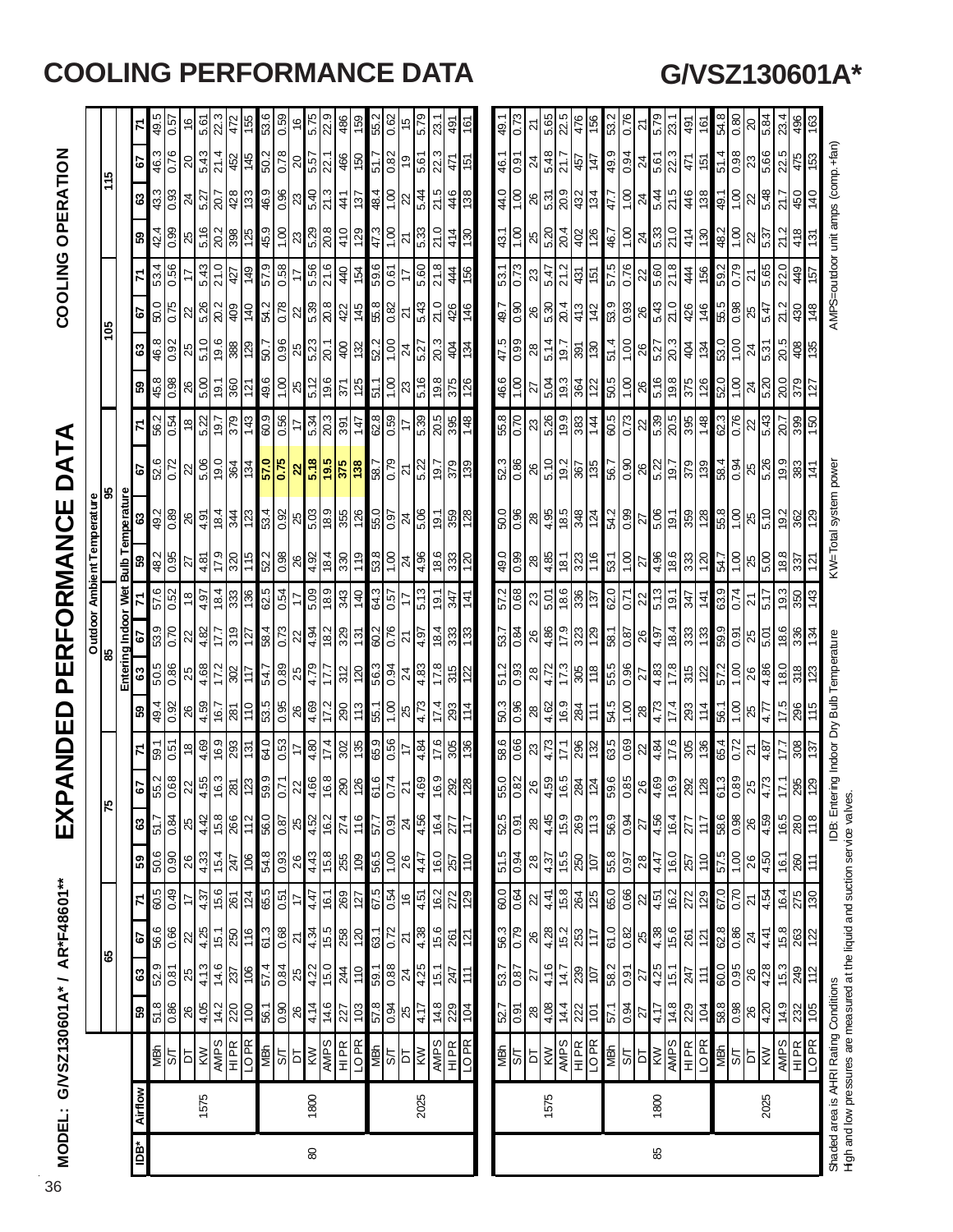|                        |                | MODEL: GSZ130603A*/AR*F486016**           |                  |                   |               |               |                   | Ш                       | <b>XPANDED</b>         |                          |                   |                                           |                             | PERFORMANCE    |                 | DATA                          |                            |                |                    |                              |                             |                                    |               |                                          | <b>COOLING OPERATION</b> |  |
|------------------------|----------------|-------------------------------------------|------------------|-------------------|---------------|---------------|-------------------|-------------------------|------------------------|--------------------------|-------------------|-------------------------------------------|-----------------------------|----------------|-----------------|-------------------------------|----------------------------|----------------|--------------------|------------------------------|-----------------------------|------------------------------------|---------------|------------------------------------------|--------------------------|--|
|                        |                |                                           |                  |                   |               |               |                   |                         |                        |                          |                   |                                           | Outdoor Ambient Temperature |                |                 |                               |                            |                |                    |                              |                             |                                    |               |                                          |                          |  |
|                        |                |                                           |                  |                   | ಟಿ            |               |                   |                         | 75                     |                          |                   | జ                                         |                             |                |                 | S,                            |                            |                |                    | 105                          |                             |                                    |               | 115                                      |                          |  |
| êqi                    | <b>Airflow</b> |                                           | 8                | $\boldsymbol{63}$ | 5             | $\mathbf{r}$  | 8                 | 3                       | 57                     | 7                        | 59                | Entering Indoor Wet Bulb Temperature<br>ී | 57                          |                | ඝ               | ෂ                             | 5                          | $\overline{1}$ | 8                  | 2<br>3                       |                             | ္တ<br>Z                            |               | 57<br>ន                                  | 7                        |  |
|                        |                | MBh                                       | 50.1             | 51.9              | 56.8          |               | 48.9              | 50.7                    | 55.5                   |                          | 47.7              | 49.5                                      | 54.2                        |                | 46.6            | 48.3                          | 52.9                       |                | 44.2               | 45.8                         | 50.2                        | 41.0                               |               | 46.5<br>42.5                             |                          |  |
|                        |                | 21                                        | 0.69             | 0.58              | 0.40          |               | 0.72              | 0.60                    | 0.42                   |                          | 0.74              | 0.61                                      | 0.43                        |                | 0.76            | 0.63                          | 0.44                       |                | 0.79               | 0.66                         | 0.46                        | 0.80                               | 0.66          | 0.46                                     |                          |  |
|                        |                | $\overline{\mathsf{b}}$                   | $\approx$        | $\frac{8}{18}$    | $\frac{3}{2}$ |               | $\approx$         | $\frac{8}{2}$           | $\frac{3}{2}$          |                          | $\approx$         | $\frac{8}{2}$                             | 13                          |                | ম               | $\frac{8}{2}$                 | $\frac{4}{3}$              |                | $\approx$          | $\frac{8}{18}$               | $\frac{3}{2}$               | $\frac{1}{2}$                      | $\frac{6}{2}$ | $\frac{2}{3}$                            |                          |  |
|                        | 1575           | $\lessgtr$                                | 3.94             | 4.02              | 4.13          |               | 4.22              | 4.30                    | 4.43                   |                          | 4.47              | 4.56                                      | 4.70                        |                | 4.69            | 4.78                          | 4.93                       |                | 4.87               | 4.98                         | 5.13                        | 5.03                               |               | 5.30<br>5.14                             |                          |  |
|                        |                | <b>AMPS</b>                               | 8.1              | 8.2               | 8.5           |               | 8.7               | 8.9                     | 9.2                    |                          | 9.5               | 9.7                                       | 10.0                        |                | 10.1            | 10.4                          | 10.7                       |                | 10.8               | 11.0                         | 11.4                        | 11.4                               | 11.7          | 12.1                                     |                          |  |
|                        |                | HI PR                                     | 216              | 232               | 245           |               | 242               | 261                     | 275                    |                          | 275               | 296                                       | 313                         |                | 314             | 338                           | 356                        |                | 353                | 401<br>380                   |                             | 390                                | 420           | 443                                      |                          |  |
|                        |                | LO PR                                     | $_{\rm 8}$       | 104               | 114           |               | 103               | 110                     | 120                    |                          | 108               | 114                                       | 125                         |                | 113             | 120                           | 131                        |                | 118                | 126                          | 137                         | 122                                |               | 142<br>130                               |                          |  |
|                        |                | MBh                                       | 54.2             | 56.2              | 61.6          |               | 53.0              | 54.9                    | 60.1                   |                          | 51.7              | 53.6                                      | 58.7                        |                | 50.4            | 52.3                          | 57.3                       |                | 47.9               | 49.7                         | 54.4                        | 44.4                               |               | 50.4<br>46.0                             |                          |  |
|                        |                | $\omega$                                  | 0.72             | 0.60              | 0.42          |               | 0.74              | 0.62                    | 0.43                   |                          | 0.76              | 0.64                                      | 0.44                        |                | 0.79            | 0.66                          | 0.46                       |                | 0.82               | 0.68                         | 0.47                        | $\frac{82}{ }$                     |               | 0.48<br>0.69                             |                          |  |
|                        |                | $\overline{\mathsf{d}}$                   | $\infty$         | $\overline{1}$    | 13            |               | $\infty$          | 17                      | $\frac{3}{2}$          |                          | 20                | $\overline{1}$                            | $\frac{3}{2}$               |                | $_{\rm 20}$     | $\overset{\circ}{\mathbf{2}}$ | $\tilde{c}$                |                | $\infty$           | 17                           | $\tilde{\mathbf{c}}$        | $\overline{9}$                     |               | $\frac{2}{3}$<br>$\overline{\mathbf{e}}$ |                          |  |
| $\boldsymbol{\varphi}$ | 1800           | <b>KW</b>                                 | 4.03             | 4.11              | 4.23          |               | 4.32              | 4.41                    | 4.54                   |                          | 4.57              | 4.67                                      | 4.81                        |                | 4.80            | 4.90                          | 5.05                       |                | 66'v               | 5.10                         | 5.26                        | 5.16                               | 5.27          | 5.43                                     |                          |  |
|                        |                | <b>AMPS</b>                               | $8.\overline{3}$ | 8.5               | 8.8           |               | 8.9               | 9.2                     | 9.5                    |                          | 9.7               | 10.0                                      | 10.3                        |                | 10.4            | 70.7                          | 11.0                       |                | 11, 1              | 11.3                         | 717                         | 717                                |               | 12.4<br>12.0                             |                          |  |
|                        |                | HI PR                                     | 222              | 239               | 253           |               | 250               | 269                     | 284                    |                          | 284               | 306                                       | 323                         |                | 323             | 348                           | 368                        |                | 364                | 392                          | 413                         | 402                                |               | 457<br>433                               |                          |  |
|                        |                | LO PR                                     | 101              | 107               | 117           |               | 107               | 113                     | 124                    |                          | $\ddot{ }$        | 118                                       | 129                         |                | 116             | 124                           | 135                        |                | 122                | 130                          | 142                         | 126                                |               | 147<br>134                               |                          |  |
|                        |                | MBh                                       | 55.9             | 57.9              | 63.4          |               | 54.6              | 56.5                    | 62.0                   |                          | 53.3              | 55.2                                      | 60.5                        |                | 52.0            | 53.9                          | 59.0                       |                | 49.4               | 51.2                         | 56.1                        | 45.7                               |               | 51.9<br>47.4                             |                          |  |
|                        |                | 5 <sub>7</sub>                            | 0.75             | 0.63              | 0.44          |               | 0.78              | 0.65                    | 0.45                   |                          | 0.80              | 0.67                                      | 0.46                        |                | 0.83            | 0.69                          | 0.48                       |                | 0.86               | 0.72                         | 0.50                        | 0.86                               |               | 0.50<br>0.72                             |                          |  |
|                        |                | ЪT                                        | <b>0</b>         | $\overline{1}$    | 13            |               | <b>0</b>          | 17                      | $\frac{3}{2}$          |                          | $\frac{6}{1}$     | 17                                        | $\frac{3}{2}$               |                | é,              | 17                            | $\mathfrak{S}$             |                | $\mathbf{\hat{a}}$ | 17                           | مبر<br>3                    | $\overset{\circ}{\approx}$         | 9             | $\frac{1}{2}$                            |                          |  |
|                        | 2025           | $\lessgtr$                                | 4.06             | 4.14              | 4.26          |               | 4.35              | 4.44                    | 4.57                   |                          | 4.61              | 4.70                                      | 4.85                        |                | 4.84            | 4.94                          | 5.09                       |                | 5.03               | 5.14                         | 5.30                        | 5.20                               | 5.31          | 5.48                                     |                          |  |
|                        |                | AMPS                                      | 8.4              | 8.6               | 8.8           |               | 9.0               | 9.2                     | 9.6                    |                          | 9.8               | 10.1                                      | 10.4                        |                | 10.5            | 10.8                          | 11.1                       |                | 11.2               | 11.4                         | 11.8                        | 11.8                               |               | 12.5<br>12.1                             |                          |  |
|                        |                | HI <sub>PR</sub>                          | 225              | 242               | 255           |               | $\frac{252}{108}$ | 271                     | 287                    |                          | 287               | 309                                       | 326                         |                | 327             | $\frac{352}{125}$             | 371                        |                | 367                | 395                          | 418                         | 406                                | 437           | 461                                      |                          |  |
|                        |                | LO PR                                     | 102              | 108               | 118           |               |                   | 115                     | 125                    |                          | 112               | 119                                       | $\overline{30}$             |                | $118$           |                               | 137                        |                | 123                | $\overline{131}$             | 143                         | 127                                |               | 148<br>136                               |                          |  |
|                        |                |                                           |                  |                   |               |               |                   |                         |                        |                          |                   |                                           |                             |                |                 |                               |                            |                |                    |                              |                             |                                    |               |                                          |                          |  |
|                        |                | МВh                                       | 50.9             | 52.4              | 56.7          | 60.9          | 49.7              | 51.2                    | 55.4                   | 59.5                     | 48.5              | 50.0                                      | 54.1                        | 58.1           | 47.3            | 48.8                          | 52.8                       | 56.6           | 45.0               | 46.3                         | 50.1                        | 41.7<br>53.8                       |               | 46.4<br>42.9                             | 49.8                     |  |
|                        |                | $5\overline{6}$                           | 0.79             | 0.70              | 0.53          | 0.34          | 0.82              | 0.73                    | 0.55                   | 0.36                     | 0.84              | 0.75                                      | 0.57                        | 0.36           | 0.86            | 0.77                          | 0.58                       | 0.38           | 0.90               | 0.61<br>0.80                 |                             | 0.90<br>0.39                       | 0.81          | 0.61                                     | 0.39                     |  |
|                        |                | $\overline{\mathsf{D}}$                   | $23$             | 22                | $\frac{8}{3}$ | $\frac{2}{3}$ | $\overline{24}$   | $\overline{\mathbf{2}}$ | $\frac{8}{3}$          | $\overline{\mathcal{L}}$ | 24                | $\approx$                                 | $\overset{\circ}{\tau}$     | 57             | $\overline{24}$ | $\approx$                     | $\overset{\circ}{\approx}$ | 12             | $\overline{24}$    | 22                           | $\frac{8}{3}$               | $\approx$<br>5                     | $\infty$      | 17                                       | Ξ                        |  |
|                        | 1575           | $\lessgtr$                                | 3.97             | 4.05              | 4.17          | 429           | 4.25              | 4.34                    | 4.47                   | 4.61                     | 4.50              | 4.60                                      | 4.74                        | 4.88           | 4.72            | 4.82                          | 4.97                       | 5.13           | 4.91               | 5.02                         | 5.17                        | 5.07<br>5.34                       |               | 5.35<br>5.18                             | 5.52                     |  |
|                        |                | AMPS                                      | $\overline{8}$ . | 8.3               | 8.6           | 8.9           | 8.8               | 0.6                     | 9.3                    | 9.6                      | 9.5               | $9.\overline{8}$                          | 10.1                        | 10.5           | 10.2            | 10.5                          | 10.8                       | 11.2           | 10.9               | 11.1                         | 11.5                        | 11.5<br>11.9                       |               | 12.2<br>11.8                             | 12.7                     |  |
|                        |                | HI <sub>PR</sub>                          | 218              | 235               | 248           | 258           | 245               | 263                     | 278                    | 290                      | 278               | 299                                       | 316                         | 330            | 317             | 341                           | 360                        | 376            | 357                | 384                          | 405                         | 394<br>423                         |               | 448<br>424                               | 467                      |  |
|                        |                | LO <sub>PR</sub>                          | 99               | 105               | 115           | 122           | 105               | 111                     | 121                    | 129                      | 109               | 116                                       | 126                         | 134            | 114             | $\frac{5}{2}$                 | 133                        | 141            | 120                | $\overline{27}$              | 139                         | 124<br>148                         |               | 144<br>132                               | 153                      |  |
|                        |                | MBh                                       | 55.1<br>0.82     | 56.8<br>0.73      | 61.5          | 66.0<br>0.36  | 53.9<br>0.85      | 55.5                    | 60.0                   | 64.4                     | 52.6<br>0.87      | 0.78<br>54.1                              | 58.6                        | 62.9<br>0.38   | 51.3<br>0.90    | 52.8                          | 57.2                       | 61.4           | 48.7               | 50.2                         | 54.3                        | 45.1<br>583<br>0.40                | 0.84          | 50.3<br>46.5                             | 54.0<br>0.41             |  |
|                        |                | S <sub>T</sub><br>$\overline{\mathsf{D}}$ | $\mathbf{z}$     | $\overline{21}$   | 0.55<br>17    | $\frac{2}{3}$ | $\mathbb{Z}^3$    | 0.76<br><u>ম</u>        | 0.57<br>$\frac{8}{10}$ | 0.37<br>12               | 23                | $\overline{21}$                           | 0.59<br>$\frac{8}{16}$      | $\overline{2}$ | 23              | 0.80<br>$\overline{2}$        | 0.61<br>$\frac{8}{2}$      | 0.39<br>12     | 0.93<br>23         | 4<br>0.83<br>$\overline{21}$ | 0.63                        | 0.94<br>$\approx$<br>$\frac{1}{2}$ | 20            | 0.63<br>$\frac{6}{5}$                    | Ξ                        |  |
| 75                     | 1800           | $\lessgtr$                                | 4.06             | 4.14              | 4.26          | 4.39          | 4.35              | 4.44                    | 4.57                   | 4.72                     | 4.61              | 4.71                                      | 4.85                        | 5.00           | 4.84            | 4.94                          | 5.09                       | 5.26           | 5.03               | 5.14                         | 5.30                        | 5.20<br>5.47                       | 5.31          | 5.48                                     | 5.66                     |  |
|                        |                | <b>AMPS</b>                               | 8.4              | 8.6               | 8.8           | 9.2           | 9.0               | 9.3                     | 9.6                    | 9.9                      | 9.8               | 10.1                                      | 10.4                        | 10.8           | 10.5            | 10.8                          | 11.1                       | 11.5           | 11.2               | 11.5                         | 11.8                        | 11.8<br>12.3                       | 12.1          | 12.5                                     | 13.0                     |  |
|                        |                | HI <sub>PR</sub>                          | 225              | 242               | 255           | 266           | 252               | 271                     | 287                    | 299                      | 287               | 309                                       | 326                         | 340            | 327             | 352                           | 371                        | 387            | 368                | 396                          | 418                         | 406<br>436                         | 437           | 461                                      | 481                      |  |
|                        |                | LO PR                                     | 102              | 108               | 118           | 126           | 108               | 115                     | 125                    | 133                      | 112               | 119                                       | 130                         | 139            | 118             | 125                           | 137                        | 146            | 123                | 131                          | 143                         | 128<br>152                         |               | 148<br>136                               | 158                      |  |
|                        |                | MBh                                       | 56.8             | 58.5              | 63.3          | 67.9          | 55.5              | 57.1                    | 61.8                   | 66.4                     | 54.2              | 55.8                                      | 60.4                        | 64.8           | 52.8            | 54.40                         | 58.9                       | 63.2           | 50.2               | 51.7                         | 55.9                        | 46.5<br>60.0                       | 47.9          | 51.8                                     | 55.6                     |  |
|                        |                | S <sub>T</sub>                            | 0.86             | 0.77              | 0.58          | 0.37          | 0.89              | 0.79                    | 0.60                   | 0.39                     | 0.91              | 0.81                                      | 0.62                        | 0.40           | 0.94            | 0.84                          | 0.64                       | 0.41           | 0.97               | 0.87                         | 0.66                        | 0.98<br>0.42                       | 0.88          | 0.67                                     | 0.43                     |  |
|                        |                | $\overline{\mathsf{D}}$                   | $\overline{2}$   | 20                | $\ddot{ }$    | $\frac{1}{2}$ | $\mathbf{z}$      | $\overline{z}$          |                        | $\frac{2}{3}$            | 22                | $\overline{z}$                            |                             | $\frac{2}{3}$  | $\mathbb{Z}^3$  | 7                             |                            |                | 2                  | 4<br>20                      |                             | 2                                  |               | $\frac{6}{5}$<br>္                       | Ξ                        |  |
|                        | 2025           | KW                                        | 4.09             | 4.17              | 4.29          | 4.42          | 4.38              | 4.47                    | 4.61                   | 4.75                     | 4.65              | 4.74                                      | 4.89                        | 5.04           | 4.88            | 4.98                          | 5.13                       | 5.30           | 5.07               | 5.34<br>5.18                 |                             | 5.24<br>5.52                       | 5.35          | 5.52                                     | 5.70                     |  |
|                        |                | <b>AMPS</b>                               | 8.4              | 8.6               | 8.9           | 9.2           | 9.1               | 9.3                     | 9.6                    | 10.0                     | 9.9               | 10 <sub>2</sub>                           | 10.5                        | 10.9           | 10.6            | 0.9                           | 11.2                       |                | 11.3               | 11.6                         | 11.9                        | 12.0<br>12.4                       |               | 12.7<br>12.3                             | 13.2                     |  |
|                        |                | HIPR<br>LO PR                             | 227              | 244               | 258           | 269           | $255$<br>109      | 274                     | 289                    | 302                      | 290               | 312                                       | $\frac{22}{3}$              | 343            | 330             | $\frac{355}{126}$             | 375                        | 391            | 371                | 399                          | 422                         | 410<br>40                          | 441           | 466                                      | 486                      |  |
|                        |                |                                           | 103              | 110               | 120           | 127           |                   | 116                     | 126                    | 135                      | 113               | 120                                       |                             | 140            | 119             |                               | 138                        | 147            | 125                | 132                          | 145                         | 129<br>154                         | 137           | 150                                      | 159                      |  |
|                        |                | Shaded area is ACCA (TVA) conditions      |                  |                   |               |               |                   | iDB: Er                 |                        | oor Dry                  | Bulb <sub>T</sub> | perat                                     |                             |                | KW=Total        | syst                          | powe                       |                |                    |                              | outdoo<br>AMP <sub>S=</sub> | nit arr                            | corr          | $+tan)$                                  |                          |  |

**COOLING PERFORMANCE DATA GSZ130603A\***

(2)<br>→ High and low pressures are measured at the liquid and suction service valves. High and low pressures are measured at the liquid and suction service valves.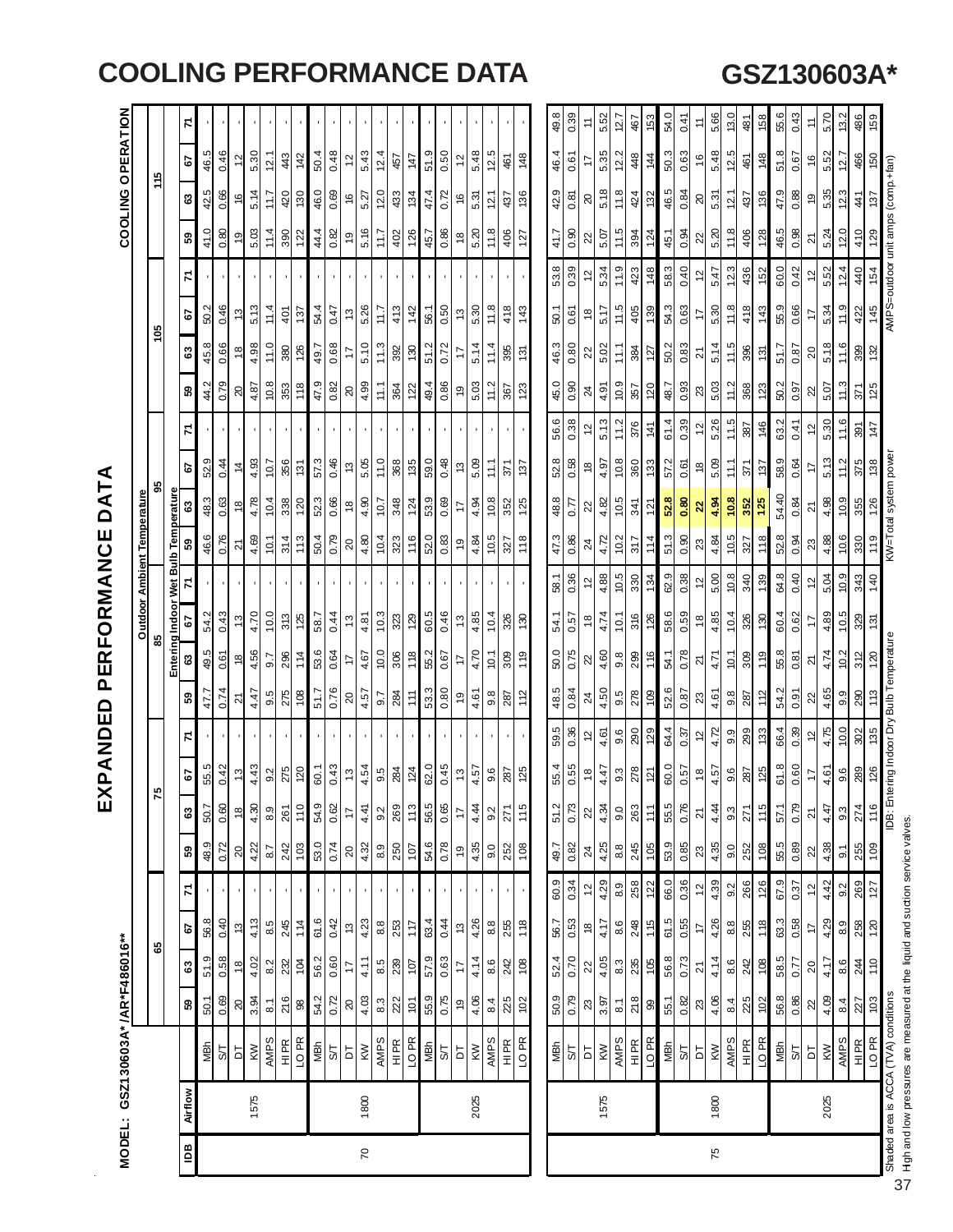|                    |         | MODEL: GSZ130603A* /AR*F486016**      |                   |                  |                          |                   |                     |                                                                  |                     |                  |                 | <b>EXPANDED PERFORMANCE</b> |                     |                            |                             | DATA                        |                            |               |                 |                |                |                 | <b>COOLING OPERATION</b> |                 |                          |
|--------------------|---------|---------------------------------------|-------------------|------------------|--------------------------|-------------------|---------------------|------------------------------------------------------------------|---------------------|------------------|-----------------|-----------------------------|---------------------|----------------------------|-----------------------------|-----------------------------|----------------------------|---------------|-----------------|----------------|----------------|-----------------|--------------------------|-----------------|--------------------------|
|                    |         |                                       |                   |                  |                          |                   |                     |                                                                  |                     |                  |                 |                             |                     |                            | Outdoor Ambient Temperature |                             |                            |               |                 |                |                |                 |                          |                 |                          |
|                    |         |                                       |                   |                  | 5                        |                   |                     |                                                                  | ĸ                   |                  |                 | 85                          |                     |                            | <b>Bulb Temperature</b>     | S                           |                            |               |                 | $\frac{5}{2}$  |                |                 | 115                      |                 |                          |
| 8                  | Airflow |                                       | 59                | <b>ය</b>         | 5                        | $\mathbf{r}$      | 59                  | ິ                                                                | 5                   | $\overline{1}$   | និ              | Entering Indoor Wet<br>ෂ    | c                   |                            | 53                          | 5<br>ෂ                      | Z                          | 59            | ෂ               | 5              | $\overline{z}$ | 8               | 63                       | 2               | Z                        |
|                    |         | MBh                                   | 51.8              | 52.9             | 56.6                     | 60.5              | 50.6                | $\overline{ }$<br>51.                                            |                     | 59.1             | 49.4            | 50.5                        |                     | 57.6                       | 48.2                        | 52.6<br>49.2                | 56.2                       | 45.8          | 46.8            | 50.0           | 53.4           | 42.4            | 43.3                     | 46.3            | 49.5                     |
|                    |         | $\frac{6}{5}$                         | 0.86              | 0.81             | 0.66                     | $\frac{49}{0.49}$ | $\frac{0.90}{0.50}$ | 4<br>$\frac{8}{2}$                                               | $\frac{55.2}{0.68}$ | 0.51             | 0.92            | 0.86                        | $\frac{53.9}{0.70}$ | 0.52                       | <b>GG</b> <sup>0</sup>      | 0.72<br>0.89                | 0.54                       | 0.98          | 0.92            | $\frac{6}{10}$ | 0.56           | 0.99            | 0.93                     | 0.76            | 0.57                     |
|                    |         | $\Xi$                                 | 26                | 25               | $22\,$                   | $\overline{1}$    | 26                  | 25                                                               | $\approx$           | $\frac{8}{1}$    | 26              | 25                          | $\approx$           | $\frac{8}{3}$              | 27                          | 22<br>$\frac{8}{2}$         | $\frac{8}{2}$              | 26            | 25              | ଥ              |                | 25              | 24                       | $\mathsf{S}^0$  | 16                       |
|                    | 1575    | <b>KW</b>                             | 4.00              | 4.08             | 4.20                     | 4.32              | 4.28                | 4.37                                                             | 4.50                | 4.64             | 4.54            | 4.63                        | 4.77                | 4.92                       | 4.76                        | 5.01<br>4.86                | 5.17                       | 4.95          | 5.06            | 5.21           | 5.38           | 5.12            | 5.22                     | 5.39            | 5.56                     |
|                    |         | AMPS<br>HI PR                         | $\frac{8.2}{220}$ | 8.4              | 8.7                      | 9.0               | $\frac{3}{8}$       | $\overline{9}$                                                   | 94                  | 67               | 9.6             | 9.9                         | 10.2                | 10.6                       | 10.3                        | 10.9<br>10.6                | 11.3                       | 11.0          | 112             | 11.6           | 12.1           | 11.6            | 11.9                     | 12.3            | 12.8                     |
|                    |         |                                       |                   | 787              | 250                      | 261               | 247                 | 266                                                              |                     | 293              | 281             | 302                         | 319                 | 333                        | 320                         | 364<br>344                  | 379                        | 360           | 388             | 409            | 427            | 398             | 428                      | 452             | 472                      |
|                    |         | LO <sub>PR</sub>                      | 100               | 106              | 116                      | 124               | 106                 | 112                                                              | 123                 | $\overline{3}$   | 110             | 117                         | 127                 | 136                        | 115                         | 134<br>123                  | 143                        | 121           | 129             | 140            | 149            | 125             | 133                      | 145             | 155                      |
|                    |         | MBh                                   | 56.1              | 57.4             | 61.3                     | 65.5              | 54.8                | $\circ$<br>56.                                                   | 59.9                | 64.0             | 53.5            | 54.7                        | 58.4                | 62.5                       | 52.2                        | 57.0<br>53.4                | 60.9                       | 49.6          | 50.7            | 54.2           | 57.9           | 45.9            | 46.9                     | 50.2            | 53.6                     |
|                    |         | 5 <sub>1</sub>                        | 0.90              | 0.84             | 0.68                     | 0.51              | 0.93                | 0.8                                                              | 0.71                | 0.53             | 0.95            | 0.89                        | 0.73                | 0.54                       | 0.98                        | 0.75<br>0.92                | 0.56                       | 1.00          | 0.96            | 0.78           | 0.58           | 1.00            | 0.96                     | 0.78            | 0.59                     |
|                    |         | $\overline{\mathsf{d}}$               | 26                | 25               | $\overline{\mathcal{Z}}$ | $\overline{1}$    | 26                  | Ñ                                                                | $\overline{2}$      |                  | 26              | 25                          | ଧ                   |                            | 26                          | $\overline{2}$<br>25        | 17                         | 25            | 25              | $\mathbf{z}$   |                | 23              | 23                       | 20              | $\frac{6}{5}$            |
| $\pmb{\mathbb{S}}$ | 1800    | KW                                    | 4.09              | 4.17             | 4.29                     | 4.42              | 4.38                | 44                                                               | 4.61                | 4.75             | 4.65            | 4.74                        | 4.89                | 5.04                       | 4.88                        | 5.14<br>4.98                | 5.30                       | 5.07          | 5.18            | 5.34           | 5.52           | 5.24            | 5.35                     | 5.52            | 5.70                     |
|                    |         | <b>AMPS</b>                           | 8.4               | 8.6              | 8.9                      | 9.2               | 9.1                 | တဲ                                                               | 9.6                 | 10.0             | 9.9             | 10.2                        | 10.5                | 10.9                       | 10.6                        | 11.2<br>10.9                | 11.6                       | 11.3          | 11.6            | 11.9           | 12.4           | 12.0            | 12.3                     | 12.7            | 13.2                     |
|                    |         | HI PR                                 | 227               | 244              | 258                      | 269               | 255                 | 4<br>$\overline{z}$                                              | 290                 | 302              | 290             | 312                         | 329                 | 343                        | 330                         | 375<br>355                  | 391                        | 371           | 400             | 422            | 440            | 410             | 41                       | 466             | 486                      |
|                    |         | LO <sub>PR</sub>                      | $\overline{103}$  | 110              | 120                      | 127               | 109                 | Ξ                                                                | 126                 | 135              | 113             | 120                         | 131                 | 140                        | 119                         | 138<br>126                  | 147                        | 125           | 132             | 145            | Ŗ              | 129             | 137                      | 150             | 159                      |
|                    |         | MBh                                   | 57.8              | 59.1             | 63.1                     | 67.5              | 56.5                | 57                                                               | 61.6                | 65.9             | 55.1            | 56.3                        | 60.2                | 64.3                       | 53.8                        | 58.7<br>55.0                | 62.8                       | 51.1          | 52.2            | 55.8           | 59.6           | 47.3            | 48.4                     | 51.7            | 55.2                     |
|                    |         | S <sub>T</sub>                        | 0.94              | 0.88             | 0.72                     | 0.54              | 1.00                | 0.91                                                             | 0.74                | 0.56             | 0.70            | 0.94                        | 0.76                | 0.57                       | 0.97<br>1.00                | 0.79                        | 0.59                       | 1,00          | 1.00            | 0.82           | 0.61           | 0.70            | 00 <sub>1</sub>          | 0.82            | 0.62                     |
|                    |         | <b>PL</b>                             | 25                | $\overline{24}$  | $\overline{z}$           | $\frac{6}{5}$     | 26                  | $\approx$                                                        | 21                  |                  | 25              | 24                          | 7                   |                            | 24                          | $\overline{2}$<br>$\approx$ |                            | 23            | $\overline{24}$ | 2              |                | 21              | 22                       | $\overline{5}$  | $\frac{6}{1}$            |
|                    | 2025    | KW                                    | 4.12              | 4.20             | 4.33                     | 4.46              | 4.42                | 4.51                                                             | 4.65                | 4.79             | 4.68            | 4.78                        | 4.93                | 5.08                       | 4.92                        | 5.18<br>5.02                | 5.34                       | 5.11          | 5.22            | 5.39           | 5.56           | 5.28            | 5.40                     | 5.57            | 5.75                     |
|                    |         | <b>AMPS</b>                           | 8.5               | 8.7              | 9.0                      | 9.3               | 92                  | 9.4                                                              | 9.7                 | 10.1             | 10.0            | 10.2                        | 10.6                | 11.0                       | 10.7                        | 11.3<br>11.0                | 11.8                       | 11.4          | $\frac{7}{11}$  | 12.1           | 12.5           | 12.1            | 12.4                     | 12.8            | 13.3                     |
|                    |         | HI PR                                 |                   | 247              | 261                      |                   |                     | $\mathbb{Z}$                                                     |                     | 305              | 293             | 315                         | 333                 | 347                        | 333                         | 379<br>359                  | 395                        | 375           | 404             | 426            |                | 414             | 446                      | 471             | 491                      |
|                    |         | LO PR                                 | $\frac{229}{104}$ | 111              | 121                      | 272               | 257                 | Ë                                                                | 292                 | 136              | 114             | 122                         | 133                 | 141                        | 120                         | 139<br>128                  | 148                        | 126           | 134             | 146            | 444            | 130             | 138                      | 151             | 161                      |
|                    |         |                                       |                   |                  |                          |                   |                     |                                                                  |                     |                  |                 |                             |                     |                            |                             |                             |                            |               |                 |                |                |                 |                          |                 |                          |
|                    |         | NBh                                   | 52.7              | 53.7             | 56.3                     | 60.0              | 51.5                | rÙ.<br>52                                                        | 55.0                | 58.6             | 503<br>8        | 51.2                        | 53.7                | 57.2                       | 49.0                        | 523<br>50.0                 | 55.8                       | 46.6          | 47.5            | 49.7           | 53.1           | 43.1            | 44.0                     | 46.1            | 49.1                     |
|                    |         | S <sub>T</sub>                        | 0.91              | 0.87             | 0.79                     | 0.64              | 0.94                | 0.91                                                             | 0.82                | 0.66             | 0.96            | 0.93                        | 0.84                | 0.68                       | 0.99                        | 0.86<br>0.96                | 0.70                       | 1.00          | 0.99            | 0.90           | 0.73           | 1.00            | 001                      | 0.91            | 0.73                     |
|                    |         | $\overline{\mathbf{p}}$               | $28$              | 27               | $\frac{8}{2}$            | 22                | 28                  | $\frac{8}{2}$                                                    | $26\,$              | 23               | 28              |                             | 8                   | $\boldsymbol{\mathcal{Z}}$ | 28                          |                             | ಔ                          |               |                 |                |                | 25              | 26                       | $\overline{a}$  | <u>ត</u>                 |
|                    | 1575    | KW                                    | 4.03              | 4.11             | 4.23                     | 4.36              | 4.32                | 4.40                                                             | 4.54                | 4.68             | 4.57            | 4.67                        | 4.81                | 4.96                       | 4.80                        | 5.05<br>4.90                | 5.21                       | 4.99          | 5.10            | 5.26           | 5.43           | 5.16            | 5.27                     | 5.43            | 5.61                     |
|                    |         | AMPS                                  | 8.3               | 8.5              | 8.8                      | 9.1               | 8.9                 | 9.2                                                              | 9.5                 | 9.8              | 9.7             | 10.0                        | 10.3                | 10.7                       | 10.4                        | 11.0<br>10.7                | 11.4                       | 11.1          | 11.3            | 7:7            | 12.2           | 71.7            | 12.0                     | 12.4            | 12.9                     |
|                    |         | HIPR<br>LOPR                          | $\frac{222}{101}$ | $\frac{23}{107}$ | 253                      | $\frac{264}{125}$ | $\frac{250}{107}$   | $\frac{269}{113}$                                                | $\frac{284}{124}$   | 296              | 284             | 305                         | $\frac{323}{129}$   | 336                        | 323                         | 367<br>348                  | 383                        | 364           | 391             | 413            | 431            | 402             | 432                      | 457             | 476                      |
|                    |         |                                       |                   |                  | 717                      |                   |                     |                                                                  |                     | 132              | $\frac{1}{1}$   | 118                         |                     | 137                        | 116                         | 135<br>124                  | 144                        | 122           | 130             | 142            | 151            | 126             | 134                      | 147             | 156                      |
|                    |         | MBh                                   | 57.1              | 58.2             | 61.0                     | 65.0              | 55.8                | 56.                                                              | 59.6                | 63.5             | 54.5            | 55.5                        | 58.1                | 62.0                       | 53.1                        | 56.7<br>54.2                | 60.5                       | 50.5          | 51.4            | 53.9           | 57.5           | 46.7            | 47.7                     | 49.9            | 53.2                     |
|                    |         | $\mathsf{S}\mathsf{T}$                | 0.94              | 0.91             | 0.82                     | 0.66              | 0.97                | $\begin{array}{ c c } \hline 56.9 \\ 0.94 \\ \hline \end{array}$ | 0.85                | 0.69             | 1.00            | 0.96                        | 0.87                | 0.71                       | 1.00                        | 0.90<br>0.99                | 0.73                       | 1.00          | 1.00            | 0.93           | 0.76           | 1.00            | 1.00                     | 0.94            | 0.76                     |
|                    |         | $\overline{p}$                        | 27                | $27\,$           | 25                       | 22                | 28                  | $\overline{z}$                                                   | $26\,$              | 22               | 28              | 27                          | 26                  | 22                         | 27                          | 26<br>$\overline{z}$        | $\boldsymbol{\mathcal{Z}}$ | 26            | 26              | 26             | 22             | $\overline{24}$ | 24                       | $\overline{24}$ | $\overline{2}$           |
| 85                 | 1800    | KW                                    | 4.12              | 4.20             | 4.33                     | 4.46              | 4.42                | 4.51                                                             | 4.65                | 4.79             | 4.68            | 4.78                        | 4.93                | 5.08                       | 4.92                        | 5.18<br>5.02                | 5.34                       | 5.11          | 5.22            | 5.39           | 5.56           | 5.28            | 5.40                     | 5.57            | 5.75                     |
|                    |         | AMPS                                  | 8.5               | 8.7              | 0.6                      | 9.3               | 92                  | 9.4                                                              | 67                  | 10.1             | 10.0            | 10.2                        | 10.6                | 11.0                       | 10.7                        | 11.3<br>11.0                | 11.8                       | 11.4          | 117             | 12.1           | 12.5           | 12.1            | 12.4                     | 12.8            | 13.3                     |
|                    |         | HI PR                                 | 229               | 747              | 261                      | 272               | 257                 | 27                                                               | 292                 | 305              | 293             | 315                         | 333                 | 247                        | 333                         | 379<br>359                  | 395                        | 375           | 404             | 426            | 444            | 414             | 446                      | 471             | 491                      |
|                    |         | IOPR<br>S                             | 104               | 111              | 121                      | 129               | 110                 | Ξ                                                                | 128                 | 136              | 114             | 122                         | 133                 | 141                        | 120                         | 139<br>128                  | 148                        | 126           | 134             | 146            | 156            | 130             | 138                      | 151             | 161                      |
|                    |         | MBh                                   | 58.8              | 60.0             | 62.8                     | 67.0              | 57.5                | 6<br>58.                                                         | 61.3                | 65.4             | 56.1            | 57.2                        | 59.9                | 63.9                       | 54.7                        | 58.4<br>55.8                | 62.3                       | 52.0          | 53.0            | 55.5           | 59.2           | 48.2            | 49.1                     | 51.4            | 54.8                     |
|                    |         | S <sub>T</sub>                        | 0.98              | 0.95             | 0.86                     | 0.70              | 1.00                | ∞<br>ိ                                                           | 0.89                | 0.72             | $\frac{8}{100}$ | 0.1                         | 0.91                | 0.74                       | 1.00                        | 0.94<br>1.00                | 0.76                       | 1.00          | 1.00            | 0.98           | 0.79           | 1.00            | 1.00                     | 0.98            | 0.80                     |
|                    |         | đ                                     | 26                | $\frac{8}{2}$    | $\overline{\mathcal{A}}$ | $\overline{2}$    | 26                  | $\bar{\mathsf{N}}$                                               | 25                  | $\tilde{\Omega}$ | 25              | 26                          | 25                  | $\sim$                     | 25                          | 25<br>25                    | ର                          | $\frac{5}{4}$ | Z4              | 25             | $\tilde{\sim}$ | $\approx$       | 22                       | 23              | $\overline{\mathcal{S}}$ |
|                    | 2025    | KW                                    | 4.15              | 4.23             | 4.36                     | 4.49              | 4.45                | 4.54                                                             | 4.68                | 4.83             | 4.72            | 4.82                        | 4.97                | 5.12                       | 4.95                        | 522<br>5.06                 | 5.38                       | 5.15          | 5.26            | 5.43           | 5.61           | 5.33            | 5.44                     | 5.61            | 5.80                     |
|                    |         | <b>AMPS</b>                           | 8.6               | 8.8              | 9.1                      | 9.4               | 9.3                 |                                                                  | 9.8                 | ö.               | $\frac{1}{2}$   | 10.3                        | 10.7                | 11.                        | 10.8                        |                             | 11.9                       | Ξ,            | Ξ,              | 12.2           | 12.6           | 12.2            | 12.5                     | 12.9            | 13.4                     |
|                    |         | HI PR                                 | 232               | 249              | 263                      | 275               | 260                 | 9.5                                                              | 295                 | 308              | 296             | 318                         | 336                 | 350                        | 337                         | 383<br>362                  | $\frac{398}{150}$          | 379           | 408             | 430            | 449            | 418             | 450                      | 475             | 496                      |
|                    |         | LO PR                                 | 105               | 112              | 122                      | 08                | 111                 | Ë                                                                |                     | 137              |                 |                             | 134                 | 143                        | <u>ist</u>                  | 141                         |                            | 127           | 135             | 148            | $\overline{5}$ | $\frac{13}{1}$  | 140                      | 153             | 163                      |
|                    |         | Shaded area is AHRI Rating Conditions |                   |                  |                          |                   |                     | ë                                                                | Entering Indoor Dry |                  | Bulb Tei        | perature                    |                     |                            | KW=Total syste              | power                       |                            |               |                 | $MPS =$        | outdoor        | iit amp         | (comp.                   | +fan)           |                          |

**COOLING PERFORMANCE DATA GSZ130603A\***

High and low pressures are measured at the liquid and suction service valves.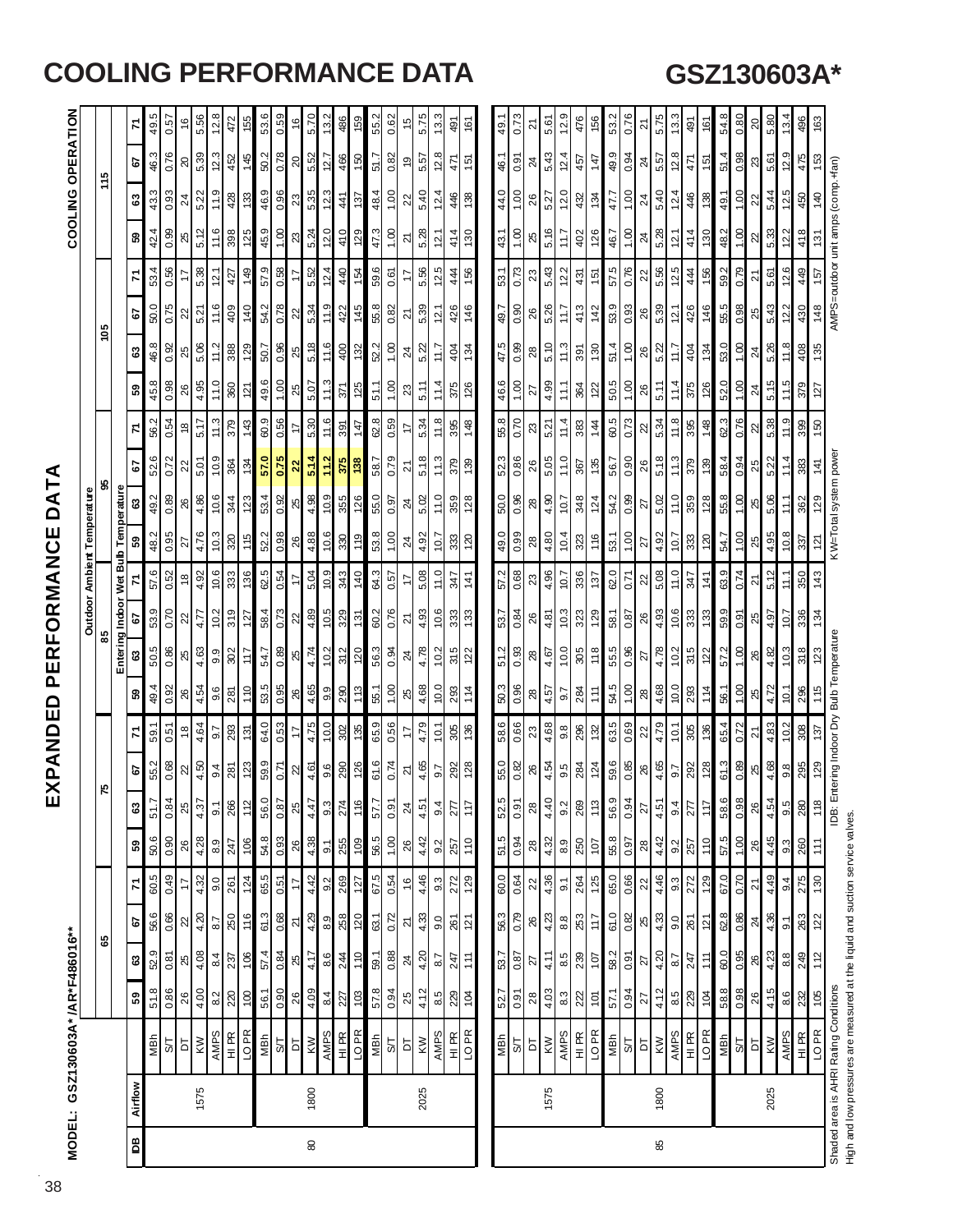|                                                                                                                                                                                                              |                                                                                                                                                                                                                                                                                                                     |                            |                 |               |                  |                          |                          |                                     |               |                           |                                    |                                                         |                           | <b>Outdoor Ambient Temperature</b> |                                |                  |                   |                 |                        |                |                |                  | COOLING OPERATION                      |
|--------------------------------------------------------------------------------------------------------------------------------------------------------------------------------------------------------------|---------------------------------------------------------------------------------------------------------------------------------------------------------------------------------------------------------------------------------------------------------------------------------------------------------------------|----------------------------|-----------------|---------------|------------------|--------------------------|--------------------------|-------------------------------------|---------------|---------------------------|------------------------------------|---------------------------------------------------------|---------------------------|------------------------------------|--------------------------------|------------------|-------------------|-----------------|------------------------|----------------|----------------|------------------|----------------------------------------|
|                                                                                                                                                                                                              |                                                                                                                                                                                                                                                                                                                     |                            |                 | 8             |                  |                          | 75                       |                                     |               |                           | 53                                 |                                                         |                           |                                    | 8                              |                  |                   | $\frac{105}{2}$ |                        |                |                | 115              |                                        |
|                                                                                                                                                                                                              |                                                                                                                                                                                                                                                                                                                     |                            |                 |               |                  |                          |                          |                                     |               |                           |                                    | Entering Indoor Wet                                     |                           | <b>Bulb Temperature</b>            |                                |                  |                   |                 |                        |                |                |                  |                                        |
| Airflow<br>$\overline{B}$                                                                                                                                                                                    |                                                                                                                                                                                                                                                                                                                     | ${\tt S}$                  | င့              | 5             | 7                | 8                        | ෂ                        | 5 <sup>7</sup>                      | 7             | 59                        | ෂ                                  | к<br>67                                                 | ${\tt S}$                 | යී                                 | 5                              | 71               | ${\tt S}$         | $\mathbb{S}^3$  | 5                      | 7              | 59             | $\mathbb{S}^3$   | ᡵ<br>67                                |
|                                                                                                                                                                                                              | MBh                                                                                                                                                                                                                                                                                                                 | 50.1                       | 51.9            | 56.8          |                  | 48.9                     | 50.7                     | 55.5                                |               |                           | \$                                 | 54.2                                                    | 46.6                      | 48.3                               | 52.9                           |                  | 44.2              | 5.8             | 50.2                   |                | 41.0           | 42.5             | 46.5                                   |
|                                                                                                                                                                                                              | <u>2</u>                                                                                                                                                                                                                                                                                                            | 0.69                       | 0.58            | 0.40          |                  | 0.72                     | 0.60                     | 0.42                                |               | 0.74                      | 0.61                               | 0.43                                                    | 0.76                      | 0.63                               | 0.44                           |                  | 0.79              | 0.66            | 0.46                   |                | 0.80           | 0.66             | 0.46                                   |
|                                                                                                                                                                                                              | $\overline{\mathsf{d}}$                                                                                                                                                                                                                                                                                             | $\overline{a}$             | $\frac{8}{1}$   | $\frac{3}{2}$ |                  | $\overline{a}$           | $\frac{8}{1}$            | 13                                  |               | $\overline{2}$            | $\overset{\circ}{\phantom{\circ}}$ | 13                                                      | $\overline{\mathbf{z}}$   | $\frac{8}{3}$                      | $\frac{4}{3}$                  |                  | $20\,$            | $\frac{8}{3}$   | $\tilde{\mathfrak{c}}$ |                | $\frac{6}{5}$  | $\frac{6}{5}$    | $\frac{2}{3}$                          |
| 1575                                                                                                                                                                                                         | KW                                                                                                                                                                                                                                                                                                                  | 3.94                       | 4.02            | 4.13          |                  | 4.22                     | 4.30                     | 4.43                                |               | 4.47                      | 4.56                               | 4.70                                                    | 4.69                      | 4.78                               | 4.93                           |                  | 4.87              | 4.98            | 5.13                   |                | 5.03           | 5.14             | 5.30                                   |
|                                                                                                                                                                                                              | <b>AMPS</b>                                                                                                                                                                                                                                                                                                         | 4.5                        | 4.6             | 4.7           |                  | 4.8                      | 4.9                      | $\overline{5}$ .                    |               | 5.2                       | 5.3                                | 5.5                                                     | 5.5                       | 5.6                                | 5.8                            |                  | $5.\overline{8}$  | 6.0             | 6.2                    |                | 6.2            | 6.3              | 6.5                                    |
|                                                                                                                                                                                                              | <b>HIPR</b>                                                                                                                                                                                                                                                                                                         | 216                        | 232             | 245           |                  | 242                      | 261                      | 275                                 |               | 275                       | 296                                | 313                                                     | 314                       | 338                                | 356                            |                  | 353               | 380             | 401                    |                | 390            | 420              | 443                                    |
|                                                                                                                                                                                                              | LO PR                                                                                                                                                                                                                                                                                                               | 8                          | 104             | 114           |                  | 103                      | 110                      | 120                                 |               | 108                       | 114                                | 125                                                     | 113                       | 120                                | 131                            |                  | 118               | 126             | 137                    |                | 122            | 130              | 142                                    |
|                                                                                                                                                                                                              | MBh                                                                                                                                                                                                                                                                                                                 | 54.2                       | 56.2            | 61.6          |                  | 53.0                     | 54.9                     | 60.1                                |               | 51.7                      | 53.6                               | 58.7                                                    | 50.4                      | 52.3                               | 57.3                           |                  | 47.9              | 49.7            | 54.4                   |                | 44.4           | 46.0             | 50.4                                   |
|                                                                                                                                                                                                              | $S$ T                                                                                                                                                                                                                                                                                                               | 0.72                       | 0.60            | 0.42          |                  | 0.74                     | 0.62                     | 0.43                                |               | 0.76                      | 0.64                               | 0.44                                                    | 0.79                      | 0.66                               | 0.46                           |                  | 0.82              | 0.68            | 0.47                   |                | 0.82           | 0.69             | 0.48                                   |
|                                                                                                                                                                                                              | <b>DT</b>                                                                                                                                                                                                                                                                                                           | $\approx$                  | $\overline{1}$  | 13            |                  | $\overline{\mathcal{S}}$ | 17                       | 13                                  |               | 20                        | 17                                 | $\frac{3}{2}$                                           | 20                        | $\frac{8}{2}$                      | $\frac{3}{2}$                  |                  | 20                | $\ddot{ }$      | 13                     |                | $\overline{1}$ | 16               | $\frac{2}{3}$                          |
| 1800<br>$\boldsymbol{\mathcal{R}}$                                                                                                                                                                           | KW                                                                                                                                                                                                                                                                                                                  | 4.03                       | 4.11            | 4.23          |                  | 4.32                     | 4.41                     | 4.54                                |               | 4.57                      | 4.67                               | 4.81                                                    | 4.80                      | 4.90                               | 5.05                           |                  | 4.99              | 5.10            | 5.26                   |                | 5.16           |                  | 5.43                                   |
|                                                                                                                                                                                                              |                                                                                                                                                                                                                                                                                                                     |                            |                 |               |                  |                          |                          |                                     |               | 5.3                       |                                    |                                                         |                           |                                    |                                |                  | 6.0               |                 |                        |                |                | $rac{5.27}{6.5}$ |                                        |
|                                                                                                                                                                                                              | <b>AMPS</b>                                                                                                                                                                                                                                                                                                         | 4.6                        | 4.7             | 4.8           |                  | 4.9                      | 5.0                      | 5.2                                 |               |                           | 5.4                                | 5.6                                                     | 5.7                       | 5.8                                | 6.0                            |                  |                   | 61              | 6.3                    |                | 6.3            |                  | 6.7                                    |
|                                                                                                                                                                                                              | $\frac{1}{2}$ $\frac{1}{2}$ $\frac{1}{2}$ $\frac{1}{2}$ $\frac{1}{2}$ $\frac{1}{2}$ $\frac{1}{2}$ $\frac{1}{2}$ $\frac{1}{2}$ $\frac{1}{2}$ $\frac{1}{2}$ $\frac{1}{2}$ $\frac{1}{2}$ $\frac{1}{2}$ $\frac{1}{2}$ $\frac{1}{2}$ $\frac{1}{2}$ $\frac{1}{2}$ $\frac{1}{2}$ $\frac{1}{2}$ $\frac{1}{2}$ $\frac{1}{2}$ | 222                        | 239             | 253           |                  | 250                      | 269                      | $\frac{284}{124}$                   |               | 284                       | 306                                | 323                                                     | 323                       | 348                                | 368                            |                  | 364               | 392             | 413                    |                | 402            | 433              | 457                                    |
|                                                                                                                                                                                                              |                                                                                                                                                                                                                                                                                                                     | 101                        | 107             | 117           |                  | 107                      | 113                      |                                     |               | $\widetilde{\mathcal{L}}$ | 118                                | 129                                                     | 116                       | 124                                | 135                            |                  | 122               |                 | 142                    |                | 126            | 134              | 147                                    |
|                                                                                                                                                                                                              | MBh                                                                                                                                                                                                                                                                                                                 | 55.9                       | 57.9            | 63.4          |                  | 54.6                     | 56.5                     | 62.0                                |               | 53.3                      | 55.2                               | 60.5                                                    | 52.0                      | 53.9                               | 59.0                           |                  |                   | 51.2            | 56.1                   |                | 45.7           | 47.4             | 51.9                                   |
|                                                                                                                                                                                                              | $5\frac{1}{2}$                                                                                                                                                                                                                                                                                                      | 0.75                       | 0.63            | 0.44          |                  | 0.78                     | 0.65                     | 0.45                                |               | 0.80                      | 0.67                               | 0.46                                                    | 0.83                      | 0.69                               | 0.48                           |                  | 49.4<br>0.86      | 0.72            | 0.50                   |                | 0.86           | 0.72             | 0.50                                   |
|                                                                                                                                                                                                              | $\sigma$                                                                                                                                                                                                                                                                                                            | <b>0</b>                   | $\overline{17}$ | 13            |                  | <b>0</b>                 | 17                       | 13                                  |               | $\overline{9}$            | 17                                 | 13                                                      | $\overline{9}$            | 17                                 | $\frac{3}{2}$                  |                  | $\overline{9}$    | $\overline{1}$  | 13                     |                | $\frac{8}{2}$  | $\frac{6}{5}$    | $\frac{2}{3}$                          |
| 2025                                                                                                                                                                                                         | $\lesssim$                                                                                                                                                                                                                                                                                                          | 4.06                       | 4.14            | 4.26          |                  | 4.35                     | 4.44                     | 4.57                                |               | 4.61                      | 4.70                               | 4.85                                                    | 4.84                      | 4.94                               | 5.09                           |                  | 5.03              | 5.14            | 5.30                   |                | 5.20           | 5.31             | 5.48                                   |
|                                                                                                                                                                                                              | <b>AMPS</b>                                                                                                                                                                                                                                                                                                         | 4.6                        | 4.7             | 4.9           |                  | 5.0                      | 5.1                      | 5.2                                 |               | 5.4                       | 5.5                                | 5.7                                                     | 57                        | 5.8                                | 6.0                            |                  | 6.1               | 6.2             | 6.4                    |                | 6.4            | 6.5              | 6.8                                    |
|                                                                                                                                                                                                              | HI PR                                                                                                                                                                                                                                                                                                               | 225                        | 242             | 255           |                  | 252                      | 271                      | 287                                 |               | 287                       | 309                                | 326                                                     | 327                       | 352                                |                                |                  | 367               | 395             | 418                    |                | 406            |                  | 461                                    |
|                                                                                                                                                                                                              | LO PR                                                                                                                                                                                                                                                                                                               | 102                        | 108             | 118           |                  | 108                      | 115                      | 125                                 |               | 12                        | 119                                | 06                                                      | $118$                     | 125                                | 137                            |                  | 123               | 131             | $143$                  |                | 127            | 437<br>136       | 148                                    |
|                                                                                                                                                                                                              |                                                                                                                                                                                                                                                                                                                     |                            |                 |               |                  |                          |                          |                                     |               |                           |                                    |                                                         |                           |                                    |                                |                  |                   |                 |                        |                |                |                  |                                        |
|                                                                                                                                                                                                              | MBh                                                                                                                                                                                                                                                                                                                 | 50.9                       | 52.4            | 56.7          | 60.9             | 49.7                     | 51.2                     | 55.4                                | 59.5          | 48.5                      | 50.0                               | 54.1                                                    | 47.3<br>58.1              | 48.8                               | 52.8                           | 56.6             | 45.0              | 46.3            | 50.1                   | 53.8           | 41.7           | 42.9             | 49.8<br>46.4                           |
|                                                                                                                                                                                                              | $5\overline{5}$                                                                                                                                                                                                                                                                                                     | 0.79                       | 0.70            | 0.53          | 0.34             | 0.82                     | 0.73                     | 0.55                                | 0.36          | 0.84                      | 0.75                               | 0.57                                                    | 0.86<br>0.36              | 0.77                               | 0.58                           | 0.38             | 0.90              | 0.80            | 0.61                   | 0.39           | 0.90           | 0.81             | 0.39<br>0.61                           |
|                                                                                                                                                                                                              | $\overline{D}$                                                                                                                                                                                                                                                                                                      | 23                         | 22              | $\frac{8}{2}$ | $\frac{2}{3}$    | $\overline{24}$          | $\approx$                | $\frac{8}{18}$                      | $\frac{2}{3}$ | 24                        | ଧ୍ୟ                                | $\frac{8}{1}$                                           | 24<br>57                  | 22                                 | $\frac{8}{3}$                  | 12               | $\overline{24}$   | 22              | $\frac{8}{2}$          | 57             | 22             | 20               | $\tilde{t}$<br>$\overline{1}$          |
| 1575                                                                                                                                                                                                         | KW                                                                                                                                                                                                                                                                                                                  | 3.97                       | 4.05            | 4.17          | 4.29             | 4.25                     | 4.34                     |                                     | 4.61          | 4.50                      | 4.60                               | 4.74                                                    | 4.72<br>4.88              | 4.82                               | 4.97                           | 5.13             | 4.91              | 5.02            | 5.17                   | 5.34           | 5.07           | 5.18             | 5.35                                   |
|                                                                                                                                                                                                              | <b>AMPS</b>                                                                                                                                                                                                                                                                                                         | 4.5                        | 4.6             | 4.7           | 4.9              | 4.8                      | 5.0                      |                                     | 5.3           | 5.2                       | 5.4                                | 5.5                                                     | 5.6<br>5.7                | 5.7                                | 5.9                            | $\tilde{\omega}$ | 5.9               | 6.0             | 6.2                    | 6.4            | 6.2            | 6.4              | $\frac{5.52}{6.8}$<br>6.6              |
|                                                                                                                                                                                                              | HI PR                                                                                                                                                                                                                                                                                                               | 218                        | 235             | 248           | 258              | 245                      | 263                      | $rac{4.47}{5.1}$<br>$rac{278}{121}$ | 290           | 278                       | 299                                | 316                                                     | 317<br>330                | 341                                | 360                            | 376              | 357               | 384             | 405                    | 423            | 394            | 424              | 467<br>448                             |
|                                                                                                                                                                                                              | LO PR                                                                                                                                                                                                                                                                                                               | 8                          | 105             | 115           | 122              | 105                      | 111                      |                                     | 129           | 109                       | 116                                | 134<br>126                                              | 114                       | 121                                | 133                            | $\overline{141}$ | 120               | 127             | 139                    | 148            | 124            | 132              | 153<br>144                             |
|                                                                                                                                                                                                              | MBh                                                                                                                                                                                                                                                                                                                 | 55.1                       | 56.8            | 61.5          | 66.0             | 53.9                     | 55.5                     | 60.0                                | 64.4          | 52.6                      | 54.1                               | 58.6                                                    | 51.3<br>62.9              | 52.8                               | 57.2                           | 61.4             | 48.7              | 50.2            | 54.3                   | 58.3           | 45.1           | 46.5             | 54.0<br>50.3                           |
|                                                                                                                                                                                                              | $5\overline{1}$                                                                                                                                                                                                                                                                                                     | 0.82                       | 0.73            | 0.55          | 0.36             | 0.85                     | 0.76                     |                                     | 0.37          | 0.87                      | 0.78                               | 0.59                                                    | 0.90<br>0.38              | 0.80                               | 0.61                           | 0.39             | 0.93              | 0.83            | 0.63                   | 0.40           | 0.94           | 0.84             | 0.41<br>0.63                           |
|                                                                                                                                                                                                              | $5\,$                                                                                                                                                                                                                                                                                                               | $\boldsymbol{\mathcal{Z}}$ | $\overline{2}$  | 17            | 12               | 23                       | $\overline{\mathcal{N}}$ | $18$<br>4.57                        | $\frac{1}{2}$ | 23                        | $\overline{\mathbf{z}}$            | $\overset{\circ}{\phantom{a}}$                          | $23\,$<br>$\tilde{c}$     | $\mathbf{22}$                      | $\overset{\circ}{\phantom{a}}$ | $\frac{2}{3}$    | $23\,$            | $\overline{2}$  | $\ddot{ }$             | $\frac{1}{2}$  | $\approx$      | $\overline{20}$  | $\div$<br>$\frac{6}{5}$                |
| 1800<br>75                                                                                                                                                                                                   | KW                                                                                                                                                                                                                                                                                                                  | 4.06                       | 4.14            | 4.26          | 4.39             | 4.35                     | 4.44                     |                                     | 4.72          | 4.61                      | 4.71                               | 4.85                                                    | 4.84<br>5.00              | 4.94                               | 5.09                           | 526              | 5.03              | 5.14            | 5.30                   | 5.47           | 5.20           | 5.31             | 5.66<br>5.48                           |
|                                                                                                                                                                                                              | <b>AMPS</b>                                                                                                                                                                                                                                                                                                         | 4.6                        | 4.7             | 4.9           | 5.0              | 5.0                      | 5.1                      |                                     |               | 5.4                       | 5.5                                | 5.7                                                     | 57<br>5.9                 | 5.8                                | $6.0\,$                        | 6.2              | $\overline{6}$    | 6.2             | 6.4                    | 6.6            | 6.4            | 6.5              | 7.0<br>6.8                             |
|                                                                                                                                                                                                              | HI PR                                                                                                                                                                                                                                                                                                               | 225                        | 242             | 255           | 266              | 252                      | 271                      |                                     | $54$ $299$    |                           | 309                                |                                                         | 327<br>340                | 352                                | 371                            | 387              |                   | 396             | 418                    | 436            | 406            | 437              | 481<br>461                             |
|                                                                                                                                                                                                              | LO <sub>PR</sub>                                                                                                                                                                                                                                                                                                    | 102                        | 108             | 118           | 126              | 108                      | 115                      | $\frac{5.2}{287}$                   | 133           | <b>287</b><br>112         | 119                                | $\begin{array}{c}\n 326 \\  \hline\n 130\n \end{array}$ | 118<br>139                | 125                                | 137                            | 146              | 368               | 131             | 143                    | 152            | 128            | 136              | 158<br>148                             |
|                                                                                                                                                                                                              | MBh                                                                                                                                                                                                                                                                                                                 | 56.8                       | 58.5            | 63.3          | 67.9             | 55.5                     | 57.1                     | 61.8                                | 66.4          | 54.2                      | 55.8                               | 60.4                                                    | 52.8<br>64.8              | 54.40                              | 58.9                           | 63.2             | 50.2              | 51.7            | 55.9                   | 60.0           | 46.5           | 47.9             | 55.6<br>51.8                           |
|                                                                                                                                                                                                              | <b>ST</b>                                                                                                                                                                                                                                                                                                           | 0.86                       | 777             | 0.58          | 0.37             | 0.89                     | 0.79                     | 0.60                                | 0.39          | 0.91                      | 0.81                               | 0.62                                                    | 0.94<br>0.40              | 0.84                               | 0.64                           | 0.41             | 0.97              | 0.87            | 0.66                   | 0.42           | 0.98           | 0.88             | 0.43<br>0.67                           |
|                                                                                                                                                                                                              | $\overline{a}$                                                                                                                                                                                                                                                                                                      | $\approx$                  | $\frac{1}{2}$   | 17            | $\frac{2}{3}$    | $\approx$                | <u>ম</u>                 | $\overline{17}$                     | $\approx$     | $\approx$                 | ম                                  | $\ddot{ }$                                              | $\mathbb{Z}$<br>$\approx$ | $\approx$                          | $\ddot{ }$                     | $\approx$        |                   | $\overline{20}$ | 17                     | $\overline{c}$ | ম              | $\frac{1}{2}$    | $\tilde{\mathcal{L}}$<br>$\frac{6}{1}$ |
| 2025                                                                                                                                                                                                         | KW                                                                                                                                                                                                                                                                                                                  | 4.09                       | 4.17            | 4.29          | 4.42             | 4.38                     | 4.47                     | 4.61                                | 4.75          | 4.65                      | 4.74                               | 4.89                                                    | 4.88<br>5.04              | 4.98                               | 5.13                           | 5.30             | $\frac{22}{5.07}$ | 5.18            | 5.34                   | 5.52           | 5.24           | 5.35             | 5.70<br>5.52                           |
|                                                                                                                                                                                                              | <b>AMPS</b>                                                                                                                                                                                                                                                                                                         | 4.7                        | 4.8             | 4.9           | $\overline{5}$ . | 5.0                      | $\overline{5}$ .         | 5.3                                 | 5.5           | 5.4                       | 5.5                                | 5.7                                                     | 5.8<br>5.9                | 5.9                                | 6.1                            | 6.3              | 6.1               | 6.3             | 6.4                    | 6.7            | 6.5            | 6.6              | 6.8                                    |
|                                                                                                                                                                                                              | HI PR                                                                                                                                                                                                                                                                                                               | 227                        | 244             | 258           | 269              | 255                      | 274                      | 289                                 | 302           | 290                       | 312                                | 329                                                     | 330<br>343                | 355                                | 375                            | 391              | 371               | 399             | 422                    | 440            | 410            | 41               | 486<br>466                             |
|                                                                                                                                                                                                              | LO PR                                                                                                                                                                                                                                                                                                               | 103                        | 110             | 120           | 127              | 109                      | 116                      | 126                                 |               |                           |                                    | 131                                                     | 140                       |                                    |                                | 147              | 125               | 132             |                        |                |                |                  | 159<br>150                             |
| ( o view view in the same are measured at the liquid and suction service valves.<br>Co High and low pressures are measured at the liquid and suction service valves.<br>Shaded area is ACCA (TVA) conditions |                                                                                                                                                                                                                                                                                                                     |                            |                 |               |                  |                          | IDB: Enter               |                                     |               |                           |                                    |                                                         |                           |                                    |                                |                  |                   |                 |                        |                |                |                  |                                        |

# **COOLING PERFORMANCE DATA GSZ130604A\***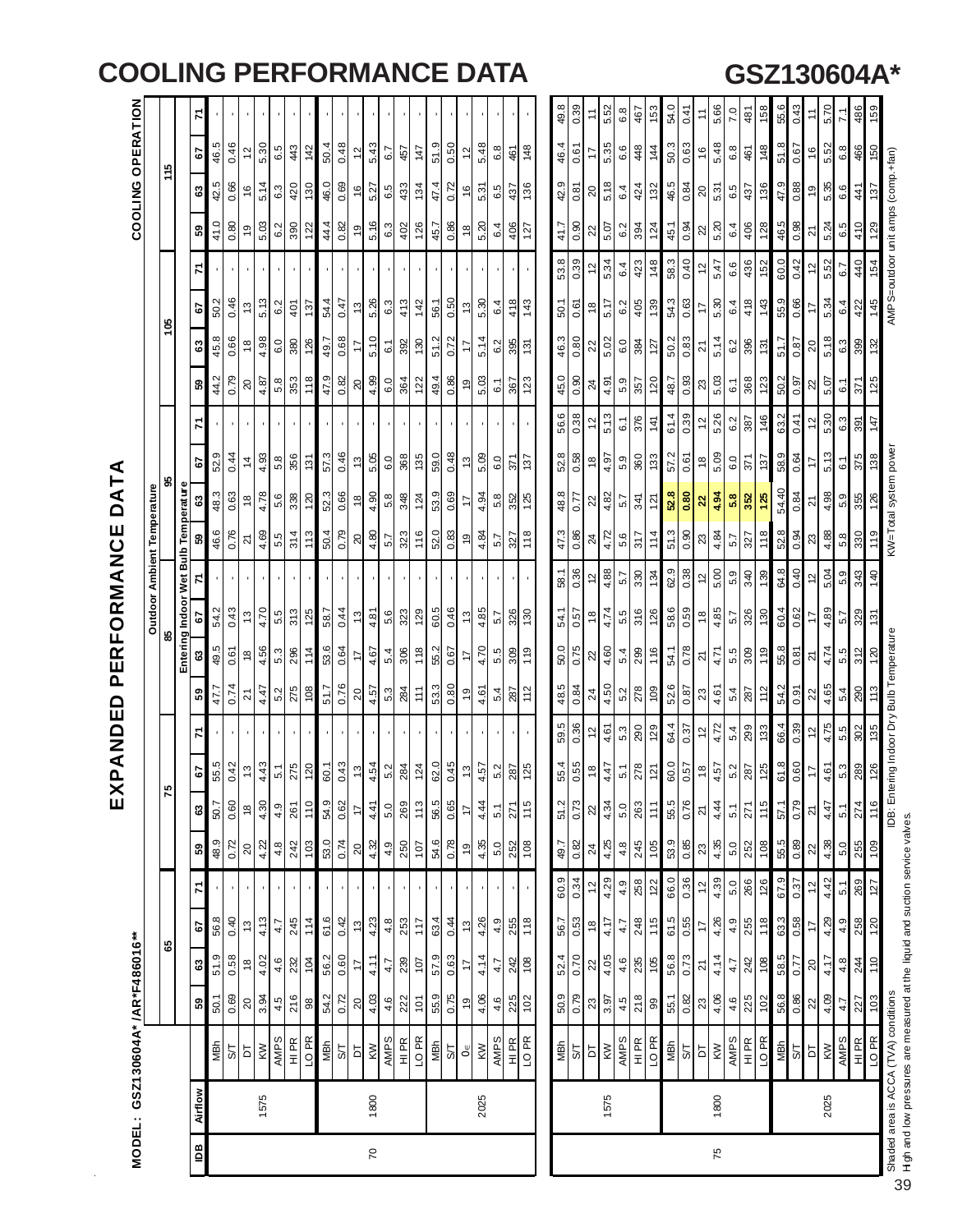| <b>COOLING PERFORMANCE DATA</b> |     |   |      |      |                |      |     |     |     |      |      |                |      |     |     |     |      |      |                |      |                  |     |     |      |      |    |      |     |     |     |      |      |
|---------------------------------|-----|---|------|------|----------------|------|-----|-----|-----|------|------|----------------|------|-----|-----|-----|------|------|----------------|------|------------------|-----|-----|------|------|----|------|-----|-----|-----|------|------|
|                                 |     | ᠷ | 49.5 | 0.57 | $\frac{6}{5}$  | 5.56 | 6.9 | 472 | 155 | 53.6 | 0.59 | $\frac{6}{2}$  | 5.70 | 7.1 | 486 | 159 | 55.2 | 0.62 | 15             | 5.75 | $\overline{7.1}$ | 491 | 161 | 49.1 | 0.73 | 21 | 5.61 | 6.9 | 476 | 156 | 53.2 | 0.76 |
| <b>COOLING OPERATION</b>        |     | 5 | 46.3 | 0.76 | 20             | 5.39 | 6.6 | 452 | 145 | 50.2 | 0.78 | 20             | 5.52 | 6.8 | 466 | 150 | 51.7 | 0.82 | $\overline{1}$ | 5.57 | 6.9              | 471 | 151 | 46.1 | 0.91 | 24 | 5.43 | 6.7 | 457 | 147 | 49.9 | 0.94 |
|                                 | 115 | ෂ | 43.3 | 0.93 | $\frac{1}{2}$  | 5.22 | 6.4 | 428 | 133 | 46.9 | 0.96 | 23             | 5.35 | 6.6 | 441 | 137 | 48.4 | 1.00 | $\approx$      | 5.40 | 6.7              | 446 | 138 | 44.0 | 1.00 | 26 | 5.27 | 6.5 | 432 | 134 | 47.7 | 1,00 |
|                                 |     | ន | 42.4 | 0.99 | 25             | 5.12 | 6.3 | 398 | 125 | 45.9 | 1.00 | 23             | 5.24 | 6.5 | 410 | 129 | 47.3 | 1.00 | 21             | 5.28 | 6.5              | 414 | 8   | 43.1 | 1.00 | 25 | 5.16 | 6.3 | 402 | 126 | 46.7 | 1,00 |
|                                 |     | π | 53.4 | 0.56 | $\overline{z}$ | 5.38 | 6.5 | 427 | 149 | 57.9 | 0.58 | $\overline{1}$ | 5.52 | 6.7 | 440 | 154 | 59.6 | 0.61 | $\overline{1}$ | 5.56 | 6.7              | 44  | 156 | 53.1 | 0.73 | 23 | 5.43 | 6.6 | 431 | 151 | 57.5 | 0.76 |

|    |         | MODEL: GSZ130604A*/AR*F486016**       |                   |                           |                         |                   |                   |                  | <b>XPANDED</b>              |                                |                                           | PERFORMANCE         |                   |                                        |                                            | DATA              |                               |                   |                           |                   |                                                |                                     | <b>COOLING OPERATION</b>  |                   |                                       |
|----|---------|---------------------------------------|-------------------|---------------------------|-------------------------|-------------------|-------------------|------------------|-----------------------------|--------------------------------|-------------------------------------------|---------------------|-------------------|----------------------------------------|--------------------------------------------|-------------------|-------------------------------|-------------------|---------------------------|-------------------|------------------------------------------------|-------------------------------------|---------------------------|-------------------|---------------------------------------|
|    |         |                                       |                   |                           |                         |                   |                   |                  |                             |                                |                                           |                     |                   |                                        | Outdoor Ambient Temperature                |                   |                               |                   |                           |                   |                                                |                                     |                           |                   |                                       |
|    |         |                                       |                   |                           | 8                       |                   |                   |                  | 75                          |                                |                                           | 53                  |                   |                                        |                                            |                   |                               |                   | 105                       |                   |                                                |                                     | 115                       |                   |                                       |
|    |         |                                       |                   |                           |                         |                   |                   |                  |                             |                                |                                           | Entering Indoor Wet |                   |                                        | <b>Bulb Temperature</b>                    |                   |                               |                   |                           |                   |                                                |                                     |                           |                   |                                       |
| e  | Airflow |                                       | 59                | $\boldsymbol{\mathsf{c}}$ | 2                       | 71                | ${\tt S3}$        | ෂ                | 5                           | Z                              | 59                                        |                     | 5                 |                                        |                                            | S                 | 71                            | 59                | 3                         | c                 | 7                                              | 59                                  | $\boldsymbol{\mathbb{S}}$ | 57                | 7                                     |
|    |         | MBh<br>5 <sup>1</sup>                 | 51.8<br>0.86      | 52.9<br>0.81              | 56.6<br>0.66            | 60.5<br>0.49      | 50.6<br>0.90      | 0.84<br>51.      | 55.2                        | 0.51<br>59.1                   | 49.4<br>0.92                              | 50.5<br>0.86        | 53.9<br>0.70      | 48.2<br>0.95<br>57.6<br>0.52           | 49.2<br>0.89                               | 52.6<br>0.72      | 56.2<br>0.54                  | 45.8<br>0.98      | 46.8                      | 50.0<br>0.75      | 0.56<br>53.4                                   | 42.4<br>0.99                        | 43.3<br>0.93              | 46.3<br>0.76      | 49.5<br>0.57                          |
|    |         | $\overline{\mathbf{p}}$               | 26                | 25                        | $\approx$               | $\overline{1}$    | $\frac{26}{5}$    | 25               | 0.68                        | $\overset{\circ}{\phantom{a}}$ | 26                                        | 25                  | 22                | 27<br>$\overset{\circ}{\phantom{a}}$   |                                            | $\approx$         | $\overset{\circ}{\mathbf{1}}$ | 26                | 0.92<br>25                | $\approx$         |                                                | 25                                  | $\overline{24}$           | 20                | $\stackrel{\circ}{\phantom{}_{\sim}}$ |
|    | 1575    | $\leq$                                | 4.00              | 4.08                      | 4.20                    | 4.32              | 4.28              | 4.3              | 4.50                        | 4.64                           | 4.54                                      | 4.63                | 4.77              | 4.76<br>4.92                           | 4.86                                       | 5.01              | 5.17                          | 4.95              | 5.06                      | 5.21              | 5.38                                           | 5.12                                | 5.22                      | 5.39              | 5.56                                  |
|    |         | <b>AMPS</b>                           | 4.6               | 4.7                       | 4.8                     | 5.0               | 4.9               | 5.0              |                             | 5.3                            |                                           | 5.4                 |                   | 5.6<br>5.8                             |                                            |                   |                               | 6.0               |                           | 6.3               | 6.5                                            | $6.3\,$                             | 6.4                       | $6.6\,$           | 6.9                                   |
|    |         | <b>HIPR</b>                           | 220               | 237                       | 250                     | 261               |                   | 266              | $\frac{5}{8}$ $\frac{8}{8}$ | 293                            | $\frac{53}{8}$                            | $\frac{302}{117}$   | $rac{6}{379}$     | 333                                    |                                            |                   |                               |                   |                           | 409               | 427                                            |                                     |                           |                   |                                       |
|    |         | LO PR                                 | 100               | 106                       | 116                     | 124               | $\frac{247}{106}$ | 112              |                             | 131                            |                                           |                     | 127               | $rac{320}{115}$<br>136                 | $\frac{2}{3}$ $\frac{3}{4}$ $\frac{1}{23}$ | $\frac{5.9}{364}$ | $rac{6}{8}$ $\frac{8}{43}$    | $\frac{360}{121}$ | $rac{1}{68}$ $rac{1}{29}$ | 140               | 149                                            | 398                                 | 428                       | 452               | 472                                   |
|    |         | MBh                                   | 56.1              | 57.4                      | 61.3                    | 65.5              | 54.8              | \$               | 59.9                        | 64.0                           | 53.5                                      | <b>ZFS</b>          | 58.4              | 52.2<br>62.5                           | 53.4                                       | 57.0              | 60.9                          | 49.6              | 50.7                      | 54.2              | 57.9                                           | 45.9                                | 46.9                      | 50.2              | 53.6                                  |
|    |         | <b>ST</b>                             | 0.90              | 0.84                      | 0.68                    | 0.51              | 0.93              | 0.8              |                             | 0.53                           | 0.95                                      | 0.89                | 0.73              | 0.98<br>0.54                           | 0.92                                       | 0.75              | 0.56                          | 1.00              | 0.96                      | 0.78              | 0.58                                           | 1.00                                | 0.96                      | 0.78              | 0.59                                  |
|    |         | $\overline{\mathsf{D}}$               | $\overline{26}$   | 25                        | $\overline{\mathsf{N}}$ | $\overline{17}$   | $26$              | 25               | 22                          | $\overline{17}$                | 26                                        | 25                  | $\approx$         | $\overline{1}$                         | 25                                         | $\mathbf{a}$      | $\overline{17}$               |                   | 25                        |                   | $\overline{1}$                                 | $\mathbb{S}^3$                      |                           | 20                | $\frac{6}{5}$                         |
| 8  | 1800    | KW                                    | 4.09              | 4.17                      | 4.29                    | 4.42              | 4.38              | 4.47             | 4.61                        | 4.75                           | 4.65                                      | 4.74                | 4.89              | $rac{26}{4.88}$<br>5.04                | 4.98                                       | 5.14              | 5.30                          | $\frac{25}{5.07}$ | 5.18                      | $\frac{22}{5.34}$ | 5.52                                           | 5.24                                | 23 <sub>5.35</sub>        | 5.52              | 5.70                                  |
|    |         | <b>AMPS</b>                           | 4.7               | 4.8                       | 4.9                     | 5.1               | 5.0               | 5.1              | 5.3                         | 5.5                            | 5.4                                       | 5.5                 | 5.7               | 5.8<br>5.9                             | 5.9                                        | 61                | 6.3                           | 61                | 6.3                       | 6.4               | 6.7                                            | 6.5                                 | 6.6                       | 6.8               | 7.1                                   |
|    |         | HIPR <sub></sub>                      | 227               | 244                       | 258                     | 269               | 255               | 274              | 290                         | 302                            | 290                                       | 312                 | 329               | 330<br>343                             | 355                                        | 375               | 391                           | 371               | 400                       | 422               | 440                                            | 410                                 | 441                       | 466               | 486                                   |
|    |         | LO <sub>PR</sub>                      | 103               | $\frac{10}{11}$           | 120                     | 127               | 109               | 116              | 126                         | 135                            | 113                                       | 120                 | 131               | 119<br>140                             | 126                                        | 138               | 147                           | 125               | 132                       | 145               | 154                                            | 129                                 | 137                       | 150               | 159                                   |
|    |         | MBh                                   | 57.8              | 59.1                      | 63.1                    | 67.5              | 56.5              | 57.              | 61.6                        | 65.9                           | 55.                                       | 56.3                | 60.2              | 53.8<br>64.3                           | 55.0                                       | 58.7              | 62.8                          | 51.1              | 52.2                      | 55.8              | 59.6                                           | 47.3                                | 48.4                      | 51.7              | 55.2                                  |
|    |         | <b>ST</b>                             | 0.94              | 0.88                      | 0.72                    | 0.54              | 1.00              | 0.9 <sub>1</sub> | 0.74                        | 0.56                           | 1.00                                      | 0.94                | 0.76              | 1.00<br>0.57                           | 0.97                                       | 0.79              | 0.59                          | 1.00              | 1.00                      | 0.82              | 0.61                                           | 1.00                                | 1.00                      | 0.82              | 0.62                                  |
|    |         | <b>DT</b>                             | 25                | 24                        | $\overline{z}$          | $\frac{6}{5}$     | 26                | $\overline{c}$   | ಸ                           |                                | 25                                        | $\overline{a}$      | $\overline{2}$    | $\overline{z}$                         | ম                                          | 2                 |                               | ಔ                 | 24                        | 21                |                                                | $\overline{21}$                     | $\mathbf{z}$              | $\frac{9}{2}$     | $\frac{1}{2}$                         |
|    | 2025    | KW                                    | 4.12              | 4.20                      | 4.33                    | 4.46              | 4.42              | $4.5^{\circ}$    | 4.65                        | 4.79                           | 4.68                                      | 4.78                | 4.93              | 4.92<br>5.08                           | 5.02                                       | 5.18              | 5.34                          | 5.11              | 522                       | 5.39              | 5.56                                           | 5.28                                | 5.40                      | 5.57              | 5.75                                  |
|    |         | <b>AMPS</b>                           | 4.7               | 4.8                       | 5.0                     | 51                | 5.1               | 52               | 5.3                         | 5.5                            | 5.5                                       | 5.6                 | 5.8               | 58<br>6.0                              | 5.9                                        | $\overline{6}$    | 6.4                           | 6.2               | 6.3                       | 6.5               | 6.7                                            | 6.5                                 | 5.7                       | 6.9               | $\overline{71}$                       |
|    |         | $\frac{H}{10}$                        |                   | $rac{247}{111}$           | $\frac{261}{121}$       | $\frac{272}{129}$ | $\frac{257}{110}$ | $rac{27}{117}$   | 292                         | $\frac{305}{136}$              | $\frac{293}{114}$                         | $\frac{315}{122}$   | $\frac{33}{13}$   | 333<br>347                             | $\frac{359}{128}$                          | $rac{379}{139}$   | $\frac{395}{148}$             | 375               | 404                       | $\frac{426}{146}$ | $\frac{444}{156}$                              | 414                                 | $\frac{446}{138}$         | $rac{47}{151}$    |                                       |
|    |         |                                       | $\frac{229}{104}$ |                           |                         |                   |                   |                  |                             |                                |                                           |                     |                   | $\frac{141}{3}$                        |                                            |                   |                               |                   |                           |                   |                                                | <b>OE</b> $\mathsf{L}$              |                           |                   | $\frac{491}{161}$                     |
|    |         |                                       |                   |                           |                         |                   |                   |                  |                             |                                |                                           |                     |                   |                                        |                                            |                   |                               |                   |                           |                   |                                                |                                     |                           |                   |                                       |
|    |         | MBh                                   | 52.7              | 53.7                      | 56.3                    | 60.0              | 51.5              | $\overline{5}$   | 55.0                        | 58.6                           | 50.3                                      | 51.2                | 53.7              | 49.0<br>57.2                           | 50.0                                       | 52.3              | 55.8                          | 46.6              |                           | 49.7              | 53.1                                           | 43.1                                | 44.0                      | 46.1              | 49.1                                  |
|    |         | S <sub>T</sub>                        | 0.91              | 0.87                      | 0.79                    | 0.64              | 0.94              | $0.9^{\circ}$    | 0.82                        | 0.66                           | 0.96                                      | 0.93                | 0.84              | 0.99<br>0.68                           | 0.96                                       | 0.86              | 0.70                          | 1.00              | 0.99                      | 0.90              | 0.73                                           | 1.00                                | 1.00                      | 0.91              | 0.73                                  |
|    |         | $\overline{\mathsf{D}}$               | $28\,$            | 27                        | $26$                    | 22                | 28                | 28               | 26                          | $23\,$                         | 28                                        | $28\,$              | 26                | 28<br>23                               | $28$                                       | 26                | 23                            | 27                | $28$                      | $26\,$            | $\mathbb{S}^2$                                 | 25                                  | 26                        | 24                | $\overline{2}1$                       |
|    | 1575    | $\geq$                                | 4.03              | 4.11                      | 4.23                    | 4.36              | 4.32              | 4.4              | 4.54                        | 4.68                           | 4.57                                      | 4.67                | 4.81              | 4.80<br>4.96                           | 4.90                                       | 5.05              | 5.21                          | 4.99              | 5.10                      | 5.26              | 5.43                                           | 5.16                                | $rac{27}{65}$             | 5.43              | 5.61                                  |
|    |         | AMPS                                  | 4,6               | 4.7                       | 4.8                     | 5.0               | 4.9               | 5.0              | 52 28 59.6                  | 5.4                            | $\frac{53}{28}$                           | 5.4                 | 5.6               | 5.8                                    | 5.8                                        | $6.0\,$           | 6.2                           | $6.0\,$           | $6.1$                     | 6.3               | 6.6                                            | 6.3                                 |                           | 6.7               | 6.9                                   |
|    |         | HI PR                                 | 222               | 239                       | 253                     | $\frac{264}{125}$ | 250               | <b>269</b>       |                             | 296                            |                                           | 305                 |                   | $\frac{323}{116}$<br>$\frac{336}{137}$ | 348                                        | 367<br>135        | $\frac{383}{44}$              | $\frac{364}{122}$ | $\frac{35}{130}$          | 413               | 431                                            | $\frac{402}{126}$                   | $432$<br>$134$            | 457<br>147        | 476                                   |
|    |         | LO PR                                 | 101               | 107                       | 117                     |                   | 107               | 113              |                             | 132                            |                                           | 118                 | $\frac{323}{128}$ |                                        |                                            |                   |                               |                   |                           | 142               | 151                                            |                                     |                           |                   | 156                                   |
|    |         | MBh                                   | 57.1              | 58.2                      | 61.0                    | 65.0              | 55.8              | 56.              |                             | 63.5                           | 54.5                                      | 55.5                |                   | 53.1<br>62.0                           | 54.2                                       | 56.7              | 60.5                          | 50.5              | 51.4                      | 53.9              | 57.5                                           | 46.7                                | 47.7                      | 49.9              | 53.2                                  |
|    |         | S <sub>T</sub>                        | 0.94              | 0.91                      | 0.82                    | 0.66              | 0.97              | $\frac{3}{2}$    | 0.85                        | 0.69                           | 1.00                                      | 0.96                | 0.87              | 1,00<br>0.71                           | 0.99                                       | 0.90              | 0.73                          | 1.00              | 1.00                      | 0.93              | 0.76                                           | 1.00                                | 1.00                      | 0.94              | 0.76                                  |
|    |         | $\overline{\mathsf{D}}$               | $\overline{27}$   | 27                        | $\mathbb{R}$            | 22                | $\frac{8}{3}$     | $\overline{27}$  | $\frac{26}{4.65}$           | $\approx$                      | 28                                        | $\overline{27}$     | $\frac{26}{4.93}$ | $rac{27}{4.92}$<br>$\frac{22}{5.08}$   | $rac{27}{5.02}$                            | $\frac{26}{5.18}$ | $\frac{22}{5.34}$             | $\frac{26}{5.11}$ | $\frac{26}{5.22}$         | $\frac{26}{5.39}$ | $\begin{array}{c}\n 22 \\  5.56\n \end{array}$ | $\frac{24}{5.28}$                   | $\frac{24}{5.40}$         | $\frac{24}{5.57}$ | $\frac{21}{5.75}$                     |
| 89 | 1800    | KW                                    | 4.12              | 4.20                      | 4.33                    | 4.46              | 4.42              | $4.5^{\circ}$    |                             | 4.79                           | 4.68                                      | 4.78                |                   |                                        |                                            |                   |                               |                   |                           |                   |                                                |                                     |                           |                   |                                       |
|    |         | <b>AMPS</b>                           | 4.7               | 4.8                       | 5.0                     | 5.1               | 5.1               | 52               | 5.3                         | 5.5                            | 5.5                                       | 5.6                 | 5.8               | 58<br>6.0                              | 5.9                                        | $6.1$             | 6.4<br>395                    | 6.2               | 6.3                       | 6.5               | 6.7                                            | 6.5                                 | 6.7                       | 6.9               | 7.1                                   |
|    |         | HI <sub>PR</sub>                      | 229               | 247                       | 261                     | 272               | 257               | <b>27</b>        | 292                         | 305                            | 293                                       | 315                 | 333               | 347                                    | 359                                        | 379               |                               | 375               | 404                       | 426               | 44                                             | 414                                 | 446                       | 471               | 491                                   |
|    |         | LO PR                                 | 104               | 111                       | 121                     | 129               | 110               | $\frac{1}{\tau}$ | 128                         | 136                            | 114                                       | 122                 | 133               | 120<br>141                             | 128                                        | 139               | 148                           | 126               | 134                       | 146               | 156                                            | 130                                 | 138                       | 151               | 161                                   |
|    |         | MBh                                   | 58.8              | 60.0                      | 62.8                    | 67.0              | 57.5              | $\overline{38}$  | 61.3                        | 65.4                           | 56.1                                      | 572                 | 59.9              | 54.7<br>63.9                           | -55.8                                      | 58.4              | 62.3                          | 52.0              | 53.0                      | 55.5              | 59.2                                           | 48.2                                | $\overline{49}$           | 51.4              | 54.8                                  |
|    |         | S <sub>T</sub>                        | 0.98              | 0.95                      | 0.86                    | 0.70              | 1.00              | 0.98             | 0.89                        | 0.72                           | 1.00                                      | 1.00                | 0.91              | 0.74                                   | 1.00                                       | 0.94              | 0.76                          | 1.00              | 1.00                      | 0.98              | 0.79                                           | 1.00                                | 1.00                      | 0.98              | 0.80                                  |
|    |         | $\overline{\mathsf{d}}$               | 26                | 26                        | $\overline{24}$         | $\overline{21}$   | 26                | 26               | 25                          | 21                             | 25                                        | 26                  | 25                | 1.00<br>$\overline{2}$                 | 25                                         | 25                | 22                            | $\overline{24}$   | 24                        | 25                | $\overline{2}$                                 | $\approx$                           | $\overline{2}$            | 23                | $\overline{c}$                        |
|    | 2025    | $\lesssim$                            | 4.15              | 4.23                      | 4.36                    | 4.49              | 4.45              | 4.54             | 4.68                        | 4.83                           | 4.72                                      | 4.82                | 4.97              | 4.95<br>5.12                           | 5.06                                       | 5.22              | 5.38                          | 5.15              | 5.26                      | 5.43              | 5.61                                           | 5.33                                | 5.44                      | 5.61              | 5.80                                  |
|    |         | <b>AMPS</b>                           | 4.7               | 4.8                       | 5.0                     | 5.2               | 5.1               | 52               | 5.4                         | 5.6                            | 5.5                                       | 5.6                 | 5.8               | 5.9<br>6.0                             | 6.0                                        | 6.2               | 6.4                           |                   | 6.4                       | 6.6               | 6.8                                            | 6.6                                 | 6.7                       | 6.9               | 7.2                                   |
|    |         | HI <sub>PR</sub>                      | 232               | 249                       | $\frac{263}{122}$       | 275               | 260               | 280              | 295                         | 308                            | 296                                       | 318                 | 336               | 337<br>350                             | 362                                        | 383               | 39 50                         | 379               | 408                       | 430               | 449                                            |                                     | 450                       | 475               | 496                                   |
|    |         | LO PR                                 | 105               | 112                       |                         | 130               | 111               | 118              | 129                         | 137                            | 115                                       | 123                 | 134               | 121<br>143                             |                                            | 141               |                               | 127               | 135                       | 148               | 157                                            | 131                                 | 140                       | 153               | 163                                   |
|    |         | Shaded area is AHRI Rating Conditions |                   |                           |                         |                   |                   |                  |                             |                                | IDB: Entering Indoor Dry Bulb Temperature |                     |                   |                                        | KW=Total system                            | power             |                               |                   |                           |                   |                                                | AMP S=outdoor unit amps (comp.+fan) |                           |                   |                                       |

High and low pressures are measured at the liquid and suction service valves. High and low pressures are measured at the liquid and suction service valves.

# **COOLING PERFORMANCE DATA GSZ130604A\***

40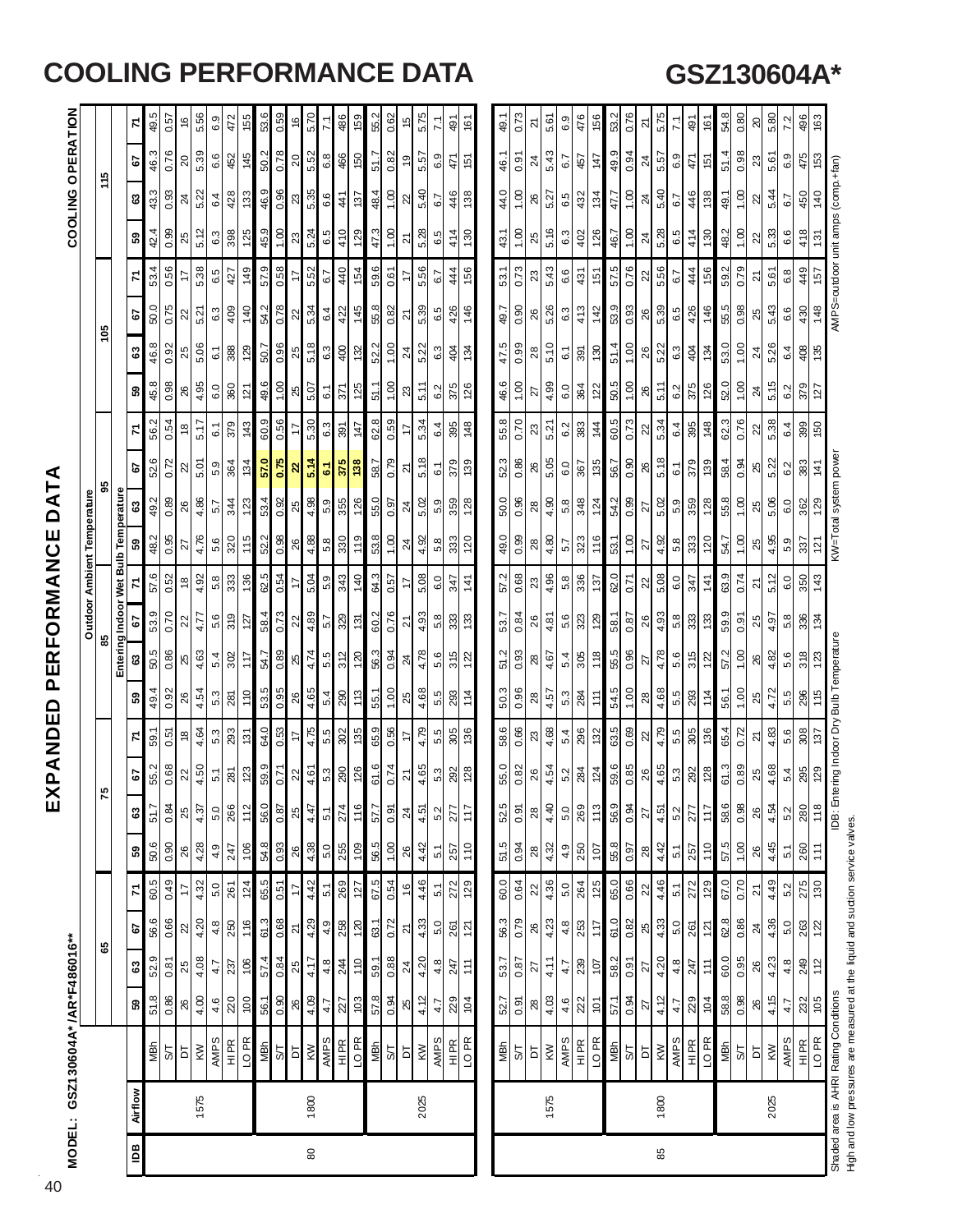|                                                                                                                                                                                                        |      |            |        |      |      |      |               |      |                             | EXPANDED PERFORMANCE DATA |      |      |      |            |                 |      |                                                                     |      |
|--------------------------------------------------------------------------------------------------------------------------------------------------------------------------------------------------------|------|------------|--------|------|------|------|---------------|------|-----------------------------|---------------------------|------|------|------|------------|-----------------|------|---------------------------------------------------------------------|------|
| MODEL: G/VSZ130181A* / AR*F18241                                                                                                                                                                       |      |            |        |      | ٷ    |      |               |      |                             |                           |      |      |      |            |                 |      | HEATING OPERATION                                                   |      |
|                                                                                                                                                                                                        |      |            |        |      |      |      |               |      | Outdoor Ambient Temperature |                           |      |      |      |            |                 |      |                                                                     |      |
|                                                                                                                                                                                                        | ౪    | ဓ          | 55     | ន    |      | 45   | $\frac{1}{4}$ | ౘ    | ఇ                           | 25                        | 20   | 5    | 15   | င္         | ທ               |      | ဂှ                                                                  | ុំ   |
| MBh                                                                                                                                                                                                    | 21.4 | <b>202</b> | 19.0   | 17.8 | 17.0 | 16.5 | 15.3          | 14.1 | 13.3                        | 12.3                      | 11.3 | 10.7 | 10.3 | 9.2        | $\frac{2}{8}$   | 7.2  | $\tilde{6}$                                                         | 5.0  |
| <b>DELTAT</b>                                                                                                                                                                                          | 33.0 | 31.2       | 29.4   | 27.5 | 26.2 | 25.4 | 23.6          | 21.8 | 20.6                        | 19.0 17.5                 |      | 16.5 | 15.9 | 14.3       | 12.7            | 11.0 | $\frac{4}{9}$                                                       | 7.7  |
| ⋛                                                                                                                                                                                                      | 1.68 | 1.64       | 161    | 1.58 | 1.56 | 1.54 | 1.51          | 1.48 | 1.46                        | 1.42                      | 1.39 | 1.37 | 1.36 | 1.32       | 1.29            | 1.26 | 123                                                                 | 1.19 |
| AMPS                                                                                                                                                                                                   | 73   | 67         | ვ<br>ბ | 5.3  | 57   | 5.6  | 53            | 5.0  | 4.8                         | 4.6                       | 43   | 4.2  | 4.2  | 4.0        | $\overline{37}$ | 55   | 32                                                                  | 2.9  |
| င်                                                                                                                                                                                                     | 3.73 | ය<br>3.    | 346    | 330  | 3.19 | 3.12 | 2.96          | 2.79 | 2.68                        | 2.53                      | 2.39 | 2.29 | 2.22 | 2.04       | 1.86            | 1.66 | 1.46                                                                | 1.22 |
| EER                                                                                                                                                                                                    | 12.8 | 12.3       | 11.8   | 11.3 | 10.9 | 10.7 | 10.1          | 9.5  | 9.2                         | $\overline{87}$           | 82   | 7.8  | 7.6  | <b>7.0</b> | 6.3             | 57   | 5.0                                                                 | 42   |
| High pressure is measured at the liquid service valve (the smaller valve)<br>Calculations are based on nominal CFM and 70 °F indoor dry bulb.<br>Low pressure is measured at the gauge port connection |      |            |        |      |      |      |               |      |                             |                           |      |      |      |            |                 |      | AMPS = Outdoor unit amps (comp.+fan)<br>$K/V = 1$ otal system power |      |
| *Note: Shaded area is AHRI Rating Conditions at 47° outdoor ambient temberature                                                                                                                        |      |            |        |      |      |      |               |      |                             |                           |      |      |      |            |                 |      |                                                                     |      |

# **SPLIT SYSTEM HEATING PERFORMANCE**

# **HEATING MODE HEATING MODE**

Pressures shown are for most popular match indoor unit WITH NO FROST ON OUTDOOR COIL. Due to factors like airflow, charge, indoor coil & frost, pressures will vary<br>significantly. Liquid (small) service valve pressures shou Pressures shown are for most popular match indoor unit WITH NO FROST ON OUTDOOR COIL. Due to factors like airflow, charge, indoor coil & frost, pressures will vary significantly. Liquid (small) service valve pressures should be ± 20 psig & suction (access port) pressures should be ± 5 psig of the values listed in this chart.

|                |                                         | 5            |                    | Suct<br>υņ<br>Suct | 141<br>1<br>430<br>133 | $\frac{40}{5}$<br>454<br>132 | $\frac{40}{5}$<br>479<br>132 | 39<br>415<br>132         | 우<br>438<br>132 | $\frac{1}{4}$<br>462<br>133 | 39<br>405<br>$\frac{2}{3}$ | $\frac{40}{5}$<br>427<br>132 | 140<br>451<br>132 |
|----------------|-----------------------------------------|--------------|--------------------|--------------------|------------------------|------------------------------|------------------------------|--------------------------|-----------------|-----------------------------|----------------------------|------------------------------|-------------------|
|                |                                         | 8            |                    | ٩L                 | 413                    | 437                          | 462                          | 399                      | 422             | 446                         | 389                        | 412                          | 435               |
|                |                                         |              |                    | Suct               | 125                    | 125                          | 124                          | 124                      | 124             | 125                         | 124                        | 124                          | 125               |
|                |                                         | 57           |                    | ٩L                 | 397                    | <u>දි</u>                    | 445                          | 383                      | 406             | 8                           | 374                        | 396                          | 419               |
|                |                                         | 52           |                    | Suđ                |                        | 117                          | 117                          | 116                      | 117             | 117                         | 116                        | 117                          | 117               |
|                | हि                                      |              | Pressure           | ٥Li                | 381                    | 404                          | 428                          | 368                      | 390             | 414                         | 358                        | ౙౢ                           | 403               |
| C              |                                         | 47           |                    | Suct               | م<br>ب                 | ဒီ                           | $\frac{8}{1}$                | ဍိ                       | $\frac{8}{1}$   | 0<br>11                     | $\frac{80}{1}$             | $\frac{8}{2}$                | 109               |
|                | <b>Outdoor Air Dry Bulb Temperature</b> |              | Suction            | Ŀiq                | 364                    | 387                          | $-41$ <sup>1</sup>           | 352                      | 374             | 397                         | 343                        | 365                          | 387               |
|                |                                         | 42           |                    | S uct              | S                      | ŚΞ                           | $\overline{5}$               | ś                        | $\overline{5}$  | 102                         | 101                        | $\Xi$                        | 102               |
|                |                                         |              |                    | υū                 | 348                    | 370                          | 394                          | 336                      | 358             | 381                         | 328                        | 349                          | 371               |
| $\overline{a}$ |                                         | 57           | Valve & Compressor | Suct               | ತ                      | ತ                            | SS                           | SS                       | ತ               | 94                          | SS                         | 3                            | ತ                 |
|                |                                         |              |                    | ۵Li                | 332                    | 354                          | 377                          | 321                      | 342             | 364                         | 313                        | 333                          | 355               |
|                |                                         | 32           | Liquid             | Suct               | 86                     | 86                           | 86                           | 86                       | 86              | 86                          | 85                         | 86                           | 86                |
|                |                                         |              |                    | ٩L                 | 316                    | 337                          | 360                          | 305                      | 326             | 348                         | 297                        | 318                          | 339               |
|                |                                         | 27           |                    | 5ತ                 | ల్లి                   | ల్ల                          | æ                            | ల్ల                      | ల్ల             | ల్ల                         | ల్ల                        | R)                           | ల్లి              |
|                |                                         |              |                    | ∃⊔                 | ೩೦                     | $\rm \grave{\approx}$        | 343                          | 289                      | 31<br>১         | శ్ల                         | 282                        | 302                          | 323               |
|                |                                         | 22           |                    | Suct               | 7                      |                              | S                            | $\overline{\mathcal{C}}$ | 77              | $\mathcal{L}$               | R                          | 71                           | $\tilde{z}$       |
|                |                                         |              |                    | Liq                | 284                    | 304                          | 325                          | 274                      | 294             | 314                         | 267                        | 286                          | 307               |
|                |                                         |              |                    | Suct               | යි                     | යි                           | යි                           | 63                       | යි              | 63                          | 8                          | යි                           | යි                |
|                |                                         |              |                    | ۵ij                | 268                    | 287                          | 308                          | 259                      | 278             | 298                         | 252                        | 271                          | 290               |
|                | ndoor Return                            | Air Dry Bulb | Temperature        | E                  | 65                     | ξ                            | 75                           | 65                       | 20              | 75                          | 65                         | 20                           | 57                |
|                |                                         | Indoor       | Air Flow           | Rate               |                        | 530                          |                              |                          | 600             |                             |                            | 680                          |                   |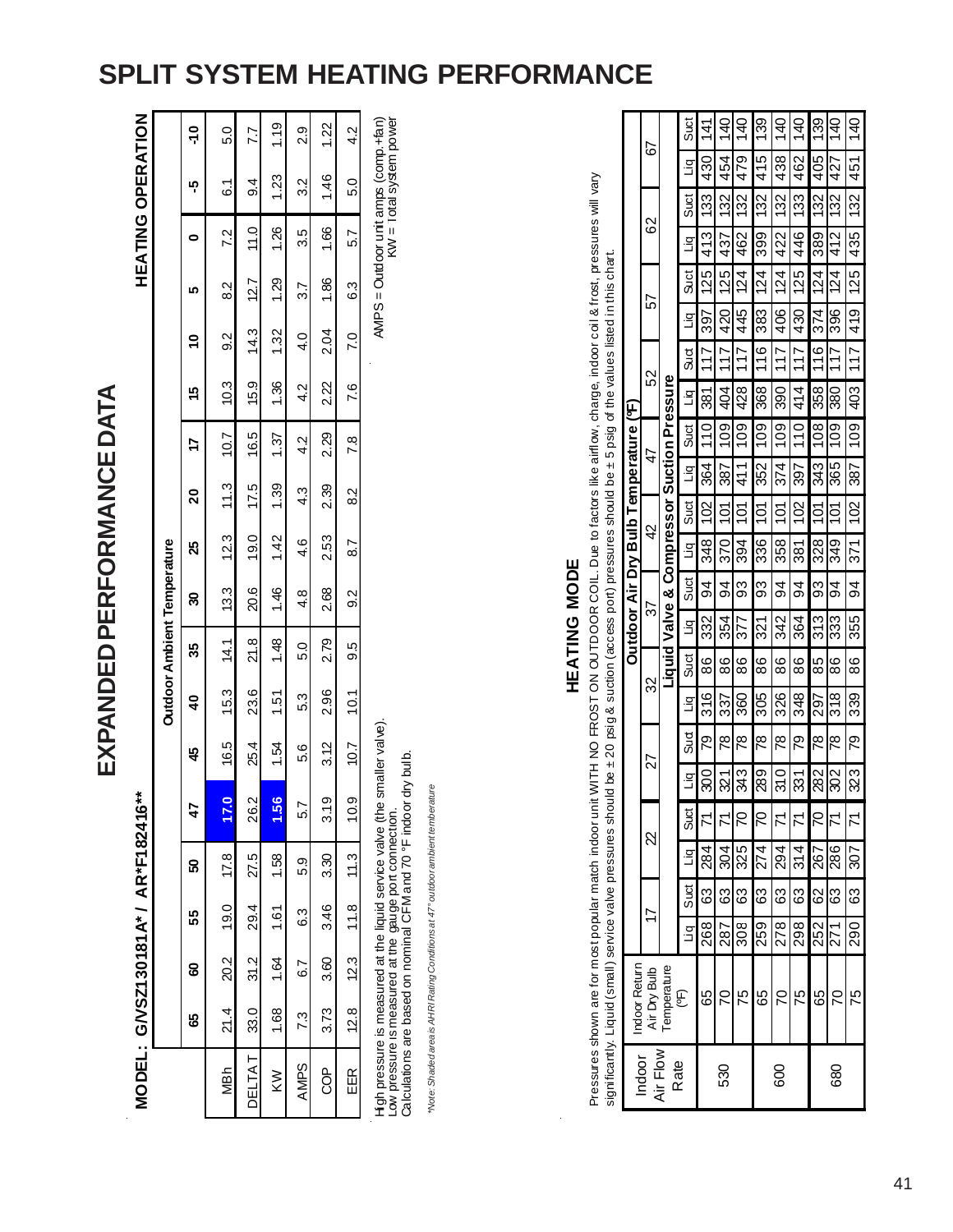| MODEL: G/VSZ130241A* / AR*F18241                                                                                                                                                       |                  |      |               |      | ٷ           |                   |                |                   |                              |          |      |               |      |               |         |                | HEATING OPERATION                                                   |                 |
|----------------------------------------------------------------------------------------------------------------------------------------------------------------------------------------|------------------|------|---------------|------|-------------|-------------------|----------------|-------------------|------------------------------|----------|------|---------------|------|---------------|---------|----------------|---------------------------------------------------------------------|-----------------|
|                                                                                                                                                                                        |                  |      |               |      |             |                   |                |                   | Outdoor Ambient Tem perature |          |      |               |      |               |         |                |                                                                     |                 |
|                                                                                                                                                                                        | 65               | 8    | 55            | SO   | 4           | 45                | $\frac{4}{1}$  | 35                | 30                           | 25       | 20   | 17            | 15   | $\frac{1}{2}$ | ی       | 0              | ပ္ပ္က                                                               | $\frac{1}{2}$   |
| MBh                                                                                                                                                                                    | 28.9             | 27.4 | 25.8          | 24.1 | 23.0        | 22.3              | 20.7           | 19.1              | 16.7                         | 15.4     | 14.2 | 13.4          | 12.9 | 11.6          | 10.3    | $\overline{0}$ | 7.6                                                                 | ვ<br>ბ          |
| DELTA T                                                                                                                                                                                | 32.6             | 30.9 | 29.1          | 27.2 | 26.0        | 25.2              | 234            | 21.6              | 18.9                         | 17.4     | 16.0 | 15.1          | 14.6 | 13.1          | 11.6    | 10.1           | 8.6                                                                 | $\overline{71}$ |
| KN                                                                                                                                                                                     | 2.20             | 2.15 | 2.11          | 2.07 | 2.04        | 2.02              | 1.98           | 1.94              | 1.75                         | 1.71     | 1.67 | 1.65          | 1.63 | 1.59          | 1.56    | 1.52           | 1.48                                                                | $\frac{4}{4}$   |
| AMPS                                                                                                                                                                                   | $\overline{9.7}$ | 0.6  | $\frac{4}{3}$ | 7.9  | ڢ           | 7.5               | $\overline{C}$ | $\overline{6}$ .7 | $6\overline{4}$              | ن<br>ف   | 5.8  | 5.6           | 5.6  | 5.3           | 4.9     | 4.6            | $4.\overline{3}$                                                    | 3.8             |
| e<br>C                                                                                                                                                                                 | 3.85             | 3.72 | 3.57          | 3.41 | 3.30        | 3.23              | 3.06           | 2.89              | 2.79                         | 2.63     | 2.48 | 2.38          | 2.31 | 2.13          | 1.93    | 1.73           | $-51$                                                               | 1.27            |
| EER                                                                                                                                                                                    | 13.2             | 12.7 | 12.2          | 11.7 | ن<br>ج<br>Ξ | 11.0              | 10.5           | ၀့                | 9.5                          | <u>ဝ</u> | 5.8  | $\frac{1}{8}$ | P. 9 | 7.3           | ٥.<br>ق | 5.3            | 5.2                                                                 | 4.4             |
| H<br>H<br>K                                                                                                                                                                            | 407              | 390  | 375           | 358  | 350         | 343               | 330            | 317               | 303                          | 290      | 278  | 272           | 267  | 257           | 247     | 237            | 228                                                                 | 220             |
| LO <sub>PR</sub>                                                                                                                                                                       | 135              | 126  | 118           | 108  | 102         | 88                | 80             | 80                | 73                           | 65       | 57   | 53            | 51   | 43            | 57      | $\overline{5}$ | 27                                                                  | 22              |
| Calculations are based on nominal CFM and 70 °F indoor dry bulb.<br>Low pressure is measured at the gauge port connection<br>High pressure is measured at the liquid service valve (th |                  |      |               |      |             | re smaller valve) |                |                   |                              |          |      |               |      |               |         |                | AMPS = Outdoor unit amps (comp.+fan)<br>$KVV = 1$ otal system power |                 |

High pressure is measured at the liquid service valve (the sm<br>Low pressure is measured at the gauge port connection.<br>Calculations are based on nominal CFM and 70 °F indoor dry<br><sup>1</sup>Note: Shaded area is AHRI Rating Conditions Calculations are based on nominal CFM and 70 °F indoor dry bulb.

\*Note: Shaded area is AHRI Rating Conditions at 47° outdoor ambient temberature

# **SPLIT SYSTEM HEATING PERFORMANCE**

**EXPANDED PERFORMANCE DATA**

EXPANDED PERFORMANCE DATA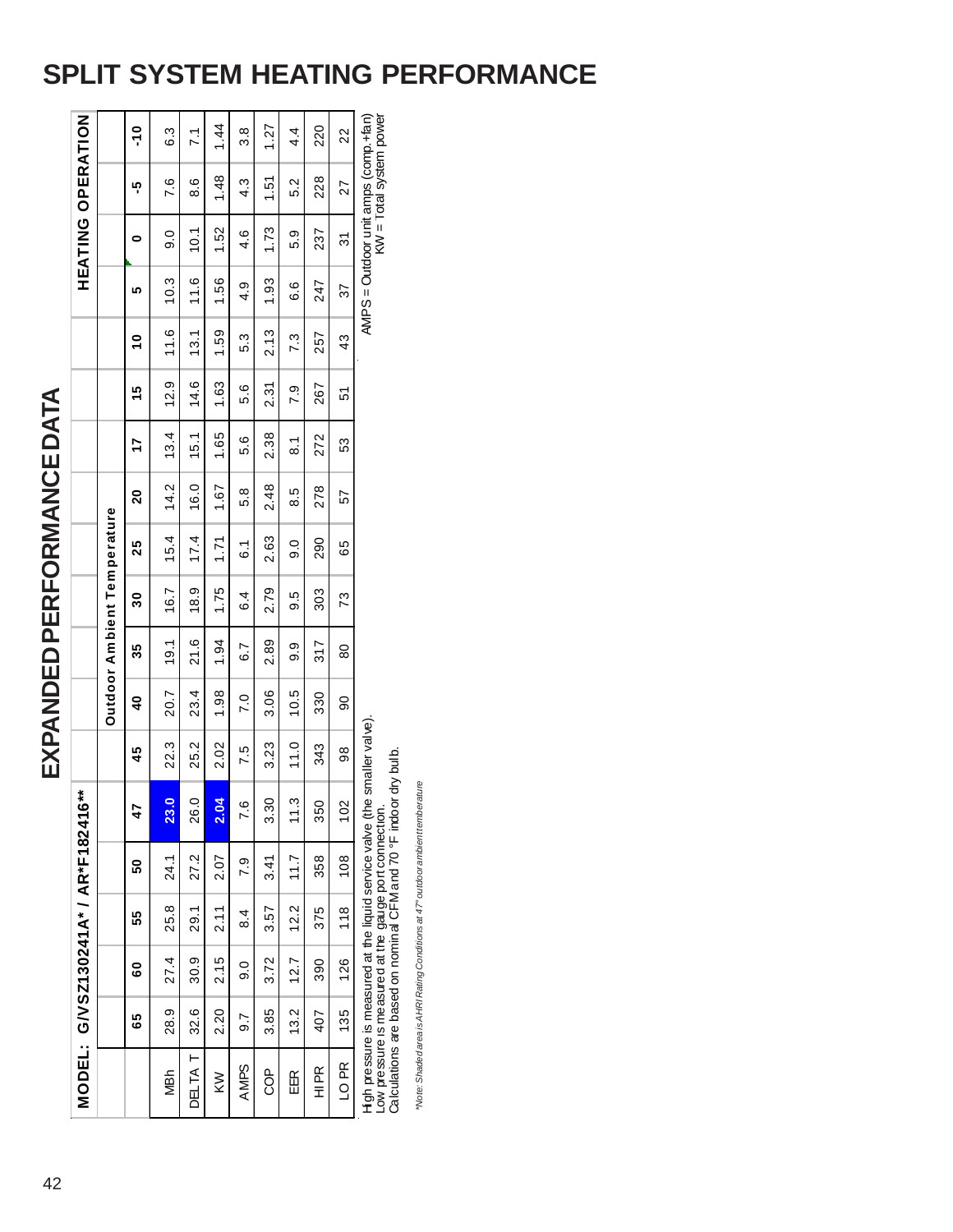| MODEL: G/VSZ130241B*/ AR*F182416**                                                                                                  |          |        |                      |      |             |      |                                    |      |               |      |         |         |      |             |             |                | HEATING OPERATION                                               |               |
|-------------------------------------------------------------------------------------------------------------------------------------|----------|--------|----------------------|------|-------------|------|------------------------------------|------|---------------|------|---------|---------|------|-------------|-------------|----------------|-----------------------------------------------------------------|---------------|
|                                                                                                                                     |          |        |                      |      |             |      | <b>Outdoor Ambient Temperature</b> |      |               |      |         |         |      |             |             |                |                                                                 |               |
|                                                                                                                                     | ఴ        | 8      | 55                   | ន    | 47          | 45   | $\mathbf{a}$                       | 35   | శి            | 25   | ຊ       | Þ       | 15   | S           | ທ           |                | ပှ                                                              | $\frac{1}{2}$ |
| MBh                                                                                                                                 | .<br>ති  | 27.4   | 25.8                 | 24.1 | 23.         | 223  | 20.7                               | 19.1 | 16.9          | 15.6 | 14.3    | 13.6    | 13.0 | 11.7        | 10.4        | $\overline{5}$ | 7.7                                                             | 63            |
| DELTA T                                                                                                                             | 33.5     |        | $31.7$ $29.8$ $27.9$ |      | 26.G        | 25.8 | 24.0                               | 22.1 | 19.5          | 18.0 | 16.6    | 15.7    | 15.1 | 13.6        | <b>12.0</b> | 10.5           | 8.9                                                             | 73            |
| ⋚                                                                                                                                   | 2.17     | 212    | 2.08                 | 2.04 | <b>2.02</b> | 2.00 | 1.96                               | 1.91 | 1.80          | 1.76 | 1.72    | $-1.70$ | 1.68 | 1.64        | 1.60        | 1.57           | 1.52                                                            | 1.49          |
| <b>AMPS</b>                                                                                                                         | 10.1     | ე<br>თ | 87                   | 82   | P.S         | 7.7  | 73                                 | 6.9  | 6.6           | 6.3  | C.O     | 5.9     | 58   | 5.5         | 5.2         | 4.9            | 4.5                                                             | $\frac{4}{1}$ |
| င်                                                                                                                                  | ನ್ಸ<br>ನ | 3.77   | 3.62                 | 3.46 | 3.34        | 327  | 3.10                               | 2.92 | 2.74          | 259  | 24<br>4 | 233     | 227  | 2.08        | 1.89        | 1.69           | 1.48                                                            | 1.25          |
| EER                                                                                                                                 | 13.3     |        | $12.9$ $12.4$ $11.8$ |      | 11.4        | 11.2 | 10.6                               | 0.01 | $\frac{4}{3}$ | 8.8  | .<br>თ  | 8.0     | 7.7  | $\tilde{z}$ | 6.5         | 5.8            | 51                                                              | 4.3           |
| High pressure is measured at the liquid service valve (the smaller valve)<br>Low pressure is measured at the gauge port connection. |          |        |                      |      |             |      |                                    |      |               |      |         |         |      |             |             |                | AMPS = Outdoor unit amps (comp.+fan)<br>KW = lotal system power |               |

Low pressure is measured at the gauge port connection.<br>Calculations are based on nominal CFM and 70 °F indoor dry bulb. Calculations are based on nominal CFM and 70 °F indoor dry bulb. High pressure is measured at the liquid service valve (the sm<br>Low pressure is measured at the gauge port connection.<br>Calculations are based on nominal CFM and 70 °F indoor dry<br><sup>v</sup>ive: Shadedareats AHRI Rating Conditions at

"Note: Shaded area is AHRI Rating Conditions at 47° outdoor ambient temberature

# **HEATING MODE HEATING MODE**

Pressures shown are for most popular match indoor unit WITH NO FROST ON OUTDOOR COIL. Due to factors like airflow, charge, indoor coil & frost, pressures will vary Pressures shown are for most popular match indoor unit WITH NO FROST ON OUTDOOR COIL. Due to factors like airflow, charge, indoor coil & frost, pressures will vary significantly. Liquid (small) service valve pressures should be ±20 psig & suction (access port) pressures should be ± 5 psig of the values listed in this chart. significantly. Liquid (small) service valve pressures should be ± 20 psig & suction (access port) pressures should be ± 5 psig of the values listed in this chart.

|                                  | 5              |                    | Suct      | ᢌ   | ೫      | న్లె            | <u>ର</u>       | <u>පි</u> | ᠻᢅ            | ೫              | <u>ခ</u>      | 8         |
|----------------------------------|----------------|--------------------|-----------|-----|--------|-----------------|----------------|-----------|---------------|----------------|---------------|-----------|
|                                  |                |                    | ia<br>Li  | 420 | 44     | 468             | 406            | 429       | 452           | 396            | 418           | 44<br>4   |
|                                  |                |                    | Suct      | 124 | 23     | 23              | 123            | 123       | 23<br>2       | 22             | 123           | 123       |
|                                  | ဥ              |                    | ig.       | 404 | 427    | 452             | 391            | 413       | 436           | 381            | 403           | 426       |
|                                  |                |                    | Suct      | 91. | 116    | 116             | 115            | 116       | 116           | 115            | 116           | 116       |
|                                  | 57             |                    | ن<br>تا   | 388 | 411    | 435             | 375            | 397       | 420           | 366            | 387           | 410       |
|                                  |                |                    | Sud       | 80  | 80     | $\frac{8}{1}$   | $\frac{8}{10}$ | ဥ္ခ်ဳ     | $\frac{8}{1}$ | 108            | $\frac{8}{1}$ | 109       |
| €                                | SS             | Suction Pressure   | ia<br>Li  | 372 | 395    | 419             | 360            | 381       | 404           | 351            | 372           | 394       |
|                                  |                |                    | Suct      | ္ထ  | 8      | $\overline{5}$  | $\overline{5}$ | δ         | $\frac{2}{3}$ | $\overline{5}$ | δ             | $\approx$ |
| Outdoor Air Dry Bulb Temperature | $\overline{4}$ |                    | $\Xi$     | 356 | 378    | 402             | 344            | 366       | 388           | 335            | 356           | 379       |
|                                  |                |                    | Suct      | 95  | ತ      | 34              | ತ              | 3         | 95            | ತ              | 94            | 95        |
|                                  | 42             | Valve & Compressor | ŭq        | 340 | 362    | 385             | 329            | 350       | 372           | 320            | 34<br>1       | 363       |
|                                  |                |                    | Suct      | 87  | 87     | 87              | 78             | 87        | 88            | 87             | 87            | 58        |
|                                  | 57             |                    | <u>ي</u>  | 324 | 346    | 368             | 313            | 334       | 356           | 305            | 326           | 347       |
|                                  |                | Liquid             | Suct      | 80  | 80     | ဓ္ထ             | 80             | ဓ္ထ       | 80            | 79             | 80            | 80        |
|                                  | 3S             |                    | <u>و.</u> | 308 | 329    | 352             | 298            | 318       | 340           | 290            | $\frac{1}{3}$ | 331       |
|                                  |                |                    | Suđ       | ద్  | 73     | 73              | 22             | ౘ         | 73            | 22             | ని            | 73        |
|                                  | 27             |                    | ۵Li       | 293 | თ<br>თ | 335             | 283            | 303       | 323           | 276            | 295           | 315       |
|                                  |                |                    | Suct      | 8   | 8      | 89              | 65             | 8         | 8             | 89             | 66            | 8         |
|                                  | ನಿ             |                    | Liq       | 277 | 297    | $\frac{318}{5}$ | 267            | 287       | 307           | 261            | 280           | 299       |
|                                  |                |                    | Suct      | တ   | 58     | 58              | 58             | 58        | ၵ္တ           | 58             | 58            | 59        |
|                                  |                |                    | ğ         | 261 | 280    | $\frac{20}{3}$  | 252            | 271       | 291           | 246            | 264           | 283       |
| Indoor Return                    | Air Dry Bulb   | Temperature        | E         | 65  | ξ      | 75              | 65             | ξ         | 75            | 65             | 20            | 10        |
| Indoor                           | Air Flow       | Rate               |           |     | ខ      |                 |                | 800       |               |                | 80            |           |

# **SPLIT SYSTEM HEATING PERFORMANCE**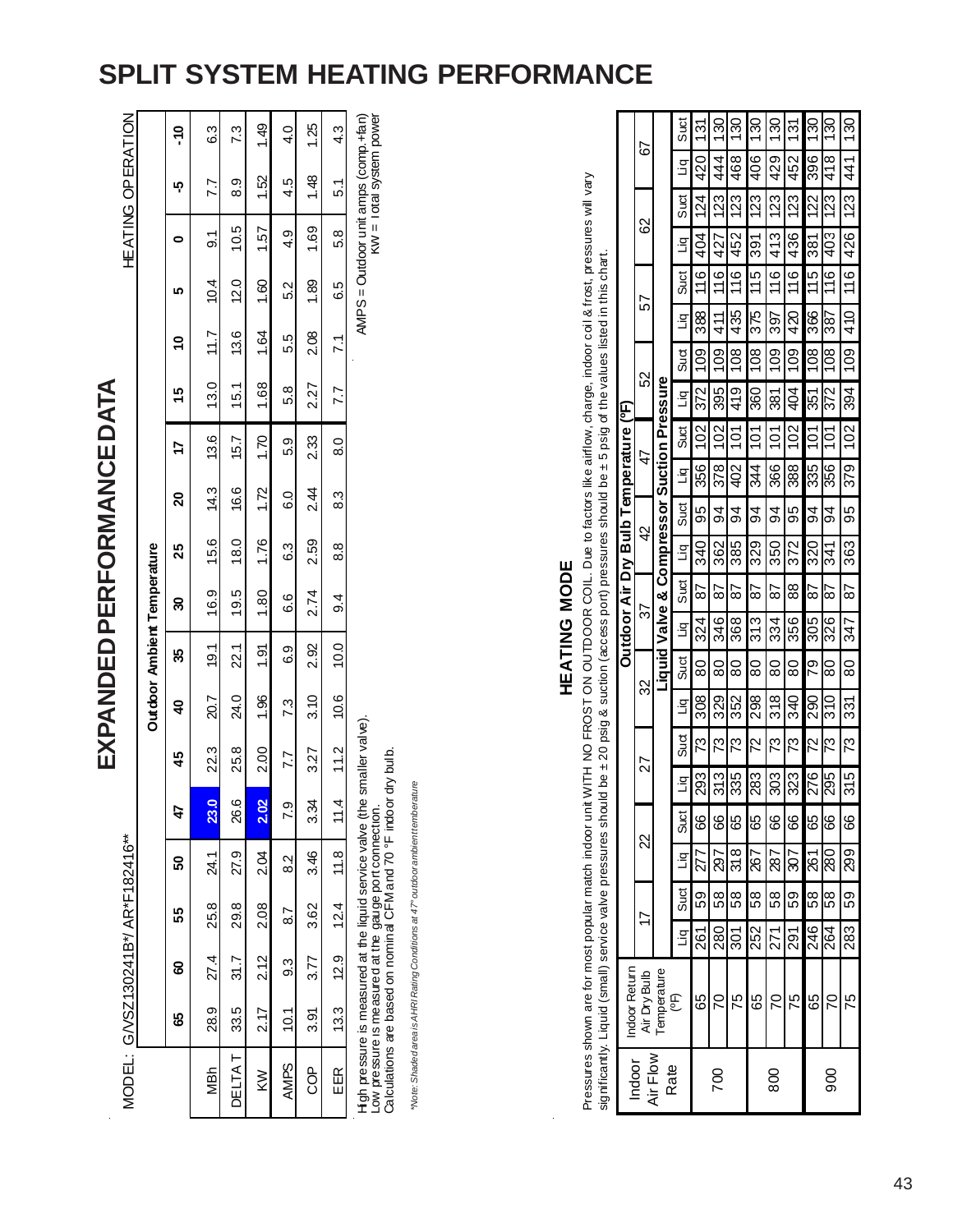MODEL: G/VSZ130241CA , ARUF24B14B HEATING OPERATION MODEL: G/VSZ130241CA, ARUF24B14B

**HEATING OPERATION** 

|                                                            |      |           |                                 |                  |          |                 | Outdoor Ambient Temperature     |        |                |                |               |           |           |      |                |                                      |                |        |
|------------------------------------------------------------|------|-----------|---------------------------------|------------------|----------|-----------------|---------------------------------|--------|----------------|----------------|---------------|-----------|-----------|------|----------------|--------------------------------------|----------------|--------|
|                                                            | යි   | ຂ         | 55                              | <b>ន</b>         | 47       | 45              | ទ                               | ౘ      | వ్ల            | 25             | ຊ             | 17        | 15        | á    | L,             | 0.001                                | ဂု             | ۹.     |
| MBh                                                        | 27.2 |           | 25.7 24.2 22.6                  |                  | ശ<br>21. | 20.9            | 19.4                            | 0.7    | 15.5           | 14.3 13.1      |               | 12.4      | 11.9      | 10.7 | 9.5            | 83                                   | $\overline{1}$ | 5.8    |
| T/R                                                        | 31.4 | 29.8 28.0 |                                 | 26.2             | 25.      | 24.2            | 22.5                            | 20.8   | 17.9           | 16.5           | 15.2          | 14.4      | 13.8      | 12.4 | $\frac{0}{10}$ | 9.6                                  | $\frac{2}{8}$  | 6.7    |
| Ķ                                                          | 1.87 |           | $1.82$ $1.78$ $1.73$            |                  | 1.7      | 1.69            | 1.65                            | 1.60   | 1.60 1.56 1.51 |                |               | 1.48      | $-147$    | 1.42 | 1.38           | 133                                  | 1.29           | 1.24   |
| AMPS                                                       | 10.2 | თ<br>თ    | 8.7                             | $\overline{8}$ . |          | 7.7             | 7.2                             | ග<br>ග | 64<br>0        | $\overline{6}$ | 63<br>5       | မ<br>ဟ    | 5.6       | 52   | $\frac{4}{3}$  | 45<br>4                              | $\frac{1}{4}$  | ය<br>ප |
| င်္င                                                       | 3.77 |           | $3.64$ $3.50$ $3.35$            |                  | 3.24     | 3.17            | 3.01                            | 2.84   | 245            | 232            | $2.19$ $2.10$ |           | 2.04      | 1.88 |                | $1.72$ 1.54                          | 1.35           | 1.14   |
| EB<br>E                                                    |      |           | $14.54$ $14.11$ $13.61$ $13.05$ |                  |          |                 | $12.65$ $12.39$ $11.81$ $11.19$ |        | 9.65           | 9.17           | .<br>80<br>න  | _<br>8.35 | 8.14 7.54 |      | 6.90 6.22      |                                      | 5.50           | 4.67   |
| High pressure is measured at the liquid service valve (the |      |           |                                 |                  |          | smaller valve). |                                 |        |                |                |               |           |           |      |                | AMPS = Outdoor unit amps (comp.+fan) |                |        |

Low pressure is measured at the gauge port connection.<br>Calculations are based on nominal CFM and 70 °F indoor dry bulb. gh pressure is measured at the liquid service valve (the smaller valve). Low pressure is measured at the gauge port connection. Calculations are based on nominal CFM and 70 °F indoor dry bulb.

\*Note: Shaded area is AHRI Rating Conditions at 47° outdoor ambient temberature *\*Note: Shaded area is AHRI Rating Conditions at 47° outdoor ambient temberature*

**HEATING MODE HEATING MODE** 

Pressures shown are for most popular match indoor unit WITH NO FROST ON OUTDOOR COIL. Due to factors like airflow, charge, indoor coil & frost, pressures will vary Pressures shown are for most popular match indoor unit WITH NO FROST ON OUTDOOR COIL. Due to factors like airflow, charge, indoor coil & frost, pressures will vary significantly. Liquid (small) service valve pressures should be ±20 psig & suction (access port) pressures should be ± 5 psig of the values listed in this chart. significantly. Liquid (small) service valve pressures should be ± 20 psig & suction (access port) pressures should be ± 5 psig of the values listed in this chart.

| Indoor   | IndoorRetum  |           |     |        |      |     |      |     |      | Outdoor Air Drv Bulb Temperature (°F       |      |                |      |     |                 |           |                 |        |          |     |                |     |      |
|----------|--------------|-----------|-----|--------|------|-----|------|-----|------|--------------------------------------------|------|----------------|------|-----|-----------------|-----------|-----------------|--------|----------|-----|----------------|-----|------|
| Air Flow | Air Dry Bulb |           |     | 22     |      | 27  |      | 32  |      | 37                                         |      | $\overline{4}$ |      | 47  |                 | 52        |                 | 57     |          | ပ္ပ |                | 67  |      |
| Rate     | Temperature  |           |     |        |      |     |      |     |      | Liquid Valve & Compressor Suction Pressure |      |                |      |     |                 |           |                 |        |          |     |                |     |      |
|          | E            | ig<br>Lig | Suđ | ں<br>آ | Suct | ئا  | Suct | ig. | Suct | <u>ت</u>                                   | Suct | Ľq             | Suct | ۵Li | Suct            | <u>و.</u> | Suct            | ن<br>گ | Suct     | ٩Li | Suct           | ۱g  | Suct |
|          | 65           | 251       | 8   | 264    | 65   | 276 | 72   | 288 | ၉၃   | వ్ల                                        | 86   | 313            | 33   | 326 | <u>ငိ</u>       | 339       | 50              | 351    | 14<br>1  | 364 | $\frac{2}{3}$  | 277 | 128  |
| 20       | 2            | 270       | 8   | 283    | 65   | 295 | 22   | 308 | ల్లి | ସି                                         | 86   | 334            | ၥ၁   | 346 | $\overline{0}$  | 359       | $\overline{50}$ | 372    | 13<br>1  | 385 | $\frac{20}{2}$ | 397 | 127  |
|          | 75           | 289       | 8   | 302    | 65   | 316 | 72   | 329 | ల్ల  | 342                                        | 86   | 355            | 92   | 368 | 8               | 381       | 106             | 394    | 13<br>1  | 407 | 120            | 419 | 127  |
|          | 89           | 243       | 8   | 255    | 65   | 267 | 22   | 279 | 78   | ద్ద                                        | 85   | 303            | ္တ   | 315 | ဓ္တ             | 327       | $\frac{6}{5}$   | 339    | 13<br>1  | 352 | 120            | 384 | 127  |
| 800      | 20           | 261       | 8   | 273    | 65   | 285 | 72   | 298 | ల్గా | $\frac{0}{3}$                              | 86   | 322            | တ္တ  | 335 | 8               | 347       | $\frac{6}{10}$  | 359    | 13<br>1  | 372 | 120            | 384 | 127  |
|          | 75           | 279       | 8   | 292    | 89   | 305 | 72   | 318 | ၉၃   | ೫                                          | 86   | 343            | တ္တ  | 355 | $\overline{00}$ | 368       | 107             | 380    | 14<br>1  | 393 | $\frac{20}{1}$ | 405 | 127  |
|          | 65           | 237       | 8   | 248    | 65   | 260 | 71   | 272 | œ    | జి                                         | 85   | 295            | 92   | 307 | 8               | 319       | $\frac{6}{5}$   | 331    | 113      | 343 | 120            | 355 | 126  |
| 800      | 20           | 254       | 8   | 266    | 65   | 278 | 22   | ႙ၟ  | ద్   | 302                                        | 86   | 314            | SS   | 326 | 8               | 338       | $\frac{6}{5}$   | 350    | 13<br>1  | 362 | 120            | 374 | 127  |
|          | 15           | 272       | 8   | 285    | 65   | 297 | 72   | 919 | న్   | 322                                        | 86   | 334            | 33   | 347 | $\frac{10}{2}$  | 359       | 107             | 371    | 14<br>14 | 383 | $\frac{20}{2}$ | 395 | 127  |

# **SPLIT SYSTEM HEATING PERFORMANCE**

 $K/V =$  I otal system power Total system power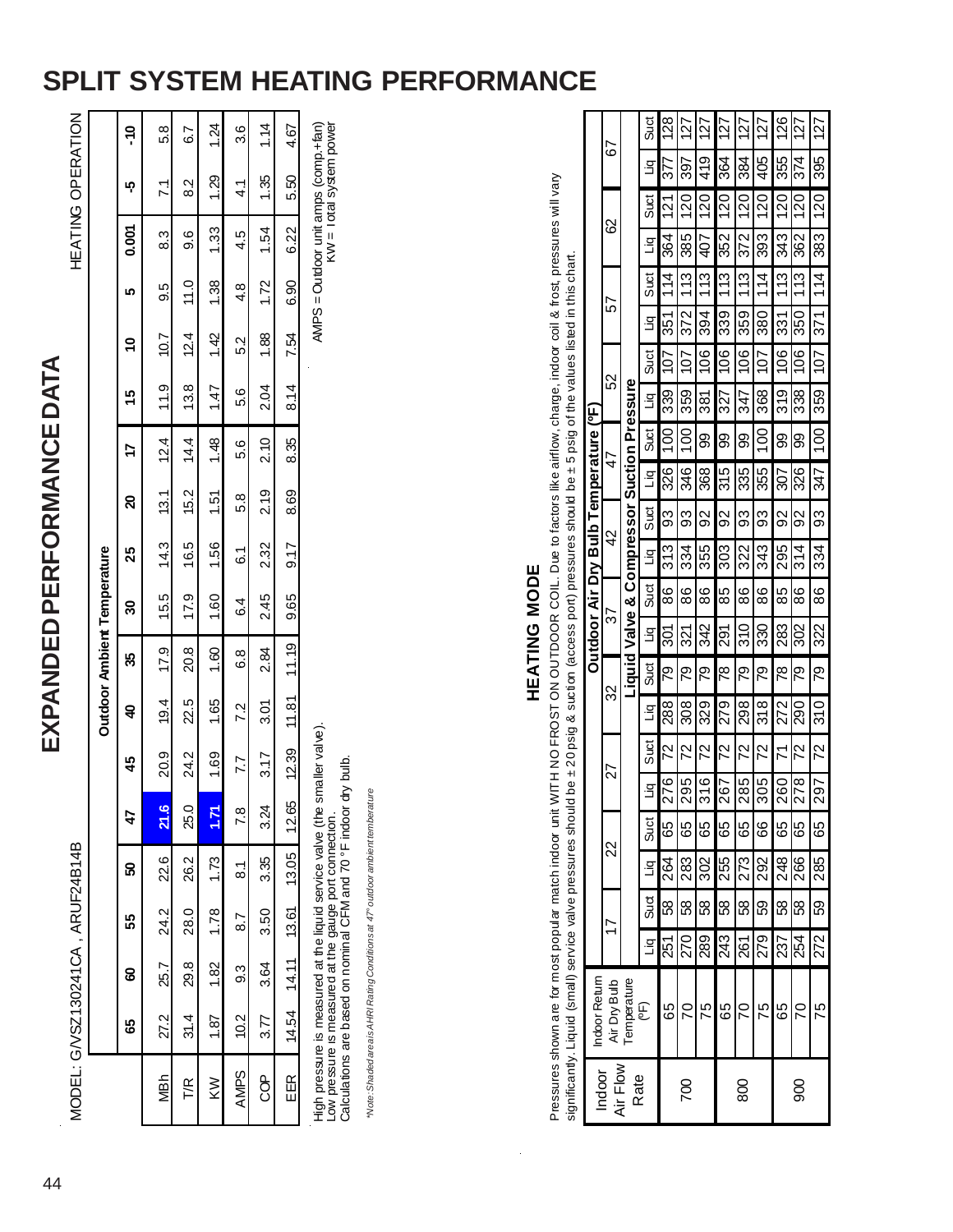| MODEL: G/VSZ130301A* / AR*F30301**                                                                                                                                                                     |      |          |                           |               |      |      |               |      |                                    |      |                 |      |      |               |      |      | <b>HEATING OPERATION</b>                                            |               |
|--------------------------------------------------------------------------------------------------------------------------------------------------------------------------------------------------------|------|----------|---------------------------|---------------|------|------|---------------|------|------------------------------------|------|-----------------|------|------|---------------|------|------|---------------------------------------------------------------------|---------------|
|                                                                                                                                                                                                        |      |          |                           |               |      |      |               |      | <b>Outdoor Ambient Temperature</b> |      |                 |      |      |               |      |      |                                                                     |               |
|                                                                                                                                                                                                        | టి   | ෂ        | 55                        | ន             |      | 45   | $\frac{1}{4}$ | 35   | ని                                 | 25   | $\overline{20}$ | 17   | 15   | $\frac{1}{2}$ | ഥ    | 0    | ပ္ပ္                                                                | $\frac{0}{1}$ |
| MBh                                                                                                                                                                                                    |      |          | 33.2 314 29.6 27.6        |               | 26.4 | 25.6 | 23.8          | 21.9 | 19.9                               | 18.4 | 16.9            | 16.0 | 15.4 | 13.8          | 12.3 | 10.7 | $\overline{5}$                                                      | 7.5           |
| DELTAT                                                                                                                                                                                                 |      |          | 29.3 27.7 26.1 24.4       |               | 23.3 | 22.6 | <b>21.0</b>   | 19.3 | 17.6                               | 16.2 | 14.9            | 14.1 | 13.6 | 12.2          | 10.8 | 9.4  | 8.0                                                                 | 6.6           |
| $\geq$                                                                                                                                                                                                 | 2.52 | 2.47     | 2.42                      | 237           | 2.35 | 2.32 | 2.28          | 2.23 | 237                                | 232  | 2.26            | 2.23 | 2.21 | 2.16          | 211  | 2.05 | 2.00                                                                | 1.95          |
| <b>AMPS</b>                                                                                                                                                                                            | 5.7  | <u>ဝ</u> | 8.5                       | $\frac{0}{8}$ |      | 7.6  | 7.2           | 6.9  | 6.6                                | 6.3  | <b>G.O</b>      | 5.9  | 5.8  | 5.6           | 52   | 5.0  | 4.6                                                                 | $\frac{2}{4}$ |
| င်္င                                                                                                                                                                                                   | 3.86 | 3.72     | 3.57                      | 3.41          | 3.29 | 3.22 | 3.05          | 2.88 | 2.46                               | 232  | 2.19            | 210  | 2.04 | 1.88          | 0.70 | 1.52 | 1.34                                                                | 1.12          |
| EER                                                                                                                                                                                                    |      |          | $13.2$ $12.7$ $12.2$ 11.6 |               | 11.3 | 11.0 | 10.4          | 9.8  | 8.4                                | 7.9  | 75              | 72   | 7.0  | 6.4           | 58   | 5.2  | 4.6                                                                 | 3.8           |
| High pressure is measured at the liquid service valve (the smaller valve)<br>Calculations are based on nominal CFM and 70 °F indoor dry bulb.<br>Low pressure is measured at the gauge port connection |      |          |                           |               |      |      |               |      |                                    |      |                 |      |      |               |      |      | AMPS = Outdoor unit amps (comp.+fan)<br>$K/V =$ I otal system power |               |
| Note: Shaded area is AHRI Rating Conditions at 47° outdoor ambient temberature*                                                                                                                        |      |          |                           |               |      |      |               |      |                                    |      |                 |      |      |               |      |      |                                                                     |               |

# **HEATING MODE HEATING MODE**

Pressures shown are for most popular match indoor unit WITH NO FROST ON OUTDOOR COIL. Due to factors like airflow, charge, indoor coil & frost, pressures will vary<br>تنصیلات انتشار احتمال مصدرم بعادی محمد بعد من اللہ ملک کے Pressures shown are for most popular match indoor unit WITH NO FROST ON OUTDOOR COIL. Due to factors like airflow, charge, indoor coil & frost, pressures will vary significantly. Liquid (small) service valve pressures should be ± 20 psig & suction (access port) pressures should be ± 5 psig of the values listed in this chart.

| ран и примерать в современия современия и на примерать в современии и примерать в современии и примеративной примератируется и примератируется и примератируется и примератируется и примератируется и примератируется и прим | ঢ়ি<br><b>Outdoor Air Dry Bulb Temperature</b> | 5<br>8<br>57<br>52<br>$\overline{4}$<br>4<br>57<br>32<br>27<br>R | Pressure<br>Suction<br>Compressor<br>Valve &<br>Liquid | Suct<br>9 L<br>Suct<br>ig.<br>Suct<br>ğ<br>ರ<br>ನ<br>٩L<br>Suct<br>٥L<br>Suct<br>Ξ<br>Suct<br>Ĵ<br>Suct<br>9.<br>Suđ<br>٩L<br><b>Suct</b><br>Liq | <u>န</u><br>395<br>123<br>381<br>116<br>368<br>$\mathsf{S}^{\mathsf{O}}$<br>354<br>S<br>S40<br>95<br>327<br>28<br>313<br>80<br>క్ల<br>೮<br>286<br>8<br>273 | న్<br>$\frac{1}{4}$<br>123<br>403<br>116<br>389<br>ဒိ<br>376<br>δ<br>362<br>94<br>348<br>87<br>334<br>80<br>ន្ល<br>ಌ<br>306<br>66<br>293 | ဒ္ထ<br>440<br>22<br>426<br>115<br>412<br>$\frac{8}{1}$<br>398<br>$\bar{\circ}$<br>384<br>ತ<br>370<br>87<br>356<br>80<br>342<br>SZ.<br>328<br>8<br>313 | ని<br>382<br>122<br>369<br>115<br>355<br>$\frac{8}{1}$<br>342<br>$\overline{5}$<br>329<br>ತ<br>$\circ$<br>31<br>78<br>303<br>80<br>ஜ<br>2<br>277<br>65<br>264 | ೫<br>403<br>123<br>390<br>115<br>376<br>$\frac{8}{2}$<br>363<br>$\overline{5}$<br>350<br>94<br>336<br>87<br>323<br>80<br>ౙౢ<br>೮<br>296<br>8<br>283 | న్లె<br>425<br>123<br>412<br>116<br>398<br>္မိပ<br>385<br>8<br>371<br>95<br>358<br>87<br>344<br>80<br>330<br>೮<br>316<br>8<br>303 | $\frac{8}{2}$<br>372<br>122<br>359<br>115<br>346<br>$\frac{8}{1}$<br>333<br>$\overline{5}$<br>સ્ત્ર<br>ತ<br>308<br>28<br>295<br>79<br>282<br>2<br>270<br>65<br>257 | <u>ღ</u><br>393<br>22<br>380<br>115<br>367<br>$\frac{8}{10}$<br>354<br>$\overline{5}$<br>341<br>94<br>328<br>28<br>315<br>80<br>క్ల<br>ಌ<br>289<br>8<br>276 | ೫<br>415<br>123<br>$\frac{2}{9}$<br>116<br>388<br>109<br>375<br>$\frac{2}{3}$<br>362<br>95<br>349<br>67<br>335<br>80<br>295 |
|-------------------------------------------------------------------------------------------------------------------------------------------------------------------------------------------------------------------------------|------------------------------------------------|------------------------------------------------------------------|--------------------------------------------------------|--------------------------------------------------------------------------------------------------------------------------------------------------|------------------------------------------------------------------------------------------------------------------------------------------------------------|------------------------------------------------------------------------------------------------------------------------------------------|-------------------------------------------------------------------------------------------------------------------------------------------------------|---------------------------------------------------------------------------------------------------------------------------------------------------------------|-----------------------------------------------------------------------------------------------------------------------------------------------------|-----------------------------------------------------------------------------------------------------------------------------------|--------------------------------------------------------------------------------------------------------------------------------------------------------------------|-------------------------------------------------------------------------------------------------------------------------------------------------------------|-----------------------------------------------------------------------------------------------------------------------------|
|                                                                                                                                                                                                                               |                                                |                                                                  |                                                        |                                                                                                                                                  |                                                                                                                                                            |                                                                                                                                          |                                                                                                                                                       |                                                                                                                                                               |                                                                                                                                                     |                                                                                                                                   |                                                                                                                                                                    |                                                                                                                                                             | 322<br>SZ.                                                                                                                  |
|                                                                                                                                                                                                                               |                                                |                                                                  |                                                        |                                                                                                                                                  |                                                                                                                                                            |                                                                                                                                          |                                                                                                                                                       |                                                                                                                                                               |                                                                                                                                                     |                                                                                                                                   |                                                                                                                                                                    |                                                                                                                                                             | 808<br>8                                                                                                                    |
|                                                                                                                                                                                                                               |                                                |                                                                  |                                                        | Suct<br>ğ                                                                                                                                        | တ<br>260                                                                                                                                                   | တ<br>279                                                                                                                                 | 58<br>299                                                                                                                                             | 58<br>251                                                                                                                                                     | 59<br>269                                                                                                                                           | 59<br>289                                                                                                                         | 58<br>245                                                                                                                                                          | 59<br>263                                                                                                                                                   | 59<br>282                                                                                                                   |
|                                                                                                                                                                                                                               | Indoor Return<br>Indoor                        | Air Dry Bulb<br>Air Flow                                         | <b>Temperature</b><br>Rate                             | E                                                                                                                                                | 65                                                                                                                                                         | 880                                                                                                                                      | 75                                                                                                                                                    | 65                                                                                                                                                            | ς<br>1000                                                                                                                                           | 75                                                                                                                                | 65                                                                                                                                                                 | ς<br>1130                                                                                                                                                   | 75                                                                                                                          |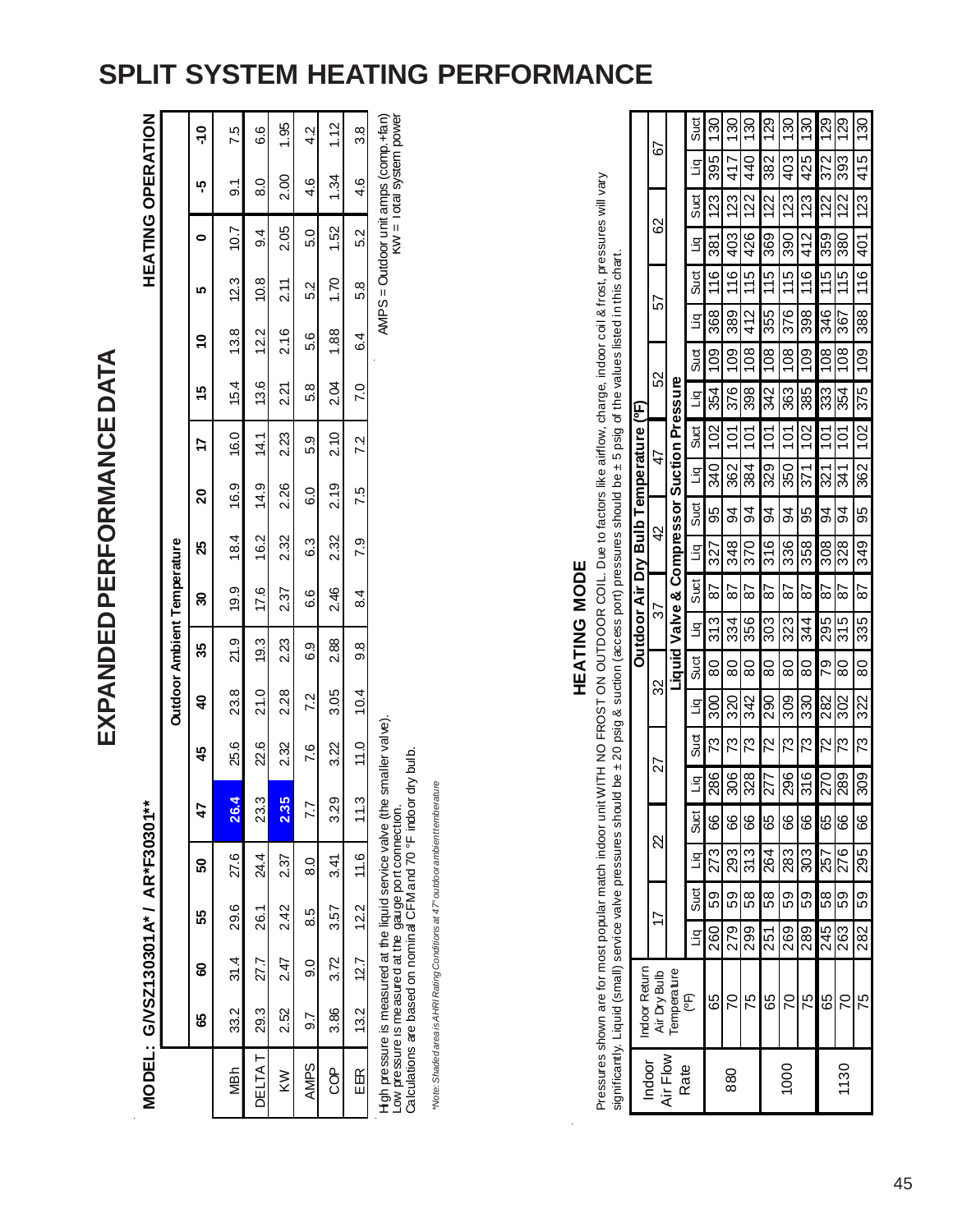| MODEL: G/VSZ130361A* / AR*F364216**                                                                                                                                                                     |      |         |      |      |                          |      |               |      |                                    | EANDED FERFORMANE DAIR |                 |               |        |               |                                      | <b>HEATING OPERATION</b> |                             |      |
|---------------------------------------------------------------------------------------------------------------------------------------------------------------------------------------------------------|------|---------|------|------|--------------------------|------|---------------|------|------------------------------------|------------------------|-----------------|---------------|--------|---------------|--------------------------------------|--------------------------|-----------------------------|------|
|                                                                                                                                                                                                         |      |         |      |      |                          |      |               |      | <b>Outdoor Ambient Temperature</b> |                        |                 |               |        |               |                                      |                          |                             |      |
|                                                                                                                                                                                                         | ౪    | 8       | 55   | 50   |                          | 45   | $\frac{1}{4}$ | ౘ    | g                                  | 25                     | $\overline{20}$ | 17            | 15     | $\frac{1}{2}$ | ۱Ω                                   | 0                        | ပှ                          | ٥ŗ   |
| MBh                                                                                                                                                                                                     | 42.7 | 40.5    | 38.1 | 35.6 | 34.0                     | 32.9 | 30.6          | 28.2 | 19.9                               | 18.4                   | 16.9            | 16.0          | 15.4   | 13.8          | 12.3                                 | 10.7                     | $\overline{9}$              | 7.5  |
| <b>DELTAT</b>                                                                                                                                                                                           | 31.0 | 29.4    | 27.7 | 25.9 | 24.7                     | 23.9 | 22.2          | 20.5 | 14.5                               | 13.4                   | 12.3            | 11.6          | 112    | 10.0          | 8.9                                  | $\overline{7.8}$         | 6.6                         | 54   |
| $\geq$                                                                                                                                                                                                  | 3.07 | 3.<br>S | 2.96 | 290  | 87<br>$\dot{\mathbf{v}}$ | 2.85 | 279           | 2.74 | 2.82                               | 2.76                   | 2.70            | 2.67          | 2.64   | 2.58          | 252                                  | 246                      | 2.40                        | 235  |
| <b>AMPS</b>                                                                                                                                                                                             | 14.2 | 13.2    | 123  | 11.6 | $\frac{1}{2}$            | 11.0 | 10.4          | ၀၀   | 94                                 | 9.0                    | 8.6             | $\frac{4}{6}$ | 8.3    | 7.9           | 74                                   | $\overline{C}$           | 6.5                         | 58   |
| င်                                                                                                                                                                                                      | 4.07 | 3.93    | 3.77 | 3.59 | 347                      | 3.39 | 321           | 3.02 | 2.07                               | 1.95                   | 1.84            | 1.76          | $\leq$ | 1.57          | 1.42                                 | 1.27                     | 1.11                        | 0.93 |
| EBR                                                                                                                                                                                                     | 13.9 | 13.4    | 12.9 | 12.3 | $\infty$                 | 11.6 | 11.0          | 10.3 | $\overline{7.1}$                   | $\overline{6}$         | C.3             | C.G           | 5.8    | 5.4           | 4.9                                  | 4.3                      | 38                          | 32   |
| H PR                                                                                                                                                                                                    | 372  | 356     | 343  | 328  | 320                      | 314  | 302           | 290  | 277                                | 265                    | 254             | 248           | 24     | 235           | 226                                  | 216                      | 209                         | 201  |
| LO <sub>PR</sub>                                                                                                                                                                                        | 133  | 123     | 115  | 106  | g                        | 96   | 89            | R)   | $\overline{K}$                     | \$4                    | 56              | S             | 8      | $\frac{2}{4}$ | 57                                   | ᢌ                        | 27                          | ম    |
| High pressure is measured at the liquid service valve (the smaller valve).<br>Calculations are based on nominal CFM and 70 °F indoor dry bulb.<br>Low pressure is measured at the gauge port connection |      |         |      |      |                          |      |               |      |                                    |                        |                 |               |        |               | AMPS = Outdoor unit amps (comp.+fan) |                          | $K/V = 1$ otal system power |      |

\*Note: Shaded area is AHRI Rating Conditions at 47° outdoor ambient temberature High pressure is measured at the liquid service valve (the sm<br>Low pressure is measured at the gauge port connection.<br>Calculations are based on nominal CFM and 70 °F indoor dry<br><sup>v</sup>ive: Shadedareats AHRI Rating Conditions at

# **SPLIT SYSTEM HEATING PERFORMANCE**

EXPANDED PERFORMANCE DATA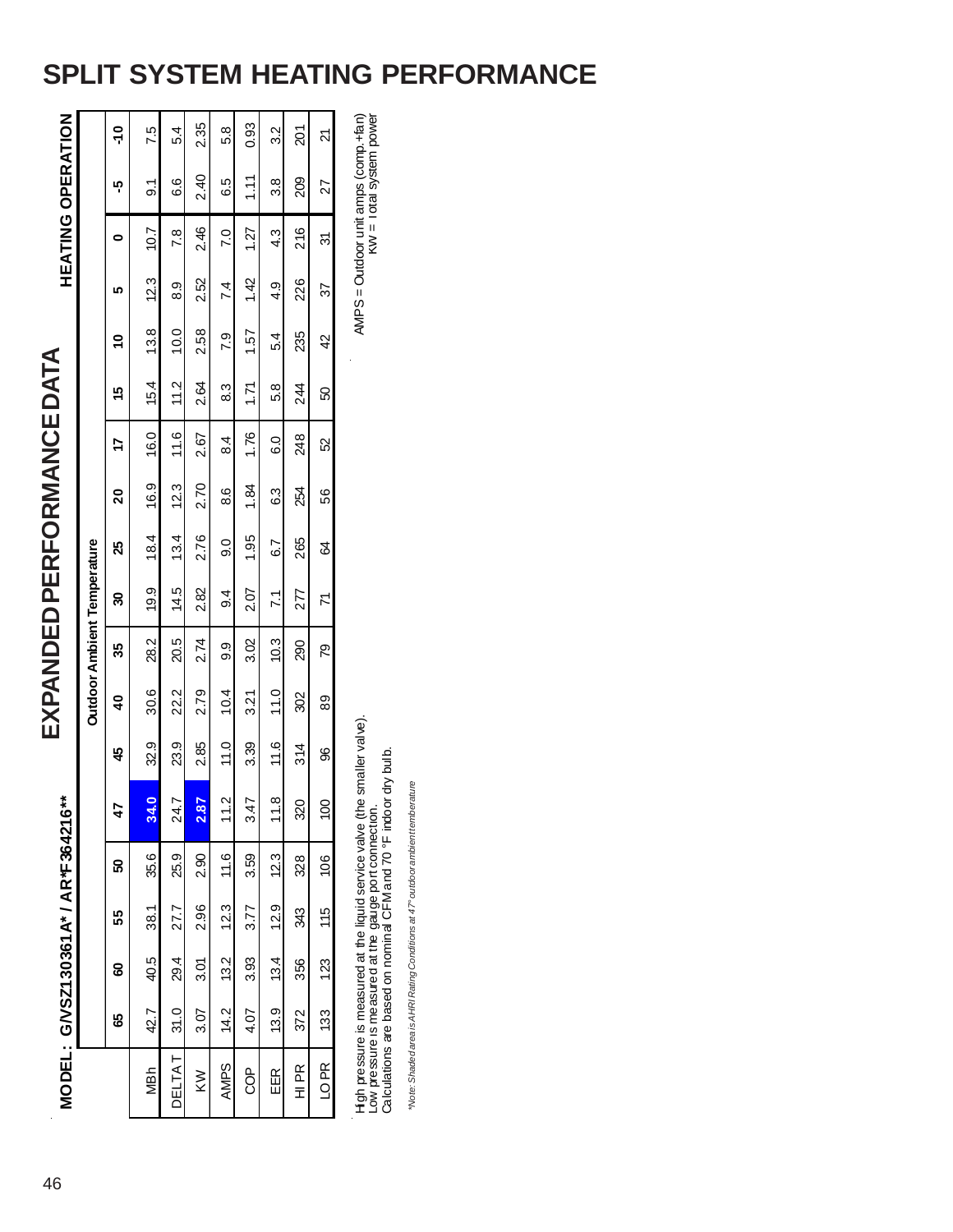| MODEL: G/VSZ130361B* / AR*F364216**                                       |      |        |                             |      |                  |                                                    |                     |      |                             |                |           |               |               |            |             |         | <b>HEATING OPERATION</b>             |                |
|---------------------------------------------------------------------------|------|--------|-----------------------------|------|------------------|----------------------------------------------------|---------------------|------|-----------------------------|----------------|-----------|---------------|---------------|------------|-------------|---------|--------------------------------------|----------------|
|                                                                           |      |        |                             |      |                  |                                                    |                     |      | Outdoor Ambient Temperature |                |           |               |               |            |             |         |                                      |                |
|                                                                           | ట్టి | ෂ      | 55                          | ន    | 47               | 45                                                 | $\ddot{\mathbf{z}}$ | ౘ    | ೫                           | 25             | <u>ន</u>  | ¢             | 15            | $\ddot{ }$ | ŋ           |         | ၯ                                    | ۹.             |
| MBh                                                                       | 42.7 | 40.5   | 38.1                        | 35.6 | 34.0             | 32.9                                               | 30.6                | 282  | 26.2                        | 24.2           | 22<br>22  | 21.0          | 20.2          | 18.1       | 16.1        | 14.0    | <b>12.0</b>                          | 9.8            |
| Delta T <sup>1</sup>                                                      |      |        | 33.0 31.2 $29.4$ 27.5       |      | 262              | 25.4                                               | 23.6                | 21.8 |                             | 20.2 18.6 17.2 |           | 162           | 15.6          | 14.0       | $12.4$ 10.8 |         | 92                                   | 7.6            |
| KW                                                                        |      |        | 3.09 3.03 $2.97$ 2.90       |      | 2.87             |                                                    | 2.84 2.79           | 2.73 | 2.70 2.64                   |                | 2.58 2.54 |               | 2.52 2.45     |            | 2.39 2.33   |         | 2.27                                 | 2.21           |
| AMPS                                                                      |      |        | $14.0$ $13.0$ $12.1$ $11.4$ |      | 0.11             | $\begin{array}{c}\n 10.8 \\  \hline\n \end{array}$ | 10.2                | 9.7  | ე.<br>თ                     | .<br>හ         | 8.4       | $\frac{2}{3}$ | $\frac{1}{8}$ | 7.7 7.2    |             | 68<br>0 | 6.3                                  | 5.6            |
| င်                                                                        | 4.85 | ನ<br>ನ | 3.76                        | 3.59 | 3.47             | 3.39                                               | 3.21                | 3.03 | 2.84                        | 2.68           | 2.53      | 2.42          | 235           | 2.16       | 1.97        | 1.76    | 1.54                                 | $\frac{30}{5}$ |
| ER                                                                        |      |        | $13.8$ $13.4$ $12.8$ $12.3$ |      | œ<br>$\tilde{t}$ | 11.6                                               | 11.0                | 10.4 | 9.7                         | 9.2            | 8.6       | 83            | 8.0           | 74         | 6.7         | 6.0     | 53                                   | 4.4            |
| High pressure is measured at the liquid service valve (the smaller valve) |      |        |                             |      |                  |                                                    |                     |      |                             |                |           |               |               |            |             |         | AMPS = Outdoor unit amps (comp.+fan) |                |

**EXPANDED PERFORMANCE DATA**

**EXPANDED PERFORMANCE DATA** 

Low pressure is measured at the gauge port connection.<br>Calculations are based on nominal CFM and 70 °F indoor dry bulb. Calculations are based on nominal CFM and 70 °F indoor dry bulb. High pressure is measured at the liquid service valve (the sm<br>Low pressure is measured at the gauge port connection.<br>Calculations are based on nominal CFM and 70 °F indoor dry<br>"voie: Shaded area is AHRI Rating Conditions a Low pressure is measured at the gauge port connection.

"Note: Shaded area is AHRI Rating Conditions at 47° outdoor ambient temberature

 $K/V =$  I otal system power Total system power

# **HEATING MODE HEATING MODE**

Pressures shown are for most popular match indoor unit WITH NO FROST ON OUTDOOR COIL. Due to factors like airflow, charge, indoor coil & frost, pressures will vary Pressures shown are for most popular match indoor unit WITH NO FROST ON OUTDOOR COIL. Due to factors like airflow, charge, indoor coil & frost, pressures will vary significantly. Liquid (small) service valve pressures should be ±20 psig & suction (access port) pressures should be ± 5 psig of the values listed in this chart. significantly. Liquid (small) service valve pressures should be ± 20 psig & suction (access port) pressures should be ± 5 psig of the values listed in this chart.

|                                       |                    |                         | Suct      | 126      | 126           | 25  | 125 | 125           | 126 | 125           | 125            | 125                         |
|---------------------------------------|--------------------|-------------------------|-----------|----------|---------------|-----|-----|---------------|-----|---------------|----------------|-----------------------------|
|                                       | 5                  |                         | υū        | 372      | 393           | 415 | 360 | 380           | 401 | 351           | 370            | 391                         |
|                                       |                    |                         | Suct      | ი<br>ს   | $\frac{8}{1}$ | 119 | 118 | $\frac{0}{1}$ | 119 | $\frac{8}{1}$ | $\frac{8}{18}$ | 119                         |
|                                       | 8                  |                         | ٩Ĺ        | 361      | 381           | 403 | 349 | 369           | 390 | 340           | 359            | 380                         |
|                                       |                    |                         | Suct      | 113      | 11<br>12      | 112 | 112 | 112           | 112 | $-111$        | 12<br>11       | 112<br>T                    |
|                                       | 57                 |                         | ں<br>ت    | 349      | 370           | శ్ల | 337 | 357           | 378 | 329           | 348            | 369                         |
|                                       | 52                 |                         | Sud       | 80       | 8             | 105 | 105 | 105           | 106 | 105           | 105            | 106                         |
|                                       |                    | <b>Suction Pressure</b> | ٥Li       | 338      | 358           | 380 | 326 | 346           | 367 | $\frac{8}{3}$ | 337            | 358                         |
|                                       | $\overline{4}$     |                         | Suct      | 8        | ஜ             | 8   | 8   | 8             | ஜ   | ஜ             | 8              | 8                           |
| Outdoor Air Dry Bulb Temperature (°F) |                    |                         | ٩Ĺ        | 326      | 347           | 368 | 315 | 335           | 356 | 307           | 326            | 347                         |
|                                       | Ą                  |                         | Suct      | ဘ        | 92            | 92  | 92  | SS            | တ္တ | 92            | SS             | $\mathcal{S}^{\mathcal{S}}$ |
|                                       |                    | Valve & Compressor      | υū        | 315      | 335           | 356 | 304 | 324           | 344 | 296           | 315            | 336                         |
|                                       | 57                 |                         | Suct      | 86       | 86            | 85  | 85  | 85            | 86  | 85            | 85             | 86                          |
|                                       |                    |                         | <u>ت</u>  | 303      | 323           | 344 | 293 | 312           | 333 | 286           | 305            | 324                         |
|                                       | 32                 | Liquid                  | Suct      | లై       | 79            | లై  | 78  | 79            | 79  | 78            | 79             | 79                          |
|                                       |                    |                         | Ξ         | 292      | 312           | 332 | 282 | వ్ల           | 321 | 275           | 294            | 313                         |
|                                       | 27                 |                         | Suđ       | 22       | 2             | 22  | 22  | 22            | గ్ర | 22            | 22             | 73                          |
|                                       |                    |                         | نات       | <u>ಇ</u> | ೩೦            | ୍ସି | 271 | ೫             | ಸ   | 264           | 283            | 302                         |
|                                       | $\approx$          |                         | Suct      | 8        | 8             | 89  | 65  | 8             | 8   | 65            | 66             | 8                           |
|                                       |                    |                         | نات       | 269      | 288           | 309 | 260 | 279           | 298 | 253           | 272            | 291                         |
|                                       |                    |                         | Suct      | 59       | တ             | 59  | 59  | င္ပာ          | 59  | 59            | 59             | SS                          |
|                                       |                    |                         | ن<br>ت    | 258      | 277           | 297 | 249 | 267           | 287 | 243           | 261            | 279                         |
| Indoor Return                         | Air Dry Bulb       | Temperature             | <b>GD</b> | 65       | 20            | 75  | 65  | 20            | 75  | 65            | ξ              | 75                          |
|                                       | Indoor<br>Air Flow | Rate                    |           |          | 050           |     |     | 1200          |     |               | 1350           |                             |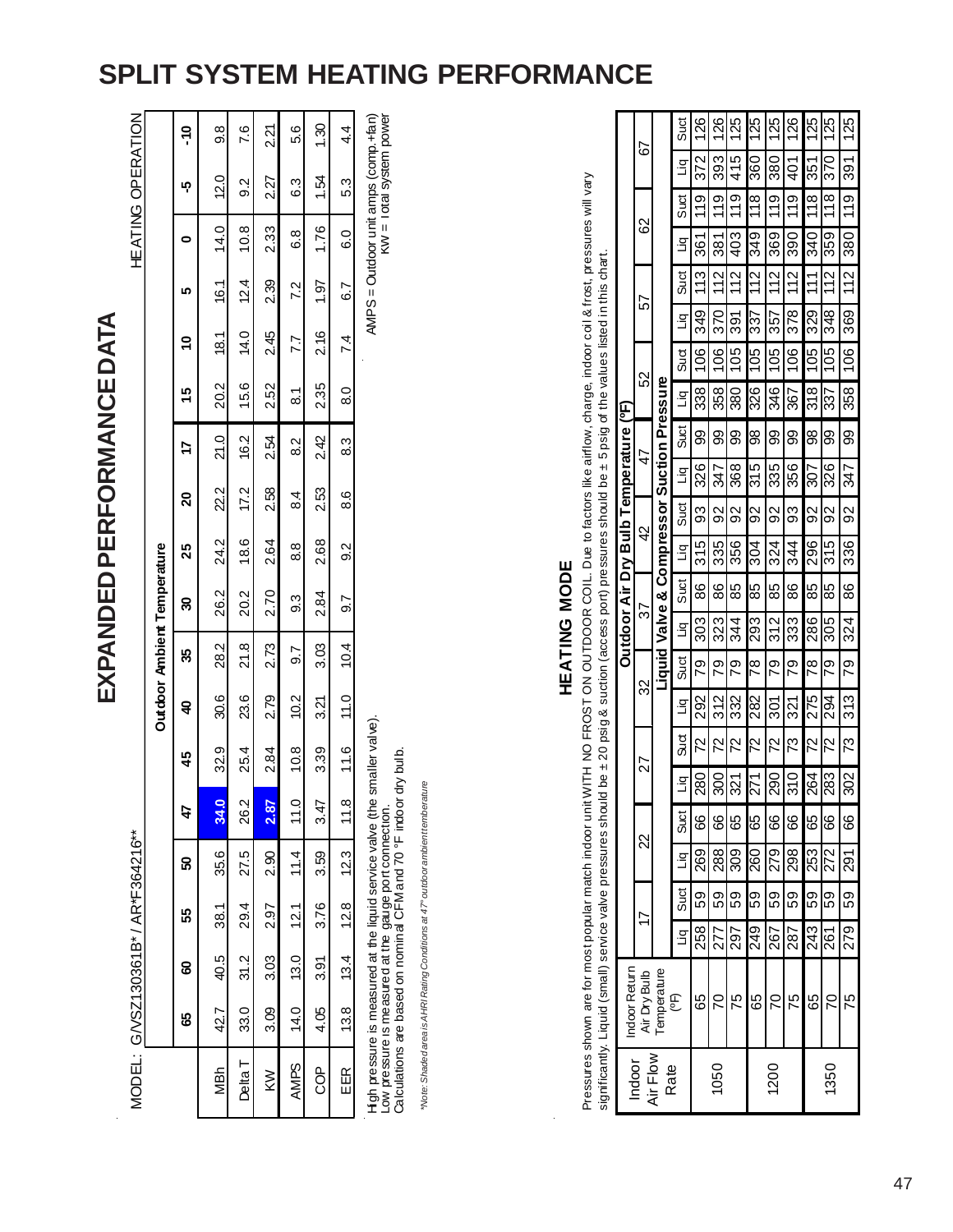| MODEL: GSZ130363A* / AR*F364216**                                                                                                                                                                                                                                                          |            |      |                |      |                       |      | <b>EXPANDED PERFORMANCE DATA</b> |      |                                    |                 |          |                |        |               |                                      |      | HEATING OPERATION           |      |
|--------------------------------------------------------------------------------------------------------------------------------------------------------------------------------------------------------------------------------------------------------------------------------------------|------------|------|----------------|------|-----------------------|------|----------------------------------|------|------------------------------------|-----------------|----------|----------------|--------|---------------|--------------------------------------|------|-----------------------------|------|
|                                                                                                                                                                                                                                                                                            |            |      |                |      |                       |      |                                  |      | <b>Outdoor Ambient Temperature</b> |                 |          |                |        |               |                                      |      |                             |      |
|                                                                                                                                                                                                                                                                                            | 65         | ဓ    | ပ္ပ            | ន    | 4                     | 45   | ੩                                | 35   | వి                                 | 25              | <u>ន</u> | 17             | 15     | \$            | <u>က</u>                             | 0    | ယူ                          | ۵Ļ   |
| MBh                                                                                                                                                                                                                                                                                        | 42.7       | 40.5 | 38.1           | 35.G | 34.0                  | 32.9 | 30.6                             | 28.2 | 19.9                               | 184             | 16.9     | 16.0           | 15.4   | 13.8          | 123                                  | 10.7 | <u>ာ</u>                    | 7.5  |
| <b>DELTAT</b>                                                                                                                                                                                                                                                                              | .<br>ನ     | 29.4 | 27.7           | 25.9 | র্শ                   | 23.9 | 22.2                             | 20.5 | 14.5                               | 13.4            | 12.3     | 11.6           | 11.2   | 10.0          | 0<br>හ                               | 78   | <u>င်</u>                   | 54   |
| $\geqslant$                                                                                                                                                                                                                                                                                | ର<br>2.9   | 2.84 | 2.79           | 273  | 2.70                  | 2.68 | ದ<br>2                           | 2.58 | 2.42                               | 237             | 2.32     | 2.29           | 2.27   | 22<br>2       | 217                                  | 2.12 | 207                         | 2.02 |
| <b>AMPS</b>                                                                                                                                                                                                                                                                                | 0.<br>ඉ    | 9.2  | $\overline{8}$ | 82   | P.S                   | 8 Z  | 7.4                              | 0.7  | 67                                 | 65              | 62       | 6.0            | 6.0    | 57            | 53                                   | 5.1  | 4.7                         | 4.3  |
| င်                                                                                                                                                                                                                                                                                         | 32<br>4.32 | 4.17 | $\frac{8}{4}$  | 381  | 3.68                  | 3.60 | 3.41                             | 3.21 | 241                                | 227             | 2.14     | 2.05           | 1.99   | 1.82          | 1.65                                 | 1.48 | 1.29                        | 1.08 |
| E<br>ER                                                                                                                                                                                                                                                                                    | 14.8       | 14.2 | 13.7           | 13.0 | <u>ဖ</u><br><u>بہ</u> | 12.3 | 11.6                             | 11.0 | $\frac{2}{3}$                      | $\overline{7}8$ | 73       | $\overline{C}$ | .<br>စ | $\frac{2}{3}$ | 57                                   | 5.0  | $4\overline{4}$             | 37   |
| High pressure is measured at the liquid service valve (the smaller valve).<br>Calculations are based on nominal CFM and 70 °F indoor dry bulb.<br>"Note: Shaded area is AHRI Rating Conditions at 47° outdoor ambient temberature<br>Low pressure is measured at the gauge port connection |            |      |                |      |                       |      |                                  |      |                                    |                 |          |                |        |               | AMPS = Outdoor unit amps (comp.+fan) |      | $KVV = 1$ otal system power |      |

# **HEATING MODE HEATING MODE**

l,

Pressures shown are for most popular match indoor unit WITH NO FROST ON OUTDOOR COIL. Due to factors like airflow, charge, indoor coil & frost, pressures will vary<br>significantly. Liquid (small) service valve pressures sho Pressures shown are for most popular match indoor unit WITH NO FROST ON OUTDOOR COIL. Due to factors like airflow, charge, indoor coil & frost, pressures will vary significantly. Liquid (small) service valve pressures should be ± 20 psig & suction (access port) pressures should be ± 5 psig of the values listed in this chart.

|                                  |                    |                           | Suct      | 125            | 81                       | 125         | 124           | 125           | 125 | 124           | $\frac{1}{2}$ | 125           |
|----------------------------------|--------------------|---------------------------|-----------|----------------|--------------------------|-------------|---------------|---------------|-----|---------------|---------------|---------------|
|                                  | 53                 |                           | Ξ         | 375            | 396                      | r<br>41     | 362           | 382           | 403 | 353           | 373           | 393           |
|                                  |                    |                           | Suct      | $\frac{8}{1}$  | $\frac{8}{1}$            | 118         | 117           | $\frac{8}{1}$ | 118 | 117           | 18<br>11      | 118           |
|                                  | 29                 |                           | Lg        | 362            | 382                      | 404         | 349           | 369           | 390 | 341           | 360           | 381           |
|                                  |                    |                           | ರ<br>ನ    | 12<br>11       | $\overline{\phantom{0}}$ | $\tilde{t}$ | ۲<br>1        | $-111$        | 112 | <del>با</del> | :             | 112           |
|                                  | 57                 |                           | Ĵg        | 349            | 369                      | 391         | 337           | 357           | 378 | 328           | 348           | 368           |
|                                  |                    |                           | Suđ       | $\frac{5}{10}$ | 105                      | 104         | 104           | 104           | 105 | 104           | 104           | 105           |
| €                                | 52                 | <b>Suction Pressure</b>   | ٥Li       | 335            | 356                      | 377         | 324           | 344           | 365 | 316           | 335           | 355           |
|                                  |                    |                           | Suct      | 88             | 8                        | 8           | 56            | 88            | 88  | 5             | 8             | 88            |
| Outdoor Air Dry Bulb Temperature | 47                 |                           | ٥L        | 322            | 343                      | 364         | $\frac{1}{3}$ | 331           | 352 | 304           | 323           | 343           |
|                                  |                    |                           | Suct      | δ              | δ                        | ္တ          | ္တ            | ္တ            | 5   | ဓ             | 51            | δ             |
|                                  | $\frac{2}{3}$      |                           | Ξ         | 309            | 329                      | 350         | 299           | $\frac{8}{3}$ | 338 | <u>ನ್ನ</u>    | $\frac{1}{3}$ | 330           |
|                                  |                    |                           | Suct      | န္တ            | ಜೆ                       | 84          | 84            | 84            | 85  | 84            | 84            | 85            |
|                                  | 37                 | Liquid Valve & Compressor | ٩Ĺ        | 296            | 316                      | 337         | 286           | 305           | 325 | 279           | 298           | 317           |
|                                  |                    |                           | Suct      | 78             | 78                       | 77          | 77            | 78            | 78  | 77            | 77            | $\frac{8}{1}$ |
|                                  | 32                 |                           | Ľg        | 283            | 303                      | 323         | 274           | 293           | 312 | 267           | 285           | 304           |
|                                  |                    |                           | ರ<br>ನ    | 7              |                          | 7           | S             | 7             | 71  | R             | Σ             | 71            |
|                                  | 27                 |                           | ٥Li       | 271            | ႙ၟ                       | 309         | ନ୍ଧି          | 280           | 299 | 255           | 273           | 292           |
|                                  |                    |                           | Suct      | S,             | 8                        | \$          | \$            | \$            | 65  | \$            | S4            | \$            |
|                                  | 22                 |                           | Lig       | 258            | 276                      | 296         | 672           | 267           | 286 | 243           | 260           | 279           |
|                                  |                    |                           | Suct      | 58             | 57                       | 57          | 57            | 57            | 58  | 57            | 57            | 58            |
|                                  |                    |                           | Lig<br>Li | 245            | 263                      | 282         | 237           | 254           | 273 | 231           | 248           | 266           |
| Indoor Returr                    | Air Dry Bulb       | Temperature               | (e)       | 65             |                          | 75          | 65            | ξ             | 15  | 65            |               | 75            |
|                                  | Air Flow<br>Indoor | Rate                      |           |                | 1120                     |             |               | 1275          |     |               | 1430          |               |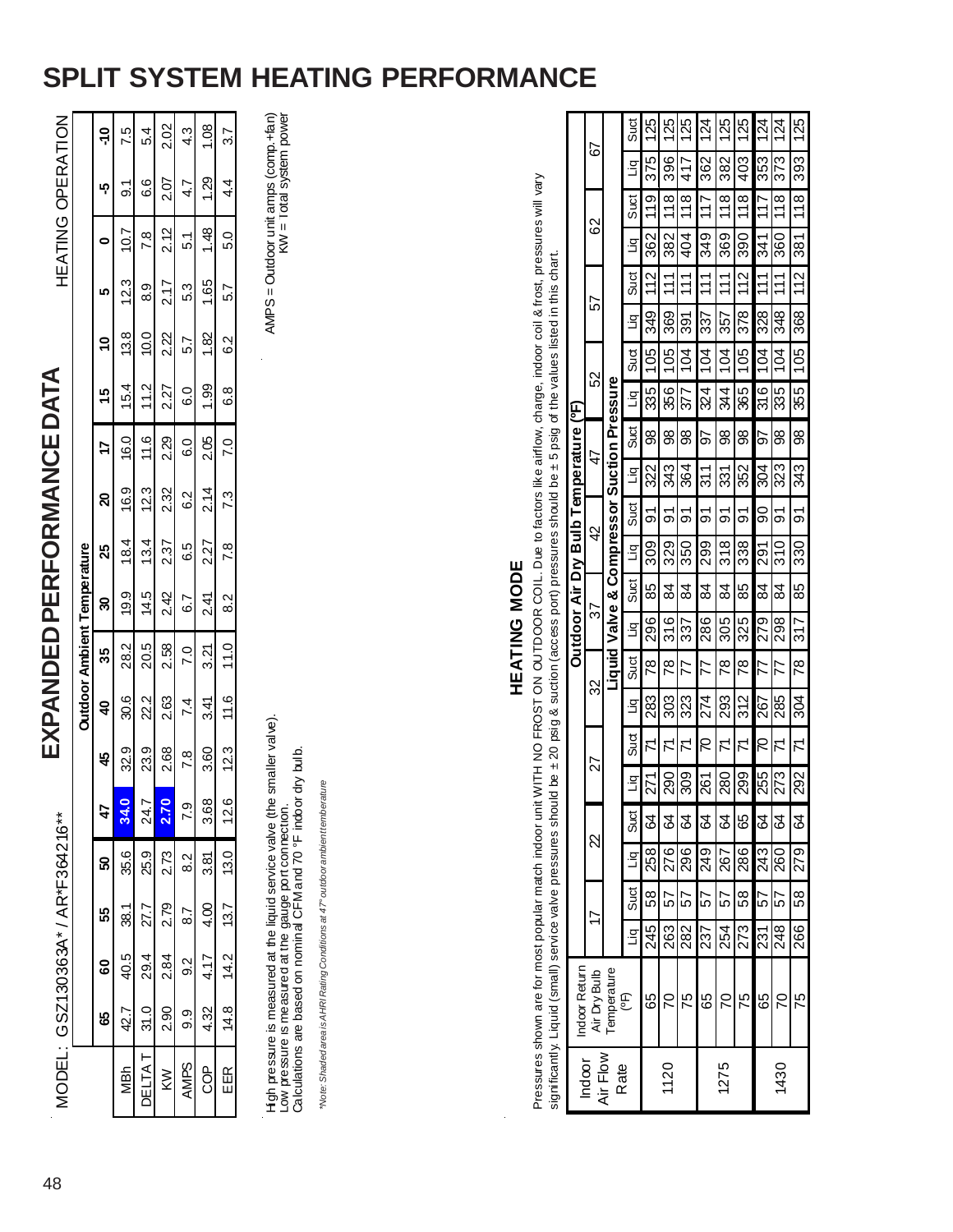| MODEL: G/VSZ130421A* / AR*F36421**                                                                                                                                                                     |      |      |      |      |                     |      |               |      |                                    |                |                 |         |      |                          |               |            | <b>HEATING OPERATION</b>                                        |        |
|--------------------------------------------------------------------------------------------------------------------------------------------------------------------------------------------------------|------|------|------|------|---------------------|------|---------------|------|------------------------------------|----------------|-----------------|---------|------|--------------------------|---------------|------------|-----------------------------------------------------------------|--------|
|                                                                                                                                                                                                        |      |      |      |      |                     |      |               |      | <b>Outdoor Ambient Temperature</b> |                |                 |         |      |                          |               |            |                                                                 |        |
|                                                                                                                                                                                                        | යි   | 8    | 55   | ន    | 4                   | 45   | $\frac{1}{4}$ | 35   | ని                                 | 25             | $\overline{20}$ | 17      | 15   | $\overline{\phantom{0}}$ | ഥ             | 0          | ပ္ပ္                                                            | ە<br>7 |
| MBh                                                                                                                                                                                                    | 50.3 | 47.6 | 44.8 | 41.9 | 40.0                | 38.8 | 36.0          | 33.2 | 29.9                               | 27.6           | 25.4            | 24.0    | 23.1 | 20.7                     | 18.4          | 16.0       | 13.7                                                            | 11.2   |
| DELTAT                                                                                                                                                                                                 | 34.5 | 32.6 | 30.7 | 28.7 | 27.4                | 26.6 | 24.7          | 22.8 | 20.5                               | 18.9           | 17.4            | 16.5    | 15.9 | 14.2                     | 12.6          | 11.0       | თ.<br>მ                                                         | 77     |
| $\geq$                                                                                                                                                                                                 | 3.60 | 353  | 3.46 | 339  | $\frac{1}{2}$<br>್ಲ | 3.32 | 3.25          | 3.18 | 3.24                               | 3.16           | 3.09            | 3.05    | 3.02 | 2.95                     | 88<br>2.      | 280        | 2.73                                                            | 2.66   |
| <b>AMPS</b>                                                                                                                                                                                            | 16.9 | 15.6 | 14.5 | 13.6 | 13.1                | 12.9 | 12.1          | 11.5 | 10.9                               | 10.4           | 9.9             | 56      | ပ်   | 9.0                      | $\frac{4}{8}$ | <b>P.7</b> | 7.2                                                             | 4<br>0 |
| င်                                                                                                                                                                                                     | 4.09 | 3.95 | 3.79 | 3.62 | 3.49                | 3.42 | 3.24          | 3.05 | 2.70                               | 2.55           | 2.40            | 2.30    | 2.24 | 2.06                     | 1.87          | 1.67       | 147                                                             | 1.23   |
| EER                                                                                                                                                                                                    | 14.0 | 13.5 | 12.9 | 12.4 | 11.9                | 11.7 | 11.1          | 10.4 | 92                                 | $\overline{8}$ | $\frac{2}{8}$   | 0م<br>7 | 7.6  | 7.0                      | 64            | 57         | 5.0                                                             | 42     |
| High pressure is measured at the liquid service valve (the smaller valve)<br>Calculations are based on nominal CFM and 70 °F indoor dry bulb.<br>Low pressure is measured at the gauge port connection |      |      |      |      |                     |      |               |      |                                    |                |                 |         |      |                          |               |            | AMPS = Outdoor unit amps (comp.+fan)<br>KW = lotal system power |        |
| "Note: Shaded area is AHRI Rating Conditions at 47° outdoor ambient temberature                                                                                                                        |      |      |      |      |                     |      |               |      |                                    |                |                 |         |      |                          |               |            |                                                                 |        |

# **HEATING MODE HEATING MODE**

Pressures shown are for most popular match indoor unit WITH NO FROST ON OUTDOOR COIL. Due to factors like airflow, charge, indoor coil & frost, pressures will vary Pressures shown are for most popular match indoor unit WITH NO FROST ON OUTDOOR COIL. Due to factors like airflow, charge, indoor coil & frost, pressures will vary significantly. Liquid (small) service valve pressures should be ± 20 psig & suction (access port) pressures should be ± 5 psig of the values listed in this chart.

|                                                                                                                                                                |                                       |                    |                           | Suct     | సి            | సి                   | z               | ¥      | श्र<br>अ      | 8             | <u>ক্ত</u> | $\mathbb{R}^-$ | ౘ   |
|----------------------------------------------------------------------------------------------------------------------------------------------------------------|---------------------------------------|--------------------|---------------------------|----------|---------------|----------------------|-----------------|--------|---------------|---------------|------------|----------------|-----|
|                                                                                                                                                                |                                       | 52                 |                           | υū       | 350           | 370                  | 390             | 338    | 357           | 377           | 330        | 348            | 367 |
|                                                                                                                                                                |                                       |                    |                           | Suct     | 127           | 127                  | 127             | 126    | 127           | 127           | 26<br>2    | 126            | 127 |
|                                                                                                                                                                |                                       | 62                 |                           |          |               |                      |                 |        |               |               |            |                |     |
|                                                                                                                                                                |                                       |                    |                           | Ĵ        | 341           | 361                  | శ్ల             | 330    | 348           | 368           | 321        | 340            | 359 |
|                                                                                                                                                                |                                       | 57                 |                           | ರ<br>ನ   | 120           | 119                  | 119             | 118    | 119           | 119           | 118        | 119            | 119 |
|                                                                                                                                                                |                                       |                    |                           | Ĵ        | 332           | 352                  | 372             | 321    | 340           | 360           | 313        | 331            | 351 |
|                                                                                                                                                                |                                       | δS                 |                           | Suđ      | $\frac{2}{1}$ | $\ddot{\phantom{0}}$ | 11 <sub>1</sub> | 111    | 111           | 112           | $-11$      | $\vdots$       | 112 |
|                                                                                                                                                                |                                       |                    |                           | ٥Ĺ       | 323           | 343                  | 364             | স<br>স | శ్ల           | 351           | 305        | 323            | 343 |
|                                                                                                                                                                |                                       |                    |                           | Suct     | $\frac{1}{2}$ | $\overline{5}$       | $\frac{3}{2}$   | 103    | 103           | $\frac{4}{3}$ | 103        | $\frac{2}{3}$  | 104 |
|                                                                                                                                                                |                                       | 47                 | <b>Suction Pressure</b>   | ٥Ĺ       | 314           | 334                  | 355             | 304    | 323           | 343           | 296        | 315            | 334 |
|                                                                                                                                                                |                                       |                    |                           | Suct     | 96            | 96                   | 96              | 95     | 96            | 96            | မ္မ        | 96             | 96  |
|                                                                                                                                                                |                                       | $\frac{2}{3}$      |                           | Liq      | 306           | 325                  | 346             | 295    | 314           | 334           | 288        | 306            | 326 |
|                                                                                                                                                                |                                       |                    |                           | Suct     | 88            | 88                   | 88              | 88     | 88            | 89            | 88         | 88             | 88  |
|                                                                                                                                                                | Outdoor Air Dry Bulb Temperature (°F) | 57                 | Liquid Valve & Compressor | <u>ت</u> | 297           | 316                  | 337             | 287    | 306           | 326           | 279        | 298            | 318 |
|                                                                                                                                                                |                                       |                    |                           | Suct     | ळ<br>0        | 80                   | 80              | 80     | $\frac{8}{2}$ | 81            | 80         | 80             | 81  |
|                                                                                                                                                                |                                       | ೫                  |                           | Ĵ        | 288           | 308                  | 328             | 278    | 297           | 317           | 77<br>27   | <u>දි</u>      | 309 |
|                                                                                                                                                                |                                       |                    |                           | Suđ      | 73            | స్                   | 2               | 22     | ಌ             | ಌ             | 2          | S.             | SZ. |
|                                                                                                                                                                |                                       | 27                 |                           | نات      | 279           | 299                  | 319             | 270    | 289           | 308           | <u>ಇ</u>   | జ              | వ్ల |
|                                                                                                                                                                |                                       |                    |                           | Suct     | 89            | 89                   | 65              | 65     | 65            | 65            | \$         | မိ             | မိ  |
|                                                                                                                                                                |                                       | $\approx$          |                           | ن<br>آ   | 270           | 290                  | 310             | 261    | 280           | 300           | 255        | 273            | 292 |
|                                                                                                                                                                |                                       |                    |                           | Suct     | 57            | 57                   | 57              | 57     | 57            | 58            | 57         | 57             | 58  |
|                                                                                                                                                                |                                       | ŗ                  |                           | ن<br>ت   | 262           |                      | 301             | 253    |               | 291           | 246        | 265            | 284 |
|                                                                                                                                                                |                                       |                    |                           |          |               | 281                  |                 |        | 271           |               |            |                |     |
| significantly. Liquid (small) service yalve pressures should be ±20 psig & suction (access port) pressures should be±5 psig of the values listed in this chart | Indoor Return                         | Air Dry Bulb       | Temperature               | E        | 65            |                      | 75              | 65     | 20            | 75            | 65         | 20             | 75  |
|                                                                                                                                                                |                                       | Air Flow<br>Indoor | Rate                      |          |               | 1180                 |                 |        | 1350          |               |            | 1520           |     |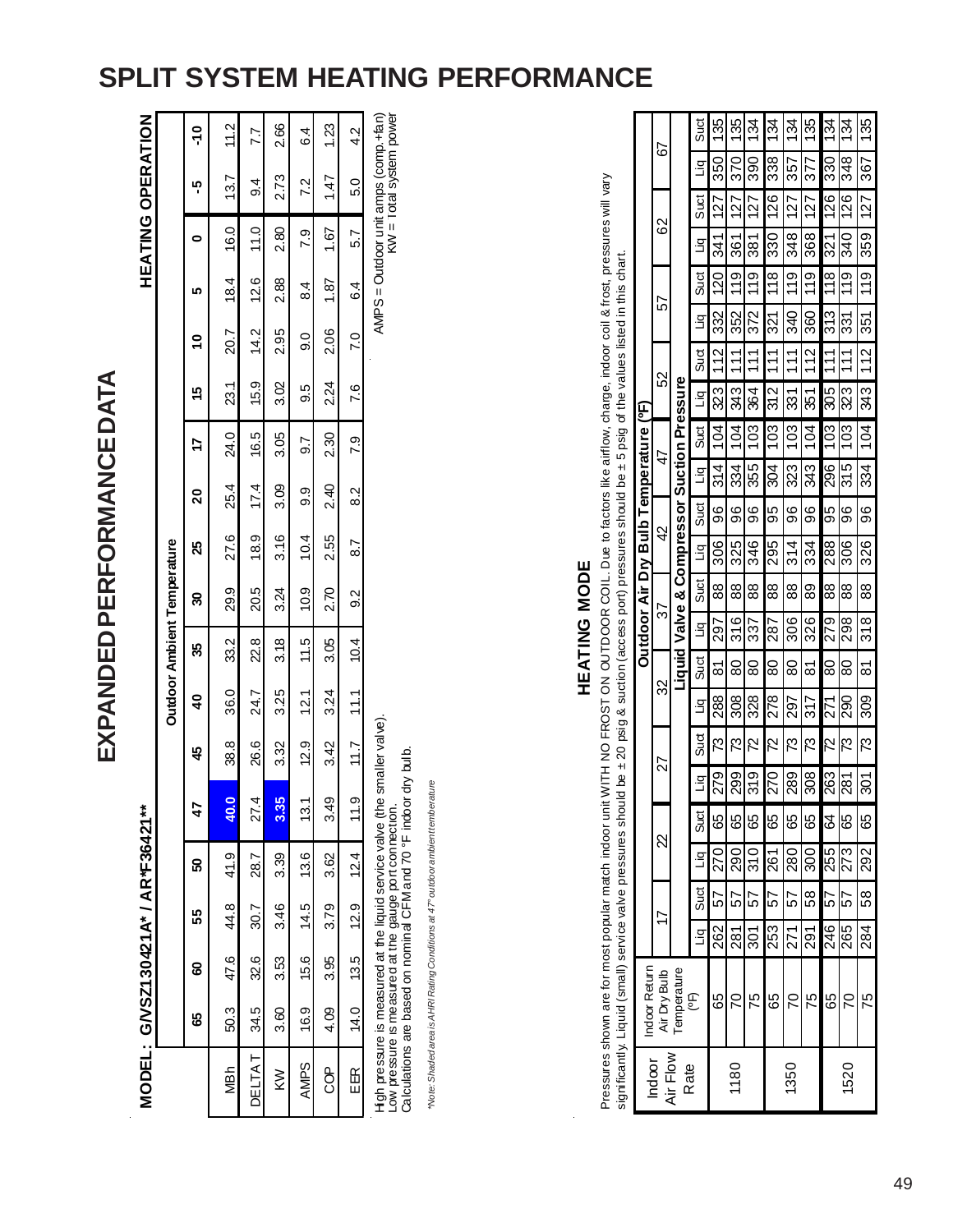| MODEL: G/VSZ130481A*/AR*F48601** |      |                      |                             |        |                  |           |                             |      |                             |    |                             |                |                             |               |                   |                 | <b>HEATING OPERATION</b> |        |
|----------------------------------|------|----------------------|-----------------------------|--------|------------------|-----------|-----------------------------|------|-----------------------------|----|-----------------------------|----------------|-----------------------------|---------------|-------------------|-----------------|--------------------------|--------|
|                                  |      |                      |                             |        |                  |           | Outdoor Ambient Temperature |      |                             |    |                             |                |                             |               |                   |                 |                          |        |
|                                  | 69   | 8                    | 55                          | ន<br>  | 47               | 45        | $\frac{4}{1}$               | ౘ    | 8                           | 25 | $\overline{a}$              | $\overline{1}$ | <b>15</b>                   | $\frac{1}{2}$ | $\mathbf{c}$      |                 | ဂှ                       | 0<br>7 |
| MBh                              |      | 55.3 52.4 49.3       |                             | 46.1 - | $\bullet$        | 42.6 39.6 |                             | 36.5 | 33.6                        |    | $31.1$ 28.6 27.0            |                | 26.0 23.3                   |               | 20.7              | 18.0            | 15.4                     | 12.6   |
| DELTAT                           |      | $32.0$ $30.3$ $28.5$ |                             | 26.7   | ပ<br>25.         | 24.7      | 22.9 21.1                   |      | 19.5                        |    | 18.0 16.5 15.6              |                | $15.0$ $13.5$ $12.0$ $10.4$ |               |                   |                 | 8.9                      | 73     |
| Ķ                                |      |                      | 3.93 $3.87$ $3.80$ $3.73$   |        | 3.69             | $-3.66$   | 3.59                        | 3.52 |                             |    | $3.37$ $3.30$ $3.23$ $3.19$ |                | $3.17$ $3.10$ $3.04$ $2.97$ |               |                   |                 | 2.90                     | 2.84   |
| <b>AMPS</b>                      |      | 18.2 16.8 15.7       |                             | 14.8   | ω<br>4           |           | $14.0$ $13.2$ $12.5$        |      | $12.0$ $11.4$ $10.9$ $10.6$ |    |                             |                | 10.5                        | 0.<br>0.      | 93                | $\overline{87}$ | $\frac{1}{8}$            | 73     |
| င်                               | 4.11 |                      | 3.96 3.80 3.62              |        | 3.49             | 3.41      | 3.23 3.03                   |      |                             |    | 2.93 2.76 2.59 2.47         |                | 2.40 2.20                   |               | <u>ನೆ</u><br>1.99 | 1.78            | 1.55                     | 1.30   |
| EE<br>EE                         |      |                      | $14.1$ $13.5$ $13.0$ $12.4$ |        | თ<br>$\tilde{t}$ |           | $11.7$ 11.0 10.4            |      | $10.0$ 9.4                  |    | 88                          | 85<br>8        | 8.2                         | 7.5           | 68<br>0           | 61<br>0         | 5.3                      | 4<br>4 |
|                                  |      |                      |                             |        |                  |           |                             |      |                             |    |                             |                |                             |               |                   |                 |                          |        |

 MODEL: GSZ130483A\* / AR\*F486016\*\* HEATING OPERATION MODEL: GSZ130483A\* / AR\*F486016\*\*

**HEATING OPERATION** 

|                             | <u>ុ</u>      | $\frac{12.6}{ }$ | 7.3           | 2.90                 | 4.7            | 1.27    | 4.3           |  |
|-----------------------------|---------------|------------------|---------------|----------------------|----------------|---------|---------------|--|
|                             | ပှ            | 15.4             | 8.9           | 2.98                 | 5.2            | 1.51    | 5.2           |  |
|                             |               | 18.0             | 10.4          | 3.05                 | 6.<br>6        | 1.73    | 59            |  |
|                             | LŊ            | 20.7             | 12.0          | 3.12                 | 5.9            | 1.94    | 6.6           |  |
|                             | ុ<br>ក        | 23.3             | 13.5          | 3.20                 | 63             | 2.14    | r.3           |  |
|                             | 15            | 26.0             | 15.0          | 3.27                 | 6.6            | 2.33    | 7.9           |  |
|                             | $\frac{1}{2}$ | 27.0             | 15.6          | 3.30                 | 6.7            | 2.39    | $\frac{2}{3}$ |  |
|                             | ຊ             | 28.6             | 16.5          | 3.34                 | 6.8            | 2.50    | 8.6           |  |
|                             | 25            | 31.1             | 18.0          | 3.42                 | 7.2            | 2.66    | 5<br>၁        |  |
|                             | ౚౢ            | 33.6             | 19.5          | 3.49                 | 7.5            | 2.82    | 9.6           |  |
| Outdoor Ambient Temperature | 35            | 36.5             | 21.1          | 3.51                 | 7.8            | 3.05    | 10.4          |  |
|                             | <del>ទ</del>  | 39.6             | 29.9          | 3.58                 | $\frac{2}{3}$  | 3.24    | 11.1          |  |
|                             | 4             | 42.6             | 24.7          | 3.65                 | 8.6            | 3.42    | 11.7          |  |
|                             | h             | 4.0              | 5.5           | $\overline{68}$<br>ო | $rac{8}{1}$    | 50<br>ო | $\frac{0}{1}$ |  |
|                             | ន             | 46.1             | 26.7          | 3.72                 | $\overline{5}$ | 3.62    | 12.4          |  |
|                             | 55            | 49.3             | 28.5          | 3.80                 | $\overline{6}$ | 3.80    | 13.0          |  |
|                             | ဓ             | 52.4             | 30.3          | 3.87                 | 10.3           | 3.96    | 13.5          |  |
|                             | rs<br>G       | 553              | 32.0          | 3.94                 | 11.1           | 4.10    | 14.0          |  |
|                             |               | NBh              | <b>JELTAT</b> | $\geq$               | <b>AMPS</b>    | ၉၉၁     | E<br>ER       |  |

High pressure is measured at the liquid service valve (the smaller valve).<br>Low pressure is measured at the gauge port connection.<br>Calculations are based on nominal CFM and 70 °F indoor dry bulb. gh pressure is measured at the liquid service valve (the smaller valve). Low pressure is measured at the gauge port connection. Calculations are based on nominal CFM and 70 °F indoor dry bulb.

AMPS = Outdoor unit amps (comp.+fan)

AMPS =  $Outdoor$  unit amps (comp.+fan)<br>KW = 1otal system power

KW = Total system power

"Note: Shaded area is AHRI Rating Conditions at 47° outdoor ambient temberature *\*Note: Shaded area is AHRI Rating Conditions at 47° outdoor ambient temberature*

# **SPLIT SYSTEM HEATING PERFORMANCE**

See Heating Mode chart on following page. Chart applies to GSZ130481A, GSZ130483A & GSZ130484A. *See Heating Mode chart on following page. Chart applies to GSZ130481A, GSZ130483A & GSZ130484A.*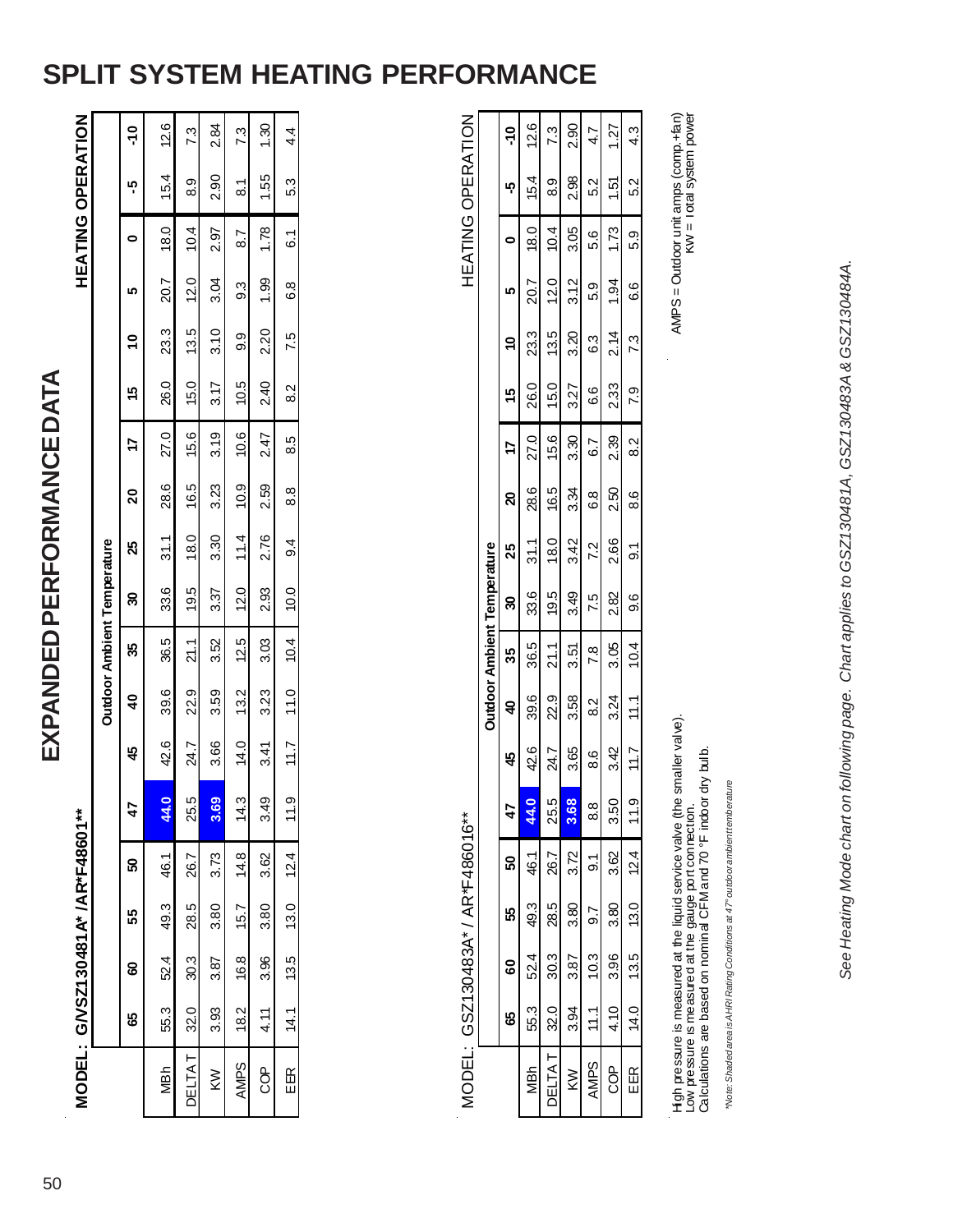# MODEL: GSZ130484A\* / AR\*F486016\*\* / AR\*F486016\*\* HEATING OPERATION MODEL: GSZ130484A\* / AR\*F486016\*\*

# **EXPANDED PERFORMANCE DATA EXPANDED PERFORMANCE DATA**

HEATING OPERATION

|                             | <u>이</u>   | $12.6$ |               | $\frac{7.3}{2.90}$ | 2.7              | 1.27     | 4.3     |  |
|-----------------------------|------------|--------|---------------|--------------------|------------------|----------|---------|--|
|                             | ပ္ပ္       | 15.4   | 8.9           | 2.98               | 3.0              | 1.51     | 5.2     |  |
|                             | $\bullet$  | 18.0   | 10.4          | 3.05               | 3.2              | 1.73     | 5.9     |  |
|                             | <u>I</u> O | 20.7   | 12.0          | 3.12               | 3.3              | 1.94     | 66      |  |
|                             | ុ<br>ខ     | 23.3   | 13.5          | 3.20               | 3.5              | 2.14     | 7.3     |  |
|                             | 15         | 26.0   | 15.0          | 3.27               | 3.7              | 2.33     | 7.9     |  |
|                             | 17         | 27.0   | 15.6          | 3.30               | 3.8              | 2.39     | 8.2     |  |
|                             | ສ          | 28.6   | 16.5          | 3.34               | 3.8              | 2.50     | 8.6     |  |
|                             | 25         | 31.1   | 18.0          | 3.42               | 4.0              | 2.66     | 5.1     |  |
|                             | వ్గ        | 33.6   | 19.5          | 3.49               | 4.2              | 2.82     | 9.6     |  |
| Outdoor Ambient Temperature | 35         | 36.5   | 21.1          | 3.51               | 4.4              | 3.05     | 10.4    |  |
|                             | ੩          | 39.6   | 22.9          | 3.58               | 4.6              | 3.24     | 11.1    |  |
|                             | 45         | 42.6   | 24.7          | 3.65               | 4.8              | 3.42     | 11.7    |  |
|                             | Þ          | 44.0   | 25.5          | 3.68               | $\overline{a}$   | 50<br>ო  | 0.1     |  |
|                             | <u>ន</u>   | 46.1   | 26.7          | 3.73               | $\overline{5}$ 1 | 3.62     | 12.4    |  |
|                             | 55         | 49.3   | 28.5          | 3.80               | 54               | 3.80     | 13.0    |  |
|                             | 8          | 524    | 30.3          | 3.87               | 5.7              | 3.96     | 13.5    |  |
|                             | සි         | 55.3   | 32.0          | 3.94               | -ა<br>ბ          | 4.10     | 14.0    |  |
|                             |            | NBh    | <b>JELTAT</b> | <b>KN</b>          | AMPS             | $\sigma$ | E<br>ER |  |

High pressure is measured at the liquid service valve (the smaller valve).<br>Low pressure is measured at the gauge port connection.<br>Calculations are based on nominal CFM and 70 °F indoor dry bulb. gh pressure is measured at the liquid service valve (the smaller valve). Calculations are based on nominal CFM and 70 °F indoor dry bulb. High pressure is measured at the liquid service valve (the sm<br>Low pressure is measured at the gauge port connection.<br>Calculations are based on nominal CFM and 70 °F indoor dry<br>"vae: Shadedaresis AHRI Rating Conditionsat 47 Low pressure is measured at the gauge port connection.

"Note: Shaded area is AHRI Rating Conditions at 47° outdoor ambient temberature

**HEATING MODE HEATING MODE** 

Pressures shown are for most popular match indoor unit WITH NO FROST ON OUTDOOR COIL. Due to factors like airflow, charge, indoor coil & frost, pressures will vary Pressures shown are for most popular match indoor unit WITH NO FROST ON OUTDOOR COIL. Due to factors like airflow, charge, indoor coil & frost, pressures will vary significantly. Liquid (small) service valve pressures should be ± 20 psig & suction (access port) pressures should be ± 5 psig of the values listed in this chart.  $\overline{\phantom{a}}$  $\frac{1}{2}$  $\tilde{\Omega}$ cinnificantly

|                                                                                                                                                                                                                              |                                  |               |                                     | Suct           | 133                  | ೫              | $\frac{8}{3}$   | ᠻ         | ೫    | ೫               | 131           | $\frac{8}{2}$      | $\frac{32}{2}$ |
|------------------------------------------------------------------------------------------------------------------------------------------------------------------------------------------------------------------------------|----------------------------------|---------------|-------------------------------------|----------------|----------------------|----------------|-----------------|-----------|------|-----------------|---------------|--------------------|----------------|
|                                                                                                                                                                                                                              |                                  | 5             |                                     | Ξ              | 389                  | 41<br>1        | 434             | 376       | 397  | 419             | 798           | 387                | 408            |
|                                                                                                                                                                                                                              |                                  |               |                                     | suct           | 125                  | 125            | 125             | 124       | 125  | 125             | $\frac{4}{2}$ | 124                | 125            |
|                                                                                                                                                                                                                              |                                  | 29            |                                     | ٩L             | 376                  | 397            | 420             | 363       | 384  | 406             | 354           | 374                | 396            |
|                                                                                                                                                                                                                              |                                  |               |                                     | Suct           | 18<br>11             | 18<br>11       | 117             | 117       | 117  | $\frac{8}{18}$  | 117           | 117                | 118            |
|                                                                                                                                                                                                                              |                                  | 57            |                                     | ٩L             | 362                  | 384            | 406             | 350       | 371  | 393             | 341           | 362                | 383            |
|                                                                                                                                                                                                                              |                                  | 52            |                                     | Suđ            | $\frac{1}{\sqrt{2}}$ | 110            | 110             | 110       | 110  | 11              | 110           | 110                | 11             |
|                                                                                                                                                                                                                              | €                                |               |                                     | ٥Li            | 9<br>34              | 370            | 393             | 337       | 358  | 379             | 329           | ex                 | 370            |
|                                                                                                                                                                                                                              |                                  | 47            |                                     | Suct           | පි                   | පි             | C3              | $\approx$ | පි   | පි              | $\approx$     | 3                  | $\frac{2}{3}$  |
|                                                                                                                                                                                                                              | Outdoor Air Dry Bulb Temperature |               | Valve & Compressor Suction Pressure | $\overline{a}$ | 336                  | 357            | 379             | 324       | 345  | 366             | 316           | 336                | 357            |
|                                                                                                                                                                                                                              |                                  | $\frac{2}{3}$ |                                     | Suct           | 96                   | 96             | 96              | 95        | 96   | 96              | 95            | 96                 | 96             |
|                                                                                                                                                                                                                              |                                  |               |                                     | Ĵд             | 323                  | 343            | 365             | 312       | 332  | 353             | 304           | 323                | 344            |
|                                                                                                                                                                                                                              |                                  | 57            |                                     | Suct           | 89                   | 89             | 88              | 88        | 88   | 89              | 88            | 88                 | 89             |
|                                                                                                                                                                                                                              |                                  |               |                                     | <u>و:</u>      | 309                  | 330            | 351             | 299       | 319  | 340             | స్ట్          | $\frac{2}{3}$      | 331            |
|                                                                                                                                                                                                                              |                                  | ೫             | Liquid                              | Suct           | 82                   | $\overline{8}$ | ఠ               | ౚ         | ౚ    | 82              | ळ<br>०        | $\overline{\circ}$ | 82             |
|                                                                                                                                                                                                                              |                                  |               |                                     | Ĵg             | 286                  | 316            | 38              | 286       | 306  | 326             | 279           | 288                | 318            |
|                                                                                                                                                                                                                              |                                  | 27            |                                     | ರ<br>ನ         | 74                   | 74             | 4               | 74        | 4    | 52              | 74            | 4                  | 4              |
|                                                                                                                                                                                                                              |                                  |               |                                     | ٩L             | 283                  | 303            | 324             | 273       | 293  | 313             | 267           | 285                | 305            |
|                                                                                                                                                                                                                              |                                  |               |                                     | Suct           | 67                   | 59             | 67              | 8         | 59   | 67              | 66            | 67                 | 67             |
|                                                                                                                                                                                                                              |                                  | R             |                                     | ن<br>آ         | 270                  | 289            | $\frac{310}{5}$ | 261       | 280  | 299             | 254           | 273                | 292            |
|                                                                                                                                                                                                                              |                                  |               |                                     | Suct           | 8                    | 8              | 59              | 59        | 60   | $\overline{60}$ | 59            | 8                  | $\frac{6}{6}$  |
|                                                                                                                                                                                                                              |                                  |               |                                     | ں<br>ت         | 257                  | 276            | 296             | 248       | 267  | 286             | 242           | 260                | 279            |
| о начая и начая в состали по начая состали в том, как по начая в том, как по начая в том, как по начая в поседняя устания и начая по начая и начая и начая и начая и начая и начая и начая и начая и начая и начая и начая и | Indoor Return                    | Air Dry Bulb  | Temperature                         | E              | 65                   |                | 75              | 65        |      | 75              | 65            |                    | 75             |
|                                                                                                                                                                                                                              | Indoor                           |               | Air Flow<br>Rate                    |                |                      | 1400           |                 |           | 1600 |                 |               | 1800               |                |

# **SPLIT SYSTEM HEATING PERFORMANCE**

AMPS = Outdoor unit amps (comp.+fan) AMPS =  $Outdoor$  unit amps (comp.+fan)<br>KW = 1otal system power

Total system power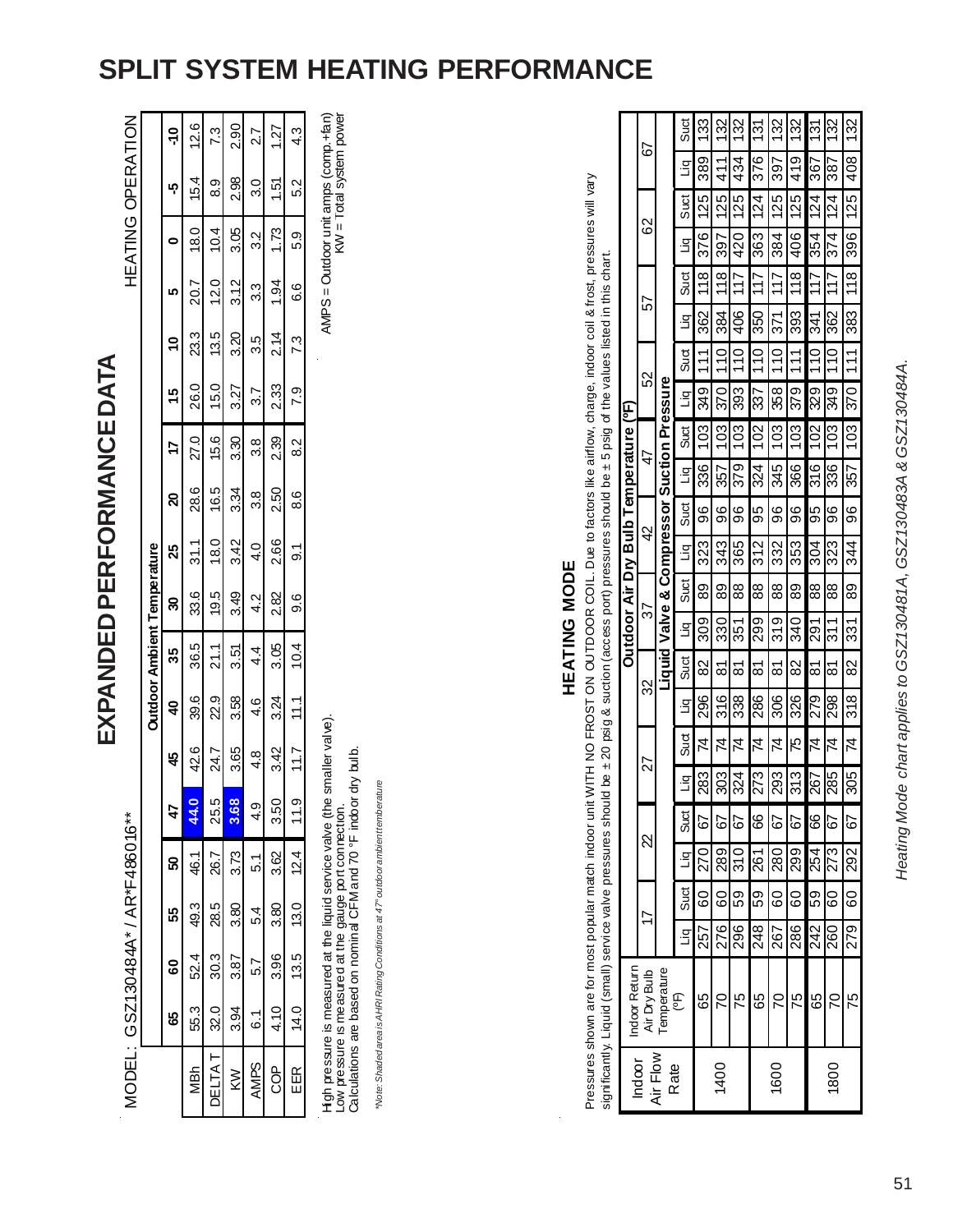**EXPANDED PERFORMANCE DATA MODEL: G/VSZ130601A\* / AR\*F48601\*\* HEATING OPERATION Outdoor Ambient Temperature 65 60 55 50 47 45 40 35 30 25 20 17 15 10 5 0 -5 -10** MBh 72.9 69.0 65.0 60.7 **58.0** 56.2 52.2 48.1 44.9 41.4 38.1 36.0 34.7 31.1 27.6 24.0 20.5 16.8 DELTA T 37.5 35.5 33.4 31.2 29.8 28.9 26.9 24.8 23.1 21.3 19.6 18.5 17.8 16.0 14.2 12.4 10.6 8.6 KW 5.21 5.11 5.01 4.92 **4.86** 4.82 4.72 4.63 4.66 4.56 4.46 4.40 4.36 4.26 4.16 4.06 3.96 3.86 AMPS 24.0 22.2 20.7 19.5 18.8 18.4 17.3 16.4 15.7 15.0 14.2 13.9 13.7 13.0 12.1 11.3 10.5 9.4 COP 4.10 3.95 3.79 3.62 3.49 3.41 3.23 3.05 2.82 2.66 2.50 2.40 2.33 2.14 1.94 1.73 1.52 1.28 EER 14.0 13.5 13.0 12.4 11.9 11.7 11.1 10.4 9.6 9.1 8.6 8.2 8.0 7.3 6.6 5.9 5.2 4.4

 MODEL: GSZ130603A\* /AR\*F486016\*\* HEATING OPERATION MODEL: GSZ130603A\*/AR\*F486016\*\*

**HEATING OPERATION** 

|                                                                                                                                                                                         |      |                |                             |      |      |                |                     |      | <b>Outdoor Ambient Temperature</b> |               |          |                  |               |               |      |      |                                                                    |                 |
|-----------------------------------------------------------------------------------------------------------------------------------------------------------------------------------------|------|----------------|-----------------------------|------|------|----------------|---------------------|------|------------------------------------|---------------|----------|------------------|---------------|---------------|------|------|--------------------------------------------------------------------|-----------------|
|                                                                                                                                                                                         | 65   | 60             | i8                          | S,   |      | 45             | $\ddot{\mathbf{z}}$ | 35   | ೫                                  | 25            | <u>ສ</u> | $\ddot{ }$       | 15<br>1       | $\frac{1}{2}$ | ŋ    |      | ပှ                                                                 | ۹r              |
| MBh                                                                                                                                                                                     |      | 72.9 69.0 65.0 |                             | 60.7 | 58.0 | 56.2           | 52.2                | 48.1 | 44.9                               | 41.4          | 38.1     | 36.0             | 34.7          | 31.1          | 27.6 | 24.0 | 20.5                                                               | 16.8            |
| DELTA T 37.5 35.5 33.4 31.2                                                                                                                                                             |      |                |                             |      | 29.8 | 28.9           | 26.9                | 24.8 | 23.1                               | 21.3          | 19.6     | $\frac{18.5}{ }$ | 17.8          | 16.0          | 14.2 | 12.4 | 10.6                                                               | 8.6             |
|                                                                                                                                                                                         | 5.21 | 5.11           | 5.01                        | 4.91 | 4.86 | 4.81           | 4.72                | 4.62 | 4.65                               | 4.55          | 4.45     | 4.39             | 4.34          | 4.24          | 4.14 | 4.04 | 3.94                                                               | 3.84            |
| AMPS<br>K                                                                                                                                                                               |      |                | $13.1$ $12.2$ $11.4$ $10.7$ |      | 10.3 | 10.1           | 9.5                 | 9.0  | 8.6                                | $\frac{2}{3}$ | 7.8      | 7.7              | 7.6           | 72            | 67   | 63   | 5.8                                                                | 5.2             |
| ဗွိ                                                                                                                                                                                     |      |                | 4.10 3.95 3.79 3.62         |      | 3.50 | 3.42           | 3.24                | 3.05 | 2.82                               | 2.67          | 251      | $\frac{40}{24}$  | 234           | 2.15          | 1.95 | 1.74 | 1.53                                                               | 1.28            |
| EE                                                                                                                                                                                      |      |                | $14.0$ $13.5$ $13.0$ $12.4$ |      | 11.9 | 11.7           | 11.1                | 10.4 | 9.6                                | 5<br>၁        | 88       | $\frac{2}{3}$    | $\frac{8}{3}$ | 73            | 67   | C.G  | 5.2                                                                | $4\overline{4}$ |
| Calculations are based on nominal CFM and 70 °F indoor dry bulb.<br>igh pressure is measured at the liquid service valve (the<br>Low pressure is measured at the gauge port connection. |      |                |                             |      |      | smaller valve) |                     |      |                                    |               |          |                  |               |               |      |      | AMPS = Outdoor unit amps (comp.+fan)<br>KW $=$ 1 otal system power |                 |

Note: Shaded area is AHRI Rating Conditions at 47° outdoor ambient temberature *\*Note: Shaded area is AHRI Rating Conditions at 47° outdoor ambient temberature*

*See Heating Mode chart on following page. Chart applies to G/VSZ130601A, GSZ130603A & GSZ130604A.*

See Heating Mode chart on following page. Chart applies to G/VSZ130601A, GSZ130603A & GSZ130604A.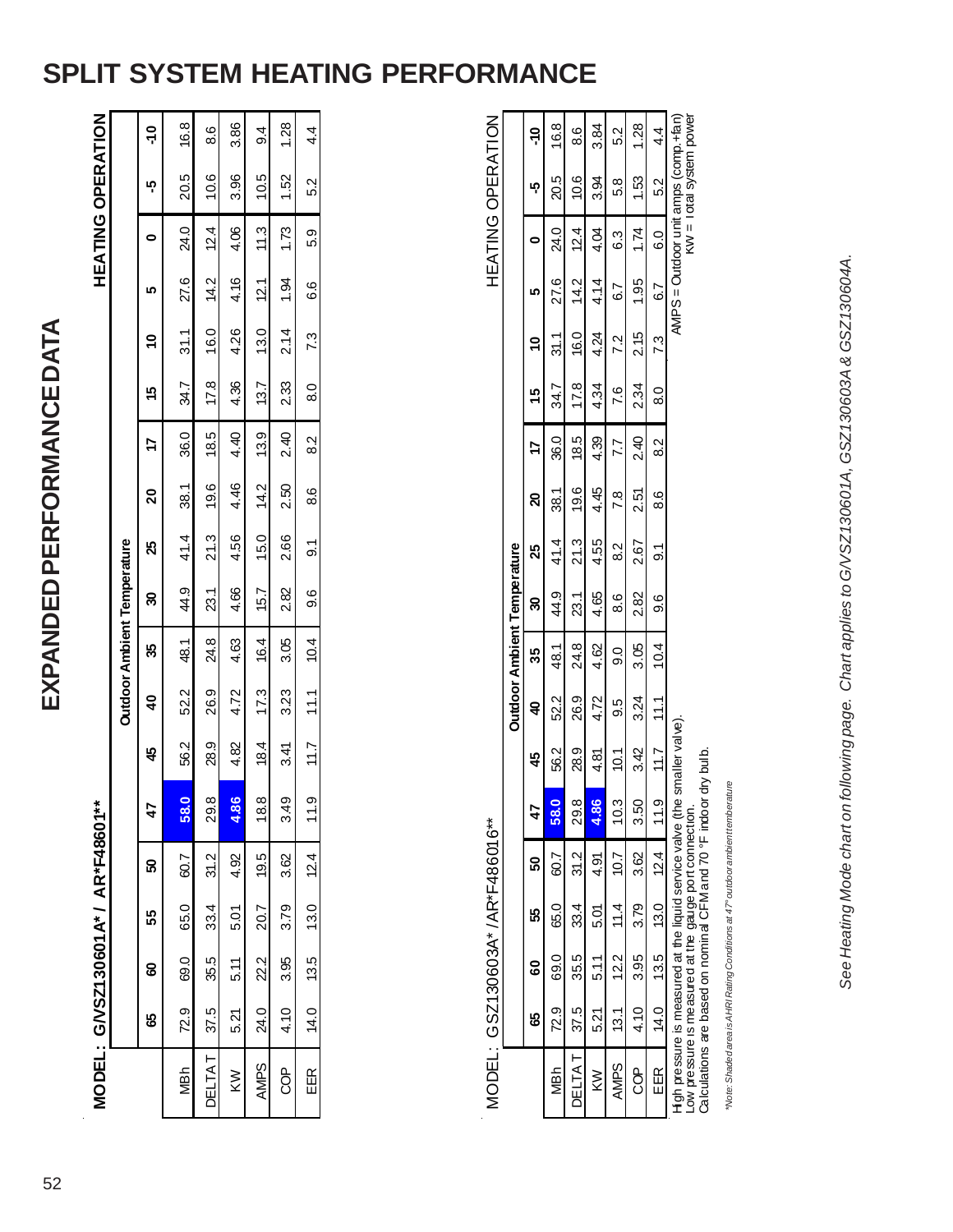| MODEL: GSZ130604A*/AR*F486016**                                                                                                      |                 |               |                             |          |                              |          |                     |      |                                    |          |               |        |               |                      |                |      | HEATING OPERATION                                                 |                 |
|--------------------------------------------------------------------------------------------------------------------------------------|-----------------|---------------|-----------------------------|----------|------------------------------|----------|---------------------|------|------------------------------------|----------|---------------|--------|---------------|----------------------|----------------|------|-------------------------------------------------------------------|-----------------|
|                                                                                                                                      |                 |               |                             |          |                              |          |                     |      | <b>Outdoor Ambient Temperature</b> |          |               |        |               |                      |                |      |                                                                   |                 |
|                                                                                                                                      | S               | $\frac{6}{3}$ | Ľ,                          | <u>ន</u> |                              | 4        | $\ddot{\mathbf{z}}$ | 35   | ఇ                                  | 25       | <u>ន</u>      | t      | <b>جا</b>     | $\ddot{\phantom{0}}$ | LQ,            |      | ဂု                                                                | ۹P              |
| MBh                                                                                                                                  | 729             | 69.0          | 65.0                        | 5.09     | $\bullet$<br>$\overline{58}$ | 56.2     | 52.2                | 48.1 | 44<br>4                            | 41.4     | 38.1          | 36.0   | 34.7          | $\overline{31.1}$    | 27.6           | 24.0 | 20.5                                                              | 16.8            |
| DELTA T   37.5 35.5 33.4 31.2                                                                                                        |                 |               |                             |          | 29.8                         | 28.9     | 26.9                | 24.8 | 23.1                               | 21.3     | 19.6          | 18.5   | 17.8          | 16.0                 | 14.2           | 12.4 | 10.6                                                              | ය<br>ය          |
|                                                                                                                                      | 5.21            | 5.11          | 5.01                        | 4.91     | 4.86                         | 4.81     | 4.72                | 4.62 | 4.65                               | 4.55     | 4.45          | 4.39   | 434           | 4.24                 | 4.14           | 4.04 | 3.34                                                              | 3.84            |
| AMPS                                                                                                                                 | <u>(ဂ</u><br>(၁ | 61            | 57                          | 54<br>4  | ς<br>Σ                       | 5        | 4.8                 | 4.6  | 4.4                                | 4.2      | $\frac{1}{4}$ | 4.0    | თ<br>ო        | 3.7                  | 3.5            | 33   | $\tilde{3}$                                                       | 28<br>21        |
| ဗွီ                                                                                                                                  |                 |               | $4.10$ 3.95 3.79 3.62       |          | 350                          | 342<br>ઝ | 3.24                | 3.05 | 2.82                               | 2.67     | 251<br>2      | 240    | 234           | 215                  | 1.95           | 1.74 | 1.53                                                              | 1.28            |
| 田<br>田                                                                                                                               |                 |               | $14.0$ $13.5$ $13.0$ $12.4$ |          | 11.9                         | 11.7     | 11.1                | 10.4 | .<br>ඉ                             | <u>ာ</u> | 88            | .<br>ಜ | $\frac{0}{8}$ | 73                   | $\overline{6}$ | C.O  | 52                                                                | $4\overline{4}$ |
| High pressure is measured at the liquid service valve (the smaller valve).<br>Low pressure is measured at the gauge port connection. |                 |               |                             |          |                              |          |                     |      |                                    |          |               |        |               |                      |                |      | AMPS = Outdoor unit amps (comp.+fan)<br>KW $=$ 10tal system power |                 |

High pressure is measured at the liquid service valve (the smaller valve).<br>Low pressure is measured at the gauge port connection.<br>Calculations are based on nominal CFM and 70 °F indoor dry bulb. gh pressure is measured at the liquid service valve (the smaller valve). Calculations are based on nominal CFM and 70 °F indoor dry bulb. High pressure is measured at the liquid service valve (the sm<br>Low pressure is measured at the gauge port connection.<br>Calculations are based on nominal CFM and 70 °F indoor dry<br><sup>1</sup>Note: Shaded area is AHRI Rating Conditions Low pressure is measured at the gauge port connection.

"Note: Shaded area is AHRI Rating Conditions at 47° outdoor ambient temberature

**HEATING MODE HEATING MODE** 

Pressures shown are for most popular match indoor unit WITH NO FROST ON OUTDOOR COIL. Due to factors like airflow, charge, indoor coil & frost, pressures will vary<br>significantly. Liquid (small) service valve pressures sho Pressures shown are for most popular match indoor unit WITH NO FROST ON OUTDOOR COIL. Due to factors like airflow, charge, indoor coil & frost, pressures will vary significantly. Liquid (small) service valve pressures should be ± 20 psig & suction (access port) pressures should be ± 5 psig of the values listed in this chart.

|                                         | 59                        |                         | Suct    | 133            | <u>ನಿ</u>          | 32            | 132            | $\frac{32}{2}$                     | 132           | 131           | 132                       | 132           |
|-----------------------------------------|---------------------------|-------------------------|---------|----------------|--------------------|---------------|----------------|------------------------------------|---------------|---------------|---------------------------|---------------|
|                                         |                           |                         | u<br>Li | 482            | 509                | 537           | 466            | $\frac{2}{9}$                      | മ<br>51       | 454           | 479                       | 506           |
|                                         | 8                         |                         | Suct    | 125            | 125                | 125           | 124            | 125                                | 125           | 124           | $\frac{4}{2}$             | 125           |
|                                         |                           |                         | $\Xi$   | 459            | 485                | 513           | 44<br>4        | 469                                | 496           | 433           | 457                       | 483           |
|                                         |                           |                         | Suct    | $\frac{8}{10}$ | 117                | $\frac{7}{1}$ | $\ddot{ }$     | 77                                 | 118           | $\frac{1}{2}$ | 117                       | $\frac{8}{1}$ |
|                                         | 57                        |                         | ں<br>آ  | 436            | 462                | 489           | 422            | 446                                | 473           | 411           | 435                       | 461           |
|                                         |                           |                         | Suđ     | $\tilde{=}$    | $\frac{1}{1}$      | $\frac{0}{1}$ | $\frac{8}{1}$  | 110                                | 110           | ဒီ            | $\stackrel{\circ}{\cdot}$ | 110           |
| €                                       | 52                        | <b>Suction Pressure</b> | قاـا    | 41 4           | 439                | 465           | $\overline{6}$ | 424                                | 450           | ೫             | 413                       | 438           |
|                                         |                           |                         | Suct    | පි             | පි                 | $\frac{2}{3}$ | $\frac{2}{10}$ | $\frac{2}{3}$                      | $\frac{3}{2}$ | $\frac{2}{3}$ | $\frac{2}{3}$             | 103           |
| <b>Outdoor Air Dry Bulb Temperature</b> | 47                        |                         | نات     | శ్ల            | 6<br>$\frac{4}{3}$ | 44            | 378            | 402                                | 426           | 368           | 392                       | 416           |
|                                         |                           |                         | Suct    | 95             | 95                 | 95            | 95             | 95                                 | 96            | 95            | 95                        | 95            |
|                                         | 42                        | Valve & Compressor      | υï      | 369            | 392                | 417           | 356            | 379                                | 403           | 347           | 370                       | 393           |
|                                         |                           |                         | Suct    | 88             | 88                 | 78            | 78             | 88                                 | 88            | 87            | 88                        | 88            |
|                                         | 57                        |                         | ig.     | 346            | 369                | 393           | 334            | 357                                | 380           | 326           | 348                       | 370           |
|                                         |                           | Liquid                  | Suct    | ္ထ             | 80                 | 80            | 80             | 80                                 | ౚ             | ဓ             | င္စ                       | ౚ             |
|                                         | 32                        |                         | ٩L      | 324            | 346                | 369           | 313            | 334                                | 357           | 305           | 326                       | 348           |
|                                         |                           |                         | Suđ     | ౘ              | ಌ                  | ಌ             | 22             | గ్ర                                | ೧             | 2             | ౘ                         | 73            |
|                                         | 27                        |                         | نات     | ଟ୍ଟ            | ೫                  | 345           | ନ୍ଧି           | $\overline{\mathbf{C}}$<br>रू<br>ल | ಔ             | 284           | 304                       | 325           |
|                                         |                           |                         | Suct    | 8              | 8                  | 89            | 65             | 65                                 | 8             | 89            | 89                        | 8             |
|                                         | $\approx$                 |                         | $\Xi$   | 279            | 299                | 320           | 270            | 289                                | 310           | 263           | 282                       | 302           |
|                                         |                           |                         | S uct   | 58             | 68                 | 58            | 58             | 58                                 | 59            | 58            | 58                        | 58            |
|                                         |                           |                         | g<br>コ  | 257            | 276                | 296           | 248            | 267                                | 286           | 242           | 260                       | 279           |
| Indoor Return                           | Air Dry Bulb              | Temperature             | (eF)    | 65             | 20                 | 75            | 65             | $\tilde{C}$                        | 15            | 65            |                           | 75            |
|                                         | Air Flow<br><b>Indoor</b> | Rate                    |         |                | 1580               |               |                | 1800                               |               |               | 2030                      |               |

# **SPLIT SYSTEM HEATING PERFORMANCE**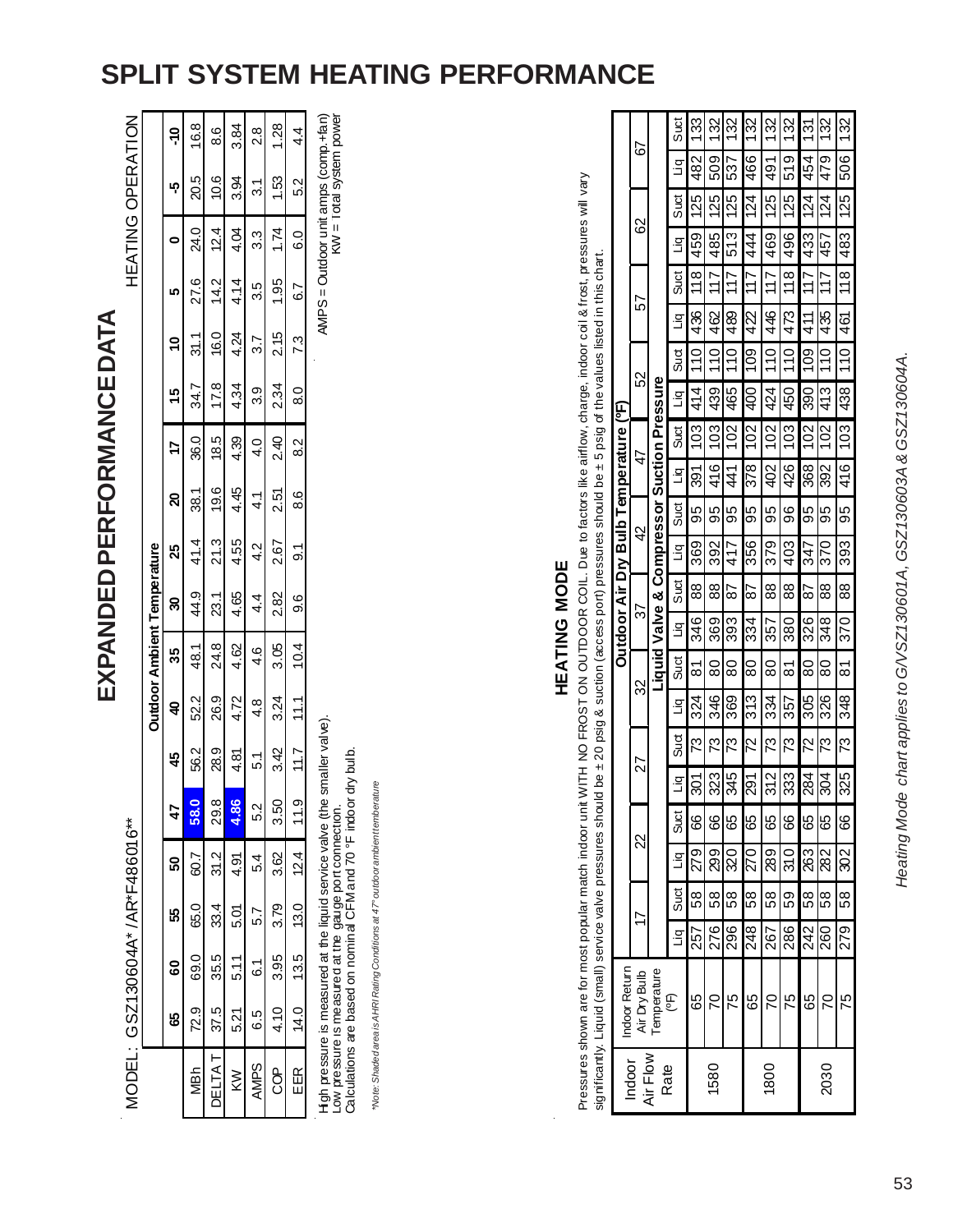# **PERFORMANCE DATA**

## **PERFORMANCE TEST**

All data based upon listed indoor dry bulb temperature. .00 inches external static pressure on coil of outdoor section. Indoor air cubic feet per minute (CFM) as listed in the Performance Data Sheets:

If conditions vary from this, results will change as follows:

- 1. As indoor dry bulb temperatures increase, a slight increase will occur in indoor air temperature drop (Delta T). Low and high side pressures and power will not change.
- 2. As indoor CFM decreases, a slight increase will occur in indoor temperature drop (Delta T). A slight decrease will occur in low and high side pressures and power.

A properly operating unit should be within plus or minus **2 degrees** of the subcooling value shown in the Heat Pump Specifications.

A properly operating unit should be within plus or minus **3 degrees** of the typical (Delta T) value shown.

A properly operating unit should be within plus or minus **7 PSIG** of the **HI PR** shown.

A properly operating unit should be within plus or minus **3 PSIG** of the **LO PR** shown.

A properly operating unit should be within plus or minus **3 Amps** of the typical value shown.

*NOTE: Pressures are measured at the liquid and suction service valve ports.*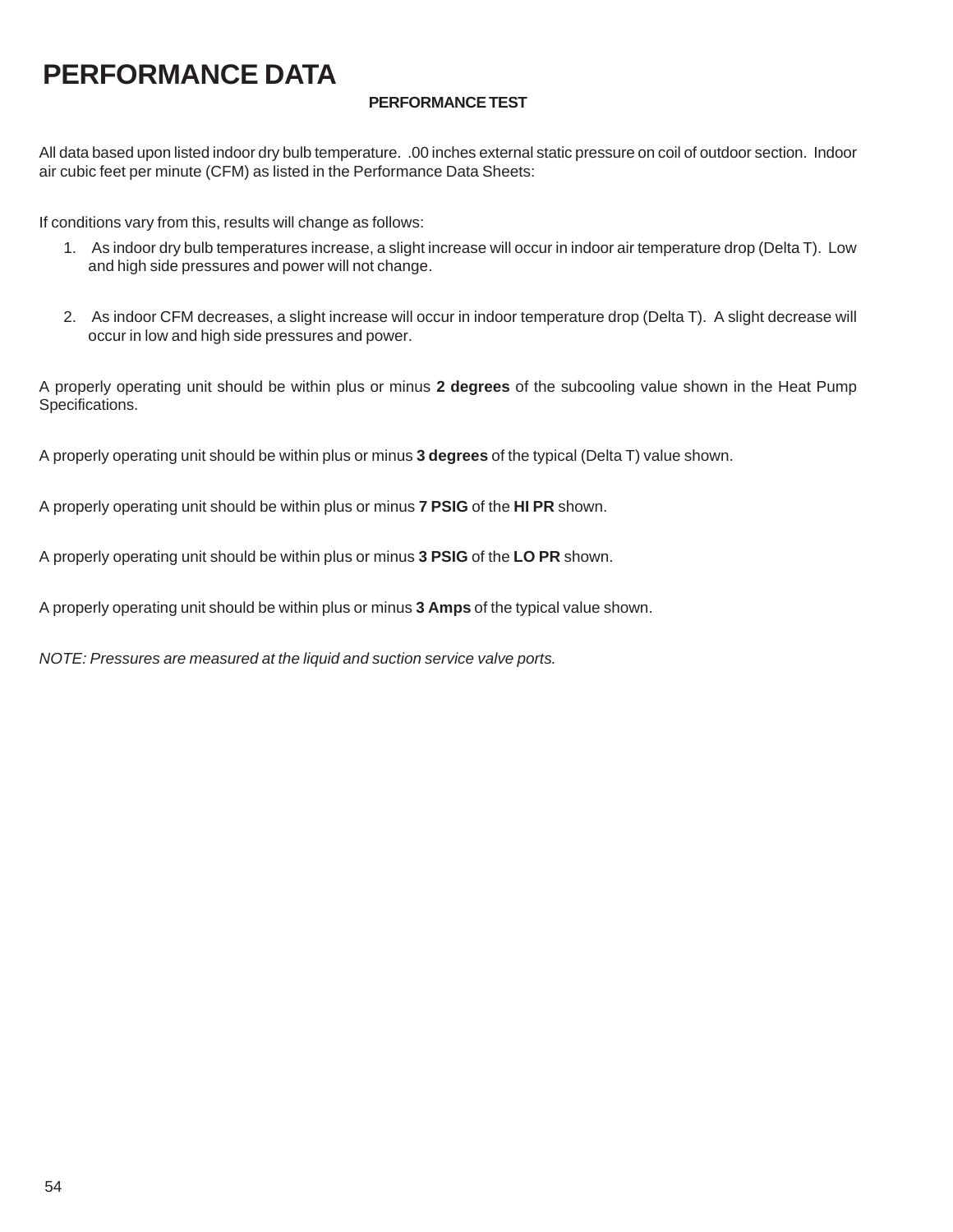

## **WIRING DIAGRAMS**

Wiring is subject to change, always refer to the wiring diagram on the unit for the most up-to-date wiring.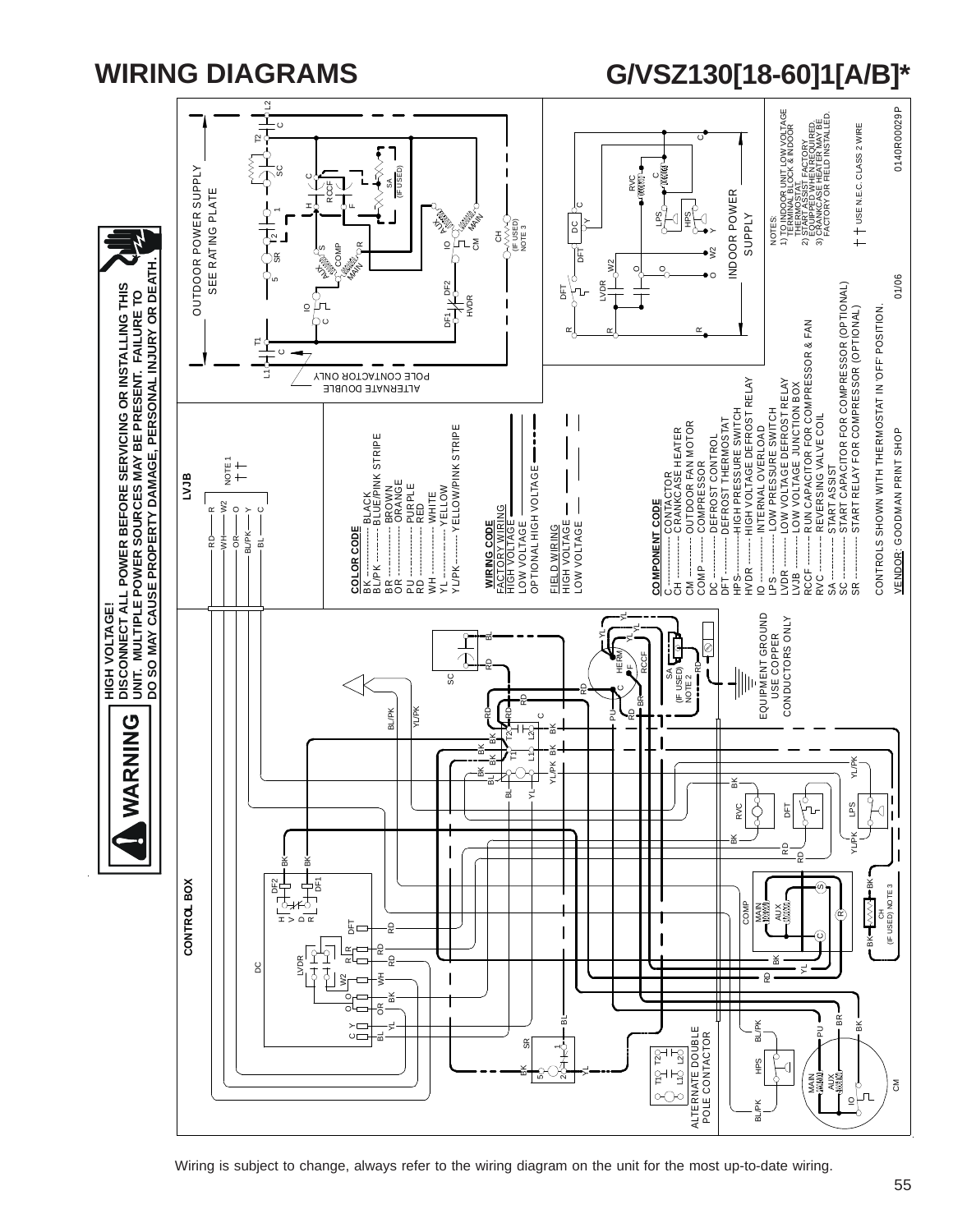## **WIRING DIAGRAMS**

## **GSZ130181AC, GSZ130241BB, GSZ130301AD, GSZ130361BB GSZ130421AC, GSZ130481AC, GSZ130601AC VSZ130181AB, VSZ130241BB, VSZ130301AC, VSZ130361BB VSZ130421AB, VSZ130481AB, VSZ130601AB**



Wiring is subject to change, always refer to the wiring diagram on the unit for the most up-to-date wiring.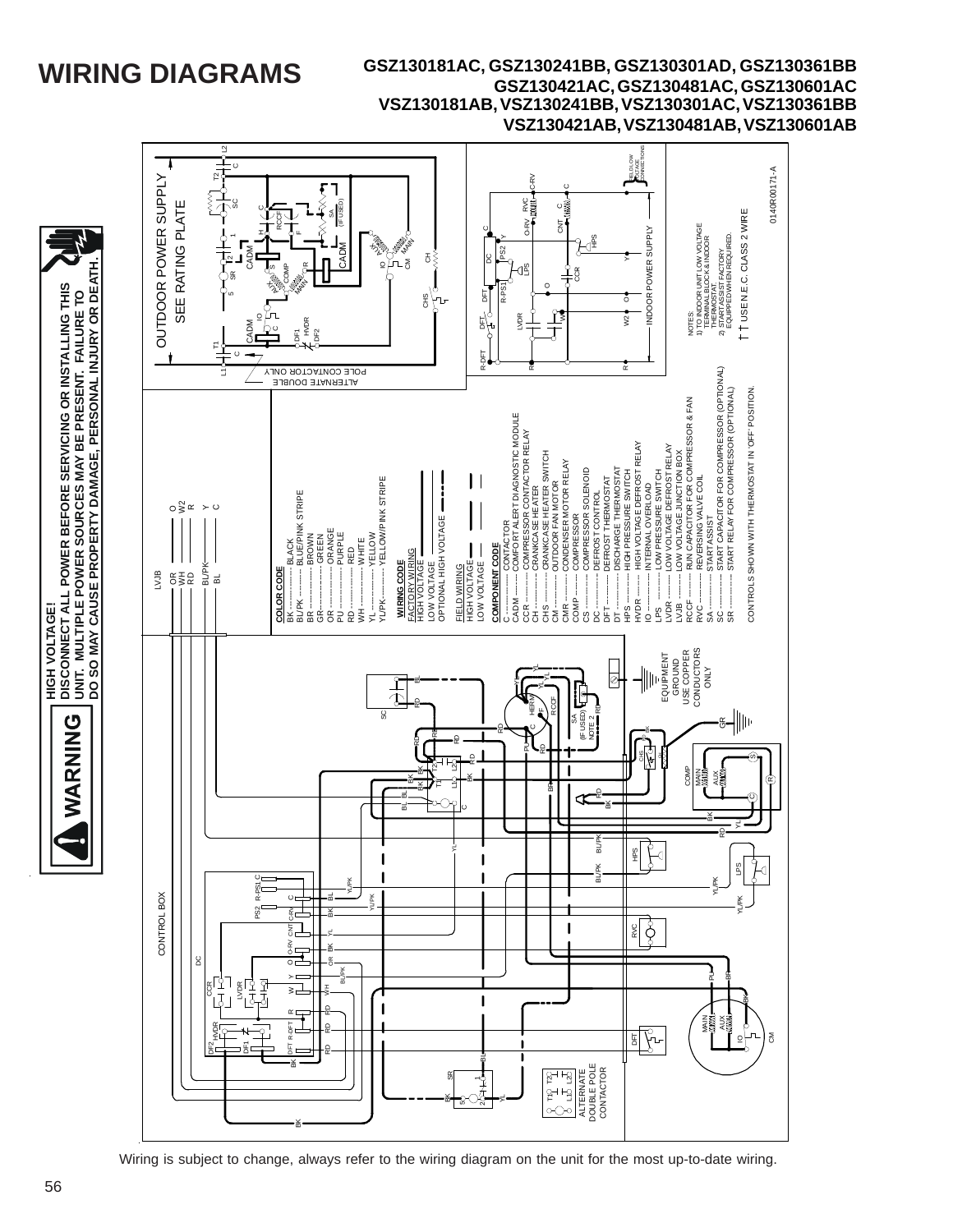## **WIRING DIAGRAMS GSZ130181AD, GSZ130241[B\*/C\*], GSZ130301A[E/F], GSZ130361BB VSZ130181A[C/D], VSZ130241B[B/C], VSZ130301A[D/E], VSZ130361B[B/C], VSZ130421A[C/D], VSZ130481A[C/D], VSZ130601AC**



**DO SO MAY CAUSE PROPERTY DAMAGE, PERSONAL INJURY OR DEATH.** DO SO MAY CAUSE PROPERTY DAMAGE, PERSONAL INJURY OR DEATH HIGH VOLTAGE!<br>DISCONNECT ALL POWER BEFORE SERVICING OR INSTALLING THIS<br>UNIT. MULTIPLE POWER SOURCES MAY BE PRESENT. FAILURE TO **DISCONNECT ALL POWER BEFORE SERVICING OR INSTALLING THIS UNIT. MULTIPLE POWER SOURCES MAY BE PRESENT. FAILURE TO HIGH VOLTAGE! ONNAKANG**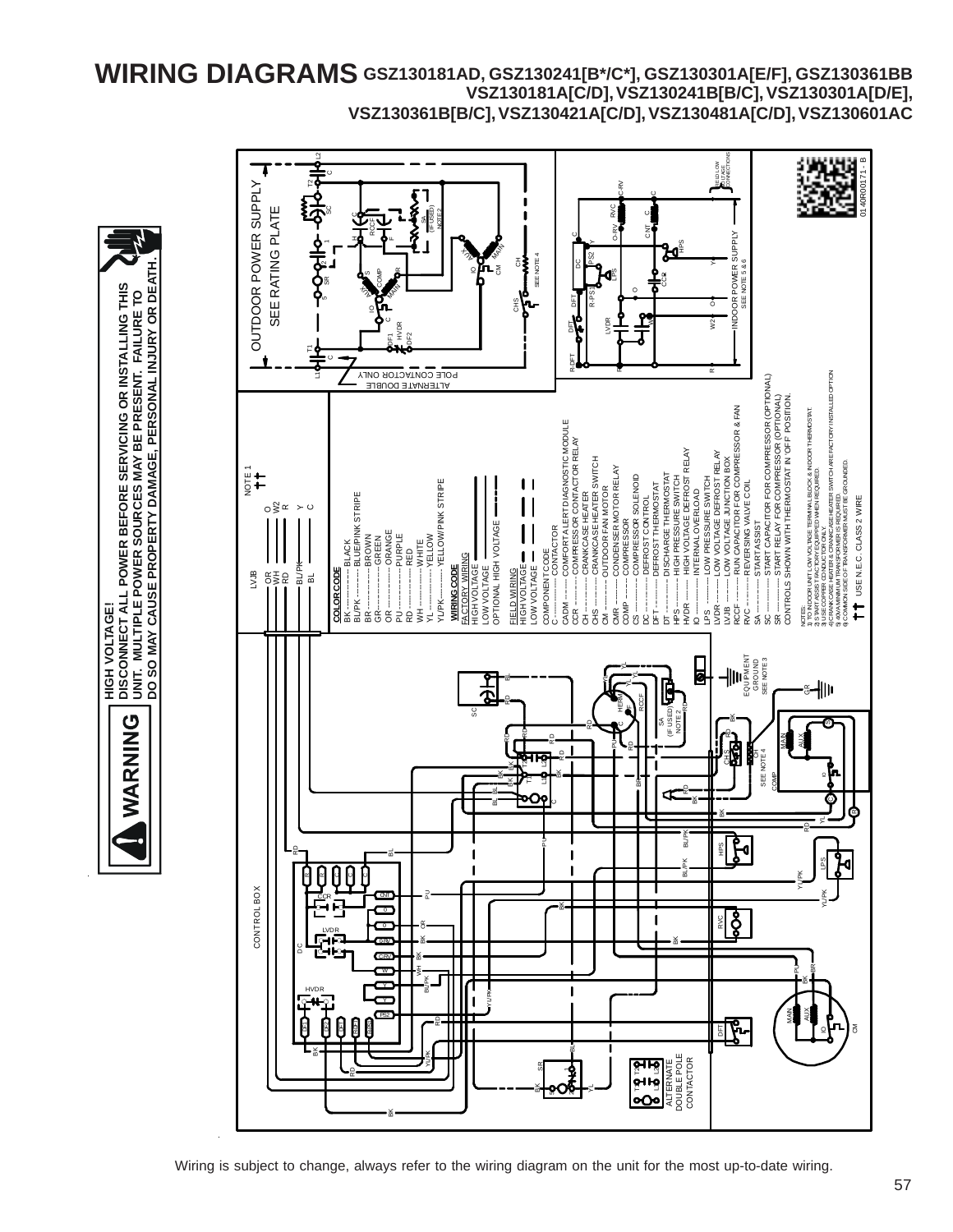

# **WIRING DIAGRAMS**

**GSZ130[36-60][3,4]A\***